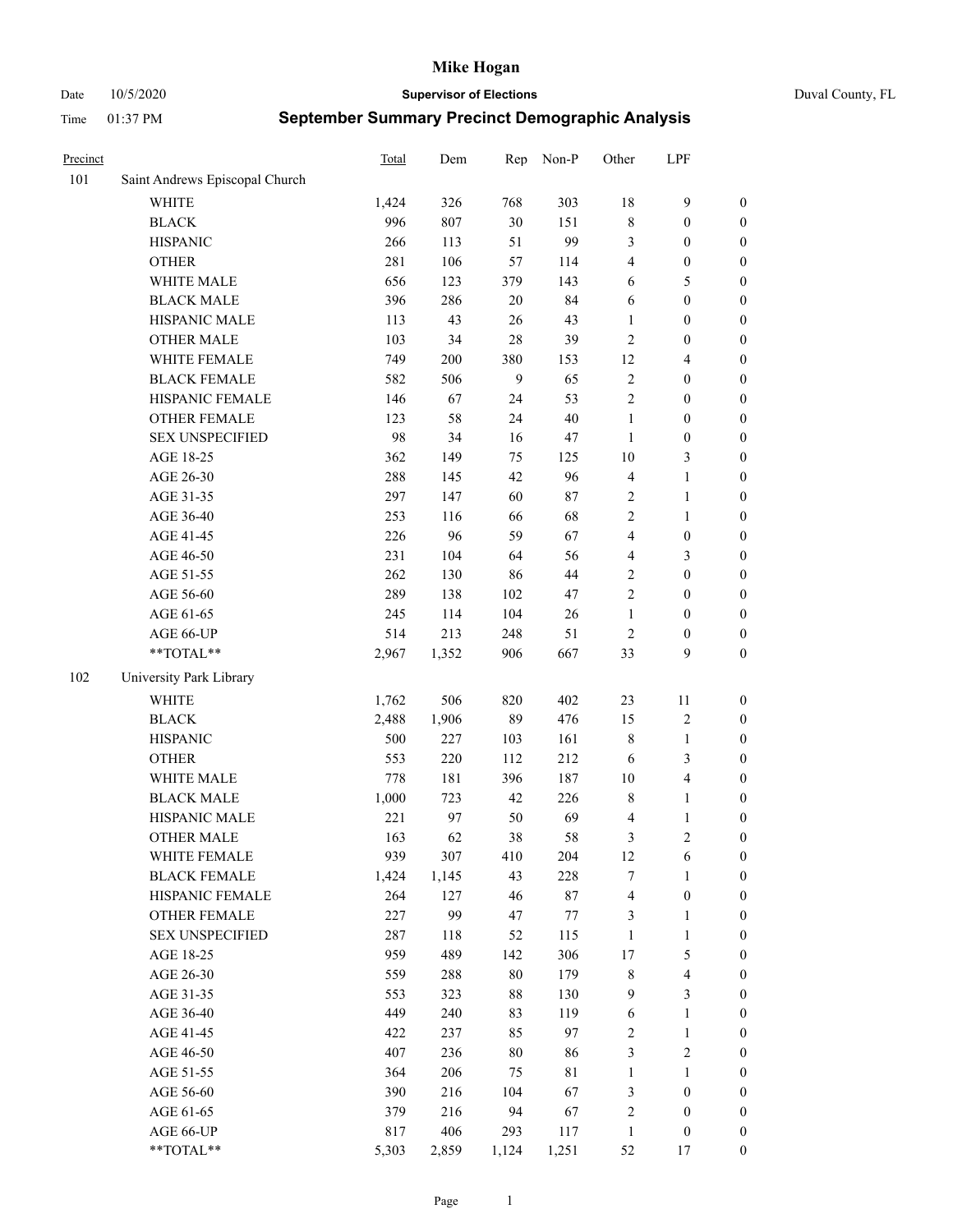Date 10/5/2020 **Supervisor of Elections** Duval County, FL

| Precinct |                            | Total  | Dem    | Rep     | Non-P  | Other            | LPF                     |                  |
|----------|----------------------------|--------|--------|---------|--------|------------------|-------------------------|------------------|
| 103      | River Reach Baptist Church |        |        |         |        |                  |                         |                  |
|          | <b>WHITE</b>               | 947    | 199    | 526     | 199    | $17$             | 6                       | 0                |
|          | <b>BLACK</b>               | 467    | 362    | 16      | 84     | 5                | $\boldsymbol{0}$        | 0                |
|          | <b>HISPANIC</b>            | 136    | 47     | 31      | 58     | $\boldsymbol{0}$ | $\boldsymbol{0}$        | $\boldsymbol{0}$ |
|          | <b>OTHER</b>               | 207    | 55     | 52      | 97     | $\overline{2}$   | 1                       | $\boldsymbol{0}$ |
|          | WHITE MALE                 | 454    | $71\,$ | 273     | 100    | 6                | $\overline{\mathbf{4}}$ | $\boldsymbol{0}$ |
|          | <b>BLACK MALE</b>          | 213    | 154    | $\,8\,$ | 48     | 3                | $\boldsymbol{0}$        | $\boldsymbol{0}$ |
|          | HISPANIC MALE              | 57     | 17     | 16      | 24     | $\boldsymbol{0}$ | $\boldsymbol{0}$        | $\boldsymbol{0}$ |
|          | <b>OTHER MALE</b>          | 82     | 24     | 19      | 38     | $\boldsymbol{0}$ | $\mathbf{1}$            | $\boldsymbol{0}$ |
|          | WHITE FEMALE               | 479    | 123    | 247     | 96     | 11               | $\sqrt{2}$              | $\boldsymbol{0}$ |
|          | <b>BLACK FEMALE</b>        | 246    | 202    | 7       | 35     | $\sqrt{2}$       | $\boldsymbol{0}$        | $\boldsymbol{0}$ |
|          | HISPANIC FEMALE            | 75     | $28\,$ | 15      | 32     | $\boldsymbol{0}$ | $\boldsymbol{0}$        | 0                |
|          | OTHER FEMALE               | 95     | 24     | 28      | 41     | $\overline{2}$   | $\boldsymbol{0}$        | $\boldsymbol{0}$ |
|          | <b>SEX UNSPECIFIED</b>     | 56     | $20\,$ | 12      | 24     | $\boldsymbol{0}$ | $\boldsymbol{0}$        | $\boldsymbol{0}$ |
|          | AGE 18-25                  | 193    | 68     | 53      | 67     | 5                | $\boldsymbol{0}$        | $\boldsymbol{0}$ |
|          | AGE 26-30                  | 163    | 52     | 47      | 61     | 3                | $\boldsymbol{0}$        | $\boldsymbol{0}$ |
|          | AGE 31-35                  | 180    | 69     | 51      | 56     | $\mathbf{1}$     | $\mathfrak{Z}$          | $\boldsymbol{0}$ |
|          | AGE 36-40                  | 166    | 56     | 46      | 61     | $\sqrt{2}$       | $\mathbf{1}$            | $\boldsymbol{0}$ |
|          | AGE 41-45                  | 137    | 61     | 37      | 37     | $\sqrt{2}$       | $\boldsymbol{0}$        | $\boldsymbol{0}$ |
|          | AGE 46-50                  | 134    | 63     | 39      | 30     | $\overline{c}$   | $\boldsymbol{0}$        | $\boldsymbol{0}$ |
|          | AGE 51-55                  | 175    | 69     | 70      | 32     | 3                | $\mathbf{1}$            | 0                |
|          | AGE 56-60                  | 169    | 54     | 76      | 38     | $\mathbf{1}$     | $\boldsymbol{0}$        | 0                |
|          | AGE 61-65                  | 111    | 43     | 50      | 14     | 3                | $\mathbf{1}$            | 0                |
|          | AGE 66-UP                  | 329    | 128    | 156     | 42     | $\sqrt{2}$       | $\mathbf{1}$            | $\boldsymbol{0}$ |
|          | **TOTAL**                  | 1,757  | 663    | 625     | 438    | 24               | $\boldsymbol{7}$        | $\boldsymbol{0}$ |
| 104      | Arlington Christian Church |        |        |         |        |                  |                         |                  |
|          | <b>WHITE</b>               | 1,481  | 320    | 801     | 334    | $22\,$           | $\overline{4}$          | $\boldsymbol{0}$ |
|          | <b>BLACK</b>               | 940    | 728    | 55      | 148    | 7                | $\sqrt{2}$              | $\boldsymbol{0}$ |
|          | <b>HISPANIC</b>            | 317    | 117    | 76      | 118    | $\overline{4}$   | $\overline{2}$          | $\boldsymbol{0}$ |
|          | <b>OTHER</b>               | 301    | 95     | 86      | 117    | 3                | $\boldsymbol{0}$        | $\boldsymbol{0}$ |
|          | WHITE MALE                 | 724    | 132    | 398     | 178    | 12               | $\overline{\mathbf{4}}$ | $\boldsymbol{0}$ |
|          | <b>BLACK MALE</b>          | 387    | 280    | 25      | $77\,$ | 3                | $\overline{2}$          | $\boldsymbol{0}$ |
|          | HISPANIC MALE              | 129    | 39     | 32      | 56     | $\sqrt{2}$       | $\boldsymbol{0}$        | $\boldsymbol{0}$ |
|          | <b>OTHER MALE</b>          | 116    | 30     | 41      | 43     | $\sqrt{2}$       | $\boldsymbol{0}$        | $\boldsymbol{0}$ |
|          | WHITE FEMALE               | 736    | 184    | 390     | 152    | 10               | $\boldsymbol{0}$        | 0                |
|          | <b>BLACK FEMALE</b>        | 539    | 438    | 30      | 67     | 4                | $\boldsymbol{0}$        | $\boldsymbol{0}$ |
|          | HISPANIC FEMALE            | 180    | 73     | 41      | 62     | $\sqrt{2}$       | $\sqrt{2}$              | $\overline{0}$   |
|          | OTHER FEMALE               | 140    | 52     | 38      | 50     | $\boldsymbol{0}$ | $\boldsymbol{0}$        | $\overline{0}$   |
|          | <b>SEX UNSPECIFIED</b>     | $88\,$ | 32     | 23      | 32     | $\mathbf{1}$     | $\boldsymbol{0}$        | 0                |
|          | AGE 18-25                  | 341    | 147    | 68      | 121    | 5                | $\boldsymbol{0}$        | 0                |
|          | AGE 26-30                  | 320    | 125    | 80      | 107    | 6                | $\overline{2}$          | 0                |
|          | AGE 31-35                  | 304    | 129    | 79      | $87\,$ | $\,$ 8 $\,$      | $\mathbf{1}$            | 0                |
|          | AGE 36-40                  | 286    | 97     | 84      | 100    | 3                | $\sqrt{2}$              | 0                |
|          | AGE 41-45                  | 244    | 111    | 71      | 60     | $\overline{c}$   | $\boldsymbol{0}$        | 0                |
|          | AGE 46-50                  | 276    | 111    | 94      | 66     | 5                | $\boldsymbol{0}$        | 0                |
|          | AGE 51-55                  | 230    | 95     | 92      | 41     | 2                | $\boldsymbol{0}$        | $\boldsymbol{0}$ |
|          | AGE 56-60                  | 265    | 119    | 108     | 35     | $\sqrt{2}$       | $\mathbf{1}$            | $\overline{0}$   |
|          | AGE 61-65                  | 257    | 103    | 110     | 42     | $\overline{c}$   | $\boldsymbol{0}$        | $\overline{0}$   |
|          | AGE 66-UP                  | 514    | 222    | 232     | 57     | $\mathbf{1}$     | $\mathfrak{2}$          | 0                |
|          | **TOTAL**                  | 3,039  | 1,260  | 1,018   | 717    | 36               | $\,$ 8 $\,$             | $\boldsymbol{0}$ |
|          |                            |        |        |         |        |                  |                         |                  |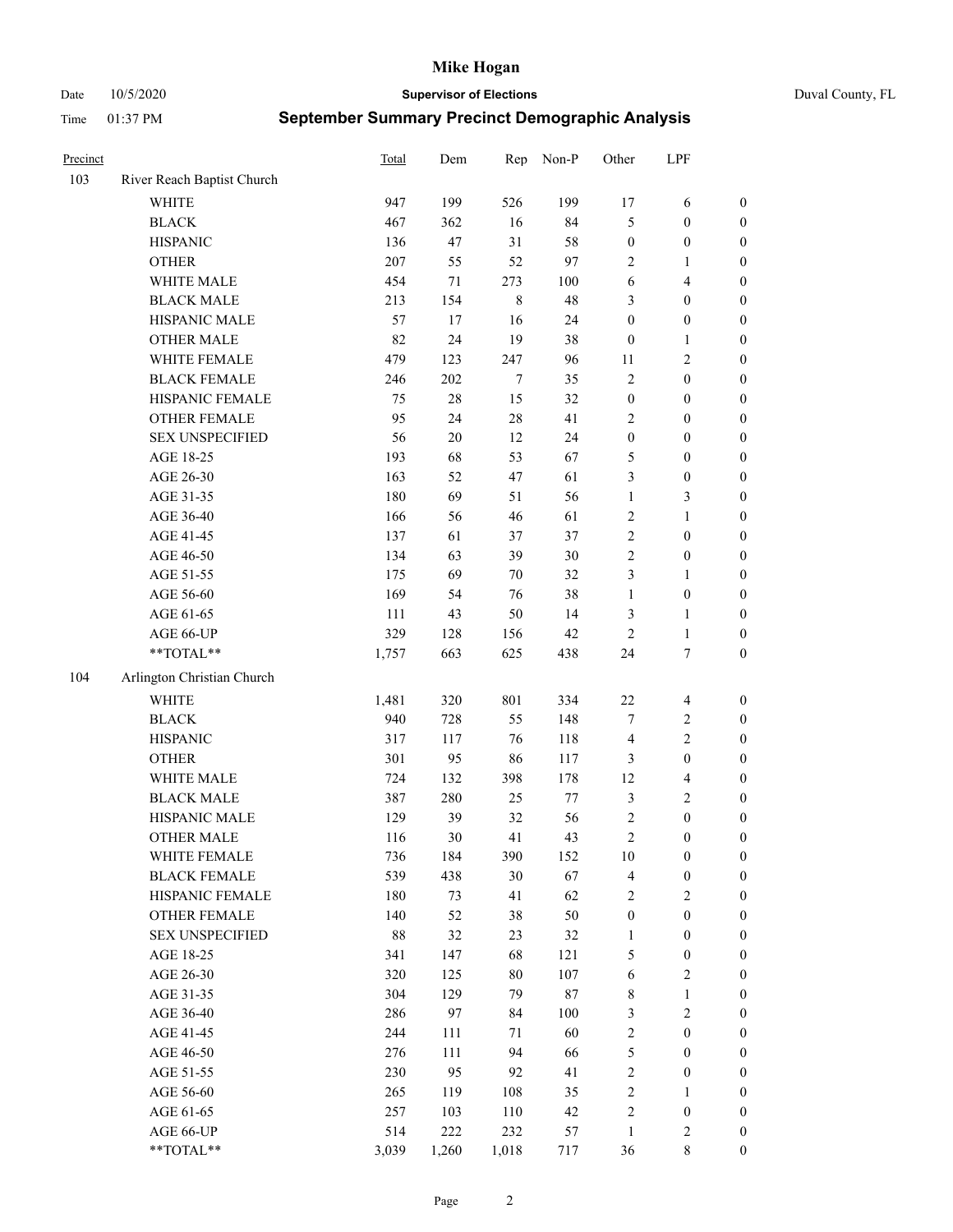Date 10/5/2020 **Supervisor of Elections** Duval County, FL

| Precinct |                               | Total | Dem   | Rep    | Non-P  | Other            | LPF                     |                  |
|----------|-------------------------------|-------|-------|--------|--------|------------------|-------------------------|------------------|
| 105      | Terry Parker Baptist Church   |       |       |        |        |                  |                         |                  |
|          | <b>WHITE</b>                  | 2,488 | 594   | 1,306  | 549    | $27\,$           | 12                      | 0                |
|          | <b>BLACK</b>                  | 1,165 | 898   | 61     | 192    | 12               | $\sqrt{2}$              | $\boldsymbol{0}$ |
|          | <b>HISPANIC</b>               | 358   | 128   | 90     | 137    | 3                | $\boldsymbol{0}$        | $\boldsymbol{0}$ |
|          | <b>OTHER</b>                  | 397   | 118   | 104    | 172    | $\mathbf{1}$     | $\mathfrak{2}$          | $\boldsymbol{0}$ |
|          | WHITE MALE                    | 1,135 | 223   | 597    | 292    | 13               | $10\,$                  | $\boldsymbol{0}$ |
|          | <b>BLACK MALE</b>             | 502   | 362   | 33     | 100    | 6                | $\mathbf{1}$            | $\boldsymbol{0}$ |
|          | HISPANIC MALE                 | 144   | 45    | 42     | 55     | $\overline{c}$   | $\boldsymbol{0}$        | $\boldsymbol{0}$ |
|          | <b>OTHER MALE</b>             | 155   | 38    | 48     | 68     | $\boldsymbol{0}$ | $\mathbf{1}$            | $\boldsymbol{0}$ |
|          | WHITE FEMALE                  | 1,316 | 363   | 687    | 250    | 14               | $\sqrt{2}$              | $\boldsymbol{0}$ |
|          | <b>BLACK FEMALE</b>           | 630   | 515   | $26\,$ | 82     | 6                | $\mathbf{1}$            | $\boldsymbol{0}$ |
|          | HISPANIC FEMALE               | 203   | 79    | 46     | $77\,$ | $\mathbf{1}$     | $\boldsymbol{0}$        | 0                |
|          | OTHER FEMALE                  | 167   | 62    | $46\,$ | 57     | $\mathbf{1}$     | $\mathbf{1}$            | 0                |
|          | <b>SEX UNSPECIFIED</b>        | 156   | 51    | 36     | 69     | $\boldsymbol{0}$ | $\boldsymbol{0}$        | $\boldsymbol{0}$ |
|          | AGE 18-25                     | 535   | 217   | 112    | 198    | 5                | $\mathfrak{Z}$          | $\boldsymbol{0}$ |
|          | AGE 26-30                     | 405   | 150   | 101    | 143    | 9                | $\sqrt{2}$              | $\boldsymbol{0}$ |
|          | AGE 31-35                     | 432   | 153   | 117    | 154    | 5                | $\mathfrak{Z}$          | $\boldsymbol{0}$ |
|          | AGE 36-40                     | 378   | 148   | 98     | 124    | 4                | $\overline{\mathbf{4}}$ | $\boldsymbol{0}$ |
|          | AGE 41-45                     | 323   | 124   | 111    | 84     | $\sqrt{2}$       | $\sqrt{2}$              | $\boldsymbol{0}$ |
|          | AGE 46-50                     | 321   | 123   | 114    | $80\,$ | $\overline{c}$   | $\overline{2}$          | $\boldsymbol{0}$ |
|          | AGE 51-55                     | 350   | 127   | 160    | 57     | 6                | $\boldsymbol{0}$        | $\boldsymbol{0}$ |
|          | AGE 56-60                     | 432   | 173   | 179    | $78\,$ | $\overline{c}$   | $\boldsymbol{0}$        | 0                |
|          | AGE 61-65                     | 394   | 170   | 167    | 53     | 4                | $\boldsymbol{0}$        | $\boldsymbol{0}$ |
|          | AGE 66-UP                     | 837   | 352   | 402    | 79     | $\overline{4}$   | $\boldsymbol{0}$        | $\boldsymbol{0}$ |
|          | $**TOTAL**$                   | 4,408 | 1,738 | 1,561  | 1,050  | 43               | 16                      | $\boldsymbol{0}$ |
| 106      | Blue Cypress Community Center |       |       |        |        |                  |                         |                  |
|          | <b>WHITE</b>                  | 2,345 | 559   | 1,300  | 451    | 24               | $11\,$                  | $\boldsymbol{0}$ |
|          | <b>BLACK</b>                  | 2,016 | 1,663 | 67     | 274    | $11\,$           | $\mathbf{1}$            | $\boldsymbol{0}$ |
|          | <b>HISPANIC</b>               | 274   | 104   | 67     | 99     | 3                | $\mathbf{1}$            | $\boldsymbol{0}$ |
|          | <b>OTHER</b>                  | 451   | 127   | 133    | 184    | 5                | $\sqrt{2}$              | $\boldsymbol{0}$ |
|          | WHITE MALE                    | 1,115 | 227   | 654    | 217    | 10               | $\boldsymbol{7}$        | $\boldsymbol{0}$ |
|          | <b>BLACK MALE</b>             | 729   | 564   | 33     | 125    | 7                | $\boldsymbol{0}$        | $\boldsymbol{0}$ |
|          | HISPANIC MALE                 | 125   | 45    | 32     | 44     | 3                | 1                       | $\boldsymbol{0}$ |
|          | <b>OTHER MALE</b>             | 162   | 44    | 60     | 56     | $\mathbf{1}$     | $\mathbf{1}$            | $\boldsymbol{0}$ |
|          | WHITE FEMALE                  | 1,198 | 324   | 630    | 227    | 13               | 4                       | 0                |
|          | <b>BLACK FEMALE</b>           | 1,248 | 1,066 | 32     | 145    | 4                | $\mathbf{1}$            | $\boldsymbol{0}$ |
|          | HISPANIC FEMALE               | 145   | 58    | 35     | 52     | $\boldsymbol{0}$ | $\boldsymbol{0}$        | $\overline{0}$   |
|          | <b>OTHER FEMALE</b>           | 221   | 65    | 65     | 87     | $\overline{4}$   | $\boldsymbol{0}$        | 0                |
|          | <b>SEX UNSPECIFIED</b>        | 143   | 60    | 26     | 55     | $\mathbf{1}$     | $\mathbf{1}$            | 0                |
|          | AGE 18-25                     | 607   | 294   | 131    | 169    | $11\,$           | $\sqrt{2}$              | 0                |
|          | AGE 26-30                     | 536   | 267   | 108    | 155    | $\mathfrak{Z}$   | $\mathfrak{Z}$          | 0                |
|          | AGE 31-35                     | 508   | 276   | 104    | 122    | 5                | $\mathbf{1}$            | 0                |
|          | AGE 36-40                     | 454   | 226   | 97     | 126    | 4                | $\mathbf{1}$            | 0                |
|          | AGE 41-45                     | 396   | 205   | 89     | 97     | $\overline{c}$   | $\mathfrak{Z}$          | 0                |
|          | AGE 46-50                     | 361   | 180   | 113    | 62     | $\mathfrak s$    | $\mathbf{1}$            | 0                |
|          | AGE 51-55                     | 376   | 184   | 126    | 61     | $\mathfrak{Z}$   | $\sqrt{2}$              | 0                |
|          | AGE 56-60                     | 462   | 212   | 177    | 66     | 5                | $\sqrt{2}$              | 0                |
|          | AGE 61-65                     | 408   | 188   | 164    | 55     | $\mathbf{1}$     | $\boldsymbol{0}$        | $\boldsymbol{0}$ |
|          | AGE 66-UP                     | 977   | 421   | 457    | 95     | $\overline{4}$   | $\boldsymbol{0}$        | 0                |
|          | **TOTAL**                     | 5,086 | 2,453 | 1,567  | 1,008  | 43               | 15                      | $\boldsymbol{0}$ |
|          |                               |       |       |        |        |                  |                         |                  |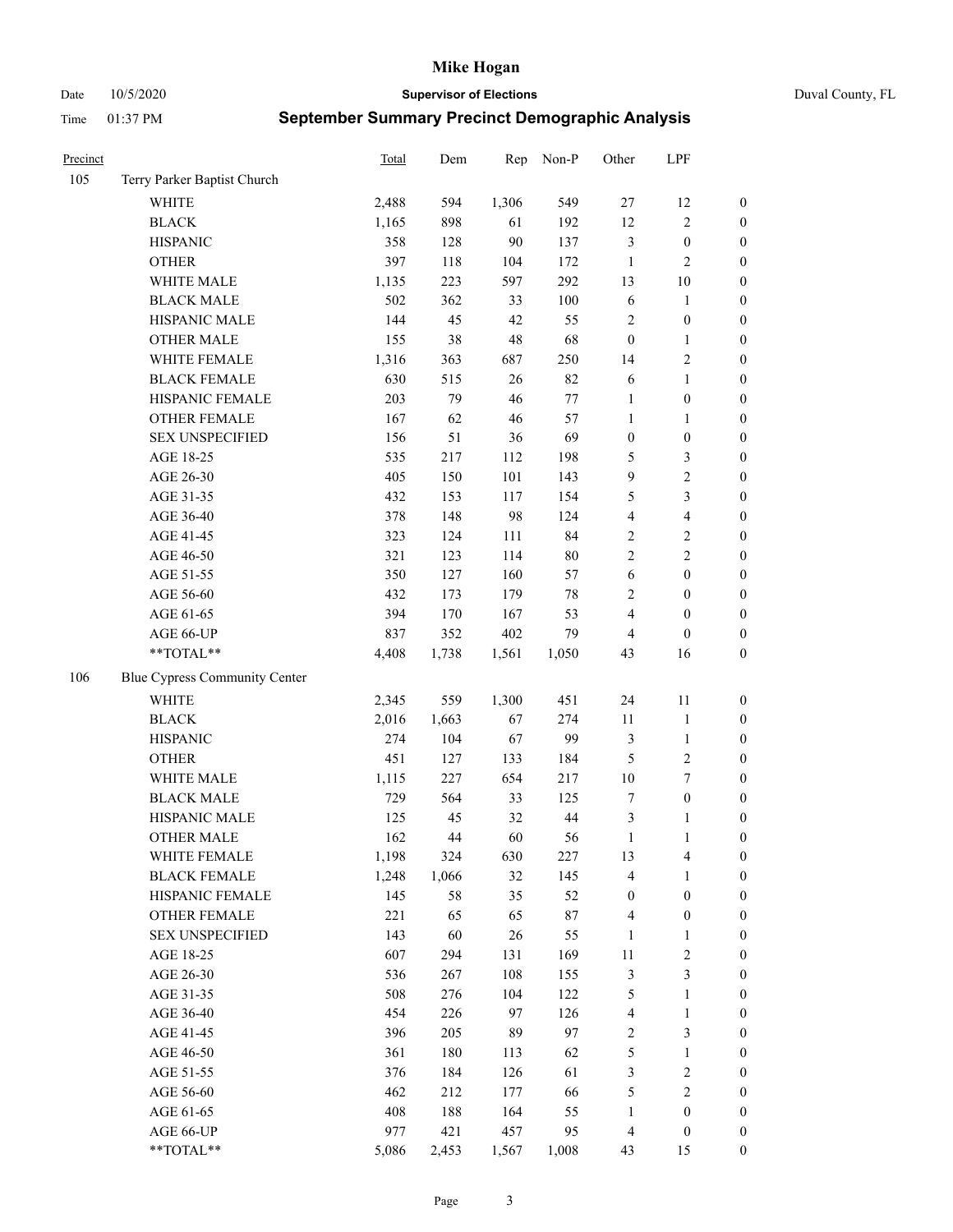Date 10/5/2020 **Supervisor of Elections** Duval County, FL

| Precinct |                                    | <b>Total</b> | Dem    | Rep         | Non-P  | Other            | LPF              |                  |
|----------|------------------------------------|--------------|--------|-------------|--------|------------------|------------------|------------------|
| 107      | Arlington Baptist Church           |              |        |             |        |                  |                  |                  |
|          | <b>WHITE</b>                       | 617          | 197    | 271         | 137    | 10               | $\sqrt{2}$       | 0                |
|          | <b>BLACK</b>                       | 775          | 604    | 36          | 129    | $\overline{4}$   | $\sqrt{2}$       | $\boldsymbol{0}$ |
|          | <b>HISPANIC</b>                    | 109          | 49     | 20          | 38     | $\overline{c}$   | $\boldsymbol{0}$ | $\boldsymbol{0}$ |
|          | <b>OTHER</b>                       | 161          | 63     | $28\,$      | 67     | $\sqrt{2}$       | $\mathbf{1}$     | $\boldsymbol{0}$ |
|          | WHITE MALE                         | 301          | 87     | 136         | 73     | 5                | $\boldsymbol{0}$ | $\boldsymbol{0}$ |
|          | <b>BLACK MALE</b>                  | 313          | 231    | 19          | 59     | 3                | $\mathbf{1}$     | $\boldsymbol{0}$ |
|          | HISPANIC MALE                      | 42           | 19     | $\,$ 8 $\,$ | 15     | $\boldsymbol{0}$ | $\boldsymbol{0}$ | $\boldsymbol{0}$ |
|          | <b>OTHER MALE</b>                  | 53           | 18     | 16          | 18     | $\boldsymbol{0}$ | $\mathbf{1}$     | $\boldsymbol{0}$ |
|          | WHITE FEMALE                       | 311          | 108    | 133         | 63     | 5                | $\overline{c}$   | $\boldsymbol{0}$ |
|          | <b>BLACK FEMALE</b>                | 446          | 362    | 16          | 66     | $\mathbf{1}$     | $\mathbf{1}$     | $\boldsymbol{0}$ |
|          | HISPANIC FEMALE                    | 65           | 30     | 11          | 22     | $\sqrt{2}$       | $\boldsymbol{0}$ | 0                |
|          | <b>OTHER FEMALE</b>                | 75           | 33     | $10\,$      | 30     | $\mathbf{2}$     | $\boldsymbol{0}$ | $\boldsymbol{0}$ |
|          | <b>SEX UNSPECIFIED</b>             | 56           | 25     | 6           | 25     | $\boldsymbol{0}$ | $\boldsymbol{0}$ | $\boldsymbol{0}$ |
|          | AGE 18-25                          | 178          | 98     | 25          | 54     | 1                | $\boldsymbol{0}$ | $\boldsymbol{0}$ |
|          | AGE 26-30                          | 160          | 85     | 21          | 53     | $\mathbf{1}$     | $\boldsymbol{0}$ | $\boldsymbol{0}$ |
|          | AGE 31-35                          | 181          | 112    | 19          | 46     | $\overline{4}$   | $\boldsymbol{0}$ | $\boldsymbol{0}$ |
|          | AGE 36-40                          | 132          | 78     | 16          | 35     | 3                | $\boldsymbol{0}$ | $\boldsymbol{0}$ |
|          | AGE 41-45                          | 117          | 54     | 26          | 34     | $\mathbf{2}$     | $\mathbf{1}$     | $\boldsymbol{0}$ |
|          | AGE 46-50                          | 131          | 76     | 24          | 29     | $\mathbf{1}$     | $\mathbf{1}$     | $\boldsymbol{0}$ |
|          | AGE 51-55                          | 143          | $80\,$ | 35          | 24     | 2                | $\sqrt{2}$       | $\boldsymbol{0}$ |
|          | AGE 56-60                          | 150          | 92     | 36          | 21     | $\mathbf{1}$     | $\boldsymbol{0}$ | 0                |
|          | AGE 61-65                          | 161          | 87     | $42\,$      | 30     | $\overline{c}$   | $\boldsymbol{0}$ | 0                |
|          | AGE 66-UP                          | 308          | 150    | 111         | 45     | $\mathbf{1}$     | $\mathbf{1}$     | $\boldsymbol{0}$ |
|          | **TOTAL**                          | 1,662        | 913    | 355         | 371    | 18               | $\mathfrak{S}$   | $\boldsymbol{0}$ |
| 108      | The Central Church of the Nazarene |              |        |             |        |                  |                  |                  |
|          | <b>WHITE</b>                       | 1,478        | 355    | 765         | 333    | $20\,$           | $\mathfrak{S}$   | $\boldsymbol{0}$ |
|          | <b>BLACK</b>                       | 565          | 459    | 23          | 79     | 3                | $\mathbf{1}$     | $\boldsymbol{0}$ |
|          | <b>HISPANIC</b>                    | 193          | 77     | 43          | 73     | $\boldsymbol{0}$ | $\boldsymbol{0}$ | $\boldsymbol{0}$ |
|          | <b>OTHER</b>                       | 175          | 75     | 38          | 61     | $\mathbf{1}$     | $\boldsymbol{0}$ | $\boldsymbol{0}$ |
|          | WHITE MALE                         | 668          | 134    | 365         | 161    | 5                | $\mathfrak{Z}$   | $\boldsymbol{0}$ |
|          | <b>BLACK MALE</b>                  | 237          | 176    | 17          | 41     | $\mathfrak{2}$   | $\mathbf{1}$     | $\boldsymbol{0}$ |
|          | HISPANIC MALE                      | 90           | 30     | 24          | 36     | $\boldsymbol{0}$ | $\boldsymbol{0}$ | 0                |
|          | <b>OTHER MALE</b>                  | 60           | 22     | 17          | 21     | $\boldsymbol{0}$ | $\boldsymbol{0}$ | $\boldsymbol{0}$ |
|          | WHITE FEMALE                       | 800          | 219    | 396         | 168    | 15               | 2                | 0                |
|          | <b>BLACK FEMALE</b>                | 311          | 270    | 6           | 34     | $\mathbf{1}$     | $\boldsymbol{0}$ | $\boldsymbol{0}$ |
|          | HISPANIC FEMALE                    | 99           | 46     | 19          | 34     | $\boldsymbol{0}$ | $\boldsymbol{0}$ | $\overline{0}$   |
|          | OTHER FEMALE                       | 77           | 39     | 17          | $20\,$ | $\mathbf{1}$     | $\boldsymbol{0}$ | $\overline{0}$   |
|          | <b>SEX UNSPECIFIED</b>             | 69           | 30     | $\,8\,$     | 31     | $\boldsymbol{0}$ | $\boldsymbol{0}$ | 0                |
|          | AGE 18-25                          | 270          | 117    | 57          | 90     | 5                | $\mathbf{1}$     | $\theta$         |
|          | AGE 26-30                          | 208          | 87     | 43          | 73     | 4                | $\mathbf{1}$     | 0                |
|          | AGE 31-35                          | 232          | 103    | 65          | 60     | 4                | $\boldsymbol{0}$ | 0                |
|          | AGE 36-40                          | 198          | 78     | 54          | 62     | 3                | $\mathbf{1}$     | 0                |
|          | AGE 41-45                          | 171          | 61     | 51          | 56     | $\sqrt{2}$       | $\mathbf{1}$     | 0                |
|          | AGE 46-50                          | 174          | 68     | 67          | 38     | $\mathbf{1}$     | $\boldsymbol{0}$ | 0                |
|          | AGE 51-55                          | 203          | 82     | $88\,$      | 32     | $\mathbf{1}$     | $\boldsymbol{0}$ | 0                |
|          | AGE 56-60                          | 286          | 123    | 119         | 40     | $\overline{c}$   | $\mathfrak{2}$   | $\overline{0}$   |
|          | AGE 61-65                          | 222          | 86     | $90\,$      | 46     | $\boldsymbol{0}$ | $\boldsymbol{0}$ | $\overline{0}$   |
|          | AGE 66-UP                          | 446          | 160    | 235         | 49     | 2                | $\boldsymbol{0}$ | $\boldsymbol{0}$ |
|          | **TOTAL**                          | 2,411        | 966    | 869         | 546    | 24               | 6                | $\boldsymbol{0}$ |
|          |                                    |              |        |             |        |                  |                  |                  |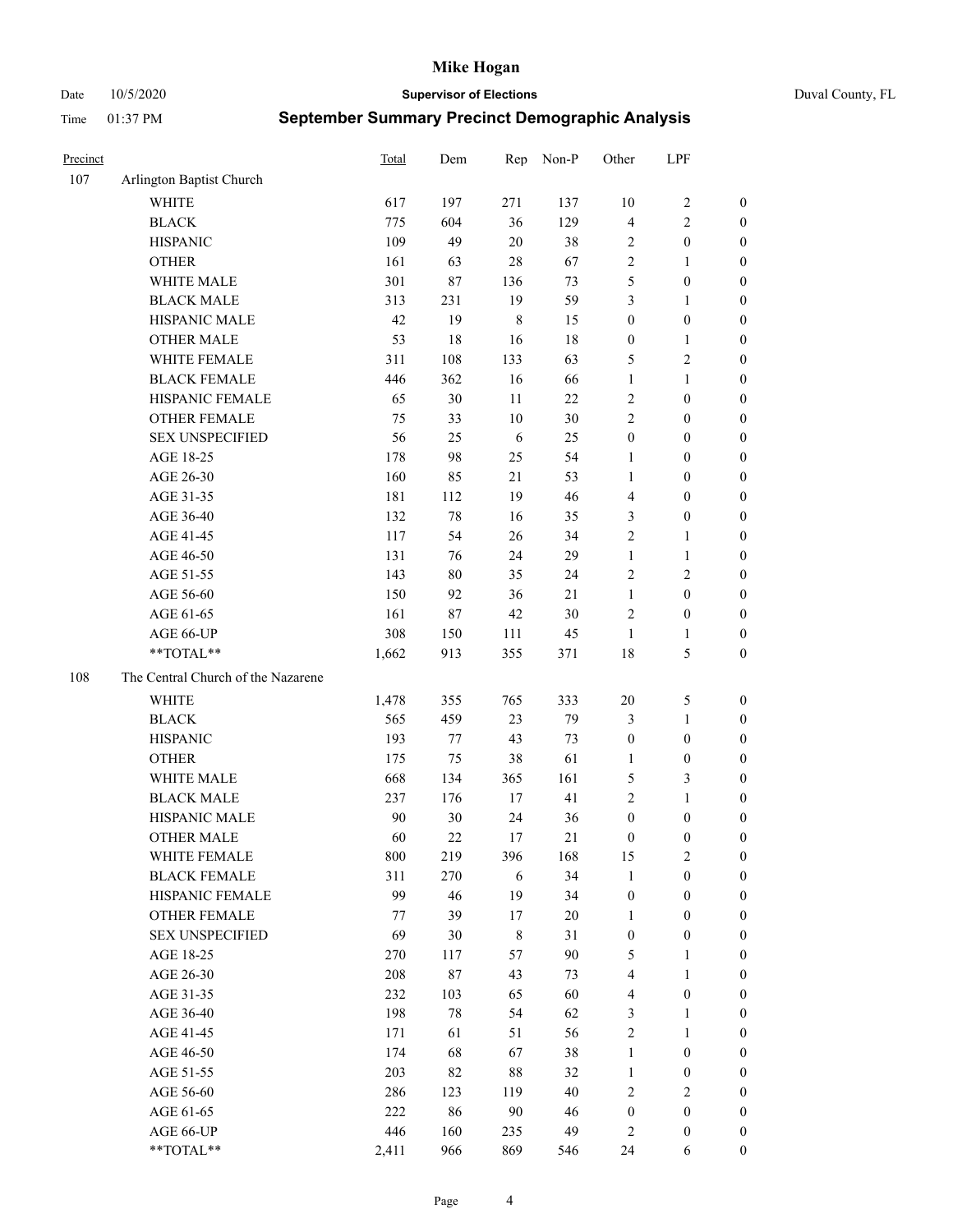Date 10/5/2020 **Supervisor of Elections** Duval County, FL

| Precinct |                                 | Total | Dem     | Rep            | Non-P       | Other            | LPF                     |                  |
|----------|---------------------------------|-------|---------|----------------|-------------|------------------|-------------------------|------------------|
| 109      | Arlington Congregational Church |       |         |                |             |                  |                         |                  |
|          | <b>WHITE</b>                    | 866   | 232     | 456            | 160         | 12               | 6                       | 0                |
|          | <b>BLACK</b>                    | 462   | 334     | $20\,$         | 99          | $\,8\,$          | $\mathbf{1}$            | $\boldsymbol{0}$ |
|          | <b>HISPANIC</b>                 | 100   | 52      | $20\,$         | 25          | $\sqrt{2}$       | $\mathbf{1}$            | $\boldsymbol{0}$ |
|          | <b>OTHER</b>                    | 114   | 45      | $30\,$         | 38          | $\mathbf{1}$     | $\boldsymbol{0}$        | $\boldsymbol{0}$ |
|          | WHITE MALE                      | 409   | 92      | 225            | 84          | 4                | $\overline{\mathbf{4}}$ | $\boldsymbol{0}$ |
|          | <b>BLACK MALE</b>               | 193   | 130     | 11             | 45          | 6                | $\mathbf{1}$            | $\boldsymbol{0}$ |
|          | HISPANIC MALE                   | 39    | 19      | 7              | 12          | $\boldsymbol{0}$ | $\mathbf{1}$            | $\boldsymbol{0}$ |
|          | <b>OTHER MALE</b>               | 38    | 10      | 13             | 14          | $\mathbf{1}$     | $\boldsymbol{0}$        | $\boldsymbol{0}$ |
|          | WHITE FEMALE                    | 451   | 139     | 227            | 75          | 8                | $\overline{2}$          | $\boldsymbol{0}$ |
|          | <b>BLACK FEMALE</b>             | 259   | 198     | $\,$ 8 $\,$    | 51          | $\sqrt{2}$       | $\boldsymbol{0}$        | $\boldsymbol{0}$ |
|          | HISPANIC FEMALE                 | 56    | 31      | 12             | 11          | $\overline{c}$   | $\boldsymbol{0}$        | $\boldsymbol{0}$ |
|          | <b>OTHER FEMALE</b>             | 54    | 31      | 12             | 11          | $\boldsymbol{0}$ | $\boldsymbol{0}$        | $\boldsymbol{0}$ |
|          | <b>SEX UNSPECIFIED</b>          | 43    | 13      | 11             | 19          | $\boldsymbol{0}$ | $\boldsymbol{0}$        | $\boldsymbol{0}$ |
|          | AGE 18-25                       | 185   | 82      | 42             | 57          | 2                | $\sqrt{2}$              | $\boldsymbol{0}$ |
|          | AGE 26-30                       | 177   | $77 \,$ | 45             | 49          | 6                | $\boldsymbol{0}$        | $\boldsymbol{0}$ |
|          | AGE 31-35                       | 205   | 92      | 44             | 65          | $\sqrt{2}$       | $\sqrt{2}$              | $\boldsymbol{0}$ |
|          | AGE 36-40                       | 116   | 63      | 31             | 19          | $\sqrt{2}$       | $\mathbf{1}$            | $\boldsymbol{0}$ |
|          | AGE 41-45                       | 106   | 56      | 23             | 24          | 3                | $\boldsymbol{0}$        | $\boldsymbol{0}$ |
|          | AGE 46-50                       | 99    | 40      | $27\,$         | 30          | $\sqrt{2}$       | $\boldsymbol{0}$        | $\boldsymbol{0}$ |
|          | AGE 51-55                       | 120   | 50      | 47             | 19          | $\sqrt{2}$       | $\sqrt{2}$              | $\boldsymbol{0}$ |
|          | AGE 56-60                       | 113   | 40      | 59             | 13          | $\mathbf{1}$     | $\boldsymbol{0}$        | 0                |
|          | AGE 61-65                       | 135   | 51      | 63             | 19          | 2                | $\boldsymbol{0}$        | 0                |
|          | AGE 66-UP                       | 286   | 112     | 145            | $27\,$      | $\mathbf{1}$     | $\mathbf{1}$            | $\boldsymbol{0}$ |
|          | $**TOTAL**$                     | 1,542 | 663     | 526            | 322         | 23               | $8\,$                   | $\boldsymbol{0}$ |
| 110      | St. Pauls Episcopal Church      |       |         |                |             |                  |                         |                  |
|          | <b>WHITE</b>                    | 1,740 | 457     | 968            | 286         | 18               | 11                      | $\boldsymbol{0}$ |
|          | <b>BLACK</b>                    | 216   | 158     | $10\,$         | 45          | 3                | $\boldsymbol{0}$        | $\boldsymbol{0}$ |
|          | <b>HISPANIC</b>                 | 102   | 43      | 31             | 26          | 2                | $\boldsymbol{0}$        | $\boldsymbol{0}$ |
|          | <b>OTHER</b>                    | 165   | 47      | 52             | 63          | 2                | $\mathbf{1}$            | $\boldsymbol{0}$ |
|          | WHITE MALE                      | 814   | 178     | 470            | 152         | 9                | $\mathfrak{S}$          | $\boldsymbol{0}$ |
|          | <b>BLACK MALE</b>               | 91    | 61      | 6              | $22\,$      | $\mathbf{2}$     | $\boldsymbol{0}$        | $\boldsymbol{0}$ |
|          | HISPANIC MALE                   | 44    | $20\,$  | 16             | $\,$ 8 $\,$ | $\boldsymbol{0}$ | $\boldsymbol{0}$        | $\boldsymbol{0}$ |
|          | <b>OTHER MALE</b>               | 57    | 17      | 22             | 16          | $\mathbf{1}$     | $\mathbf{1}$            | $\boldsymbol{0}$ |
|          | WHITE FEMALE                    | 904   | 269     | 488            | 132         | 9                | 6                       | 0                |
|          | <b>BLACK FEMALE</b>             | 122   | 95      | $\overline{4}$ | 22          | $\mathbf{1}$     | $\boldsymbol{0}$        | $\boldsymbol{0}$ |
|          | HISPANIC FEMALE                 | 57    | 23      | 15             | $17\,$      | $\mathbf{2}$     | $\boldsymbol{0}$        | $\overline{0}$   |
|          | OTHER FEMALE                    | 79    | 26      | 24             | 29          | $\boldsymbol{0}$ | $\boldsymbol{0}$        | $\overline{0}$   |
|          | <b>SEX UNSPECIFIED</b>          | 55    | 16      | 16             | 22          | $\mathbf{1}$     | $\boldsymbol{0}$        | 0                |
|          | AGE 18-25                       | 190   | 49      | 82             | 57          | $\sqrt{2}$       | $\boldsymbol{0}$        | 0                |
|          | AGE 26-30                       | 160   | 52      | 63             | 43          | $\mathbf{1}$     | $\mathbf{1}$            | 0                |
|          | AGE 31-35                       | 185   | 50      | 76             | 50          | 6                | $\mathfrak{Z}$          | 0                |
|          | AGE 36-40                       | 168   | 53      | 61             | 47          | 4                | $\mathfrak{Z}$          | 0                |
|          | AGE 41-45                       | 142   | 33      | 66             | 40          | 3                | $\boldsymbol{0}$        | 0                |
|          | AGE 46-50                       | 175   | 51      | 92             | $28\,$      | $\sqrt{2}$       | $\sqrt{2}$              | 0                |
|          | AGE 51-55                       | 191   | 62      | $88\,$         | 39          | $\mathbf{1}$     | $\mathbf{1}$            | 0                |
|          | AGE 56-60                       | 210   | 64      | 108            | 35          | 3                | $\boldsymbol{0}$        | $\overline{0}$   |
|          | AGE 61-65                       | 225   | 86      | 109            | 29          | $\boldsymbol{0}$ | $\mathbf{1}$            | $\boldsymbol{0}$ |
|          | AGE 66-UP                       | 576   | 204     | 316            | 52          | 3                | $\mathbf{1}$            | $\boldsymbol{0}$ |
|          | **TOTAL**                       | 2,223 | 705     | 1,061          | 420         | 25               | 12                      | $\boldsymbol{0}$ |
|          |                                 |       |         |                |             |                  |                         |                  |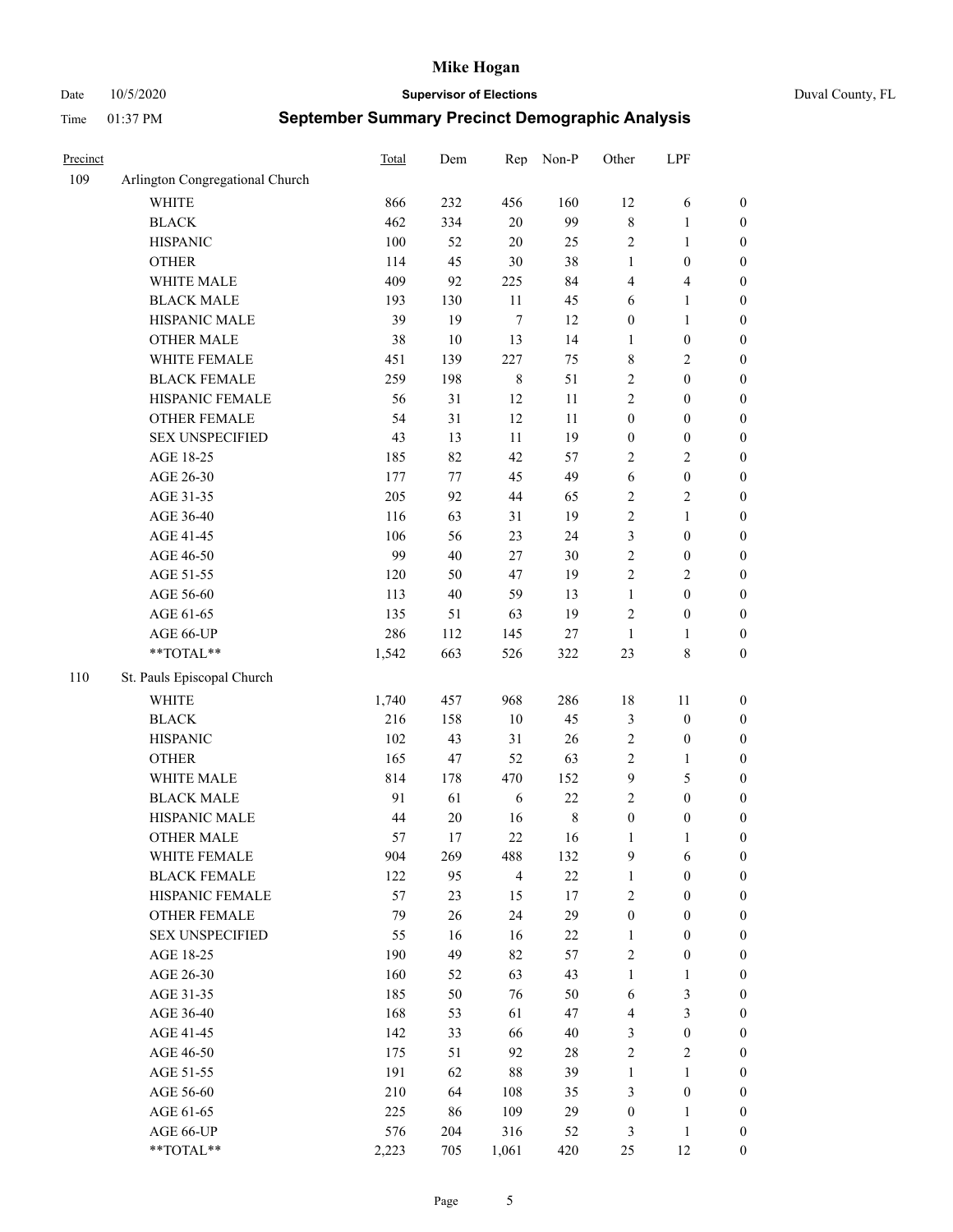Date 10/5/2020 **Supervisor of Elections** Duval County, FL

| Precinct |                                   | <b>Total</b> | Dem    | Rep    | Non-P  | Other            | LPF              |                  |
|----------|-----------------------------------|--------------|--------|--------|--------|------------------|------------------|------------------|
| 111      | Fort Caroline Presbyterian Church |              |        |        |        |                  |                  |                  |
|          | <b>WHITE</b>                      | 1,160        | 268    | 689    | 182    | 18               | $\mathfrak{Z}$   | 0                |
|          | <b>BLACK</b>                      | 324          | 256    | 12     | 54     | $\overline{2}$   | $\boldsymbol{0}$ | $\boldsymbol{0}$ |
|          | <b>HISPANIC</b>                   | 102          | 41     | 31     | $30\,$ | $\boldsymbol{0}$ | $\boldsymbol{0}$ | $\boldsymbol{0}$ |
|          | <b>OTHER</b>                      | 124          | 35     | 42     | 46     | 1                | $\boldsymbol{0}$ | $\boldsymbol{0}$ |
|          | WHITE MALE                        | 545          | 101    | 347    | 86     | 9                | $\sqrt{2}$       | $\boldsymbol{0}$ |
|          | <b>BLACK MALE</b>                 | 139          | 98     | $\tau$ | 32     | 2                | $\boldsymbol{0}$ | $\boldsymbol{0}$ |
|          | HISPANIC MALE                     | 42           | 13     | $17$   | 12     | $\boldsymbol{0}$ | $\boldsymbol{0}$ | $\boldsymbol{0}$ |
|          | <b>OTHER MALE</b>                 | 44           | $\tau$ | 18     | 19     | $\boldsymbol{0}$ | $\boldsymbol{0}$ | $\boldsymbol{0}$ |
|          | WHITE FEMALE                      | 603          | 165    | 335    | 93     | 9                | 1                | $\boldsymbol{0}$ |
|          | <b>BLACK FEMALE</b>               | 180          | 154    | 5      | 21     | $\boldsymbol{0}$ | $\boldsymbol{0}$ | 0                |
|          | HISPANIC FEMALE                   | 56           | 25     | 14     | 17     | $\boldsymbol{0}$ | $\boldsymbol{0}$ | 0                |
|          | OTHER FEMALE                      | 64           | 25     | 16     | 22     | 1                | $\boldsymbol{0}$ | $\boldsymbol{0}$ |
|          | <b>SEX UNSPECIFIED</b>            | 37           | 12     | 15     | 10     | $\boldsymbol{0}$ | $\boldsymbol{0}$ | $\boldsymbol{0}$ |
|          | AGE 18-25                         | 183          | 66     | 62     | 51     | 3                | 1                | $\boldsymbol{0}$ |
|          | AGE 26-30                         | 127          | 45     | 43     | 37     | 2                | $\boldsymbol{0}$ | $\boldsymbol{0}$ |
|          | AGE 31-35                         | 140          | 45     | 55     | 38     | $\mathbf{1}$     | $\mathbf{1}$     | $\boldsymbol{0}$ |
|          | AGE 36-40                         | 148          | 56     | 50     | 38     | 4                | $\boldsymbol{0}$ | $\boldsymbol{0}$ |
|          | AGE 41-45                         | 122          | 41     | 52     | $27\,$ | $\mathbf{1}$     | $\mathbf{1}$     | $\boldsymbol{0}$ |
|          | AGE 46-50                         | 114          | 46     | 50     | 17     | $\mathbf{1}$     | $\boldsymbol{0}$ | $\boldsymbol{0}$ |
|          | AGE 51-55                         | 141          | 44     | 74     | 21     | 2                | $\boldsymbol{0}$ | $\boldsymbol{0}$ |
|          | AGE 56-60                         | 160          | 48     | 88     | 19     | 5                | $\boldsymbol{0}$ | 0                |
|          | AGE 61-65                         | 162          | 46     | 92     | 23     | $\mathbf{1}$     | $\boldsymbol{0}$ | 0                |
|          | AGE 66-UP                         | 413          | 163    | 208    | 41     | $\mathbf{1}$     | $\boldsymbol{0}$ | $\boldsymbol{0}$ |
|          | **TOTAL**                         | 1,710        | 600    | 774    | 312    | 21               | $\mathfrak{Z}$   | $\boldsymbol{0}$ |
| 112      | Regency Square Regional Library   |              |        |        |        |                  |                  |                  |
|          | <b>WHITE</b>                      | 963          | 255    | 428    | 260    | 14               | 6                | $\boldsymbol{0}$ |
|          | <b>BLACK</b>                      | 850          | 639    | 37     | 166    | 7                | $\mathbf{1}$     | $\boldsymbol{0}$ |
|          | <b>HISPANIC</b>                   | 195          | 81     | 34     | 77     | 3                | $\boldsymbol{0}$ | $\boldsymbol{0}$ |
|          | <b>OTHER</b>                      | 214          | $78\,$ | 55     | 77     | 3                | $\mathbf{1}$     | $\boldsymbol{0}$ |
|          | WHITE MALE                        | 446          | 94     | 205    | 138    | 6                | 3                | $\boldsymbol{0}$ |
|          | <b>BLACK MALE</b>                 | 344          | 246    | $17\,$ | $77\,$ | 4                | $\boldsymbol{0}$ | $\boldsymbol{0}$ |
|          | HISPANIC MALE                     | 77           | 29     | 15     | 31     | 2                | $\boldsymbol{0}$ | 0                |
|          | OTHER MALE                        | 73           | 24     | 19     | $27\,$ | $\overline{c}$   | $\mathbf{1}$     | $\boldsymbol{0}$ |
|          | WHITE FEMALE                      | 510          | 159    | 220    | 120    | 8                | 3                | 0                |
|          | <b>BLACK FEMALE</b>               | 493          | 385    | 19     | 85     | 3                | $\mathbf{1}$     | $\boldsymbol{0}$ |
|          | HISPANIC FEMALE                   | 113          | 50     | 19     | 43     | $\mathbf{1}$     | $\boldsymbol{0}$ | $\overline{0}$   |
|          | OTHER FEMALE                      | 105          | 45     | 26     | 33     | $\mathbf{1}$     | $\boldsymbol{0}$ | $\overline{0}$   |
|          | <b>SEX UNSPECIFIED</b>            | 61           | 21     | 14     | 26     | $\boldsymbol{0}$ | $\boldsymbol{0}$ | 0                |
|          | AGE 18-25                         | 286          | 130    | 45     | 103    | 7                | $\mathbf{1}$     | 0                |
|          | AGE 26-30                         | 319          | 142    | 64     | 105    | 6                | $\mathfrak{2}$   | 0                |
|          | AGE 31-35                         | 242          | 126    | 36     | $78\,$ | $\mathbf{1}$     | $\mathbf{1}$     | 0                |
|          | AGE 36-40                         | 176          | 83     | 40     | 48     | 4                | $\mathbf{1}$     | 0                |
|          | AGE 41-45                         | 160          | 77     | 38     | $44\,$ | $\mathbf{1}$     | $\boldsymbol{0}$ | 0                |
|          | AGE 46-50                         | 172          | 92     | 41     | 39     | $\boldsymbol{0}$ | $\boldsymbol{0}$ | 0                |
|          | AGE 51-55                         | 156          | 75     | 33     | 45     | 3                | $\boldsymbol{0}$ | 0                |
|          | AGE 56-60                         | 166          | 85     | 42     | 35     | 2                | $\sqrt{2}$       | $\overline{0}$   |
|          | AGE 61-65                         | 151          | 65     | 57     | 28     | $\mathbf{1}$     | $\boldsymbol{0}$ | $\overline{0}$   |
|          | AGE 66-UP                         | 394          | 178    | 158    | 55     | $\overline{c}$   | $\mathbf{1}$     | 0                |
|          | **TOTAL**                         | 2,222        | 1,053  | 554    | 580    | 27               | 8                | $\boldsymbol{0}$ |
|          |                                   |              |        |        |        |                  |                  |                  |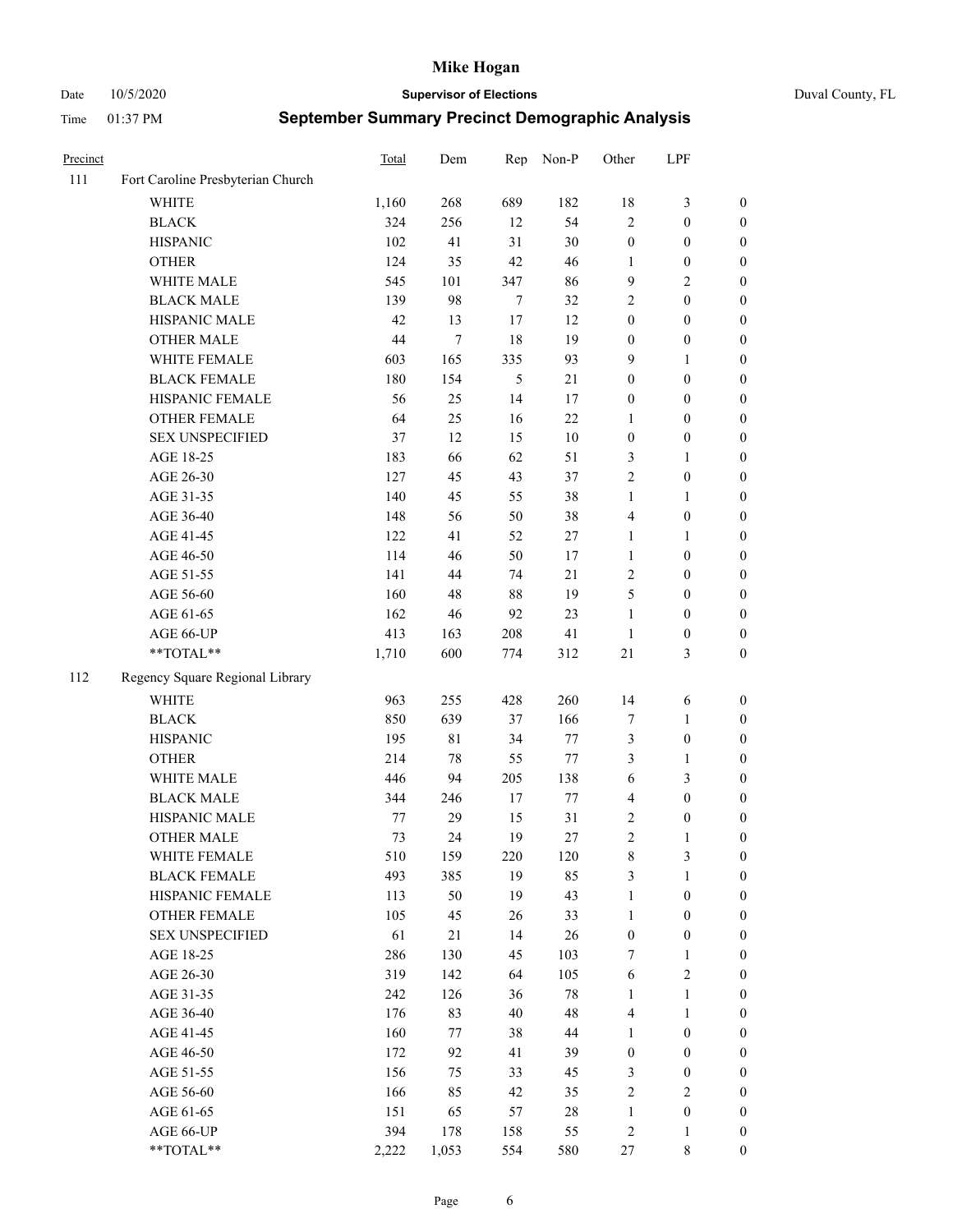Date 10/5/2020 **Supervisor of Elections** Duval County, FL

| Precinct |                                    | Total | Dem   | Rep              | Non-P | Other            | LPF              |                  |
|----------|------------------------------------|-------|-------|------------------|-------|------------------|------------------|------------------|
| 113      | Fort Caroline Christian Church     |       |       |                  |       |                  |                  |                  |
|          | <b>WHITE</b>                       | 3,128 | 770   | 1,656            | 661   | 27               | 14               | 0                |
|          | <b>BLACK</b>                       | 2,053 | 1,611 | 76               | 338   | 27               | $\mathbf{1}$     | 0                |
|          | <b>HISPANIC</b>                    | 467   | 198   | 104              | 161   | 4                | $\boldsymbol{0}$ | $\boldsymbol{0}$ |
|          | <b>OTHER</b>                       | 620   | 209   | 135              | 268   | 5                | 3                | $\boldsymbol{0}$ |
|          | WHITE MALE                         | 1,420 | 294   | 777              | 325   | 14               | 10               | $\boldsymbol{0}$ |
|          | <b>BLACK MALE</b>                  | 824   | 622   | 43               | 145   | 14               | $\boldsymbol{0}$ | $\boldsymbol{0}$ |
|          | HISPANIC MALE                      | 226   | 91    | 54               | 78    | 3                | $\boldsymbol{0}$ | $\boldsymbol{0}$ |
|          | <b>OTHER MALE</b>                  | 246   | 80    | 61               | 102   | $\mathbf{1}$     | $\mathbf{2}$     | $\boldsymbol{0}$ |
|          | WHITE FEMALE                       | 1,671 | 467   | 865              | 324   | 12               | 3                | $\boldsymbol{0}$ |
|          | <b>BLACK FEMALE</b>                | 1,181 | 960   | 32               | 175   | 13               | $\mathbf{1}$     | 0                |
|          | HISPANIC FEMALE                    | 229   | 101   | 48               | 79    | $\mathbf{1}$     | $\boldsymbol{0}$ | 0                |
|          | OTHER FEMALE                       | 275   | 103   | 61               | 107   | 3                | $\mathbf{1}$     | 0                |
|          | <b>SEX UNSPECIFIED</b>             | 195   | 70    | 30               | 92    | $\overline{c}$   | $\mathbf{1}$     | $\boldsymbol{0}$ |
|          | AGE 18-25                          | 790   | 324   | 177              | 265   | 19               | $\mathfrak s$    | $\boldsymbol{0}$ |
|          | AGE 26-30                          | 650   | 314   | 137              | 190   | 5                | $\overline{4}$   | $\boldsymbol{0}$ |
|          | AGE 31-35                          | 570   | 261   | 125              | 173   | 9                | $\sqrt{2}$       | $\boldsymbol{0}$ |
|          | AGE 36-40                          | 577   | 274   | 132              | 163   | $\boldsymbol{7}$ | $\mathbf{1}$     | $\boldsymbol{0}$ |
|          | AGE 41-45                          | 464   | 220   | 125              | 111   | 5                | 3                | $\boldsymbol{0}$ |
|          | AGE 46-50                          | 541   | 255   | 170              | 110   | 4                | $\overline{c}$   | $\boldsymbol{0}$ |
|          | AGE 51-55                          | 566   | 255   | 189              | 117   | 5                | $\boldsymbol{0}$ | 0                |
|          | AGE 56-60                          | 554   | 228   | 222              | 97    | 6                | 1                | 0                |
|          | AGE 61-65                          | 481   | 213   | 197              | 68    | 3                | $\boldsymbol{0}$ | 0                |
|          | AGE 66-UP                          | 1,073 | 444   | 496              | 133   | $\boldsymbol{0}$ | $\boldsymbol{0}$ | $\boldsymbol{0}$ |
|          | $**TOTAL**$                        | 6,268 | 2,788 | 1,971            | 1,428 | 63               | 18               | $\boldsymbol{0}$ |
| 114      | Destination Church Assembly of God |       |       |                  |       |                  |                  |                  |
|          | <b>WHITE</b>                       | 1,007 | 255   | 439              | 298   | 12               | $\mathfrak z$    | $\boldsymbol{0}$ |
|          | <b>BLACK</b>                       | 1,275 | 980   | 51               | 232   | 9                | $\mathfrak{Z}$   | $\boldsymbol{0}$ |
|          | <b>HISPANIC</b>                    | 240   | 105   | 32               | 98    | 4                | $\mathbf{1}$     | $\boldsymbol{0}$ |
|          | <b>OTHER</b>                       | 241   | 99    | 35               | 106   | $\mathbf{1}$     | $\boldsymbol{0}$ | $\boldsymbol{0}$ |
|          | WHITE MALE                         | 493   | 108   | 227              | 151   | 5                | $\sqrt{2}$       | $\overline{0}$   |
|          | <b>BLACK MALE</b>                  | 468   | 331   | 23               | 109   | 3                | $\overline{c}$   | $\boldsymbol{0}$ |
|          | HISPANIC MALE                      | 106   | 49    | 16               | 40    | $\mathbf{1}$     | $\boldsymbol{0}$ | 0                |
|          | <b>OTHER MALE</b>                  | 82    | 33    | 16               | 33    | $\boldsymbol{0}$ | $\boldsymbol{0}$ | $\boldsymbol{0}$ |
|          | WHITE FEMALE                       | 495   | 144   | 203              | 140   | 7                | 1                | 0                |
|          | <b>BLACK FEMALE</b>                | 767   | 619   | 24               | 117   | 6                | $\mathbf{1}$     | $\boldsymbol{0}$ |
|          | HISPANIC FEMALE                    | 128   | 52    | 16               | 56    | 3                | $\mathbf{1}$     | $\overline{0}$   |
|          | OTHER FEMALE                       | 94    | 49    | $\boldsymbol{9}$ | 35    | 1                | $\boldsymbol{0}$ | 0                |
|          | <b>SEX UNSPECIFIED</b>             | 130   | 54    | 23               | 53    | $\boldsymbol{0}$ | $\boldsymbol{0}$ | 0                |
|          | AGE 18-25                          | 425   | 211   | 47               | 161   | 5                | $\mathbf{1}$     | 0                |
|          | AGE 26-30                          | 352   | 192   | 46               | 106   | 5                | 3                | 0                |
|          | AGE 31-35                          | 374   | 205   | 46               | 121   | $\overline{c}$   | $\boldsymbol{0}$ | 0                |
|          | AGE 36-40                          | 252   | 133   | 40               | 74    | 4                | $\mathbf{1}$     | 0                |
|          | AGE 41-45                          | 209   | 115   | 45               | 44    | 4                | $\mathbf{1}$     | 0                |
|          | AGE 46-50                          | 228   | 118   | 51               | 56    | 2                | $\mathbf{1}$     | 0                |
|          | AGE 51-55                          | 217   | 100   | 67               | 48    | $\mathbf{2}$     | $\boldsymbol{0}$ | 0                |
|          | AGE 56-60                          | 229   | 116   | 59               | 52    | 2                | $\boldsymbol{0}$ | 0                |
|          | AGE 61-65                          | 180   | 98    | 51               | 31    | $\boldsymbol{0}$ | $\boldsymbol{0}$ | 0                |
|          | AGE 66-UP                          | 297   | 151   | 105              | 41    | $\boldsymbol{0}$ | $\boldsymbol{0}$ | 0                |
|          | **TOTAL**                          | 2,763 | 1,439 | 557              | 734   | 26               | 7                | $\boldsymbol{0}$ |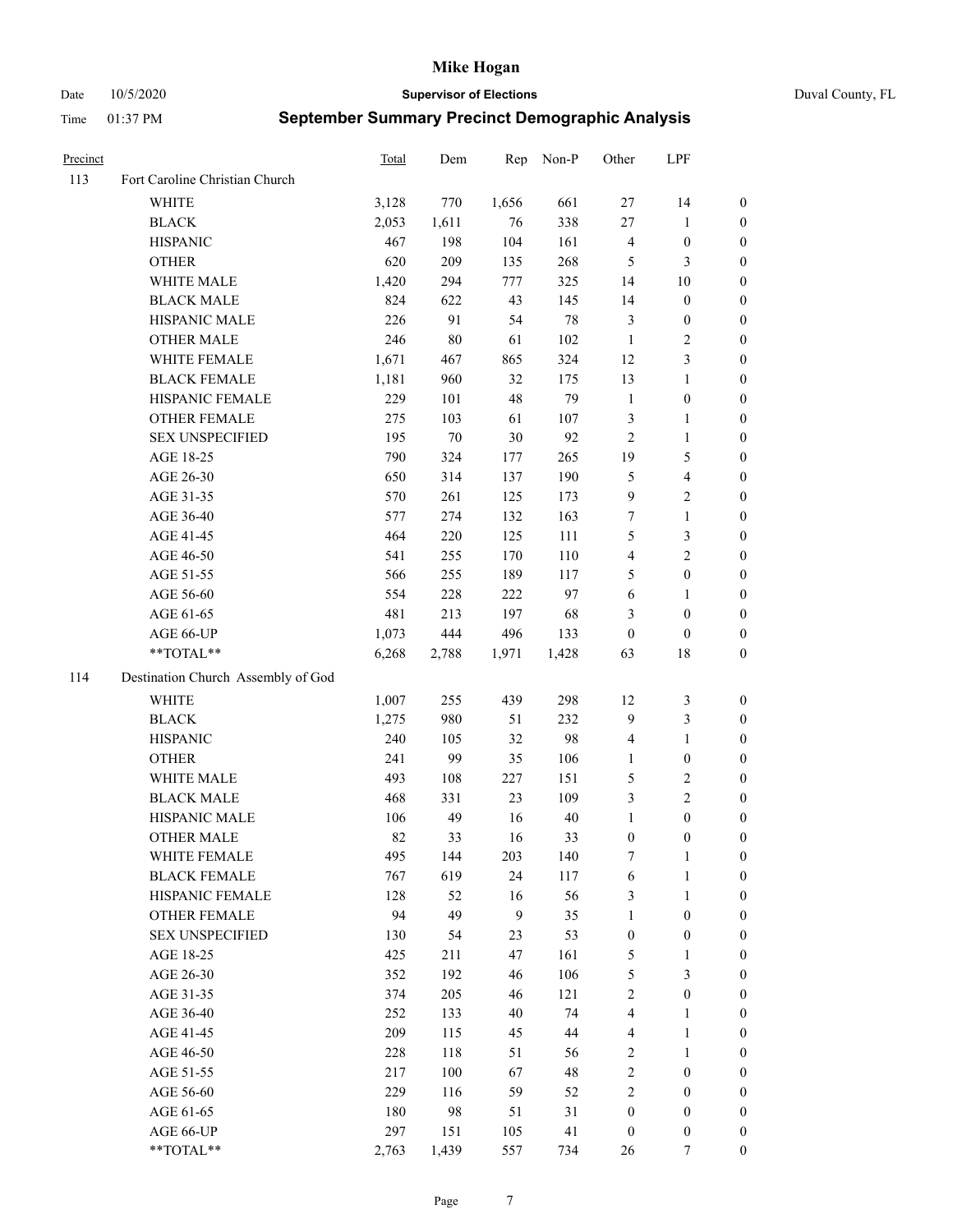Date 10/5/2020 **Supervisor of Elections** Duval County, FL

| Precinct |                        | Total | Dem     | Rep    | Non-P  | Other            | LPF                     |                  |
|----------|------------------------|-------|---------|--------|--------|------------------|-------------------------|------------------|
| 201      | New Berlin Elementary  |       |         |        |        |                  |                         |                  |
|          | <b>WHITE</b>           | 2,046 | 356     | 1,274  | 380    | 24               | 12                      | 0                |
|          | <b>BLACK</b>           | 946   | 723     | 43     | 161    | $18\,$           | $\mathbf{1}$            | 0                |
|          | <b>HISPANIC</b>        | 263   | 82      | 74     | 104    | $\sqrt{2}$       | $\mathbf{1}$            | $\boldsymbol{0}$ |
|          | <b>OTHER</b>           | 316   | 107     | 102    | 106    | $\boldsymbol{0}$ | $\mathbf{1}$            | $\boldsymbol{0}$ |
|          | WHITE MALE             | 1,000 | 145     | 637    | 199    | 11               | $8\,$                   | $\boldsymbol{0}$ |
|          | <b>BLACK MALE</b>      | 426   | 297     | 26     | 93     | $10\,$           | $\boldsymbol{0}$        | $\boldsymbol{0}$ |
|          | HISPANIC MALE          | 120   | 28      | 41     | 49     | $\mathbf{1}$     | $\mathbf{1}$            | $\boldsymbol{0}$ |
|          | <b>OTHER MALE</b>      | 139   | 43      | 48     | 47     | $\boldsymbol{0}$ | $\mathbf{1}$            | $\boldsymbol{0}$ |
|          | WHITE FEMALE           | 1,026 | $207\,$ | 627    | 175    | 13               | $\overline{\mathbf{4}}$ | $\boldsymbol{0}$ |
|          | <b>BLACK FEMALE</b>    | 507   | 420     | $17\,$ | 61     | $\,$ 8 $\,$      | $\mathbf{1}$            | 0                |
|          | HISPANIC FEMALE        | 136   | 53      | $30\,$ | 52     | $\mathbf{1}$     | $\boldsymbol{0}$        | 0                |
|          | <b>OTHER FEMALE</b>    | 142   | 56      | $47\,$ | 39     | $\boldsymbol{0}$ | $\boldsymbol{0}$        | $\boldsymbol{0}$ |
|          | <b>SEX UNSPECIFIED</b> | 75    | 19      | $20\,$ | 36     | $\boldsymbol{0}$ | $\boldsymbol{0}$        | $\boldsymbol{0}$ |
|          | AGE 18-25              | 413   | 157     | 121    | 127    | 6                | $\sqrt{2}$              | $\boldsymbol{0}$ |
|          | AGE 26-30              | 359   | 125     | 134    | 96     | 3                | $\mathbf{1}$            | $\boldsymbol{0}$ |
|          | AGE 31-35              | 385   | 125     | 159    | 89     | $\,8\,$          | $\overline{\mathbf{4}}$ | $\boldsymbol{0}$ |
|          | AGE 36-40              | 403   | 155     | 115    | 118    | 10               | $\mathfrak{S}$          | $\boldsymbol{0}$ |
|          | AGE 41-45              | 325   | 111     | 140    | 72     | $\sqrt{2}$       | $\boldsymbol{0}$        | $\boldsymbol{0}$ |
|          | AGE 46-50              | 356   | 125     | 159    | 67     | 4                | $\mathbf{1}$            | $\boldsymbol{0}$ |
|          | AGE 51-55              | 319   | 128     | 136    | 53     | $\sqrt{2}$       | $\boldsymbol{0}$        | $\boldsymbol{0}$ |
|          | AGE 56-60              | 302   | 109     | 146    | 41     | 5                | $\mathbf{1}$            | 0                |
|          | AGE 61-65              | 255   | 86      | 133    | 35     | $\mathbf{1}$     | $\boldsymbol{0}$        | $\boldsymbol{0}$ |
|          | AGE 66-UP              | 452   | 145     | 250    | 53     | 3                | $\mathbf{1}$            | $\boldsymbol{0}$ |
|          | $**TOTAL**$            | 3,571 | 1,268   | 1,493  | 751    | 44               | 15                      | $\boldsymbol{0}$ |
| 202      | Faith Bridge Church    |       |         |        |        |                  |                         |                  |
|          | <b>WHITE</b>           | 3,632 | 729     | 2,027  | 811    | 49               | 16                      | $\boldsymbol{0}$ |
|          | <b>BLACK</b>           | 851   | 623     | 58     | 161    | $\overline{9}$   | $\boldsymbol{0}$        | $\boldsymbol{0}$ |
|          | <b>HISPANIC</b>        | 422   | 150     | 119    | 145    | 5                | $\mathfrak{Z}$          | $\boldsymbol{0}$ |
|          | <b>OTHER</b>           | 988   | 260     | 324    | 394    | $\overline{9}$   | $\mathbf{1}$            | $\boldsymbol{0}$ |
|          | WHITE MALE             | 1,752 | 287     | 1,004  | 428    | 23               | $10\,$                  | $\boldsymbol{0}$ |
|          | <b>BLACK MALE</b>      | 403   | 272     | 34     | 94     | 3                | $\boldsymbol{0}$        | $\boldsymbol{0}$ |
|          | HISPANIC MALE          | 192   | 59      | 59     | $70\,$ | 3                | 1                       | $\boldsymbol{0}$ |
|          | <b>OTHER MALE</b>      | 413   | 111     | 137    | 162    | $\sqrt{2}$       | $\mathbf{1}$            | $\boldsymbol{0}$ |
|          | WHITE FEMALE           | 1,839 | 432     | 1,002  | 373    | 26               | 6                       | 0                |
|          | <b>BLACK FEMALE</b>    | 433   | 339     | 24     | 65     | 5                | $\boldsymbol{0}$        | $\boldsymbol{0}$ |
|          | HISPANIC FEMALE        | 221   | 89      | 58     | $70\,$ | $\sqrt{2}$       | $\sqrt{2}$              | $\overline{0}$   |
|          | OTHER FEMALE           | 469   | 128     | 162    | 173    | 6                | $\boldsymbol{0}$        | $\overline{0}$   |
|          | <b>SEX UNSPECIFIED</b> | 171   | 45      | 48     | 76     | $\overline{c}$   | $\boldsymbol{0}$        | 0                |
|          | AGE 18-25              | 763   | 243     | 290    | 198    | 26               | 6                       | 0                |
|          | AGE 26-30              | 574   | 168     | 221    | 172    | $10\,$           | $\mathfrak{Z}$          | 0                |
|          | AGE 31-35              | 692   | 192     | 257    | 232    | $\overline{9}$   | $\sqrt{2}$              | 0                |
|          | AGE 36-40              | 587   | 172     | 224    | 183    | 5                | $\mathfrak{Z}$          | 0                |
|          | AGE 41-45              | 528   | 148     | 210    | 159    | $\overline{9}$   | $\sqrt{2}$              | 0                |
|          | AGE 46-50              | 570   | 161     | 274    | 134    | $\boldsymbol{0}$ | $\mathbf{1}$            | 0                |
|          | AGE 51-55              | 503   | 146     | 244    | 109    | $\overline{c}$   | $\sqrt{2}$              | 0                |
|          | AGE 56-60              | 505   | 141     | 253    | 106    | 5                | $\boldsymbol{0}$        | $\boldsymbol{0}$ |
|          | AGE 61-65              | 382   | 131     | 175    | $72\,$ | 4                | $\boldsymbol{0}$        | $\boldsymbol{0}$ |
|          | AGE 66-UP              | 788   | 260     | 379    | 146    | 2                | $\mathbf{1}$            | $\boldsymbol{0}$ |
|          | **TOTAL**              | 5,893 | 1,762   | 2,528  | 1,511  | 72               | 20                      | $\boldsymbol{0}$ |
|          |                        |       |         |        |        |                  |                         |                  |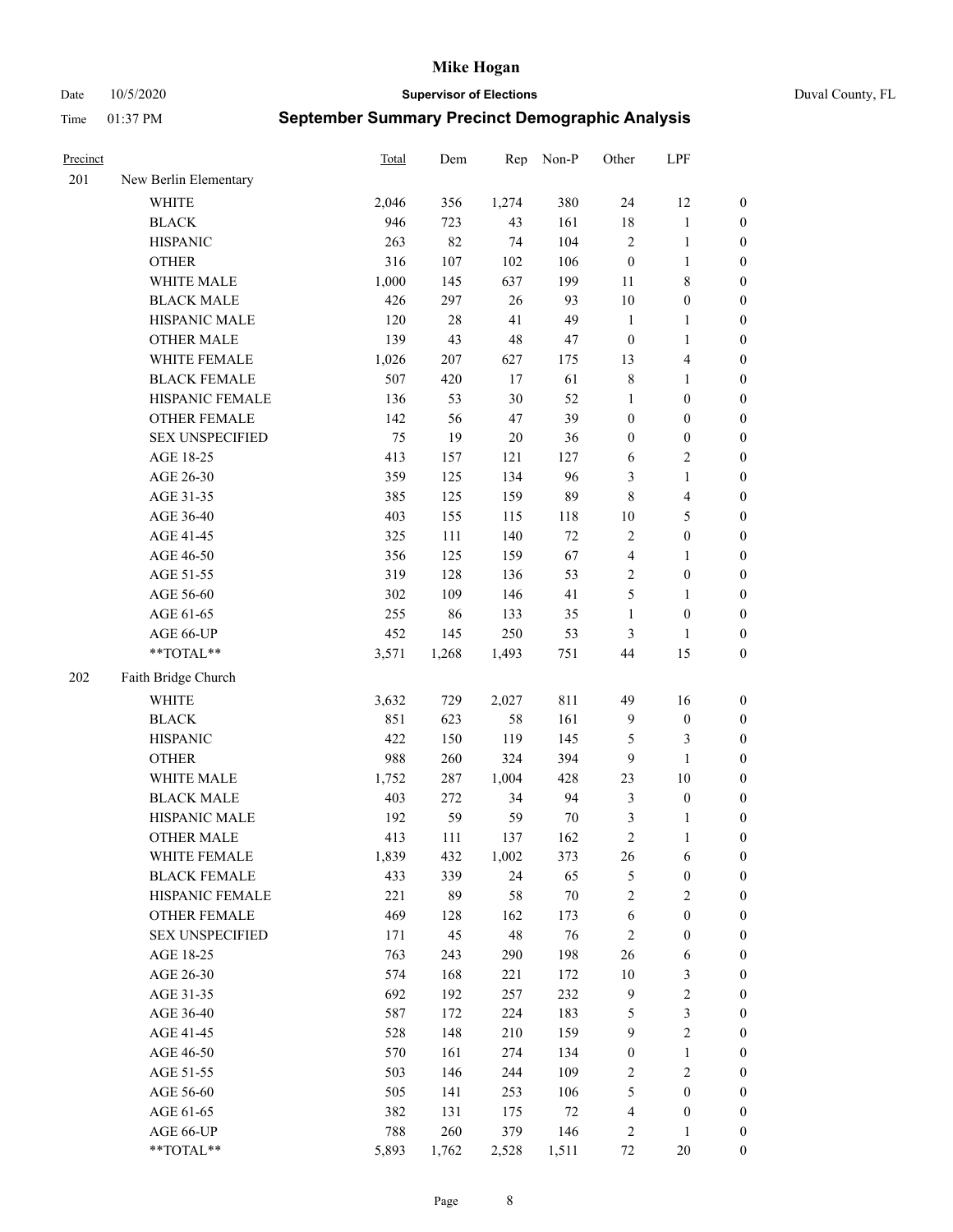Date 10/5/2020 **Supervisor of Elections** Duval County, FL

| Precinct |                                       | Total | Dem    | Rep    | Non-P        | Other            | LPF                     |                  |
|----------|---------------------------------------|-------|--------|--------|--------------|------------------|-------------------------|------------------|
| 203      | Faith Chapel Free Will Baptist Church |       |        |        |              |                  |                         |                  |
|          | <b>WHITE</b>                          | 2,693 | 598    | 1,462  | 578          | 33               | $22\,$                  | $\boldsymbol{0}$ |
|          | <b>BLACK</b>                          | 1,329 | 995    | 47     | 267          | 16               | $\overline{4}$          | $\boldsymbol{0}$ |
|          | <b>HISPANIC</b>                       | 397   | 173    | $72\,$ | 149          | 3                | $\boldsymbol{0}$        | $\boldsymbol{0}$ |
|          | <b>OTHER</b>                          | 444   | 137    | 113    | 182          | 9                | 3                       | $\boldsymbol{0}$ |
|          | WHITE MALE                            | 1,287 | 252    | 706    | 297          | 18               | 14                      | $\boldsymbol{0}$ |
|          | <b>BLACK MALE</b>                     | 513   | 335    | 24     | 143          | 7                | $\overline{4}$          | $\boldsymbol{0}$ |
|          | HISPANIC MALE                         | 180   | 75     | 39     | 65           | $\mathbf{1}$     | $\boldsymbol{0}$        | $\boldsymbol{0}$ |
|          | <b>OTHER MALE</b>                     | 160   | 49     | 51     | 56           | 3                | $\mathbf{1}$            | $\boldsymbol{0}$ |
|          | WHITE FEMALE                          | 1,372 | 335    | 740    | 274          | 15               | $\,$ 8 $\,$             | $\boldsymbol{0}$ |
|          | <b>BLACK FEMALE</b>                   | 796   | 649    | 23     | 115          | $\overline{9}$   | $\boldsymbol{0}$        | 0                |
|          | HISPANIC FEMALE                       | 205   | 93     | $30\,$ | $80\,$       | $\overline{c}$   | $\boldsymbol{0}$        | $\boldsymbol{0}$ |
|          | OTHER FEMALE                          | 216   | $72\,$ | 49     | 87           | 6                | $\sqrt{2}$              | $\boldsymbol{0}$ |
|          | <b>SEX UNSPECIFIED</b>                | 134   | 43     | 32     | 59           | $\boldsymbol{0}$ | $\boldsymbol{0}$        | $\boldsymbol{0}$ |
|          | AGE 18-25                             | 578   | 221    | 144    | 198          | 12               | $\mathfrak{Z}$          | $\boldsymbol{0}$ |
|          | AGE 26-30                             | 569   | 251    | 131    | 173          | 10               | $\overline{\mathbf{4}}$ | $\boldsymbol{0}$ |
|          | AGE 31-35                             | 511   | 199    | 135    | 164          | 7                | 6                       | $\boldsymbol{0}$ |
|          | AGE 36-40                             | 482   | 185    | 129    | 163          | $\mathbf{1}$     | $\overline{4}$          | $\boldsymbol{0}$ |
|          | AGE 41-45                             | 393   | 153    | 118    | 111          | 6                | $\mathfrak s$           | $\boldsymbol{0}$ |
|          | AGE 46-50                             | 384   | 143    | 151    | 79           | 8                | $\mathfrak{Z}$          | $\boldsymbol{0}$ |
|          | AGE 51-55                             | 394   | 139    | 174    | 73           | 8                | $\boldsymbol{0}$        | 0                |
|          | AGE 56-60                             | 408   | 142    | 184    | $78\,$       | 3                | $\mathbf{1}$            | 0                |
|          | AGE 61-65                             | 370   | 129    | 182    | 54           | 4                | $\mathbf{1}$            | $\boldsymbol{0}$ |
|          | AGE 66-UP                             | 771   | 340    | 345    | 82           | 2                | $\mathbf{2}$            | $\boldsymbol{0}$ |
|          | $**TOTAL**$                           | 4,863 | 1,903  | 1,694  | 1,176        | 61               | 29                      | $\boldsymbol{0}$ |
| 204      | Cedar Bay Baptist Church              |       |        |        |              |                  |                         |                  |
|          | <b>WHITE</b>                          | 2,121 | 419    | 1,327  | 341          | $27\,$           | 7                       | $\boldsymbol{0}$ |
|          | <b>BLACK</b>                          | 318   | 246    | 15     | 54           | $\overline{c}$   | $\mathbf{1}$            | $\boldsymbol{0}$ |
|          | <b>HISPANIC</b>                       | 87    | 31     | 38     | 18           | $\boldsymbol{0}$ | $\boldsymbol{0}$        | $\boldsymbol{0}$ |
|          | <b>OTHER</b>                          | 155   | 33     | 59     | 60           | 3                | $\boldsymbol{0}$        | $\boldsymbol{0}$ |
|          | WHITE MALE                            | 948   | 151    | 612    | 170          | $11\,$           | $\overline{\mathbf{4}}$ | $\boldsymbol{0}$ |
|          | <b>BLACK MALE</b>                     | 136   | 95     | 9      | 30           | $\mathbf{1}$     | $\mathbf{1}$            | $\boldsymbol{0}$ |
|          | HISPANIC MALE                         | 50    | 18     | 23     | $\mathbf{9}$ | $\boldsymbol{0}$ | $\boldsymbol{0}$        | 0                |
|          | <b>OTHER MALE</b>                     | 61    | 9      | $20\,$ | 31           | $\mathbf{1}$     | $\boldsymbol{0}$        | $\boldsymbol{0}$ |
|          | WHITE FEMALE                          | 1,157 | 265    | 707    | 166          | 16               | 3                       | $\overline{0}$   |
|          | <b>BLACK FEMALE</b>                   | 181   | 150    | 6      | 24           | $\mathbf{1}$     | $\boldsymbol{0}$        | $\boldsymbol{0}$ |
|          | HISPANIC FEMALE                       | 37    | 13     | 15     | 9            | $\boldsymbol{0}$ | $\boldsymbol{0}$        | $\overline{0}$   |
|          | <b>OTHER FEMALE</b>                   | 59    | 16     | $27\,$ | 14           | $\overline{c}$   | $\boldsymbol{0}$        | $\overline{0}$   |
|          | <b>SEX UNSPECIFIED</b>                | 52    | 12     | $20\,$ | $20\,$       | $\boldsymbol{0}$ | $\boldsymbol{0}$        | 0                |
|          | AGE 18-25                             | 267   | 74     | 119    | 69           | 5                | $\boldsymbol{0}$        | 0                |
|          | AGE 26-30                             | 253   | 60     | 104    | $80\,$       | 6                | $\mathfrak{Z}$          | 0                |
|          | AGE 31-35                             | 237   | 63     | 105    | 61           | 5                | $\mathfrak{Z}$          | 0                |
|          | AGE 36-40                             | 225   | 64     | 111    | 49           | $\mathbf{1}$     | $\boldsymbol{0}$        | 0                |
|          | AGE 41-45                             | 201   | 53     | $87\,$ | 59           | $\boldsymbol{2}$ | $\boldsymbol{0}$        | 0                |
|          | AGE 46-50                             | 200   | 62     | 102    | 33           | 3                | $\boldsymbol{0}$        | 0                |
|          | AGE 51-55                             | 207   | 54     | 123    | $27\,$       | $\overline{c}$   | $\mathbf{1}$            | $\boldsymbol{0}$ |
|          | AGE 56-60                             | 254   | 63     | 152    | 35           | 4                | $\boldsymbol{0}$        | $\boldsymbol{0}$ |
|          | AGE 61-65                             | 219   | 54     | 146    | 18           | $\mathbf{1}$     | $\boldsymbol{0}$        | 0                |
|          | AGE 66-UP                             | 615   | 181    | 388    | 42           | 3                | $\mathbf{1}$            | 0                |
|          | **TOTAL**                             | 2,681 | 729    | 1,439  | 473          | 32               | $8\,$                   | $\boldsymbol{0}$ |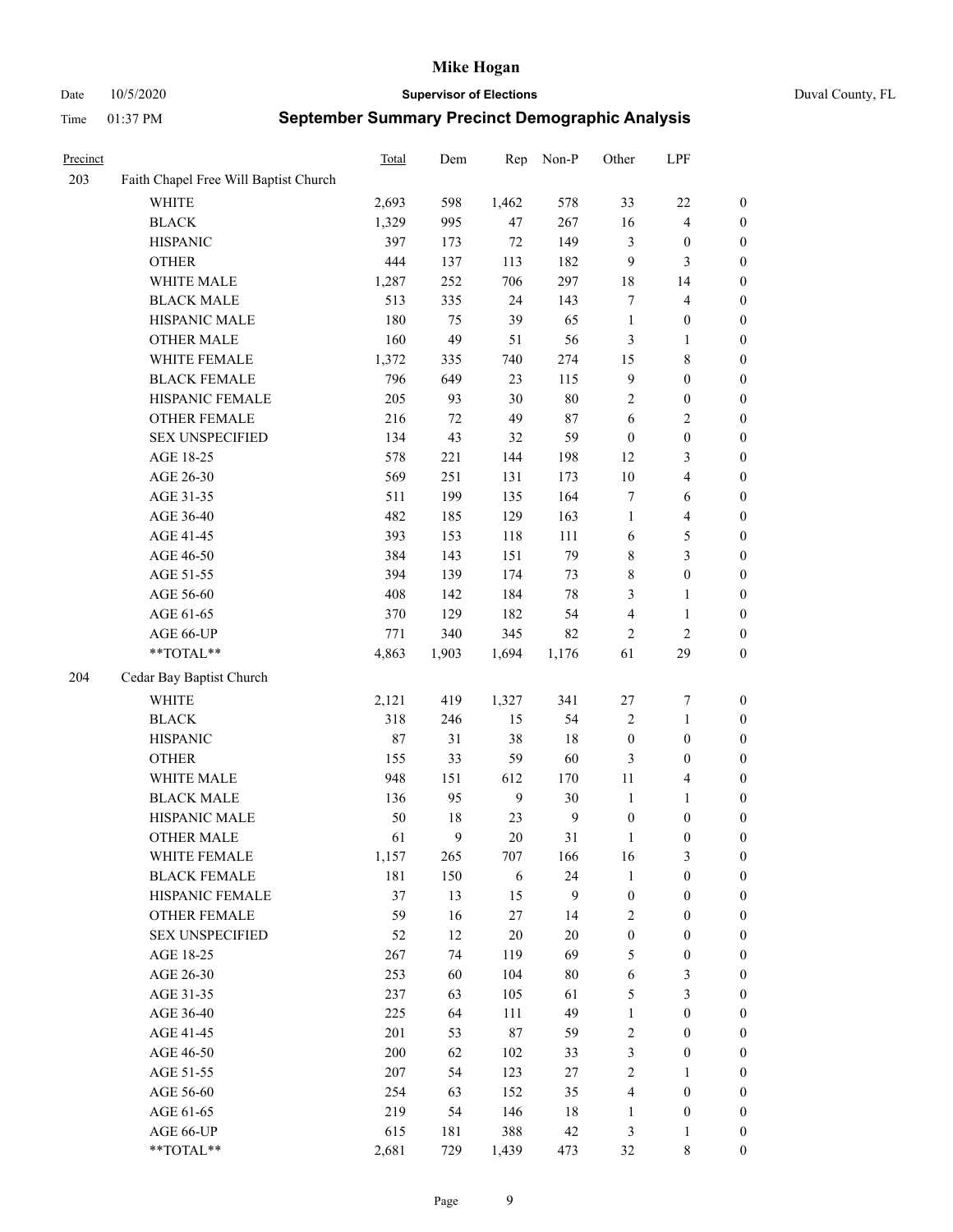Date 10/5/2020 **Supervisor of Elections** Duval County, FL

| Precinct |                               | Total  | Dem   | Rep    | Non-P  | Other            | LPF                     |                  |
|----------|-------------------------------|--------|-------|--------|--------|------------------|-------------------------|------------------|
| 205      | Dunns Creek Baptist Church    |        |       |        |        |                  |                         |                  |
|          | WHITE                         | 5,426  | 975   | 3,252  | 1,093  | 72               | 34                      | $\boldsymbol{0}$ |
|          | <b>BLACK</b>                  | 2,557  | 2,027 | 112    | 392    | 24               | $\sqrt{2}$              | $\boldsymbol{0}$ |
|          | <b>HISPANIC</b>               | 573    | 210   | 157    | 202    | $\overline{4}$   | $\boldsymbol{0}$        | $\boldsymbol{0}$ |
|          | <b>OTHER</b>                  | 785    | 224   | 248    | 297    | 11               | 5                       | $\boldsymbol{0}$ |
|          | WHITE MALE                    | 2,566  | 376   | 1,586  | 552    | 32               | $20\,$                  | $\boldsymbol{0}$ |
|          | <b>BLACK MALE</b>             | 1,121  | 836   | 63     | 208    | 12               | $\sqrt{2}$              | $\boldsymbol{0}$ |
|          | HISPANIC MALE                 | 277    | 89    | 88     | 98     | $\overline{c}$   | $\boldsymbol{0}$        | $\boldsymbol{0}$ |
|          | <b>OTHER MALE</b>             | 305    | 86    | 100    | 111    | $\overline{4}$   | $\overline{4}$          | $\boldsymbol{0}$ |
|          | WHITE FEMALE                  | 2,797  | 594   | 1,625  | 525    | 39               | 14                      | $\boldsymbol{0}$ |
|          | <b>BLACK FEMALE</b>           | 1,405  | 1,171 | 49     | 173    | 12               | $\boldsymbol{0}$        | $\boldsymbol{0}$ |
|          | HISPANIC FEMALE               | 288    | 117   | 67     | 102    | $\sqrt{2}$       | $\boldsymbol{0}$        | 0                |
|          | OTHER FEMALE                  | 358    | 111   | 117    | 124    | $\mathfrak s$    | $\mathbf{1}$            | $\boldsymbol{0}$ |
|          | <b>SEX UNSPECIFIED</b>        | 224    | 56    | 74     | 91     | 3                | $\boldsymbol{0}$        | $\boldsymbol{0}$ |
|          | AGE 18-25                     | 1,116  | 432   | 343    | 309    | 28               | $\overline{4}$          | $\boldsymbol{0}$ |
|          | AGE 26-30                     | 850    | 280   | 290    | 257    | 14               | 9                       | $\boldsymbol{0}$ |
|          | AGE 31-35                     | 1,012  | 306   | 369    | 315    | 16               | 6                       | $\boldsymbol{0}$ |
|          | AGE 36-40                     | 944    | 350   | 326    | 251    | 9                | $\,$ 8 $\,$             | $\boldsymbol{0}$ |
|          | AGE 41-45                     | 861    | 334   | 310    | 203    | 8                | $\sqrt{6}$              | $\boldsymbol{0}$ |
|          | AGE 46-50                     | 908    | 383   | 340    | 175    | 6                | $\overline{\mathbf{4}}$ | $\boldsymbol{0}$ |
|          | AGE 51-55                     | 884    | 317   | 403    | 152    | $10\,$           | $\sqrt{2}$              | $\boldsymbol{0}$ |
|          | AGE 56-60                     | 803    | 308   | 376    | 112    | 6                | $\mathbf{1}$            | 0                |
|          | AGE 61-65                     | 638    | 233   | 332    | 69     | $\overline{4}$   | $\boldsymbol{0}$        | $\boldsymbol{0}$ |
|          | AGE 66-UP                     | 1,321  | 493   | 679    | 138    | 10               | $\mathbf{1}$            | $\boldsymbol{0}$ |
|          | **TOTAL**                     | 9,341  | 3,436 | 3,769  | 1,984  | 111              | 41                      | $\boldsymbol{0}$ |
| 206      | Resurrection Episcopal Church |        |       |        |        |                  |                         |                  |
|          | <b>WHITE</b>                  | 3,982  | 737   | 2,582  | 608    | 42               | 13                      | $\boldsymbol{0}$ |
|          | <b>BLACK</b>                  | 322    | 257   | 20     | 44     | $\boldsymbol{0}$ | $\mathbf{1}$            | $\boldsymbol{0}$ |
|          | <b>HISPANIC</b>               | 178    | 50    | $71\,$ | 55     | $\sqrt{2}$       | $\boldsymbol{0}$        | $\boldsymbol{0}$ |
|          | <b>OTHER</b>                  | 335    | 93    | 131    | 107    | $\overline{c}$   | $\mathbf{2}$            | $\boldsymbol{0}$ |
|          | WHITE MALE                    | 1,924  | 291   | 1,273  | 331    | 19               | $10\,$                  | $\boldsymbol{0}$ |
|          | <b>BLACK MALE</b>             | 156    | 118   | 12     | 25     | $\boldsymbol{0}$ | $\mathbf{1}$            | $\boldsymbol{0}$ |
|          | HISPANIC MALE                 | $72\,$ | 13    | 28     | $30\,$ | 1                | $\boldsymbol{0}$        | $\boldsymbol{0}$ |
|          | <b>OTHER MALE</b>             | 130    | 30    | 52     | 47     | $\mathbf{1}$     | $\boldsymbol{0}$        | $\boldsymbol{0}$ |
|          | WHITE FEMALE                  | 2,028  | 441   | 1,289  | 272    | 23               | 3                       | 0                |
|          | <b>BLACK FEMALE</b>           | 162    | 135   | 8      | 19     | $\boldsymbol{0}$ | $\boldsymbol{0}$        | $\boldsymbol{0}$ |
|          | HISPANIC FEMALE               | 101    | 35    | 42     | 23     | 1                | $\boldsymbol{0}$        | $\overline{0}$   |
|          | OTHER FEMALE                  | 156    | 51    | 65     | 38     | $\boldsymbol{0}$ | $\sqrt{2}$              | 0                |
|          | <b>SEX UNSPECIFIED</b>        | $88\,$ | 23    | 35     | 29     | $\mathbf{1}$     | $\boldsymbol{0}$        | 0                |
|          | AGE 18-25                     | 455    | 114   | 206    | 122    | 10               | $\mathfrak{Z}$          | 0                |
|          | AGE 26-30                     | 337    | 101   | 158    | $71\,$ | 6                | $\mathbf{1}$            | 0                |
|          | AGE 31-35                     | 371    | 92    | 178    | 89     | 7                | $\mathfrak s$           | 0                |
|          | AGE 36-40                     | 368    | 85    | 186    | 91     | 5                | $\mathbf{1}$            | 0                |
|          | AGE 41-45                     | 316    | 73    | 163    | 79     | $\mathbf{1}$     | $\boldsymbol{0}$        | 0                |
|          | AGE 46-50                     | 338    | 76    | 187    | 67     | 4                | $\overline{4}$          | 0                |
|          | AGE 51-55                     | 477    | 96    | 305    | 74     | 2                | $\boldsymbol{0}$        | 0                |
|          | AGE 56-60                     | 538    | 122   | 358    | 55     | $\sqrt{2}$       | $\mathbf{1}$            | 0                |
|          | AGE 61-65                     | 438    | 91    | 296    | 50     | $\mathbf{1}$     | $\boldsymbol{0}$        | 0                |
|          | AGE 66-UP                     | 1,176  | 286   | 765    | 116    | 8                | $\mathbf{1}$            | 0                |
|          | **TOTAL**                     | 4,817  | 1,137 | 2,804  | 814    | 46               | 16                      | $\boldsymbol{0}$ |
|          |                               |        |       |        |        |                  |                         |                  |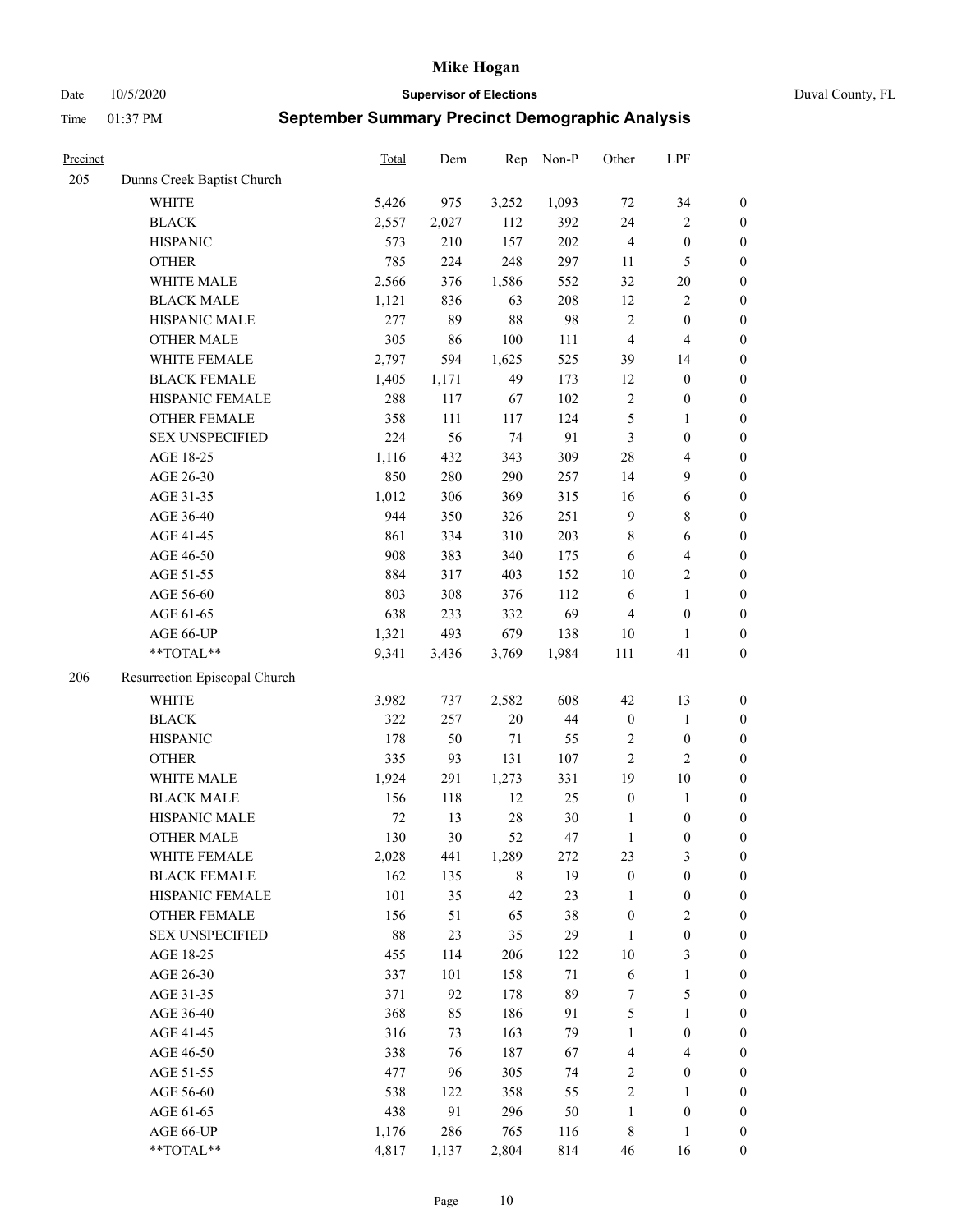Date 10/5/2020 **Supervisor of Elections** Duval County, FL

| Precinct |                                   | <b>Total</b> | Dem                      | Rep    | Non-P  | Other            | LPF              |                  |
|----------|-----------------------------------|--------------|--------------------------|--------|--------|------------------|------------------|------------------|
| 207      | Police Athletic League            |              |                          |        |        |                  |                  |                  |
|          | <b>WHITE</b>                      | 3,612        | 769                      | 2,003  | 780    | 43               | 17               | $\boldsymbol{0}$ |
|          | <b>BLACK</b>                      | 1,110        | 872                      | 30     | 197    | 10               | $\mathbf{1}$     | $\boldsymbol{0}$ |
|          | <b>HISPANIC</b>                   | 440          | 160                      | 110    | 164    | 3                | 3                | $\boldsymbol{0}$ |
|          | <b>OTHER</b>                      | 569          | 151                      | 192    | 218    | 7                | $\mathbf{1}$     | $\boldsymbol{0}$ |
|          | WHITE MALE                        | 1,701        | 299                      | 1,001  | 367    | 25               | 9                | $\boldsymbol{0}$ |
|          | <b>BLACK MALE</b>                 | 464          | 335                      | 17     | 106    | 5                | $\mathbf{1}$     | $\boldsymbol{0}$ |
|          | HISPANIC MALE                     | 187          | 54                       | 54     | 77     | $\mathbf{1}$     | $\mathbf{1}$     | $\boldsymbol{0}$ |
|          | <b>OTHER MALE</b>                 | 233          | 52                       | 85     | 93     | 3                | $\boldsymbol{0}$ | $\boldsymbol{0}$ |
|          | WHITE FEMALE                      | 1,876        | 464                      | 988    | 398    | 18               | $\,$ 8 $\,$      | $\boldsymbol{0}$ |
|          | <b>BLACK FEMALE</b>               | 630          | 525                      | 12     | $88\,$ | 5                | $\boldsymbol{0}$ | $\boldsymbol{0}$ |
|          | HISPANIC FEMALE                   | 240          | 102                      | 55     | 80     | $\overline{c}$   | $\mathbf{1}$     | 0                |
|          | <b>OTHER FEMALE</b>               | 258          | 85                       | 85     | 84     | 4                | $\boldsymbol{0}$ | $\boldsymbol{0}$ |
|          | <b>SEX UNSPECIFIED</b>            | 142          | 36                       | 38     | 66     | $\boldsymbol{0}$ | $\sqrt{2}$       | $\boldsymbol{0}$ |
|          | AGE 18-25                         | 554          | 190                      | 153    | 193    | 15               | $\mathfrak{Z}$   | $\boldsymbol{0}$ |
|          | AGE 26-30                         | 562          | 189                      | 174    | 182    | 10               | $\tau$           | $\boldsymbol{0}$ |
|          | AGE 31-35                         | 592          | 206                      | 182    | 193    | 5                | 6                | $\boldsymbol{0}$ |
|          | AGE 36-40                         | 555          | 191                      | 188    | 167    | 6                | $\mathfrak{Z}$   | $\boldsymbol{0}$ |
|          | AGE 41-45                         | 460          | 164                      | 152    | 137    | 7                | $\boldsymbol{0}$ | $\boldsymbol{0}$ |
|          | AGE 46-50                         | 416          | 148                      | 162    | 100    | 4                | $\overline{c}$   | $\boldsymbol{0}$ |
|          | AGE 51-55                         | 483          | 167                      | 210    | 102    | 3                | $\mathbf{1}$     | $\boldsymbol{0}$ |
|          | AGE 56-60                         | 534          | 191                      | 258    | 82     | 3                | $\boldsymbol{0}$ | 0                |
|          | AGE 61-65                         | 484          | 174                      | 230    | 76     | 4                | $\boldsymbol{0}$ | $\boldsymbol{0}$ |
|          | AGE 66-UP                         | 1,087        | 332                      | 624    | 125    | 6                | $\boldsymbol{0}$ | $\boldsymbol{0}$ |
|          | $**TOTAL**$                       | 5,731        | 1,952                    | 2,335  | 1,359  | 63               | $22\,$           | $\boldsymbol{0}$ |
| 208      | Christ's Church River City Campus |              |                          |        |        |                  |                  |                  |
|          | <b>WHITE</b>                      | 1,980        | 293                      | 1,386  | 284    | 13               | $\overline{4}$   | $\boldsymbol{0}$ |
|          | <b>BLACK</b>                      | 182          | 132                      | 17     | 30     | 3                | $\boldsymbol{0}$ | $\boldsymbol{0}$ |
|          | <b>HISPANIC</b>                   | 57           | 12                       | 29     | 15     | $\mathbf{1}$     | $\boldsymbol{0}$ | $\boldsymbol{0}$ |
|          | <b>OTHER</b>                      | 98           | 30                       | 39     | 26     | 3                | $\boldsymbol{0}$ | $\boldsymbol{0}$ |
|          | WHITE MALE                        | 952          | 127                      | 669    | 149    | 6                | $\mathbf{1}$     | $\boldsymbol{0}$ |
|          | <b>BLACK MALE</b>                 | $90\,$       | 55                       | $10\,$ | 22     | 3                | $\boldsymbol{0}$ | $\boldsymbol{0}$ |
|          | HISPANIC MALE                     | 27           | $\overline{\mathcal{L}}$ | 17     | 6      | $\boldsymbol{0}$ | $\boldsymbol{0}$ | $\boldsymbol{0}$ |
|          | <b>OTHER MALE</b>                 | 32           | 9                        | 12     | 11     | $\boldsymbol{0}$ | $\boldsymbol{0}$ | $\boldsymbol{0}$ |
|          | WHITE FEMALE                      | 1,001        | 164                      | 699    | 129    | 6                | 3                | 0                |
|          | <b>BLACK FEMALE</b>               | 89           | 76                       | 7      | 6      | $\boldsymbol{0}$ | $\boldsymbol{0}$ | $\boldsymbol{0}$ |
|          | HISPANIC FEMALE                   | 28           | $\,$ $\,$                | $11\,$ | 9      | $\boldsymbol{0}$ | $\boldsymbol{0}$ | $\overline{0}$   |
|          | <b>OTHER FEMALE</b>               | 42           | 16                       | 17     | 8      | $\mathbf{1}$     | $\boldsymbol{0}$ | $\overline{0}$   |
|          | <b>SEX UNSPECIFIED</b>            | 56           | 8                        | 29     | 15     | 4                | $\boldsymbol{0}$ | 0                |
|          | AGE 18-25                         | 215          | 47                       | 112    | 52     | 4                | $\boldsymbol{0}$ | $\overline{0}$   |
|          | AGE 26-30                         | 123          | 28                       | 61     | 31     | 2                | $\mathbf{1}$     | 0                |
|          | AGE 31-35                         | 123          | 24                       | 65     | 34     | $\boldsymbol{0}$ | $\boldsymbol{0}$ | 0                |
|          | AGE 36-40                         | 161          | $20\,$                   | 100    | 38     | $\mathbf{1}$     | $\sqrt{2}$       | 0                |
|          | AGE 41-45                         | 159          | 31                       | 99     | 27     | $\sqrt{2}$       | $\boldsymbol{0}$ | 0                |
|          | AGE 46-50                         | 182          | 32                       | 127    | 21     | $\mathbf{2}$     | $\boldsymbol{0}$ | 0                |
|          | AGE 51-55                         | 243          | 46                       | 163    | 30     | 4                | $\boldsymbol{0}$ | $\boldsymbol{0}$ |
|          | AGE 56-60                         | 269          | 58                       | 166    | 42     | 3                | $\boldsymbol{0}$ | $\boldsymbol{0}$ |
|          | AGE 61-65                         | 272          | 58                       | 183    | 28     | $\overline{c}$   | $\mathbf{1}$     | $\boldsymbol{0}$ |
|          | AGE 66-UP                         | 570          | 123                      | 395    | 52     | $\boldsymbol{0}$ | $\boldsymbol{0}$ | $\boldsymbol{0}$ |
|          | **TOTAL**                         | 2,317        | 467                      | 1,471  | 355    | 20               | $\overline{4}$   | $\boldsymbol{0}$ |
|          |                                   |              |                          |        |        |                  |                  |                  |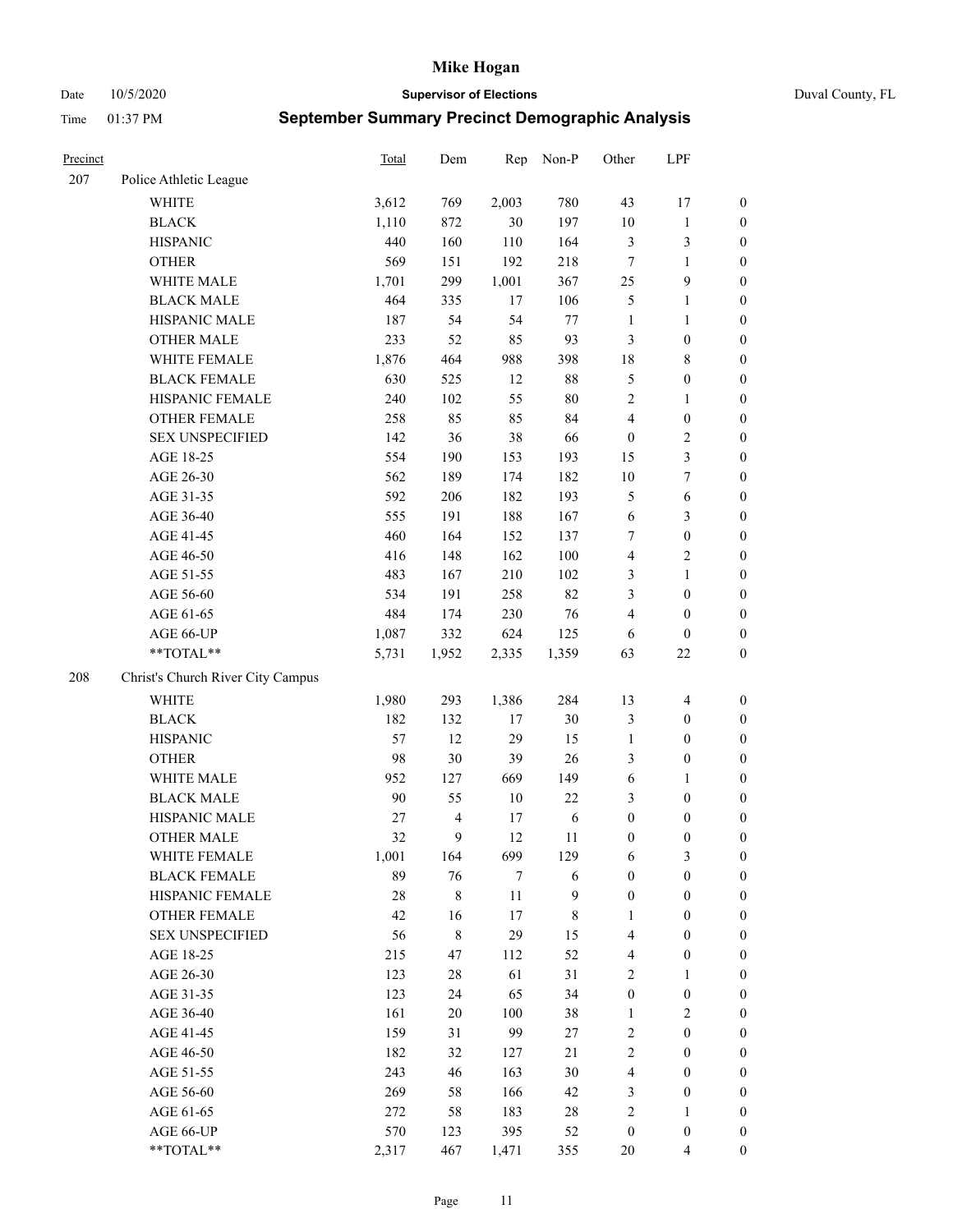Date 10/5/2020 **Supervisor of Elections** Duval County, FL

| Precinct |                            | <b>Total</b> | Dem              | Rep              | Non-P          | Other            | LPF                     |                  |
|----------|----------------------------|--------------|------------------|------------------|----------------|------------------|-------------------------|------------------|
| 209      | Monument Pointe Fellowship |              |                  |                  |                |                  |                         |                  |
|          | <b>WHITE</b>               | 2,247        | 450              | 1,392            | 368            | 26               | 11                      | 0                |
|          | <b>BLACK</b>               | 130          | 95               | 17               | $18\,$         | $\boldsymbol{0}$ | $\boldsymbol{0}$        | 0                |
|          | <b>HISPANIC</b>            | 96           | 42               | 29               | 24             | 1                | $\boldsymbol{0}$        | $\boldsymbol{0}$ |
|          | <b>OTHER</b>               | 180          | 34               | 85               | 57             | 4                | $\boldsymbol{0}$        | $\boldsymbol{0}$ |
|          | WHITE MALE                 | 1,112        | 183              | 713              | 192            | 14               | 10                      | $\boldsymbol{0}$ |
|          | <b>BLACK MALE</b>          | 72           | 47               | 12               | 13             | $\boldsymbol{0}$ | $\boldsymbol{0}$        | $\boldsymbol{0}$ |
|          | HISPANIC MALE              | 46           | 15               | 15               | 15             | $\mathbf{1}$     | $\boldsymbol{0}$        | $\boldsymbol{0}$ |
|          | <b>OTHER MALE</b>          | 61           | $10\,$           | 27               | 23             | $\mathbf{1}$     | $\boldsymbol{0}$        | $\boldsymbol{0}$ |
|          | WHITE FEMALE               | 1,109        | 262              | 663              | 171            | 12               | 1                       | $\boldsymbol{0}$ |
|          | <b>BLACK FEMALE</b>        | 58           | 48               | $\sqrt{5}$       | $\mathfrak{S}$ | $\boldsymbol{0}$ | $\boldsymbol{0}$        | 0                |
|          | HISPANIC FEMALE            | 49           | 27               | 14               | $\,8\,$        | $\boldsymbol{0}$ | $\boldsymbol{0}$        | 0                |
|          | OTHER FEMALE               | 83           | $20\,$           | 45               | 15             | 3                | $\boldsymbol{0}$        | $\boldsymbol{0}$ |
|          | <b>SEX UNSPECIFIED</b>     | 63           | 9                | 29               | 25             | $\boldsymbol{0}$ | $\boldsymbol{0}$        | $\boldsymbol{0}$ |
|          | AGE 18-25                  | 239          | 61               | 116              | 55             | 7                | $\boldsymbol{0}$        | $\boldsymbol{0}$ |
|          | AGE 26-30                  | 185          | 49               | 79               | 53             | 3                | $\mathbf{1}$            | $\boldsymbol{0}$ |
|          | AGE 31-35                  | 229          | 40               | 120              | 64             | 5                | $\boldsymbol{0}$        | $\boldsymbol{0}$ |
|          | AGE 36-40                  | 228          | 47               | 104              | 68             | 3                | 6                       | $\boldsymbol{0}$ |
|          | AGE 41-45                  | 183          | 34               | 100              | 47             | 2                | $\boldsymbol{0}$        | $\boldsymbol{0}$ |
|          | AGE 46-50                  | 194          | 33               | 123              | 33             | 4                | $\mathbf{1}$            | $\boldsymbol{0}$ |
|          | AGE 51-55                  | 221          | 52               | 137              | $28\,$         | 3                | $\mathbf{1}$            | 0                |
|          | AGE 56-60                  | 270          | 59               | 171              | 37             | $\sqrt{2}$       | $\mathbf{1}$            | 0                |
|          | AGE 61-65                  | 277          | 70               | 184              | $20\,$         | $\mathfrak{2}$   | $\mathbf{1}$            | 0                |
|          | AGE 66-UP                  | 626          | 175              | 389              | 62             | $\boldsymbol{0}$ | $\boldsymbol{0}$        | $\boldsymbol{0}$ |
|          | **TOTAL**                  | 2,653        | 621              | 1,523            | 467            | 31               | 11                      | $\boldsymbol{0}$ |
|          |                            |              |                  |                  |                |                  |                         |                  |
| 210      | Sisters Creek Marina       |              |                  |                  |                |                  |                         |                  |
|          | <b>WHITE</b>               | 1,304        | 238              | 866              | 178            | 12               | 10                      | $\boldsymbol{0}$ |
|          | <b>BLACK</b>               | $70\,$       | 55               | $\mathfrak{Z}$   | 11             | $\mathbf{1}$     | $\boldsymbol{0}$        | $\boldsymbol{0}$ |
|          | <b>HISPANIC</b>            | 42           | 11               | 16               | 15             | $\boldsymbol{0}$ | $\boldsymbol{0}$        | $\boldsymbol{0}$ |
|          | <b>OTHER</b>               | 90           | 24               | 45               | 21             | $\boldsymbol{0}$ | $\boldsymbol{0}$        | $\boldsymbol{0}$ |
|          | WHITE MALE                 | 653          | 104              | 447              | 92             | 6                | $\overline{4}$          | $\boldsymbol{0}$ |
|          | <b>BLACK MALE</b>          | 38           | $28\,$           | $\boldsymbol{0}$ | $10\,$         | $\boldsymbol{0}$ | $\boldsymbol{0}$        | $\boldsymbol{0}$ |
|          | HISPANIC MALE              | 20           | 3                | $\,$ 8 $\,$      | $\overline{9}$ | $\boldsymbol{0}$ | $\boldsymbol{0}$        | $\boldsymbol{0}$ |
|          | OTHER MALE                 | 41           | 9                | 22               | $10\,$         | $\boldsymbol{0}$ | $\boldsymbol{0}$        | $\boldsymbol{0}$ |
|          | WHITE FEMALE               | 635          | 130              | 412              | 81             | 6                | 6                       | 0                |
|          | <b>BLACK FEMALE</b>        | 31           | 26               | 3                | $\mathbf{1}$   | $\mathbf{1}$     | $\boldsymbol{0}$        | $\overline{0}$   |
|          | HISPANIC FEMALE            | 21           | $\boldsymbol{7}$ | $\,8\,$          | $\sqrt{6}$     | $\boldsymbol{0}$ | $\boldsymbol{0}$        | $\overline{0}$   |
|          | OTHER FEMALE               | 40           | 15               | 18               | 7              | $\boldsymbol{0}$ | $\boldsymbol{0}$        | $\overline{0}$   |
|          | <b>SEX UNSPECIFIED</b>     | 27           | 6                | 12               | 9              | $\boldsymbol{0}$ | $\boldsymbol{0}$        | 0                |
|          | AGE 18-25                  | 119          | 27               | 68               | 23             | $\mathbf{1}$     | $\boldsymbol{0}$        | $\theta$         |
|          | AGE 26-30                  | 71           | 16               | 37               | 17             | $\mathbf{1}$     | $\boldsymbol{0}$        | 0                |
|          | AGE 31-35                  | 90           | $10\,$           | 54               | 21             | 3                | $\overline{2}$          | 0                |
|          | AGE 36-40                  | 80           | 15               | 41               | $22\,$         | 2                | $\boldsymbol{0}$        | 0                |
|          | AGE 41-45                  | 99           | 20               | 60               | 14             | $\mathbf{1}$     | $\overline{\mathbf{4}}$ | 0                |
|          | AGE 46-50                  | 107          | 16               | 73               | 14             | 2                | $\sqrt{2}$              | 0                |
|          | AGE 51-55                  | 137          | 19               | 100              | 18             | $\boldsymbol{0}$ | $\boldsymbol{0}$        | $\overline{0}$   |
|          | AGE 56-60                  | 176          | 34               | 118              | $22\,$         | 2                | $\boldsymbol{0}$        | $\overline{0}$   |
|          | AGE 61-65                  | 209          | 54               | 123              | 31             | $\boldsymbol{0}$ | $\mathbf{1}$            | $\overline{0}$   |
|          | AGE 66-UP                  | 418          | 117              | 256              | 43             | $\mathbf{1}$     | $\mathbf{1}$            | $\boldsymbol{0}$ |
|          | **TOTAL**                  | 1,506        | 328              | 930              | 225            | 13               | $10\,$                  | $\boldsymbol{0}$ |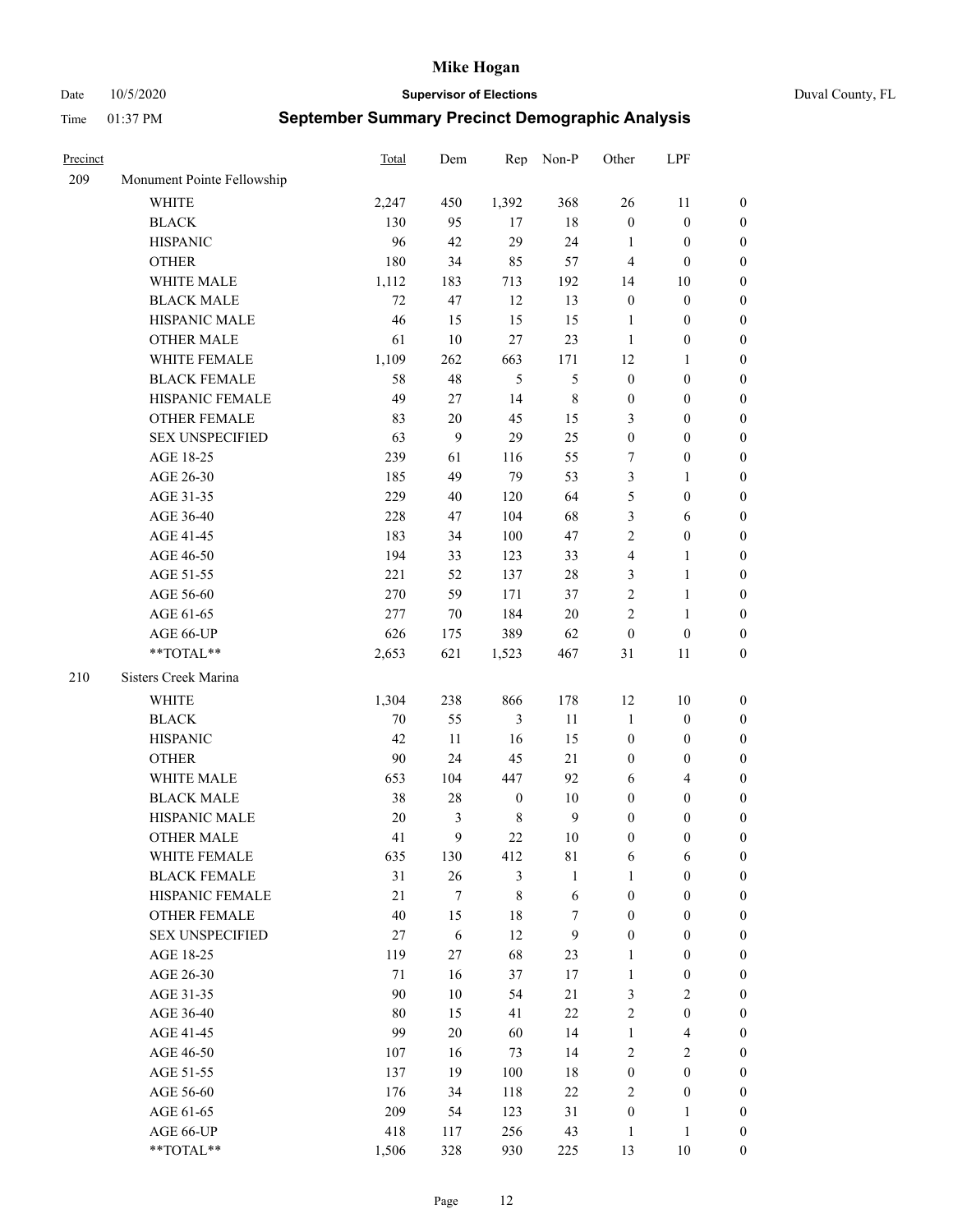Date 10/5/2020 **Supervisor of Elections** Duval County, FL

| Precinct |                                       | Total          | Dem              | Rep              | Non-P            | Other            | LPF              |                  |
|----------|---------------------------------------|----------------|------------------|------------------|------------------|------------------|------------------|------------------|
| 211      | Spirit of Life Lutheran Church        |                |                  |                  |                  |                  |                  |                  |
|          | <b>WHITE</b>                          | 3,236          | 565              | 1,943            | 682              | 35               | 11               | 0                |
|          | <b>BLACK</b>                          | 1,421          | 1,078            | 66               | 259              | $17\,$           | $\mathbf{1}$     | 0                |
|          | <b>HISPANIC</b>                       | 324            | 123              | 90               | 109              | $\sqrt{2}$       | $\boldsymbol{0}$ | 0                |
|          | <b>OTHER</b>                          | 494            | 128              | 153              | 205              | 3                | $\mathfrak{S}$   | $\boldsymbol{0}$ |
|          | WHITE MALE                            | 1,563          | 227              | 968              | 346              | 14               | $\,$ 8 $\,$      | $\boldsymbol{0}$ |
|          | <b>BLACK MALE</b>                     | 644            | 452              | 34               | 146              | 11               | 1                | $\boldsymbol{0}$ |
|          | HISPANIC MALE                         | 170            | 65               | 52               | 53               | $\boldsymbol{0}$ | $\boldsymbol{0}$ | $\boldsymbol{0}$ |
|          | <b>OTHER MALE</b>                     | 206            | 53               | 67               | $8\sqrt{1}$      | $\mathfrak{2}$   | $\mathfrak{Z}$   | $\boldsymbol{0}$ |
|          | WHITE FEMALE                          | 1,632          | 331              | 952              | 325              | 21               | $\mathfrak{Z}$   | $\boldsymbol{0}$ |
|          | <b>BLACK FEMALE</b>                   | 754            | 606              | 32               | 110              | 6                | $\boldsymbol{0}$ | 0                |
|          | HISPANIC FEMALE                       | 151            | 55               | 38               | 56               | $\mathfrak{2}$   | $\boldsymbol{0}$ | 0                |
|          | OTHER FEMALE                          | 198            | 62               | 61               | 73               | 1                | $\mathbf{1}$     | 0                |
|          | <b>SEX UNSPECIFIED</b>                | 157            | 43               | 48               | 65               | $\boldsymbol{0}$ | $\mathbf{1}$     | $\boldsymbol{0}$ |
|          | AGE 18-25                             | 669            | 226              | 204              | 223              | 11               | $\mathfrak{S}$   | $\boldsymbol{0}$ |
|          | AGE 26-30                             | 465            | 160              | 150              | 145              | 9                | $\mathbf{1}$     | $\boldsymbol{0}$ |
|          | AGE 31-35                             | 570            | 182              | 217              | 163              | 5                | $\mathfrak{Z}$   | $\boldsymbol{0}$ |
|          | AGE 36-40                             | 640            | 217              | 236              | 175              | 7                | $\mathfrak s$    | $\boldsymbol{0}$ |
|          | AGE 41-45                             | 602            | 208              | 235              | 153              | 5                | $\mathbf{1}$     | $\boldsymbol{0}$ |
|          | AGE 46-50                             | 602            | 255              | 224              | 120              | 3                | $\boldsymbol{0}$ | $\boldsymbol{0}$ |
|          | AGE 51-55                             | 501            | 191              | 212              | 89               | 8                | $\mathbf{1}$     | 0                |
|          | AGE 56-60                             | 417            | 135              | 215              | 63               | $\overline{4}$   | $\boldsymbol{0}$ | 0                |
|          | AGE 61-65                             | 354            | 112              | 195              | 45               | 2                | $\boldsymbol{0}$ | 0                |
|          | AGE 66-UP                             | 655            | 208              | 364              | 79               | 3                | $\mathbf{1}$     | $\boldsymbol{0}$ |
|          | **TOTAL**                             | 5,475          | 1,894            | 2,252            | 1,255            | 57               | 17               | $\boldsymbol{0}$ |
| 212      | Black Hammock Island Community Center |                |                  |                  |                  |                  |                  |                  |
|          | WHITE                                 | 698            | 117              | 464              | 111              | 6                | $\boldsymbol{0}$ | $\boldsymbol{0}$ |
|          | <b>BLACK</b>                          | $\sqrt{6}$     | 5                | $\boldsymbol{0}$ | $\mathbf{1}$     | $\boldsymbol{0}$ | $\boldsymbol{0}$ | $\boldsymbol{0}$ |
|          | <b>HISPANIC</b>                       | 3              | $\mathbf{1}$     | $\mathfrak{2}$   | $\boldsymbol{0}$ | $\boldsymbol{0}$ | $\boldsymbol{0}$ | $\boldsymbol{0}$ |
|          | <b>OTHER</b>                          | 27             | 6                | 11               | $10\,$           | $\boldsymbol{0}$ | $\boldsymbol{0}$ | $\boldsymbol{0}$ |
|          | WHITE MALE                            | 344            | 45               | 239              | 58               | 2                | $\boldsymbol{0}$ | $\boldsymbol{0}$ |
|          | <b>BLACK MALE</b>                     | $\overline{4}$ | $\overline{4}$   | $\boldsymbol{0}$ | $\boldsymbol{0}$ | $\boldsymbol{0}$ | $\boldsymbol{0}$ | $\boldsymbol{0}$ |
|          | HISPANIC MALE                         | $\sqrt{2}$     | $\mathbf{1}$     | 1                | $\boldsymbol{0}$ | $\boldsymbol{0}$ | $\boldsymbol{0}$ | 0                |
|          | <b>OTHER MALE</b>                     | 11             | $\overline{2}$   | 6                | 3                | $\boldsymbol{0}$ | $\boldsymbol{0}$ | $\boldsymbol{0}$ |
|          | WHITE FEMALE                          | 342            | 71               | 215              | 52               | 4                | $\boldsymbol{0}$ | 0                |
|          | <b>BLACK FEMALE</b>                   | 2              | $\mathbf{1}$     | $\boldsymbol{0}$ | 1                | $\boldsymbol{0}$ | $\boldsymbol{0}$ | $\overline{0}$   |
|          | HISPANIC FEMALE                       | $\mathbf{0}$   | $\boldsymbol{0}$ | $\boldsymbol{0}$ | $\boldsymbol{0}$ | $\boldsymbol{0}$ | $\boldsymbol{0}$ | $\overline{0}$   |
|          | <b>OTHER FEMALE</b>                   | 8              | 4                | $\mathfrak{2}$   | $\sqrt{2}$       | $\boldsymbol{0}$ | $\boldsymbol{0}$ | $\overline{0}$   |
|          | <b>SEX UNSPECIFIED</b>                | 21             | 1                | 14               | 6                | $\boldsymbol{0}$ | $\boldsymbol{0}$ | $\overline{0}$   |
|          | AGE 18-25                             | 59             | 4                | 38               | 16               | 1                | $\boldsymbol{0}$ | $\theta$         |
|          | AGE 26-30                             | 47             | 3                | 30               | 14               | $\boldsymbol{0}$ | $\boldsymbol{0}$ | $\overline{0}$   |
|          | AGE 31-35                             | 61             | $10\,$           | 37               | 14               | $\boldsymbol{0}$ | $\boldsymbol{0}$ | $\overline{0}$   |
|          | AGE 36-40                             | 38             | 5                | 22               | 11               | $\boldsymbol{0}$ | $\boldsymbol{0}$ | 0                |
|          | AGE 41-45                             | 39             | $\tau$           | 23               | 9                | $\boldsymbol{0}$ | $\boldsymbol{0}$ | 0                |
|          | AGE 46-50                             | 68             | 10               | 40               | 16               | 2                | $\boldsymbol{0}$ | $\overline{0}$   |
|          | AGE 51-55                             | 83             | 16               | 56               | 11               | $\boldsymbol{0}$ | $\boldsymbol{0}$ | $\overline{0}$   |
|          | AGE 56-60                             | 102            | 17               | 76               | $\mathbf{9}$     | $\boldsymbol{0}$ | $\boldsymbol{0}$ | $\overline{0}$   |
|          | AGE 61-65                             | 92             | 24               | 61               | 5                | $\overline{c}$   | $\boldsymbol{0}$ | $\overline{0}$   |
|          | AGE 66-UP                             | 145            | 33               | 94               | 17               | $\mathbf{1}$     | $\boldsymbol{0}$ | $\boldsymbol{0}$ |
|          | **TOTAL**                             | 734            | 129              | 477              | 122              | 6                | $\boldsymbol{0}$ | $\overline{0}$   |
|          |                                       |                |                  |                  |                  |                  |                  |                  |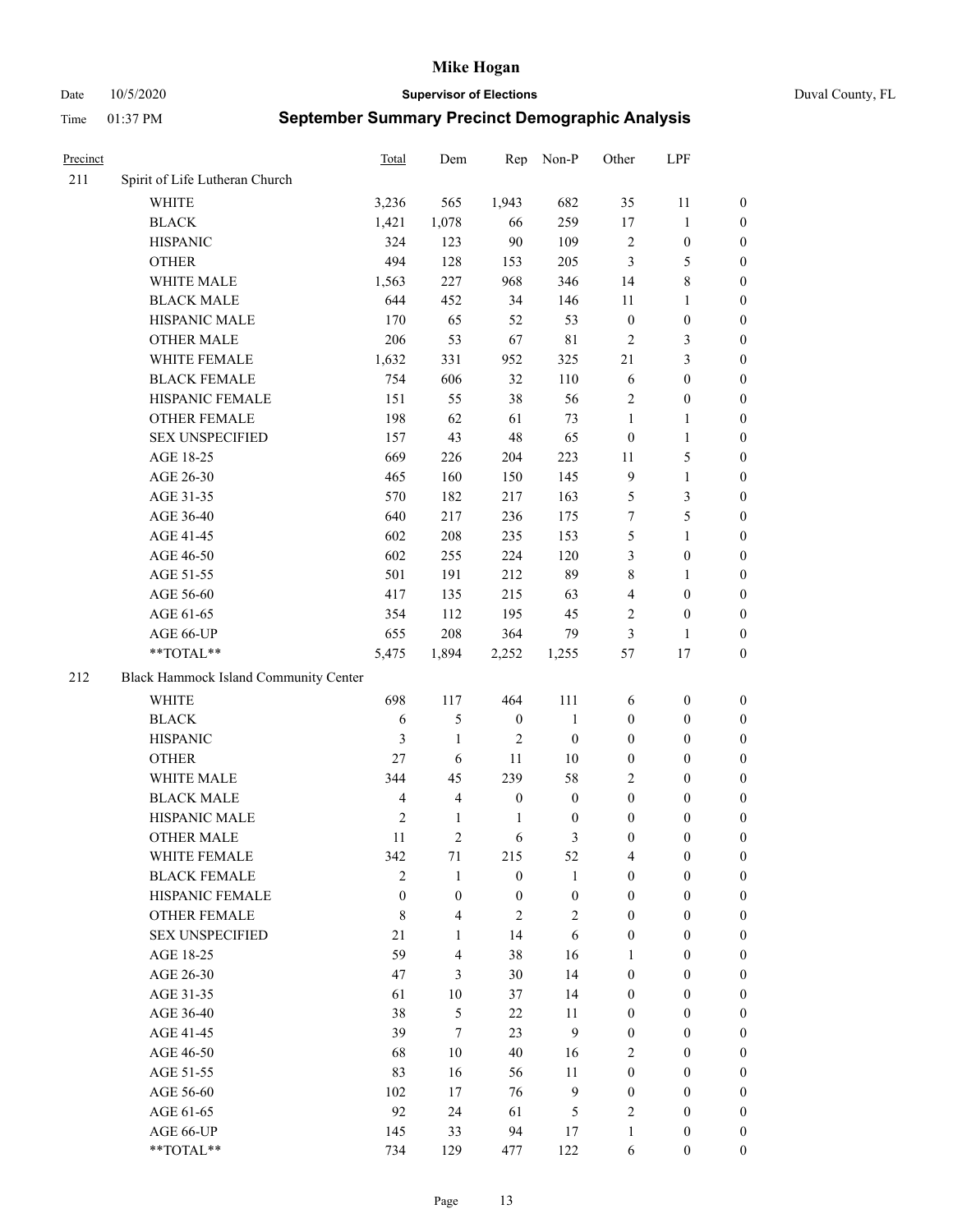Date 10/5/2020 **Supervisor of Elections** Duval County, FL

| Precinct |                                     | <b>Total</b> | Dem                     | Rep            | Non-P  | Other            | LPF              |                  |
|----------|-------------------------------------|--------------|-------------------------|----------------|--------|------------------|------------------|------------------|
| 213      | Hidden Hills Country Club           |              |                         |                |        |                  |                  |                  |
|          | <b>WHITE</b>                        | 987          | 180                     | 664            | 132    | 10               | $\mathbf{1}$     | 0                |
|          | <b>BLACK</b>                        | 201          | 165                     | 13             | $20\,$ | 3                | $\boldsymbol{0}$ | $\boldsymbol{0}$ |
|          | <b>HISPANIC</b>                     | 50           | 16                      | 22             | 10     | $\mathbf{2}$     | $\boldsymbol{0}$ | $\boldsymbol{0}$ |
|          | <b>OTHER</b>                        | 128          | 27                      | 69             | 32     | $\boldsymbol{0}$ | $\boldsymbol{0}$ | $\boldsymbol{0}$ |
|          | WHITE MALE                          | 475          | $80\,$                  | 329            | 60     | 6                | $\boldsymbol{0}$ | $\boldsymbol{0}$ |
|          | <b>BLACK MALE</b>                   | 93           | 70                      | $\mathbf{9}$   | 13     | $\mathbf{1}$     | $\boldsymbol{0}$ | $\boldsymbol{0}$ |
|          | HISPANIC MALE                       | 23           | 8                       | 9              | 5      | $\mathbf{1}$     | $\boldsymbol{0}$ | $\boldsymbol{0}$ |
|          | <b>OTHER MALE</b>                   | 50           | 11                      | 27             | 12     | $\boldsymbol{0}$ | $\boldsymbol{0}$ | $\boldsymbol{0}$ |
|          | WHITE FEMALE                        | 504          | 99                      | 331            | 69     | 4                | $\mathbf{1}$     | $\boldsymbol{0}$ |
|          | <b>BLACK FEMALE</b>                 | 104          | 92                      | $\overline{4}$ | 6      | $\overline{c}$   | $\boldsymbol{0}$ | $\boldsymbol{0}$ |
|          | HISPANIC FEMALE                     | 26           | 8                       | 12             | 5      | 1                | $\boldsymbol{0}$ | 0                |
|          | <b>OTHER FEMALE</b>                 | 60           | 12                      | 33             | 15     | $\boldsymbol{0}$ | $\boldsymbol{0}$ | $\boldsymbol{0}$ |
|          | <b>SEX UNSPECIFIED</b>              | 31           | 8                       | 14             | 9      | $\boldsymbol{0}$ | $\boldsymbol{0}$ | $\boldsymbol{0}$ |
|          | AGE 18-25                           | 139          | 44                      | 61             | 31     | 3                | $\boldsymbol{0}$ | $\boldsymbol{0}$ |
|          | AGE 26-30                           | 67           | 24                      | 26             | 12     | 4                | $\mathbf{1}$     | $\boldsymbol{0}$ |
|          | AGE 31-35                           | 61           | 19                      | 33             | 9      | $\boldsymbol{0}$ | $\boldsymbol{0}$ | $\boldsymbol{0}$ |
|          | AGE 36-40                           | 51           | 12                      | 20             | 17     | $\overline{c}$   | $\boldsymbol{0}$ | $\boldsymbol{0}$ |
|          | AGE 41-45                           | 89           | 35                      | 37             | 17     | $\boldsymbol{0}$ | $\boldsymbol{0}$ | $\boldsymbol{0}$ |
|          | AGE 46-50                           | 111          | 33                      | 52             | 25     | $\mathbf{1}$     | $\boldsymbol{0}$ | $\boldsymbol{0}$ |
|          | AGE 51-55                           | 138          | 40                      | 75             | 23     | $\boldsymbol{0}$ | $\boldsymbol{0}$ | $\boldsymbol{0}$ |
|          | AGE 56-60                           | 157          | 31                      | 107            | 17     | $\overline{c}$   | $\boldsymbol{0}$ | 0                |
|          | AGE 61-65                           | 154          | 50                      | $90\,$         | 13     | $\mathbf{1}$     | $\boldsymbol{0}$ | 0                |
|          | AGE 66-UP                           | 399          | 100                     | 267            | $30\,$ | $\sqrt{2}$       | $\boldsymbol{0}$ | $\boldsymbol{0}$ |
|          | $**TOTAL**$                         | 1,366        | 388                     | 768            | 194    | 15               | $\mathbf{1}$     | $\boldsymbol{0}$ |
| 301      | Queen's Harbor Yacht & Country Club |              |                         |                |        |                  |                  |                  |
|          | <b>WHITE</b>                        | 1,771        | 294                     | 1,198          | 259    | 19               | $\mathbf{1}$     | $\boldsymbol{0}$ |
|          | <b>BLACK</b>                        | 139          | 107                     | $11\,$         | 20     | $\mathbf{1}$     | $\boldsymbol{0}$ | $\boldsymbol{0}$ |
|          | <b>HISPANIC</b>                     | 54           | 10                      | $30\,$         | 14     | $\boldsymbol{0}$ | $\boldsymbol{0}$ | $\boldsymbol{0}$ |
|          | <b>OTHER</b>                        | 175          | 41                      | 74             | 58     | $\overline{c}$   | $\boldsymbol{0}$ | $\boldsymbol{0}$ |
|          | WHITE MALE                          | 883          | 115                     | 622            | 136    | 9                | $\mathbf{1}$     | $\boldsymbol{0}$ |
|          | <b>BLACK MALE</b>                   | 67           | 48                      | $\overline{9}$ | $10\,$ | $\boldsymbol{0}$ | $\boldsymbol{0}$ | $\boldsymbol{0}$ |
|          | HISPANIC MALE                       | 21           | $\overline{\mathbf{4}}$ | 12             | 5      | $\boldsymbol{0}$ | $\boldsymbol{0}$ | $\boldsymbol{0}$ |
|          | <b>OTHER MALE</b>                   | 62           | 10                      | 28             | 24     | $\boldsymbol{0}$ | $\boldsymbol{0}$ | $\boldsymbol{0}$ |
|          | WHITE FEMALE                        | 871          | 176                     | 570            | 115    | 10               | $\boldsymbol{0}$ | 0                |
|          | <b>BLACK FEMALE</b>                 | $71\,$       | 59                      | $\mathbf{2}$   | 9      | $\mathbf{1}$     | $\boldsymbol{0}$ | $\boldsymbol{0}$ |
|          | HISPANIC FEMALE                     | 31           | 6                       | $18\,$         | 7      | $\boldsymbol{0}$ | $\boldsymbol{0}$ | $\overline{0}$   |
|          | <b>OTHER FEMALE</b>                 | 87           | 23                      | 38             | 24     | $\overline{c}$   | $\boldsymbol{0}$ | $\overline{0}$   |
|          | <b>SEX UNSPECIFIED</b>              | 46           | 11                      | 14             | 21     | $\boldsymbol{0}$ | $\boldsymbol{0}$ | $\overline{0}$   |
|          | AGE 18-25                           | 214          | 63                      | 108            | 36     | 7                | $\boldsymbol{0}$ | $\overline{0}$   |
|          | AGE 26-30                           | 86           | 28                      | 43             | 14     | $\mathbf{1}$     | $\boldsymbol{0}$ | $\overline{0}$   |
|          | AGE 31-35                           | 67           | $11\,$                  | 36             | $20\,$ | $\boldsymbol{0}$ | $\boldsymbol{0}$ | 0                |
|          | AGE 36-40                           | 98           | 19                      | 49             | 30     | $\boldsymbol{0}$ | $\boldsymbol{0}$ | 0                |
|          | AGE 41-45                           | 114          | 25                      | 57             | 32     | $\boldsymbol{0}$ | $\boldsymbol{0}$ | 0                |
|          | AGE 46-50                           | 180          | 44                      | 95             | 38     | 3                | $\boldsymbol{0}$ | 0                |
|          | AGE 51-55                           | 190          | 39                      | 123            | 25     | 3                | $\boldsymbol{0}$ | $\overline{0}$   |
|          | AGE 56-60                           | 244          | 38                      | 169            | 37     | $\boldsymbol{0}$ | $\boldsymbol{0}$ | $\overline{0}$   |
|          | AGE 61-65                           | 241          | 48                      | 144            | 42     | 7                | $\boldsymbol{0}$ | $\overline{0}$   |
|          | AGE 66-UP                           | 703          | 137                     | 487            | 77     | $\mathbf{1}$     | $\mathbf{1}$     | $\boldsymbol{0}$ |
|          | **TOTAL**                           | 2,139        | 452                     | 1,313          | 351    | 22               | $\mathbf{1}$     | $\boldsymbol{0}$ |
|          |                                     |              |                         |                |        |                  |                  |                  |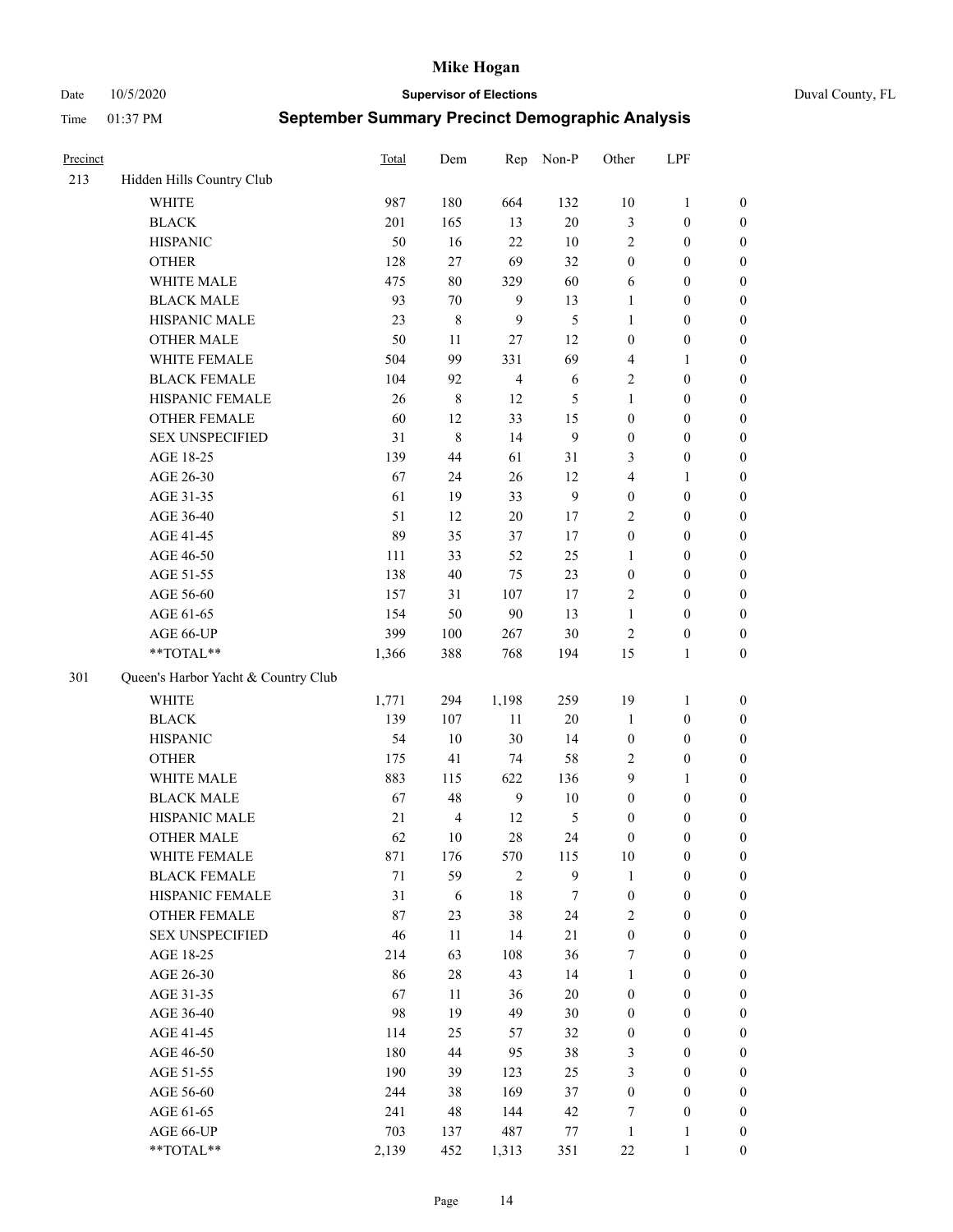Date 10/5/2020 **Supervisor of Elections** Duval County, FL

| Precinct |                                       | Total       | Dem    | Rep            | Non-P  | Other            | LPF              |                  |
|----------|---------------------------------------|-------------|--------|----------------|--------|------------------|------------------|------------------|
| 302      | Abess Elementary                      |             |        |                |        |                  |                  |                  |
|          | <b>WHITE</b>                          | 1,705       | 393    | 878            | 407    | 17               | $10\,$           | 0                |
|          | <b>BLACK</b>                          | 248         | 183    | 15             | 48     | 2                | $\boldsymbol{0}$ | 0                |
|          | <b>HISPANIC</b>                       | 163         | 50     | 54             | 56     | 3                | $\boldsymbol{0}$ | $\boldsymbol{0}$ |
|          | <b>OTHER</b>                          | 312         | 77     | 125            | 107    | 3                | $\boldsymbol{0}$ | $\boldsymbol{0}$ |
|          | WHITE MALE                            | 837         | 152    | 469            | 199    | 9                | $8\,$            | $\boldsymbol{0}$ |
|          | <b>BLACK MALE</b>                     | 116         | 79     | $\overline{9}$ | 26     | $\overline{c}$   | $\boldsymbol{0}$ | $\boldsymbol{0}$ |
|          | HISPANIC MALE                         | $8\sqrt{1}$ | $20\,$ | 23             | 37     | $\mathbf{1}$     | $\boldsymbol{0}$ | $\boldsymbol{0}$ |
|          | <b>OTHER MALE</b>                     | 128         | 32     | 51             | 43     | $\mathbf{2}$     | $\boldsymbol{0}$ | $\boldsymbol{0}$ |
|          | WHITE FEMALE                          | 850         | 236    | 404            | 201    | 7                | $\overline{2}$   | $\boldsymbol{0}$ |
|          | <b>BLACK FEMALE</b>                   | 129         | 102    | 6              | 21     | $\boldsymbol{0}$ | $\boldsymbol{0}$ | 0                |
|          | HISPANIC FEMALE                       | 78          | 27     | 31             | 18     | $\mathbf{2}$     | $\boldsymbol{0}$ | 0                |
|          | <b>OTHER FEMALE</b>                   | 143         | 34     | 62             | 46     | $\mathbf{1}$     | $\boldsymbol{0}$ | $\boldsymbol{0}$ |
|          | <b>SEX UNSPECIFIED</b>                | 66          | 21     | 17             | $27\,$ | $\mathbf{1}$     | $\boldsymbol{0}$ | $\boldsymbol{0}$ |
|          | AGE 18-25                             | 226         | 71     | 69             | 83     | $\overline{c}$   | $\mathbf{1}$     | $\boldsymbol{0}$ |
|          | AGE 26-30                             | 250         | $80\,$ | 84             | 80     | 4                | $\sqrt{2}$       | $\boldsymbol{0}$ |
|          | AGE 31-35                             | 242         | 52     | 96             | 89     | 3                | $\sqrt{2}$       | $\boldsymbol{0}$ |
|          | AGE 36-40                             | 214         | 58     | 89             | 60     | 5                | $\sqrt{2}$       | $\boldsymbol{0}$ |
|          | AGE 41-45                             | 244         | 75     | 96             | 68     | 4                | $\mathbf{1}$     | $\boldsymbol{0}$ |
|          | AGE 46-50                             | 191         | 43     | 101            | 44     | 3                | $\boldsymbol{0}$ | $\boldsymbol{0}$ |
|          | AGE 51-55                             | 175         | 48     | $8\sqrt{1}$    | 45     | $\mathbf{1}$     | $\boldsymbol{0}$ | 0                |
|          | AGE 56-60                             | 227         | 69     | 113            | 44     | $\boldsymbol{0}$ | $\mathbf{1}$     | 0                |
|          | AGE 61-65                             | 227         | 72     | 116            | 38     | $\mathbf{1}$     | $\boldsymbol{0}$ | 0                |
|          | AGE 66-UP                             | 429         | 134    | 226            | 66     | $\sqrt{2}$       | 1                | $\boldsymbol{0}$ |
|          | **TOTAL**                             | 2,428       | 703    | 1,072          | 618    | $25\,$           | $10\,$           | $\boldsymbol{0}$ |
| 303      | Isle of Faith United Methodist Church |             |        |                |        |                  |                  |                  |
|          | <b>WHITE</b>                          | 2,845       | 643    | 1,574          | 584    | 31               | 13               | $\boldsymbol{0}$ |
|          | <b>BLACK</b>                          | 157         | 116    | 9              | $30\,$ | 2                | $\boldsymbol{0}$ | $\boldsymbol{0}$ |
|          | <b>HISPANIC</b>                       | 143         | 43     | 58             | 39     | 2                | $\mathbf{1}$     | $\boldsymbol{0}$ |
|          | <b>OTHER</b>                          | 276         | 73     | 108            | 93     | $\mathfrak{2}$   | $\boldsymbol{0}$ | $\boldsymbol{0}$ |
|          | WHITE MALE                            | 1,346       | 248    | 787            | 282    | $20\,$           | 9                | $\boldsymbol{0}$ |
|          | <b>BLACK MALE</b>                     | 78          | 48     | $\overline{4}$ | 24     | $\overline{2}$   | $\boldsymbol{0}$ | $\boldsymbol{0}$ |
|          | HISPANIC MALE                         | 64          | 15     | 27             | 20     | $\mathbf{1}$     | 1                | 0                |
|          | <b>OTHER MALE</b>                     | 103         | 27     | 37             | 39     | $\boldsymbol{0}$ | $\boldsymbol{0}$ | 0                |
|          | WHITE FEMALE                          | 1,462       | 388    | 770            | 289    | 11               | 4                | 0                |
|          | <b>BLACK FEMALE</b>                   | 75          | 64     | $\mathfrak{S}$ | 6      | $\boldsymbol{0}$ | $\boldsymbol{0}$ | $\boldsymbol{0}$ |
|          | HISPANIC FEMALE                       | 73          | 27     | 30             | 16     | $\boldsymbol{0}$ | $\boldsymbol{0}$ | $\overline{0}$   |
|          | <b>OTHER FEMALE</b>                   | 135         | 39     | 55             | 39     | 2                | $\boldsymbol{0}$ | $\overline{0}$   |
|          | <b>SEX UNSPECIFIED</b>                | 85          | 19     | 34             | 31     | $\mathbf{1}$     | $\boldsymbol{0}$ | $\overline{0}$   |
|          | AGE 18-25                             | 339         | 90     | 150            | 95     | 4                | $\boldsymbol{0}$ | $\overline{0}$   |
|          | AGE 26-30                             | 321         | 100    | 142            | 69     | 8                | $\overline{2}$   | 0                |
|          | AGE 31-35                             | 283         | $70\,$ | 113            | 97     | 3                | $\boldsymbol{0}$ | 0                |
|          | AGE 36-40                             | 317         | 74     | 122            | 115    | 4                | $\sqrt{2}$       | 0                |
|          | AGE 41-45                             | 271         | 71     | 123            | 72     | $\boldsymbol{0}$ | 5                | 0                |
|          | AGE 46-50                             | 268         | 62     | 135            | 65     | 4                | $\sqrt{2}$       | 0                |
|          | AGE 51-55                             | 267         | 55     | 161            | 45     | 4                | $\overline{2}$   | $\overline{0}$   |
|          | AGE 56-60                             | 327         | 75     | 207            | 42     | 3                | $\boldsymbol{0}$ | $\overline{0}$   |
|          | AGE 61-65                             | 299         | 66     | 177            | 54     | 2                | $\boldsymbol{0}$ | $\overline{0}$   |
|          | AGE 66-UP                             | 726         | 211    | 418            | 92     | 5                | $\boldsymbol{0}$ | $\boldsymbol{0}$ |
|          | **TOTAL**                             | 3,421       | 875    | 1,749          | 746    | 37               | 14               | $\boldsymbol{0}$ |
|          |                                       |             |        |                |        |                  |                  |                  |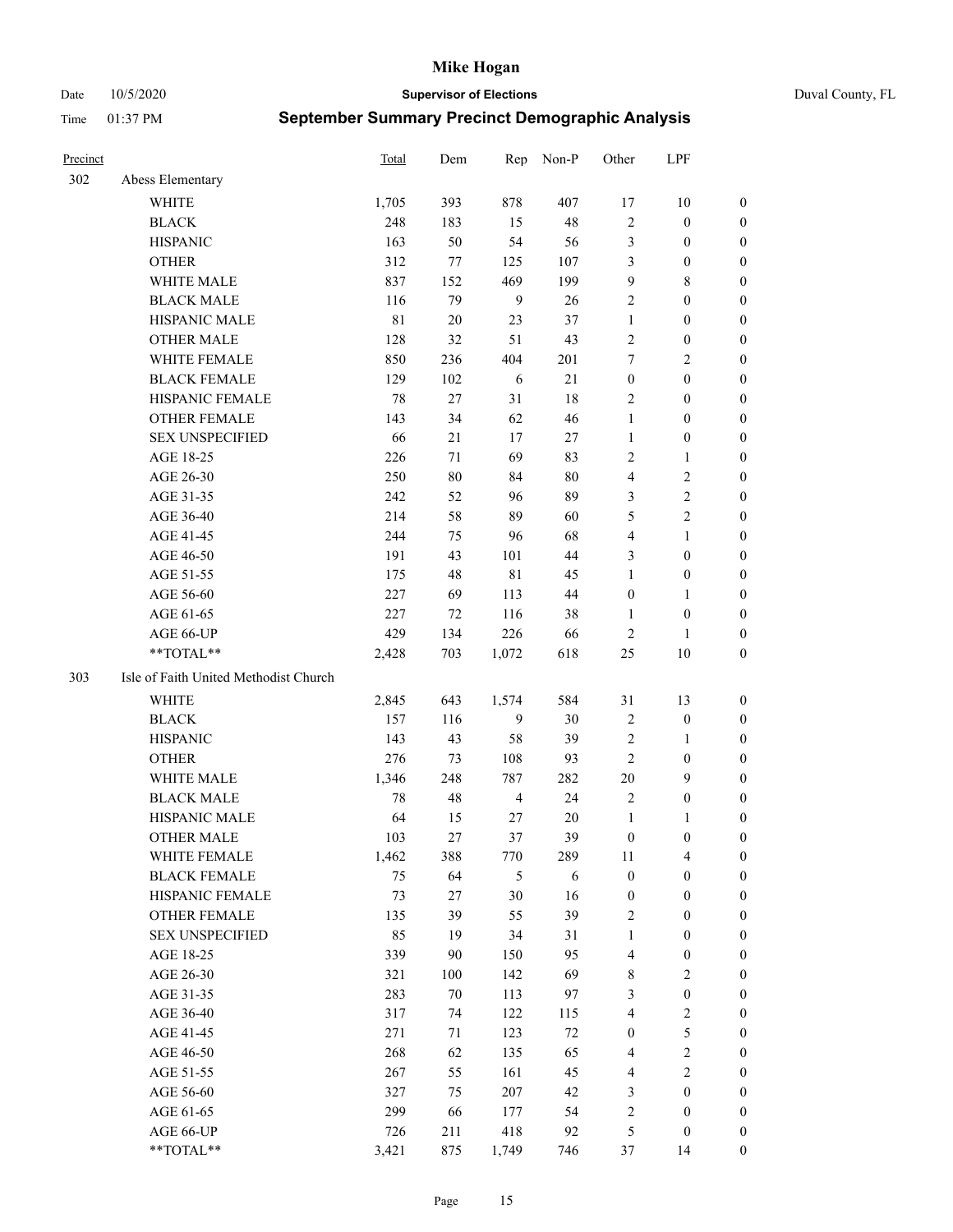Date 10/5/2020 **Supervisor of Elections** Duval County, FL

| Precinct |                                    | Total  | Dem       | Rep            | Non-P            | Other            | LPF              |                  |
|----------|------------------------------------|--------|-----------|----------------|------------------|------------------|------------------|------------------|
| 304      | Jacksonville Golf and Country Club |        |           |                |                  |                  |                  |                  |
|          | <b>WHITE</b>                       | 1,823  | 289       | 1,199          | 314              | 18               | $\mathfrak{Z}$   | 0                |
|          | <b>BLACK</b>                       | 59     | 42        | 8              | 9                | $\boldsymbol{0}$ | $\boldsymbol{0}$ | 0                |
|          | <b>HISPANIC</b>                    | 53     | 12        | 27             | 12               | $\overline{c}$   | $\boldsymbol{0}$ | $\boldsymbol{0}$ |
|          | <b>OTHER</b>                       | 174    | 29        | 63             | 82               | $\boldsymbol{0}$ | $\boldsymbol{0}$ | $\boldsymbol{0}$ |
|          | WHITE MALE                         | 891    | 100       | 623            | 162              | 5                | $\mathbf{1}$     | $\boldsymbol{0}$ |
|          | <b>BLACK MALE</b>                  | 27     | 16        | $\overline{4}$ | $\boldsymbol{7}$ | $\boldsymbol{0}$ | $\boldsymbol{0}$ | $\boldsymbol{0}$ |
|          | HISPANIC MALE                      | $27\,$ | $\,$ $\,$ | 12             | 6                | $\mathbf{1}$     | $\boldsymbol{0}$ | $\boldsymbol{0}$ |
|          | <b>OTHER MALE</b>                  | 74     | 12        | 29             | 33               | $\boldsymbol{0}$ | $\boldsymbol{0}$ | $\boldsymbol{0}$ |
|          | WHITE FEMALE                       | 912    | 185       | 565            | 149              | 11               | $\mathfrak{2}$   | $\boldsymbol{0}$ |
|          | <b>BLACK FEMALE</b>                | 31     | 26        | $\overline{4}$ | $\mathbf{1}$     | $\boldsymbol{0}$ | $\boldsymbol{0}$ | 0                |
|          | HISPANIC FEMALE                    | 24     | 4         | 15             | 5                | $\boldsymbol{0}$ | $\boldsymbol{0}$ | 0                |
|          | <b>OTHER FEMALE</b>                | 76     | 15        | 25             | 36               | $\boldsymbol{0}$ | $\boldsymbol{0}$ | 0                |
|          | <b>SEX UNSPECIFIED</b>             | 47     | 6         | $20\,$         | $18\,$           | 3                | $\boldsymbol{0}$ | $\boldsymbol{0}$ |
|          | AGE 18-25                          | 238    | 51        | 131            | 50               | 6                | $\boldsymbol{0}$ | $\boldsymbol{0}$ |
|          | AGE 26-30                          | 98     | 23        | 46             | 28               | $\mathbf{1}$     | $\boldsymbol{0}$ | $\boldsymbol{0}$ |
|          | AGE 31-35                          | 87     | 10        | 58             | 18               | $\mathbf{1}$     | $\boldsymbol{0}$ | $\boldsymbol{0}$ |
|          | AGE 36-40                          | 142    | 26        | 74             | 39               | 3                | $\boldsymbol{0}$ | $\boldsymbol{0}$ |
|          | AGE 41-45                          | 125    | 23        | 71             | 30               | $\mathbf{1}$     | $\boldsymbol{0}$ | $\boldsymbol{0}$ |
|          | AGE 46-50                          | 170    | 30        | 101            | 38               | $\boldsymbol{0}$ | $\mathbf{1}$     | $\boldsymbol{0}$ |
|          | AGE 51-55                          | 199    | 26        | 142            | $28\,$           | $\overline{c}$   | $\mathbf{1}$     | 0                |
|          | AGE 56-60                          | 248    | 42        | 157            | 48               | $\mathbf{1}$     | $\boldsymbol{0}$ | 0                |
|          | AGE 61-65                          | 239    | 39        | 155            | 42               | $\overline{c}$   | $\mathbf{1}$     | 0                |
|          | AGE 66-UP                          | 563    | 102       | 362            | 96               | 3                | $\boldsymbol{0}$ | $\boldsymbol{0}$ |
|          | **TOTAL**                          | 2,109  | 372       | 1,297          | 417              | $20\,$           | $\mathfrak{Z}$   | $\boldsymbol{0}$ |
| 305      | Chets Creek Church                 |        |           |                |                  |                  |                  |                  |
|          | <b>WHITE</b>                       | 4,434  | 1,038     | 2,317          | 971              | 75               | 33               | $\boldsymbol{0}$ |
|          | <b>BLACK</b>                       | 384    | 279       | 25             | 73               | 6                | $\mathbf{1}$     | $\boldsymbol{0}$ |
|          | <b>HISPANIC</b>                    | 326    | 115       | 91             | 113              | 6                | $\mathbf{1}$     | $\boldsymbol{0}$ |
|          | <b>OTHER</b>                       | 554    | 164       | 180            | 201              | 6                | $\mathfrak{Z}$   | $\boldsymbol{0}$ |
|          | WHITE MALE                         | 2,040  | 374       | 1,122          | 489              | 33               | 22               | $\boldsymbol{0}$ |
|          | <b>BLACK MALE</b>                  | 182    | 123       | 17             | 38               | 3                | $\mathbf{1}$     | $\boldsymbol{0}$ |
|          | HISPANIC MALE                      | 146    | 45        | 42             | 56               | 3                | $\boldsymbol{0}$ | 0                |
|          | <b>OTHER MALE</b>                  | 194    | 54        | 63             | 73               | 3                | $\mathbf{1}$     | $\boldsymbol{0}$ |
|          | WHITE FEMALE                       | 2,340  | 650       | 1,174          | 466              | 41               | 9                | 0                |
|          | <b>BLACK FEMALE</b>                | 196    | 151       | 8              | 34               | 3                | $\boldsymbol{0}$ | $\boldsymbol{0}$ |
|          | HISPANIC FEMALE                    | 178    | 69        | 49             | 56               | $\mathfrak{Z}$   | $\mathbf{1}$     | $\boldsymbol{0}$ |
|          | OTHER FEMALE                       | 257    | 91        | 82             | $8\sqrt{1}$      | $\boldsymbol{2}$ | $\mathbf{1}$     | $\overline{0}$   |
|          | <b>SEX UNSPECIFIED</b>             | 165    | 39        | 56             | 65               | $\sqrt{2}$       | $\mathfrak{Z}$   | 0                |
|          | AGE 18-25                          | 710    | 212       | 255            | 210              | 23               | $10\,$           | 0                |
|          | AGE 26-30                          | 611    | 191       | 250            | 154              | $10\,$           | $\sqrt{6}$       | 0                |
|          | AGE 31-35                          | 544    | 170       | 192            | 170              | 7                | $\mathfrak s$    | 0                |
|          | AGE 36-40                          | 475    | 137       | 175            | 153              | $\,$ 8 $\,$      | $\sqrt{2}$       | 0                |
|          | AGE 41-45                          | 449    | 130       | 190            | 120              | $\overline{4}$   | 5                | 0                |
|          | AGE 46-50                          | 519    | 116       | 253            | 134              | 13               | $\mathfrak{Z}$   | 0                |
|          | AGE 51-55                          | 482    | 113       | 263            | 98               | 6                | $\sqrt{2}$       | 0                |
|          | AGE 56-60                          | 441    | 114       | 229            | 83               | 13               | $\sqrt{2}$       | 0                |
|          | AGE 61-65                          | 410    | 127       | 212            | 65               | $\overline{4}$   | $\sqrt{2}$       | $\boldsymbol{0}$ |
|          | AGE 66-UP                          | 1,056  | 285       | 594            | 171              | 5                | $\mathbf{1}$     | $\boldsymbol{0}$ |
|          | **TOTAL**                          | 5,698  | 1,596     | 2,613          | 1,358            | 93               | 38               | $\boldsymbol{0}$ |
|          |                                    |        |           |                |                  |                  |                  |                  |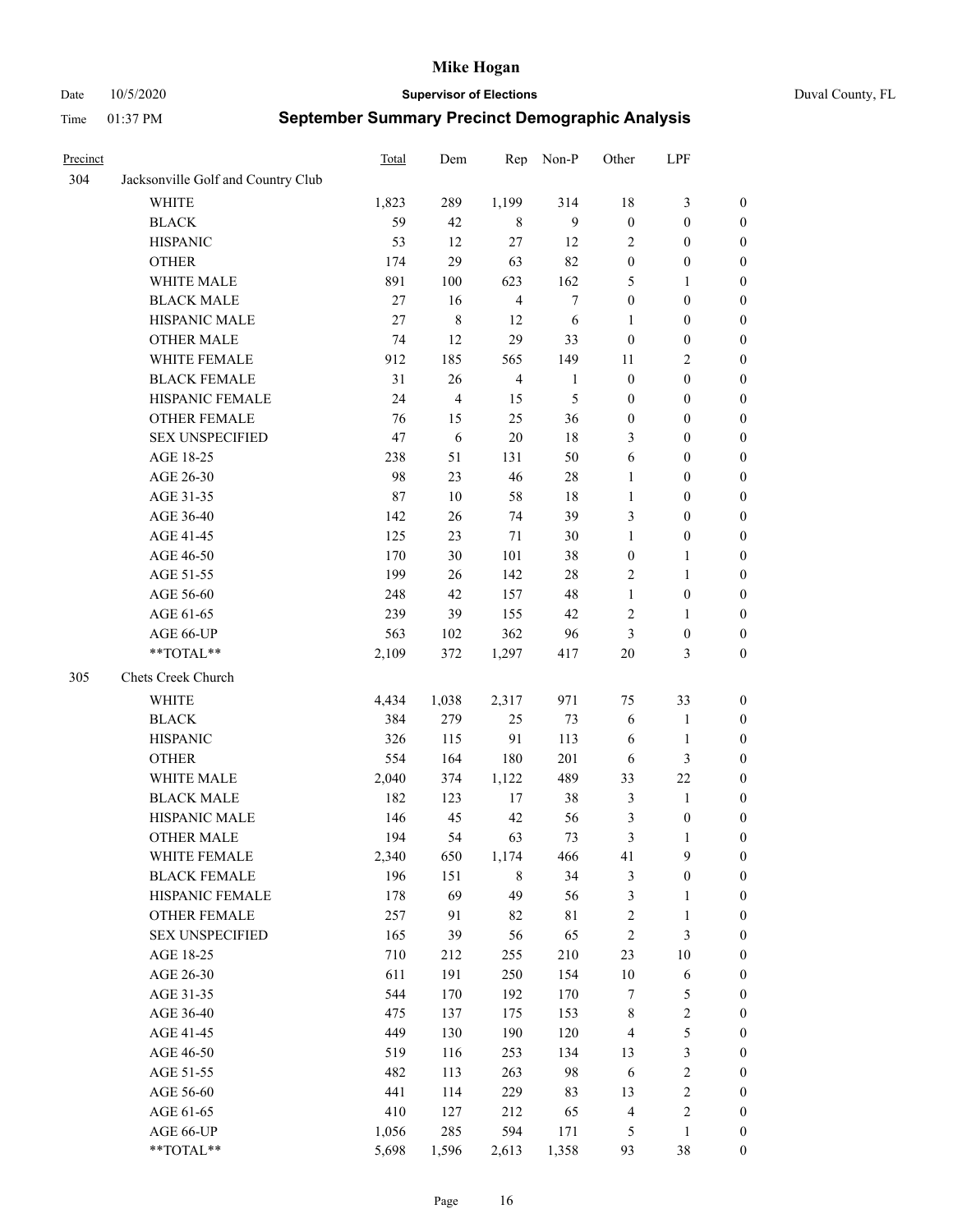Date 10/5/2020 **Supervisor of Elections** Duval County, FL

| Precinct |                              | Total | Dem    | Rep    | Non-P  | Other            | LPF              |                  |
|----------|------------------------------|-------|--------|--------|--------|------------------|------------------|------------------|
| 306      | East Pointe Baptist Church   |       |        |        |        |                  |                  |                  |
|          | <b>WHITE</b>                 | 2,307 | 565    | 1,103  | 595    | 28               | 16               | 0                |
|          | <b>BLACK</b>                 | 799   | 582    | 32     | 178    | $\overline{4}$   | $\mathfrak{Z}$   | $\boldsymbol{0}$ |
|          | <b>HISPANIC</b>              | 409   | 136    | 113    | 153    | $\tau$           | $\boldsymbol{0}$ | $\boldsymbol{0}$ |
|          | <b>OTHER</b>                 | 1,047 | 290    | 315    | 426    | 14               | $\sqrt{2}$       | $\boldsymbol{0}$ |
|          | WHITE MALE                   | 1,098 | 231    | 550    | 294    | 10               | 13               | $\boldsymbol{0}$ |
|          | <b>BLACK MALE</b>            | 376   | 256    | 22     | 94     | $\mathfrak{Z}$   | $\mathbf{1}$     | $\boldsymbol{0}$ |
|          | HISPANIC MALE                | 185   | 46     | 59     | 75     | 5                | $\boldsymbol{0}$ | $\boldsymbol{0}$ |
|          | <b>OTHER MALE</b>            | 462   | 117    | 147    | 190    | 6                | $\overline{2}$   | $\boldsymbol{0}$ |
|          | WHITE FEMALE                 | 1,176 | 328    | 537    | 290    | 18               | $\mathfrak{Z}$   | $\boldsymbol{0}$ |
|          | <b>BLACK FEMALE</b>          | 410   | 315    | $10\,$ | 82     | $\mathbf{1}$     | $\sqrt{2}$       | $\boldsymbol{0}$ |
|          | HISPANIC FEMALE              | 207   | 85     | 50     | $70\,$ | 2                | $\boldsymbol{0}$ | 0                |
|          | OTHER FEMALE                 | 476   | 148    | 152    | 170    | $\sqrt{6}$       | $\boldsymbol{0}$ | $\boldsymbol{0}$ |
|          | <b>SEX UNSPECIFIED</b>       | 172   | 47     | 36     | $87\,$ | $\mathbf{2}$     | $\boldsymbol{0}$ | $\boldsymbol{0}$ |
|          | AGE 18-25                    | 574   | 216    | 127    | 212    | 16               | $\mathfrak{Z}$   | $\boldsymbol{0}$ |
|          | AGE 26-30                    | 470   | 151    | 147    | 163    | 6                | $\mathfrak{Z}$   | $\boldsymbol{0}$ |
|          | AGE 31-35                    | 484   | 170    | 154    | 147    | 6                | $\boldsymbol{7}$ | $\boldsymbol{0}$ |
|          | AGE 36-40                    | 488   | 160    | 151    | 166    | 9                | $\sqrt{2}$       | $\boldsymbol{0}$ |
|          | AGE 41-45                    | 449   | 141    | 153    | 151    | 3                | $\mathbf{1}$     | $\boldsymbol{0}$ |
|          | AGE 46-50                    | 458   | 166    | 159    | 126    | 6                | $\mathbf{1}$     | $\boldsymbol{0}$ |
|          | AGE 51-55                    | 396   | 153    | 149    | 91     | $\mathbf{1}$     | $\sqrt{2}$       | $\boldsymbol{0}$ |
|          | AGE 56-60                    | 399   | 129    | 163    | 105    | $\overline{c}$   | $\boldsymbol{0}$ | 0                |
|          | AGE 61-65                    | 297   | 89     | 135    | $70\,$ | $\mathbf{1}$     | $\mathbf{2}$     | 0                |
|          | AGE 66-UP                    | 546   | 197    | 225    | 121    | $\mathfrak{Z}$   | $\boldsymbol{0}$ | $\boldsymbol{0}$ |
|          | $**TOTAL**$                  | 4,562 | 1,573  | 1,563  | 1,352  | 53               | 21               | $\boldsymbol{0}$ |
| 307      | Pablo Creek Regional Library |       |        |        |        |                  |                  |                  |
|          | <b>WHITE</b>                 | 2,068 | 478    | 984    | 555    | 36               | 15               | $\boldsymbol{0}$ |
|          | <b>BLACK</b>                 | 307   | 203    | 26     | 74     | 4                | $\boldsymbol{0}$ | $\boldsymbol{0}$ |
|          | <b>HISPANIC</b>              | 371   | 148    | 76     | 140    | 6                | $\mathbf{1}$     | $\boldsymbol{0}$ |
|          | <b>OTHER</b>                 | 310   | 76     | 89     | 137    | $\,$ 8 $\,$      | $\boldsymbol{0}$ | $\boldsymbol{0}$ |
|          | WHITE MALE                   | 938   | 170    | 485    | 258    | 14               | 11               | $\boldsymbol{0}$ |
|          | <b>BLACK MALE</b>            | 149   | 93     | 16     | 37     | 3                | $\boldsymbol{0}$ | $\boldsymbol{0}$ |
|          | HISPANIC MALE                | 165   | 65     | 37     | 59     | 3                | 1                | $\boldsymbol{0}$ |
|          | <b>OTHER MALE</b>            | 117   | 31     | 37     | 46     | $\mathfrak{Z}$   | $\boldsymbol{0}$ | $\boldsymbol{0}$ |
|          | WHITE FEMALE                 | 1,105 | 303    | 484    | 292    | 22               | 4                | 0                |
|          | <b>BLACK FEMALE</b>          | 154   | 107    | 10     | 36     | $\mathbf{1}$     | $\boldsymbol{0}$ | $\overline{0}$   |
|          | HISPANIC FEMALE              | 199   | $80\,$ | 37     | 79     | 3                | $\boldsymbol{0}$ | $\overline{0}$   |
|          | <b>OTHER FEMALE</b>          | 146   | 36     | 46     | 59     | 5                | $\boldsymbol{0}$ | $\overline{0}$   |
|          | <b>SEX UNSPECIFIED</b>       | 83    | $20\,$ | 23     | 40     | $\boldsymbol{0}$ | $\boldsymbol{0}$ | 0                |
|          | AGE 18-25                    | 442   | 133    | 126    | 165    | 17               | $\mathbf{1}$     | 0                |
|          | AGE 26-30                    | 376   | 115    | 116    | 135    | 5                | $\mathfrak{S}$   | 0                |
|          | AGE 31-35                    | 367   | 105    | 113    | 136    | 7                | 6                | 0                |
|          | AGE 36-40                    | 294   | 86     | 97     | 106    | 3                | $\sqrt{2}$       | 0                |
|          | AGE 41-45                    | 231   | 72     | 82     | 72     | $\mathfrak{S}$   | $\boldsymbol{0}$ | 0                |
|          | AGE 46-50                    | 256   | 73     | 120    | 62     | $\mathbf{1}$     | $\boldsymbol{0}$ | 0                |
|          | AGE 51-55                    | 227   | 68     | 91     | 62     | 5                | $\mathbf{1}$     | 0                |
|          | AGE 56-60                    | 263   | 71     | 133    | 57     | $\overline{c}$   | $\boldsymbol{0}$ | 0                |
|          | AGE 61-65                    | 206   | 61     | 95     | 45     | 4                | $\mathbf{1}$     | 0                |
|          | AGE 66-UP                    | 393   | 121    | 201    | 66     | 5                | $\boldsymbol{0}$ | 0                |
|          | **TOTAL**                    | 3,056 | 905    | 1,175  | 906    | 54               | 16               | $\boldsymbol{0}$ |
|          |                              |       |        |        |        |                  |                  |                  |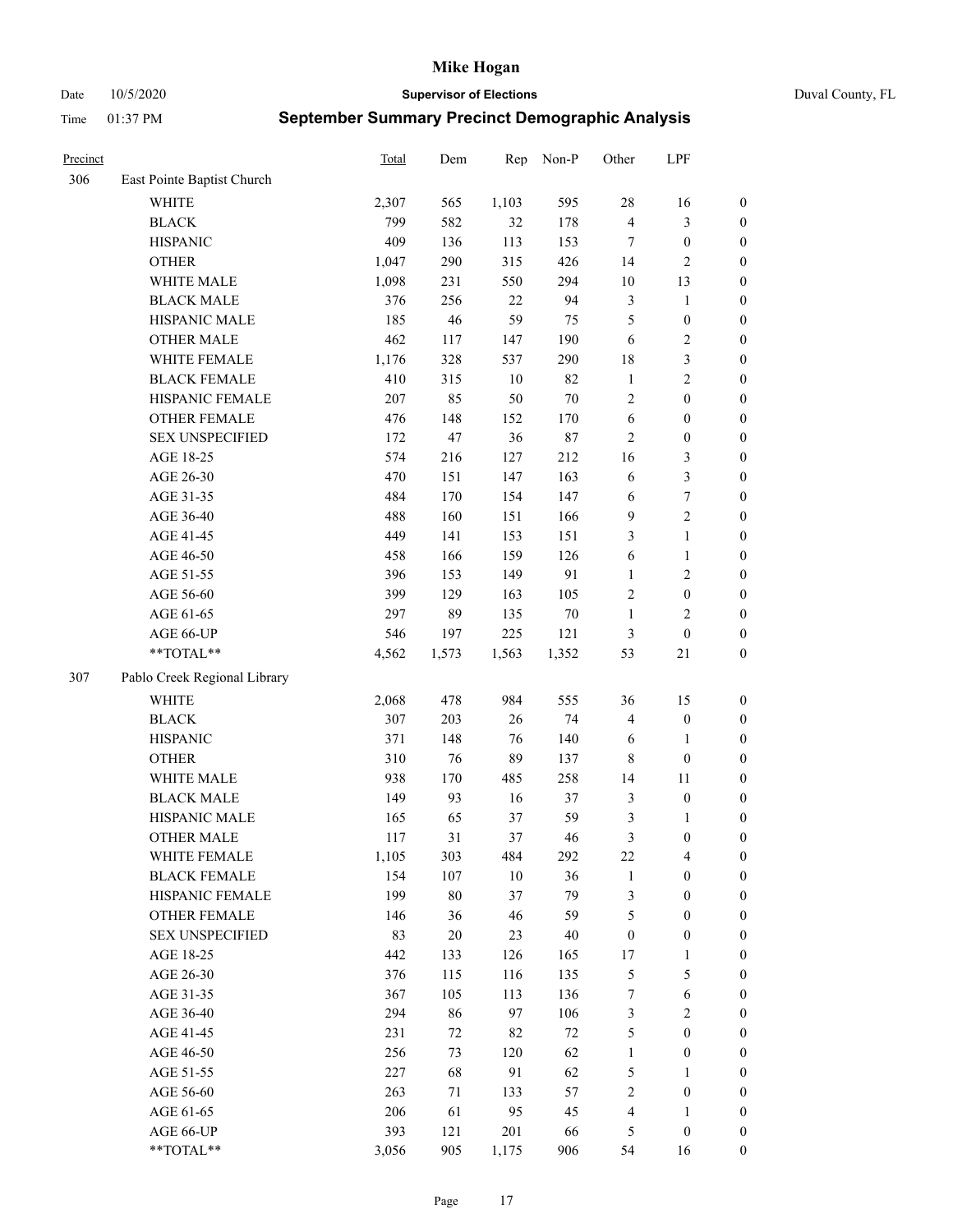Date 10/5/2020 **Supervisor of Elections** Duval County, FL

| Precinct |                            | Total | Dem   | Rep            | Non-P            | Other            | LPF                     |                  |
|----------|----------------------------|-------|-------|----------------|------------------|------------------|-------------------------|------------------|
| 308      | The Woods Community Center |       |       |                |                  |                  |                         |                  |
|          | <b>WHITE</b>               | 1,484 | 317   | 854            | 286              | 14               | 13                      | $\boldsymbol{0}$ |
|          | <b>BLACK</b>               | 96    | 71    | $\,8\,$        | 16               | $\mathbf{1}$     | $\boldsymbol{0}$        | $\boldsymbol{0}$ |
|          | <b>HISPANIC</b>            | 71    | 23    | 29             | 18               | $\mathbf{1}$     | $\boldsymbol{0}$        | $\boldsymbol{0}$ |
|          | <b>OTHER</b>               | 137   | 34    | 45             | 54               | $\mathbf{1}$     | 3                       | $\boldsymbol{0}$ |
|          | WHITE MALE                 | 712   | 129   | 416            | 151              | 7                | 9                       | $\boldsymbol{0}$ |
|          | <b>BLACK MALE</b>          | 47    | 35    | 5              | $\boldsymbol{7}$ | $\boldsymbol{0}$ | $\boldsymbol{0}$        | $\boldsymbol{0}$ |
|          | HISPANIC MALE              | 27    | 9     | 12             | 5                | $\mathbf{1}$     | $\boldsymbol{0}$        | $\boldsymbol{0}$ |
|          | <b>OTHER MALE</b>          | 54    | 11    | 24             | 16               | $\mathbf{1}$     | $\overline{2}$          | $\boldsymbol{0}$ |
|          | WHITE FEMALE               | 757   | 186   | 433            | 128              | 6                | $\overline{\mathbf{4}}$ | $\boldsymbol{0}$ |
|          | <b>BLACK FEMALE</b>        | 47    | 35    | $\mathfrak{Z}$ | $\,$ 8 $\,$      | 1                | $\boldsymbol{0}$        | $\boldsymbol{0}$ |
|          | HISPANIC FEMALE            | 43    | 14    | 16             | 13               | $\boldsymbol{0}$ | $\boldsymbol{0}$        | 0                |
|          | <b>OTHER FEMALE</b>        | 65    | 21    | $18\,$         | 25               | $\boldsymbol{0}$ | $\mathbf{1}$            | $\boldsymbol{0}$ |
|          | <b>SEX UNSPECIFIED</b>     | 36    | 5     | 9              | 21               | $\mathbf{1}$     | $\boldsymbol{0}$        | $\boldsymbol{0}$ |
|          | AGE 18-25                  | 162   | 46    | 56             | 55               | $\overline{c}$   | $\mathfrak{Z}$          | $\boldsymbol{0}$ |
|          | AGE 26-30                  | 107   | 28    | 48             | 26               | $\overline{c}$   | $\mathfrak{Z}$          | $\boldsymbol{0}$ |
|          | AGE 31-35                  | 163   | 41    | 79             | 42               | $\boldsymbol{0}$ | $\mathbf{1}$            | $\boldsymbol{0}$ |
|          | AGE 36-40                  | 187   | 31    | 106            | 42               | 3                | 5                       | $\boldsymbol{0}$ |
|          | AGE 41-45                  | 177   | 46    | $88\,$         | $40\,$           | $\overline{c}$   | $\mathbf{1}$            | $\boldsymbol{0}$ |
|          | AGE 46-50                  | 158   | 30    | 82             | $44\,$           | $\mathbf{1}$     | $\mathbf{1}$            | $\boldsymbol{0}$ |
|          | AGE 51-55                  | 139   | 27    | 79             | 31               | $\mathbf{1}$     | $\mathbf{1}$            | $\boldsymbol{0}$ |
|          | AGE 56-60                  | 160   | 38    | 102            | 19               | $\mathbf{1}$     | $\boldsymbol{0}$        | 0                |
|          | AGE 61-65                  | 137   | 36    | $77\,$         | 22               | 1                | $\mathbf{1}$            | 0                |
|          | AGE 66-UP                  | 395   | 121   | 217            | 53               | $\overline{4}$   | $\boldsymbol{0}$        | $\boldsymbol{0}$ |
|          | $**TOTAL**$                | 1,788 | 445   | 936            | 374              | $17$             | 16                      | $\boldsymbol{0}$ |
| 309      | Watson Realty Corporation  |       |       |                |                  |                  |                         |                  |
|          | <b>WHITE</b>               | 2,211 | 492   | 1,125          | 551              | $27\,$           | 16                      | $\boldsymbol{0}$ |
|          | <b>BLACK</b>               | 524   | 399   | 24             | 97               | 3                | $\mathbf{1}$            | $\boldsymbol{0}$ |
|          | <b>HISPANIC</b>            | 262   | 100   | 76             | 82               | 4                | $\boldsymbol{0}$        | $\boldsymbol{0}$ |
|          | <b>OTHER</b>               | 494   | 166   | 146            | 176              | 6                | $\boldsymbol{0}$        | $\boldsymbol{0}$ |
|          | WHITE MALE                 | 1,023 | 173   | 564            | 259              | 13               | 14                      | $\boldsymbol{0}$ |
|          | <b>BLACK MALE</b>          | 222   | 157   | 14             | 48               | $\overline{2}$   | $\mathbf{1}$            | $\boldsymbol{0}$ |
|          | HISPANIC MALE              | 105   | 36    | 34             | 33               | $\overline{c}$   | $\boldsymbol{0}$        | $\boldsymbol{0}$ |
|          | <b>OTHER MALE</b>          | 214   | 65    | 62             | 85               | $\overline{c}$   | $\boldsymbol{0}$        | $\boldsymbol{0}$ |
|          | WHITE FEMALE               | 1,160 | 311   | 551            | 283              | 14               | 1                       | 0                |
|          | <b>BLACK FEMALE</b>        | 300   | 241   | 10             | 48               | $\mathbf{1}$     | $\boldsymbol{0}$        | $\boldsymbol{0}$ |
|          | HISPANIC FEMALE            | 149   | 62    | $40\,$         | 45               | $\sqrt{2}$       | $\boldsymbol{0}$        | $\overline{0}$   |
|          | OTHER FEMALE               | 225   | 84    | $72\,$         | 66               | 3                | $\boldsymbol{0}$        | $\overline{0}$   |
|          | <b>SEX UNSPECIFIED</b>     | 93    | 28    | 24             | 39               | $\mathbf{1}$     | $\mathbf{1}$            | 0                |
|          | AGE 18-25                  | 411   | 135   | 128            | 140              | 7                | $\mathbf{1}$            | $\theta$         |
|          | AGE 26-30                  | 360   | 130   | 114            | 109              | 5                | $\sqrt{2}$              | 0                |
|          | AGE 31-35                  | 393   | 135   | 117            | 129              | 7                | $\mathfrak s$           | 0                |
|          | AGE 36-40                  | 355   | 117   | 129            | 98               | 5                | $\sqrt{6}$              | 0                |
|          | AGE 41-45                  | 258   | 103   | 68             | 85               | $\sqrt{2}$       | $\boldsymbol{0}$        | 0                |
|          | AGE 46-50                  | 242   | 69    | 107            | 61               | 4                | $\mathbf{1}$            | 0                |
|          | AGE 51-55                  | 268   | 85    | 132            | 51               | $\boldsymbol{0}$ | $\boldsymbol{0}$        | $\overline{0}$   |
|          | AGE 56-60                  | 301   | 77    | 143            | $80\,$           | 1                | $\boldsymbol{0}$        | $\boldsymbol{0}$ |
|          | AGE 61-65                  | 324   | 107   | 160            | 54               | $\overline{c}$   | $\mathbf{1}$            | $\boldsymbol{0}$ |
|          | AGE 66-UP                  | 577   | 198   | 272            | 99               | 7                | $\mathbf{1}$            | $\boldsymbol{0}$ |
|          | **TOTAL**                  | 3,491 | 1,157 | 1,371          | 906              | 40               | 17                      | $\boldsymbol{0}$ |
|          |                            |       |       |                |                  |                  |                         |                  |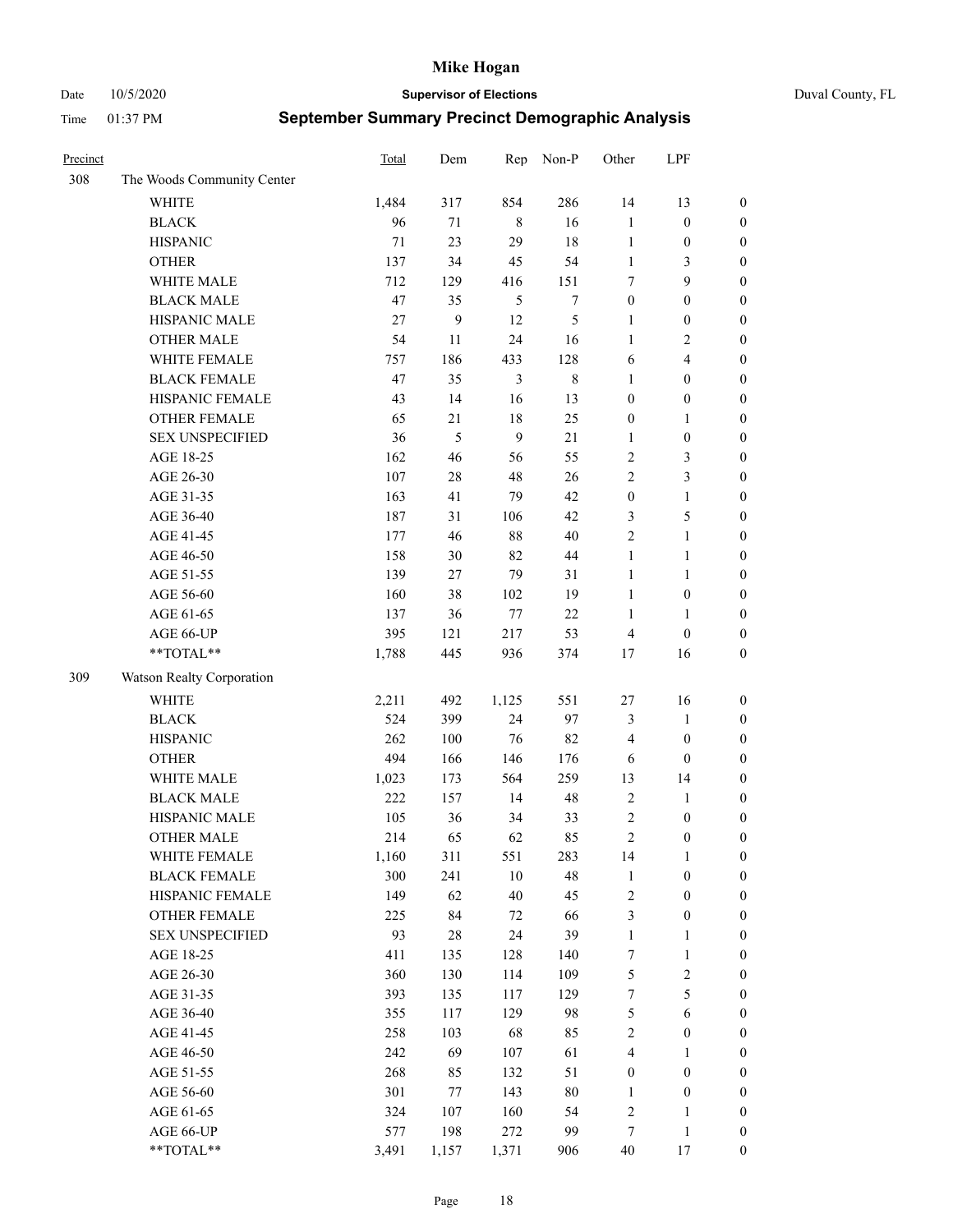#### Date 10/5/2020 **Supervisor of Elections** Duval County, FL

| Precinct |                                       | Total | Dem          | Rep            | Non-P       | Other            | LPF                     |                  |
|----------|---------------------------------------|-------|--------------|----------------|-------------|------------------|-------------------------|------------------|
| 310      | Fire Station #59                      |       |              |                |             |                  |                         |                  |
|          | WHITE                                 | 2,561 | 516          | 1,528          | 485         | 24               | $8\,$                   | 0                |
|          | <b>BLACK</b>                          | 91    | 67           | 6              | 16          | $\overline{2}$   | $\boldsymbol{0}$        | 0                |
|          | <b>HISPANIC</b>                       | 101   | 24           | 35             | 42          | $\boldsymbol{0}$ | $\boldsymbol{0}$        | 0                |
|          | <b>OTHER</b>                          | 218   | 67           | $72\,$         | 72          | $\overline{4}$   | $\mathfrak{Z}$          | $\boldsymbol{0}$ |
|          | WHITE MALE                            | 1,130 | 177          | 691            | 246         | 10               | 6                       | $\boldsymbol{0}$ |
|          | <b>BLACK MALE</b>                     | 41    | 30           | $\overline{2}$ | $\,8\,$     | $\mathbf{1}$     | $\boldsymbol{0}$        | 0                |
|          | HISPANIC MALE                         | 39    | $\mathbf{9}$ | 15             | 15          | $\boldsymbol{0}$ | $\boldsymbol{0}$        | 0                |
|          | <b>OTHER MALE</b>                     | 77    | 20           | $30\,$         | 24          | $\mathfrak{2}$   | $\mathbf{1}$            | $\boldsymbol{0}$ |
|          | WHITE FEMALE                          | 1,411 | 332          | 827            | 236         | 14               | $\sqrt{2}$              | 0                |
|          | <b>BLACK FEMALE</b>                   | 49    | 36           | $\overline{4}$ | $\,$ 8 $\,$ | $\mathbf{1}$     | $\boldsymbol{0}$        | 0                |
|          | HISPANIC FEMALE                       | 62    | 15           | 20             | 27          | $\boldsymbol{0}$ | $\boldsymbol{0}$        | 0                |
|          | OTHER FEMALE                          | 115   | 44           | 34             | 33          | $\overline{2}$   | $\sqrt{2}$              | 0                |
|          | <b>SEX UNSPECIFIED</b>                | 47    | 11           | 18             | $18\,$      | $\boldsymbol{0}$ | $\boldsymbol{0}$        | $\boldsymbol{0}$ |
|          | AGE 18-25                             | 167   | 47           | 68             | 47          | 4                | $\mathbf{1}$            | $\boldsymbol{0}$ |
|          | AGE 26-30                             | 122   | $22\,$       | 57             | 40          | $\overline{c}$   | $\mathbf{1}$            | $\boldsymbol{0}$ |
|          | AGE 31-35                             | 195   | 34           | 96             | 59          | 3                | $\mathfrak{Z}$          | $\boldsymbol{0}$ |
|          | AGE 36-40                             | 276   | 69           | 116            | 85          | 5                | $\mathbf{1}$            | $\boldsymbol{0}$ |
|          | AGE 41-45                             | 230   | 54           | 111            | 61          | 3                | $\mathbf{1}$            | $\boldsymbol{0}$ |
|          | AGE 46-50                             | 228   | 53           | 124            | 51          | $\boldsymbol{0}$ | $\boldsymbol{0}$        | 0                |
|          | AGE 51-55                             | 212   | 32           | 126            | 50          | $\overline{c}$   | $\sqrt{2}$              | 0                |
|          | AGE 56-60                             | 213   | 36           | 136            | 40          | $\boldsymbol{0}$ | $\mathbf{1}$            | 0                |
|          | AGE 61-65                             | 175   | 48           | 106            | 20          | $\mathbf{1}$     | $\boldsymbol{0}$        | 0                |
|          | AGE 66-UP                             | 1,151 | 279          | 700            | 161         | 10               | $\mathbf{1}$            | 0                |
|          | $**TOTAL**$                           | 2,971 | 674          | 1,641          | 615         | 30               | 11                      | $\boldsymbol{0}$ |
| 311      | Isle of Faith United Methodist Church |       |              |                |             |                  |                         |                  |
|          | <b>WHITE</b>                          | 2,474 | 508          | 1,419          | 513         | $20\,$           | 14                      | $\boldsymbol{0}$ |
|          | <b>BLACK</b>                          | 103   | 79           | 6              | 16          | 2                | $\boldsymbol{0}$        | $\boldsymbol{0}$ |
|          | <b>HISPANIC</b>                       | 90    | 30           | 33             | 26          | $\mathbf{1}$     | $\boldsymbol{0}$        | 0                |
|          | <b>OTHER</b>                          | 195   | 61           | 75             | 57          | $\mathbf{1}$     | $\mathbf{1}$            | $\boldsymbol{0}$ |
|          | WHITE MALE                            | 1,150 | 169          | 693            | 267         | 10               | $11\,$                  | $\boldsymbol{0}$ |
|          | <b>BLACK MALE</b>                     | 48    | 34           | $\overline{4}$ | $10\,$      | $\boldsymbol{0}$ | $\boldsymbol{0}$        | 0                |
|          | HISPANIC MALE                         | 39    | 14           | 12             | 13          | $\boldsymbol{0}$ | $\boldsymbol{0}$        | 0                |
|          | <b>OTHER MALE</b>                     | 74    | 22           | 32             | 19          | 1                | $\boldsymbol{0}$        | 0                |
|          | WHITE FEMALE                          | 1,305 | 334          | 717            | 241         | 10               | 3                       | 0                |
|          | <b>BLACK FEMALE</b>                   | 54    | 44           | $\sqrt{2}$     | 6           | $\sqrt{2}$       | $\boldsymbol{0}$        | $\boldsymbol{0}$ |
|          | HISPANIC FEMALE                       | 47    | 14           | 21             | $11\,$      | $\mathbf{1}$     | $\boldsymbol{0}$        | $\overline{0}$   |
|          | OTHER FEMALE                          | 89    | $28\,$       | 35             | 26          | $\boldsymbol{0}$ | $\boldsymbol{0}$        | $\overline{0}$   |
|          | <b>SEX UNSPECIFIED</b>                | 56    | 19           | 17             | 19          | $\boldsymbol{0}$ | $\mathbf{1}$            | 0                |
|          | AGE 18-25                             | 276   | 67           | 127            | 74          | 4                | $\overline{\mathbf{4}}$ | 0                |
|          | AGE 26-30                             | 292   | 64           | 132            | 90          | 4                | $\sqrt{2}$              | 0                |
|          | AGE 31-35                             | 244   | 66           | 96             | 79          | $\mathbf{1}$     | $\sqrt{2}$              | 0                |
|          | AGE 36-40                             | 247   | 55           | 117            | 70          | 3                | $\sqrt{2}$              | 0                |
|          | AGE 41-45                             | 195   | 46           | 94             | 53          | $\mathbf{1}$     | $\mathbf{1}$            | 0                |
|          | AGE 46-50                             | 193   | 42           | 114            | 35          | $\mathbf{1}$     | $\mathbf{1}$            | 0                |
|          | AGE 51-55                             | 234   | 57           | 124            | 48          | $\sqrt{2}$       | $\mathfrak{Z}$          | 0                |
|          | AGE 56-60                             | 276   | 53           | 177            | 43          | 3                | $\boldsymbol{0}$        | 0                |
|          | AGE 61-65                             | 251   | 56           | 156            | 38          | $\mathbf{1}$     | $\boldsymbol{0}$        | $\boldsymbol{0}$ |
|          | AGE 66-UP                             | 651   | 172          | 394            | 81          | $\overline{4}$   | $\boldsymbol{0}$        | 0                |
|          | **TOTAL**                             | 2,862 | 678          | 1,533          | 612         | 24               | 15                      | $\boldsymbol{0}$ |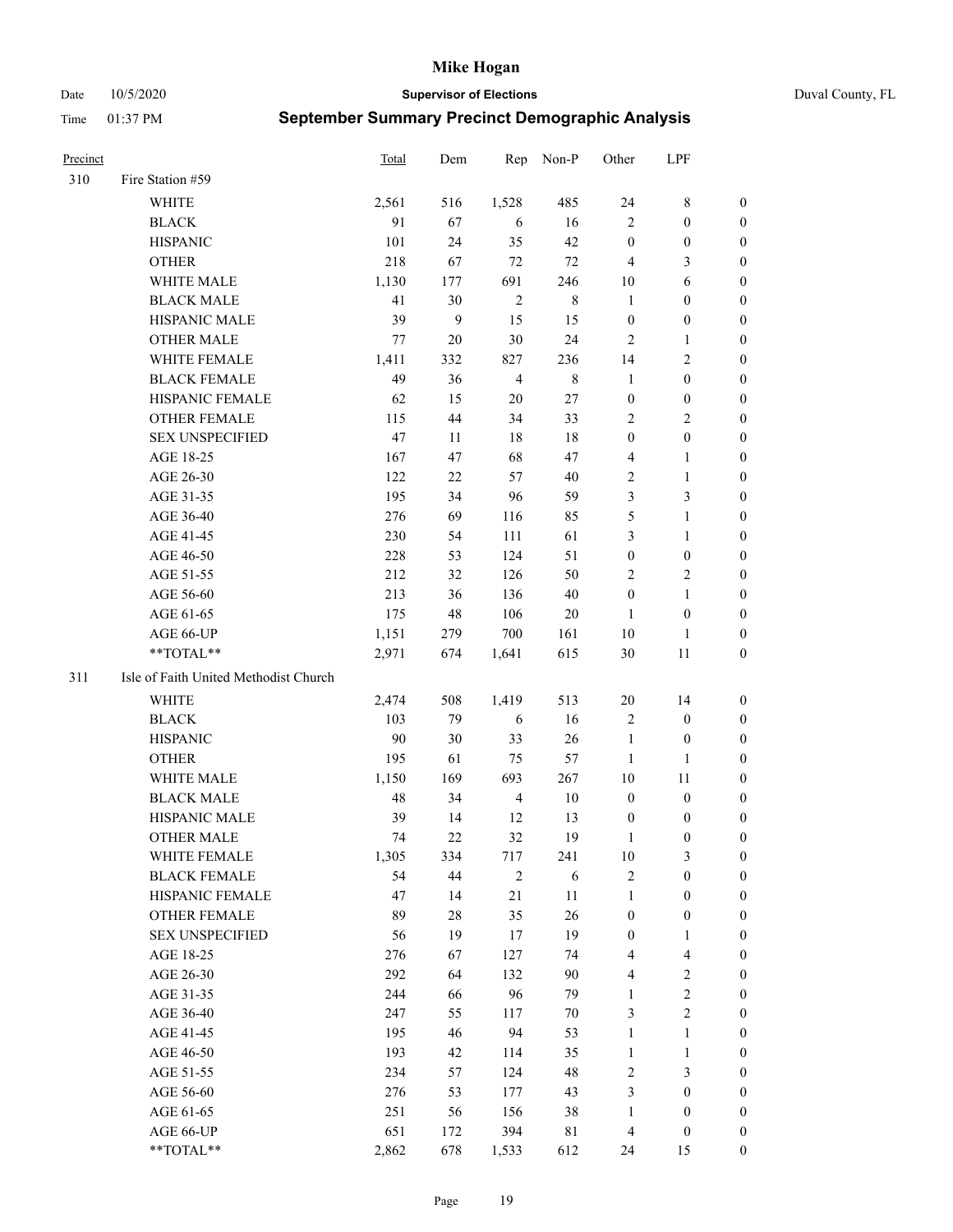Date 10/5/2020 **Supervisor of Elections** Duval County, FL

| <b>Precinct</b> |                              | Total | Dem   | Rep    | Non-P  | Other            | LPF                     |                  |
|-----------------|------------------------------|-------|-------|--------|--------|------------------|-------------------------|------------------|
| 312             | Pablo Creek Regional Library |       |       |        |        |                  |                         |                  |
|                 | <b>WHITE</b>                 | 6,146 | 1,317 | 3,322  | 1,375  | 89               | 43                      | 0                |
|                 | <b>BLACK</b>                 | 843   | 609   | 38     | 180    | 15               | $\mathbf{1}$            | $\boldsymbol{0}$ |
|                 | <b>HISPANIC</b>              | 629   | 224   | 171    | 223    | $11\,$           | $\boldsymbol{0}$        | $\boldsymbol{0}$ |
|                 | <b>OTHER</b>                 | 1,363 | 409   | 408    | 535    | 6                | $\mathfrak{S}$          | $\boldsymbol{0}$ |
|                 | WHITE MALE                   | 2,836 | 475   | 1,647  | 643    | 38               | 33                      | $\boldsymbol{0}$ |
|                 | <b>BLACK MALE</b>            | 401   | 261   | 22     | 107    | $10\,$           | $\mathbf{1}$            | $\boldsymbol{0}$ |
|                 | HISPANIC MALE                | 280   | 83    | $78\,$ | 112    | 7                | $\boldsymbol{0}$        | $\boldsymbol{0}$ |
|                 | <b>OTHER MALE</b>            | 553   | 156   | 165    | 224    | $\overline{4}$   | $\overline{\mathbf{4}}$ | $\boldsymbol{0}$ |
|                 | WHITE FEMALE                 | 3,241 | 822   | 1,642  | 716    | 51               | $10\,$                  | $\boldsymbol{0}$ |
|                 | <b>BLACK FEMALE</b>          | 429   | 340   | 14     | $70\,$ | 5                | $\boldsymbol{0}$        | $\boldsymbol{0}$ |
|                 | HISPANIC FEMALE              | 336   | 139   | 89     | 104    | $\overline{4}$   | $\boldsymbol{0}$        | 0                |
|                 | OTHER FEMALE                 | 656   | 214   | 205    | 235    | $\mathbf{1}$     | $\mathbf{1}$            | $\boldsymbol{0}$ |
|                 | <b>SEX UNSPECIFIED</b>       | 249   | 69    | $77\,$ | 102    | $\mathbf{1}$     | $\boldsymbol{0}$        | $\boldsymbol{0}$ |
|                 | AGE 18-25                    | 1,050 | 346   | 358    | 315    | 23               | $\,$ 8 $\,$             | $\boldsymbol{0}$ |
|                 | AGE 26-30                    | 939   | 252   | 349    | 313    | 14               | $11\,$                  | $\boldsymbol{0}$ |
|                 | AGE 31-35                    | 851   | 233   | 304    | 297    | $\overline{9}$   | $\,8\,$                 | $\boldsymbol{0}$ |
|                 | AGE 36-40                    | 830   | 244   | 324    | 238    | 17               | 7                       | $\boldsymbol{0}$ |
|                 | AGE 41-45                    | 731   | 209   | 283    | 231    | $\overline{4}$   | $\overline{4}$          | $\boldsymbol{0}$ |
|                 | AGE 46-50                    | 812   | 235   | 368    | 194    | 12               | $\mathfrak{Z}$          | $\boldsymbol{0}$ |
|                 | AGE 51-55                    | 798   | 199   | 408    | 186    | $\overline{4}$   | $\mathbf{1}$            | $\boldsymbol{0}$ |
|                 | AGE 56-60                    | 779   | 193   | 405    | 160    | 16               | $\mathfrak{S}$          | 0                |
|                 | AGE 61-65                    | 698   | 208   | 349    | 132    | $\,$ 8 $\,$      | $\mathbf{1}$            | 0                |
|                 | AGE 66-UP                    | 1,489 | 438   | 791    | 245    | 14               | $\mathbf{1}$            | $\boldsymbol{0}$ |
|                 | $**TOTAL**$                  | 8,981 | 2,559 | 3,939  | 2,313  | 121              | 49                      | $\boldsymbol{0}$ |
| 313             | Coastal Baptist Church       |       |       |        |        |                  |                         |                  |
|                 | <b>WHITE</b>                 | 3,008 | 641   | 1,646  | 680    | 29               | 12                      | $\boldsymbol{0}$ |
|                 | <b>BLACK</b>                 | 784   | 615   | 35     | 132    | 2                | $\boldsymbol{0}$        | $\boldsymbol{0}$ |
|                 | <b>HISPANIC</b>              | 389   | 151   | 123    | 111    | 4                | $\boldsymbol{0}$        | $\boldsymbol{0}$ |
|                 | <b>OTHER</b>                 | 1,001 | 247   | 344    | 401    | 7                | $\sqrt{2}$              | $\boldsymbol{0}$ |
|                 | WHITE MALE                   | 1,460 | 247   | 861    | 333    | $11\,$           | $\,$ 8 $\,$             | $\boldsymbol{0}$ |
|                 | <b>BLACK MALE</b>            | 362   | 260   | 17     | 83     | $\mathfrak{2}$   | $\boldsymbol{0}$        | $\boldsymbol{0}$ |
|                 | HISPANIC MALE                | 166   | 52    | 64     | 50     | $\boldsymbol{0}$ | $\boldsymbol{0}$        | $\boldsymbol{0}$ |
|                 | <b>OTHER MALE</b>            | 410   | 97    | 141    | 169    | 2                | $\mathbf{1}$            | $\boldsymbol{0}$ |
|                 | WHITE FEMALE                 | 1,506 | 392   | 764    | 329    | 17               | 4                       | 0                |
|                 | <b>BLACK FEMALE</b>          | 408   | 347   | 17     | 44     | $\boldsymbol{0}$ | $\boldsymbol{0}$        | $\boldsymbol{0}$ |
|                 | HISPANIC FEMALE              | 216   | 96    | 59     | 57     | 4                | $\boldsymbol{0}$        | $\boldsymbol{0}$ |
|                 | <b>OTHER FEMALE</b>          | 484   | 125   | 181    | 173    | $\overline{4}$   | $\mathbf{1}$            | $\overline{0}$   |
|                 | <b>SEX UNSPECIFIED</b>       | 169   | 38    | $44\,$ | 85     | 2                | $\boldsymbol{0}$        | 0                |
|                 | AGE 18-25                    | 574   | 196   | 180    | 186    | $11\,$           | $\mathbf{1}$            | $\overline{0}$   |
|                 | AGE 26-30                    | 524   | 163   | 188    | 162    | $\,$ 8 $\,$      | $\mathfrak{Z}$          | 0                |
|                 | AGE 31-35                    | 528   | 161   | 205    | 159    | 3                | $\boldsymbol{0}$        | 0                |
|                 | AGE 36-40                    | 581   | 168   | 231    | 176    | 4                | $\sqrt{2}$              | 0                |
|                 | AGE 41-45                    | 447   | 145   | 160    | 135    | $\sqrt{2}$       | $\mathfrak{S}$          | 0                |
|                 | AGE 46-50                    | 423   | 120   | 195    | 105    | $\sqrt{2}$       | $\mathbf{1}$            | 0                |
|                 | AGE 51-55                    | 471   | 157   | 204    | 105    | $\mathfrak{Z}$   | $\sqrt{2}$              | $\boldsymbol{0}$ |
|                 | AGE 56-60                    | 518   | 170   | 236    | 109    | 3                | $\boldsymbol{0}$        | $\boldsymbol{0}$ |
|                 | AGE 61-65                    | 432   | 151   | 194    | 85     | 2                | $\boldsymbol{0}$        | $\boldsymbol{0}$ |
|                 | AGE 66-UP                    | 679   | 221   | 355    | 100    | 3                | $\boldsymbol{0}$        | $\boldsymbol{0}$ |
|                 | **TOTAL**                    | 5,182 | 1,654 | 2,148  | 1,324  | 42               | 14                      | $\boldsymbol{0}$ |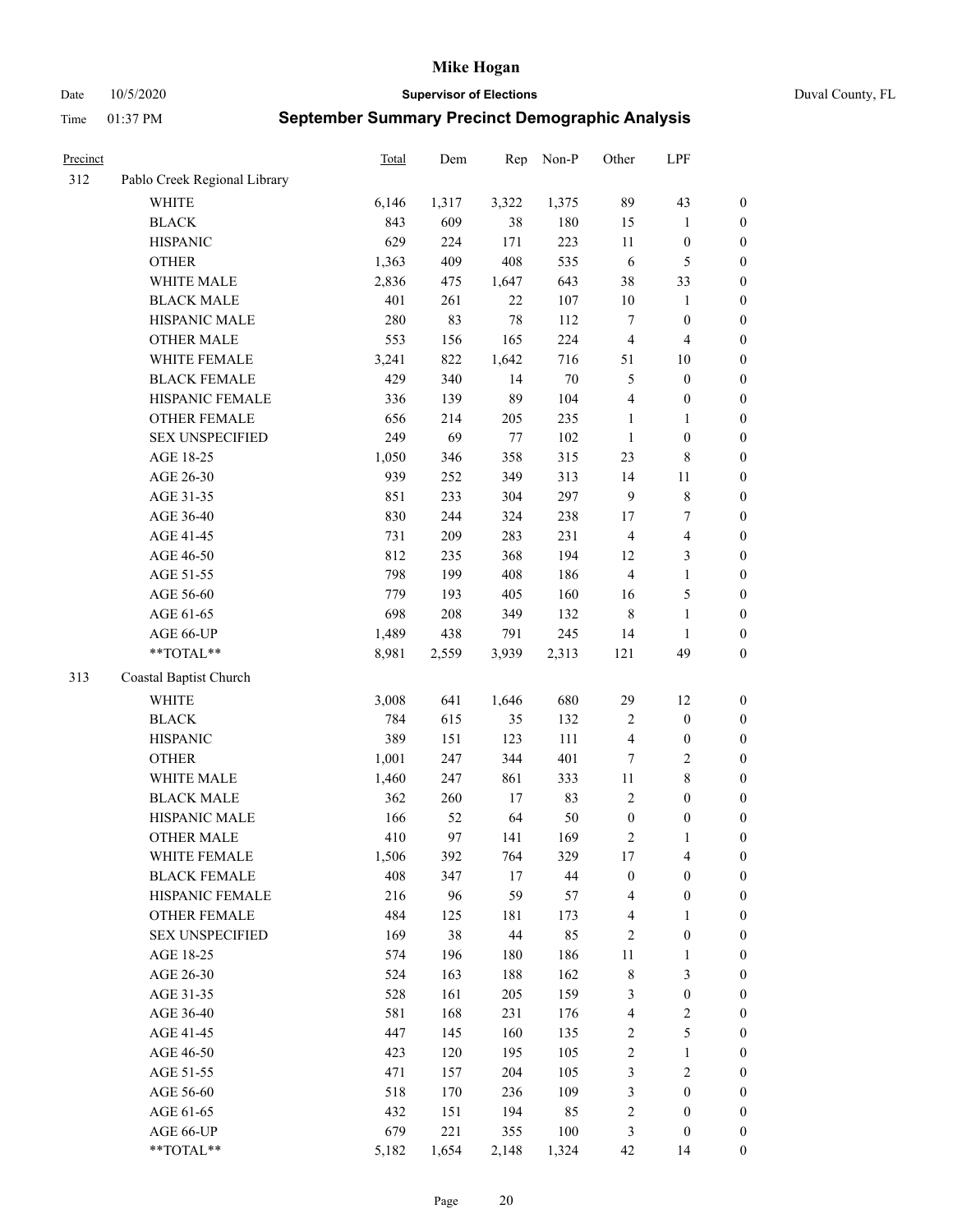Date 10/5/2020 **Supervisor of Elections** Duval County, FL

| Precinct |                                   | Total | Dem    | Rep         | Non-P  | Other            | LPF                     |                  |
|----------|-----------------------------------|-------|--------|-------------|--------|------------------|-------------------------|------------------|
| 315      | Lighthouse Church of the Nazarene |       |        |             |        |                  |                         |                  |
|          | <b>WHITE</b>                      | 1,258 | 240    | 702         | 299    | 13               | $\overline{\mathbf{4}}$ | 0                |
|          | <b>BLACK</b>                      | 260   | 212    | 16          | 31     | $\mathbf{1}$     | $\boldsymbol{0}$        | 0                |
|          | <b>HISPANIC</b>                   | 115   | 30     | 44          | 41     | $\boldsymbol{0}$ | $\boldsymbol{0}$        | $\boldsymbol{0}$ |
|          | <b>OTHER</b>                      | 230   | 59     | $70\,$      | 98     | 3                | $\boldsymbol{0}$        | $\boldsymbol{0}$ |
|          | WHITE MALE                        | 616   | 89     | 356         | 161    | 6                | $\overline{4}$          | $\boldsymbol{0}$ |
|          | <b>BLACK MALE</b>                 | 126   | 96     | 10          | 19     | 1                | $\boldsymbol{0}$        | $\boldsymbol{0}$ |
|          | HISPANIC MALE                     | 49    | 11     | 19          | 19     | $\boldsymbol{0}$ | $\boldsymbol{0}$        | $\boldsymbol{0}$ |
|          | <b>OTHER MALE</b>                 | 95    | 23     | 31          | 41     | $\boldsymbol{0}$ | $\boldsymbol{0}$        | $\boldsymbol{0}$ |
|          | WHITE FEMALE                      | 623   | 149    | 332         | 135    | 7                | $\boldsymbol{0}$        | $\boldsymbol{0}$ |
|          | <b>BLACK FEMALE</b>               | 131   | 114    | 5           | 12     | $\boldsymbol{0}$ | $\boldsymbol{0}$        | 0                |
|          | HISPANIC FEMALE                   | 64    | 19     | 24          | 21     | $\boldsymbol{0}$ | $\boldsymbol{0}$        | 0                |
|          | OTHER FEMALE                      | 101   | 26     | 34          | 39     | 2                | $\boldsymbol{0}$        | $\boldsymbol{0}$ |
|          | <b>SEX UNSPECIFIED</b>            | 58    | 14     | 21          | 22     | $\mathbf{1}$     | $\boldsymbol{0}$        | $\boldsymbol{0}$ |
|          | AGE 18-25                         | 194   | 57     | 65          | $70\,$ | 2                | $\boldsymbol{0}$        | $\boldsymbol{0}$ |
|          | AGE 26-30                         | 164   | 47     | 61          | 53     | 2                | $\mathbf{1}$            | $\boldsymbol{0}$ |
|          | AGE 31-35                         | 181   | 58     | 68          | 52     | 3                | $\boldsymbol{0}$        | $\boldsymbol{0}$ |
|          | AGE 36-40                         | 175   | 49     | 64          | 59     | $\overline{c}$   | $\mathbf{1}$            | $\boldsymbol{0}$ |
|          | AGE 41-45                         | 166   | 35     | 80          | 48     | 3                | $\boldsymbol{0}$        | $\boldsymbol{0}$ |
|          | AGE 46-50                         | 146   | 43     | 70          | 30     | $\mathbf{1}$     | $\overline{2}$          | $\boldsymbol{0}$ |
|          | AGE 51-55                         | 165   | 44     | 83          | 36     | $\sqrt{2}$       | $\boldsymbol{0}$        | 0                |
|          | AGE 56-60                         | 217   | 64     | 112         | 40     | $\mathbf{1}$     | $\boldsymbol{0}$        | 0                |
|          | AGE 61-65                         | 178   | 55     | 91          | 31     | $\mathbf{1}$     | $\boldsymbol{0}$        | 0                |
|          | AGE 66-UP                         | 276   | 89     | 137         | 50     | $\boldsymbol{0}$ | $\boldsymbol{0}$        | $\boldsymbol{0}$ |
|          | **TOTAL**                         | 1,863 | 541    | 832         | 469    | $17$             | $\overline{\mathbf{4}}$ | $\boldsymbol{0}$ |
|          |                                   |       |        |             |        |                  |                         |                  |
| 401      | Glendale Community Church         |       |        |             |        |                  |                         |                  |
|          | <b>WHITE</b>                      | 1,078 | 261    | 613         | 183    | 16               | $\mathfrak{S}$          | $\boldsymbol{0}$ |
|          | <b>BLACK</b>                      | 240   | 182    | 11          | 44     | 2                | $\mathbf{1}$            | $\boldsymbol{0}$ |
|          | <b>HISPANIC</b>                   | 86    | 32     | 19          | 35     | $\boldsymbol{0}$ | $\boldsymbol{0}$        | $\boldsymbol{0}$ |
|          | <b>OTHER</b>                      | 97    | 24     | 31          | $40\,$ | $\mathbf{1}$     | $\mathbf{1}$            | $\boldsymbol{0}$ |
|          | WHITE MALE                        | 509   | 114    | 290         | 94     | 8                | 3                       | $\boldsymbol{0}$ |
|          | <b>BLACK MALE</b>                 | 98    | 68     | 3           | 25     | $\mathbf{1}$     | $\mathbf{1}$            | $\boldsymbol{0}$ |
|          | HISPANIC MALE                     | 46    | $18\,$ | $\,$ 8 $\,$ | $20\,$ | $\boldsymbol{0}$ | $\boldsymbol{0}$        | 0                |
|          | <b>OTHER MALE</b>                 | 32    | 5      | 12          | 13     | $\mathbf{1}$     | $\mathbf{1}$            | 0                |
|          | WHITE FEMALE                      | 558   | 145    | 318         | 85     | 8                | 2                       | 0                |
|          | <b>BLACK FEMALE</b>               | 139   | 111    | $\,$ 8 $\,$ | 19     | $\mathbf{1}$     | $\boldsymbol{0}$        | $\boldsymbol{0}$ |
|          | HISPANIC FEMALE                   | 36    | $11\,$ | $11\,$      | 14     | $\boldsymbol{0}$ | $\boldsymbol{0}$        | $\overline{0}$   |
|          | OTHER FEMALE                      | 46    | 15     | 18          | 13     | $\boldsymbol{0}$ | $\boldsymbol{0}$        | $\overline{0}$   |
|          | <b>SEX UNSPECIFIED</b>            | 37    | 12     | 6           | 19     | $\boldsymbol{0}$ | $\boldsymbol{0}$        | $\overline{0}$   |
|          | AGE 18-25                         | 173   | 61     | 50          | 56     | 5                | $\mathbf{1}$            | $\theta$         |
|          | AGE 26-30                         | 129   | 46     | 45          | 36     | $\boldsymbol{0}$ | $\mathfrak{2}$          | 0                |
|          | AGE 31-35                         | 127   | 51     | 31          | 42     | 2                | $\mathbf{1}$            | 0                |
|          | AGE 36-40                         | 110   | 32     | 42          | 31     | 5                | $\boldsymbol{0}$        | 0                |
|          | AGE 41-45                         | 102   | 30     | 37          | 33     | $\boldsymbol{0}$ | $\overline{2}$          | 0                |
|          | AGE 46-50                         | 115   | 31     | 61          | 21     | $\overline{2}$   | $\boldsymbol{0}$        | 0                |
|          | AGE 51-55                         | 118   | 44     | 52          | 21     | $\mathbf{1}$     | $\boldsymbol{0}$        | $\overline{0}$   |
|          | AGE 56-60                         | 147   | 36     | 89          | $20\,$ | $\sqrt{2}$       | $\boldsymbol{0}$        | $\overline{0}$   |
|          | AGE 61-65                         | 131   | 41     | 75          | 12     | $\overline{c}$   | $\mathbf{1}$            | $\overline{0}$   |
|          | AGE 66-UP                         | 348   | 127    | 191         | 30     | $\boldsymbol{0}$ | $\boldsymbol{0}$        | 0                |
|          | **TOTAL**                         | 1,501 | 499    | 674         | 302    | 19               | $\tau$                  | $\boldsymbol{0}$ |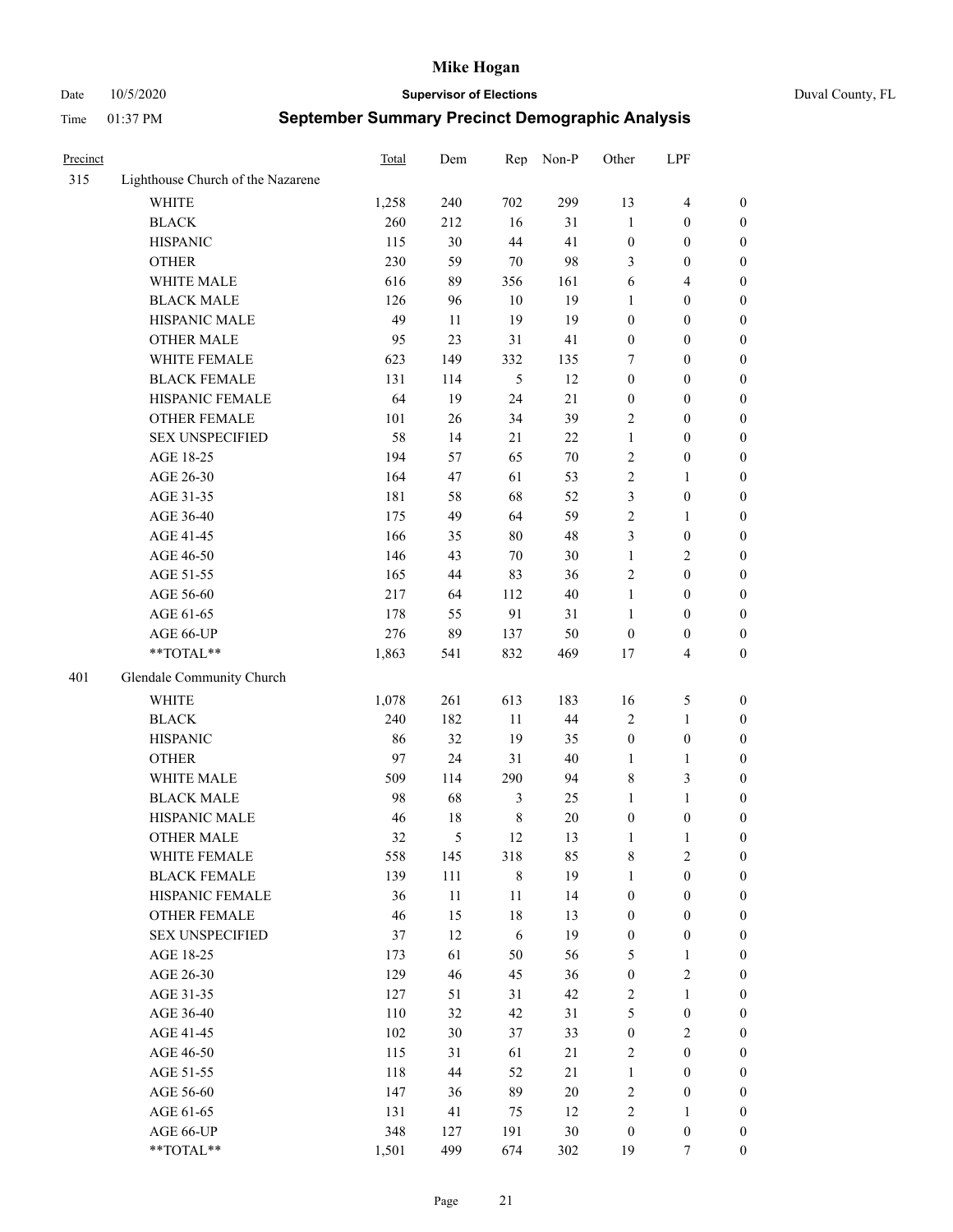#### Date 10/5/2020 **Supervisor of Elections** Duval County, FL

| <b>Precinct</b> |                                       | Total | Dem    | Rep    | Non-P | Other            | LPF                     |                  |
|-----------------|---------------------------------------|-------|--------|--------|-------|------------------|-------------------------|------------------|
| 402             | Iglesia Pentecostal Presencia De Dios |       |        |        |       |                  |                         |                  |
|                 | <b>WHITE</b>                          | 2,347 | 563    | 1,137  | 599   | 33               | 15                      | 0                |
|                 | <b>BLACK</b>                          | 844   | 646    | 41     | 145   | 12               | $\boldsymbol{0}$        | 0                |
|                 | <b>HISPANIC</b>                       | 485   | 196    | 108    | 173   | $\tau$           | $\mathbf{1}$            | $\boldsymbol{0}$ |
|                 | <b>OTHER</b>                          | 641   | 184    | 184    | 270   | $\overline{c}$   | $\mathbf{1}$            | $\boldsymbol{0}$ |
|                 | WHITE MALE                            | 1,087 | 204    | 556    | 299   | 17               | 11                      | $\boldsymbol{0}$ |
|                 | <b>BLACK MALE</b>                     | 358   | 250    | 20     | 83    | 5                | $\boldsymbol{0}$        | $\boldsymbol{0}$ |
|                 | HISPANIC MALE                         | 212   | 71     | 64     | 72    | 4                | $\mathbf{1}$            | $\boldsymbol{0}$ |
|                 | <b>OTHER MALE</b>                     | 252   | $70\,$ | 76     | 106   | $\boldsymbol{0}$ | $\boldsymbol{0}$        | $\boldsymbol{0}$ |
|                 | WHITE FEMALE                          | 1,229 | 358    | 560    | 291   | 16               | $\overline{\mathbf{4}}$ | 0                |
|                 | <b>BLACK FEMALE</b>                   | 477   | 388    | 21     | 61    | 7                | $\boldsymbol{0}$        | 0                |
|                 | HISPANIC FEMALE                       | 260   | 117    | 43     | 97    | 3                | $\boldsymbol{0}$        | 0                |
|                 | <b>OTHER FEMALE</b>                   | 304   | 96     | 93     | 112   | $\overline{c}$   | $\mathbf{1}$            | 0                |
|                 | <b>SEX UNSPECIFIED</b>                | 138   | 35     | 37     | 66    | $\boldsymbol{0}$ | $\boldsymbol{0}$        | $\boldsymbol{0}$ |
|                 | AGE 18-25                             | 464   | 176    | 97     | 175   | 15               | $\mathbf{1}$            | $\boldsymbol{0}$ |
|                 | AGE 26-30                             | 488   | 160    | 134    | 181   | 10               | $\mathfrak{Z}$          | $\boldsymbol{0}$ |
|                 | AGE 31-35                             | 420   | 155    | 105    | 153   | 4                | $\mathfrak{Z}$          | $\boldsymbol{0}$ |
|                 | AGE 36-40                             | 385   | 147    | 110    | 122   | 5                | $\mathbf{1}$            | $\boldsymbol{0}$ |
|                 | AGE 41-45                             | 341   | 129    | 105    | 101   | 5                | $\mathbf{1}$            | $\boldsymbol{0}$ |
|                 | AGE 46-50                             | 351   | 127    | 123    | 95    | 5                | $\mathbf{1}$            | $\boldsymbol{0}$ |
|                 | AGE 51-55                             | 346   | 134    | 135    | 75    | $\mathbf{1}$     | $\mathbf{1}$            | 0                |
|                 | AGE 56-60                             | 443   | 158    | 189    | 93    | 3                | $\boldsymbol{0}$        | 0                |
|                 | AGE 61-65                             | 336   | 126    | 129    | 77    | 3                | $\mathbf{1}$            | 0                |
|                 | AGE 66-UP                             | 743   | 277    | 343    | 115   | 3                | $\mathfrak{S}$          | 0                |
|                 | $**TOTAL**$                           | 4,317 | 1,589  | 1,470  | 1,187 | 54               | 17                      | $\boldsymbol{0}$ |
| 403             | Restoration Church                    |       |        |        |       |                  |                         |                  |
|                 | <b>WHITE</b>                          | 3,252 | 845    | 1,601  | 753   | 40               | 13                      | $\boldsymbol{0}$ |
|                 | <b>BLACK</b>                          | 1,439 | 1,123  | 58     | 247   | 11               | $\boldsymbol{0}$        | $\boldsymbol{0}$ |
|                 | <b>HISPANIC</b>                       | 691   | 278    | 155    | 248   | 6                | $\overline{\mathbf{4}}$ | $\boldsymbol{0}$ |
|                 | <b>OTHER</b>                          | 781   | 290    | 165    | 319   | 7                | $\boldsymbol{0}$        | $\boldsymbol{0}$ |
|                 | WHITE MALE                            | 1,528 | 339    | 812    | 351   | 15               | 11                      | $\boldsymbol{0}$ |
|                 | <b>BLACK MALE</b>                     | 558   | 394    | 31     | 127   | 6                | $\boldsymbol{0}$        | 0                |
|                 | HISPANIC MALE                         | 290   | 100    | 79     | 108   | 2                | 1                       | 0                |
|                 | <b>OTHER MALE</b>                     | 311   | 120    | 61     | 125   | 5                | $\boldsymbol{0}$        | 0                |
|                 | WHITE FEMALE                          | 1,690 | 497    | 775    | 392   | 24               | 2                       | 0                |
|                 | <b>BLACK FEMALE</b>                   | 862   | 715    | $27\,$ | 115   | 5                | $\boldsymbol{0}$        | $\boldsymbol{0}$ |
|                 | HISPANIC FEMALE                       | 381   | 173    | $72\,$ | 129   | 4                | $\mathfrak{Z}$          | $\overline{0}$   |
|                 | OTHER FEMALE                          | 335   | 134    | 83     | 116   | $\boldsymbol{2}$ | $\boldsymbol{0}$        | $\overline{0}$   |
|                 | <b>SEX UNSPECIFIED</b>                | 208   | 64     | 39     | 104   | $\mathbf{1}$     | $\boldsymbol{0}$        | 0                |
|                 | AGE 18-25                             | 691   | 286    | 153    | 231   | 19               | $\sqrt{2}$              | 0                |
|                 | AGE 26-30                             | 631   | 263    | 145    | 211   | $10\,$           | $\sqrt{2}$              | 0                |
|                 | AGE 31-35                             | 549   | 225    | 133    | 184   | 7                | $\boldsymbol{0}$        | 0                |
|                 | AGE 36-40                             | 563   | 241    | 135    | 179   | 4                | $\overline{4}$          | 0                |
|                 | AGE 41-45                             | 481   | 219    | 109    | 149   | $\overline{c}$   | $\sqrt{2}$              | 0                |
|                 | AGE 46-50                             | 480   | 176    | 167    | 129   | 5                | $\mathfrak{Z}$          | 0                |
|                 | AGE 51-55                             | 507   | 205    | 194    | 107   | $\boldsymbol{0}$ | $\mathbf{1}$            | 0                |
|                 | AGE 56-60                             | 621   | 244    | 257    | 113   | 5                | $\sqrt{2}$              | 0                |
|                 | AGE 61-65                             | 550   | 208    | 235    | 102   | 4                | $\mathbf{1}$            | $\boldsymbol{0}$ |
|                 | AGE 66-UP                             | 1,087 | 468    | 450    | 161   | 8                | $\boldsymbol{0}$        | $\boldsymbol{0}$ |
|                 | **TOTAL**                             | 6,163 | 2,536  | 1,979  | 1,567 | 64               | 17                      | $\boldsymbol{0}$ |
|                 |                                       |       |        |        |       |                  |                         |                  |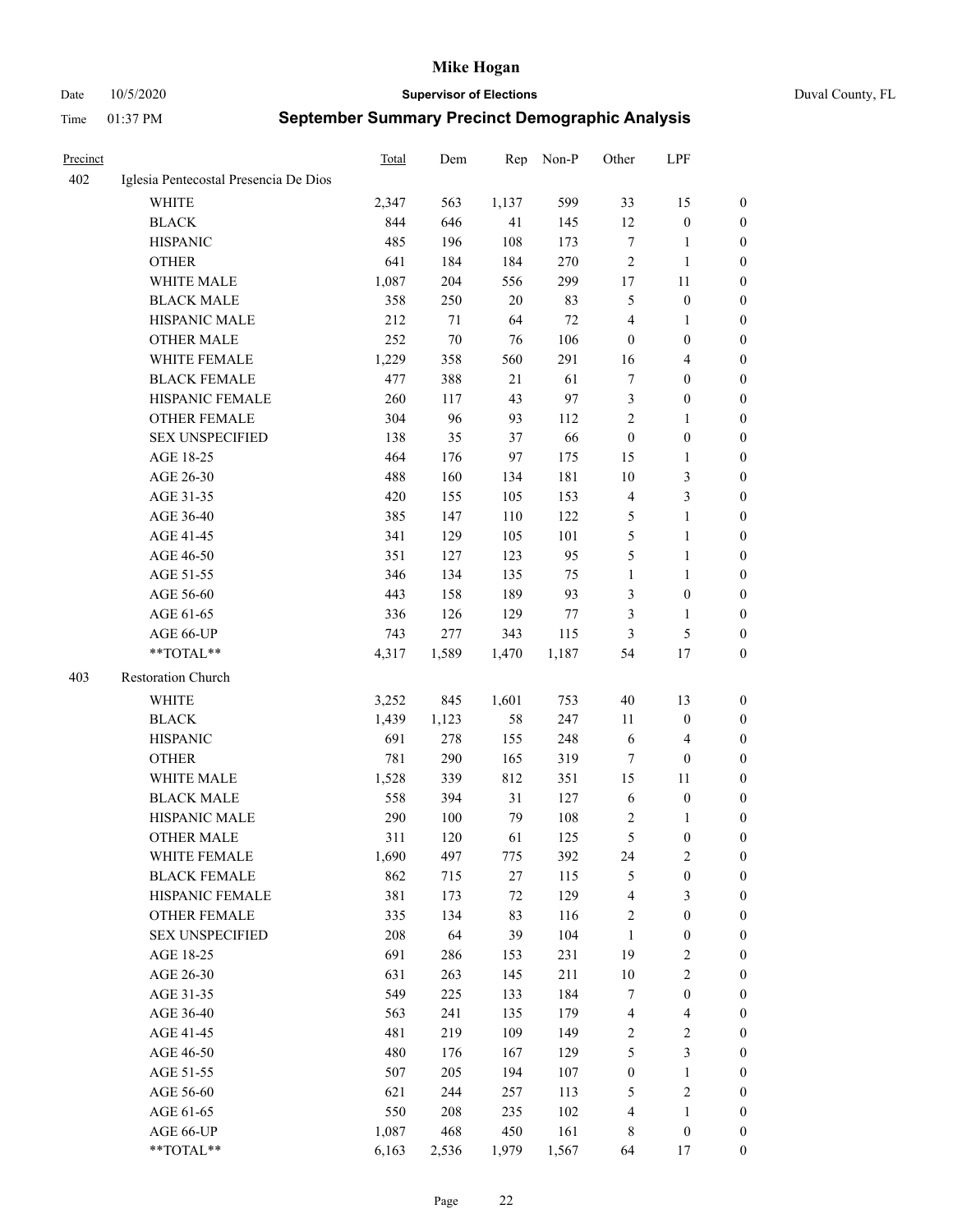Date 10/5/2020 **Supervisor of Elections** Duval County, FL

| Precinct |                                   | <b>Total</b> | Dem    | Rep            | Non-P       | Other            | LPF                     |                  |
|----------|-----------------------------------|--------------|--------|----------------|-------------|------------------|-------------------------|------------------|
| 404      | Holiday Hill Baptist Church       |              |        |                |             |                  |                         |                  |
|          | <b>WHITE</b>                      | 2,464        | 569    | 1,458          | 396         | 24               | 17                      | 0                |
|          | <b>BLACK</b>                      | 190          | 156    | 9              | 23          | $\sqrt{2}$       | $\boldsymbol{0}$        | 0                |
|          | <b>HISPANIC</b>                   | 110          | 40     | 37             | 31          | $\sqrt{2}$       | $\boldsymbol{0}$        | $\boldsymbol{0}$ |
|          | <b>OTHER</b>                      | 198          | 59     | 56             | $8\sqrt{1}$ | $\mathbf{1}$     | 1                       | $\boldsymbol{0}$ |
|          | WHITE MALE                        | 1,142        | 226    | 686            | 206         | 13               | 11                      | $\boldsymbol{0}$ |
|          | <b>BLACK MALE</b>                 | 99           | 78     | $\overline{4}$ | 15          | $\sqrt{2}$       | $\boldsymbol{0}$        | $\boldsymbol{0}$ |
|          | HISPANIC MALE                     | 58           | 19     | 19             | 18          | $\mathfrak{2}$   | $\boldsymbol{0}$        | $\boldsymbol{0}$ |
|          | <b>OTHER MALE</b>                 | 76           | 16     | 21             | 37          | $\mathbf{1}$     | $\mathbf{1}$            | $\boldsymbol{0}$ |
|          | WHITE FEMALE                      | 1,289        | 337    | 754            | 181         | 11               | 6                       | $\boldsymbol{0}$ |
|          | <b>BLACK FEMALE</b>               | 88           | 76     | 5              | $\tau$      | $\boldsymbol{0}$ | $\boldsymbol{0}$        | $\boldsymbol{0}$ |
|          | HISPANIC FEMALE                   | 51           | 21     | 18             | 12          | $\boldsymbol{0}$ | $\boldsymbol{0}$        | 0                |
|          | <b>OTHER FEMALE</b>               | 78           | 33     | $20\,$         | 25          | $\boldsymbol{0}$ | $\boldsymbol{0}$        | $\boldsymbol{0}$ |
|          | <b>SEX UNSPECIFIED</b>            | 81           | 18     | 33             | 30          | $\boldsymbol{0}$ | $\boldsymbol{0}$        | $\boldsymbol{0}$ |
|          | AGE 18-25                         | 271          | $71\,$ | 108            | 86          | 4                | $\sqrt{2}$              | $\boldsymbol{0}$ |
|          | AGE 26-30                         | 232          | 50     | 114            | 62          | 3                | $\mathfrak{Z}$          | $\boldsymbol{0}$ |
|          | AGE 31-35                         | 268          | 75     | 107            | 76          | 5                | $\mathfrak s$           | $\boldsymbol{0}$ |
|          | AGE 36-40                         | 255          | 76     | 118            | 56          | 3                | $\sqrt{2}$              | $\boldsymbol{0}$ |
|          | AGE 41-45                         | 195          | 60     | 91             | 36          | 6                | $\overline{2}$          | $\boldsymbol{0}$ |
|          | AGE 46-50                         | 223          | 58     | 113            | 50          | $\overline{c}$   | $\boldsymbol{0}$        | $\boldsymbol{0}$ |
|          | AGE 51-55                         | 215          | 47     | 133            | 32          | 3                | $\boldsymbol{0}$        | $\boldsymbol{0}$ |
|          | AGE 56-60                         | 266          | 66     | 146            | 48          | 3                | $\mathfrak{Z}$          | 0                |
|          | AGE 61-65                         | 287          | 84     | 173            | 29          | $\boldsymbol{0}$ | $\mathbf{1}$            | 0                |
|          | AGE 66-UP                         | 747          | 236    | 456            | 55          | $\boldsymbol{0}$ | $\boldsymbol{0}$        | $\boldsymbol{0}$ |
|          | **TOTAL**                         | 2,962        | 824    | 1,560          | 531         | 29               | $18\,$                  | $\boldsymbol{0}$ |
| 405      | Harvest Time Christian Fellowship |              |        |                |             |                  |                         |                  |
|          | <b>WHITE</b>                      | 1,018        | 301    | 475            | 218         | 17               | $\boldsymbol{7}$        | $\boldsymbol{0}$ |
|          | <b>BLACK</b>                      | 622          | 473    | 24             | 121         | $\overline{c}$   | $\sqrt{2}$              | $\boldsymbol{0}$ |
|          | <b>HISPANIC</b>                   | 204          | 84     | 42             | 73          | 5                | $\boldsymbol{0}$        | $\boldsymbol{0}$ |
|          | <b>OTHER</b>                      | 195          | 64     | $46\,$         | 85          | $\boldsymbol{0}$ | $\boldsymbol{0}$        | $\boldsymbol{0}$ |
|          | WHITE MALE                        | 477          | 120    | 242            | 101         | 10               | $\overline{\mathbf{4}}$ | $\boldsymbol{0}$ |
|          | <b>BLACK MALE</b>                 | 267          | 188    | 18             | 59          | $\mathbf{1}$     | $\mathbf{1}$            | $\boldsymbol{0}$ |
|          | HISPANIC MALE                     | 85           | 35     | 16             | 32          | 2                | $\boldsymbol{0}$        | $\boldsymbol{0}$ |
|          | <b>OTHER MALE</b>                 | 66           | 19     | 15             | 32          | $\boldsymbol{0}$ | $\boldsymbol{0}$        | $\boldsymbol{0}$ |
|          | WHITE FEMALE                      | 524          | 175    | 226            | 113         | 7                | 3                       | 0                |
|          | <b>BLACK FEMALE</b>               | 339          | 276    | 6              | 55          | $\mathbf{1}$     | $\mathbf{1}$            | $\boldsymbol{0}$ |
|          | HISPANIC FEMALE                   | 115          | 48     | 23             | 41          | 3                | $\boldsymbol{0}$        | $\overline{0}$   |
|          | OTHER FEMALE                      | 92           | 36     | $22\,$         | 34          | $\boldsymbol{0}$ | $\boldsymbol{0}$        | $\overline{0}$   |
|          | <b>SEX UNSPECIFIED</b>            | 74           | 25     | 19             | 30          | $\boldsymbol{0}$ | $\boldsymbol{0}$        | 0                |
|          | AGE 18-25                         | 266          | 116    | 44             | 102         | 4                | $\boldsymbol{0}$        | 0                |
|          | AGE 26-30                         | 224          | 107    | 49             | 67          | $\mathbf{1}$     | $\boldsymbol{0}$        | 0                |
|          | AGE 31-35                         | 244          | 116    | 52             | 67          | 5                | $\overline{\mathbf{4}}$ | 0                |
|          | AGE 36-40                         | 185          | 82     | 50             | 48          | $\mathbf{1}$     | $\overline{\mathbf{4}}$ | 0                |
|          | AGE 41-45                         | 159          | 68     | 38             | 48          | 5                | $\boldsymbol{0}$        | 0                |
|          | AGE 46-50                         | 155          | 64     | 47             | 43          | $\mathbf{1}$     | $\boldsymbol{0}$        | 0                |
|          | AGE 51-55                         | 166          | 88     | 45             | 32          | $\mathbf{1}$     | $\boldsymbol{0}$        | 0                |
|          | AGE 56-60                         | 207          | 91     | 83             | 31          | $\mathbf{1}$     | $\mathbf{1}$            | $\boldsymbol{0}$ |
|          | AGE 61-65                         | 148          | 58     | 71             | 18          | $\mathbf{1}$     | $\boldsymbol{0}$        | $\boldsymbol{0}$ |
|          | AGE 66-UP                         | 284          | 132    | 108            | $40\,$      | $\overline{4}$   | $\boldsymbol{0}$        | 0                |
|          | **TOTAL**                         | 2,039        | 922    | 587            | 497         | 24               | 9                       | $\boldsymbol{0}$ |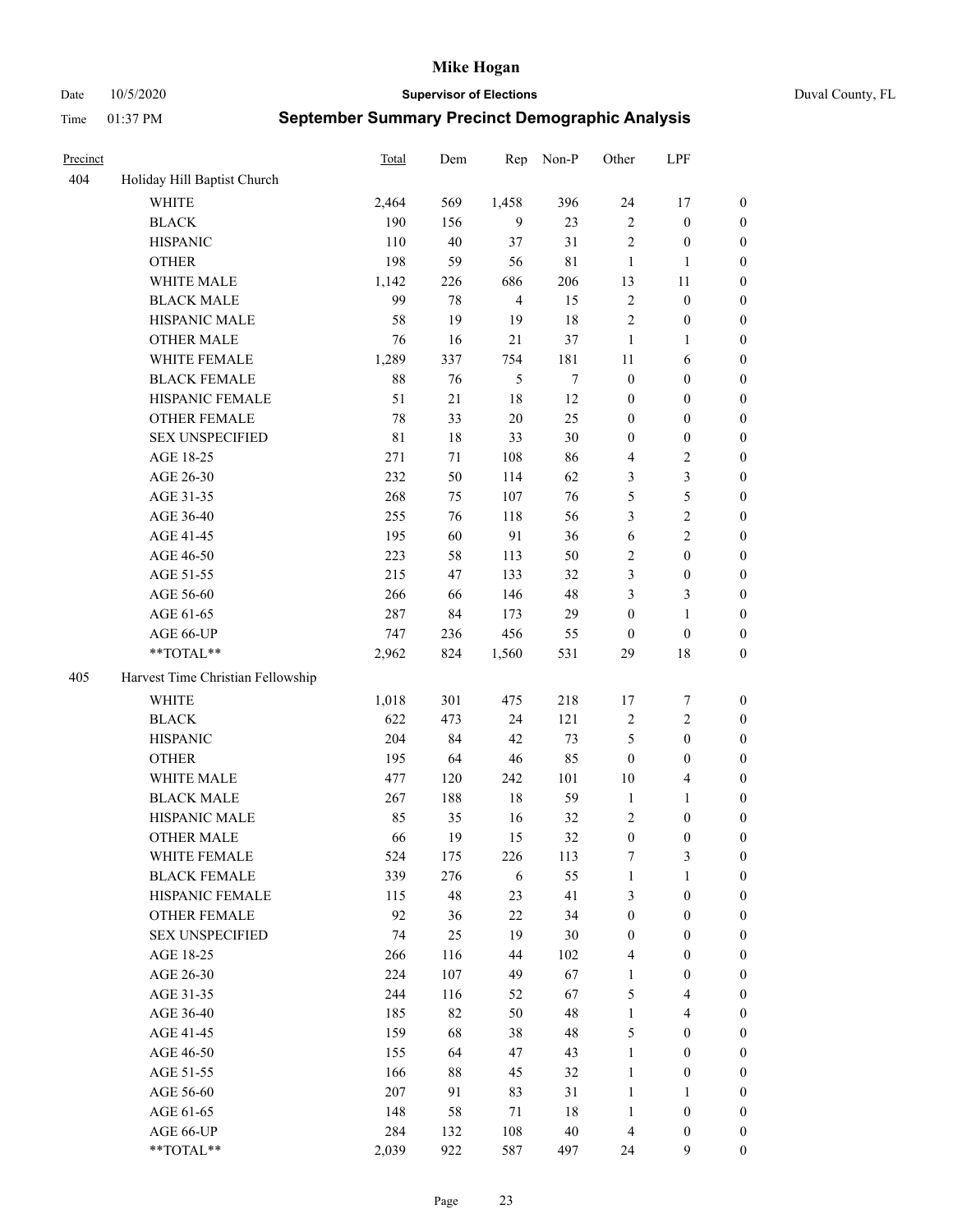Date 10/5/2020 **Supervisor of Elections** Duval County, FL

| Precinct |                            | Total | Dem   | Rep    | Non-P  | Other            | LPF                     |                  |
|----------|----------------------------|-------|-------|--------|--------|------------------|-------------------------|------------------|
| 407      | Southpoint Baptist Church  |       |       |        |        |                  |                         |                  |
|          | <b>WHITE</b>               | 4,053 | 996   | 2,093  | 863    | 69               | 32                      | 0                |
|          | <b>BLACK</b>               | 1,009 | 783   | 46     | 163    | 17               | $\boldsymbol{0}$        | 0                |
|          | <b>HISPANIC</b>            | 412   | 162   | 91     | 152    | 6                | $\mathbf{1}$            | $\boldsymbol{0}$ |
|          | <b>OTHER</b>               | 915   | 322   | 199    | 377    | 13               | $\overline{\mathbf{4}}$ | $\boldsymbol{0}$ |
|          | WHITE MALE                 | 1,903 | 385   | 1,024  | 441    | 33               | $20\,$                  | $\boldsymbol{0}$ |
|          | <b>BLACK MALE</b>          | 407   | 305   | 17     | $78\,$ | 7                | $\boldsymbol{0}$        | $\boldsymbol{0}$ |
|          | HISPANIC MALE              | 174   | 65    | 42     | 64     | 3                | $\boldsymbol{0}$        | $\boldsymbol{0}$ |
|          | <b>OTHER MALE</b>          | 380   | 125   | 79     | 168    | 6                | $\mathbf{2}$            | $\boldsymbol{0}$ |
|          | WHITE FEMALE               | 2,102 | 596   | 1,053  | 407    | 35               | 11                      | $\boldsymbol{0}$ |
|          | <b>BLACK FEMALE</b>        | 590   | 469   | $28\,$ | 83     | 10               | $\boldsymbol{0}$        | 0                |
|          | HISPANIC FEMALE            | 232   | 94    | 48     | 86     | 3                | $\mathbf{1}$            | 0                |
|          | <b>OTHER FEMALE</b>        | 409   | 164   | 98     | 140    | $\tau$           | $\boldsymbol{0}$        | $\boldsymbol{0}$ |
|          | <b>SEX UNSPECIFIED</b>     | 192   | 60    | $40\,$ | 88     | $\mathbf{1}$     | 3                       | $\boldsymbol{0}$ |
|          | AGE 18-25                  | 763   | 297   | 230    | 213    | 18               | $\mathfrak s$           | $\boldsymbol{0}$ |
|          | AGE 26-30                  | 896   | 340   | 268    | 261    | 20               | $\boldsymbol{7}$        | $\boldsymbol{0}$ |
|          | AGE 31-35                  | 790   | 302   | 225    | 241    | 19               | $\mathfrak{Z}$          | $\boldsymbol{0}$ |
|          | AGE 36-40                  | 597   | 215   | 182    | 177    | 18               | $\mathfrak{S}$          | $\boldsymbol{0}$ |
|          | AGE 41-45                  | 498   | 173   | 156    | 155    | 8                | $\sqrt{6}$              | $\boldsymbol{0}$ |
|          | AGE 46-50                  | 466   | 156   | 187    | 116    | 4                | $\mathfrak{Z}$          | $\boldsymbol{0}$ |
|          | AGE 51-55                  | 459   | 154   | 202    | 97     | 4                | $\sqrt{2}$              | $\boldsymbol{0}$ |
|          | AGE 56-60                  | 457   | 141   | 224    | 85     | 3                | $\overline{\mathbf{4}}$ | 0                |
|          | AGE 61-65                  | 403   | 143   | 190    | 63     | 5                | $\mathbf{2}$            | $\boldsymbol{0}$ |
|          | AGE 66-UP                  | 1,058 | 342   | 564    | 146    | 6                | $\boldsymbol{0}$        | $\boldsymbol{0}$ |
|          | **TOTAL**                  | 6,389 | 2,263 | 2,429  | 1,555  | $105\,$          | $37\,$                  | $\boldsymbol{0}$ |
| 408      | Dean Road Church of Christ |       |       |        |        |                  |                         |                  |
|          | <b>WHITE</b>               | 3,005 | 677   | 1,688  | 597    | 32               | 11                      | $\boldsymbol{0}$ |
|          | <b>BLACK</b>               | 559   | 434   | 23     | 97     | 4                | $\mathbf{1}$            | $\boldsymbol{0}$ |
|          | <b>HISPANIC</b>            | 294   | 112   | 66     | 112    | $\overline{c}$   | $\sqrt{2}$              | $\boldsymbol{0}$ |
|          | <b>OTHER</b>               | 392   | 113   | 126    | 147    | 5                | $\mathbf{1}$            | $\boldsymbol{0}$ |
|          | WHITE MALE                 | 1,401 | 263   | 804    | 312    | 14               | $8\,$                   | $\boldsymbol{0}$ |
|          | <b>BLACK MALE</b>          | 205   | 145   | 12     | 45     | $\overline{2}$   | $\mathbf{1}$            | $\boldsymbol{0}$ |
|          | HISPANIC MALE              | 133   | 46    | 32     | 53     | $\mathbf{1}$     | 1                       | 0                |
|          | <b>OTHER MALE</b>          | 146   | 31    | 49     | 65     | $\mathbf{1}$     | $\boldsymbol{0}$        | $\boldsymbol{0}$ |
|          | WHITE FEMALE               | 1,567 | 406   | 868    | 272    | 18               | 3                       | 0                |
|          | <b>BLACK FEMALE</b>        | 341   | 280   | $10\,$ | 49     | $\sqrt{2}$       | $\boldsymbol{0}$        | $\boldsymbol{0}$ |
|          | HISPANIC FEMALE            | 151   | 64    | 32     | 53     | $\mathbf{1}$     | $\mathbf{1}$            | $\overline{0}$   |
|          | OTHER FEMALE               | 173   | 60    | 62     | 48     | 3                | $\boldsymbol{0}$        | $\overline{0}$   |
|          | <b>SEX UNSPECIFIED</b>     | 133   | 41    | 34     | 56     | $\mathbf{1}$     | $\mathbf{1}$            | 0                |
|          | AGE 18-25                  | 418   | 140   | 118    | 147    | $10\,$           | $\mathfrak{Z}$          | 0                |
|          | AGE 26-30                  | 378   | 118   | 127    | 124    | $\boldsymbol{7}$ | $\sqrt{2}$              | 0                |
|          | AGE 31-35                  | 406   | 138   | 139    | 124    | 4                | $\mathbf{1}$            | 0                |
|          | AGE 36-40                  | 349   | 103   | 133    | 106    | 5                | $\sqrt{2}$              | 0                |
|          | AGE 41-45                  | 283   | 84    | 120    | 74     | $\sqrt{2}$       | $\mathfrak{Z}$          | 0                |
|          | AGE 46-50                  | 301   | 90    | 139    | 65     | $\mathfrak s$    | $\sqrt{2}$              | 0                |
|          | AGE 51-55                  | 353   | 87    | 182    | $80\,$ | 3                | $\mathbf{1}$            | 0                |
|          | AGE 56-60                  | 399   | 102   | 219    | 78     | $\boldsymbol{0}$ | $\boldsymbol{0}$        | $\boldsymbol{0}$ |
|          | AGE 61-65                  | 413   | 120   | 223    | 69     | 1                | $\boldsymbol{0}$        | $\boldsymbol{0}$ |
|          | AGE 66-UP                  | 947   | 352   | 503    | 85     | 6                | $\mathbf{1}$            | $\boldsymbol{0}$ |
|          | **TOTAL**                  | 4,250 | 1,336 | 1,903  | 953    | 43               | 15                      | $\boldsymbol{0}$ |
|          |                            |       |       |        |        |                  |                         |                  |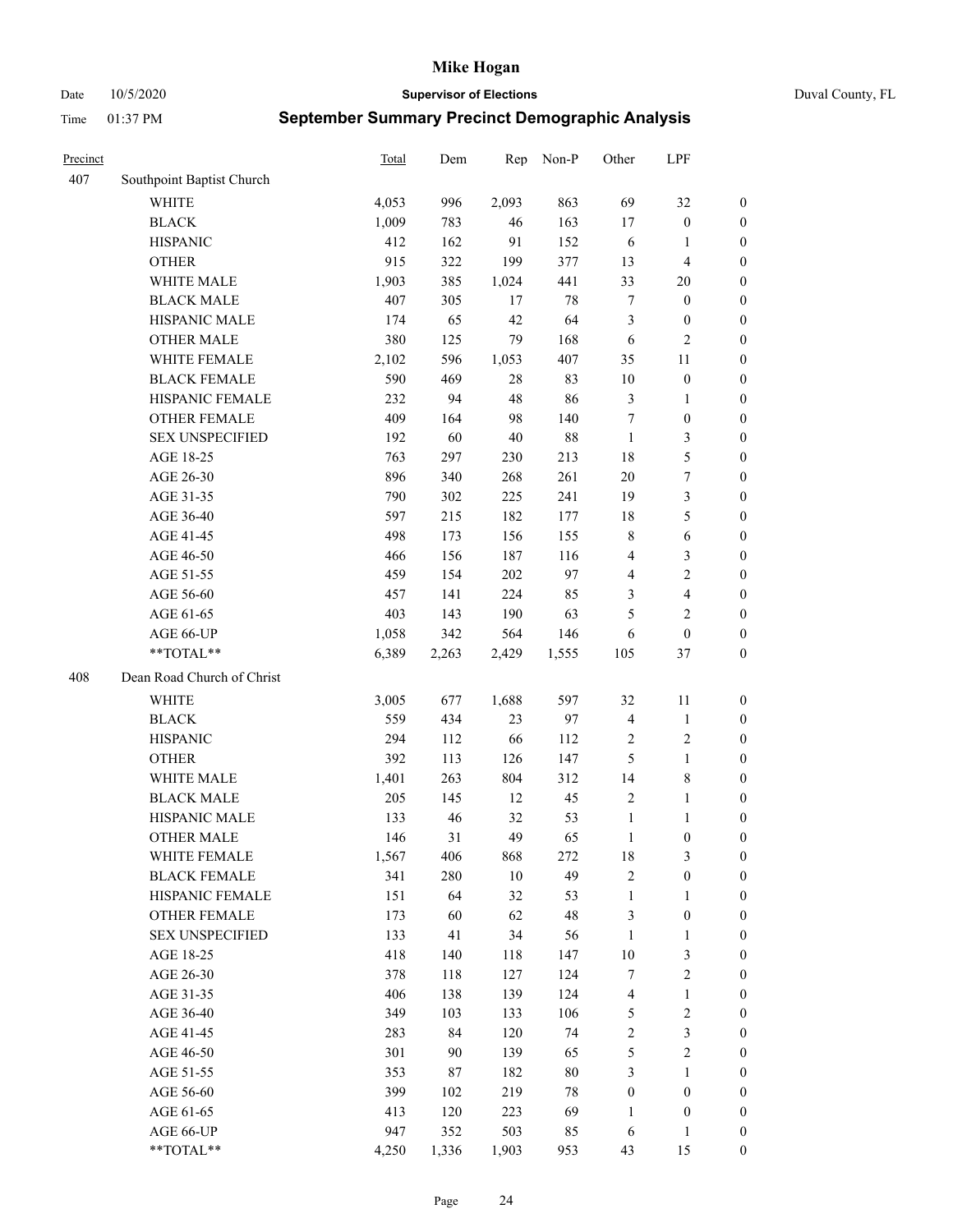Date 10/5/2020 **Supervisor of Elections** Duval County, FL

| Precinct |                                        | Total | Dem    | Rep         | Non-P  | Other            | LPF                     |                  |
|----------|----------------------------------------|-------|--------|-------------|--------|------------------|-------------------------|------------------|
| 409      | Ramallah American Club of Jacksonville |       |        |             |        |                  |                         |                  |
|          | <b>WHITE</b>                           | 1,813 | 507    | 906         | 374    | 13               | 13                      | $\boldsymbol{0}$ |
|          | <b>BLACK</b>                           | 678   | 524    | 24          | 125    | 5                | $\boldsymbol{0}$        | $\boldsymbol{0}$ |
|          | <b>HISPANIC</b>                        | 269   | 118    | 51          | 93     | 6                | $\mathbf{1}$            | $\boldsymbol{0}$ |
|          | <b>OTHER</b>                           | 384   | 98     | 92          | 187    | 5                | $\sqrt{2}$              | $\boldsymbol{0}$ |
|          | WHITE MALE                             | 807   | 196    | 418         | 181    | 5                | $\boldsymbol{7}$        | $\boldsymbol{0}$ |
|          | <b>BLACK MALE</b>                      | 276   | 196    | 13          | 64     | 3                | $\boldsymbol{0}$        | $\boldsymbol{0}$ |
|          | HISPANIC MALE                          | 93    | 37     | 26          | 29     | $\mathbf{1}$     | $\boldsymbol{0}$        | $\boldsymbol{0}$ |
|          | <b>OTHER MALE</b>                      | 147   | 38     | 38          | 66     | 3                | $\sqrt{2}$              | $\boldsymbol{0}$ |
|          | WHITE FEMALE                           | 987   | 308    | 478         | 188    | $\,$ $\,$        | 5                       | 0                |
|          | <b>BLACK FEMALE</b>                    | 387   | 318    | 10          | 57     | $\mathbf{2}$     | $\boldsymbol{0}$        | 0                |
|          | HISPANIC FEMALE                        | 172   | $80\,$ | 24          | 63     | $\overline{4}$   | $\mathbf{1}$            | $\boldsymbol{0}$ |
|          | OTHER FEMALE                           | 163   | 49     | 43          | 69     | $\sqrt{2}$       | $\boldsymbol{0}$        | $\boldsymbol{0}$ |
|          | <b>SEX UNSPECIFIED</b>                 | 112   | 25     | 23          | 62     | $\mathbf{1}$     | $\mathbf{1}$            | $\boldsymbol{0}$ |
|          | AGE 18-25                              | 312   | 133    | 61          | 111    | 5                | $\sqrt{2}$              | $\boldsymbol{0}$ |
|          | AGE 26-30                              | 320   | 128    | 68          | 116    | 5                | $\mathfrak{Z}$          | $\boldsymbol{0}$ |
|          | AGE 31-35                              | 253   | 85     | 70          | 92     | $\mathbf{1}$     | $\mathfrak{S}$          | $\boldsymbol{0}$ |
|          | AGE 36-40                              | 270   | 112    | 76          | 73     | 7                | $\overline{2}$          | $\boldsymbol{0}$ |
|          | AGE 41-45                              | 204   | 85     | 55          | 59     | 3                | $\sqrt{2}$              | $\boldsymbol{0}$ |
|          | AGE 46-50                              | 240   | 99     | $8\sqrt{1}$ | 56     | $\overline{c}$   | $\sqrt{2}$              | $\boldsymbol{0}$ |
|          | AGE 51-55                              | 238   | 86     | 100         | 52     | $\boldsymbol{0}$ | $\boldsymbol{0}$        | 0                |
|          | AGE 56-60                              | 284   | 116    | 105         | 61     | $\overline{2}$   | $\boldsymbol{0}$        | $\boldsymbol{0}$ |
|          | AGE 61-65                              | 279   | 101    | 132         | 46     | $\boldsymbol{0}$ | $\boldsymbol{0}$        | $\boldsymbol{0}$ |
|          | AGE 66-UP                              | 741   | 299    | 325         | 113    | 4                | $\boldsymbol{0}$        | $\boldsymbol{0}$ |
|          | **TOTAL**                              | 3,144 | 1,247  | 1,073       | 779    | 29               | 16                      | $\boldsymbol{0}$ |
| 410      | St. Barnabas Anglican Church           |       |        |             |        |                  |                         |                  |
|          | <b>WHITE</b>                           | 2,547 | 591    | 1,305       | 598    | 35               | $18\,$                  | $\boldsymbol{0}$ |
|          | <b>BLACK</b>                           | 879   | 652    | 49          | 167    | $10\,$           | $\mathbf{1}$            | $\boldsymbol{0}$ |
|          | <b>HISPANIC</b>                        | 436   | 189    | 91          | 152    | 4                | $\boldsymbol{0}$        | $\boldsymbol{0}$ |
|          | <b>OTHER</b>                           | 769   | 217    | 227         | 315    | 6                | $\overline{4}$          | $\overline{0}$   |
|          | WHITE MALE                             | 1,231 | 251    | 668         | 284    | 18               | $10\,$                  | 0                |
|          | <b>BLACK MALE</b>                      | 368   | 256    | 26          | 79     | 6                | $\mathbf{1}$            | 0                |
|          | HISPANIC MALE                          | 191   | 70     | 45          | 74     | $\overline{c}$   | $\boldsymbol{0}$        | 0                |
|          | <b>OTHER MALE</b>                      | 316   | 84     | 99          | 131    | $\overline{c}$   | $\boldsymbol{0}$        | $\boldsymbol{0}$ |
|          | WHITE FEMALE                           | 1,263 | 328    | 612         | 298    | $17\,$           | $8\,$                   | 0                |
|          | <b>BLACK FEMALE</b>                    | 497   | 384    | $21\,$      | $88\,$ | 4                | $\boldsymbol{0}$        | $\overline{0}$   |
|          | HISPANIC FEMALE                        | 232   | 114    | 41          | 75     | 2                | $\boldsymbol{0}$        | $\overline{0}$   |
|          | <b>OTHER FEMALE</b>                    | 340   | 99     | 107         | 126    | 4                | $\overline{\mathbf{4}}$ | 0                |
|          | <b>SEX UNSPECIFIED</b>                 | 193   | 63     | 53          | 77     | $\boldsymbol{0}$ | $\boldsymbol{0}$        | 0                |
|          | AGE 18-25                              | 585   | 212    | 147         | 212    | $11\,$           | $\mathfrak{Z}$          | 0                |
|          | AGE 26-30                              | 475   | 176    | 118         | 170    | 7                | $\overline{\mathbf{4}}$ | 0                |
|          | AGE 31-35                              | 417   | 156    | 130         | 123    | 6                | $\sqrt{2}$              | 0                |
|          | AGE 36-40                              | 393   | 140    | 111         | 131    | 7                | $\overline{\mathbf{4}}$ | 0                |
|          | AGE 41-45                              | 317   | 108    | 98          | 105    | 5                | $\mathbf{1}$            | 0                |
|          | AGE 46-50                              | 390   | 132    | 141         | 106    | 5                | 6                       | 0                |
|          | AGE 51-55                              | 385   | 135    | 162         | 86     | $\mathbf{1}$     | $\mathbf{1}$            | $\boldsymbol{0}$ |
|          | AGE 56-60                              | 449   | 148    | 193         | 103    | 5                | $\boldsymbol{0}$        | $\overline{0}$   |
|          | AGE 61-65                              | 398   | 128    | 186         | 79     | 4                | $\mathbf{1}$            | 0                |
|          | AGE 66-UP                              | 818   | 314    | 383         | 116    | 4                | $\mathbf{1}$            | $\boldsymbol{0}$ |
|          | **TOTAL**                              | 4,631 | 1,649  | 1,672       | 1,232  | 55               | 23                      | $\boldsymbol{0}$ |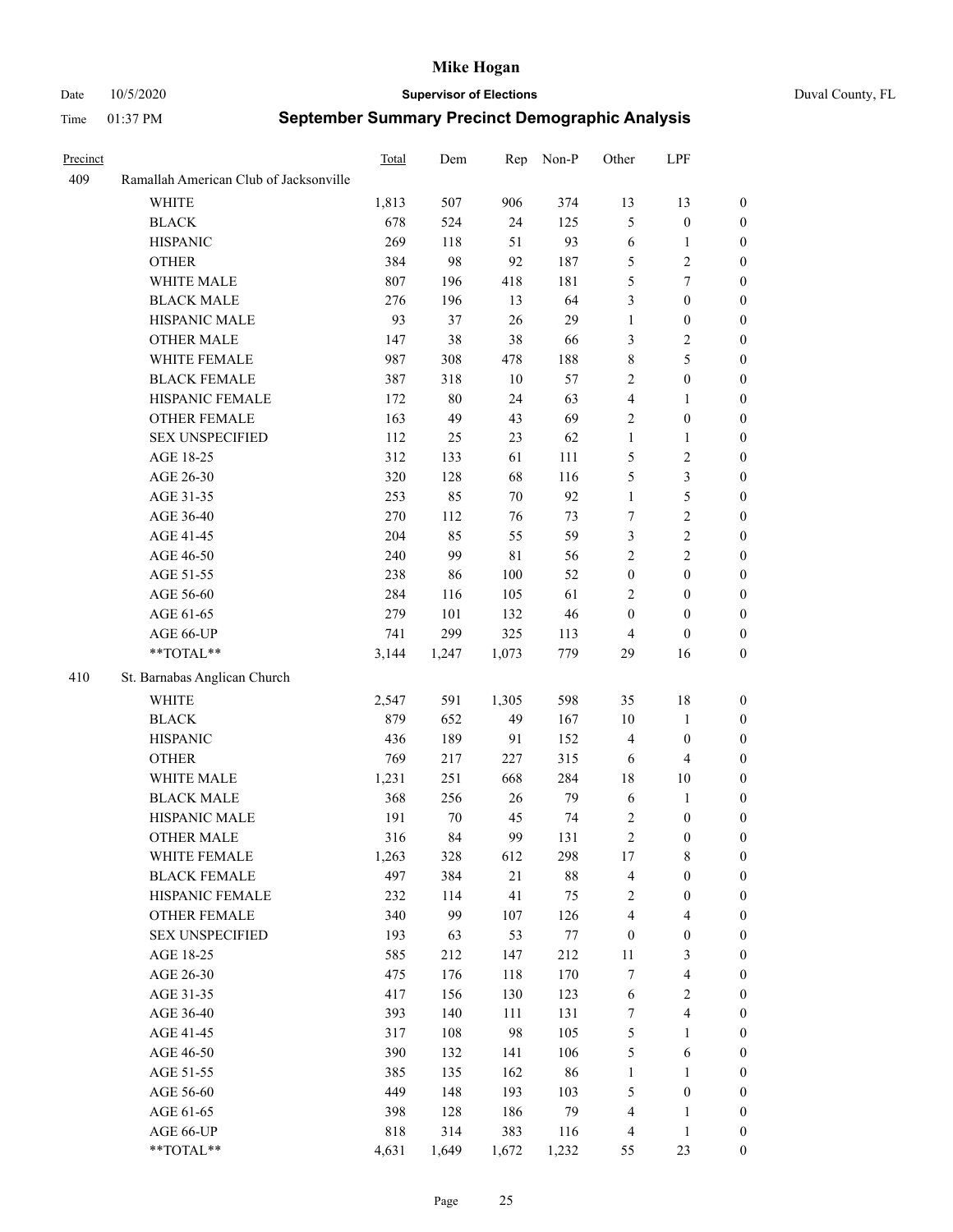Date 10/5/2020 **Supervisor of Elections** Duval County, FL

| Precinct |                             | <b>Total</b> | Dem    | Rep    | Non-P  | Other          | LPF                     |                  |
|----------|-----------------------------|--------------|--------|--------|--------|----------------|-------------------------|------------------|
| 411      | Windy Hill Community Center |              |        |        |        |                |                         |                  |
|          | <b>WHITE</b>                | 3,145        | 790    | 1,450  | 830    | 55             | $20\,$                  | 0                |
|          | <b>BLACK</b>                | 767          | 560    | 36     | 161    | $10\,$         | $\boldsymbol{0}$        | $\boldsymbol{0}$ |
|          | <b>HISPANIC</b>             | 685          | 283    | 132    | 261    | $\tau$         | $\overline{c}$          | $\boldsymbol{0}$ |
|          | <b>OTHER</b>                | 640          | 213    | 148    | 268    | 8              | $\mathfrak{Z}$          | $\boldsymbol{0}$ |
|          | WHITE MALE                  | 1,501        | 305    | 750    | 409    | 25             | 12                      | $\boldsymbol{0}$ |
|          | <b>BLACK MALE</b>           | 313          | 202    | 22     | 84     | 5              | $\boldsymbol{0}$        | $\boldsymbol{0}$ |
|          | HISPANIC MALE               | 310          | 121    | 71     | 114    | 3              | $\mathbf{1}$            | $\boldsymbol{0}$ |
|          | <b>OTHER MALE</b>           | 255          | 79     | 72     | 98     | 3              | $\mathfrak{Z}$          | $\boldsymbol{0}$ |
|          | WHITE FEMALE                | 1,597        | 476    | 679    | 404    | 30             | $\,8\,$                 | $\boldsymbol{0}$ |
|          | <b>BLACK FEMALE</b>         | 445          | 354    | 13     | 73     | $\mathfrak{S}$ | $\boldsymbol{0}$        | $\boldsymbol{0}$ |
|          | HISPANIC FEMALE             | 357          | 156    | 57     | 140    | 3              | $\mathbf{1}$            | $\boldsymbol{0}$ |
|          | OTHER FEMALE                | 287          | 111    | 55     | 116    | 5              | $\boldsymbol{0}$        | $\boldsymbol{0}$ |
|          | <b>SEX UNSPECIFIED</b>      | 172          | 42     | 47     | 82     | $\mathbf{1}$   | $\boldsymbol{0}$        | $\boldsymbol{0}$ |
|          | AGE 18-25                   | 703          | 263    | 165    | 249    | 21             | $\mathfrak{S}$          | $\boldsymbol{0}$ |
|          | AGE 26-30                   | 678          | 236    | 174    | 251    | 14             | $\mathfrak{Z}$          | $\boldsymbol{0}$ |
|          | AGE 31-35                   | 600          | 212    | 168    | 204    | $10\,$         | 6                       | $\boldsymbol{0}$ |
|          | AGE 36-40                   | 443          | 156    | 119    | 152    | 12             | $\overline{\mathbf{4}}$ | $\boldsymbol{0}$ |
|          | AGE 41-45                   | 405          | 146    | 115    | 134    | $\sqrt{6}$     | $\overline{\mathbf{4}}$ | $\boldsymbol{0}$ |
|          | AGE 46-50                   | 391          | 134    | 144    | 107    | 5              | $\mathbf{1}$            | $\boldsymbol{0}$ |
|          | AGE 51-55                   | 393          | 130    | 147    | 110    | 5              | $\mathbf{1}$            | $\boldsymbol{0}$ |
|          | AGE 56-60                   | 458          | 164    | 174    | 117    | 3              | $\boldsymbol{0}$        | 0                |
|          | AGE 61-65                   | 394          | 130    | 181    | 79     | 3              | $\mathbf{1}$            | $\boldsymbol{0}$ |
|          | AGE 66-UP                   | 771          | 275    | 379    | 116    | $\mathbf{1}$   | $\boldsymbol{0}$        | $\boldsymbol{0}$ |
|          | **TOTAL**                   | 5,237        | 1,846  | 1,766  | 1,520  | $80\,$         | 25                      | $\boldsymbol{0}$ |
| 412      | CrossRoad Church, UMC       |              |        |        |        |                |                         |                  |
|          | <b>WHITE</b>                | 2,352        | 652    | 1,000  | 621    | 59             | $20\,$                  | $\boldsymbol{0}$ |
|          | <b>BLACK</b>                | 589          | 432    | $18\,$ | 128    | 10             | $\mathbf{1}$            | $\boldsymbol{0}$ |
|          | <b>HISPANIC</b>             | 315          | 103    | 93     | 110    | 9              | $\boldsymbol{0}$        | $\boldsymbol{0}$ |
|          | <b>OTHER</b>                | 434          | 169    | 82     | 172    | $10\,$         | $\mathbf{1}$            | $\boldsymbol{0}$ |
|          | WHITE MALE                  | 1,106        | 266    | 479    | 320    | 28             | 13                      | $\boldsymbol{0}$ |
|          | <b>BLACK MALE</b>           | 239          | 152    | $10\,$ | 69     | $\tau$         | $\mathbf{1}$            | $\boldsymbol{0}$ |
|          | HISPANIC MALE               | 157          | 48     | 54     | 52     | 3              | $\boldsymbol{0}$        | 0                |
|          | OTHER MALE                  | 168          | 53     | 38     | 71     | 6              | $\boldsymbol{0}$        | $\boldsymbol{0}$ |
|          | WHITE FEMALE                | 1,218        | 374    | 515    | 293    | 29             | 7                       | 0                |
|          | <b>BLACK FEMALE</b>         | 338          | 269    | 8      | 58     | 3              | $\boldsymbol{0}$        | $\overline{0}$   |
|          | HISPANIC FEMALE             | 151          | 52     | 38     | 55     | 6              | $\boldsymbol{0}$        | $\overline{0}$   |
|          | <b>OTHER FEMALE</b>         | 210          | 96     | 37     | 73     | 3              | $\mathbf{1}$            | $\overline{0}$   |
|          | <b>SEX UNSPECIFIED</b>      | 103          | 46     | 14     | 40     | 3              | $\boldsymbol{0}$        | 0                |
|          | AGE 18-25                   | 667          | 257    | 187    | 201    | 18             | $\overline{\mathbf{4}}$ | 0                |
|          | AGE 26-30                   | 691          | 258    | 213    | 196    | 19             | $\mathfrak{S}$          | 0                |
|          | AGE 31-35                   | 464          | 157    | 138    | 154    | 11             | $\overline{\mathbf{4}}$ | 0                |
|          | AGE 36-40                   | 337          | 115    | 96     | 113    | $\,$ 8 $\,$    | $\mathfrak{S}$          | 0                |
|          | AGE 41-45                   | 254          | 107    | 75     | $70\,$ | 2              | $\boldsymbol{0}$        | 0                |
|          | AGE 46-50                   | 272          | 112    | 71     | 76     | $10\,$         | 3                       | 0                |
|          | AGE 51-55                   | 251          | $88\,$ | 103    | 54     | 5              | $\mathbf{1}$            | 0                |
|          | AGE 56-60                   | 228          | 78     | 87     | 56     | 7              | $\boldsymbol{0}$        | 0                |
|          | AGE 61-65                   | 188          | 68     | 70     | 45     | 5              | $\boldsymbol{0}$        | 0                |
|          | AGE 66-UP                   | 337          | 115    | 153    | 66     | 3              | $\boldsymbol{0}$        | 0                |
|          | $**TOTAL**$                 | 3,690        | 1,356  | 1,193  | 1,031  | 88             | $22\,$                  | $\boldsymbol{0}$ |
|          |                             |              |        |        |        |                |                         |                  |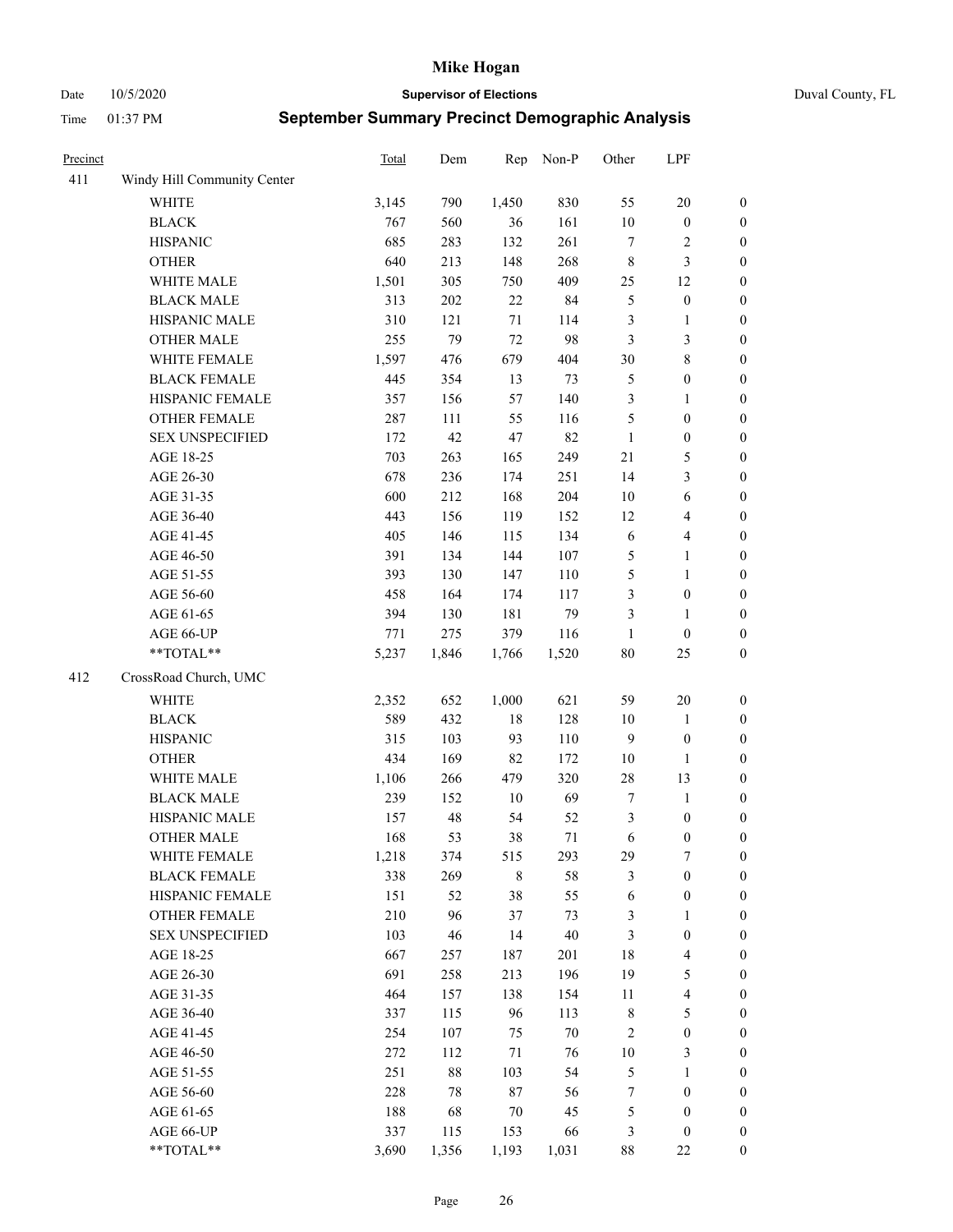Date 10/5/2020 **Supervisor of Elections** Duval County, FL

| Precinct |                                    | Total  | Dem    | Rep            | Non-P            | Other            | LPF                     |                  |
|----------|------------------------------------|--------|--------|----------------|------------------|------------------|-------------------------|------------------|
| 501      | <b>Balis Community Center</b>      |        |        |                |                  |                  |                         |                  |
|          | <b>WHITE</b>                       | 2,747  | 888    | 1,251          | 549              | 37               | $22\,$                  | 0                |
|          | <b>BLACK</b>                       | 225    | 148    | 14             | 57               | $\mathfrak{S}$   | $\mathbf{1}$            | 0                |
|          | <b>HISPANIC</b>                    | 133    | 48     | 45             | 37               | 3                | $\boldsymbol{0}$        | $\boldsymbol{0}$ |
|          | <b>OTHER</b>                       | 290    | 98     | 75             | 112              | 3                | $\mathbf{2}$            | $\boldsymbol{0}$ |
|          | WHITE MALE                         | 1,318  | 378    | 618            | 292              | 14               | 16                      | $\boldsymbol{0}$ |
|          | <b>BLACK MALE</b>                  | 104    | 66     | $\tau$         | $28\,$           | 3                | $\boldsymbol{0}$        | $\boldsymbol{0}$ |
|          | HISPANIC MALE                      | 61     | 22     | 19             | $20\,$           | $\boldsymbol{0}$ | $\boldsymbol{0}$        | $\boldsymbol{0}$ |
|          | <b>OTHER MALE</b>                  | 107    | 26     | 31             | 48               | $\mathbf{1}$     | $\mathbf{1}$            | $\boldsymbol{0}$ |
|          | WHITE FEMALE                       | 1,388  | 498    | 619            | 242              | 23               | 6                       | $\boldsymbol{0}$ |
|          | <b>BLACK FEMALE</b>                | 119    | 81     | $\tau$         | $28\,$           | $\sqrt{2}$       | $\mathbf{1}$            | 0                |
|          | HISPANIC FEMALE                    | 69     | 25     | 25             | 16               | 3                | $\boldsymbol{0}$        | 0                |
|          | OTHER FEMALE                       | 135    | 53     | 37             | 44               | $\boldsymbol{0}$ | $\mathbf{1}$            | 0                |
|          | <b>SEX UNSPECIFIED</b>             | 94     | 33     | 22             | 37               | $\overline{c}$   | $\boldsymbol{0}$        | $\boldsymbol{0}$ |
|          | AGE 18-25                          | 307    | 114    | 99             | 84               | 9                | $\mathbf{1}$            | $\boldsymbol{0}$ |
|          | AGE 26-30                          | 368    | 137    | 113            | 108              | 6                | $\overline{\mathbf{4}}$ | $\boldsymbol{0}$ |
|          | AGE 31-35                          | 421    | 158    | 136            | 111              | 8                | $\,8\,$                 | $\boldsymbol{0}$ |
|          | AGE 36-40                          | 273    | 93     | $88\,$         | 86               | 3                | $\mathfrak{Z}$          | $\boldsymbol{0}$ |
|          | AGE 41-45                          | 227    | $70\,$ | $8\sqrt{1}$    | 69               | $\overline{4}$   | $\mathfrak{Z}$          | $\boldsymbol{0}$ |
|          | AGE 46-50                          | 258    | 75     | 111            | 64               | 5                | $\mathfrak{Z}$          | $\boldsymbol{0}$ |
|          | AGE 51-55                          | 245    | 66     | 126            | 50               | 3                | $\boldsymbol{0}$        | $\boldsymbol{0}$ |
|          | AGE 56-60                          | 289    | 104    | 134            | 46               | 3                | $\overline{2}$          | 0                |
|          | AGE 61-65                          | 295    | 108    | 137            | 46               | 4                | $\boldsymbol{0}$        | 0                |
|          | AGE 66-UP                          | 711    | 257    | 359            | 91               | 3                | $\mathbf{1}$            | $\boldsymbol{0}$ |
|          | **TOTAL**                          | 3,395  | 1,182  | 1,385          | 755              | 48               | 25                      | $\boldsymbol{0}$ |
| 502      | St. Nicholas Park Christian Church |        |        |                |                  |                  |                         |                  |
|          | <b>WHITE</b>                       | 945    | 290    | 493            | 146              | $10\,$           | 6                       | $\boldsymbol{0}$ |
|          | <b>BLACK</b>                       | 47     | 33     | $\overline{4}$ | 9                | $\mathbf{1}$     | $\boldsymbol{0}$        | $\boldsymbol{0}$ |
|          | <b>HISPANIC</b>                    | 39     | 15     | 10             | 11               | $\overline{c}$   | $\mathbf{1}$            | $\boldsymbol{0}$ |
|          | <b>OTHER</b>                       | 68     | 19     | 26             | 22               | $\mathbf{1}$     | $\boldsymbol{0}$        | $\boldsymbol{0}$ |
|          | WHITE MALE                         | 433    | 123    | 219            | 81               | $\overline{4}$   | 6                       | $\boldsymbol{0}$ |
|          | <b>BLACK MALE</b>                  | $18\,$ | 12     | $\mathbf{1}$   | $\overline{4}$   | $\mathbf{1}$     | $\boldsymbol{0}$        | $\boldsymbol{0}$ |
|          | HISPANIC MALE                      | 18     | $\tau$ | 6              | $\overline{4}$   | $\mathbf{1}$     | $\boldsymbol{0}$        | 0                |
|          | <b>OTHER MALE</b>                  | 26     | 8      | 8              | 9                | $\mathbf{1}$     | $\boldsymbol{0}$        | $\boldsymbol{0}$ |
|          | WHITE FEMALE                       | 502    | 165    | 268            | 63               | 6                | $\boldsymbol{0}$        | 0                |
|          | <b>BLACK FEMALE</b>                | 29     | 21     | 3              | $\mathfrak{S}$   | $\boldsymbol{0}$ | $\boldsymbol{0}$        | $\overline{0}$   |
|          | HISPANIC FEMALE                    | 21     | 8      | $\overline{4}$ | $\boldsymbol{7}$ | 1                | $\mathbf{1}$            | $\overline{0}$   |
|          | OTHER FEMALE                       | 27     | 7      | 12             | $8\,$            | $\boldsymbol{0}$ | $\boldsymbol{0}$        | $\overline{0}$   |
|          | <b>SEX UNSPECIFIED</b>             | 25     | 6      | 12             | $\tau$           | $\boldsymbol{0}$ | $\boldsymbol{0}$        | 0                |
|          | AGE 18-25                          | 77     | 26     | 32             | 17               | 2                | $\boldsymbol{0}$        | 0                |
|          | AGE 26-30                          | 116    | 37     | 57             | 19               | $\overline{c}$   | $\mathbf{1}$            | 0                |
|          | AGE 31-35                          | 122    | 43     | 54             | $22\,$           | $\overline{c}$   | $\mathbf{1}$            | 0                |
|          | AGE 36-40                          | 124    | 40     | 46             | 35               | $\mathbf{1}$     | $\sqrt{2}$              | 0                |
|          | AGE 41-45                          | 50     | 13     | 19             | 16               | $\mathbf{1}$     | $\mathbf{1}$            | 0                |
|          | AGE 46-50                          | 82     | 23     | 43             | 16               | $\boldsymbol{0}$ | $\boldsymbol{0}$        | 0                |
|          | AGE 51-55                          | 86     | 29     | 48             | 9                | $\boldsymbol{0}$ | $\boldsymbol{0}$        | $\overline{0}$   |
|          | AGE 56-60                          | 93     | 26     | 51             | 11               | 4                | $\mathbf{1}$            | $\overline{0}$   |
|          | AGE 61-65                          | 97     | 23     | 62             | 11               | $\mathbf{1}$     | $\boldsymbol{0}$        | $\overline{0}$   |
|          | AGE 66-UP                          | 252    | 97     | 121            | 32               | $\mathbf{1}$     | $\mathbf{1}$            | $\boldsymbol{0}$ |
|          | **TOTAL**                          | 1,099  | 357    | 533            | 188              | 14               | 7                       | $\boldsymbol{0}$ |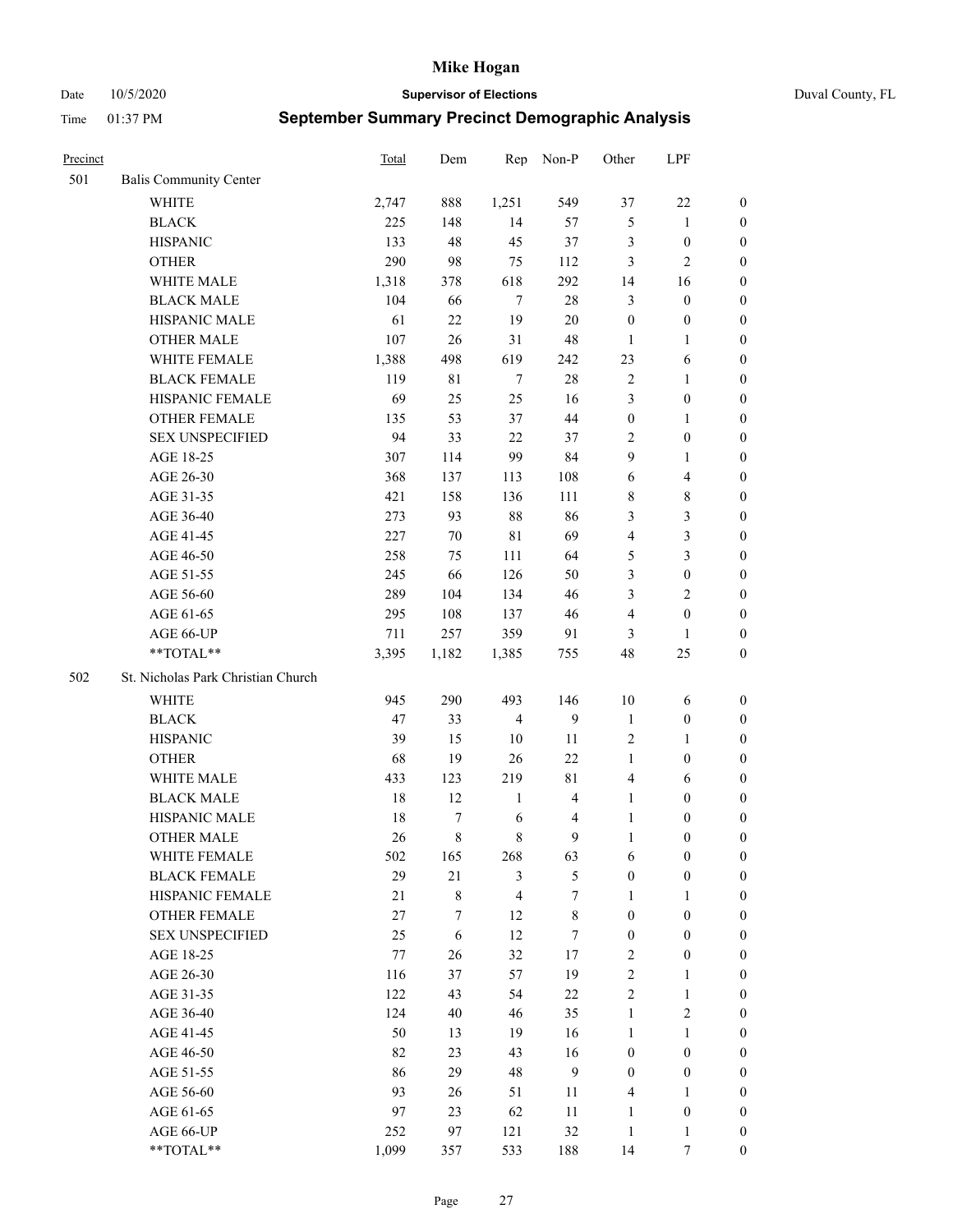Date 10/5/2020 **Supervisor of Elections** Duval County, FL

| Precinct |                                   | Total | Dem    | Rep            | Non-P        | Other            | LPF                     |                  |
|----------|-----------------------------------|-------|--------|----------------|--------------|------------------|-------------------------|------------------|
| 503      | Jacksonville Community Church     |       |        |                |              |                  |                         |                  |
|          | <b>WHITE</b>                      | 1,268 | 372    | 536            | 334          | 19               | $\boldsymbol{7}$        | 0                |
|          | <b>BLACK</b>                      | 996   | 762    | 38             | 185          | 10               | $\mathbf{1}$            | 0                |
|          | <b>HISPANIC</b>                   | 334   | 144    | 61             | 125          | 4                | $\boldsymbol{0}$        | $\boldsymbol{0}$ |
|          | <b>OTHER</b>                      | 291   | 115    | 54             | 116          | 4                | $\sqrt{2}$              | $\boldsymbol{0}$ |
|          | WHITE MALE                        | 541   | 134    | 224            | 168          | 9                | 6                       | $\boldsymbol{0}$ |
|          | <b>BLACK MALE</b>                 | 400   | 270    | 24             | 99           | 7                | $\boldsymbol{0}$        | $\boldsymbol{0}$ |
|          | HISPANIC MALE                     | 140   | 60     | 29             | 50           | $\mathbf{1}$     | $\boldsymbol{0}$        | $\boldsymbol{0}$ |
|          | <b>OTHER MALE</b>                 | 117   | 46     | 34             | 35           | $\boldsymbol{0}$ | $\overline{2}$          | $\boldsymbol{0}$ |
|          | WHITE FEMALE                      | 698   | 226    | 305            | 156          | 10               | $\mathbf{1}$            | $\boldsymbol{0}$ |
|          | <b>BLACK FEMALE</b>               | 575   | 475    | 13             | 83           | 3                | $\mathbf{1}$            | 0                |
|          | HISPANIC FEMALE                   | 187   | 83     | 32             | 69           | 3                | $\boldsymbol{0}$        | 0                |
|          | <b>OTHER FEMALE</b>               | 110   | 54     | 15             | 38           | 3                | $\boldsymbol{0}$        | 0                |
|          | <b>SEX UNSPECIFIED</b>            | 121   | 45     | 13             | 62           | $\mathbf{1}$     | $\boldsymbol{0}$        | $\boldsymbol{0}$ |
|          | AGE 18-25                         | 353   | 191    | 46             | 106          | 9                | $\mathbf{1}$            | $\boldsymbol{0}$ |
|          | AGE 26-30                         | 328   | 155    | 50             | 115          | 4                | $\overline{\mathbf{4}}$ | $\boldsymbol{0}$ |
|          | AGE 31-35                         | 320   | 152    | 48             | 112          | 6                | $\sqrt{2}$              | $\boldsymbol{0}$ |
|          | AGE 36-40                         | 254   | 112    | 46             | 91           | 5                | $\boldsymbol{0}$        | $\boldsymbol{0}$ |
|          | AGE 41-45                         | 194   | 93     | 45             | 53           | $\mathbf{2}$     | $\mathbf{1}$            | $\boldsymbol{0}$ |
|          | AGE 46-50                         | 197   | 104    | 34             | 56           | $\overline{c}$   | $\mathbf{1}$            | $\boldsymbol{0}$ |
|          | AGE 51-55                         | 211   | 106    | 46             | 57           | $\sqrt{2}$       | $\boldsymbol{0}$        | 0                |
|          | AGE 56-60                         | 211   | 112    | 50             | 47           | $\overline{c}$   | $\boldsymbol{0}$        | 0                |
|          | AGE 61-65                         | 208   | 113    | 65             | 29           | 1                | $\boldsymbol{0}$        | 0                |
|          | AGE 66-UP                         | 612   | 255    | 259            | 93           | $\overline{4}$   | 1                       | $\boldsymbol{0}$ |
|          | **TOTAL**                         | 2,889 | 1,393  | 689            | 760          | 37               | $10\,$                  | $\boldsymbol{0}$ |
| 504      | Southside United Methodist Church |       |        |                |              |                  |                         |                  |
|          | <b>WHITE</b>                      | 1,622 | 482    | 874            | 245          | 14               | $\boldsymbol{7}$        | $\boldsymbol{0}$ |
|          | <b>BLACK</b>                      | 61    | 45     | $\mathfrak{S}$ | $10\,$       | $\mathbf{1}$     | $\boldsymbol{0}$        | $\boldsymbol{0}$ |
|          | <b>HISPANIC</b>                   | 55    | 16     | $22\,$         | 16           | $\boldsymbol{0}$ | $\mathbf{1}$            | $\boldsymbol{0}$ |
|          | <b>OTHER</b>                      | 104   | 35     | 37             | 31           | $\mathbf{1}$     | $\boldsymbol{0}$        | $\boldsymbol{0}$ |
|          | <b>WHITE MALE</b>                 | 768   | 203    | 425            | 131          | 3                | 6                       | $\boldsymbol{0}$ |
|          | <b>BLACK MALE</b>                 | 24    | 15     | $\mathfrak{Z}$ | 6            | $\boldsymbol{0}$ | $\boldsymbol{0}$        | $\boldsymbol{0}$ |
|          | HISPANIC MALE                     | 28    | $10\,$ | $\,$ 8 $\,$    | $\mathbf{9}$ | $\boldsymbol{0}$ | 1                       | 0                |
|          | <b>OTHER MALE</b>                 | 48    | 13     | $20\,$         | 15           | $\boldsymbol{0}$ | $\boldsymbol{0}$        | 0                |
|          | WHITE FEMALE                      | 837   | 275    | 439            | 111          | 11               | 1                       | 0                |
|          | <b>BLACK FEMALE</b>               | 33    | 27     | $\overline{2}$ | 3            | $\mathbf{1}$     | $\boldsymbol{0}$        | $\overline{0}$   |
|          | HISPANIC FEMALE                   | 25    | 5      | 14             | $\sqrt{6}$   | $\boldsymbol{0}$ | $\boldsymbol{0}$        | $\overline{0}$   |
|          | <b>OTHER FEMALE</b>               | 36    | 17     | 11             | 7            | 1                | $\boldsymbol{0}$        | $\overline{0}$   |
|          | <b>SEX UNSPECIFIED</b>            | 43    | 13     | 16             | 14           | $\boldsymbol{0}$ | $\boldsymbol{0}$        | $\overline{0}$   |
|          | AGE 18-25                         | 172   | 52     | 77             | 36           | 7                | $\boldsymbol{0}$        | $\theta$         |
|          | AGE 26-30                         | 149   | 54     | 62             | 30           | $\mathbf{1}$     | $\overline{2}$          | 0                |
|          | AGE 31-35                         | 182   | 53     | 76             | 47           | $\mathfrak{2}$   | $\overline{\mathbf{4}}$ | 0                |
|          | AGE 36-40                         | 176   | 60     | 88             | 27           | $\mathbf{1}$     | $\boldsymbol{0}$        | 0                |
|          | AGE 41-45                         | 160   | 49     | 73             | 36           | $\mathfrak{2}$   | $\boldsymbol{0}$        | 0                |
|          | AGE 46-50                         | 155   | 37     | $87\,$         | 31           | $\boldsymbol{0}$ | $\boldsymbol{0}$        | 0                |
|          | AGE 51-55                         | 157   | 50     | 85             | 19           | $\mathbf{1}$     | $\overline{2}$          | $\overline{0}$   |
|          | AGE 56-60                         | 154   | 51     | 85             | 17           | $\mathbf{1}$     | $\boldsymbol{0}$        | $\overline{0}$   |
|          | AGE 61-65                         | 164   | 48     | 94             | 22           | $\boldsymbol{0}$ | $\boldsymbol{0}$        | $\overline{0}$   |
|          | AGE 66-UP                         | 371   | 123    | 210            | 37           | $\mathbf{1}$     | $\boldsymbol{0}$        | 0                |
|          | **TOTAL**                         | 1,842 | 578    | 938            | 302          | 16               | 8                       | $\boldsymbol{0}$ |
|          |                                   |       |        |                |              |                  |                         |                  |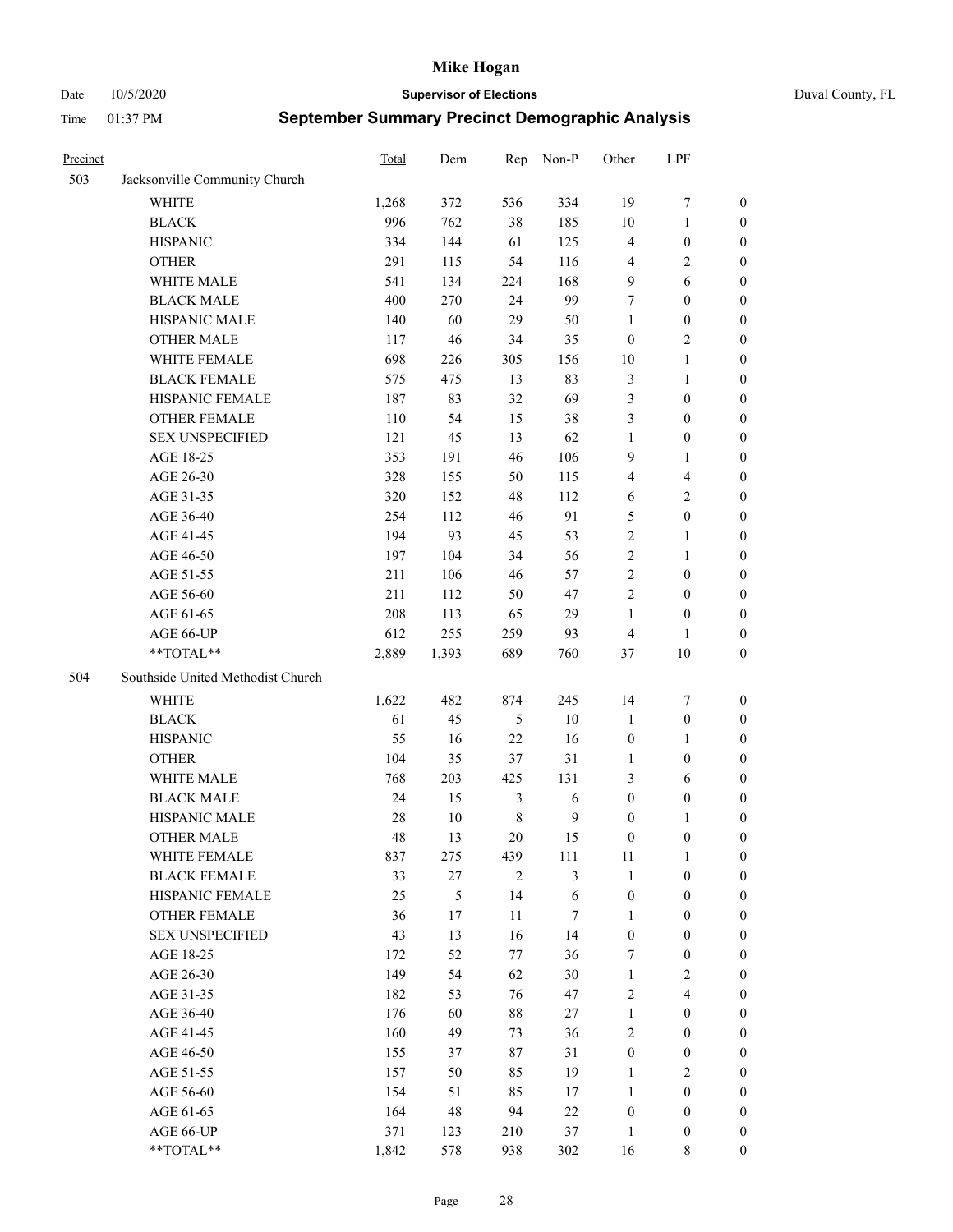Date 10/5/2020 **Supervisor of Elections** Duval County, FL

| Precinct |                                           | Total | Dem   | Rep              | Non-P          | Other            | LPF                     |                  |
|----------|-------------------------------------------|-------|-------|------------------|----------------|------------------|-------------------------|------------------|
| 505      | Saint Mark's Lutheran Church - ELCA       |       |       |                  |                |                  |                         |                  |
|          | <b>WHITE</b>                              | 2,220 | 573   | 1,323            | 296            | 19               | 9                       | $\boldsymbol{0}$ |
|          | <b>BLACK</b>                              | 18    | 8     | -1               | 9              | $\boldsymbol{0}$ | $\boldsymbol{0}$        | 0                |
|          | <b>HISPANIC</b>                           | 73    | 21    | 30               | 22             | $\boldsymbol{0}$ | $\boldsymbol{0}$        | 0                |
|          | <b>OTHER</b>                              | 136   | 53    | 40               | $40\,$         | 2                | $\mathbf{1}$            | $\boldsymbol{0}$ |
|          | WHITE MALE                                | 1,024 | 216   | 639              | 155            | 6                | $\,8\,$                 | $\boldsymbol{0}$ |
|          | <b>BLACK MALE</b>                         | 11    | 5     | $\mathbf{1}$     | 5              | $\boldsymbol{0}$ | $\boldsymbol{0}$        | 0                |
|          | HISPANIC MALE                             | 38    | 13    | 16               | $\mathbf{9}$   | $\boldsymbol{0}$ | $\boldsymbol{0}$        | 0                |
|          | <b>OTHER MALE</b>                         | 61    | 20    | $20\,$           | 20             | $\boldsymbol{0}$ | 1                       | 0                |
|          | WHITE FEMALE                              | 1,170 | 350   | 670              | 136            | 13               | $\mathbf{1}$            | 0                |
|          | <b>BLACK FEMALE</b>                       | 7     | 3     | $\boldsymbol{0}$ | $\overline{4}$ | $\boldsymbol{0}$ | $\boldsymbol{0}$        | 0                |
|          | HISPANIC FEMALE                           | 33    | 8     | 13               | 12             | $\boldsymbol{0}$ | $\boldsymbol{0}$        | 0                |
|          | OTHER FEMALE                              | 59    | 27    | 16               | 15             | 1                | $\boldsymbol{0}$        | 0                |
|          | <b>SEX UNSPECIFIED</b>                    | 44    | 13    | 19               | 11             | 1                | $\boldsymbol{0}$        | 0                |
|          | AGE 18-25                                 | 244   | 61    | 136              | 37             | 9                | $\mathbf{1}$            | $\boldsymbol{0}$ |
|          | AGE 26-30                                 | 149   | 28    | 82               | 36             | $\overline{c}$   | $\mathbf{1}$            | $\boldsymbol{0}$ |
|          | AGE 31-35                                 | 226   | 73    | 114              | 36             | $\mathbf{1}$     | $\sqrt{2}$              | $\boldsymbol{0}$ |
|          | AGE 36-40                                 | 246   | 75    | 117              | 53             | $\boldsymbol{0}$ | $\mathbf{1}$            | $\boldsymbol{0}$ |
|          | AGE 41-45                                 | 196   | 36    | 95               | 59             | $\overline{c}$   | $\overline{\mathbf{4}}$ | 0                |
|          | AGE 46-50                                 | 207   | 60    | 111              | 34             | $\mathbf{1}$     | $\mathbf{1}$            | 0                |
|          | AGE 51-55                                 | 212   | 51    | 131              | 28             | $\mathfrak{2}$   | $\boldsymbol{0}$        | 0                |
|          | AGE 56-60                                 | 220   | 38    | 150              | 30             | $\mathfrak{2}$   | $\boldsymbol{0}$        | 0                |
|          | AGE 61-65                                 | 184   | 45    | 124              | 14             | $\mathbf{1}$     | $\boldsymbol{0}$        | 0                |
|          | AGE 66-UP                                 | 562   | 187   | 334              | 40             | 1                | $\boldsymbol{0}$        | 0                |
|          | **TOTAL**                                 | 2,447 | 655   | 1,394            | 367            | $21\,$           | 10                      | $\boldsymbol{0}$ |
| 506      | St. John the Divine Greek Orthodox Church |       |       |                  |                |                  |                         |                  |
|          | WHITE                                     | 2,194 | 683   | 977              | 497            | 31               | 6                       | $\boldsymbol{0}$ |
|          | <b>BLACK</b>                              | 1,333 | 1,083 | 51               | 188            | 9                | $\mathfrak{2}$          | $\boldsymbol{0}$ |
|          | <b>HISPANIC</b>                           | 292   | 127   | 56               | 104            | $\overline{4}$   | $\mathbf{1}$            | $\boldsymbol{0}$ |
|          | <b>OTHER</b>                              | 412   | 140   | 93               | 172            | 5                | $\sqrt{2}$              | $\overline{0}$   |
|          | WHITE MALE                                | 1,010 | 267   | 485              | 240            | 12               | $\sqrt{6}$              | 0                |
|          | <b>BLACK MALE</b>                         | 529   | 400   | 24               | 99             | $\overline{4}$   | $\mathbf{2}$            | 0                |
|          | HISPANIC MALE                             | 143   | 63    | 36               | 42             | 2                | $\boldsymbol{0}$        | 0                |
|          | <b>OTHER MALE</b>                         | 141   | 43    | 30               | 63             | 4                | 1                       | 0                |
|          | WHITE FEMALE                              | 1,153 | 406   | 480              | 249            | 18               | $\boldsymbol{0}$        | $\boldsymbol{0}$ |
|          | <b>BLACK FEMALE</b>                       | 780   | 665   | 26               | 84             | 5                | $\boldsymbol{0}$        | $\boldsymbol{0}$ |
|          | HISPANIC FEMALE                           | 142   | 61    | 19               | 59             | $\sqrt{2}$       | $\mathbf{1}$            | $\boldsymbol{0}$ |
|          | <b>OTHER FEMALE</b>                       | 179   | 67    | 49               | 61             | $\mathbf{1}$     | $\mathbf{1}$            | $\overline{0}$   |
|          | <b>SEX UNSPECIFIED</b>                    | 154   | 61    | 28               | 64             | $\mathbf{1}$     | $\boldsymbol{0}$        | 0                |
|          | AGE 18-25                                 | 460   | 200   | 84               | 159            | 14               | $\mathfrak{Z}$          | 0                |
|          | AGE 26-30                                 | 512   | 233   | 85               | 181            | $\,$ $\,$        | $\mathfrak s$           | 0                |
|          | AGE 31-35                                 | 442   | 221   | 97               | 114            | 7                | $\mathfrak{Z}$          | 0                |
|          | AGE 36-40                                 | 383   | 189   | $88\,$           | 104            | $\sqrt{2}$       | $\boldsymbol{0}$        | 0                |
|          | AGE 41-45                                 | 317   | 160   | 90               | 65             | $\sqrt{2}$       | $\boldsymbol{0}$        | 0                |
|          | AGE 46-50                                 | 344   | 147   | 113              | 82             | $\sqrt{2}$       | $\boldsymbol{0}$        | 0                |
|          | AGE 51-55                                 | 354   | 152   | 124              | 76             | $\sqrt{2}$       | $\boldsymbol{0}$        | $\boldsymbol{0}$ |
|          | AGE 56-60                                 | 385   | 183   | 135              | 62             | 5                | $\boldsymbol{0}$        | $\boldsymbol{0}$ |
|          | AGE 61-65                                 | 366   | 208   | 116              | 40             | 2                | $\boldsymbol{0}$        | $\boldsymbol{0}$ |
|          | AGE 66-UP                                 | 668   | 340   | 245              | 78             | 5                | $\boldsymbol{0}$        | 0                |
|          | **TOTAL**                                 | 4,231 | 2,033 | 1,177            | 961            | 49               | 11                      | $\overline{0}$   |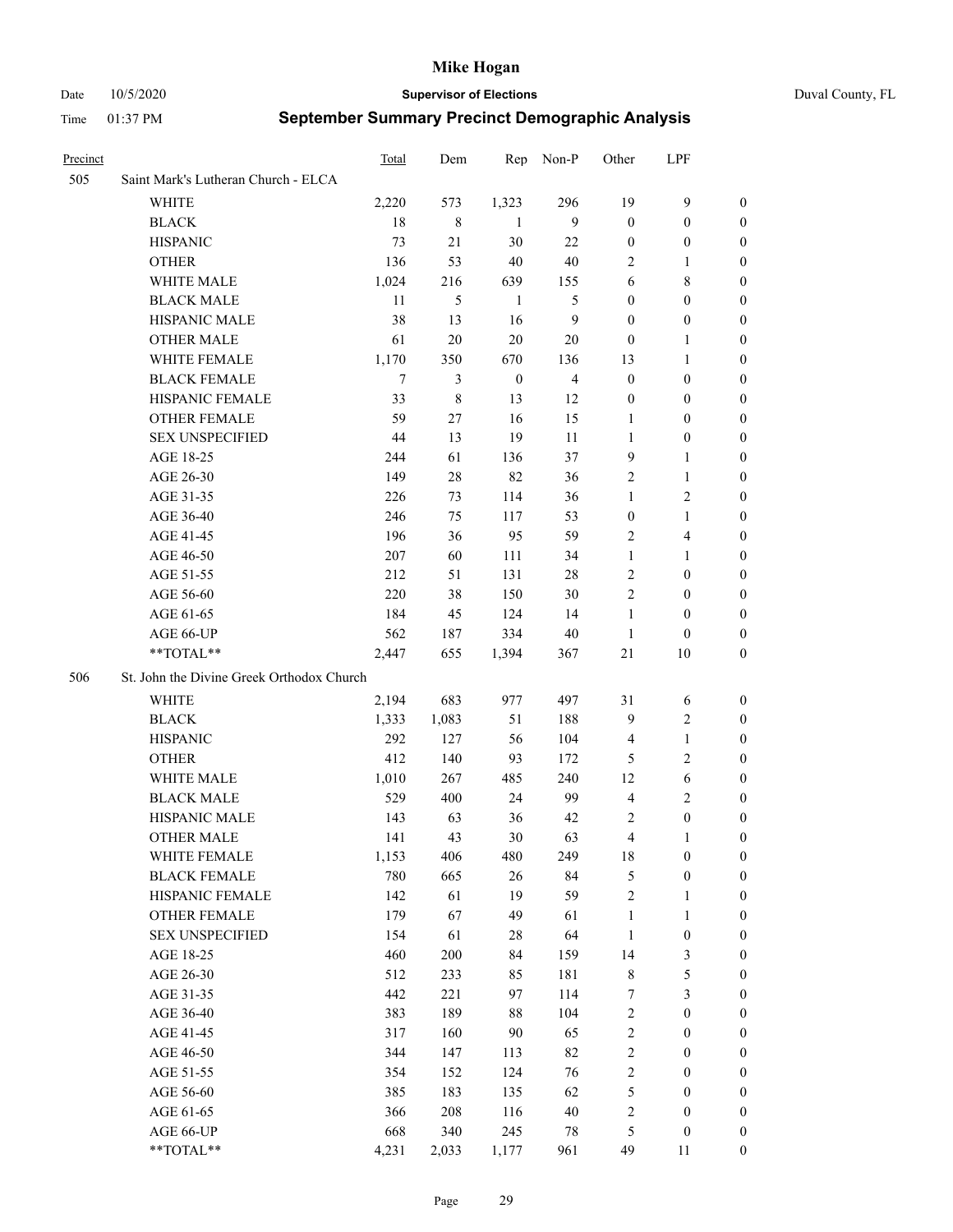Date 10/5/2020 **Supervisor of Elections** Duval County, FL

| Precinct |                                 | Total | Dem    | Rep            | Non-P | Other            | LPF                     |                  |
|----------|---------------------------------|-------|--------|----------------|-------|------------------|-------------------------|------------------|
| 507      | Hendricks Avenue Baptist Church |       |        |                |       |                  |                         |                  |
|          | <b>WHITE</b>                    | 965   | 277    | 485            | 181   | 9                | 13                      | $\boldsymbol{0}$ |
|          | <b>BLACK</b>                    | 743   | 626    | 24             | 89    | 3                | $\mathbf{1}$            | $\boldsymbol{0}$ |
|          | <b>HISPANIC</b>                 | 73    | 35     | $\tau$         | 31    | $\boldsymbol{0}$ | $\boldsymbol{0}$        | $\boldsymbol{0}$ |
|          | <b>OTHER</b>                    | 145   | 45     | 35             | 60    | 3                | $\sqrt{2}$              | $\boldsymbol{0}$ |
|          | WHITE MALE                      | 438   | 98     | 243            | 86    | 6                | $\mathfrak{S}$          | $\boldsymbol{0}$ |
|          | <b>BLACK MALE</b>               | 318   | 252    | 16             | 48    | 1                | $\mathbf{1}$            | $\boldsymbol{0}$ |
|          | HISPANIC MALE                   | 37    | 13     | 5              | 19    | $\boldsymbol{0}$ | $\boldsymbol{0}$        | $\boldsymbol{0}$ |
|          | <b>OTHER MALE</b>               | 52    | 15     | 18             | 19    | $\boldsymbol{0}$ | $\boldsymbol{0}$        | $\boldsymbol{0}$ |
|          | WHITE FEMALE                    | 516   | 174    | 240            | 91    | 3                | $8\,$                   | $\boldsymbol{0}$ |
|          | <b>BLACK FEMALE</b>             | 408   | 361    | 8              | 38    | $\mathbf{1}$     | $\boldsymbol{0}$        | $\boldsymbol{0}$ |
|          | HISPANIC FEMALE                 | 32    | 19     | $\overline{2}$ | 11    | $\boldsymbol{0}$ | $\boldsymbol{0}$        | 0                |
|          | <b>OTHER FEMALE</b>             | 68    | 26     | $10\,$         | 27    | 3                | $\sqrt{2}$              | $\boldsymbol{0}$ |
|          | <b>SEX UNSPECIFIED</b>          | 57    | 25     | 9              | 22    | $\mathbf{1}$     | $\boldsymbol{0}$        | $\boldsymbol{0}$ |
|          | AGE 18-25                       | 182   | 94     | 37             | 46    | 2                | $\mathfrak{Z}$          | $\boldsymbol{0}$ |
|          | AGE 26-30                       | 194   | 101    | 40             | 49    | 3                | $\mathbf{1}$            | $\boldsymbol{0}$ |
|          | AGE 31-35                       | 201   | 89     | 55             | 54    | 3                | $\boldsymbol{0}$        | $\boldsymbol{0}$ |
|          | AGE 36-40                       | 167   | 83     | 37             | 38    | $\boldsymbol{0}$ | $\mathbf{9}$            | $\boldsymbol{0}$ |
|          | AGE 41-45                       | 132   | 62     | $28\,$         | 41    | $\boldsymbol{0}$ | $\mathbf{1}$            | $\boldsymbol{0}$ |
|          | AGE 46-50                       | 137   | 57     | 56             | 22    | $\mathbf{2}$     | $\boldsymbol{0}$        | $\boldsymbol{0}$ |
|          | AGE 51-55                       | 144   | 65     | 51             | 26    | $\overline{c}$   | $\boldsymbol{0}$        | $\boldsymbol{0}$ |
|          | AGE 56-60                       | 213   | 113    | 65             | 34    | $\boldsymbol{0}$ | $\mathbf{1}$            | 0                |
|          | AGE 61-65                       | 174   | 90     | 57             | 25    | 1                | $\mathbf{1}$            | 0                |
|          | AGE 66-UP                       | 382   | 229    | 125            | 26    | $\mathbf{2}$     | $\boldsymbol{0}$        | $\boldsymbol{0}$ |
|          | $**TOTAL**$                     | 1,926 | 983    | 551            | 361   | 15               | 16                      | $\boldsymbol{0}$ |
| 508      | San Jose Church of Christ       |       |        |                |       |                  |                         |                  |
|          | <b>WHITE</b>                    | 4,181 | 1,268  | 2,129          | 715   | 39               | $30\,$                  | $\boldsymbol{0}$ |
|          | <b>BLACK</b>                    | 245   | 167    | 9              | 67    | 2                | $\boldsymbol{0}$        | $\boldsymbol{0}$ |
|          | <b>HISPANIC</b>                 | 272   | 101    | 77             | 89    | 4                | $\mathbf{1}$            | $\boldsymbol{0}$ |
|          | <b>OTHER</b>                    | 331   | 96     | 110            | 120   | $\mathfrak{S}$   | $\boldsymbol{0}$        | $\boldsymbol{0}$ |
|          | WHITE MALE                      | 1,944 | 529    | 1,024          | 350   | 22               | 19                      | $\boldsymbol{0}$ |
|          | <b>BLACK MALE</b>               | 107   | 67     | 5              | 34    | $\mathbf{1}$     | $\boldsymbol{0}$        | $\boldsymbol{0}$ |
|          | HISPANIC MALE                   | 123   | 44     | 39             | 39    | $\boldsymbol{0}$ | 1                       | 0                |
|          | <b>OTHER MALE</b>               | 128   | 32     | 51             | 44    | $\mathbf{1}$     | $\boldsymbol{0}$        | $\boldsymbol{0}$ |
|          | WHITE FEMALE                    | 2,203 | 731    | 1,089          | 356   | 17               | 10                      | 0                |
|          | <b>BLACK FEMALE</b>             | 137   | 100    | $\overline{4}$ | 32    | $\mathbf{1}$     | $\boldsymbol{0}$        | $\boldsymbol{0}$ |
|          | HISPANIC FEMALE                 | 143   | 57     | 35             | 47    | 4                | $\boldsymbol{0}$        | $\boldsymbol{0}$ |
|          | OTHER FEMALE                    | 150   | 52     | 44             | 50    | 4                | $\boldsymbol{0}$        | $\overline{0}$   |
|          | <b>SEX UNSPECIFIED</b>          | 94    | $20\,$ | 34             | 39    | $\boldsymbol{0}$ | $\mathbf{1}$            | 0                |
|          | AGE 18-25                       | 451   | 133    | 166            | 140   | $\,$ 8 $\,$      | $\overline{\mathbf{4}}$ | 0                |
|          | AGE 26-30                       | 406   | 116    | 164            | 112   | 7                | $\boldsymbol{7}$        | 0                |
|          | AGE 31-35                       | 501   | 175    | 183            | 130   | 7                | $\sqrt{6}$              | 0                |
|          | AGE 36-40                       | 352   | 121    | 136            | 91    | $\mathbf{1}$     | $\mathfrak{Z}$          | 0                |
|          | AGE 41-45                       | 337   | 108    | 140            | 76    | $\overline{9}$   | $\overline{\mathbf{4}}$ | 0                |
|          | AGE 46-50                       | 385   | 124    | 165            | 91    | 3                | $\sqrt{2}$              | 0                |
|          | AGE 51-55                       | 390   | 83     | 219            | 86    | $\mathbf{1}$     | $\mathbf{1}$            | $\boldsymbol{0}$ |
|          | AGE 56-60                       | 452   | 142    | 232            | 71    | 5                | $\sqrt{2}$              | $\boldsymbol{0}$ |
|          | AGE 61-65                       | 471   | 155    | 248            | 63    | 4                | $\mathbf{1}$            | $\boldsymbol{0}$ |
|          | AGE 66-UP                       | 1,280 | 474    | 669            | 131   | 5                | $\mathbf{1}$            | $\boldsymbol{0}$ |
|          | **TOTAL**                       | 5,029 | 1,632  | 2,325          | 991   | 50               | 31                      | $\boldsymbol{0}$ |
|          |                                 |       |        |                |       |                  |                         |                  |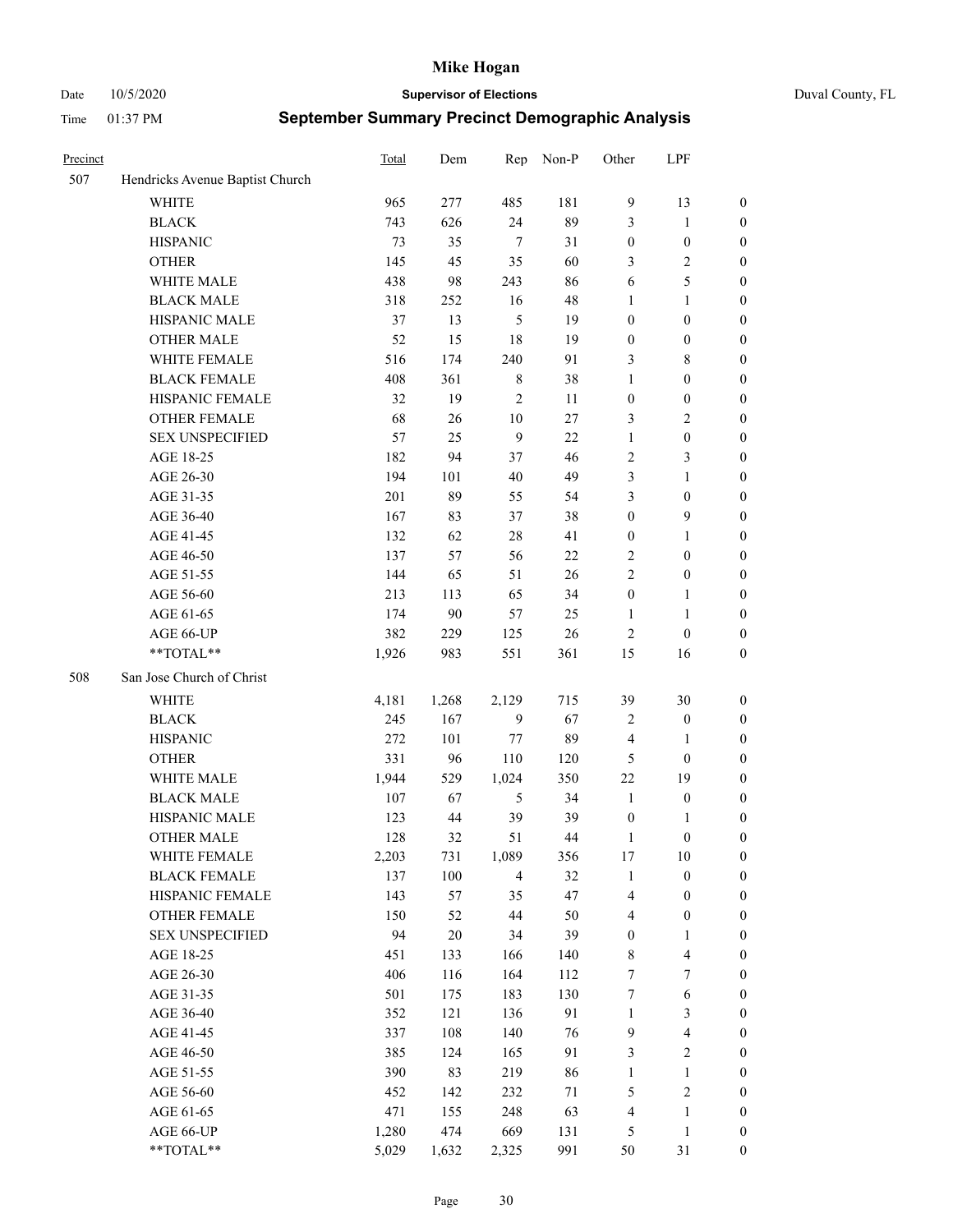Date 10/5/2020 **Supervisor of Elections** Duval County, FL

| Precinct |                           | Total | Dem    | Rep         | Non-P  | Other            | LPF                     |                  |
|----------|---------------------------|-------|--------|-------------|--------|------------------|-------------------------|------------------|
| 509      | Christ the Messiah Church |       |        |             |        |                  |                         |                  |
|          | WHITE                     | 3,448 | 964    | 1,927       | 518    | 24               | 15                      | 0                |
|          | <b>BLACK</b>              | 374   | 268    | 19          | 85     | $\sqrt{2}$       | $\boldsymbol{0}$        | 0                |
|          | <b>HISPANIC</b>           | 217   | 76     | 70          | 67     | 3                | $\mathbf{1}$            | $\boldsymbol{0}$ |
|          | <b>OTHER</b>              | 313   | 98     | 112         | 101    | $\sqrt{2}$       | $\boldsymbol{0}$        | $\boldsymbol{0}$ |
|          | WHITE MALE                | 1,585 | 376    | 918         | 275    | 8                | $8\,$                   | $\boldsymbol{0}$ |
|          | <b>BLACK MALE</b>         | 151   | 99     | 9           | 43     | $\boldsymbol{0}$ | $\boldsymbol{0}$        | $\boldsymbol{0}$ |
|          | HISPANIC MALE             | 99    | 36     | 36          | 26     | 1                | $\boldsymbol{0}$        | $\boldsymbol{0}$ |
|          | <b>OTHER MALE</b>         | 122   | 32     | 56          | 34     | $\boldsymbol{0}$ | $\boldsymbol{0}$        | $\boldsymbol{0}$ |
|          | WHITE FEMALE              | 1,829 | 581    | 992         | 235    | 16               | $\mathfrak{S}$          | $\boldsymbol{0}$ |
|          | <b>BLACK FEMALE</b>       | 218   | 167    | 10          | 39     | $\sqrt{2}$       | $\boldsymbol{0}$        | 0                |
|          | HISPANIC FEMALE           | 115   | 40     | 33          | 39     | $\sqrt{2}$       | $\mathbf{1}$            | 0                |
|          | OTHER FEMALE              | 142   | 59     | 45          | 37     | $\mathbf{1}$     | $\boldsymbol{0}$        | 0                |
|          | <b>SEX UNSPECIFIED</b>    | 91    | 16     | 29          | 43     | $\mathbf{1}$     | $\sqrt{2}$              | $\boldsymbol{0}$ |
|          | AGE 18-25                 | 422   | 135    | 162         | 115    | 7                | $\mathfrak{Z}$          | $\boldsymbol{0}$ |
|          | AGE 26-30                 | 355   | 104    | 139         | 104    | 7                | $\mathbf{1}$            | $\boldsymbol{0}$ |
|          | AGE 31-35                 | 324   | 116    | 118         | $87\,$ | $\mathbf{1}$     | $\sqrt{2}$              | $\boldsymbol{0}$ |
|          | AGE 36-40                 | 326   | 109    | 119         | 90     | 4                | $\overline{\mathbf{4}}$ | $\boldsymbol{0}$ |
|          | AGE 41-45                 | 271   | 95     | 106         | 67     | $\overline{c}$   | $\mathbf{1}$            | $\boldsymbol{0}$ |
|          | AGE 46-50                 | 321   | 115    | 141         | 62     | 3                | $\boldsymbol{0}$        | $\boldsymbol{0}$ |
|          | AGE 51-55                 | 343   | 96     | 187         | 57     | $\boldsymbol{0}$ | $\mathfrak{Z}$          | 0                |
|          | AGE 56-60                 | 349   | 103    | 199         | 46     | $\boldsymbol{0}$ | $\mathbf{1}$            | 0                |
|          | AGE 61-65                 | 389   | 132    | 214         | 42     | 1                | $\boldsymbol{0}$        | 0                |
|          | AGE 66-UP                 | 1,251 | 401    | 742         | 101    | 6                | $\mathbf{1}$            | $\boldsymbol{0}$ |
|          | **TOTAL**                 | 4,352 | 1,406  | 2,128       | 771    | 31               | 16                      | $\boldsymbol{0}$ |
| 510      | Wayman Chapel AME Church  |       |        |             |        |                  |                         |                  |
|          | <b>WHITE</b>              | 2,716 | 724    | 1,460       | 492    | 25               | 15                      | $\boldsymbol{0}$ |
|          | <b>BLACK</b>              | 401   | 308    | 17          | 73     | $\sqrt{2}$       | $\mathbf{1}$            | $\boldsymbol{0}$ |
|          | <b>HISPANIC</b>           | 223   | 88     | 54          | 79     | $\mathbf{1}$     | $\mathbf{1}$            | $\boldsymbol{0}$ |
|          | <b>OTHER</b>              | 238   | 57     | 83          | 95     | 3                | $\boldsymbol{0}$        | $\boldsymbol{0}$ |
|          | WHITE MALE                | 1,261 | 284    | 706         | 249    | 14               | $8\,$                   | $\boldsymbol{0}$ |
|          | <b>BLACK MALE</b>         | 162   | 116    | $\,$ 8 $\,$ | 36     | $\overline{2}$   | $\boldsymbol{0}$        | $\boldsymbol{0}$ |
|          | HISPANIC MALE             | 112   | 42     | 30          | 38     | $\mathbf{1}$     | $\mathbf{1}$            | $\boldsymbol{0}$ |
|          | <b>OTHER MALE</b>         | 92    | 19     | 37          | 34     | 2                | $\boldsymbol{0}$        | $\boldsymbol{0}$ |
|          | WHITE FEMALE              | 1,433 | 437    | 744         | 234    | 11               | 7                       | 0                |
|          | <b>BLACK FEMALE</b>       | 236   | 189    | 9           | 37     | $\boldsymbol{0}$ | $\mathbf{1}$            | $\boldsymbol{0}$ |
|          | HISPANIC FEMALE           | 108   | 44     | 24          | 40     | $\boldsymbol{0}$ | $\boldsymbol{0}$        | $\overline{0}$   |
|          | OTHER FEMALE              | 99    | 25     | 36          | 37     | $\mathbf{1}$     | $\boldsymbol{0}$        | $\overline{0}$   |
|          | <b>SEX UNSPECIFIED</b>    | 75    | $21\,$ | 20          | 34     | $\boldsymbol{0}$ | $\boldsymbol{0}$        | 0                |
|          | AGE 18-25                 | 349   | 113    | 126         | 102    | 7                | $\mathbf{1}$            | 0                |
|          | AGE 26-30                 | 323   | 118    | 103         | 97     | $\overline{c}$   | $\mathfrak{Z}$          | 0                |
|          | AGE 31-35                 | 302   | 119    | 96          | $80\,$ | 5                | $\sqrt{2}$              | 0                |
|          | AGE 36-40                 | 263   | 78     | 89          | 91     | 3                | $\sqrt{2}$              | 0                |
|          | AGE 41-45                 | 220   | 63     | 80          | $72\,$ | 3                | $\sqrt{2}$              | 0                |
|          | AGE 46-50                 | 250   | 81     | 99          | 66     | $\sqrt{2}$       | $\sqrt{2}$              | 0                |
|          | AGE 51-55                 | 246   | 79     | 109         | 54     | $\mathbf{1}$     | $\mathfrak{Z}$          | $\boldsymbol{0}$ |
|          | AGE 56-60                 | 305   | 97     | 164         | 39     | 4                | 1                       | $\boldsymbol{0}$ |
|          | AGE 61-65                 | 381   | 123    | 213         | 43     | 2                | $\boldsymbol{0}$        | $\overline{0}$   |
|          | AGE 66-UP                 | 935   | 304    | 534         | 94     | 2                | $\mathbf{1}$            | 0                |
|          | **TOTAL**                 | 3,578 | 1,177  | 1,614       | 739    | 31               | 17                      | $\boldsymbol{0}$ |
|          |                           |       |        |             |        |                  |                         |                  |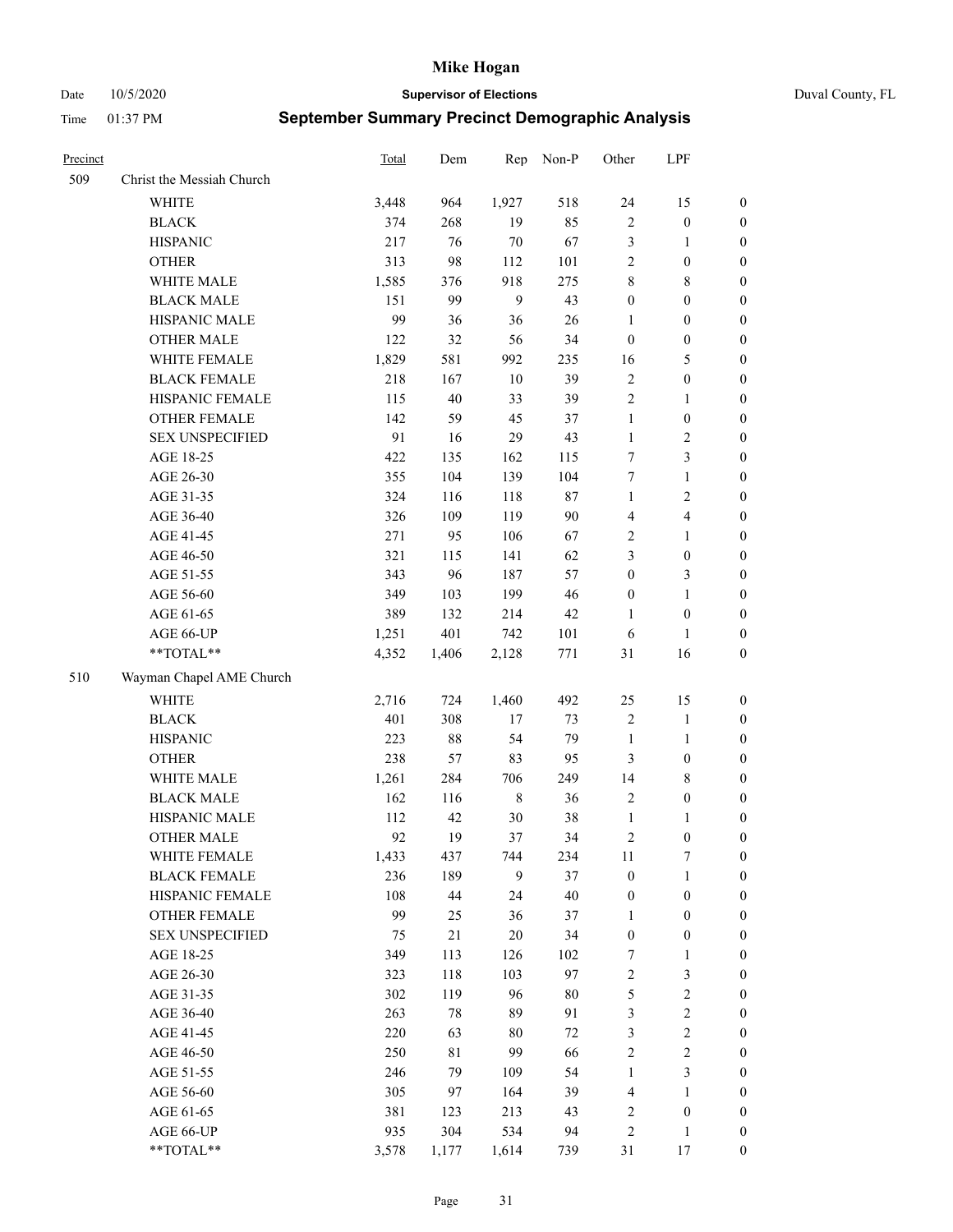Date 10/5/2020 **Supervisor of Elections** Duval County, FL

| Precinct |                              | <b>Total</b> | Dem    | Rep    | Non-P  | Other            | LPF                     |                  |
|----------|------------------------------|--------------|--------|--------|--------|------------------|-------------------------|------------------|
| 511      | Cuba Hunter Community Center |              |        |        |        |                  |                         |                  |
|          | <b>WHITE</b>                 | 1,863        | 572    | 869    | 398    | 18               | 6                       | 0                |
|          | <b>BLACK</b>                 | 780          | 628    | 33     | 116    | 3                | $\boldsymbol{0}$        | 0                |
|          | <b>HISPANIC</b>              | 265          | 113    | 56     | 93     | $\mathbf{1}$     | $\overline{2}$          | $\boldsymbol{0}$ |
|          | <b>OTHER</b>                 | 350          | 101    | 103    | 139    | 6                | 1                       | $\boldsymbol{0}$ |
|          | WHITE MALE                   | 843          | 218    | 421    | 193    | 8                | $\mathfrak{Z}$          | $\boldsymbol{0}$ |
|          | <b>BLACK MALE</b>            | 330          | 253    | 18     | 57     | $\overline{c}$   | $\boldsymbol{0}$        | $\boldsymbol{0}$ |
|          | HISPANIC MALE                | 107          | 38     | $28\,$ | 38     | $\mathbf{1}$     | $\sqrt{2}$              | $\boldsymbol{0}$ |
|          | <b>OTHER MALE</b>            | 135          | 41     | 47     | 46     | $\mathbf{1}$     | $\boldsymbol{0}$        | $\boldsymbol{0}$ |
|          | WHITE FEMALE                 | 990          | 343    | 438    | 196    | $10\,$           | $\mathfrak{Z}$          | $\boldsymbol{0}$ |
|          | <b>BLACK FEMALE</b>          | 441          | 369    | 14     | 57     | $\mathbf{1}$     | $\boldsymbol{0}$        | $\boldsymbol{0}$ |
|          | HISPANIC FEMALE              | 145          | 69     | 26     | 50     | $\boldsymbol{0}$ | $\boldsymbol{0}$        | $\boldsymbol{0}$ |
|          | OTHER FEMALE                 | 147          | 43     | 45     | 57     | 2                | $\boldsymbol{0}$        | $\boldsymbol{0}$ |
|          | <b>SEX UNSPECIFIED</b>       | 119          | $40\,$ | 24     | 51     | 3                | $\mathbf{1}$            | $\boldsymbol{0}$ |
|          | AGE 18-25                    | 286          | 126    | 54     | 99     | 6                | $\mathbf{1}$            | $\boldsymbol{0}$ |
|          | AGE 26-30                    | 307          | 117    | 74     | 106    | 9                | $\mathbf{1}$            | $\boldsymbol{0}$ |
|          | AGE 31-35                    | 289          | 119    | 81     | $87\,$ | $\mathbf{1}$     | $\mathbf{1}$            | $\boldsymbol{0}$ |
|          | AGE 36-40                    | 237          | 96     | $70\,$ | 68     | $\boldsymbol{0}$ | $\mathfrak{Z}$          | $\boldsymbol{0}$ |
|          | AGE 41-45                    | 227          | 89     | 62     | 73     | 3                | $\boldsymbol{0}$        | $\boldsymbol{0}$ |
|          | AGE 46-50                    | 250          | 103    | 76     | 67     | $\overline{c}$   | $\overline{2}$          | $\boldsymbol{0}$ |
|          | AGE 51-55                    | 258          | 108    | 91     | 57     | $\mathbf{1}$     | $\mathbf{1}$            | $\boldsymbol{0}$ |
|          | AGE 56-60                    | 352          | 146    | 142    | 61     | 3                | $\boldsymbol{0}$        | 0                |
|          | AGE 61-65                    | 309          | 141    | 117    | 50     | $\mathbf{1}$     | $\boldsymbol{0}$        | 0                |
|          | AGE 66-UP                    | 743          | 369    | 294    | $78\,$ | $\sqrt{2}$       | $\boldsymbol{0}$        | $\boldsymbol{0}$ |
|          | **TOTAL**                    | 3,258        | 1,414  | 1,061  | 746    | $28\,$           | 9                       | $\boldsymbol{0}$ |
| 512      | Community Hospice of NE FL   |              |        |        |        |                  |                         |                  |
|          | <b>WHITE</b>                 | 2,994        | 800    | 1,448  | 694    | 39               | 13                      | $\boldsymbol{0}$ |
|          | <b>BLACK</b>                 | 1,139        | 866    | 32     | 228    | 12               | $\mathbf{1}$            | $\boldsymbol{0}$ |
|          | <b>HISPANIC</b>              | 476          | 212    | 96     | 165    | 3                | $\boldsymbol{0}$        | $\boldsymbol{0}$ |
|          | <b>OTHER</b>                 | 580          | 190    | 146    | 234    | 9                | $\mathbf{1}$            | $\boldsymbol{0}$ |
|          | WHITE MALE                   | 1,326        | 297    | 653    | 344    | $20\,$           | 12                      | $\boldsymbol{0}$ |
|          | <b>BLACK MALE</b>            | 426          | 297    | 14     | 108    | 6                | $\mathbf{1}$            | $\boldsymbol{0}$ |
|          | HISPANIC MALE                | 195          | 76     | 44     | 74     | 1                | $\boldsymbol{0}$        | 0                |
|          | OTHER MALE                   | 216          | 68     | 58     | 86     | 4                | $\boldsymbol{0}$        | $\boldsymbol{0}$ |
|          | WHITE FEMALE                 | 1,633        | 491    | 783    | 339    | 19               | 1                       | 0                |
|          | <b>BLACK FEMALE</b>          | 695          | 556    | 18     | 115    | 6                | $\boldsymbol{0}$        | $\boldsymbol{0}$ |
|          | HISPANIC FEMALE              | 268          | 130    | 47     | 89     | $\overline{c}$   | $\boldsymbol{0}$        | $\overline{0}$   |
|          | <b>OTHER FEMALE</b>          | 262          | 97     | 72     | $88\,$ | 4                | $\mathbf{1}$            | $\overline{0}$   |
|          | <b>SEX UNSPECIFIED</b>       | 168          | 56     | 33     | $78\,$ | $\mathbf{1}$     | $\boldsymbol{0}$        | 0                |
|          | AGE 18-25                    | 577          | 243    | 128    | 193    | 10               | $\mathfrak{Z}$          | 0                |
|          | AGE 26-30                    | 597          | 240    | 132    | 210    | $11\,$           | $\overline{\mathbf{4}}$ | 0                |
|          | AGE 31-35                    | 518          | 246    | 114    | 152    | 4                | $\sqrt{2}$              | 0                |
|          | AGE 36-40                    | 489          | 196    | 123    | 165    | 4                | $\mathbf{1}$            | 0                |
|          | AGE 41-45                    | 368          | 148    | 100    | 115    | $\overline{4}$   | $\mathbf{1}$            | 0                |
|          | AGE 46-50                    | 381          | 150    | 130    | 97     | 4                | $\boldsymbol{0}$        | 0                |
|          | AGE 51-55                    | 366          | 142    | 141    | 79     | 3                | $\mathbf{1}$            | 0                |
|          | AGE 56-60                    | 455          | 159    | 203    | 82     | 10               | $\mathbf{1}$            | 0                |
|          | AGE 61-65                    | 435          | 187    | 165    | 77     | 6                | $\boldsymbol{0}$        | 0                |
|          | AGE 66-UP                    | 1,001        | 356    | 486    | 150    | 7                | $\sqrt{2}$              | 0                |
|          | **TOTAL**                    | 5,189        | 2,068  | 1,722  | 1,321  | 63               | 15                      | $\boldsymbol{0}$ |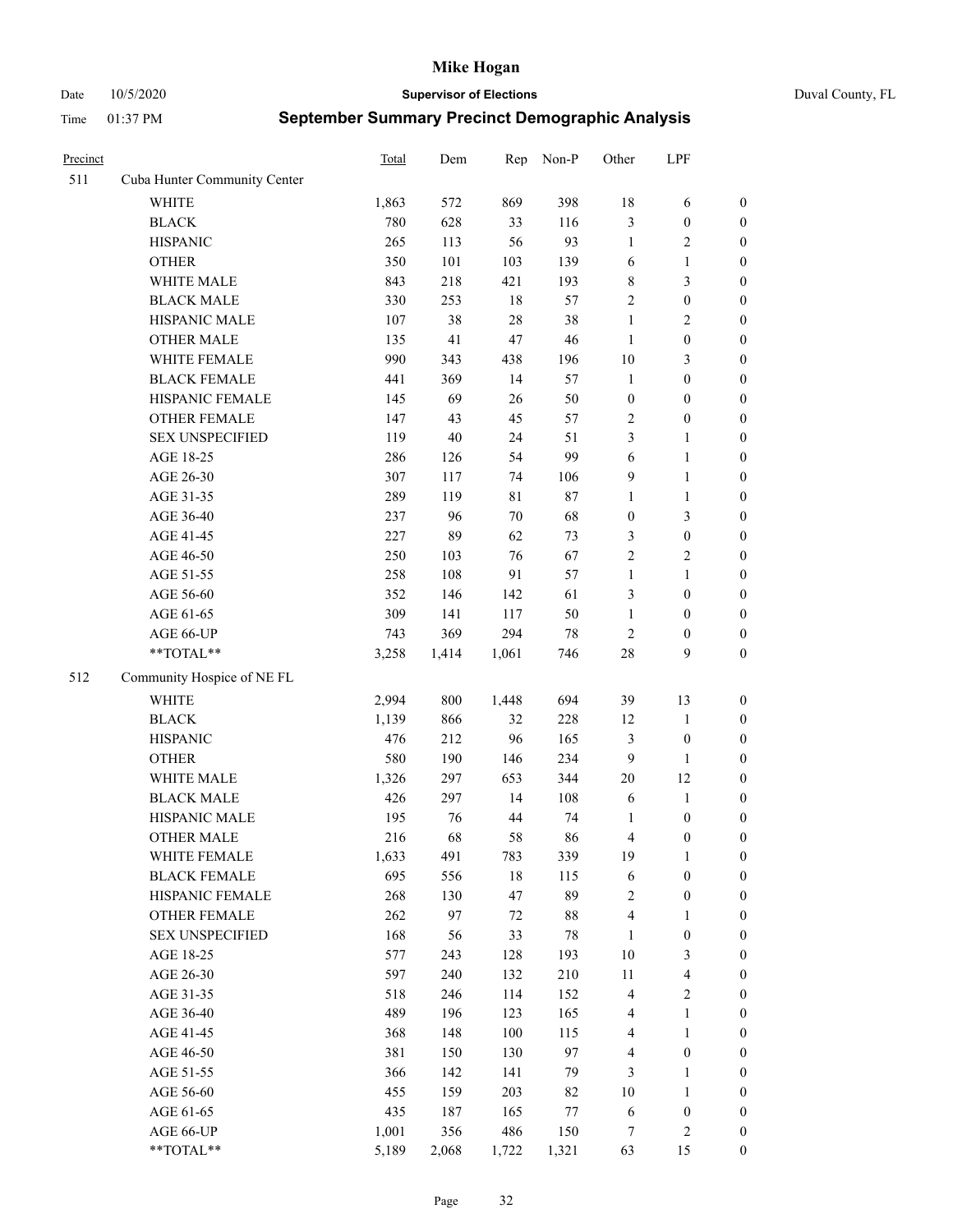Date 10/5/2020 **Supervisor of Elections** Duval County, FL

| Precinct |                          | Total | Dem    | Rep            | Non-P  | Other            | LPF              |                  |
|----------|--------------------------|-------|--------|----------------|--------|------------------|------------------|------------------|
| 513      | Englewood Baptist Church |       |        |                |        |                  |                  |                  |
|          | <b>WHITE</b>             | 1,486 | 408    | 751            | 315    | 7                | $\mathfrak{S}$   | 0                |
|          | <b>BLACK</b>             | 547   | 416    | 26             | 101    | 3                | $\mathbf{1}$     | 0                |
|          | <b>HISPANIC</b>          | 236   | 100    | 55             | $78\,$ | 3                | $\boldsymbol{0}$ | $\boldsymbol{0}$ |
|          | <b>OTHER</b>             | 363   | 86     | 107            | 168    | 2                | $\boldsymbol{0}$ | $\boldsymbol{0}$ |
|          | WHITE MALE               | 691   | 170    | 360            | 154    | 4                | $\mathfrak{Z}$   | $\boldsymbol{0}$ |
|          | <b>BLACK MALE</b>        | 261   | 187    | 18             | 53     | $\overline{c}$   | $\mathbf{1}$     | $\boldsymbol{0}$ |
|          | HISPANIC MALE            | 109   | 39     | 33             | 35     | $\overline{c}$   | $\boldsymbol{0}$ | $\boldsymbol{0}$ |
|          | <b>OTHER MALE</b>        | 154   | 33     | 55             | 66     | $\boldsymbol{0}$ | $\boldsymbol{0}$ | $\boldsymbol{0}$ |
|          | WHITE FEMALE             | 766   | 231    | 378            | 152    | 3                | $\overline{2}$   | $\boldsymbol{0}$ |
|          | <b>BLACK FEMALE</b>      | 280   | 223    | $\,$ 8 $\,$    | 48     | $\mathbf{1}$     | $\boldsymbol{0}$ | $\boldsymbol{0}$ |
|          | HISPANIC FEMALE          | 115   | 56     | 20             | 39     | $\boldsymbol{0}$ | $\boldsymbol{0}$ | $\boldsymbol{0}$ |
|          | <b>OTHER FEMALE</b>      | 138   | 39     | 36             | 62     | $\mathbf{1}$     | $\boldsymbol{0}$ | $\boldsymbol{0}$ |
|          | <b>SEX UNSPECIFIED</b>   | 118   | 32     | 31             | 53     | $\sqrt{2}$       | $\boldsymbol{0}$ | $\boldsymbol{0}$ |
|          | AGE 18-25                | 238   | 114    | 45             | 77     | $\sqrt{2}$       | $\boldsymbol{0}$ | $\boldsymbol{0}$ |
|          | AGE 26-30                | 228   | 76     | 53             | 94     | 3                | $\sqrt{2}$       | $\boldsymbol{0}$ |
|          | AGE 31-35                | 231   | 86     | 76             | 64     | $\overline{c}$   | $\mathfrak{Z}$   | $\boldsymbol{0}$ |
|          | AGE 36-40                | 193   | 63     | 61             | 65     | 4                | $\boldsymbol{0}$ | $\boldsymbol{0}$ |
|          | AGE 41-45                | 195   | 66     | 67             | 62     | $\boldsymbol{0}$ | $\boldsymbol{0}$ | $\boldsymbol{0}$ |
|          | AGE 46-50                | 223   | 83     | 66             | $71\,$ | 2                | 1                | $\boldsymbol{0}$ |
|          | AGE 51-55                | 206   | 79     | $8\sqrt{1}$    | 46     | $\boldsymbol{0}$ | $\boldsymbol{0}$ | 0                |
|          | AGE 56-60                | 258   | 98     | 101            | 58     | 1                | $\boldsymbol{0}$ | 0                |
|          | AGE 61-65                | 256   | 104    | 107            | 45     | $\boldsymbol{0}$ | $\boldsymbol{0}$ | 0                |
|          | AGE 66-UP                | 604   | 241    | 282            | $80\,$ | 1                | $\boldsymbol{0}$ | $\boldsymbol{0}$ |
|          | **TOTAL**                | 2,632 | 1,010  | 939            | 662    | 15               | 6                | $\boldsymbol{0}$ |
| 601      | Italian American Club    |       |        |                |        |                  |                  |                  |
|          | <b>WHITE</b>             | 3,096 | 562    | 2,013          | 483    | 23               | 15               | $\boldsymbol{0}$ |
|          | <b>BLACK</b>             | 139   | 95     | 15             | $28\,$ | $\mathbf{1}$     | $\boldsymbol{0}$ | $\boldsymbol{0}$ |
|          | <b>HISPANIC</b>          | 116   | 29     | 54             | 30     | 3                | $\boldsymbol{0}$ | $\boldsymbol{0}$ |
|          | <b>OTHER</b>             | 221   | 51     | 109            | 56     | 3                | $\overline{c}$   | $\boldsymbol{0}$ |
|          | WHITE MALE               | 1,503 | 224    | 987            | 266    | 15               | $11\,$           | $\boldsymbol{0}$ |
|          | <b>BLACK MALE</b>        | 65    | 39     | $10\,$         | 15     | $\mathbf{1}$     | $\boldsymbol{0}$ | $\boldsymbol{0}$ |
|          | HISPANIC MALE            | 56    | 14     | 26             | 14     | $\overline{c}$   | $\boldsymbol{0}$ | 0                |
|          | <b>OTHER MALE</b>        | 86    | 21     | 44             | 19     | $\boldsymbol{0}$ | $\mathbf{2}$     | $\boldsymbol{0}$ |
|          | WHITE FEMALE             | 1,563 | 334    | 1,007          | 210    | 8                | 4                | 0                |
|          | <b>BLACK FEMALE</b>      | 73    | 56     | $\overline{4}$ | 13     | $\boldsymbol{0}$ | $\boldsymbol{0}$ | $\boldsymbol{0}$ |
|          | HISPANIC FEMALE          | 56    | 12     | 28             | 15     | 1                | $\boldsymbol{0}$ | $\overline{0}$   |
|          | OTHER FEMALE             | 108   | 27     | 54             | 24     | 3                | $\boldsymbol{0}$ | $\overline{0}$   |
|          | <b>SEX UNSPECIFIED</b>   | 62    | $10\,$ | 31             | 21     | $\boldsymbol{0}$ | $\boldsymbol{0}$ | 0                |
|          | AGE 18-25                | 364   | 70     | 204            | 78     | 10               | $\sqrt{2}$       | 0                |
|          | AGE 26-30                | 196   | 29     | 107            | 58     | $\boldsymbol{0}$ | $\sqrt{2}$       | 0                |
|          | AGE 31-35                | 222   | 55     | 113            | 52     | 1                | $\mathbf{1}$     | 0                |
|          | AGE 36-40                | 263   | 58     | 130            | 69     | 3                | $\mathfrak{Z}$   | 0                |
|          | AGE 41-45                | 204   | 40     | 115            | 46     | $\mathbf{1}$     | $\sqrt{2}$       | 0                |
|          | AGE 46-50                | 252   | 48     | 144            | 54     | 3                | $\mathfrak{Z}$   | 0                |
|          | AGE 51-55                | 307   | 49     | 200            | 52     | $\overline{4}$   | $\sqrt{2}$       | 0                |
|          | AGE 56-60                | 381   | 62     | 264            | 53     | 2                | $\boldsymbol{0}$ | $\boldsymbol{0}$ |
|          | AGE 61-65                | 356   | 68     | 251            | 36     | $\boldsymbol{0}$ | $\mathbf{1}$     | $\boldsymbol{0}$ |
|          | AGE 66-UP                | 1,025 | 257    | 662            | 99     | 6                | $\mathbf{1}$     | 0                |
|          | **TOTAL**                | 3,572 | 737    | 2,191          | 597    | 30               | 17               | $\boldsymbol{0}$ |
|          |                          |       |        |                |        |                  |                  |                  |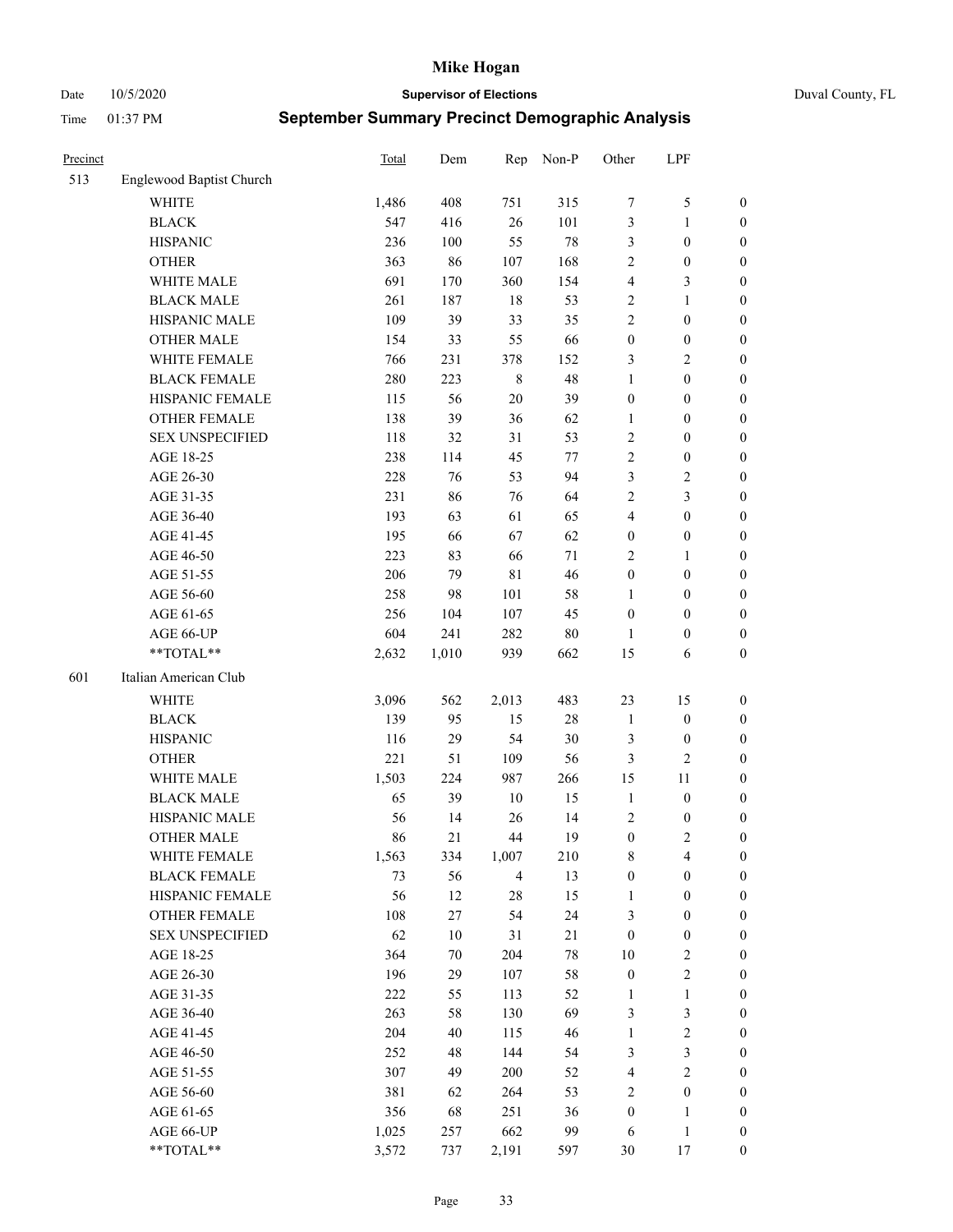Date 10/5/2020 **Supervisor of Elections** Duval County, FL

| Precinct |                           | Total | Dem    | Rep            | Non-P  | Other            | LPF                     |                  |
|----------|---------------------------|-------|--------|----------------|--------|------------------|-------------------------|------------------|
| 602      | All Souls Anglican Church |       |        |                |        |                  |                         |                  |
|          | <b>WHITE</b>              | 3,376 | 782    | 1,897          | 653    | 31               | 13                      | 0                |
|          | <b>BLACK</b>              | 407   | 317    | 29             | 54     | $\tau$           | $\boldsymbol{0}$        | 0                |
|          | <b>HISPANIC</b>           | 288   | 95     | 88             | 99     | 6                | $\boldsymbol{0}$        | $\boldsymbol{0}$ |
|          | <b>OTHER</b>              | 484   | 129    | 150            | 195    | 9                | $\mathbf{1}$            | $\boldsymbol{0}$ |
|          | WHITE MALE                | 1,611 | 314    | 944            | 335    | 8                | $10\,$                  | $\boldsymbol{0}$ |
|          | <b>BLACK MALE</b>         | 191   | 135    | 20             | 32     | 4                | $\boldsymbol{0}$        | $\boldsymbol{0}$ |
|          | HISPANIC MALE             | 121   | 37     | 37             | $44\,$ | 3                | $\boldsymbol{0}$        | $\boldsymbol{0}$ |
|          | <b>OTHER MALE</b>         | 210   | 49     | 66             | 92     | 3                | $\boldsymbol{0}$        | $\boldsymbol{0}$ |
|          | WHITE FEMALE              | 1,738 | 462    | 936            | 316    | 22               | $\overline{2}$          | $\boldsymbol{0}$ |
|          | <b>BLACK FEMALE</b>       | 212   | 180    | $\,$ 8 $\,$    | $21\,$ | 3                | $\boldsymbol{0}$        | 0                |
|          | HISPANIC FEMALE           | 166   | 58     | 51             | 54     | 3                | $\boldsymbol{0}$        | 0                |
|          | <b>OTHER FEMALE</b>       | 207   | 71     | 64             | 67     | 4                | $\mathbf{1}$            | $\boldsymbol{0}$ |
|          | <b>SEX UNSPECIFIED</b>    | 99    | 17     | 38             | 40     | 3                | $\mathbf{1}$            | $\boldsymbol{0}$ |
|          | AGE 18-25                 | 488   | 138    | 180            | 156    | 9                | $\mathfrak{S}$          | $\boldsymbol{0}$ |
|          | AGE 26-30                 | 322   | 93     | 134            | 89     | 4                | $\sqrt{2}$              | $\boldsymbol{0}$ |
|          | AGE 31-35                 | 430   | 132    | 172            | 118    | 6                | $\sqrt{2}$              | $\boldsymbol{0}$ |
|          | AGE 36-40                 | 430   | 124    | 179            | 120    | 5                | $\overline{c}$          | $\boldsymbol{0}$ |
|          | AGE 41-45                 | 344   | 105    | 133            | 98     | 8                | $\boldsymbol{0}$        | $\boldsymbol{0}$ |
|          | AGE 46-50                 | 354   | 97     | 184            | 68     | 4                | $\mathbf{1}$            | $\boldsymbol{0}$ |
|          | AGE 51-55                 | 412   | 92     | 212            | 103    | 4                | $\mathbf{1}$            | $\boldsymbol{0}$ |
|          | AGE 56-60                 | 467   | 145    | 250            | 71     | 1                | $\boldsymbol{0}$        | 0                |
|          | AGE 61-65                 | 481   | 148    | 265            | 61     | 6                | $\mathbf{1}$            | 0                |
|          | AGE 66-UP                 | 824   | 248    | 453            | 117    | 6                | $\boldsymbol{0}$        | $\boldsymbol{0}$ |
|          | $**TOTAL**$               | 4,555 | 1,323  | 2,164          | 1,001  | 53               | 14                      | $\boldsymbol{0}$ |
| 603      | Mandarin Branch Library   |       |        |                |        |                  |                         |                  |
|          | WHITE                     | 3,446 | 934    | 1,991          | 492    | 24               | $\mathfrak{S}$          | $\boldsymbol{0}$ |
|          | <b>BLACK</b>              | 108   | 76     | $\tau$         | 25     | $\boldsymbol{0}$ | $\boldsymbol{0}$        | $\boldsymbol{0}$ |
|          | <b>HISPANIC</b>           | 151   | 50     | 54             | 47     | $\boldsymbol{0}$ | $\boldsymbol{0}$        | $\boldsymbol{0}$ |
|          | <b>OTHER</b>              | 292   | 82     | 104            | 105    | $\boldsymbol{0}$ | $\mathbf{1}$            | $\boldsymbol{0}$ |
|          | WHITE MALE                | 1,577 | 357    | 957            | 251    | 9                | $\mathfrak{Z}$          | $\boldsymbol{0}$ |
|          | <b>BLACK MALE</b>         | 52    | 32     | $\overline{4}$ | 16     | $\boldsymbol{0}$ | $\boldsymbol{0}$        | $\boldsymbol{0}$ |
|          | HISPANIC MALE             | 66    | $20\,$ | 24             | 22     | $\boldsymbol{0}$ | $\boldsymbol{0}$        | $\boldsymbol{0}$ |
|          | <b>OTHER MALE</b>         | 115   | 22     | 54             | 39     | $\boldsymbol{0}$ | $\boldsymbol{0}$        | $\boldsymbol{0}$ |
|          | WHITE FEMALE              | 1,847 | 571    | 1,024          | 235    | 15               | 2                       | 0                |
|          | <b>BLACK FEMALE</b>       | 55    | 43     | 3              | 9      | $\boldsymbol{0}$ | $\boldsymbol{0}$        | $\boldsymbol{0}$ |
|          | HISPANIC FEMALE           | 82    | 28     | 30             | 24     | $\boldsymbol{0}$ | $\boldsymbol{0}$        | $\overline{0}$   |
|          | <b>OTHER FEMALE</b>       | 130   | 47     | 36             | 46     | $\boldsymbol{0}$ | $\mathbf{1}$            | $\overline{0}$   |
|          | <b>SEX UNSPECIFIED</b>    | 73    | 22     | 24             | 27     | $\boldsymbol{0}$ | $\boldsymbol{0}$        | $\overline{0}$   |
|          | AGE 18-25                 | 393   | 113    | 178            | 98     | 4                | $\boldsymbol{0}$        | $\overline{0}$   |
|          | AGE 26-30                 | 258   | 54     | 133            | 66     | 4                | $\mathbf{1}$            | 0                |
|          | AGE 31-35                 | 264   | 78     | 114            | 68     | $\boldsymbol{0}$ | $\overline{\mathbf{4}}$ | 0                |
|          | AGE 36-40                 | 259   | 85     | 104            | 66     | 4                | $\boldsymbol{0}$        | 0                |
|          | AGE 41-45                 | 269   | 72     | 128            | 67     | $\mathbf{1}$     | $\mathbf{1}$            | 0                |
|          | AGE 46-50                 | 304   | 74     | 173            | 55     | $\mathfrak{2}$   | $\boldsymbol{0}$        | 0                |
|          | AGE 51-55                 | 281   | 66     | 165            | 50     | $\boldsymbol{0}$ | $\boldsymbol{0}$        | $\boldsymbol{0}$ |
|          | AGE 56-60                 | 339   | 90     | 202            | 46     | 1                | $\boldsymbol{0}$        | $\boldsymbol{0}$ |
|          | AGE 61-65                 | 342   | 114    | 190            | 34     | 4                | $\boldsymbol{0}$        | $\boldsymbol{0}$ |
|          | AGE 66-UP                 | 1,284 | 394    | 768            | 118    | $\overline{4}$   | $\boldsymbol{0}$        | $\boldsymbol{0}$ |
|          | **TOTAL**                 | 3,997 | 1,142  | 2,156          | 669    | 24               | 6                       | $\boldsymbol{0}$ |
|          |                           |       |        |                |        |                  |                         |                  |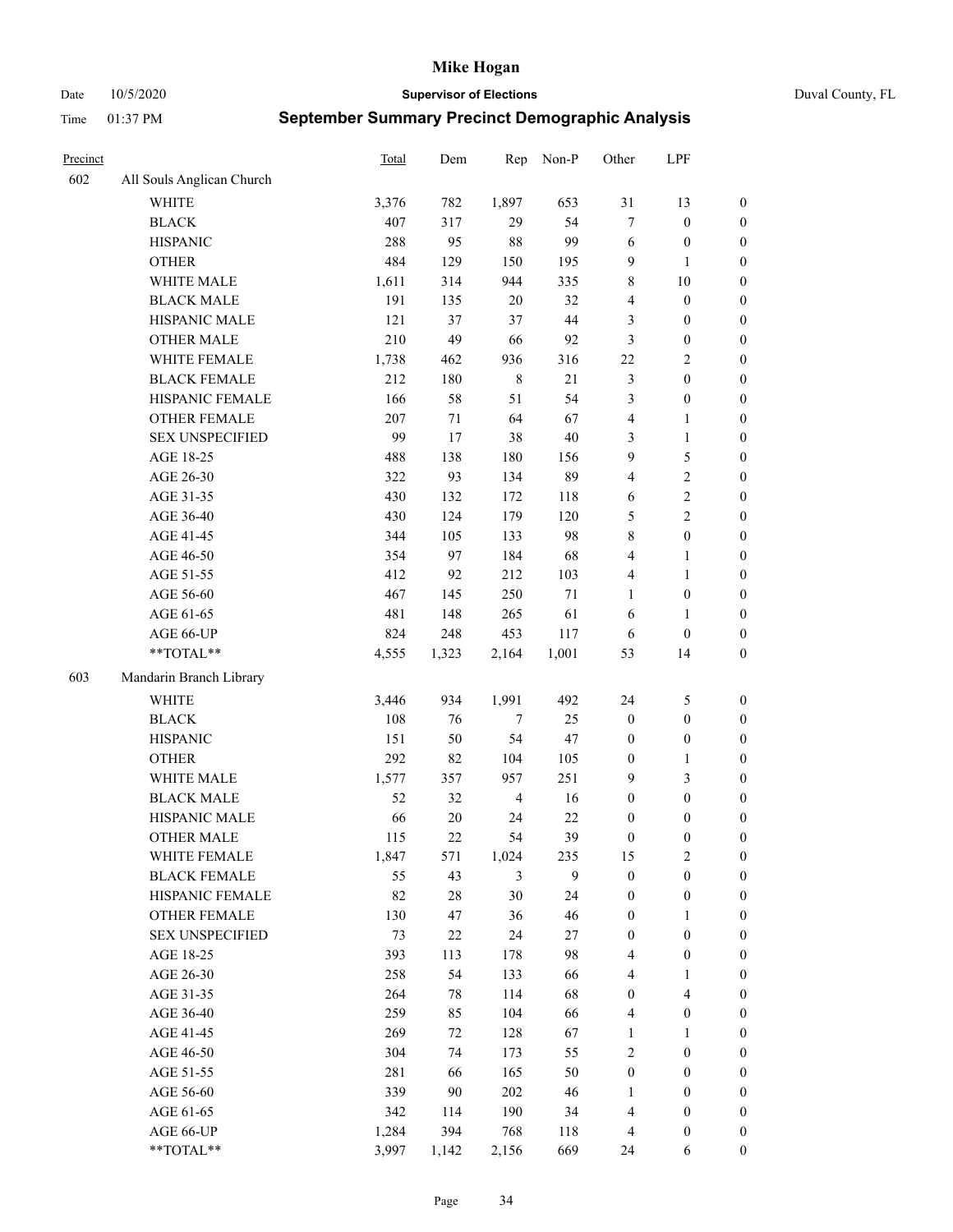Date 10/5/2020 **Supervisor of Elections** Duval County, FL

| Precinct |                                | Total | Dem    | Rep            | Non-P      | Other                   | LPF                     |                  |
|----------|--------------------------------|-------|--------|----------------|------------|-------------------------|-------------------------|------------------|
| 604      | Mandarin Presbyterian Church   |       |        |                |            |                         |                         |                  |
|          | <b>WHITE</b>                   | 1,730 | 360    | 1,075          | 282        | $\,$ 8 $\,$             | $\mathfrak{S}$          | 0                |
|          | <b>BLACK</b>                   | 32    | 18     | $\overline{4}$ | 9          | 1                       | $\boldsymbol{0}$        | 0                |
|          | <b>HISPANIC</b>                | 82    | 28     | 30             | 23         | $\boldsymbol{0}$        | $\mathbf{1}$            | $\boldsymbol{0}$ |
|          | <b>OTHER</b>                   | 111   | 33     | $46\,$         | 31         | 1                       | $\boldsymbol{0}$        | $\boldsymbol{0}$ |
|          | WHITE MALE                     | 834   | 135    | 534            | 155        | 5                       | 5                       | $\boldsymbol{0}$ |
|          | <b>BLACK MALE</b>              | 17    | 8      | $\overline{2}$ | 7          | $\boldsymbol{0}$        | $\boldsymbol{0}$        | $\boldsymbol{0}$ |
|          | HISPANIC MALE                  | 35    | 13     | 13             | 8          | $\boldsymbol{0}$        | $\mathbf{1}$            | $\boldsymbol{0}$ |
|          | <b>OTHER MALE</b>              | 49    | 12     | 22             | 14         | $\mathbf{1}$            | $\boldsymbol{0}$        | $\boldsymbol{0}$ |
|          | WHITE FEMALE                   | 878   | 220    | 533            | 122        | 3                       | $\boldsymbol{0}$        | $\boldsymbol{0}$ |
|          | <b>BLACK FEMALE</b>            | 14    | 9      | $\sqrt{2}$     | $\sqrt{2}$ | $\mathbf{1}$            | $\boldsymbol{0}$        | 0                |
|          | HISPANIC FEMALE                | 47    | 15     | 17             | 15         | $\boldsymbol{0}$        | $\boldsymbol{0}$        | 0                |
|          | <b>OTHER FEMALE</b>            | 49    | 17     | $20\,$         | 12         | $\boldsymbol{0}$        | $\boldsymbol{0}$        | 0                |
|          | <b>SEX UNSPECIFIED</b>         | 32    | $10\,$ | 12             | $10\,$     | $\boldsymbol{0}$        | $\boldsymbol{0}$        | $\boldsymbol{0}$ |
|          | AGE 18-25                      | 166   | 41     | 74             | 48         | 2                       | $\mathbf{1}$            | $\boldsymbol{0}$ |
|          | AGE 26-30                      | 121   | 30     | 53             | 37         | $\mathbf{1}$            | $\boldsymbol{0}$        | $\boldsymbol{0}$ |
|          | AGE 31-35                      | 143   | 26     | $87\,$         | 30         | $\boldsymbol{0}$        | $\boldsymbol{0}$        | $\boldsymbol{0}$ |
|          | AGE 36-40                      | 130   | 25     | 68             | 34         | $\overline{c}$          | $\mathbf{1}$            | $\boldsymbol{0}$ |
|          | AGE 41-45                      | 134   | 25     | $78\,$         | 31         | $\boldsymbol{0}$        | $\boldsymbol{0}$        | $\boldsymbol{0}$ |
|          | AGE 46-50                      | 142   | 29     | 82             | 29         | $\boldsymbol{0}$        | $\mathbf{2}$            | $\boldsymbol{0}$ |
|          | AGE 51-55                      | 150   | 31     | 86             | 31         | 2                       | $\boldsymbol{0}$        | $\boldsymbol{0}$ |
|          | AGE 56-60                      | 178   | 37     | 111            | 30         | $\boldsymbol{0}$        | $\boldsymbol{0}$        | 0                |
|          | AGE 61-65                      | 194   | 53     | 125            | 16         | $\boldsymbol{0}$        | $\boldsymbol{0}$        | 0                |
|          | AGE 66-UP                      | 596   | 141    | 391            | 59         | 3                       | $\overline{c}$          | $\boldsymbol{0}$ |
|          | **TOTAL**                      | 1,955 | 439    | 1,155          | 345        | 10                      | 6                       | $\boldsymbol{0}$ |
| 605      | Episcopal Church of Our Savior |       |        |                |            |                         |                         |                  |
|          | <b>WHITE</b>                   | 3,489 | 684    | 2,227          | 530        | $27\,$                  | $21\,$                  | $\boldsymbol{0}$ |
|          | <b>BLACK</b>                   | 152   | 105    | 14             | 30         | 3                       | $\boldsymbol{0}$        | $\boldsymbol{0}$ |
|          | <b>HISPANIC</b>                | 144   | 27     | 73             | 41         | 3                       | $\boldsymbol{0}$        | $\boldsymbol{0}$ |
|          | <b>OTHER</b>                   | 272   | $71\,$ | 109            | 87         | 3                       | $\mathbf{2}$            | $\boldsymbol{0}$ |
|          | WHITE MALE                     | 1,666 | 270    | 1,104          | 267        | 14                      | $11\,$                  | $\boldsymbol{0}$ |
|          | <b>BLACK MALE</b>              | 80    | 51     | $10\,$         | $17\,$     | $\overline{2}$          | $\boldsymbol{0}$        | $\boldsymbol{0}$ |
|          | HISPANIC MALE                  | 56    | 12     | 30             | 14         | $\boldsymbol{0}$        | $\boldsymbol{0}$        | 0                |
|          | <b>OTHER MALE</b>              | 93    | 26     | 34             | 32         | 1                       | $\boldsymbol{0}$        | $\boldsymbol{0}$ |
|          | WHITE FEMALE                   | 1,787 | 408    | 1,101          | 255        | 13                      | 10                      | 0                |
|          | <b>BLACK FEMALE</b>            | 70    | 53     | $\overline{4}$ | 12         | $\mathbf{1}$            | $\boldsymbol{0}$        | $\boldsymbol{0}$ |
|          | HISPANIC FEMALE                | 84    | 13     | 43             | 25         | 3                       | $\boldsymbol{0}$        | $\boldsymbol{0}$ |
|          | OTHER FEMALE                   | 135   | 37     | 66             | 30         | $\boldsymbol{0}$        | $\sqrt{2}$              | $\overline{0}$   |
|          | <b>SEX UNSPECIFIED</b>         | 86    | 17     | 31             | 36         | 2                       | $\boldsymbol{0}$        | 0                |
|          | AGE 18-25                      | 403   | 100    | 195            | 96         | 9                       | $\mathfrak{Z}$          | $\overline{0}$   |
|          | AGE 26-30                      | 236   | 55     | 120            | 53         | $\overline{\mathbf{4}}$ | $\overline{\mathbf{4}}$ | 0                |
|          | AGE 31-35                      | 258   | 48     | 139            | 63         | 5                       | $\mathfrak{Z}$          | 0                |
|          | AGE 36-40                      | 274   | 48     | 164            | 54         | 4                       | $\overline{\mathbf{4}}$ | 0                |
|          | AGE 41-45                      | 231   | 42     | 130            | 53         | 3                       | $\mathfrak{Z}$          | 0                |
|          | AGE 46-50                      | 316   | 58     | 181            | $70\,$     | $\mathfrak{Z}$          | $\overline{\mathbf{4}}$ | 0                |
|          | AGE 51-55                      | 335   | 57     | 216            | 58         | 3                       | $\mathbf{1}$            | $\boldsymbol{0}$ |
|          | AGE 56-60                      | 414   | 80     | 253            | 81         | $\boldsymbol{0}$        | $\boldsymbol{0}$        | $\boldsymbol{0}$ |
|          | AGE 61-65                      | 449   | 122    | 285            | 42         | $\boldsymbol{0}$        | $\boldsymbol{0}$        | $\boldsymbol{0}$ |
|          | AGE 66-UP                      | 1,140 | 277    | 739            | 118        | 5                       | $\mathbf{1}$            | $\boldsymbol{0}$ |
|          | **TOTAL**                      | 4,057 | 887    | 2,423          | 688        | 36                      | 23                      | $\boldsymbol{0}$ |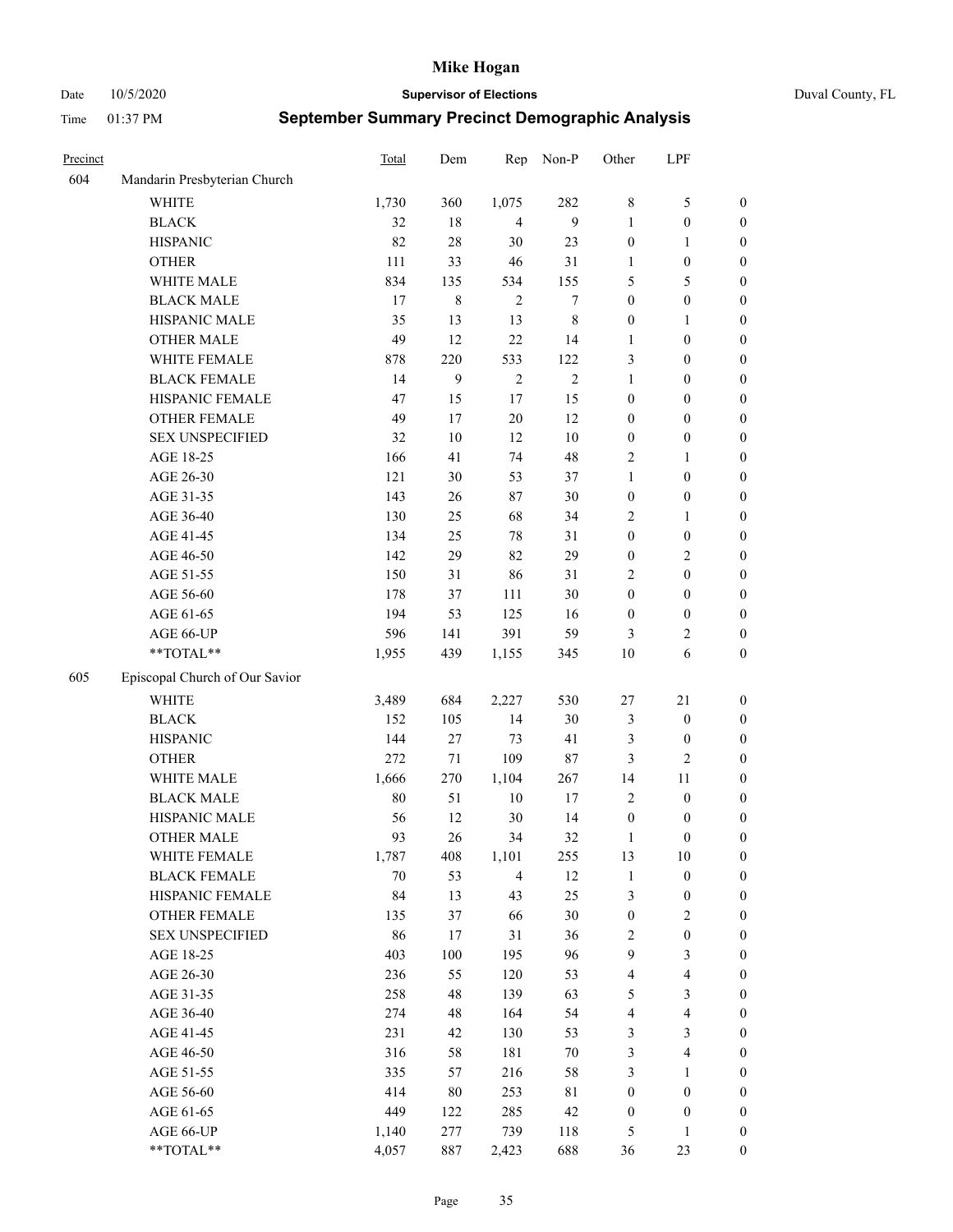Date 10/5/2020 **Supervisor of Elections** Duval County, FL

| Precinct |                                 | Total | Dem    | Rep            | Non-P  | Other            | LPF                     |                  |
|----------|---------------------------------|-------|--------|----------------|--------|------------------|-------------------------|------------------|
| 606      | South Mandarin Regional Library |       |        |                |        |                  |                         |                  |
|          | <b>WHITE</b>                    | 4,930 | 1,026  | 3,051          | 793    | 35               | 25                      | 0                |
|          | <b>BLACK</b>                    | 279   | 204    | 18             | 54     | $\mathbf{2}$     | $\mathbf{1}$            | 0                |
|          | <b>HISPANIC</b>                 | 209   | 72     | 78             | 57     | $\mathbf{1}$     | $\mathbf{1}$            | $\boldsymbol{0}$ |
|          | <b>OTHER</b>                    | 357   | 91     | 136            | 124    | 4                | $\mathbf{2}$            | $\boldsymbol{0}$ |
|          | WHITE MALE                      | 2,365 | 405    | 1,498          | 432    | 14               | 16                      | $\boldsymbol{0}$ |
|          | <b>BLACK MALE</b>               | 136   | 90     | 14             | 31     | $\mathbf{1}$     | $\boldsymbol{0}$        | $\boldsymbol{0}$ |
|          | HISPANIC MALE                   | 98    | 29     | 40             | 27     | $\mathbf{1}$     | $\mathbf{1}$            | $\boldsymbol{0}$ |
|          | <b>OTHER MALE</b>               | 143   | 30     | 63             | 48     | $\overline{c}$   | $\boldsymbol{0}$        | $\boldsymbol{0}$ |
|          | WHITE FEMALE                    | 2,527 | 614    | 1,530          | 353    | 21               | $\mathbf{9}$            | $\boldsymbol{0}$ |
|          | <b>BLACK FEMALE</b>             | 140   | 113    | $\overline{4}$ | 21     | $\mathbf{1}$     | $\mathbf{1}$            | 0                |
|          | HISPANIC FEMALE                 | 103   | 41     | 36             | 26     | $\boldsymbol{0}$ | $\boldsymbol{0}$        | 0                |
|          | <b>OTHER FEMALE</b>             | 162   | 56     | 55             | 48     | $\mathbf{1}$     | $\sqrt{2}$              | $\boldsymbol{0}$ |
|          | <b>SEX UNSPECIFIED</b>          | 101   | 15     | 43             | 42     | $\mathbf{1}$     | $\boldsymbol{0}$        | $\boldsymbol{0}$ |
|          | AGE 18-25                       | 539   | 116    | 273            | 141    | 8                | $\mathbf{1}$            | $\boldsymbol{0}$ |
|          | AGE 26-30                       | 385   | 99     | 181            | 90     | 8                | $\tau$                  | $\boldsymbol{0}$ |
|          | AGE 31-35                       | 426   | 97     | 218            | 109    | 1                | $\mathbf{1}$            | $\boldsymbol{0}$ |
|          | AGE 36-40                       | 422   | 110    | 184            | 120    | 4                | $\overline{\mathbf{4}}$ | $\boldsymbol{0}$ |
|          | AGE 41-45                       | 394   | 89     | 192            | 104    | 6                | $\mathfrak{Z}$          | $\boldsymbol{0}$ |
|          | AGE 46-50                       | 419   | 105    | 221            | $87\,$ | $\overline{c}$   | $\overline{\mathbf{4}}$ | $\boldsymbol{0}$ |
|          | AGE 51-55                       | 498   | 93     | 326            | 74     | 3                | $\sqrt{2}$              | $\boldsymbol{0}$ |
|          | AGE 56-60                       | 576   | 134    | 364            | 72     | 5                | $\mathbf{1}$            | 0                |
|          | AGE 61-65                       | 563   | 133    | 354            | 71     | $\overline{c}$   | $\mathfrak{Z}$          | $\boldsymbol{0}$ |
|          | AGE 66-UP                       | 1,549 | 417    | 966            | 160    | 3                | $\mathfrak{Z}$          | $\boldsymbol{0}$ |
|          | $**TOTAL**$                     | 5,775 | 1,393  | 3,283          | 1,028  | 42               | 29                      | $\boldsymbol{0}$ |
| 607      | Mandarin Branch Library         |       |        |                |        |                  |                         |                  |
|          | <b>WHITE</b>                    | 1,635 | 379    | 889            | 324    | 26               | 17                      | $\boldsymbol{0}$ |
|          | <b>BLACK</b>                    | 261   | 196    | 11             | 49     | 5                | $\boldsymbol{0}$        | $\boldsymbol{0}$ |
|          | <b>HISPANIC</b>                 | 177   | 57     | 57             | 62     | $\mathbf{1}$     | $\boldsymbol{0}$        | $\boldsymbol{0}$ |
|          | <b>OTHER</b>                    | 152   | 45     | 51             | 51     | $\overline{c}$   | $\mathfrak{Z}$          | $\boldsymbol{0}$ |
|          | WHITE MALE                      | 726   | 135    | 418            | 154    | $10\,$           | 9                       | $\boldsymbol{0}$ |
|          | <b>BLACK MALE</b>               | 94    | 68     | $\mathfrak{Z}$ | 21     | $\mathfrak{2}$   | $\boldsymbol{0}$        | $\boldsymbol{0}$ |
|          | HISPANIC MALE                   | 77    | $20\,$ | 32             | 24     | $\mathbf{1}$     | $\boldsymbol{0}$        | $\boldsymbol{0}$ |
|          | <b>OTHER MALE</b>               | 58    | 17     | 19             | 20     | $\boldsymbol{0}$ | $\mathbf{2}$            | $\boldsymbol{0}$ |
|          | WHITE FEMALE                    | 893   | 240    | 462            | 167    | 16               | 8                       | 0                |
|          | <b>BLACK FEMALE</b>             | 160   | 124    | $\tau$         | 26     | 3                | $\boldsymbol{0}$        | $\boldsymbol{0}$ |
|          | HISPANIC FEMALE                 | 96    | 36     | 24             | 36     | $\boldsymbol{0}$ | $\boldsymbol{0}$        | $\overline{0}$   |
|          | <b>OTHER FEMALE</b>             | 66    | $20\,$ | $27\,$         | $18\,$ | $\mathbf{1}$     | $\boldsymbol{0}$        | $\overline{0}$   |
|          | <b>SEX UNSPECIFIED</b>          | 55    | 17     | 16             | $20\,$ | $\mathbf{1}$     | $\mathbf{1}$            | 0                |
|          | AGE 18-25                       | 206   | 64     | 71             | 66     | 5                | $\boldsymbol{0}$        | $\theta$         |
|          | AGE 26-30                       | 210   | 60     | 77             | 61     | 8                | $\overline{\mathbf{4}}$ | 0                |
|          | AGE 31-35                       | 198   | 64     | 62             | 61     | 4                | $\boldsymbol{7}$        | 0                |
|          | AGE 36-40                       | 183   | 49     | 67             | 60     | 5                | $\sqrt{2}$              | 0                |
|          | AGE 41-45                       | 129   | 41     | 53             | 31     | 3                | $\mathbf{1}$            | 0                |
|          | AGE 46-50                       | 150   | 52     | 61             | 30     | 3                | $\overline{\mathbf{4}}$ | 0                |
|          | AGE 51-55                       | 149   | 42     | 79             | $28\,$ | $\boldsymbol{0}$ | $\boldsymbol{0}$        | 0                |
|          | AGE 56-60                       | 173   | 41     | 93             | 35     | 2                | $\mathbf{2}$            | $\overline{0}$   |
|          | AGE 61-65                       | 195   | 70     | 91             | 34     | $\boldsymbol{0}$ | $\boldsymbol{0}$        | $\overline{0}$   |
|          | AGE 66-UP                       | 631   | 193    | 354            | $80\,$ | $\overline{4}$   | $\boldsymbol{0}$        | $\boldsymbol{0}$ |
|          | **TOTAL**                       | 2,225 | 677    | 1,008          | 486    | 34               | 20                      | $\boldsymbol{0}$ |
|          |                                 |       |        |                |        |                  |                         |                  |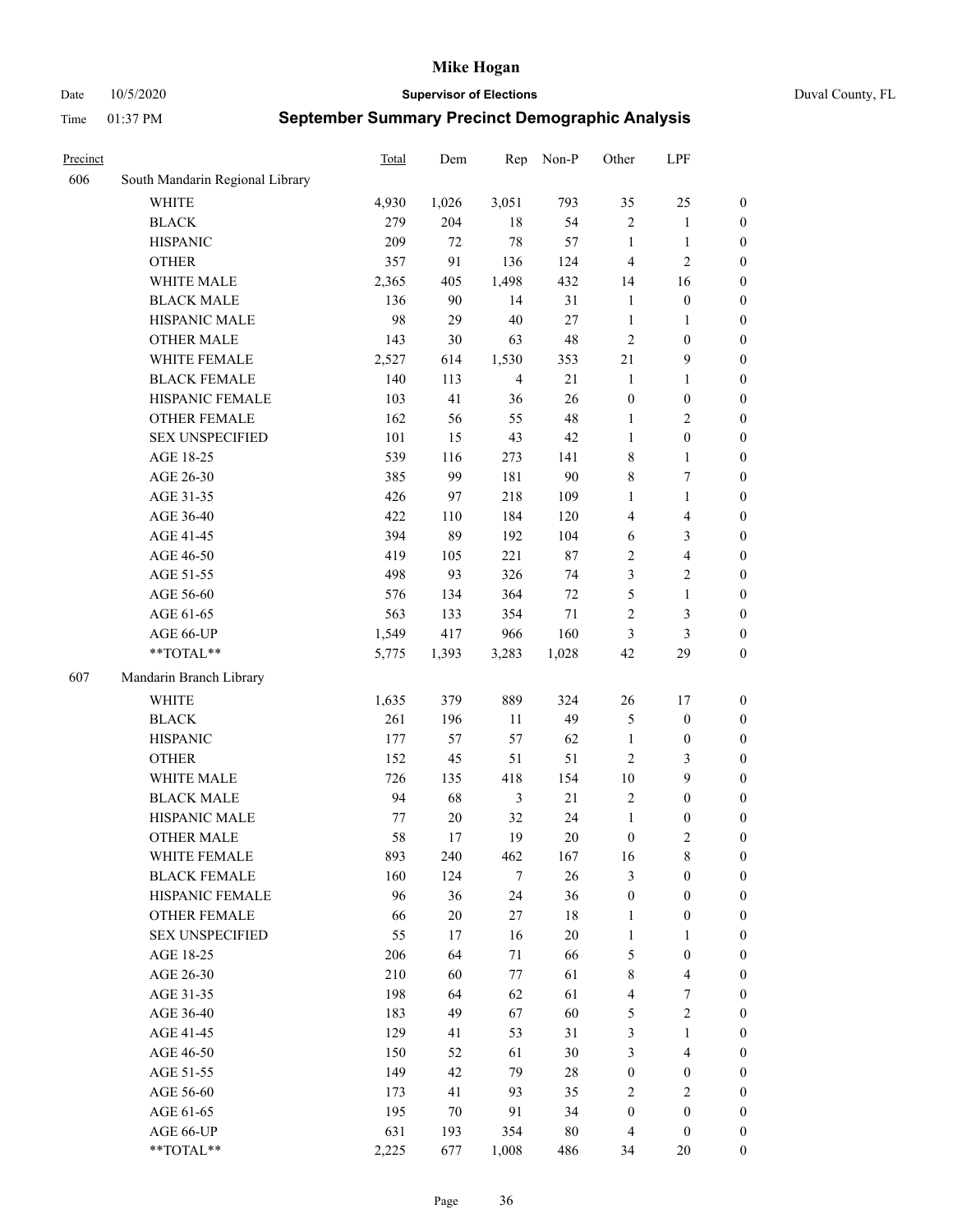Date 10/5/2020 **Supervisor of Elections** Duval County, FL

| Precinct |                                       | <b>Total</b> | Dem   | Rep    | Non-P  | Other            | LPF                     |                  |
|----------|---------------------------------------|--------------|-------|--------|--------|------------------|-------------------------|------------------|
| 608      | Freedom Christian Fellowship          |              |       |        |        |                  |                         |                  |
|          | <b>WHITE</b>                          | 4,899        | 1,104 | 2,670  | 1,031  | 66               | $28\,$                  | 0                |
|          | <b>BLACK</b>                          | 653          | 463   | 37     | 144    | $\,$ 8 $\,$      | $\mathbf{1}$            | 0                |
|          | <b>HISPANIC</b>                       | 533          | 183   | 141    | 203    | $\overline{4}$   | $\sqrt{2}$              | $\boldsymbol{0}$ |
|          | <b>OTHER</b>                          | 545          | 178   | 160    | 196    | 9                | $\overline{c}$          | $\boldsymbol{0}$ |
|          | WHITE MALE                            | 2,226        | 401   | 1,258  | 516    | 34               | 17                      | $\boldsymbol{0}$ |
|          | <b>BLACK MALE</b>                     | 265          | 178   | 20     | 65     | 2                | $\boldsymbol{0}$        | $\boldsymbol{0}$ |
|          | HISPANIC MALE                         | 251          | 74    | 71     | 103    | $\mathbf{1}$     | $\sqrt{2}$              | $\boldsymbol{0}$ |
|          | <b>OTHER MALE</b>                     | 207          | 70    | 52     | $80\,$ | 3                | $\mathbf{2}$            | $\boldsymbol{0}$ |
|          | WHITE FEMALE                          | 2,627        | 691   | 1,392  | 501    | 32               | 11                      | 0                |
|          | <b>BLACK FEMALE</b>                   | 380          | 278   | 17     | $78\,$ | 6                | $\mathbf{1}$            | 0                |
|          | HISPANIC FEMALE                       | 267          | 105   | 67     | 93     | 2                | $\boldsymbol{0}$        | 0                |
|          | OTHER FEMALE                          | 259          | 90    | $87\,$ | 76     | 6                | $\boldsymbol{0}$        | 0                |
|          | <b>SEX UNSPECIFIED</b>                | 148          | 41    | $44\,$ | 62     | $\mathbf{1}$     | $\boldsymbol{0}$        | $\boldsymbol{0}$ |
|          | AGE 18-25                             | 697          | 205   | 248    | 226    | 16               | $\sqrt{2}$              | $\boldsymbol{0}$ |
|          | AGE 26-30                             | 651          | 191   | 251    | 184    | 20               | $\mathfrak{S}$          | $\boldsymbol{0}$ |
|          | AGE 31-35                             | 620          | 196   | 232    | 172    | $\,$ 8 $\,$      | 12                      | $\boldsymbol{0}$ |
|          | AGE 36-40                             | 579          | 160   | 239    | 169    | 9                | $\sqrt{2}$              | $\boldsymbol{0}$ |
|          | AGE 41-45                             | 524          | 138   | 214    | 161    | $\boldsymbol{7}$ | $\overline{4}$          | $\boldsymbol{0}$ |
|          | AGE 46-50                             | 532          | 139   | 244    | 140    | 8                | $\mathbf{1}$            | $\boldsymbol{0}$ |
|          | AGE 51-55                             | 526          | 132   | 263    | 123    | 5                | $\mathfrak{Z}$          | 0                |
|          | AGE 56-60                             | 584          | 148   | 321    | 110    | 5                | $\boldsymbol{0}$        | 0                |
|          | AGE 61-65                             | 493          | 135   | 262    | 90     | 3                | 3                       | 0                |
|          | AGE 66-UP                             | 1,421        | 482   | 733    | 199    | 6                | $\mathbf{1}$            | $\boldsymbol{0}$ |
|          | $**TOTAL**$                           | 6,630        | 1,928 | 3,008  | 1,574  | $87\,$           | 33                      | $\boldsymbol{0}$ |
| 609      | <b>Burnett Park Recreation Center</b> |              |       |        |        |                  |                         |                  |
|          | <b>WHITE</b>                          | 1,562        | 428   | 770    | 324    | 26               | 14                      | $\boldsymbol{0}$ |
|          | <b>BLACK</b>                          | 236          | 173   | $\tau$ | 54     | 2                | $\boldsymbol{0}$        | $\boldsymbol{0}$ |
|          | <b>HISPANIC</b>                       | 196          | 77    | 50     | 68     | $\mathbf{1}$     | $\boldsymbol{0}$        | $\boldsymbol{0}$ |
|          | <b>OTHER</b>                          | 196          | 55    | 59     | 79     | $\overline{c}$   | $\mathbf{1}$            | $\boldsymbol{0}$ |
|          | WHITE MALE                            | 703          | 173   | 361    | 151    | 9                | 9                       | $\boldsymbol{0}$ |
|          | <b>BLACK MALE</b>                     | 99           | 68    | 6      | 24     | $\mathbf{1}$     | $\boldsymbol{0}$        | $\boldsymbol{0}$ |
|          | HISPANIC MALE                         | 90           | 31    | $28\,$ | 30     | $\mathbf{1}$     | $\boldsymbol{0}$        | 0                |
|          | <b>OTHER MALE</b>                     | 64           | 15    | 20     | 27     | $\mathbf{1}$     | 1                       | 0                |
|          | WHITE FEMALE                          | 837          | 247   | 402    | 166    | 17               | 5                       | 0                |
|          | <b>BLACK FEMALE</b>                   | 135          | 103   | 1      | 30     | $\mathbf{1}$     | $\boldsymbol{0}$        | $\overline{0}$   |
|          | HISPANIC FEMALE                       | 102          | 46    | $22\,$ | 34     | $\boldsymbol{0}$ | $\boldsymbol{0}$        | $\overline{0}$   |
|          | <b>OTHER FEMALE</b>                   | 103          | 35    | 29     | 39     | $\boldsymbol{0}$ | $\boldsymbol{0}$        | $\overline{0}$   |
|          | <b>SEX UNSPECIFIED</b>                | 57           | 15    | 17     | 24     | $\mathbf{1}$     | $\boldsymbol{0}$        | 0                |
|          | AGE 18-25                             | 252          | 77    | $80\,$ | 86     | $\,$ 8 $\,$      | $\mathbf{1}$            | 0                |
|          | AGE 26-30                             | 216          | 73    | 68     | 72     | 2                | $\mathbf{1}$            | 0                |
|          | AGE 31-35                             | 188          | 67    | 50     | 63     | 3                | $\mathfrak{S}$          | 0                |
|          | AGE 36-40                             | 182          | 51    | 74     | 51     | 2                | $\overline{\mathbf{4}}$ | 0                |
|          | AGE 41-45                             | 159          | 54    | 45     | 57     | $\mathbf{1}$     | $\overline{2}$          | 0                |
|          | AGE 46-50                             | 166          | 60    | 70     | 31     | $\overline{4}$   | $\mathbf{1}$            | 0                |
|          | AGE 51-55                             | 177          | 47    | 82     | 44     | 3                | $\mathbf{1}$            | 0                |
|          | AGE 56-60                             | 169          | 47    | 92     | 25     | 5                | $\boldsymbol{0}$        | 0                |
|          | AGE 61-65                             | 177          | 68    | 82     | 27     | $\boldsymbol{0}$ | $\boldsymbol{0}$        | $\overline{0}$   |
|          | AGE 66-UP                             | 502          | 189   | 242    | 68     | 3                | $\boldsymbol{0}$        | 0                |
|          | **TOTAL**                             | 2,190        | 733   | 886    | 525    | 31               | 15                      | $\boldsymbol{0}$ |
|          |                                       |              |       |        |        |                  |                         |                  |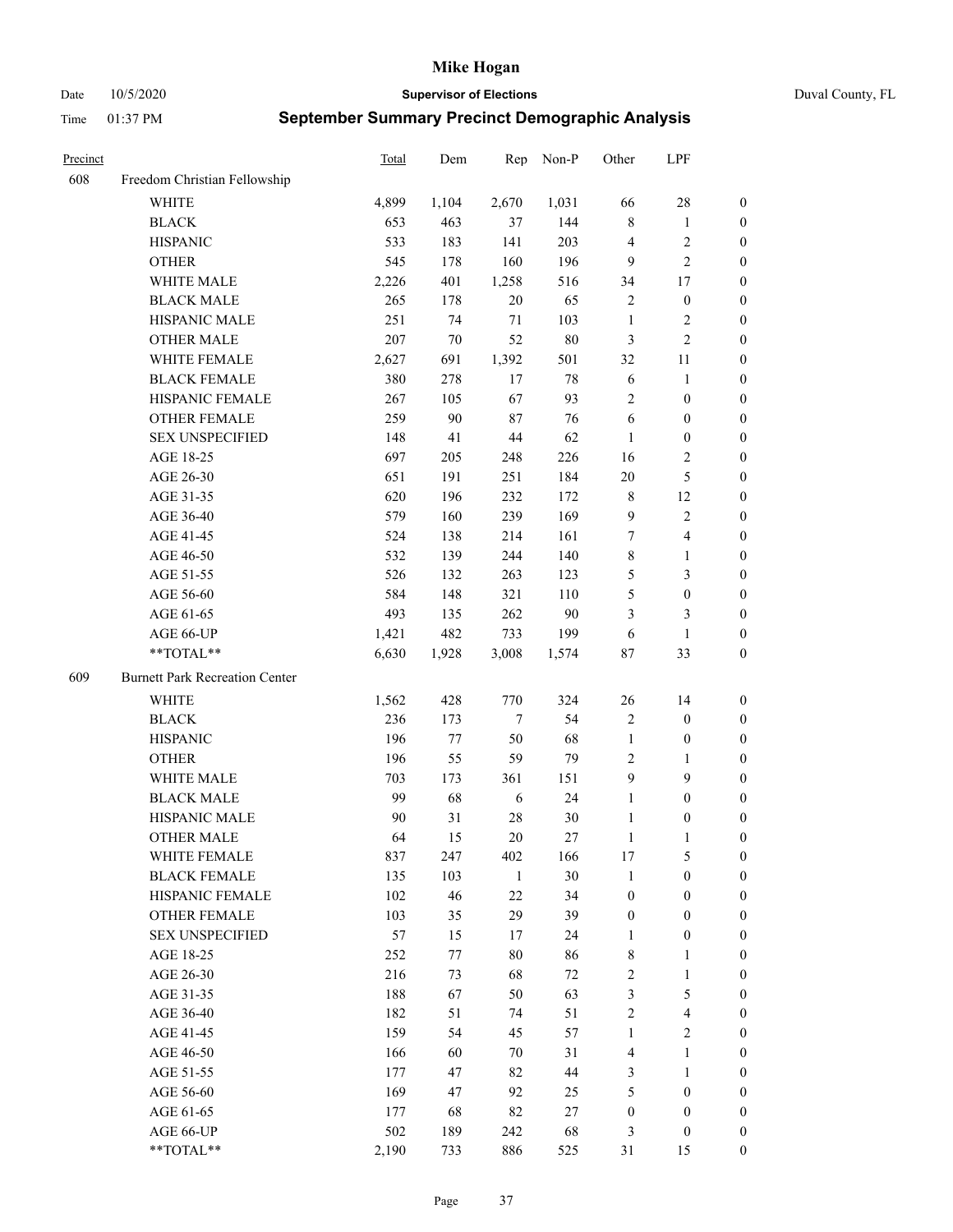Date 10/5/2020 **Supervisor of Elections** Duval County, FL

| Precinct |                        | Total  | Dem    | Rep            | Non-P       | Other            | LPF              |                  |
|----------|------------------------|--------|--------|----------------|-------------|------------------|------------------|------------------|
| 610      | St Justin Martyr       |        |        |                |             |                  |                  |                  |
|          | <b>WHITE</b>           | 4,795  | 953    | 2,848          | 919         | 50               | 25               | 0                |
|          | <b>BLACK</b>           | 293    | 224    | 18             | 46          | 4                | $\mathbf{1}$     | 0                |
|          | <b>HISPANIC</b>        | 261    | 91     | 91             | 74          | 2                | 3                | $\boldsymbol{0}$ |
|          | <b>OTHER</b>           | 390    | 103    | 152            | 129         | 5                | $\mathbf{1}$     | $\boldsymbol{0}$ |
|          | WHITE MALE             | 2,326  | 364    | 1,446          | 473         | 24               | 19               | $\boldsymbol{0}$ |
|          | <b>BLACK MALE</b>      | 145    | 103    | $10\,$         | 29          | $\overline{c}$   | $\mathbf{1}$     | $\boldsymbol{0}$ |
|          | HISPANIC MALE          | 121    | 32     | 51             | 35          | $\mathbf{1}$     | $\sqrt{2}$       | $\boldsymbol{0}$ |
|          | <b>OTHER MALE</b>      | 155    | $40\,$ | 65             | 46          | 3                | $\mathbf{1}$     | $\boldsymbol{0}$ |
|          | WHITE FEMALE           | 2,420  | 578    | 1,372          | 439         | 25               | 6                | $\boldsymbol{0}$ |
|          | <b>BLACK FEMALE</b>    | 143    | 117    | $\,$ 8 $\,$    | 16          | 2                | $\boldsymbol{0}$ | 0                |
|          | HISPANIC FEMALE        | 139    | 59     | 39             | 39          | $\mathbf{1}$     | $\mathbf{1}$     | 0                |
|          | <b>OTHER FEMALE</b>    | 172    | 51     | 71             | 49          | $\mathbf{1}$     | $\boldsymbol{0}$ | $\boldsymbol{0}$ |
|          | <b>SEX UNSPECIFIED</b> | 118    | 27     | 47             | $42\,$      | $\overline{c}$   | $\boldsymbol{0}$ | $\boldsymbol{0}$ |
|          | AGE 18-25              | 607    | 132    | 293            | 171         | 8                | $\mathfrak{Z}$   | $\boldsymbol{0}$ |
|          | AGE 26-30              | 416    | 106    | 185            | 116         | 7                | $\overline{2}$   | $\boldsymbol{0}$ |
|          | AGE 31-35              | 493    | 99     | 239            | 135         | 9                | 11               | $\boldsymbol{0}$ |
|          | AGE 36-40              | 455    | 107    | 206            | 129         | 9                | $\overline{4}$   | $\boldsymbol{0}$ |
|          | AGE 41-45              | 432    | 104    | 217            | 104         | 4                | 3                | $\boldsymbol{0}$ |
|          | AGE 46-50              | 478    | 105    | 270            | 99          | 3                | $\mathbf{1}$     | $\boldsymbol{0}$ |
|          | AGE 51-55              | 543    | 109    | 321            | 103         | $10\,$           | $\boldsymbol{0}$ | 0                |
|          | AGE 56-60              | 596    | 120    | 376            | 98          | $\mathbf{1}$     | 1                | 0                |
|          | AGE 61-65              | 564    | 145    | 322            | 93          | $\boldsymbol{0}$ | $\overline{4}$   | 0                |
|          | AGE 66-UP              | 1,154  | 343    | 680            | 120         | $10\,$           | $\mathbf{1}$     | $\boldsymbol{0}$ |
|          | $**TOTAL**$            | 5,739  | 1,371  | 3,109          | 1,168       | 61               | 30               | $\boldsymbol{0}$ |
| 611      | Mandarin Senior Center |        |        |                |             |                  |                  |                  |
|          | <b>WHITE</b>           | 1,980  | 495    | 1,050          | 407         | 14               | 14               | $\boldsymbol{0}$ |
|          | <b>BLACK</b>           | 200    | 148    | 12             | 37          | 2                | $\mathbf{1}$     | $\boldsymbol{0}$ |
|          | <b>HISPANIC</b>        | 176    | 73     | 38             | 62          | 3                | $\boldsymbol{0}$ | $\boldsymbol{0}$ |
|          | <b>OTHER</b>           | 196    | 64     | 51             | 79          | $\overline{c}$   | $\boldsymbol{0}$ | $\boldsymbol{0}$ |
|          | WHITE MALE             | 895    | 180    | 504            | 195         | $\sqrt{6}$       | 10               | $\boldsymbol{0}$ |
|          | <b>BLACK MALE</b>      | 88     | 61     | $\,$ 8 $\,$    | 19          | $\boldsymbol{0}$ | $\boldsymbol{0}$ | $\boldsymbol{0}$ |
|          | HISPANIC MALE          | 74     | 32     | 16             | 26          | $\boldsymbol{0}$ | $\boldsymbol{0}$ | 0                |
|          | <b>OTHER MALE</b>      | 83     | 23     | 25             | 34          | $\mathbf{1}$     | $\boldsymbol{0}$ | $\boldsymbol{0}$ |
|          | WHITE FEMALE           | 1,069  | 312    | 539            | 206         | 8                | 4                | 0                |
|          | <b>BLACK FEMALE</b>    | 107    | 84     | $\overline{4}$ | 16          | $\overline{c}$   | $\mathbf{1}$     | 0                |
|          | HISPANIC FEMALE        | 100    | $40\,$ | 21             | 36          | 3                | $\boldsymbol{0}$ | 0                |
|          | <b>OTHER FEMALE</b>    | $80\,$ | 32     | 19             | $28\,$      | $\mathbf{1}$     | $\boldsymbol{0}$ | 0                |
|          | <b>SEX UNSPECIFIED</b> | 56     | 16     | 15             | 25          | $\boldsymbol{0}$ | $\boldsymbol{0}$ | 0                |
|          | AGE 18-25              | 230    | 65     | 78             | $8\sqrt{1}$ | 5                | $\mathbf{1}$     | 0                |
|          | AGE 26-30              | 228    | 77     | 76             | 66          | 6                | 3                | 0                |
|          | AGE 31-35              | 255    | $88\,$ | 89             | 74          | $\mathbf{1}$     | $\mathfrak{Z}$   | 0                |
|          | AGE 36-40              | 211    | 57     | 84             | 66          | 3                | $\mathbf{1}$     | 0                |
|          | AGE 41-45              | 181    | 51     | 69             | 57          | $\mathbf{1}$     | $\mathfrak{Z}$   | 0                |
|          | AGE 46-50              | 207    | 47     | 101            | 55          | 2                | $\sqrt{2}$       | 0                |
|          | AGE 51-55              | 162    | 59     | 76             | 26          | $\mathbf{1}$     | $\boldsymbol{0}$ | 0                |
|          | AGE 56-60              | 249    | 63     | 143            | 42          | $\boldsymbol{0}$ | 1                | 0                |
|          | AGE 61-65              | 245    | 92     | 116            | 36          | 1                | $\boldsymbol{0}$ | 0                |
|          | AGE 66-UP              | 583    | 181    | 318            | 82          | $\mathbf{1}$     | $\mathbf{1}$     | 0                |
|          | **TOTAL**              | 2,552  | 780    | 1,151          | 585         | 21               | 15               | $\boldsymbol{0}$ |
|          |                        |        |        |                |             |                  |                  |                  |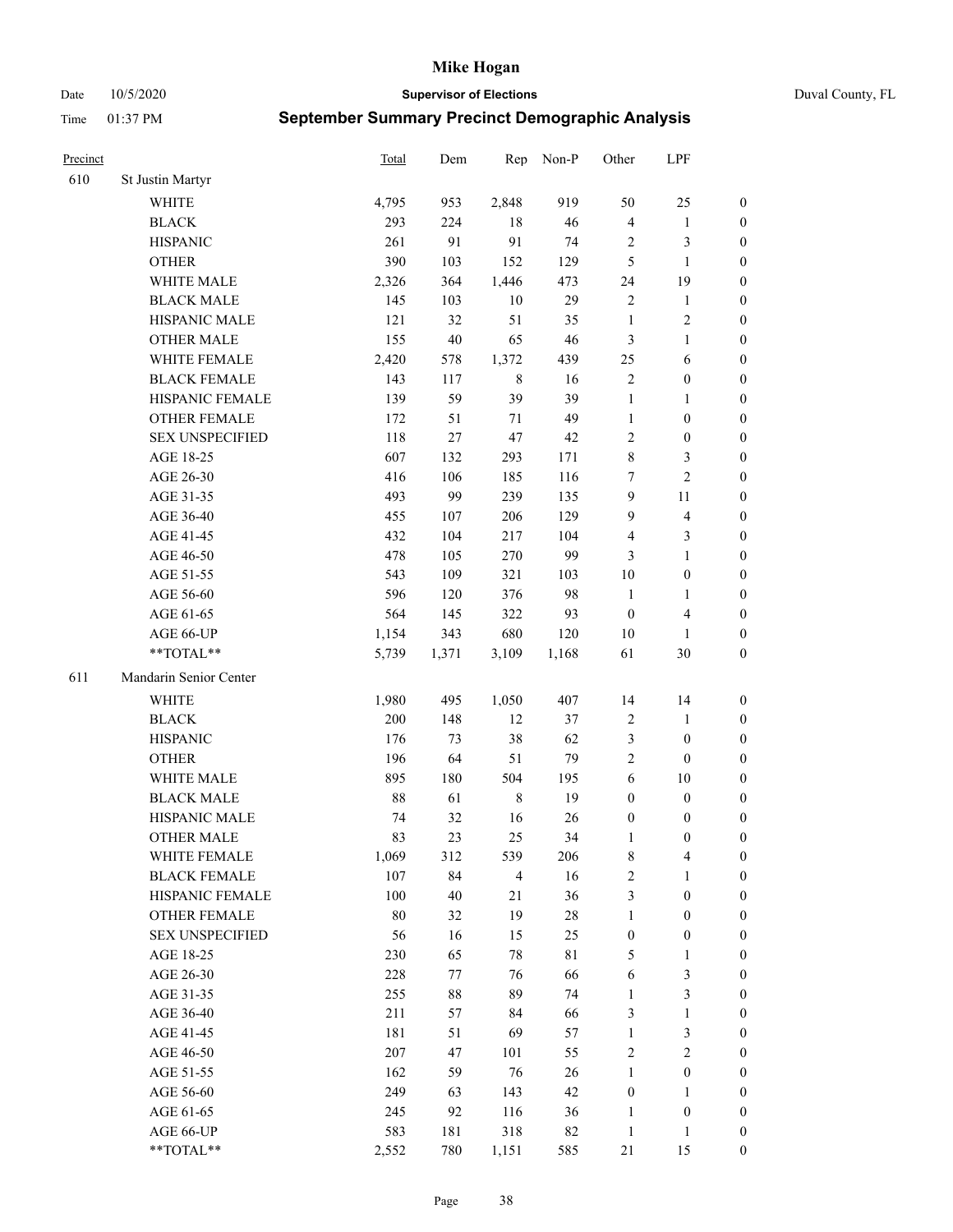Date 10/5/2020 **Supervisor of Elections** Duval County, FL

| Precinct |                                 | Total | Dem   | Rep         | Non-P     | Other            | LPF                       |                                      |
|----------|---------------------------------|-------|-------|-------------|-----------|------------------|---------------------------|--------------------------------------|
| 612      | Mandarin Church of Christ       |       |       |             |           |                  |                           |                                      |
|          | <b>WHITE</b>                    | 3,297 | 688   | 1,905       | 655       | 35               | 14                        | 0                                    |
|          | <b>BLACK</b>                    | 479   | 379   | 23          | 73        | $\overline{4}$   | $\boldsymbol{0}$          | 0                                    |
|          | <b>HISPANIC</b>                 | 301   | 90    | 102         | 102       | 5                | $\sqrt{2}$                | $\boldsymbol{0}$                     |
|          | <b>OTHER</b>                    | 774   | 215   | 234         | 318       | 6                | 1                         | $\boldsymbol{0}$                     |
|          | WHITE MALE                      | 1,582 | 287   | 937         | 336       | 13               | 9                         | $\boldsymbol{0}$                     |
|          | <b>BLACK MALE</b>               | 228   | 165   | 15          | $44\,$    | 4                | $\boldsymbol{0}$          | $\boldsymbol{0}$                     |
|          | HISPANIC MALE                   | 142   | 36    | 49          | 54        | $\mathbf{1}$     | $\sqrt{2}$                | $\boldsymbol{0}$                     |
|          | <b>OTHER MALE</b>               | 312   | 73    | 107         | 130       | $\mathbf{2}$     | $\boldsymbol{0}$          | $\boldsymbol{0}$                     |
|          | WHITE FEMALE                    | 1,685 | 398   | 948         | 312       | $22\,$           | $\mathfrak{S}$            | $\boldsymbol{0}$                     |
|          | <b>BLACK FEMALE</b>             | 247   | 211   | $\,$ 8 $\,$ | $28\,$    | $\boldsymbol{0}$ | $\boldsymbol{0}$          | 0                                    |
|          | HISPANIC FEMALE                 | 153   | 53    | 50          | 46        | $\overline{4}$   | $\boldsymbol{0}$          | 0                                    |
|          | OTHER FEMALE                    | 380   | 130   | 107         | 139       | 4                | $\boldsymbol{0}$          | 0                                    |
|          | <b>SEX UNSPECIFIED</b>          | 122   | 19    | 43          | 59        | $\boldsymbol{0}$ | $\mathbf{1}$              | $\boldsymbol{0}$                     |
|          | AGE 18-25                       | 589   | 191   | 202         | 175       | 19               | $\sqrt{2}$                | $\boldsymbol{0}$                     |
|          | AGE 26-30                       | 339   | 102   | 130         | 101       | $\overline{c}$   | $\overline{\mathbf{4}}$   | $\boldsymbol{0}$                     |
|          | AGE 31-35                       | 395   | 111   | 158         | 121       | $\sqrt{2}$       | $\mathfrak{Z}$            | $\boldsymbol{0}$                     |
|          | AGE 36-40                       | 410   | 104   | 167         | 128       | $\sqrt{6}$       | $\mathfrak s$             | $\boldsymbol{0}$                     |
|          | AGE 41-45                       | 390   | 116   | 150         | 119       | 5                | $\boldsymbol{0}$          | $\boldsymbol{0}$                     |
|          | AGE 46-50                       | 487   | 137   | 227         | 119       | 4                | $\boldsymbol{0}$          | $\boldsymbol{0}$                     |
|          | AGE 51-55                       | 503   | 133   | 252         | 114       | 3                | $\mathbf{1}$              | $\boldsymbol{0}$                     |
|          | AGE 56-60                       | 481   | 123   | 266         | 90        | $\mathbf{1}$     | $\mathbf{1}$              | 0                                    |
|          | AGE 61-65                       | 410   | 106   | 217         | 82        | 4                | $\mathbf{1}$              | 0                                    |
|          | AGE 66-UP                       | 843   | 246   | 495         | 98        | $\overline{4}$   | $\boldsymbol{0}$          | $\boldsymbol{0}$                     |
|          | $**TOTAL**$                     | 4,851 | 1,372 | 2,264       | 1,148     | 50               | $17\,$                    | $\boldsymbol{0}$                     |
| 613      | Mandarin Moose Lodge #42        |       |       |             |           |                  |                           |                                      |
|          | <b>WHITE</b>                    | 2,504 | 524   | 1,376       | 563       | $27\,$           | 14                        | $\boldsymbol{0}$                     |
|          | <b>BLACK</b>                    | 345   | 263   |             | 62        |                  | $\boldsymbol{0}$          |                                      |
|          | <b>HISPANIC</b>                 | 243   | 89    | 16<br>58    | 91        | 4<br>5           | $\boldsymbol{0}$          | $\boldsymbol{0}$<br>$\boldsymbol{0}$ |
|          |                                 | 313   |       | 92          | 116       | 7                | $\boldsymbol{0}$          |                                      |
|          | <b>OTHER</b>                    |       | 98    |             |           |                  |                           | $\boldsymbol{0}$                     |
|          | WHITE MALE<br><b>BLACK MALE</b> | 1,194 | 204   | 665<br>9    | 301<br>37 | 16               | $8\,$<br>$\boldsymbol{0}$ | $\boldsymbol{0}$                     |
|          | HISPANIC MALE                   | 161   | 112   |             |           | 3                |                           | $\boldsymbol{0}$                     |
|          |                                 | 112   | 39    | 29          | 40        | $\overline{4}$   | $\boldsymbol{0}$          | $\boldsymbol{0}$                     |
|          | <b>OTHER MALE</b>               | 132   | 39    | 34          | 56        | 3                | $\boldsymbol{0}$          | $\boldsymbol{0}$                     |
|          | WHITE FEMALE                    | 1,290 | 318   | 699         | 256       | 11               | 6                         | 0                                    |
|          | <b>BLACK FEMALE</b>             | 180   | 148   | 7           | 24<br>48  | $\mathbf{1}$     | $\boldsymbol{0}$          | $\boldsymbol{0}$                     |
|          | HISPANIC FEMALE                 | 125   | 49    | $27\,$      |           | $\mathbf{1}$     | $\boldsymbol{0}$          | $\overline{0}$                       |
|          | <b>OTHER FEMALE</b>             | 137   | 48    | 46          | 41        | 2                | $\boldsymbol{0}$          | $\overline{0}$                       |
|          | <b>SEX UNSPECIFIED</b>          | 74    | 17    | 26          | 29        | 2                | $\boldsymbol{0}$          | 0                                    |
|          | AGE 18-25                       | 383   | 105   | 139         | 129       | 8                | $\sqrt{2}$                | 0                                    |
|          | AGE 26-30                       | 319   | 76    | 119         | 114       | 8                | $\sqrt{2}$                | 0                                    |
|          | AGE 31-35                       | 336   | 95    | 118         | 116       | 4                | $\mathfrak{Z}$            | 0                                    |
|          | AGE 36-40                       | 301   | 87    | 119         | 89        | 4                | $\sqrt{2}$                | 0                                    |
|          | AGE 41-45                       | 290   | 78    | 126         | 81        | $\overline{4}$   | $\mathbf{1}$              | 0                                    |
|          | AGE 46-50                       | 277   | 73    | 126         | 75        | $\overline{c}$   | $\mathbf{1}$              | 0                                    |
|          | AGE 51-55                       | 271   | 68    | 135         | 62        | 5                | $\mathbf{1}$              | 0                                    |
|          | AGE 56-60                       | 291   | 88    | 156         | 44        | 3                | $\boldsymbol{0}$          | 0                                    |
|          | AGE 61-65                       | 278   | 91    | 143         | 42        | 2                | $\boldsymbol{0}$          | $\overline{0}$                       |
|          | AGE 66-UP                       | 657   | 213   | 361         | 79        | 2                | $\mathfrak{2}$            | $\boldsymbol{0}$                     |
|          | **TOTAL**                       | 3,405 | 974   | 1,542       | 832       | 43               | 14                        | $\boldsymbol{0}$                     |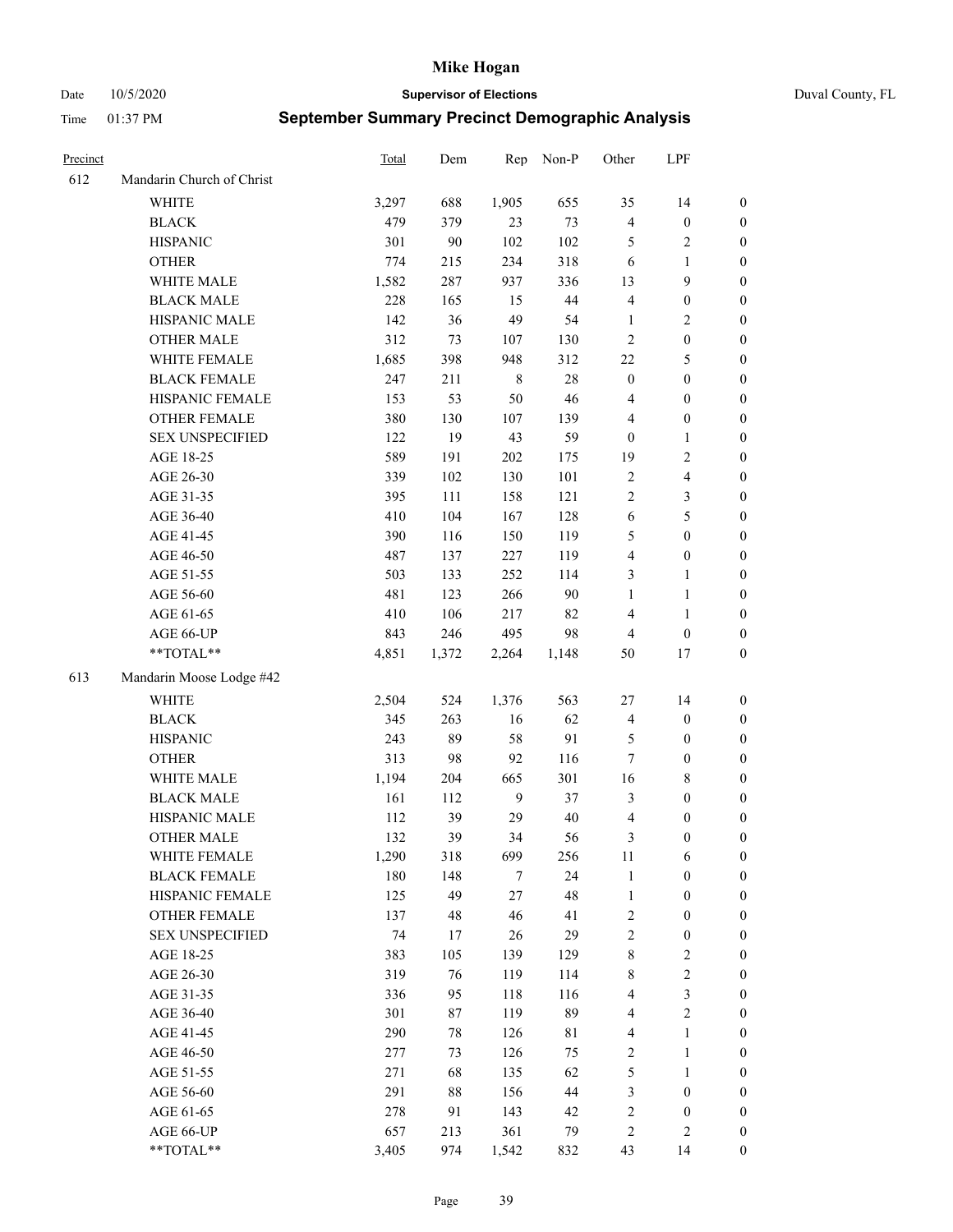Date 10/5/2020 **Supervisor of Elections** Duval County, FL

| Precinct |                                 | Total  | Dem            | Rep            | Non-P                   | Other            | LPF                     |                  |
|----------|---------------------------------|--------|----------------|----------------|-------------------------|------------------|-------------------------|------------------|
| 614      | Mandarin Senior Center          |        |                |                |                         |                  |                         |                  |
|          | WHITE                           | 1,270  | 245            | 740            | 262                     | 18               | $\mathfrak{S}$          | 0                |
|          | <b>BLACK</b>                    | 197    | 160            | 5              | 31                      | $\mathbf{1}$     | $\boldsymbol{0}$        | 0                |
|          | <b>HISPANIC</b>                 | 135    | 47             | 39             | 47                      | $\sqrt{2}$       | $\boldsymbol{0}$        | $\boldsymbol{0}$ |
|          | <b>OTHER</b>                    | 289    | 75             | 94             | 115                     | 3                | $\sqrt{2}$              | $\boldsymbol{0}$ |
|          | WHITE MALE                      | 622    | 95             | 373            | 145                     | 7                | $\sqrt{2}$              | $\boldsymbol{0}$ |
|          | <b>BLACK MALE</b>               | 90     | 72             | $\overline{2}$ | 15                      | $\mathbf{1}$     | $\boldsymbol{0}$        | $\boldsymbol{0}$ |
|          | HISPANIC MALE                   | 58     | 16             | 23             | 17                      | $\overline{c}$   | $\boldsymbol{0}$        | $\boldsymbol{0}$ |
|          | <b>OTHER MALE</b>               | 136    | 35             | 50             | 50                      | $\mathbf{1}$     | $\boldsymbol{0}$        | $\boldsymbol{0}$ |
|          | WHITE FEMALE                    | 639    | 149            | 362            | 114                     | 11               | $\mathfrak{Z}$          | $\boldsymbol{0}$ |
|          | <b>BLACK FEMALE</b>             | 104    | 86             | $\mathfrak{Z}$ | 15                      | $\boldsymbol{0}$ | $\boldsymbol{0}$        | 0                |
|          | HISPANIC FEMALE                 | 74     | 31             | 15             | $28\,$                  | $\boldsymbol{0}$ | $\boldsymbol{0}$        | 0                |
|          | OTHER FEMALE                    | 124    | 36             | 37             | 48                      | $\mathbf{1}$     | $\sqrt{2}$              | 0                |
|          | <b>SEX UNSPECIFIED</b>          | 44     | $\tau$         | 13             | 23                      | $\mathbf{1}$     | $\boldsymbol{0}$        | $\boldsymbol{0}$ |
|          | AGE 18-25                       | 158    | 44             | 60             | 53                      | $\mathbf{1}$     | $\boldsymbol{0}$        | $\boldsymbol{0}$ |
|          | AGE 26-30                       | 180    | 41             | 85             | 50                      | 3                | $\mathbf{1}$            | $\boldsymbol{0}$ |
|          | AGE 31-35                       | 233    | 71             | 82             | 73                      | 6                | $\mathbf{1}$            | $\boldsymbol{0}$ |
|          | AGE 36-40                       | 203    | 45             | 92             | 59                      | 3                | $\overline{\mathbf{4}}$ | $\boldsymbol{0}$ |
|          | AGE 41-45                       | 182    | 46             | 74             | 58                      | 3                | $\mathbf{1}$            | $\boldsymbol{0}$ |
|          | AGE 46-50                       | 142    | 48             | 67             | 26                      | $\mathbf{1}$     | $\boldsymbol{0}$        | $\boldsymbol{0}$ |
|          | AGE 51-55                       | 178    | 47             | 98             | 33                      | $\boldsymbol{0}$ | $\boldsymbol{0}$        | $\boldsymbol{0}$ |
|          | AGE 56-60                       | 181    | 56             | 86             | 37                      | $\overline{c}$   | $\boldsymbol{0}$        | 0                |
|          | AGE 61-65                       | 132    | 26             | $8\sqrt{1}$    | 24                      | 1                | $\boldsymbol{0}$        | 0                |
|          | AGE 66-UP                       | 301    | 103            | 152            | 42                      | $\overline{4}$   | $\boldsymbol{0}$        | $\boldsymbol{0}$ |
|          | **TOTAL**                       | 1,891  | 527            | 878            | 455                     | 24               | $\boldsymbol{7}$        | $\boldsymbol{0}$ |
| 701      | Charlie T. Joseph Senior Center |        |                |                |                         |                  |                         |                  |
|          | <b>WHITE</b>                    | 473    | 128            | 244            | 93                      | 5                | $\mathfrak{Z}$          | $\boldsymbol{0}$ |
|          | <b>BLACK</b>                    | 677    | 569            | $22\,$         | 81                      | 4                | $\mathbf{1}$            | $\boldsymbol{0}$ |
|          | <b>HISPANIC</b>                 | 32     | 17             | $\,$ 8 $\,$    | $\tau$                  | $\boldsymbol{0}$ | $\boldsymbol{0}$        | $\boldsymbol{0}$ |
|          | <b>OTHER</b>                    | $70\,$ | 35             | 11             | 24                      | $\boldsymbol{0}$ | $\boldsymbol{0}$        | $\boldsymbol{0}$ |
|          | WHITE MALE                      | 217    | 47             | 126            | 43                      | $\mathbf{1}$     | $\boldsymbol{0}$        | $\boldsymbol{0}$ |
|          | <b>BLACK MALE</b>               | 264    | 216            | $11\,$         | 34                      | $\mathbf{2}$     | $\mathbf{1}$            | $\boldsymbol{0}$ |
|          | HISPANIC MALE                   | $20\,$ | 11             | $\mathfrak s$  | $\overline{\mathbf{4}}$ | $\boldsymbol{0}$ | $\boldsymbol{0}$        | 0                |
|          | <b>OTHER MALE</b>               | 18     | 9              | $\mathfrak{2}$ | 7                       | $\boldsymbol{0}$ | $\boldsymbol{0}$        | $\boldsymbol{0}$ |
|          | WHITE FEMALE                    | 247    | 80             | 114            | 46                      | 4                | 3                       | 0                |
|          | <b>BLACK FEMALE</b>             | 402    | 345            | 10             | 46                      | 1                | $\boldsymbol{0}$        | $\overline{0}$   |
|          | HISPANIC FEMALE                 | $10\,$ | $\overline{4}$ | $\mathfrak{Z}$ | $\mathfrak{Z}$          | $\boldsymbol{0}$ | $\boldsymbol{0}$        | $\overline{0}$   |
|          | <b>OTHER FEMALE</b>             | 33     | 21             | 5              | 7                       | $\boldsymbol{0}$ | $\boldsymbol{0}$        | $\overline{0}$   |
|          | <b>SEX UNSPECIFIED</b>          | 41     | 16             | 9              | 15                      | $\mathbf{1}$     | $\boldsymbol{0}$        | $\overline{0}$   |
|          | AGE 18-25                       | 147    | 83             | 17             | 44                      | 3                | $\boldsymbol{0}$        | $\theta$         |
|          | AGE 26-30                       | 95     | 61             | 9              | 24                      | $\boldsymbol{0}$ | $\mathbf{1}$            | 0                |
|          | AGE 31-35                       | 121    | 75             | 10             | 35                      | $\mathbf{1}$     | $\boldsymbol{0}$        | 0                |
|          | AGE 36-40                       | $88\,$ | 56             | 18             | 13                      | $\boldsymbol{0}$ | $\mathbf{1}$            | 0                |
|          | AGE 41-45                       | 96     | 56             | 20             | $18\,$                  | $\mathbf{1}$     | $\mathbf{1}$            | 0                |
|          | AGE 46-50                       | 99     | 58             | 25             | 15                      | $\boldsymbol{0}$ | $\mathbf{1}$            | 0                |
|          | AGE 51-55                       | 121    | 75             | 35             | 11                      | $\boldsymbol{0}$ | $\boldsymbol{0}$        | 0                |
|          | AGE 56-60                       | 126    | 75             | 38             | 13                      | $\boldsymbol{0}$ | $\boldsymbol{0}$        | $\overline{0}$   |
|          | AGE 61-65                       | 125    | 85             | 29             | $10\,$                  | 1                | $\boldsymbol{0}$        | $\overline{0}$   |
|          | AGE 66-UP                       | 234    | 125            | 84             | $22\,$                  | 3                | $\boldsymbol{0}$        | 0                |
|          | **TOTAL**                       | 1,252  | 749            | 285            | 205                     | 9                | $\overline{4}$          | $\boldsymbol{0}$ |
|          |                                 |        |                |                |                         |                  |                         |                  |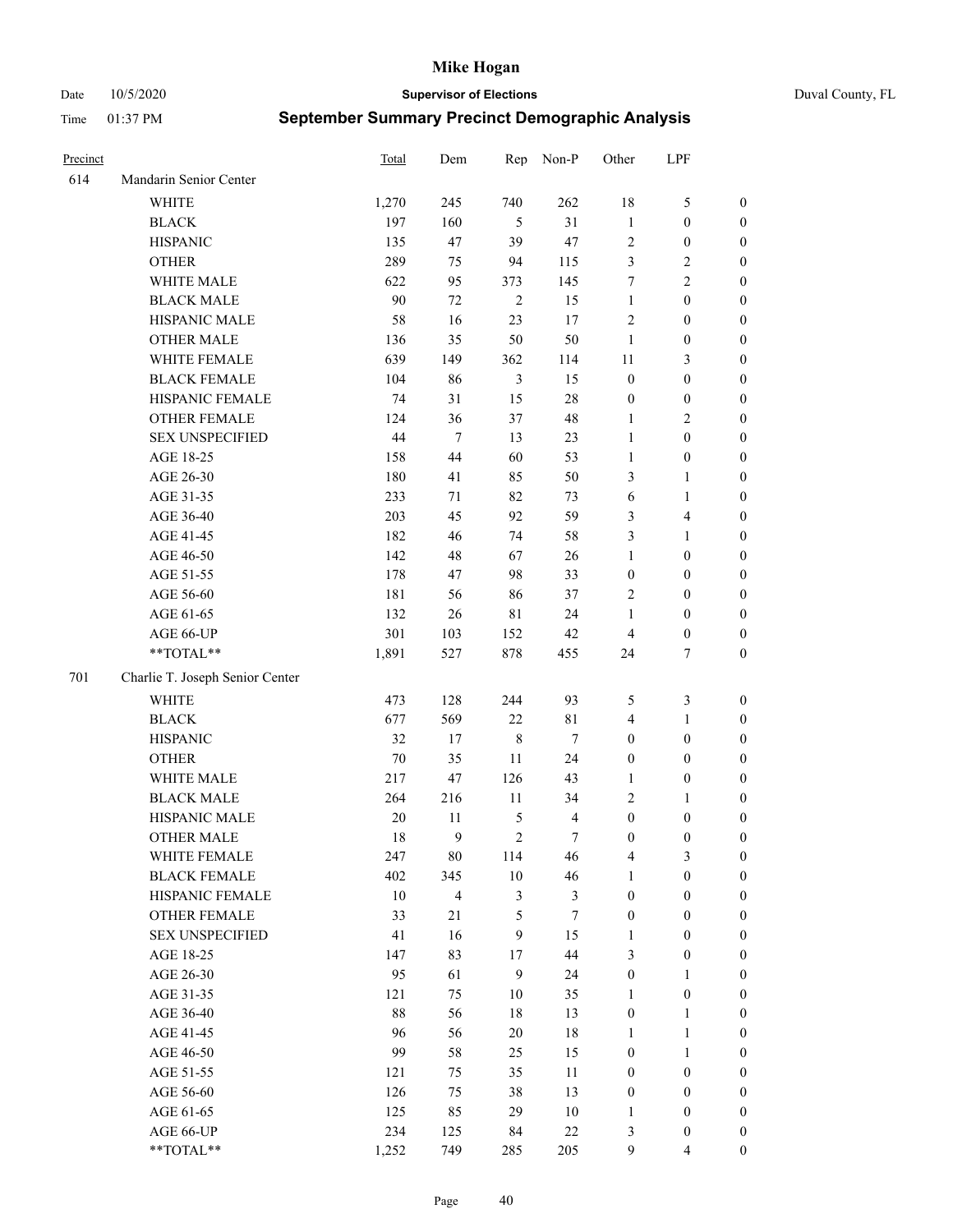Date 10/5/2020 **Supervisor of Elections** Duval County, FL

| Precinct |                                 | <b>Total</b> | Dem            | Rep                     | Non-P  | Other            | LPF                     |                  |
|----------|---------------------------------|--------------|----------------|-------------------------|--------|------------------|-------------------------|------------------|
| 702      | Unity Missionary Baptist Church |              |                |                         |        |                  |                         |                  |
|          | <b>WHITE</b>                    | 244          | 87             | 87                      | 65     | 5                | $\boldsymbol{0}$        | 0                |
|          | <b>BLACK</b>                    | 892          | 787            | 20                      | 82     | $\mathbf{2}$     | $\mathbf{1}$            | $\boldsymbol{0}$ |
|          | <b>HISPANIC</b>                 | 26           | 11             | $\sqrt{5}$              | 10     | $\boldsymbol{0}$ | $\boldsymbol{0}$        | $\boldsymbol{0}$ |
|          | <b>OTHER</b>                    | 79           | 36             | $\overline{7}$          | 35     | 1                | $\boldsymbol{0}$        | $\boldsymbol{0}$ |
|          | WHITE MALE                      | 110          | 40             | 41                      | 28     | $\mathbf{1}$     | $\boldsymbol{0}$        | $\boldsymbol{0}$ |
|          | <b>BLACK MALE</b>               | 350          | 302            | $10\,$                  | 38     | $\boldsymbol{0}$ | $\boldsymbol{0}$        | $\boldsymbol{0}$ |
|          | HISPANIC MALE                   | 13           | $\overline{c}$ | $\overline{4}$          | $\tau$ | $\boldsymbol{0}$ | $\boldsymbol{0}$        | $\boldsymbol{0}$ |
|          | <b>OTHER MALE</b>               | 32           | 13             | $\mathfrak{Z}$          | 16     | $\boldsymbol{0}$ | $\boldsymbol{0}$        | $\boldsymbol{0}$ |
|          | WHITE FEMALE                    | 129          | 47             | 43                      | 35     | 4                | $\boldsymbol{0}$        | $\boldsymbol{0}$ |
|          | <b>BLACK FEMALE</b>             | 519          | 467            | $10\,$                  | 39     | $\sqrt{2}$       | $\mathbf{1}$            | $\boldsymbol{0}$ |
|          | HISPANIC FEMALE                 | 13           | 9              | $\mathbf{1}$            | 3      | $\boldsymbol{0}$ | $\boldsymbol{0}$        | $\boldsymbol{0}$ |
|          | <b>OTHER FEMALE</b>             | 31           | 18             | $\sqrt{2}$              | $10\,$ | 1                | $\boldsymbol{0}$        | $\boldsymbol{0}$ |
|          | <b>SEX UNSPECIFIED</b>          | 44           | 23             | $\mathfrak{S}$          | 16     | $\boldsymbol{0}$ | $\boldsymbol{0}$        | $\boldsymbol{0}$ |
|          | AGE 18-25                       | 120          | 75             | 6                       | 36     | $\mathbf{2}$     | $\mathbf{1}$            | $\boldsymbol{0}$ |
|          | AGE 26-30                       | 81           | 54             | $\overline{9}$          | 18     | $\boldsymbol{0}$ | $\boldsymbol{0}$        | $\boldsymbol{0}$ |
|          | AGE 31-35                       | 109          | 77             | $\sqrt{2}$              | 29     | $\mathbf{1}$     | $\boldsymbol{0}$        | $\boldsymbol{0}$ |
|          | AGE 36-40                       | 93           | 66             | 6                       | $20\,$ | $\mathbf{1}$     | $\boldsymbol{0}$        | $\boldsymbol{0}$ |
|          | AGE 41-45                       | 67           | 53             | $\overline{\mathbf{4}}$ | $10\,$ | $\boldsymbol{0}$ | $\boldsymbol{0}$        | $\boldsymbol{0}$ |
|          | AGE 46-50                       | 83           | 57             | 9                       | 16     | $\mathbf{1}$     | $\boldsymbol{0}$        | $\boldsymbol{0}$ |
|          | AGE 51-55                       | 88           | 62             | 11                      | 14     | $\mathbf{1}$     | $\boldsymbol{0}$        | $\boldsymbol{0}$ |
|          | AGE 56-60                       | 160          | 112            | 25                      | 21     | $\overline{c}$   | $\boldsymbol{0}$        | 0                |
|          | AGE 61-65                       | 130          | 102            | 16                      | 12     | $\boldsymbol{0}$ | $\boldsymbol{0}$        | $\boldsymbol{0}$ |
|          | AGE 66-UP                       | 310          | 263            | 31                      | 16     | $\boldsymbol{0}$ | $\boldsymbol{0}$        | $\boldsymbol{0}$ |
|          | **TOTAL**                       | 1,241        | 921            | 119                     | 192    | 8                | $\mathbf{1}$            | $\boldsymbol{0}$ |
| 703      | Oceanway Community Center       |              |                |                         |        |                  |                         |                  |
|          | <b>WHITE</b>                    | 5,021        | 958            | 2,763                   | 1,162  | 98               | 40                      | $\boldsymbol{0}$ |
|          | <b>BLACK</b>                    | 2,723        | 2,141          | $87\,$                  | 481    | 14               | $\boldsymbol{0}$        | $\boldsymbol{0}$ |
|          | <b>HISPANIC</b>                 | 533          | 198            | 115                     | 207    | 9                | $\overline{\mathbf{4}}$ | $\boldsymbol{0}$ |
|          | <b>OTHER</b>                    | 645          | 194            | 174                     | 264    | $\,$ 8 $\,$      | $\mathfrak{S}$          | $\boldsymbol{0}$ |
|          | WHITE MALE                      | 2,433        | 395            | 1,379                   | 586    | 47               | 26                      | $\boldsymbol{0}$ |
|          | <b>BLACK MALE</b>               | 1,142        | 837            | 53                      | 244    | $\,$ 8 $\,$      | $\boldsymbol{0}$        | $\boldsymbol{0}$ |
|          | HISPANIC MALE                   | 237          | 77             | 60                      | 93     | $\overline{4}$   | 3                       | $\boldsymbol{0}$ |
|          | <b>OTHER MALE</b>               | 213          | 58             | 63                      | 89     | $\overline{c}$   | $\mathbf{1}$            | $\boldsymbol{0}$ |
|          | WHITE FEMALE                    | 2,533        | 554            | 1,353                   | 561    | 51               | 14                      | 0                |
|          | <b>BLACK FEMALE</b>             | 1,548        | 1,285          | 32                      | 225    | 6                | $\boldsymbol{0}$        | $\boldsymbol{0}$ |
|          | HISPANIC FEMALE                 | 291          | 121            | 54                      | 110    | 5                | $\mathbf{1}$            | $\boldsymbol{0}$ |
|          | OTHER FEMALE                    | 312          | 105            | $90\,$                  | 109    | 5                | $\mathfrak{Z}$          | $\overline{0}$   |
|          | <b>SEX UNSPECIFIED</b>          | 213          | 59             | 55                      | 97     | $\mathbf{1}$     | $\mathbf{1}$            | 0                |
|          | AGE 18-25                       | 1,090        | 398            | 272                     | 384    | 23               | 13                      | $\overline{0}$   |
|          | AGE 26-30                       | 904          | 321            | 272                     | 286    | $17$             | $8\,$                   | 0                |
|          | AGE 31-35                       | 895          | 298            | 281                     | 290    | 14               | 12                      | 0                |
|          | AGE 36-40                       | 884          | 356            | 271                     | 242    | $11\,$           | $\overline{\mathbf{4}}$ | 0                |
|          | AGE 41-45                       | 819          | 347            | 240                     | 216    | $11\,$           | $\mathfrak{S}$          | 0                |
|          | AGE 46-50                       | 904          | 374            | 322                     | 192    | 13               | $\mathfrak{Z}$          | 0                |
|          | AGE 51-55                       | 855          | 374            | 317                     | 154    | 10               | $\boldsymbol{0}$        | $\boldsymbol{0}$ |
|          | AGE 56-60                       | 749          | 276            | 333                     | 126    | 12               | $\sqrt{2}$              | $\boldsymbol{0}$ |
|          | AGE 61-65                       | 563          | 225            | 240                     | 93     | $\overline{4}$   | $\mathbf{1}$            | $\boldsymbol{0}$ |
|          | AGE 66-UP                       | 1,252        | 520            | 588                     | 129    | 14               | $\mathbf{1}$            | $\boldsymbol{0}$ |
|          | **TOTAL**                       | 8,922        | 3,491          | 3,139                   | 2,114  | 129              | 49                      | $\boldsymbol{0}$ |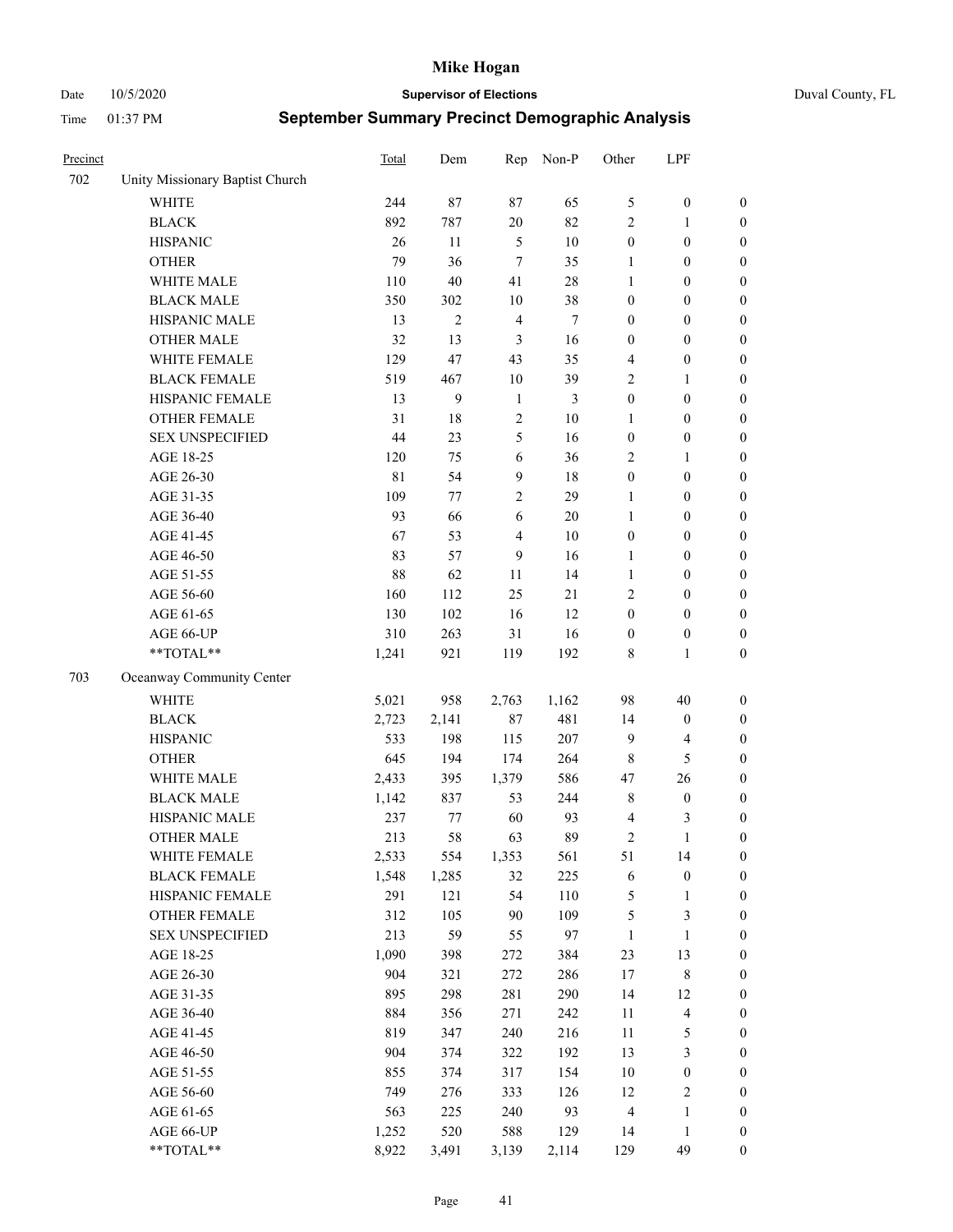Date 10/5/2020 **Supervisor of Elections** Duval County, FL

| Precinct |                                     | Total | Dem   | Rep    | Non-P  | Other            | LPF                     |                  |
|----------|-------------------------------------|-------|-------|--------|--------|------------------|-------------------------|------------------|
| 704      | Westside Church of Christ           |       |       |        |        |                  |                         |                  |
|          | WHITE                               | 1,298 | 657   | 326    | 281    | 19               | 15                      | 0                |
|          | <b>BLACK</b>                        | 1,518 | 1,229 | 65     | 210    | 14               | $\boldsymbol{0}$        | 0                |
|          | <b>HISPANIC</b>                     | 112   | 57    | $20\,$ | 34     | $\mathbf{1}$     | $\boldsymbol{0}$        | 0                |
|          | <b>OTHER</b>                        | 267   | 135   | $20\,$ | 109    | 1                | $\sqrt{2}$              | $\boldsymbol{0}$ |
|          | WHITE MALE                          | 656   | 295   | 185    | 157    | 8                | 11                      | $\boldsymbol{0}$ |
|          | <b>BLACK MALE</b>                   | 639   | 502   | 33     | 95     | 9                | $\boldsymbol{0}$        | $\boldsymbol{0}$ |
|          | HISPANIC MALE                       | 56    | 26    | 10     | $20\,$ | $\boldsymbol{0}$ | $\boldsymbol{0}$        | $\boldsymbol{0}$ |
|          | <b>OTHER MALE</b>                   | 94    | 41    | 7      | 45     | $\boldsymbol{0}$ | $\mathbf{1}$            | $\boldsymbol{0}$ |
|          | WHITE FEMALE                        | 628   | 357   | 137    | 120    | $10\,$           | $\overline{\mathbf{4}}$ | $\boldsymbol{0}$ |
|          | <b>BLACK FEMALE</b>                 | 846   | 704   | 32     | 105    | 5                | $\boldsymbol{0}$        | 0                |
|          | HISPANIC FEMALE                     | 53    | 29    | $10\,$ | 13     | $\mathbf{1}$     | $\boldsymbol{0}$        | 0                |
|          | OTHER FEMALE                        | 121   | 76    | 10     | 33     | $\mathbf{1}$     | $\mathbf{1}$            | 0                |
|          | <b>SEX UNSPECIFIED</b>              | 102   | 48    | $\tau$ | 46     | $\mathbf{1}$     | $\boldsymbol{0}$        | $\boldsymbol{0}$ |
|          | AGE 18-25                           | 357   | 197   | 25     | 126    | 7                | $\sqrt{2}$              | $\boldsymbol{0}$ |
|          | AGE 26-30                           | 315   | 188   | 41     | 83     | 2                | $\mathbf{1}$            | $\boldsymbol{0}$ |
|          | AGE 31-35                           | 420   | 263   | 52     | 97     | 6                | $\sqrt{2}$              | $\boldsymbol{0}$ |
|          | AGE 36-40                           | 357   | 240   | 36     | 74     | 3                | $\overline{\mathbf{4}}$ | $\boldsymbol{0}$ |
|          | AGE 41-45                           | 278   | 174   | 36     | 63     | 3                | $\overline{2}$          | $\boldsymbol{0}$ |
|          | AGE 46-50                           | 276   | 167   | 48     | 56     | $\overline{4}$   | $\mathbf{1}$            | $\boldsymbol{0}$ |
|          | AGE 51-55                           | 221   | 153   | 41     | 25     | 1                | $\mathbf{1}$            | 0                |
|          | AGE 56-60                           | 249   | 168   | 33     | 43     | 3                | $\sqrt{2}$              | 0                |
|          | AGE 61-65                           | 241   | 160   | 49     | 27     | 4                | $\mathbf{1}$            | 0                |
|          | AGE 66-UP                           | 477   | 364   | 70     | $40\,$ | $\overline{2}$   | $\mathbf{1}$            | 0                |
|          | $**TOTAL**$                         | 3,195 | 2,078 | 431    | 634    | 35               | $17\,$                  | $\boldsymbol{0}$ |
|          |                                     |       |       |        |        |                  |                         |                  |
| 705      | Garden City United Methodist Church |       |       |        |        |                  |                         |                  |
|          | <b>WHITE</b>                        | 1,980 | 358   | 1,184  | 404    | 24               | $10\,$                  | $\boldsymbol{0}$ |
|          | <b>BLACK</b>                        | 2,594 | 2,212 | 73     | 295    | 14               | $\boldsymbol{0}$        | $\boldsymbol{0}$ |
|          | <b>HISPANIC</b>                     | 201   | 93    | $30\,$ | 75     | $\sqrt{2}$       | $\mathbf{1}$            | $\boldsymbol{0}$ |
|          | <b>OTHER</b>                        | 303   | 128   | 53     | 112    | 7                | $\mathfrak{Z}$          | $\boldsymbol{0}$ |
|          | WHITE MALE                          | 940   | 139   | 585    | 200    | 9                | $\tau$                  | $\boldsymbol{0}$ |
|          | <b>BLACK MALE</b>                   | 1,068 | 871   | 38     | 153    | 6                | $\boldsymbol{0}$        | $\boldsymbol{0}$ |
|          | HISPANIC MALE                       | 84    | 40    | 14     | 29     | 1                | $\boldsymbol{0}$        | 0                |
|          | <b>OTHER MALE</b>                   | 112   | 51    | $22\,$ | 33     | 5                | 1                       | 0                |
|          | WHITE FEMALE                        | 1,020 | 214   | 589    | 199    | 15               | 3                       | 0                |
|          | <b>BLACK FEMALE</b>                 | 1,493 | 1,319 | 34     | 132    | 8                | $\boldsymbol{0}$        | $\boldsymbol{0}$ |
|          | HISPANIC FEMALE                     | 112   | 51    | 14     | 45     | $\mathbf{1}$     | $\mathbf{1}$            | $\boldsymbol{0}$ |
|          | <b>OTHER FEMALE</b>                 | 113   | 52    | $22\,$ | 36     | $\sqrt{2}$       | $\mathbf{1}$            | $\overline{0}$   |
|          | <b>SEX UNSPECIFIED</b>              | 136   | 54    | $22\,$ | 59     | $\boldsymbol{0}$ | $\mathbf{1}$            | 0                |
|          | AGE 18-25                           | 641   | 291   | 128    | 203    | 13               | 6                       | 0                |
|          | AGE 26-30                           | 470   | 227   | 115    | 122    | 6                | $\boldsymbol{0}$        | 0                |
|          | AGE 31-35                           | 462   | 250   | 100    | 106    | 5                | $\mathbf{1}$            | 0                |
|          | AGE 36-40                           | 468   | 280   | $88\,$ | 93     | 5                | $\sqrt{2}$              | 0                |
|          | AGE 41-45                           | 454   | 285   | $88\,$ | 74     | 6                | $\mathbf{1}$            | 0                |
|          | AGE 46-50                           | 469   | 262   | 129    | 75     | 2                | $\mathbf{1}$            | 0                |
|          | AGE 51-55                           | 444   | 247   | 142    | 52     | $\sqrt{2}$       | $\mathbf{1}$            | 0                |
|          | AGE 56-60                           | 452   | 258   | 145    | 47     | $\mathbf{1}$     | $\mathbf{1}$            | 0                |
|          | AGE 61-65                           | 411   | 226   | 142    | 41     | $\mathbf{1}$     | $\mathbf{1}$            | $\boldsymbol{0}$ |
|          | AGE 66-UP                           | 805   | 464   | 263    | 72     | 6                | $\boldsymbol{0}$        | $\boldsymbol{0}$ |
|          | **TOTAL**                           | 5,078 | 2,791 | 1,340  | 886    | 47               | 14                      | $\boldsymbol{0}$ |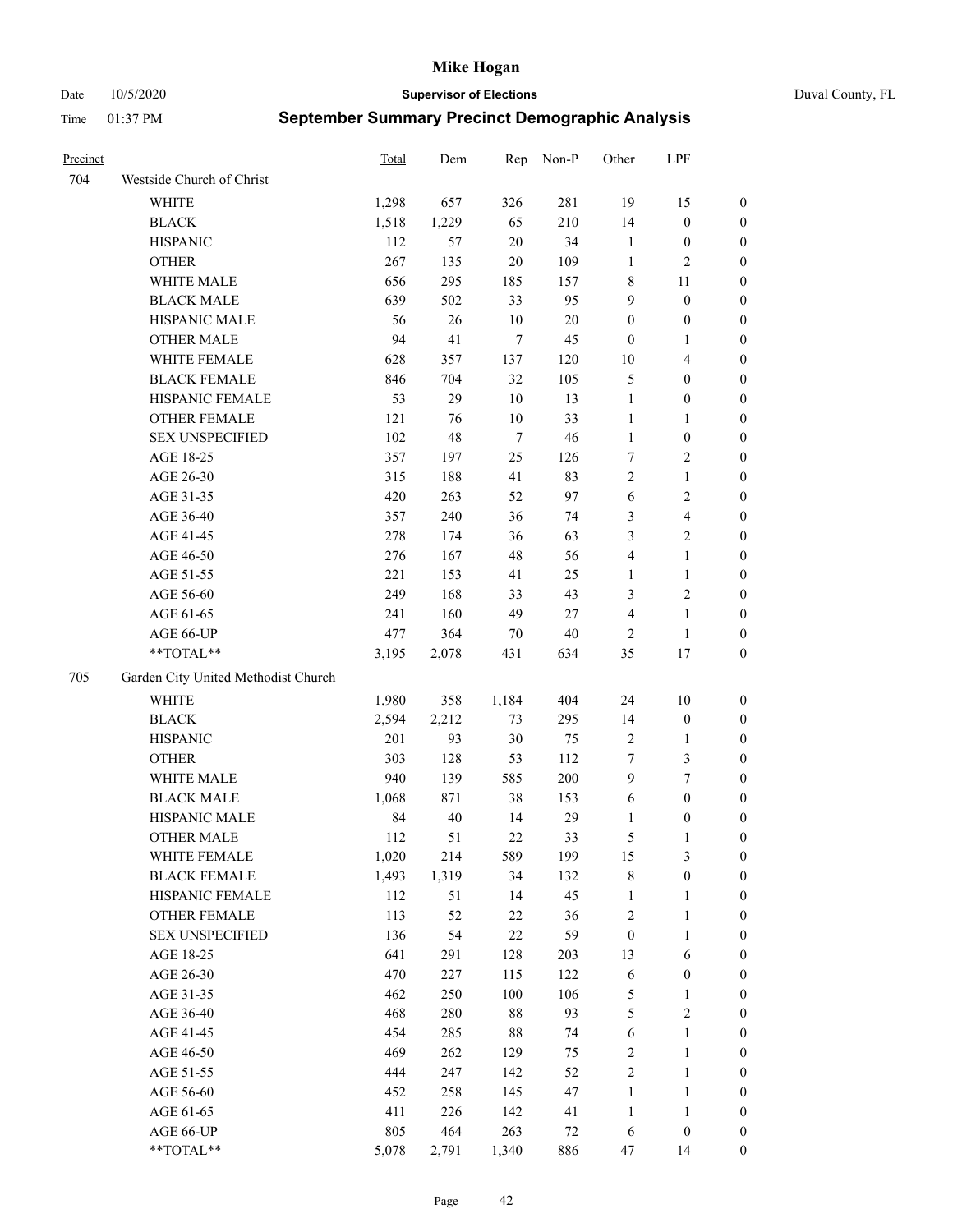Date 10/5/2020 **Supervisor of Elections** Duval County, FL

| Precinct |                             | <b>Total</b> | Dem            | Rep              | Non-P          | Other            | LPF                     |                  |
|----------|-----------------------------|--------------|----------------|------------------|----------------|------------------|-------------------------|------------------|
| 706      | Long Branch Senior Center   |              |                |                  |                |                  |                         |                  |
|          | <b>WHITE</b>                | 38           | 15             | 9                | 14             | $\boldsymbol{0}$ | $\boldsymbol{0}$        | $\boldsymbol{0}$ |
|          | <b>BLACK</b>                | 1,067        | 944            | 22               | 95             | 3                | 3                       | $\boldsymbol{0}$ |
|          | <b>HISPANIC</b>             | 12           | 8              | $\mathbf{1}$     | 3              | $\boldsymbol{0}$ | $\boldsymbol{0}$        | $\boldsymbol{0}$ |
|          | <b>OTHER</b>                | $77 \,$      | 33             | $\mathbf{1}$     | 42             | $\boldsymbol{0}$ | $\mathbf{1}$            | $\boldsymbol{0}$ |
|          | WHITE MALE                  | 15           | 3              | 5                | $\overline{7}$ | $\boldsymbol{0}$ | $\boldsymbol{0}$        | $\boldsymbol{0}$ |
|          | <b>BLACK MALE</b>           | 413          | 359            | 12               | 40             | $\boldsymbol{0}$ | $\overline{c}$          | $\boldsymbol{0}$ |
|          | HISPANIC MALE               | 5            | $\overline{2}$ | $\mathbf{1}$     | 2              | $\boldsymbol{0}$ | $\boldsymbol{0}$        | $\boldsymbol{0}$ |
|          | <b>OTHER MALE</b>           | 20           | 6              | $\boldsymbol{0}$ | 13             | $\boldsymbol{0}$ | $\mathbf{1}$            | $\boldsymbol{0}$ |
|          | WHITE FEMALE                | 23           | 12             | $\overline{4}$   | $\tau$         | $\boldsymbol{0}$ | $\boldsymbol{0}$        | $\boldsymbol{0}$ |
|          | <b>BLACK FEMALE</b>         | 628          | 561            | $10\,$           | 53             | 3                | $\mathbf{1}$            | $\boldsymbol{0}$ |
|          | HISPANIC FEMALE             | 6            | 5              | $\boldsymbol{0}$ | $\mathbf{1}$   | $\boldsymbol{0}$ | $\boldsymbol{0}$        | 0                |
|          | <b>OTHER FEMALE</b>         | 29           | 19             | $\boldsymbol{0}$ | 10             | $\boldsymbol{0}$ | $\boldsymbol{0}$        | $\boldsymbol{0}$ |
|          | <b>SEX UNSPECIFIED</b>      | 55           | 33             | $\mathbf{1}$     | 21             | $\boldsymbol{0}$ | $\boldsymbol{0}$        | $\boldsymbol{0}$ |
|          | AGE 18-25                   | 145          | 100            | 3                | 42             | $\boldsymbol{0}$ | $\boldsymbol{0}$        | $\boldsymbol{0}$ |
|          | AGE 26-30                   | 124          | 101            | 3                | 20             | $\boldsymbol{0}$ | $\boldsymbol{0}$        | $\boldsymbol{0}$ |
|          | AGE 31-35                   | 104          | 84             | $\sqrt{2}$       | 15             | $\mathbf{1}$     | $\sqrt{2}$              | $\boldsymbol{0}$ |
|          | AGE 36-40                   | 99           | 77             | 6                | 14             | $\mathbf{1}$     | $\mathbf{1}$            | $\boldsymbol{0}$ |
|          | AGE 41-45                   | 91           | 73             | $\overline{4}$   | 14             | $\boldsymbol{0}$ | $\boldsymbol{0}$        | $\boldsymbol{0}$ |
|          | AGE 46-50                   | 89           | 76             | $\boldsymbol{0}$ | 12             | 1                | $\boldsymbol{0}$        | $\boldsymbol{0}$ |
|          | AGE 51-55                   | 89           | 73             | 6                | $10\,$         | $\boldsymbol{0}$ | $\boldsymbol{0}$        | $\boldsymbol{0}$ |
|          | AGE 56-60                   | 101          | 89             | 3                | 9              | $\boldsymbol{0}$ | $\boldsymbol{0}$        | 0                |
|          | AGE 61-65                   | 110          | 98             | $\mathbf{0}$     | 12             | $\boldsymbol{0}$ | $\boldsymbol{0}$        | 0                |
|          | AGE 66-UP                   | 241          | 229            | 6                | 5              | $\boldsymbol{0}$ | $\mathbf{1}$            | $\boldsymbol{0}$ |
|          | $**TOTAL**$                 | 1,194        | 1,000          | 33               | 154            | 3                | $\overline{\mathbf{4}}$ | $\boldsymbol{0}$ |
| 707      | Joseph Lee Community Center |              |                |                  |                |                  |                         |                  |
|          | <b>WHITE</b>                | 252          | 97             | 91               | 61             | $\overline{c}$   | $\mathbf{1}$            | $\boldsymbol{0}$ |
|          | <b>BLACK</b>                | 2,558        | 2,219          | 63               | 270            | 6                | $\boldsymbol{0}$        | $\boldsymbol{0}$ |
|          | <b>HISPANIC</b>             | 41           | 23             | 6                | 12             | $\boldsymbol{0}$ | $\boldsymbol{0}$        | $\boldsymbol{0}$ |
|          | <b>OTHER</b>                | 188          | 99             | 12               | 75             | $\mathbf{1}$     | $\mathbf{1}$            | $\boldsymbol{0}$ |
|          | WHITE MALE                  | 93           | 27             | 44               | 21             | $\boldsymbol{0}$ | $\mathbf{1}$            | $\boldsymbol{0}$ |
|          | <b>BLACK MALE</b>           | 958          | 798            | 32               | 126            | $\overline{c}$   | $\boldsymbol{0}$        | $\boldsymbol{0}$ |
|          | HISPANIC MALE               | 16           | $10\,$         | $\overline{2}$   | $\overline{4}$ | $\boldsymbol{0}$ | $\boldsymbol{0}$        | $\boldsymbol{0}$ |
|          | <b>OTHER MALE</b>           | 55           | 30             | $\overline{4}$   | 21             | $\boldsymbol{0}$ | $\boldsymbol{0}$        | $\boldsymbol{0}$ |
|          | WHITE FEMALE                | 154          | 69             | 47               | 36             | 2                | $\boldsymbol{0}$        | 0                |
|          | <b>BLACK FEMALE</b>         | 1,552        | 1,383          | 30               | 135            | 4                | $\boldsymbol{0}$        | $\boldsymbol{0}$ |
|          | HISPANIC FEMALE             | 25           | 13             | $\overline{4}$   | 8              | $\boldsymbol{0}$ | $\boldsymbol{0}$        | $\overline{0}$   |
|          | OTHER FEMALE                | 89           | 53             | 7                | $28\,$         | $\boldsymbol{0}$ | $\mathbf{1}$            | $\overline{0}$   |
|          | <b>SEX UNSPECIFIED</b>      | 97           | 55             | $\overline{2}$   | 39             | $\mathbf{1}$     | $\boldsymbol{0}$        | $\overline{0}$   |
|          | AGE 18-25                   | 335          | 221            | 13               | 100            | $\mathbf{1}$     | $\boldsymbol{0}$        | $\overline{0}$   |
|          | AGE 26-30                   | 295          | 206            | 18               | $70\,$         | $\mathbf{1}$     | $\boldsymbol{0}$        | 0                |
|          | AGE 31-35                   | 285          | 214            | 13               | 57             | $\boldsymbol{0}$ | $\mathbf{1}$            | 0                |
|          | AGE 36-40                   | 244          | 191            | 17               | 36             | $\boldsymbol{0}$ | $\boldsymbol{0}$        | 0                |
|          | AGE 41-45                   | 214          | 164            | 12               | 37             | 1                | $\boldsymbol{0}$        | 0                |
|          | AGE 46-50                   | 232          | 181            | 19               | 30             | $\mathbf{2}$     | $\boldsymbol{0}$        | 0                |
|          | AGE 51-55                   | 218          | 180            | 18               | 19             | $\boldsymbol{0}$ | $\mathbf{1}$            | $\boldsymbol{0}$ |
|          | AGE 56-60                   | 261          | 222            | $18\,$           | 20             | 1                | $\boldsymbol{0}$        | $\boldsymbol{0}$ |
|          | AGE 61-65                   | 329          | 289            | 19               | 19             | $\overline{c}$   | $\boldsymbol{0}$        | $\boldsymbol{0}$ |
|          | AGE 66-UP                   | 623          | 568            | 25               | 29             | $\mathbf{1}$     | $\boldsymbol{0}$        | $\boldsymbol{0}$ |
|          | **TOTAL**                   | 3,039        | 2,438          | 172              | 418            | 9                | $\mathbf{2}$            | $\boldsymbol{0}$ |
|          |                             |              |                |                  |                |                  |                         |                  |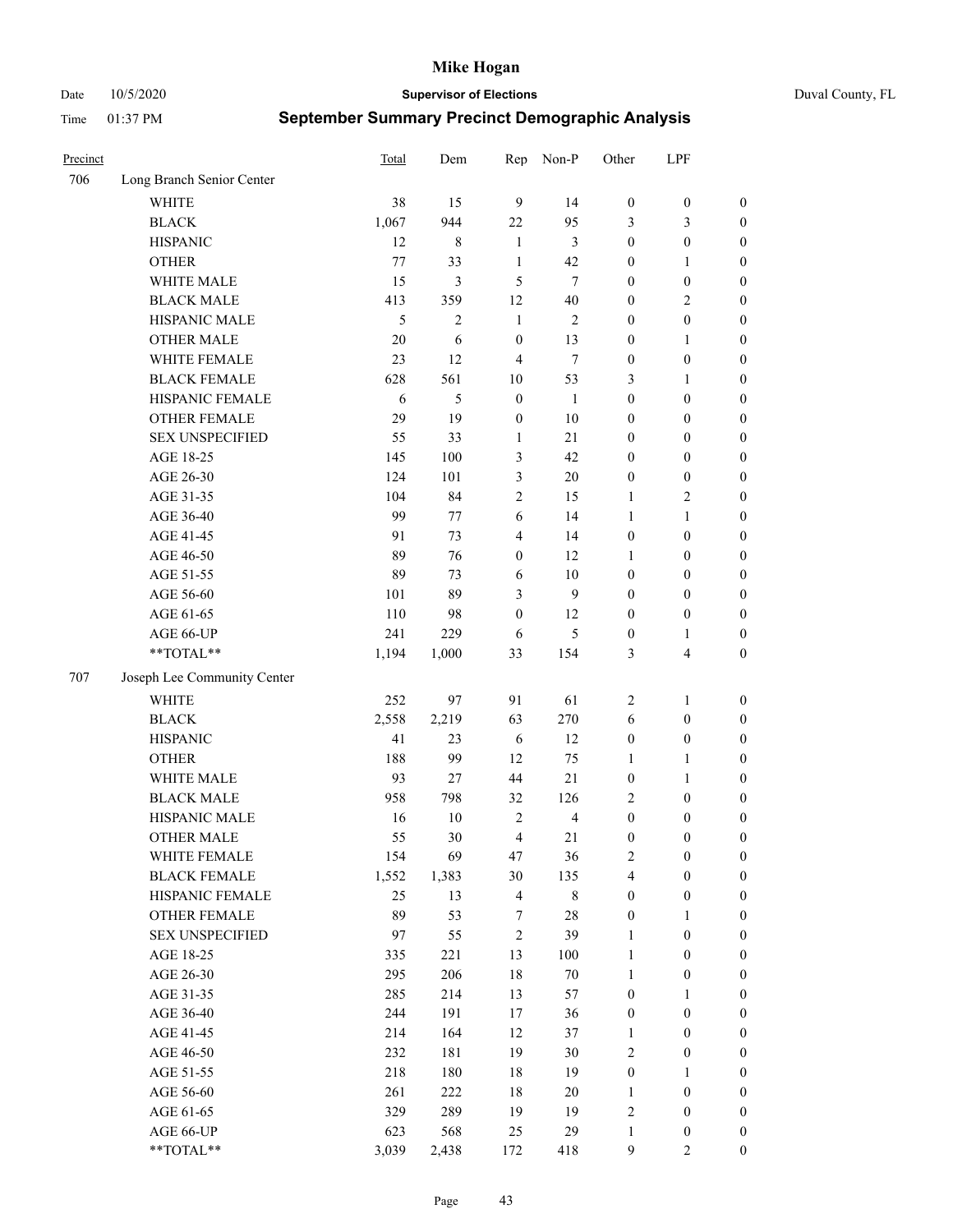Date 10/5/2020 **Supervisor of Elections** Duval County, FL

| Precinct |                               | Total   | Dem            | Rep              | Non-P          | Other            | LPF              |                  |
|----------|-------------------------------|---------|----------------|------------------|----------------|------------------|------------------|------------------|
| 708      | Brown Eastside Branch Library |         |                |                  |                |                  |                  |                  |
|          | <b>WHITE</b>                  | 184     | 67             | 73               | 44             | $\boldsymbol{0}$ | $\boldsymbol{0}$ | 0                |
|          | <b>BLACK</b>                  | 1,027   | 862            | 34               | 128            | 2                | $\mathbf{1}$     | $\boldsymbol{0}$ |
|          | <b>HISPANIC</b>               | 13      | 9              | $\mathbf{1}$     | 3              | $\boldsymbol{0}$ | $\boldsymbol{0}$ | $\boldsymbol{0}$ |
|          | <b>OTHER</b>                  | 86      | 40             | 6                | 40             | $\boldsymbol{0}$ | $\boldsymbol{0}$ | $\boldsymbol{0}$ |
|          | WHITE MALE                    | 81      | 21             | 44               | 16             | $\boldsymbol{0}$ | $\boldsymbol{0}$ | $\boldsymbol{0}$ |
|          | <b>BLACK MALE</b>             | 420     | 333            | 19               | 66             | 2                | $\boldsymbol{0}$ | $\boldsymbol{0}$ |
|          | HISPANIC MALE                 | 5       | $\overline{4}$ | $\boldsymbol{0}$ | $\mathbf{1}$   | $\boldsymbol{0}$ | $\boldsymbol{0}$ | $\boldsymbol{0}$ |
|          | <b>OTHER MALE</b>             | 35      | 19             | 3                | 13             | $\boldsymbol{0}$ | $\boldsymbol{0}$ | $\boldsymbol{0}$ |
|          | WHITE FEMALE                  | 99      | 44             | 28               | 27             | $\boldsymbol{0}$ | $\boldsymbol{0}$ | $\boldsymbol{0}$ |
|          | <b>BLACK FEMALE</b>           | 586     | 515            | 14               | 57             | $\boldsymbol{0}$ | $\boldsymbol{0}$ | $\boldsymbol{0}$ |
|          | HISPANIC FEMALE               | $\,8\,$ | 5              | $\mathbf{1}$     | $\overline{2}$ | $\boldsymbol{0}$ | $\boldsymbol{0}$ | 0                |
|          | OTHER FEMALE                  | 32      | 16             | $\mathfrak{2}$   | 14             | $\boldsymbol{0}$ | $\boldsymbol{0}$ | $\boldsymbol{0}$ |
|          | <b>SEX UNSPECIFIED</b>        | 44      | 21             | $\mathfrak{Z}$   | 19             | $\boldsymbol{0}$ | $\mathbf{1}$     | $\boldsymbol{0}$ |
|          | AGE 18-25                     | 162     | 97             | $\,$ $\,$        | 56             | $\boldsymbol{0}$ | $\mathbf{1}$     | $\boldsymbol{0}$ |
|          | AGE 26-30                     | 127     | $88\,$         | $\,$ 8 $\,$      | 31             | $\boldsymbol{0}$ | $\boldsymbol{0}$ | $\boldsymbol{0}$ |
|          | AGE 31-35                     | 124     | 92             | 9                | 23             | $\boldsymbol{0}$ | $\boldsymbol{0}$ | $\boldsymbol{0}$ |
|          | AGE 36-40                     | 118     | 84             | 12               | 22             | $\boldsymbol{0}$ | $\boldsymbol{0}$ | $\boldsymbol{0}$ |
|          | AGE 41-45                     | 94      | 69             | $\,$ 8 $\,$      | 16             | $\mathbf{1}$     | $\boldsymbol{0}$ | $\boldsymbol{0}$ |
|          | AGE 46-50                     | 116     | 91             | $\mathbf{9}$     | 16             | $\boldsymbol{0}$ | $\boldsymbol{0}$ | $\boldsymbol{0}$ |
|          | AGE 51-55                     | 103     | 78             | 13               | 12             | $\boldsymbol{0}$ | $\boldsymbol{0}$ | $\boldsymbol{0}$ |
|          | AGE 56-60                     | 137     | 104            | 16               | 17             | $\boldsymbol{0}$ | $\boldsymbol{0}$ | 0                |
|          | AGE 61-65                     | 127     | 103            | 10               | 13             | 1                | $\boldsymbol{0}$ | 0                |
|          | AGE 66-UP                     | 202     | 172            | 21               | 9              | $\boldsymbol{0}$ | $\boldsymbol{0}$ | $\boldsymbol{0}$ |
|          | **TOTAL**                     | 1,310   | 978            | 114              | 215            | $\sqrt{2}$       | $\mathbf{1}$     | $\boldsymbol{0}$ |
| 709      | First Timothy Baptist Church  |         |                |                  |                |                  |                  |                  |
|          | WHITE                         | 253     | 74             | 96               | 76             | 7                | $\boldsymbol{0}$ | $\boldsymbol{0}$ |
|          | <b>BLACK</b>                  | 4,214   | 3,640          | 119              | 428            | 25               | $\sqrt{2}$       | $\boldsymbol{0}$ |
|          | <b>HISPANIC</b>               | 134     | 63             | 20               | 51             | $\boldsymbol{0}$ | $\boldsymbol{0}$ | $\boldsymbol{0}$ |
|          | <b>OTHER</b>                  | 303     | 165            | 23               | 108            | 6                | $\mathbf{1}$     | $\boldsymbol{0}$ |
|          | WHITE MALE                    | 102     | $20\,$         | 50               | 30             | $\mathbf{2}$     | $\boldsymbol{0}$ | $\boldsymbol{0}$ |
|          | <b>BLACK MALE</b>             | 1,703   | 1,391          | 59               | 238            | 14               | $\mathbf{1}$     | $\boldsymbol{0}$ |
|          | HISPANIC MALE                 | 59      | 32             | 11               | 16             | $\boldsymbol{0}$ | $\boldsymbol{0}$ | $\boldsymbol{0}$ |
|          | <b>OTHER MALE</b>             | 91      | 56             | 6                | 27             | $\overline{c}$   | $\boldsymbol{0}$ | $\boldsymbol{0}$ |
|          | WHITE FEMALE                  | 147     | 54             | 45               | 43             | 5                | $\boldsymbol{0}$ | 0                |
|          | <b>BLACK FEMALE</b>           | 2,448   | 2,195          | 60               | 181            | 11               | $\mathbf{1}$     | $\boldsymbol{0}$ |
|          | HISPANIC FEMALE               | 73      | 30             | 9                | 34             | $\boldsymbol{0}$ | $\boldsymbol{0}$ | $\overline{0}$   |
|          | OTHER FEMALE                  | 134     | 77             | 12               | 42             | $\boldsymbol{2}$ | $\mathbf{1}$     | $\overline{0}$   |
|          | <b>SEX UNSPECIFIED</b>        | 147     | 87             | 6                | 52             | 2                | $\boldsymbol{0}$ | 0                |
|          | AGE 18-25                     | 634     | 427            | 31               | 167            | $\,$ 8 $\,$      | $\mathbf{1}$     | $\overline{0}$   |
|          | AGE 26-30                     | 507     | 378            | 22               | 102            | 3                | $\overline{2}$   | 0                |
|          | AGE 31-35                     | 457     | 361            | 14               | 75             | 7                | $\boldsymbol{0}$ | 0                |
|          | AGE 36-40                     | 409     | 316            | 19               | 68             | 6                | $\boldsymbol{0}$ | 0                |
|          | AGE 41-45                     | 377     | 303            | 19               | 54             | $\mathbf{1}$     | $\boldsymbol{0}$ | 0                |
|          | AGE 46-50                     | 407     | 321            | 31               | 51             | 4                | $\boldsymbol{0}$ | 0                |
|          | AGE 51-55                     | 442     | 376            | 23               | 40             | 3                | $\boldsymbol{0}$ | $\boldsymbol{0}$ |
|          | AGE 56-60                     | 417     | 346            | 32               | 37             | $\sqrt{2}$       | $\boldsymbol{0}$ | $\boldsymbol{0}$ |
|          | AGE 61-65                     | 446     | 378            | 27               | 38             | 3                | $\boldsymbol{0}$ | $\boldsymbol{0}$ |
|          | AGE 66-UP                     | 805     | 734            | 40               | 30             | $\mathbf{1}$     | $\boldsymbol{0}$ | $\boldsymbol{0}$ |
|          | **TOTAL**                     | 4,904   | 3,942          | 258              | 663            | 38               | $\mathfrak{Z}$   | $\boldsymbol{0}$ |
|          |                               |         |                |                  |                |                  |                  |                  |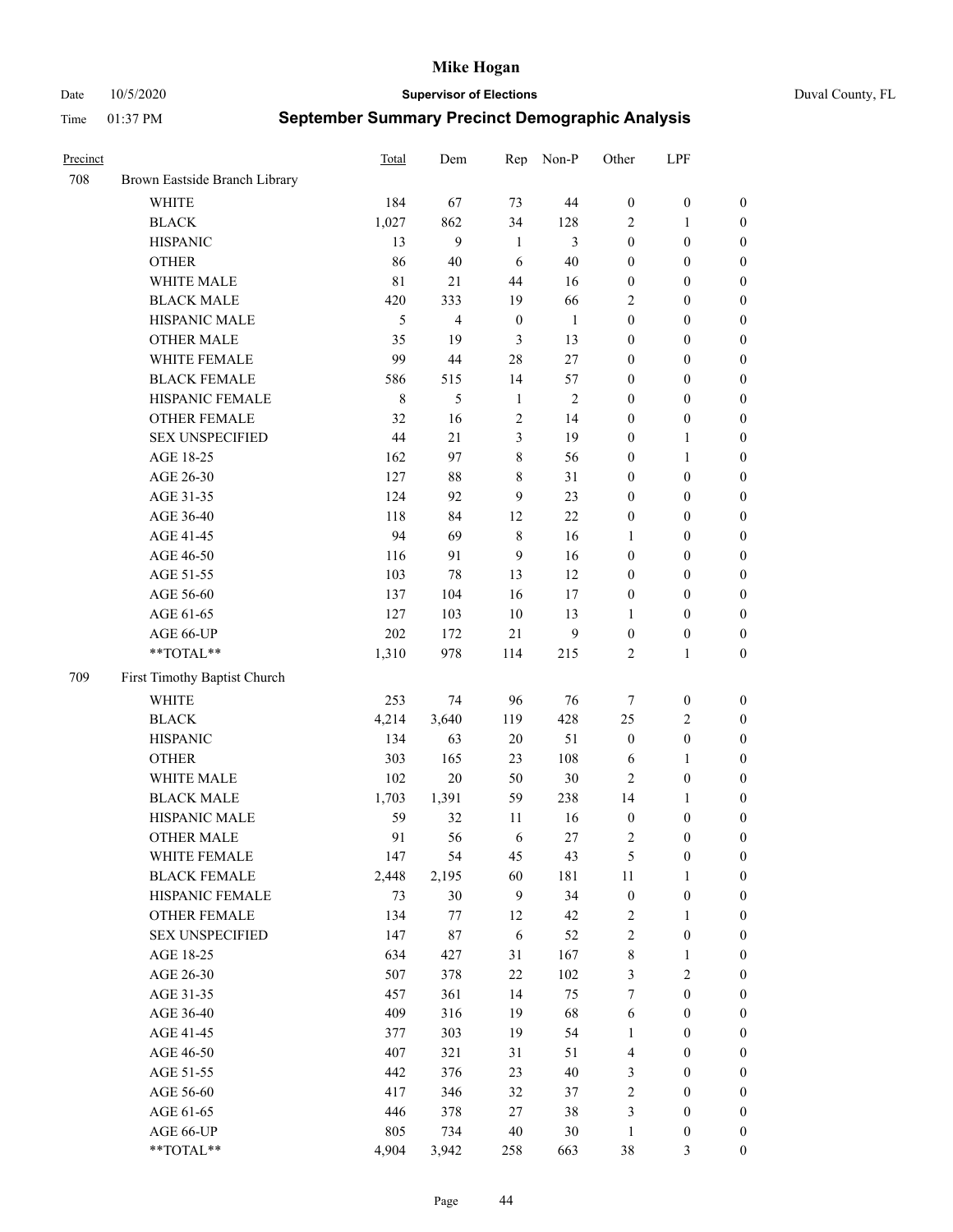Date 10/5/2020 **Supervisor of Elections** Duval County, FL

| Precinct |                                                   | <b>Total</b> | Dem    | Rep                     | Non-P        | Other            | LPF              |                  |
|----------|---------------------------------------------------|--------------|--------|-------------------------|--------------|------------------|------------------|------------------|
| 710      | Highlands Regional Library                        |              |        |                         |              |                  |                  |                  |
|          | <b>WHITE</b>                                      | 412          | 93     | 204                     | 100          | 10               | $\mathfrak{S}$   | 0                |
|          | <b>BLACK</b>                                      | 3,370        | 2,933  | 75                      | 343          | 18               | $\mathbf{1}$     | 0                |
|          | <b>HISPANIC</b>                                   | 100          | 50     | $\,8\,$                 | 41           | $\mathbf{1}$     | $\boldsymbol{0}$ | $\boldsymbol{0}$ |
|          | <b>OTHER</b>                                      | 263          | 143    | 17                      | 100          | 3                | $\boldsymbol{0}$ | $\boldsymbol{0}$ |
|          | WHITE MALE                                        | 203          | 42     | 99                      | 54           | 6                | $\sqrt{2}$       | $\boldsymbol{0}$ |
|          | <b>BLACK MALE</b>                                 | 1,373        | 1,132  | 48                      | 183          | 10               | $\boldsymbol{0}$ | $\boldsymbol{0}$ |
|          | HISPANIC MALE                                     | 44           | 22     | $\overline{4}$          | $18\,$       | $\boldsymbol{0}$ | $\boldsymbol{0}$ | $\boldsymbol{0}$ |
|          | <b>OTHER MALE</b>                                 | 86           | 46     | 6                       | 33           | $\mathbf{1}$     | $\boldsymbol{0}$ | $\boldsymbol{0}$ |
|          | WHITE FEMALE                                      | 203          | 50     | 104                     | 42           | 4                | 3                | $\boldsymbol{0}$ |
|          | <b>BLACK FEMALE</b>                               | 1,946        | 1,766  | 24                      | 147          | 8                | $\mathbf{1}$     | $\boldsymbol{0}$ |
|          | HISPANIC FEMALE                                   | 48           | 25     | $\overline{4}$          | 18           | $\mathbf{1}$     | $\boldsymbol{0}$ | 0                |
|          | <b>OTHER FEMALE</b>                               | 119          | 75     | 9                       | 33           | $\mathbf{2}$     | $\boldsymbol{0}$ | 0                |
|          | <b>SEX UNSPECIFIED</b>                            | 123          | 61     | 6                       | 56           | $\boldsymbol{0}$ | $\boldsymbol{0}$ | $\boldsymbol{0}$ |
|          | AGE 18-25                                         | 631          | 435    | 31                      | 155          | 7                | $\mathfrak{Z}$   | $\boldsymbol{0}$ |
|          | AGE 26-30                                         | 396          | 279    | 29                      | 83           | 4                | $\mathbf{1}$     | $\boldsymbol{0}$ |
|          | AGE 31-35                                         | 350          | 255    | 26                      | 65           | 4                | $\boldsymbol{0}$ | $\boldsymbol{0}$ |
|          | AGE 36-40                                         | 343          | 269    | 21                      | 49           | 3                | $\mathbf{1}$     | $\boldsymbol{0}$ |
|          | AGE 41-45                                         | 335          | 263    | 18                      | 51           | 3                | $\boldsymbol{0}$ | $\boldsymbol{0}$ |
|          | AGE 46-50                                         | 387          | 305    | 24                      | 57           | $\mathbf{1}$     | $\boldsymbol{0}$ | $\boldsymbol{0}$ |
|          | AGE 51-55                                         | 354          | 295    | 21                      | 32           | 6                | $\boldsymbol{0}$ | $\boldsymbol{0}$ |
|          | AGE 56-60                                         | 357          | 290    | 33                      | 31           | 3                | $\boldsymbol{0}$ | 0                |
|          | AGE 61-65                                         | 328          | 283    | 22                      | 21           | 1                | $\mathbf{1}$     | 0                |
|          | AGE 66-UP                                         | 661          | 542    | 79                      | 40           | $\boldsymbol{0}$ | $\boldsymbol{0}$ | $\boldsymbol{0}$ |
|          | $**TOTAL**$                                       | 4,145        | 3,219  | 304                     | 584          | 32               | 6                | $\boldsymbol{0}$ |
| 711      | Robert F. Kennedy Community Center, Gymn and Park |              |        |                         |              |                  |                  |                  |
|          | WHITE                                             | 142          | 46     | 42                      | 51           | $\overline{c}$   | $\mathbf{1}$     | $\boldsymbol{0}$ |
|          | <b>BLACK</b>                                      | 1,044        | 890    | 31                      | 117          | 6                | $\boldsymbol{0}$ | $\boldsymbol{0}$ |
|          | <b>HISPANIC</b>                                   | 13           | 8      | $\overline{2}$          | 3            | $\boldsymbol{0}$ | $\boldsymbol{0}$ | $\boldsymbol{0}$ |
|          | <b>OTHER</b>                                      | 90           | 43     | $10\,$                  | 36           | $\boldsymbol{0}$ | $\mathbf{1}$     | $\boldsymbol{0}$ |
|          | WHITE MALE                                        | 58           | 15     | $20\,$                  | 22           | $\boldsymbol{0}$ | $\mathbf{1}$     | $\boldsymbol{0}$ |
|          | <b>BLACK MALE</b>                                 | 426          | 344    | 16                      | 62           | 4                | $\boldsymbol{0}$ | $\boldsymbol{0}$ |
|          | HISPANIC MALE                                     | 5            | 2      | $\mathbf{1}$            | $\sqrt{2}$   | $\boldsymbol{0}$ | $\boldsymbol{0}$ | $\boldsymbol{0}$ |
|          | <b>OTHER MALE</b>                                 | 30           | 9      | 5                       | 16           | $\boldsymbol{0}$ | $\boldsymbol{0}$ | $\boldsymbol{0}$ |
|          | WHITE FEMALE                                      | 74           | 27     | 19                      | 26           | 2                | $\boldsymbol{0}$ | 0                |
|          | <b>BLACK FEMALE</b>                               | 601          | 531    | 15                      | 53           | $\overline{2}$   | $\boldsymbol{0}$ | $\overline{0}$   |
|          | HISPANIC FEMALE                                   | $\,$ 8 $\,$  | 6      | $\mathbf{1}$            | $\mathbf{1}$ | $\boldsymbol{0}$ | $\boldsymbol{0}$ | $\overline{0}$   |
|          | OTHER FEMALE                                      | 36           | 23     | $\overline{4}$          | $\,$ 8 $\,$  | $\boldsymbol{0}$ | $\mathbf{1}$     | $\overline{0}$   |
|          | <b>SEX UNSPECIFIED</b>                            | 50           | 30     | $\overline{\mathbf{4}}$ | 16           | $\boldsymbol{0}$ | $\boldsymbol{0}$ | 0                |
|          | AGE 18-25                                         | 193          | 138    | $\mathbf{9}$            | 42           | 3                | $\mathbf{1}$     | $\overline{0}$   |
|          | AGE 26-30                                         | 134          | 89     | 7                       | 37           | $\boldsymbol{0}$ | $\mathbf{1}$     | $\overline{0}$   |
|          | AGE 31-35                                         | 131          | 100    | $\boldsymbol{7}$        | 24           | $\boldsymbol{0}$ | $\boldsymbol{0}$ | 0                |
|          | AGE 36-40                                         | 117          | 89     | 9                       | 19           | $\boldsymbol{0}$ | $\boldsymbol{0}$ | 0                |
|          | AGE 41-45                                         | 100          | 73     | 6                       | 21           | $\boldsymbol{0}$ | $\boldsymbol{0}$ | 0                |
|          | AGE 46-50                                         | 82           | 56     | 9                       | 17           | $\boldsymbol{0}$ | $\boldsymbol{0}$ | 0                |
|          | AGE 51-55                                         | 116          | 93     | 12                      | 11           | $\boldsymbol{0}$ | $\boldsymbol{0}$ | $\boldsymbol{0}$ |
|          | AGE 56-60                                         | 98           | $80\,$ | 6                       | 11           | 1                | $\boldsymbol{0}$ | $\boldsymbol{0}$ |
|          | AGE 61-65                                         | 118          | 97     | 11                      | $\,$ 8 $\,$  | $\overline{c}$   | $\boldsymbol{0}$ | $\boldsymbol{0}$ |
|          | AGE 66-UP                                         | 197          | 169    | $\boldsymbol{9}$        | 17           | $\overline{c}$   | $\boldsymbol{0}$ | $\boldsymbol{0}$ |
|          | $**TOTAL**$                                       | 1,289        | 987    | 85                      | 207          | 8                | $\mathbf{2}$     | $\boldsymbol{0}$ |
|          |                                                   |              |        |                         |              |                  |                  |                  |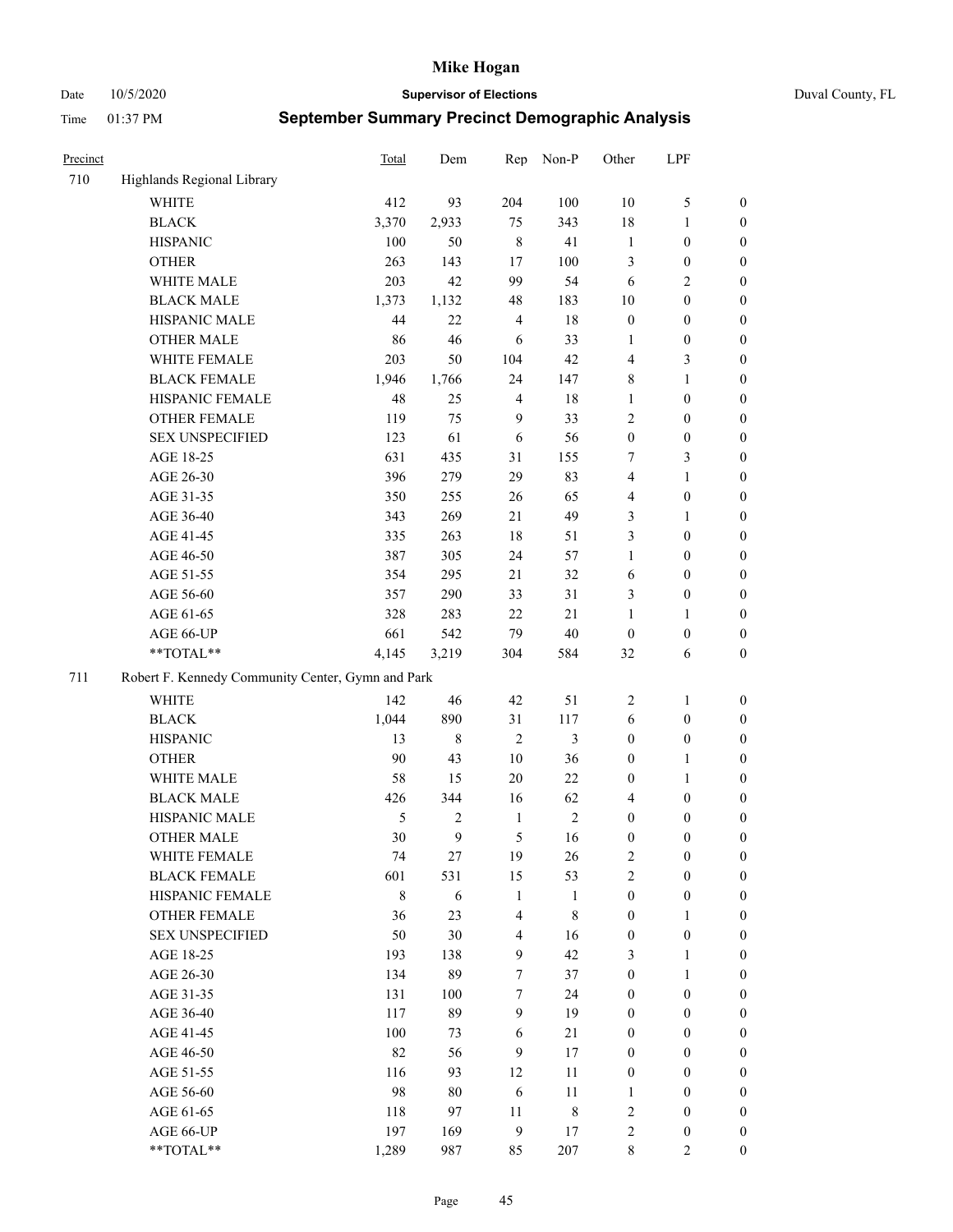Date 10/5/2020 **Supervisor of Elections** Duval County, FL

| Precinct |                                      | <b>Total</b> | Dem    | Rep            | Non-P  | Other            | LPF                     |                  |
|----------|--------------------------------------|--------------|--------|----------------|--------|------------------|-------------------------|------------------|
| 712      | Mary Singleton Senior Citizen Center |              |        |                |        |                  |                         |                  |
|          | <b>WHITE</b>                         | 542          | 238    | 170            | 123    | 8                | $\mathfrak{Z}$          | 0                |
|          | <b>BLACK</b>                         | 1,046        | 887    | 33             | 118    | 6                | $\sqrt{2}$              | 0                |
|          | <b>HISPANIC</b>                      | 74           | 36     | 13             | 25     | $\boldsymbol{0}$ | $\boldsymbol{0}$        | $\boldsymbol{0}$ |
|          | <b>OTHER</b>                         | 120          | 58     | 13             | 45     | 2                | $\sqrt{2}$              | $\boldsymbol{0}$ |
|          | WHITE MALE                           | 282          | 112    | 94             | 69     | 4                | $\mathfrak{Z}$          | $\boldsymbol{0}$ |
|          | <b>BLACK MALE</b>                    | 446          | 365    | 17             | 57     | 5                | $\sqrt{2}$              | $\boldsymbol{0}$ |
|          | HISPANIC MALE                        | 32           | 15     | $\mathfrak{S}$ | 12     | $\boldsymbol{0}$ | $\boldsymbol{0}$        | $\boldsymbol{0}$ |
|          | <b>OTHER MALE</b>                    | 53           | 24     | $\tau$         | 21     | $\boldsymbol{0}$ | $\mathbf{1}$            | $\boldsymbol{0}$ |
|          | WHITE FEMALE                         | 250          | 121    | 75             | 50     | 4                | $\boldsymbol{0}$        | $\boldsymbol{0}$ |
|          | <b>BLACK FEMALE</b>                  | 575          | 506    | 15             | 53     | 1                | $\boldsymbol{0}$        | 0                |
|          | HISPANIC FEMALE                      | 40           | $20\,$ | $\,$ 8 $\,$    | 12     | $\boldsymbol{0}$ | $\boldsymbol{0}$        | 0                |
|          | OTHER FEMALE                         | 49           | 26     | 6              | 15     | 1                | $\mathbf{1}$            | 0                |
|          | <b>SEX UNSPECIFIED</b>               | 55           | 30     | $\sqrt{2}$     | 22     | $\mathbf{1}$     | $\boldsymbol{0}$        | $\boldsymbol{0}$ |
|          | AGE 18-25                            | 152          | 104    | 13             | 35     | $\boldsymbol{0}$ | $\boldsymbol{0}$        | $\boldsymbol{0}$ |
|          | AGE 26-30                            | 172          | 116    | 16             | 35     | 3                | $\sqrt{2}$              | $\boldsymbol{0}$ |
|          | AGE 31-35                            | 196          | 122    | 30             | 40     | 4                | $\boldsymbol{0}$        | $\boldsymbol{0}$ |
|          | AGE 36-40                            | 187          | 116    | 24             | 41     | 4                | $\sqrt{2}$              | $\boldsymbol{0}$ |
|          | AGE 41-45                            | 130          | 88     | 17             | 23     | $\mathbf{2}$     | $\boldsymbol{0}$        | $\boldsymbol{0}$ |
|          | AGE 46-50                            | 127          | 77     | 22             | 26     | $\mathbf{1}$     | $\mathbf{1}$            | $\boldsymbol{0}$ |
|          | AGE 51-55                            | 138          | 90     | $20\,$         | $27\,$ | $\boldsymbol{0}$ | $\mathbf{1}$            | 0                |
|          | AGE 56-60                            | 190          | 126    | 39             | 23     | $\overline{2}$   | $\boldsymbol{0}$        | 0                |
|          | AGE 61-65                            | 199          | 143    | 27             | 29     | $\boldsymbol{0}$ | $\boldsymbol{0}$        | 0                |
|          | AGE 66-UP                            | 290          | 237    | 21             | 31     | $\boldsymbol{0}$ | $\mathbf{1}$            | 0                |
|          | **TOTAL**                            | 1,782        | 1,219  | 229            | 311    | 16               | $\boldsymbol{7}$        | $\boldsymbol{0}$ |
| 713      | First Baptist Church of Jacksonville |              |        |                |        |                  |                         |                  |
|          | <b>WHITE</b>                         | 2,057        | 634    | 873            | 496    | 46               | $\,$ 8 $\,$             | $\boldsymbol{0}$ |
|          | <b>BLACK</b>                         | 1,522        | 1,161  | 98             | 238    | 23               | $\sqrt{2}$              | $\boldsymbol{0}$ |
|          | <b>HISPANIC</b>                      | 190          | $80\,$ | 41             | 61     | $\overline{4}$   | $\overline{\mathbf{4}}$ | $\boldsymbol{0}$ |
|          | <b>OTHER</b>                         | 485          | 220    | 83             | 165    | 17               | $\boldsymbol{0}$        | $\boldsymbol{0}$ |
|          | WHITE MALE                           | 1,158        | 306    | 513            | 303    | 31               | $\mathfrak{S}$          | $\boldsymbol{0}$ |
|          | <b>BLACK MALE</b>                    | 747          | 532    | 62             | 140    | 11               | $\sqrt{2}$              | $\boldsymbol{0}$ |
|          | HISPANIC MALE                        | 102          | 38     | 25             | 34     | $\sqrt{2}$       | $\mathfrak{Z}$          | $\boldsymbol{0}$ |
|          | <b>OTHER MALE</b>                    | 224          | 98     | 45             | 74     | $\boldsymbol{7}$ | $\boldsymbol{0}$        | 0                |
|          | WHITE FEMALE                         | 868          | 316    | 349            | 185    | 15               | 3                       | 0                |
|          | <b>BLACK FEMALE</b>                  | 742          | 605    | 33             | 94     | $10\,$           | $\boldsymbol{0}$        | $\boldsymbol{0}$ |
|          | HISPANIC FEMALE                      | 86           | 42     | 15             | 26     | $\sqrt{2}$       | $\mathbf{1}$            | $\overline{0}$   |
|          | OTHER FEMALE                         | 183          | 102    | $28\,$         | 46     | 7                | $\boldsymbol{0}$        | $\overline{0}$   |
|          | <b>SEX UNSPECIFIED</b>               | 144          | 56     | 25             | 58     | $\mathfrak{S}$   | $\boldsymbol{0}$        | 0                |
|          | AGE 18-25                            | 288          | 140    | 59             | $80\,$ | $\tau$           | $\sqrt{2}$              | $\theta$         |
|          | AGE 26-30                            | 446          | 203    | 91             | 138    | $10\,$           | $\overline{\mathbf{4}}$ | 0                |
|          | AGE 31-35                            | 451          | 214    | 96             | 125    | 12               | $\overline{\mathbf{4}}$ | 0                |
|          | AGE 36-40                            | 443          | 197    | 112            | 124    | $10\,$           | $\boldsymbol{0}$        | 0                |
|          | AGE 41-45                            | 397          | 160    | 120            | 110    | $\mathfrak{S}$   | $\sqrt{2}$              | 0                |
|          | AGE 46-50                            | 435          | 169    | 161            | 92     | 12               | $\mathbf{1}$            | 0                |
|          | AGE 51-55                            | 385          | 170    | 120            | 86     | 9                | $\boldsymbol{0}$        | 0                |
|          | AGE 56-60                            | 336          | 157    | 100            | 69     | 9                | $\mathbf{1}$            | $\boldsymbol{0}$ |
|          | AGE 61-65                            | 302          | 180    | 61             | 56     | 5                | $\boldsymbol{0}$        | $\overline{0}$   |
|          | AGE 66-UP                            | 770          | 505    | 174            | $80\,$ | 11               | $\boldsymbol{0}$        | $\boldsymbol{0}$ |
|          | **TOTAL**                            | 4,254        | 2,095  | 1,095          | 960    | $90\,$           | 14                      | $\boldsymbol{0}$ |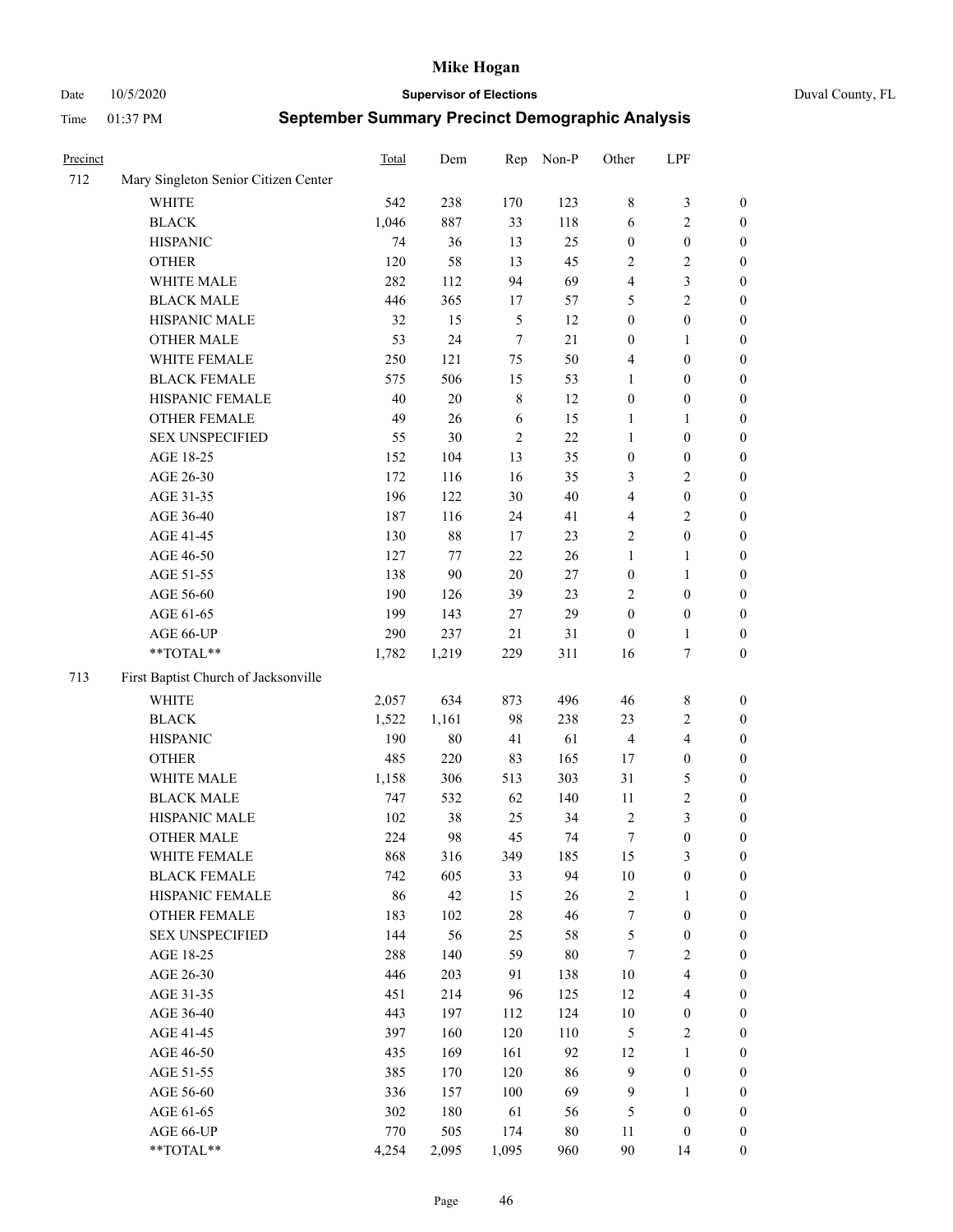Date 10/5/2020 **Supervisor of Elections** Duval County, FL

| Precinct |                                  | Total  | Dem            | Rep                     | Non-P          | Other            | LPF              |                  |
|----------|----------------------------------|--------|----------------|-------------------------|----------------|------------------|------------------|------------------|
| 714      | Grace Baptist Church             |        |                |                         |                |                  |                  |                  |
|          | <b>WHITE</b>                     | 264    | 96             | 79                      | 76             | 11               | $\sqrt{2}$       | 0                |
|          | <b>BLACK</b>                     | 1,571  | 1,331          | 50                      | 182            | 6                | $\sqrt{2}$       | 0                |
|          | <b>HISPANIC</b>                  | 39     | 20             | $\overline{4}$          | 13             | 2                | $\boldsymbol{0}$ | $\boldsymbol{0}$ |
|          | <b>OTHER</b>                     | 129    | 69             | 8                       | 51             | $\mathbf{1}$     | $\boldsymbol{0}$ | $\boldsymbol{0}$ |
|          | WHITE MALE                       | 134    | 42             | 49                      | 38             | 4                | $\mathbf{1}$     | $\boldsymbol{0}$ |
|          | <b>BLACK MALE</b>                | 635    | 508            | 26                      | 94             | 5                | $\sqrt{2}$       | $\boldsymbol{0}$ |
|          | HISPANIC MALE                    | 18     | 5              | 2                       | 10             | 1                | $\boldsymbol{0}$ | $\boldsymbol{0}$ |
|          | <b>OTHER MALE</b>                | 46     | 22             | $\overline{4}$          | 20             | $\boldsymbol{0}$ | $\boldsymbol{0}$ | $\boldsymbol{0}$ |
|          | WHITE FEMALE                     | 123    | 51             | 27                      | 37             | 7                | 1                | $\boldsymbol{0}$ |
|          | <b>BLACK FEMALE</b>              | 904    | 802            | 24                      | 77             | $\mathbf{1}$     | $\boldsymbol{0}$ | $\boldsymbol{0}$ |
|          | HISPANIC FEMALE                  | $21\,$ | 15             | $\overline{\mathbf{c}}$ | $\mathfrak{Z}$ | $\mathbf{1}$     | $\boldsymbol{0}$ | 0                |
|          | OTHER FEMALE                     | 56     | 34             | $\overline{4}$          | 18             | $\boldsymbol{0}$ | $\boldsymbol{0}$ | $\boldsymbol{0}$ |
|          | <b>SEX UNSPECIFIED</b>           | 66     | 37             | 3                       | 25             | $\mathbf{1}$     | $\boldsymbol{0}$ | $\boldsymbol{0}$ |
|          | AGE 18-25                        | 256    | 160            | 16                      | 75             | 5                | $\boldsymbol{0}$ | $\boldsymbol{0}$ |
|          | AGE 26-30                        | 196    | 139            | 11                      | 41             | 4                | $\mathbf{1}$     | $\boldsymbol{0}$ |
|          | AGE 31-35                        | 178    | 127            | 14                      | 35             | $\mathbf{1}$     | $\mathbf{1}$     | $\boldsymbol{0}$ |
|          | AGE 36-40                        | 195    | 140            | 10                      | 43             | $\mathbf{1}$     | $\mathbf{1}$     | $\boldsymbol{0}$ |
|          | AGE 41-45                        | 147    | 109            | $11\,$                  | 25             | 2                | $\boldsymbol{0}$ | $\boldsymbol{0}$ |
|          | AGE 46-50                        | 135    | 103            | $\tau$                  | 23             | $\overline{c}$   | $\boldsymbol{0}$ | $\boldsymbol{0}$ |
|          | AGE 51-55                        | 172    | 129            | 18                      | 25             | $\boldsymbol{0}$ | $\boldsymbol{0}$ | $\boldsymbol{0}$ |
|          | AGE 56-60                        | 204    | 165            | 14                      | 20             | 4                | 1                | 0                |
|          | AGE 61-65                        | 190    | 159            | 14                      | 16             | $\mathbf{1}$     | $\boldsymbol{0}$ | $\boldsymbol{0}$ |
|          | AGE 66-UP                        | 329    | 284            | 26                      | 19             | $\boldsymbol{0}$ | $\boldsymbol{0}$ | $\boldsymbol{0}$ |
|          | $**TOTAL**$                      | 2,003  | 1,516          | 141                     | 322            | $20\,$           | $\overline{4}$   | $\boldsymbol{0}$ |
| 801      | North Jacksonville Church of God |        |                |                         |                |                  |                  |                  |
|          | <b>WHITE</b>                     | 349    | 106            | 185                     | 50             | 4                | $\overline{4}$   | $\boldsymbol{0}$ |
|          | <b>BLACK</b>                     | 1,780  | 1,534          | 56                      | 181            | 6                | $\mathfrak{Z}$   | $\boldsymbol{0}$ |
|          | <b>HISPANIC</b>                  | 28     | 11             | 6                       | 11             | $\boldsymbol{0}$ | $\boldsymbol{0}$ | $\boldsymbol{0}$ |
|          | <b>OTHER</b>                     | 144    | 72             | $\,8\,$                 | 63             | $\mathbf{1}$     | $\boldsymbol{0}$ | $\boldsymbol{0}$ |
|          | WHITE MALE                       | 171    | 47             | 93                      | $27\,$         | $\overline{c}$   | $\mathbf{2}$     | $\boldsymbol{0}$ |
|          | <b>BLACK MALE</b>                | 715    | 577            | 28                      | 107            | $\overline{c}$   | $\mathbf{1}$     | $\boldsymbol{0}$ |
|          | HISPANIC MALE                    | 11     | $\overline{4}$ | 5                       | $\sqrt{2}$     | $\boldsymbol{0}$ | $\boldsymbol{0}$ | 0                |
|          | <b>OTHER MALE</b>                | 39     | 20             | 3                       | 16             | $\boldsymbol{0}$ | $\boldsymbol{0}$ | $\boldsymbol{0}$ |
|          | WHITE FEMALE                     | 172    | 58             | 89                      | 21             | 2                | $\overline{c}$   | 0                |
|          | <b>BLACK FEMALE</b>              | 1,029  | 928            | 27                      | 68             | 4                | $\sqrt{2}$       | $\overline{0}$   |
|          | HISPANIC FEMALE                  | 15     | 6              | $\mathbf{1}$            | $\,$ 8 $\,$    | $\boldsymbol{0}$ | $\boldsymbol{0}$ | $\overline{0}$   |
|          | OTHER FEMALE                     | 61     | 35             | 4                       | $22\,$         | $\boldsymbol{0}$ | $\boldsymbol{0}$ | $\overline{0}$   |
|          | <b>SEX UNSPECIFIED</b>           | 88     | 48             | 5                       | 34             | 1                | $\boldsymbol{0}$ | 0                |
|          | AGE 18-25                        | 269    | 183            | 9                       | 73             | 2                | $\sqrt{2}$       | 0                |
|          | AGE 26-30                        | 194    | 140            | $\mathbf{9}$            | 44             | $\boldsymbol{0}$ | $\mathbf{1}$     | 0                |
|          | AGE 31-35                        | 224    | 162            | $20\,$                  | 42             | 0                | $\boldsymbol{0}$ | 0                |
|          | AGE 36-40                        | 190    | 144            | 16                      | 26             | 3                | $\mathbf{1}$     | 0                |
|          | AGE 41-45                        | 156    | 113            | 19                      | 21             | 2                | $\mathbf{1}$     | 0                |
|          | AGE 46-50                        | 173    | 129            | 21                      | $22\,$         | $\mathbf{1}$     | $\boldsymbol{0}$ | 0                |
|          | AGE 51-55                        | 181    | 134            | 27                      | 17             | $\mathbf{1}$     | $\mathfrak{2}$   | 0                |
|          | AGE 56-60                        | 203    | 151            | 26                      | 26             | $\boldsymbol{0}$ | $\boldsymbol{0}$ | $\overline{0}$   |
|          | AGE 61-65                        | 240    | 202            | 22                      | 15             | 1                | $\boldsymbol{0}$ | $\overline{0}$   |
|          | AGE 66-UP                        | 469    | 363            | 86                      | 19             | $\,1$            | $\boldsymbol{0}$ | 0                |
|          | **TOTAL**                        | 2,301  | 1,723          | 255                     | 305            | 11               | 7                | $\boldsymbol{0}$ |
|          |                                  |        |                |                         |                |                  |                  |                  |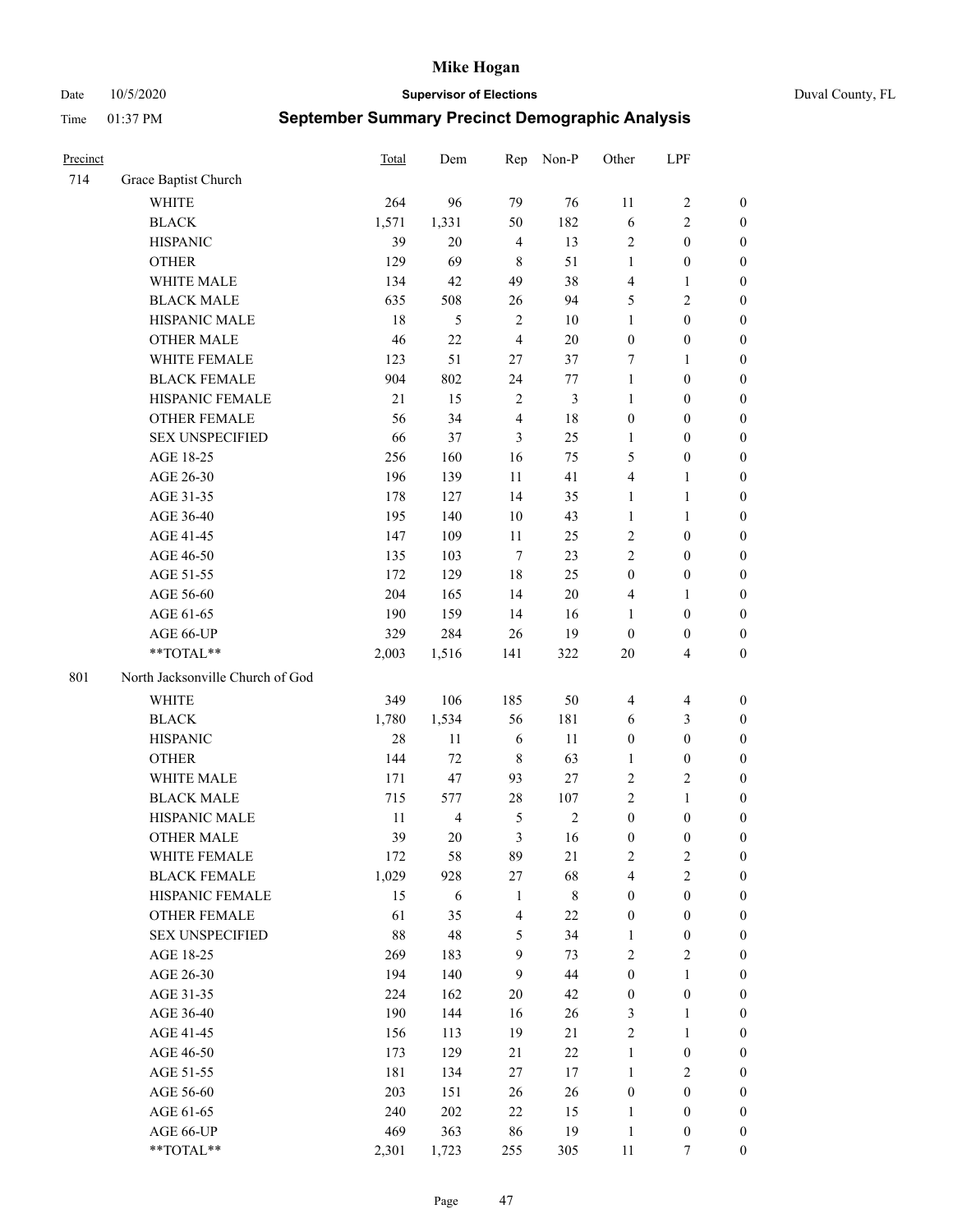Date 10/5/2020 **Supervisor of Elections** Duval County, FL

| Precinct |                                   | <b>Total</b> | Dem            | Rep            | Non-P  | Other            | LPF                     |                  |
|----------|-----------------------------------|--------------|----------------|----------------|--------|------------------|-------------------------|------------------|
| 802      | St Paul Missionary Baptist Church |              |                |                |        |                  |                         |                  |
|          | <b>WHITE</b>                      | 89           | 41             | 25             | 22     | 1                | $\boldsymbol{0}$        | 0                |
|          | <b>BLACK</b>                      | 2,429        | 2,160          | 43             | 218    | 7                | $\mathbf{1}$            | $\boldsymbol{0}$ |
|          | <b>HISPANIC</b>                   | 16           | 8              | $\overline{2}$ | 6      | $\boldsymbol{0}$ | $\boldsymbol{0}$        | $\boldsymbol{0}$ |
|          | <b>OTHER</b>                      | 115          | 59             | 6              | 49     | 1                | $\boldsymbol{0}$        | $\boldsymbol{0}$ |
|          | WHITE MALE                        | 38           | 14             | 13             | 10     | $\mathbf{1}$     | $\boldsymbol{0}$        | $\boldsymbol{0}$ |
|          | <b>BLACK MALE</b>                 | 973          | 828            | 24             | 115    | 6                | $\boldsymbol{0}$        | $\boldsymbol{0}$ |
|          | HISPANIC MALE                     | 6            | $\overline{2}$ | $\mathbf{1}$   | 3      | $\boldsymbol{0}$ | $\boldsymbol{0}$        | $\boldsymbol{0}$ |
|          | <b>OTHER MALE</b>                 | 40           | 21             | 3              | 16     | $\boldsymbol{0}$ | $\boldsymbol{0}$        | $\boldsymbol{0}$ |
|          | WHITE FEMALE                      | 51           | 27             | 12             | 12     | $\boldsymbol{0}$ | $\boldsymbol{0}$        | $\boldsymbol{0}$ |
|          | <b>BLACK FEMALE</b>               | 1,417        | 1,300          | 19             | 96     | 1                | $\mathbf{1}$            | $\boldsymbol{0}$ |
|          | HISPANIC FEMALE                   | 10           | 6              | $\mathbf{1}$   | 3      | $\boldsymbol{0}$ | $\boldsymbol{0}$        | 0                |
|          | <b>OTHER FEMALE</b>               | 48           | 27             | $\overline{2}$ | $18\,$ | 1                | $\boldsymbol{0}$        | $\boldsymbol{0}$ |
|          | <b>SEX UNSPECIFIED</b>            | 66           | 43             | $\mathbf{1}$   | 22     | $\boldsymbol{0}$ | $\boldsymbol{0}$        | $\boldsymbol{0}$ |
|          | AGE 18-25                         | 293          | 205            | 5              | 83     | $\boldsymbol{0}$ | $\boldsymbol{0}$        | $\boldsymbol{0}$ |
|          | AGE 26-30                         | 187          | 140            | 6              | 40     | $\mathbf{1}$     | $\boldsymbol{0}$        | $\boldsymbol{0}$ |
|          | AGE 31-35                         | 193          | 152            | 12             | 29     | $\boldsymbol{0}$ | $\boldsymbol{0}$        | $\boldsymbol{0}$ |
|          | AGE 36-40                         | 195          | 166            | $\overline{4}$ | 25     | $\boldsymbol{0}$ | $\boldsymbol{0}$        | $\boldsymbol{0}$ |
|          | AGE 41-45                         | 195          | 160            | $8\,$          | 24     | 3                | $\boldsymbol{0}$        | $\boldsymbol{0}$ |
|          | AGE 46-50                         | 213          | 181            | 6              | 24     | $\mathfrak{2}$   | $\boldsymbol{0}$        | $\boldsymbol{0}$ |
|          | AGE 51-55                         | 204          | 183            | 6              | 14     | $\mathbf{1}$     | $\boldsymbol{0}$        | $\boldsymbol{0}$ |
|          | AGE 56-60                         | 224          | 192            | $\,8\,$        | 23     | 1                | $\boldsymbol{0}$        | 0                |
|          | AGE 61-65                         | 204          | 185            | 7              | 12     | $\boldsymbol{0}$ | $\boldsymbol{0}$        | $\boldsymbol{0}$ |
|          | AGE 66-UP                         | 740          | 703            | 14             | 21     | 1                | $\mathbf{1}$            | $\boldsymbol{0}$ |
|          | **TOTAL**                         | 2,649        | 2,268          | 76             | 295    | 9                | $\mathbf{1}$            | $\boldsymbol{0}$ |
| 803      | New Life Community Church         |              |                |                |        |                  |                         |                  |
|          | <b>WHITE</b>                      | 833          | 215            | 432            | 172    | 8                | 6                       | $\boldsymbol{0}$ |
|          | <b>BLACK</b>                      | 3,570        | 3,106          | 92             | 344    | 24               | $\overline{\mathbf{4}}$ | $\boldsymbol{0}$ |
|          | <b>HISPANIC</b>                   | 120          | 50             | 31             | 37     | $\overline{c}$   | $\boldsymbol{0}$        | $\boldsymbol{0}$ |
|          | <b>OTHER</b>                      | 278          | 145            | 28             | 100    | 3                | $\sqrt{2}$              | $\boldsymbol{0}$ |
|          | WHITE MALE                        | 379          | $8\sqrt{1}$    | 201            | 89     | $\overline{4}$   | $\overline{4}$          | $\boldsymbol{0}$ |
|          | <b>BLACK MALE</b>                 | 1,340        | 1,093          | 52             | 174    | 18               | 3                       | $\boldsymbol{0}$ |
|          | HISPANIC MALE                     | 58           | 23             | 16             | 18     | $\mathbf{1}$     | $\boldsymbol{0}$        | $\boldsymbol{0}$ |
|          | <b>OTHER MALE</b>                 | 88           | 47             | 15             | 25     | $\boldsymbol{0}$ | $\mathbf{1}$            | $\boldsymbol{0}$ |
|          | WHITE FEMALE                      | 441          | 132            | 227            | 76     | 4                | 2                       | 0                |
|          | <b>BLACK FEMALE</b>               | 2,171        | 1,964          | 39             | 161    | 6                | $\mathbf{1}$            | $\boldsymbol{0}$ |
|          | HISPANIC FEMALE                   | 60           | 26             | 14             | 19     | $\mathbf{1}$     | $\boldsymbol{0}$        | $\boldsymbol{0}$ |
|          | OTHER FEMALE                      | 110          | 66             | 7              | 35     | $\mathbf{1}$     | $\mathbf{1}$            | $\overline{0}$   |
|          | <b>SEX UNSPECIFIED</b>            | 154          | 84             | 12             | 56     | 2                | $\boldsymbol{0}$        | 0                |
|          | AGE 18-25                         | 581          | 395            | 31             | 148    | 6                | $\mathbf{1}$            | 0                |
|          | AGE 26-30                         | 411          | 289            | 32             | 82     | 3                | $\mathfrak{S}$          | 0                |
|          | AGE 31-35                         | 421          | 294            | 41             | 81     | 5                | $\boldsymbol{0}$        | 0                |
|          | AGE 36-40                         | 417          | 300            | 42             | 69     | 3                | $\mathfrak{Z}$          | 0                |
|          | AGE 41-45                         | 400          | 299            | 43             | 54     | $\overline{4}$   | $\boldsymbol{0}$        | 0                |
|          | AGE 46-50                         | 430          | 343            | 39             | 43     | 3                | $\sqrt{2}$              | 0                |
|          | AGE 51-55                         | 423          | 315            | 51             | 51     | 5                | $\mathbf{1}$            | $\boldsymbol{0}$ |
|          | AGE 56-60                         | 448          | 342            | 61             | 42     | 3                | $\boldsymbol{0}$        | $\boldsymbol{0}$ |
|          | AGE 61-65                         | 411          | 300            | 77             | 33     | $\mathbf{1}$     | $\boldsymbol{0}$        | $\boldsymbol{0}$ |
|          | AGE 66-UP                         | 855          | 636            | 166            | 49     | $\overline{4}$   | $\boldsymbol{0}$        | 0                |
|          | **TOTAL**                         | 4,801        | 3,516          | 583            | 653    | 37               | 12                      | $\boldsymbol{0}$ |
|          |                                   |              |                |                |        |                  |                         |                  |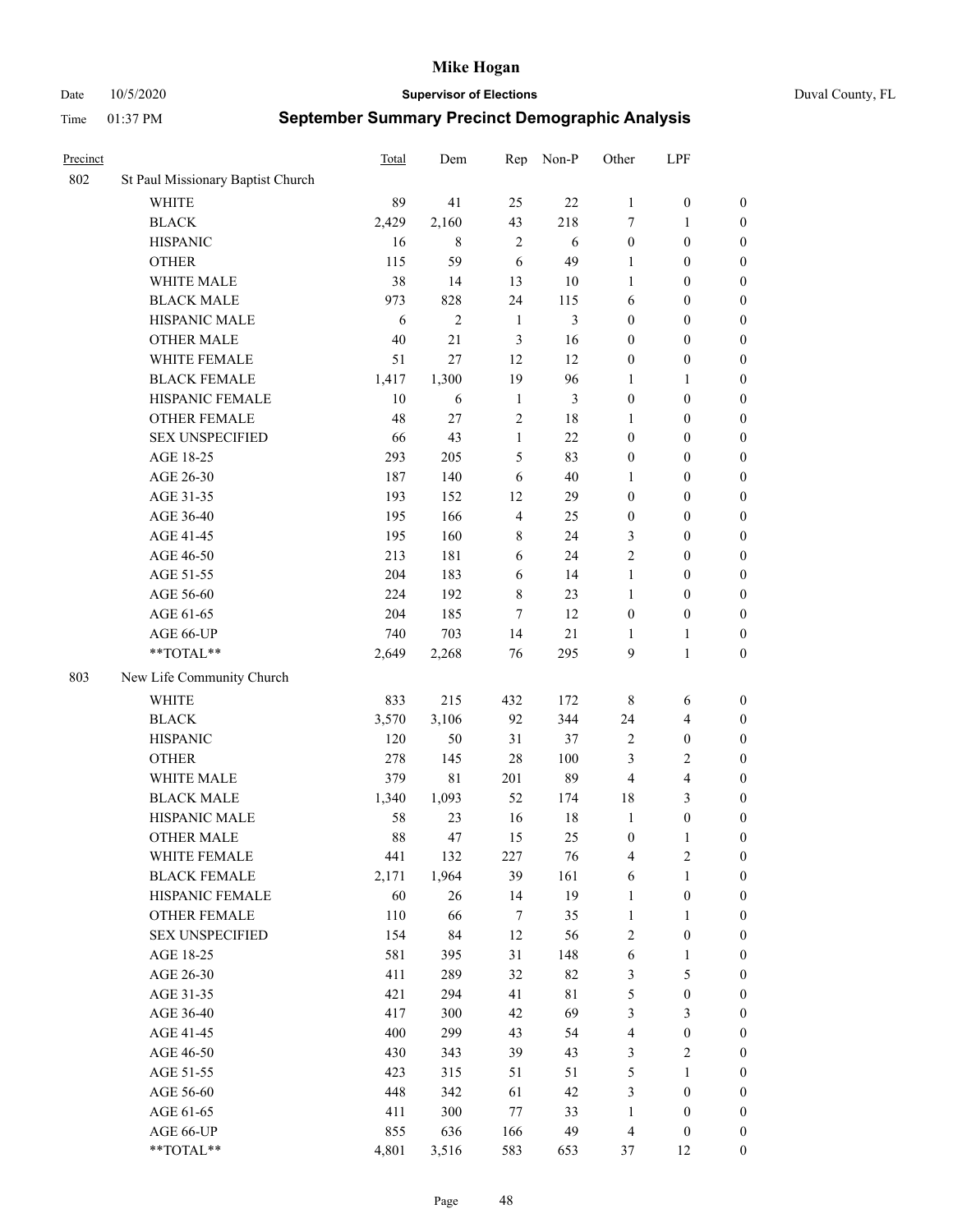Date 10/5/2020 **Supervisor of Elections** Duval County, FL

| Precinct |                         | Total   | Dem   |                | Rep Non-P   | Other            | LPF              |                  |
|----------|-------------------------|---------|-------|----------------|-------------|------------------|------------------|------------------|
| 804      | Universal Church        |         |       |                |             |                  |                  |                  |
|          | <b>WHITE</b>            | 971     | 263   | 488            | 196         | 15               | 9                | $\boldsymbol{0}$ |
|          | <b>BLACK</b>            | 1,425   | 1,201 | 42             | 175         | $\tau$           | $\boldsymbol{0}$ | $\boldsymbol{0}$ |
|          | <b>HISPANIC</b>         | 63      | 21    | 18             | 23          | $\boldsymbol{0}$ | $\mathbf{1}$     | $\boldsymbol{0}$ |
|          | <b>OTHER</b>            | 180     | 65    | 34             | $8\sqrt{1}$ | $\boldsymbol{0}$ | $\boldsymbol{0}$ | $\boldsymbol{0}$ |
|          | WHITE MALE              | 434     | 106   | 238            | $80\,$      | 5                | 5                | $\boldsymbol{0}$ |
|          | <b>BLACK MALE</b>       | 541     | 427   | 20             | $90\,$      | 4                | $\boldsymbol{0}$ | $\boldsymbol{0}$ |
|          | HISPANIC MALE           | 32      | 9     | 10             | 12          | $\boldsymbol{0}$ | $\mathbf{1}$     | $\boldsymbol{0}$ |
|          | <b>OTHER MALE</b>       | 67      | 23    | 13             | 31          | $\boldsymbol{0}$ | $\boldsymbol{0}$ | $\boldsymbol{0}$ |
|          | WHITE FEMALE            | 529     | 155   | 246            | 114         | 10               | $\overline{4}$   | 0                |
|          | <b>BLACK FEMALE</b>     | 861     | 757   | 20             | 81          | 3                | $\boldsymbol{0}$ | 0                |
|          | HISPANIC FEMALE         | 30      | 12    | $\tau$         | 11          | $\boldsymbol{0}$ | $\boldsymbol{0}$ | $\boldsymbol{0}$ |
|          | OTHER FEMALE            | 68      | 30    | 19             | 19          | $\boldsymbol{0}$ | $\boldsymbol{0}$ | $\boldsymbol{0}$ |
|          | <b>SEX UNSPECIFIED</b>  | $77 \,$ | 31    | 9              | 37          | $\boldsymbol{0}$ | $\boldsymbol{0}$ | $\boldsymbol{0}$ |
|          | AGE 18-25               | 274     | 146   | 36             | 87          | 2                | $\mathfrak{Z}$   | $\boldsymbol{0}$ |
|          | AGE 26-30               | 258     | 151   | 41             | 62          | 4                | $\boldsymbol{0}$ | $\boldsymbol{0}$ |
|          | AGE 31-35               | 251     | 141   | 44             | 61          | 3                | $\sqrt{2}$       | $\boldsymbol{0}$ |
|          | AGE 36-40               | 207     | 121   | 35             | 48          | 3                | $\boldsymbol{0}$ | $\overline{0}$   |
|          | AGE 41-45               | 173     | 96    | 35             | 36          | 4                | $\overline{c}$   | $\boldsymbol{0}$ |
|          | AGE 46-50               | 191     | 112   | 42             | 35          | $\mathbf{1}$     | $\mathbf{1}$     | $\boldsymbol{0}$ |
|          | AGE 51-55               | 235     | 142   | 53             | 37          | $\mathbf{2}$     | $\mathbf{1}$     | 0                |
|          | AGE 56-60               | 287     | 188   | 69             | $28\,$      | $\mathbf{1}$     | $\mathbf{1}$     | 0                |
|          | AGE 61-65               | 275     | 168   | 68             | 38          | $\mathbf{1}$     | $\boldsymbol{0}$ | 0                |
|          | AGE 66-UP               | 488     | 285   | 159            | 43          | $\mathbf{1}$     | $\boldsymbol{0}$ | $\boldsymbol{0}$ |
|          | **TOTAL**               | 2,639   | 1,550 | 582            | 475         | $22\,$           | 10               | $\boldsymbol{0}$ |
| 805      | Riverview Senior Center |         |       |                |             |                  |                  |                  |
|          | WHITE                   | 641     | 173   | 309            | 151         | 6                | $\sqrt{2}$       | $\boldsymbol{0}$ |
|          | <b>BLACK</b>            | 1,893   | 1,599 | 56             | 230         | 8                | $\boldsymbol{0}$ | $\boldsymbol{0}$ |
|          | <b>HISPANIC</b>         | 48      | 17    | 9              | 19          | $\sqrt{2}$       | $\mathbf{1}$     | $\boldsymbol{0}$ |
|          | <b>OTHER</b>            | 161     | 79    | 15             | 65          | $\sqrt{2}$       | $\boldsymbol{0}$ | $\boldsymbol{0}$ |
|          | WHITE MALE              | 301     | 74    | 155            | 67          | 3                | $\overline{2}$   | $\boldsymbol{0}$ |
|          | <b>BLACK MALE</b>       | 741     | 598   | 24             | 114         | 5                | $\boldsymbol{0}$ | $\boldsymbol{0}$ |
|          | HISPANIC MALE           | 25      | 9     | 5              | $10\,$      | $\mathbf{1}$     | $\boldsymbol{0}$ | 0                |
|          | <b>OTHER MALE</b>       | 55      | 28    | 6              | 20          | $\mathbf{1}$     | $\boldsymbol{0}$ | $\boldsymbol{0}$ |
|          | WHITE FEMALE            | 325     | 93    | 148            | 81          | 3                | $\boldsymbol{0}$ | $\boldsymbol{0}$ |
|          | <b>BLACK FEMALE</b>     | 1,118   | 975   | 32             | 108         | 3                | $\boldsymbol{0}$ | $\boldsymbol{0}$ |
|          | HISPANIC FEMALE         | $20\,$  | 8     | $\mathfrak{Z}$ | $\tau$      | $\mathbf{1}$     | $\mathbf{1}$     | $\overline{0}$   |
|          | <b>OTHER FEMALE</b>     | 67      | 40    | 6              | $20\,$      | $\mathbf{1}$     | $\boldsymbol{0}$ | 0                |
|          | <b>SEX UNSPECIFIED</b>  | 91      | 43    | 10             | 38          | $\boldsymbol{0}$ | $\boldsymbol{0}$ | 0                |
|          | AGE 18-25               | 357     | 225   | 22             | 104         | 4                | $\sqrt{2}$       | $\theta$         |
|          | AGE 26-30               | 262     | 152   | 29             | $80\,$      | $\mathbf{1}$     | $\boldsymbol{0}$ | 0                |
|          | AGE 31-35               | 226     | 161   | 18             | 46          | $\mathbf{1}$     | $\boldsymbol{0}$ | 0                |
|          | AGE 36-40               | 245     | 167   | 33             | 41          | 3                | $\mathbf{1}$     | 0                |
|          | AGE 41-45               | 202     | 138   | 20             | 41          | 3                | $\boldsymbol{0}$ | 0                |
|          | AGE 46-50               | 216     | 154   | 20             | 41          | $\mathbf{1}$     | $\boldsymbol{0}$ | 0                |
|          | AGE 51-55               | 222     | 152   | 38             | 31          | 1                | $\boldsymbol{0}$ | $\boldsymbol{0}$ |
|          | AGE 56-60               | 253     | 169   | 52             | 29          | 3                | $\boldsymbol{0}$ | $\boldsymbol{0}$ |
|          | AGE 61-65               | 245     | 179   | 45             | 21          | $\boldsymbol{0}$ | $\boldsymbol{0}$ | 0                |
|          | AGE 66-UP               | 513     | 371   | 110            | 31          | $\mathbf{1}$     | $\boldsymbol{0}$ | 0                |
|          | **TOTAL**               | 2,743   | 1,868 | 389            | 465         | $18\,$           | 3                | $\boldsymbol{0}$ |
|          |                         |         |       |                |             |                  |                  |                  |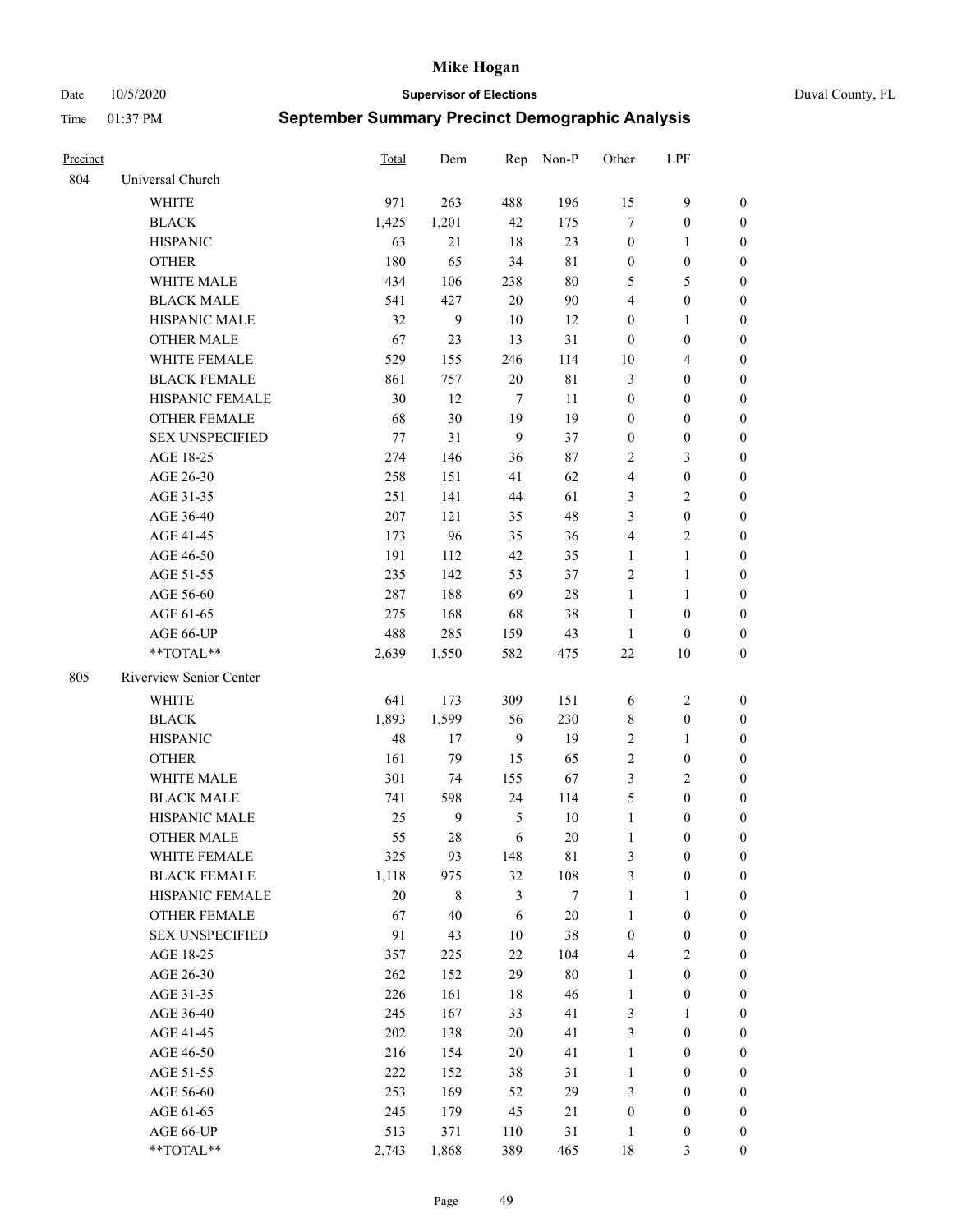#### Date 10/5/2020 **Supervisor of Elections** Duval County, FL

| Precinct |                                   | Total            | Dem                     | Rep              | Non-P                   | Other            | LPF              |                  |
|----------|-----------------------------------|------------------|-------------------------|------------------|-------------------------|------------------|------------------|------------------|
| 806      | Clanzel T. Brown Community Center |                  |                         |                  |                         |                  |                  |                  |
|          | <b>WHITE</b>                      | 19               | 6                       | 9                | $\overline{4}$          | $\boldsymbol{0}$ | $\boldsymbol{0}$ | $\boldsymbol{0}$ |
|          | <b>BLACK</b>                      | 787              | 675                     | 21               | 88                      | 3                | $\boldsymbol{0}$ | $\boldsymbol{0}$ |
|          | <b>HISPANIC</b>                   | $\overline{4}$   | $\overline{2}$          | $\boldsymbol{0}$ | $\mathbf{2}$            | $\boldsymbol{0}$ | $\boldsymbol{0}$ | $\boldsymbol{0}$ |
|          | <b>OTHER</b>                      | 72               | 41                      | $\mathfrak{Z}$   | 28                      | $\boldsymbol{0}$ | $\boldsymbol{0}$ | $\boldsymbol{0}$ |
|          | WHITE MALE                        | 5                | 3                       | 1                | 1                       | $\boldsymbol{0}$ | $\boldsymbol{0}$ | $\boldsymbol{0}$ |
|          | <b>BLACK MALE</b>                 | 310              | 266                     | 7                | 35                      | $\overline{c}$   | $\boldsymbol{0}$ | $\boldsymbol{0}$ |
|          | HISPANIC MALE                     | $\boldsymbol{0}$ | $\boldsymbol{0}$        | $\boldsymbol{0}$ | $\boldsymbol{0}$        | $\boldsymbol{0}$ | $\boldsymbol{0}$ | $\boldsymbol{0}$ |
|          | <b>OTHER MALE</b>                 | 22               | 12                      | $\overline{2}$   | $\,$ 8 $\,$             | $\boldsymbol{0}$ | $\boldsymbol{0}$ | $\boldsymbol{0}$ |
|          | WHITE FEMALE                      | 14               | 3                       | 8                | 3                       | $\boldsymbol{0}$ | $\boldsymbol{0}$ | $\boldsymbol{0}$ |
|          | <b>BLACK FEMALE</b>               | 465              | 398                     | 14               | 52                      | 1                | $\boldsymbol{0}$ | 0                |
|          | HISPANIC FEMALE                   | $\overline{4}$   | $\overline{c}$          | $\boldsymbol{0}$ | 2                       | $\boldsymbol{0}$ | $\boldsymbol{0}$ | $\boldsymbol{0}$ |
|          | <b>OTHER FEMALE</b>               | 30               | 21                      | $\mathbf{1}$     | 8                       | $\boldsymbol{0}$ | $\boldsymbol{0}$ | $\boldsymbol{0}$ |
|          | <b>SEX UNSPECIFIED</b>            | 32               | 19                      | $\boldsymbol{0}$ | 13                      | $\boldsymbol{0}$ | $\boldsymbol{0}$ | $\boldsymbol{0}$ |
|          | AGE 18-25                         | 126              | 85                      | $\overline{4}$   | 36                      | $\mathbf{1}$     | $\boldsymbol{0}$ | $\boldsymbol{0}$ |
|          | AGE 26-30                         | 86               | 58                      | 7                | 21                      | $\boldsymbol{0}$ | $\boldsymbol{0}$ | $\boldsymbol{0}$ |
|          | AGE 31-35                         | 75               | 55                      | $\sqrt{2}$       | 17                      | $\mathbf{1}$     | $\boldsymbol{0}$ | $\boldsymbol{0}$ |
|          | AGE 36-40                         | 71               | 52                      | $\mathbf{2}$     | 16                      | $\mathbf{1}$     | $\boldsymbol{0}$ | $\boldsymbol{0}$ |
|          | AGE 41-45                         | 70               | 59                      | 3                | $\,$ 8 $\,$             | $\boldsymbol{0}$ | $\boldsymbol{0}$ | $\boldsymbol{0}$ |
|          | AGE 46-50                         | 64               | 55                      | $\mathbf{1}$     | 8                       | $\boldsymbol{0}$ | $\boldsymbol{0}$ | $\boldsymbol{0}$ |
|          | AGE 51-55                         | 65               | 55                      | $\overline{4}$   | 6                       | $\boldsymbol{0}$ | $\boldsymbol{0}$ | 0                |
|          | AGE 56-60                         | 83               | 71                      | 7                | 5                       | $\boldsymbol{0}$ | $\boldsymbol{0}$ | $\boldsymbol{0}$ |
|          | AGE 61-65                         | 68               | 64                      | $\mathbf{1}$     | 3                       | $\boldsymbol{0}$ | $\boldsymbol{0}$ | $\boldsymbol{0}$ |
|          | AGE 66-UP                         | 173              | 169                     | $\overline{2}$   | $\overline{c}$          | $\boldsymbol{0}$ | $\boldsymbol{0}$ | $\boldsymbol{0}$ |
|          | **TOTAL**                         | 882              | 724                     | 33               | 122                     | 3                | $\boldsymbol{0}$ | $\boldsymbol{0}$ |
| 807      | Bradham Brooks Regional Library   |                  |                         |                  |                         |                  |                  |                  |
|          | <b>WHITE</b>                      | 26               | 6                       | 13               | 5                       | $\sqrt{2}$       | $\boldsymbol{0}$ | $\boldsymbol{0}$ |
|          | <b>BLACK</b>                      | 1,050            | 946                     | 24               | 79                      | $\boldsymbol{0}$ | $\mathbf{1}$     | $\boldsymbol{0}$ |
|          | <b>HISPANIC</b>                   | 12               | 5                       | $\mathfrak{Z}$   | $\overline{4}$          | $\boldsymbol{0}$ | $\boldsymbol{0}$ | $\boldsymbol{0}$ |
|          | <b>OTHER</b>                      | 53               | 24                      | $\mathfrak{S}$   | 23                      | $\mathbf{1}$     | $\boldsymbol{0}$ | $\boldsymbol{0}$ |
|          | WHITE MALE                        | 14               | 3                       | $\,8\,$          | -1                      | $\overline{c}$   | $\boldsymbol{0}$ | $\boldsymbol{0}$ |
|          | <b>BLACK MALE</b>                 | 407              | 351                     | 15               | 41                      | $\boldsymbol{0}$ | $\boldsymbol{0}$ | $\boldsymbol{0}$ |
|          | HISPANIC MALE                     | $\mathfrak{Z}$   | 1                       | $\sqrt{2}$       | $\boldsymbol{0}$        | $\boldsymbol{0}$ | $\boldsymbol{0}$ | 0                |
|          | <b>OTHER MALE</b>                 | 13               | 9                       | $\boldsymbol{0}$ | $\overline{4}$          | $\boldsymbol{0}$ | $\boldsymbol{0}$ | $\boldsymbol{0}$ |
|          | WHITE FEMALE                      | 12               | 3                       | $\mathfrak{S}$   | $\overline{\mathbf{4}}$ | $\boldsymbol{0}$ | $\boldsymbol{0}$ | $\boldsymbol{0}$ |
|          | <b>BLACK FEMALE</b>               | 624              | 579                     | $\,$ $\,$        | 36                      | $\boldsymbol{0}$ | $\mathbf{1}$     | $\overline{0}$   |
|          | HISPANIC FEMALE                   | 9                | $\overline{\mathbf{4}}$ | $\mathbf{1}$     | $\overline{\mathbf{4}}$ | $\boldsymbol{0}$ | $\boldsymbol{0}$ | $\overline{0}$   |
|          | <b>OTHER FEMALE</b>               | 17               | 10                      | $\overline{4}$   | $\sqrt{2}$              | $\mathbf{1}$     | $\boldsymbol{0}$ | $\overline{0}$   |
|          | <b>SEX UNSPECIFIED</b>            | 42               | 21                      | $\sqrt{2}$       | 19                      | $\boldsymbol{0}$ | $\boldsymbol{0}$ | $\overline{0}$   |
|          | AGE 18-25                         | 110              | 81                      | $\sqrt{2}$       | 27                      | $\boldsymbol{0}$ | $\boldsymbol{0}$ | $\overline{0}$   |
|          | AGE 26-30                         | 76               | 59                      | $\sqrt{2}$       | 15                      | $\boldsymbol{0}$ | $\boldsymbol{0}$ | $\overline{0}$   |
|          | AGE 31-35                         | 74               | 56                      | $\sqrt{2}$       | 15                      | $\mathbf{1}$     | $\boldsymbol{0}$ | 0                |
|          | AGE 36-40                         | 72               | 57                      | $\overline{4}$   | 11                      | $\boldsymbol{0}$ | $\boldsymbol{0}$ | 0                |
|          | AGE 41-45                         | 68               | 57                      | $\mathfrak{Z}$   | $8\,$                   | $\boldsymbol{0}$ | $\boldsymbol{0}$ | $\boldsymbol{0}$ |
|          | AGE 46-50                         | 79               | 66                      | $\sqrt{6}$       | $\tau$                  | $\boldsymbol{0}$ | $\boldsymbol{0}$ | $\boldsymbol{0}$ |
|          | AGE 51-55                         | 77               | 62                      | $\mathfrak s$    | $\boldsymbol{9}$        | 1                | $\boldsymbol{0}$ | $\boldsymbol{0}$ |
|          | AGE 56-60                         | 90               | 78                      | $\tau$           | 5                       | $\boldsymbol{0}$ | $\boldsymbol{0}$ | $\boldsymbol{0}$ |
|          | AGE 61-65                         | 100              | 86                      | 5                | 8                       | $\boldsymbol{0}$ | $\mathbf{1}$     | $\boldsymbol{0}$ |
|          | AGE 66-UP                         | 394              | 379                     | 9                | 5                       | $\mathbf{1}$     | $\boldsymbol{0}$ | $\boldsymbol{0}$ |
|          | **TOTAL**                         | 1,141            | 981                     | 45               | 111                     | 3                | $\mathbf{1}$     | $\boldsymbol{0}$ |
|          |                                   |                  |                         |                  |                         |                  |                  |                  |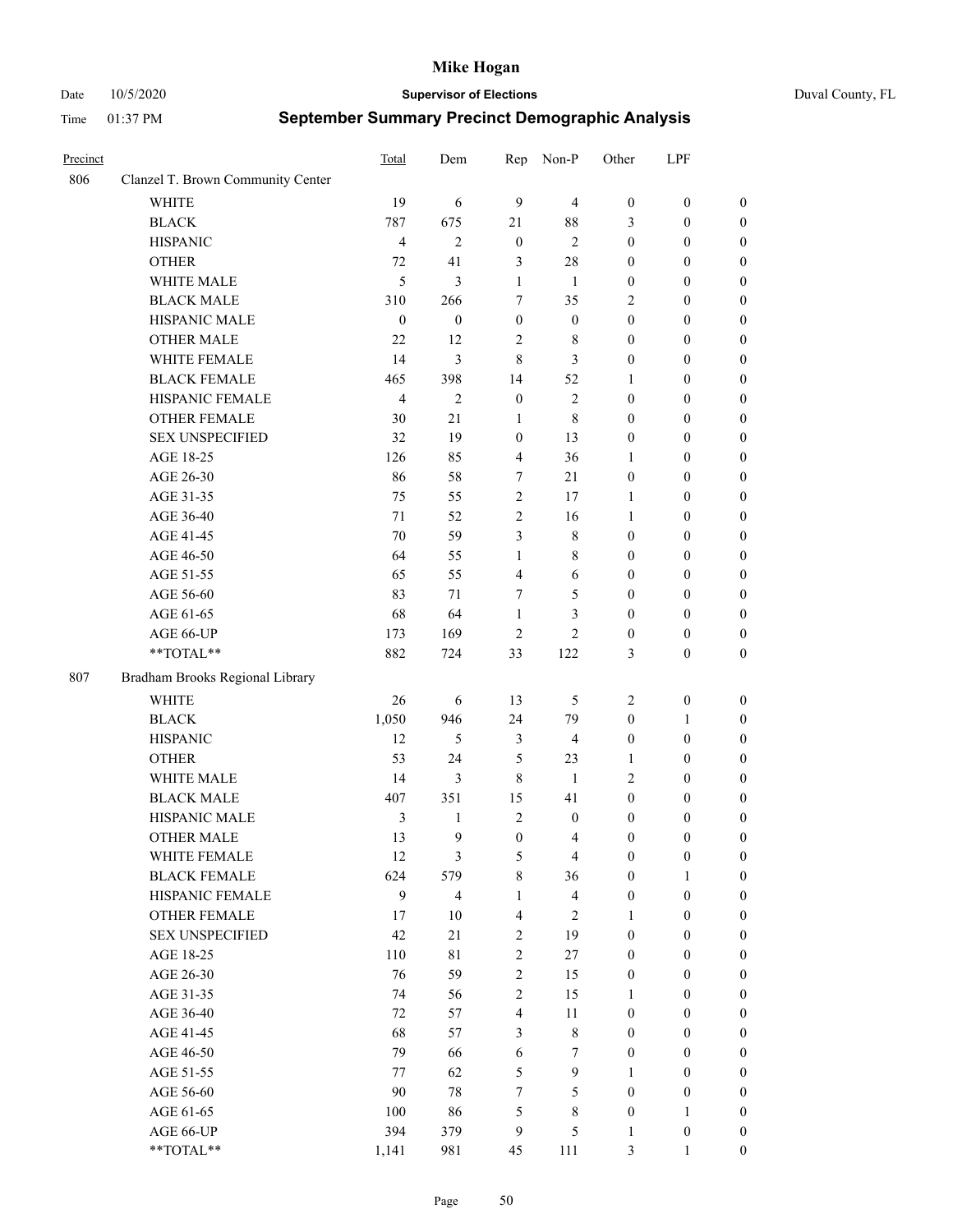Date 10/5/2020 **Supervisor of Elections** Duval County, FL

| Precinct |                                  | Total       | Dem                     | Rep                     | Non-P                   | Other            | LPF                                  |                  |
|----------|----------------------------------|-------------|-------------------------|-------------------------|-------------------------|------------------|--------------------------------------|------------------|
| 808      | Fairway Oaks                     |             |                         |                         |                         |                  |                                      |                  |
|          | <b>WHITE</b>                     | 56          | 19                      | 13                      | 22                      | $\overline{2}$   | $\boldsymbol{0}$                     | $\boldsymbol{0}$ |
|          | <b>BLACK</b>                     | 1,755       | 1,512                   | 36                      | 201                     | 6                | $\boldsymbol{0}$                     | $\boldsymbol{0}$ |
|          | <b>HISPANIC</b>                  | 20          | $\tau$                  | $\sqrt{2}$              | 11                      | $\boldsymbol{0}$ | $\boldsymbol{0}$                     | $\boldsymbol{0}$ |
|          | <b>OTHER</b>                     | 112         | 57                      | 6                       | 48                      | $\boldsymbol{0}$ | $\mathbf{1}$                         | $\boldsymbol{0}$ |
|          | WHITE MALE                       | 13          | 5                       | $\overline{4}$          | 3                       | $\mathbf{1}$     | $\boldsymbol{0}$                     | $\boldsymbol{0}$ |
|          | <b>BLACK MALE</b>                | 659         | 549                     | 18                      | 90                      | $\overline{c}$   | $\boldsymbol{0}$                     | $\boldsymbol{0}$ |
|          | HISPANIC MALE                    | 6           | $\overline{\mathbf{4}}$ | $\boldsymbol{0}$        | $\mathfrak{2}$          | $\boldsymbol{0}$ | $\boldsymbol{0}$                     | $\boldsymbol{0}$ |
|          | <b>OTHER MALE</b>                | 33          | 18                      | 3                       | 12                      | $\boldsymbol{0}$ | $\boldsymbol{0}$                     | $\boldsymbol{0}$ |
|          | WHITE FEMALE                     | 43          | 14                      | 9                       | 19                      | 1                | $\boldsymbol{0}$                     | $\boldsymbol{0}$ |
|          | <b>BLACK FEMALE</b>              | 1,075       | 947                     | 18                      | 106                     | 4                | $\boldsymbol{0}$                     | 0                |
|          | HISPANIC FEMALE                  | 14          | 3                       | $\overline{2}$          | 9                       | $\boldsymbol{0}$ | $\boldsymbol{0}$                     | $\boldsymbol{0}$ |
|          | <b>OTHER FEMALE</b>              | 42          | 27                      | $\mathfrak{Z}$          | 11                      | $\boldsymbol{0}$ | $\mathbf{1}$                         | $\boldsymbol{0}$ |
|          | <b>SEX UNSPECIFIED</b>           | 58          | 28                      | $\boldsymbol{0}$        | 30                      | $\boldsymbol{0}$ | $\boldsymbol{0}$                     | $\boldsymbol{0}$ |
|          | AGE 18-25                        | 282         | 188                     | $\,$ 8 $\,$             | 85                      | $\mathbf{1}$     | $\boldsymbol{0}$                     | $\boldsymbol{0}$ |
|          | AGE 26-30                        | 243         | 179                     | 6                       | 55                      | 3                | $\boldsymbol{0}$                     | $\boldsymbol{0}$ |
|          | AGE 31-35                        | 230         | 178                     | $\tau$                  | 43                      | $\mathbf{1}$     | $\mathbf{1}$                         | $\boldsymbol{0}$ |
|          | AGE 36-40                        | 172         | 138                     | $\mathfrak{S}$          | 28                      | $\mathbf{1}$     | $\boldsymbol{0}$                     | $\boldsymbol{0}$ |
|          | AGE 41-45                        | 128         | 102                     | $\mathbf{9}$            | 17                      | $\boldsymbol{0}$ | $\boldsymbol{0}$                     | $\boldsymbol{0}$ |
|          | AGE 46-50                        | 128         | 109                     | $\overline{4}$          | 14                      | 1                | $\boldsymbol{0}$                     | $\boldsymbol{0}$ |
|          | AGE 51-55                        | 148         | 132                     | 5                       | 11                      | $\boldsymbol{0}$ | $\boldsymbol{0}$                     | 0                |
|          | AGE 56-60                        | 169         | 158                     | $\overline{4}$          | $\tau$                  | $\boldsymbol{0}$ | $\boldsymbol{0}$                     | $\boldsymbol{0}$ |
|          | AGE 61-65                        | 175         | 162                     | 4                       | 9                       | $\boldsymbol{0}$ | $\boldsymbol{0}$                     | $\boldsymbol{0}$ |
|          | AGE 66-UP                        | 263         | 246                     | 5                       | 11                      | 1                | $\boldsymbol{0}$                     | $\boldsymbol{0}$ |
|          | **TOTAL**                        | 1,943       | 1,595                   | 57                      | 282                     | 8                | $\mathbf{1}$                         | $\boldsymbol{0}$ |
| 809      | Simonds-Johnson Community Center |             |                         |                         |                         |                  |                                      |                  |
|          |                                  |             |                         |                         |                         |                  |                                      |                  |
|          | <b>WHITE</b><br><b>BLACK</b>     | 83          | 32<br>1,943             | 25<br>53                | 24<br>267               | $\sqrt{2}$<br>11 | $\boldsymbol{0}$<br>$\boldsymbol{0}$ | $\boldsymbol{0}$ |
|          |                                  | 2,274<br>29 | 18                      | $\overline{2}$          | $\tau$                  | $\mathfrak{2}$   | $\boldsymbol{0}$                     | $\boldsymbol{0}$ |
|          | <b>HISPANIC</b>                  |             |                         |                         |                         |                  |                                      | $\boldsymbol{0}$ |
|          | <b>OTHER</b>                     | 185         | 74                      | 14                      | 96                      | $\mathbf{1}$     | $\boldsymbol{0}$                     | $\boldsymbol{0}$ |
|          | WHITE MALE<br><b>BLACK MALE</b>  | 37          | 13                      | 13                      | $10\,$                  | $\mathbf{1}$     | $\boldsymbol{0}$                     | $\boldsymbol{0}$ |
|          |                                  | 874         | 724                     | 21                      | 125                     | 4                | $\boldsymbol{0}$                     | $\boldsymbol{0}$ |
|          | HISPANIC MALE                    | 14          | 10                      | $\boldsymbol{0}$        | $\mathfrak{Z}$          | $\mathbf{1}$     | $\boldsymbol{0}$                     | 0                |
|          | <b>OTHER MALE</b>                | 61          | 23                      | $\,8\,$                 | 30                      | $\boldsymbol{0}$ | $\boldsymbol{0}$                     | $\boldsymbol{0}$ |
|          | WHITE FEMALE                     | 43          | 18                      | 12                      | 12                      | $\mathbf{1}$     | $\boldsymbol{0}$                     | $\boldsymbol{0}$ |
|          | <b>BLACK FEMALE</b>              | 1,353       | 1,186                   | 32                      | 128                     | 7                | $\boldsymbol{0}$                     | $\boldsymbol{0}$ |
|          | HISPANIC FEMALE                  | 15          | 8                       | $\sqrt{2}$              | $\overline{\mathbf{4}}$ | $\mathbf{1}$     | $\boldsymbol{0}$                     | $\boldsymbol{0}$ |
|          | <b>OTHER FEMALE</b>              | 72          | 38                      | 6                       | $28\,$                  | $\boldsymbol{0}$ | $\boldsymbol{0}$                     | $\overline{0}$   |
|          | <b>SEX UNSPECIFIED</b>           | 102         | 47                      | $\boldsymbol{0}$        | 54                      | $\mathbf{1}$     | $\boldsymbol{0}$                     | $\boldsymbol{0}$ |
|          | AGE 18-25                        | 432         | 287                     | 16                      | 124                     | 5                | $\boldsymbol{0}$                     | $\overline{0}$   |
|          | AGE 26-30                        | 276         | 194                     | 13                      | 67                      | $\sqrt{2}$       | $\boldsymbol{0}$                     | 0                |
|          | AGE 31-35                        | 281         | 201                     | 15                      | 62                      | $\mathfrak{Z}$   | $\boldsymbol{0}$                     | 0                |
|          | AGE 36-40                        | 225         | 177                     | $\,$ 8 $\,$             | 40                      | $\boldsymbol{0}$ | $\boldsymbol{0}$                     | 0                |
|          | AGE 41-45                        | 185         | 151                     | $\,$ 8 $\,$             | 24                      | $\sqrt{2}$       | $\boldsymbol{0}$                     | 0                |
|          | AGE 46-50                        | 189         | 154                     | $\tau$                  | 25                      | 3                | $\boldsymbol{0}$                     | $\boldsymbol{0}$ |
|          | AGE 51-55                        | 169         | 142                     | 11                      | 16                      | $\boldsymbol{0}$ | $\boldsymbol{0}$                     | $\boldsymbol{0}$ |
|          | AGE 56-60                        | 220         | 201                     | $\mathfrak s$           | 14                      | $\boldsymbol{0}$ | $\boldsymbol{0}$                     | $\boldsymbol{0}$ |
|          | AGE 61-65                        | 196         | 185                     | $\overline{\mathbf{4}}$ | 7                       | $\boldsymbol{0}$ | $\boldsymbol{0}$                     | $\boldsymbol{0}$ |
|          | AGE 66-UP                        | 396         | 374                     | 7                       | 14                      | $\mathbf{1}$     | $\boldsymbol{0}$                     | $\boldsymbol{0}$ |
|          | **TOTAL**                        | 2,571       | 2,067                   | 94                      | 394                     | 16               | $\boldsymbol{0}$                     | $\boldsymbol{0}$ |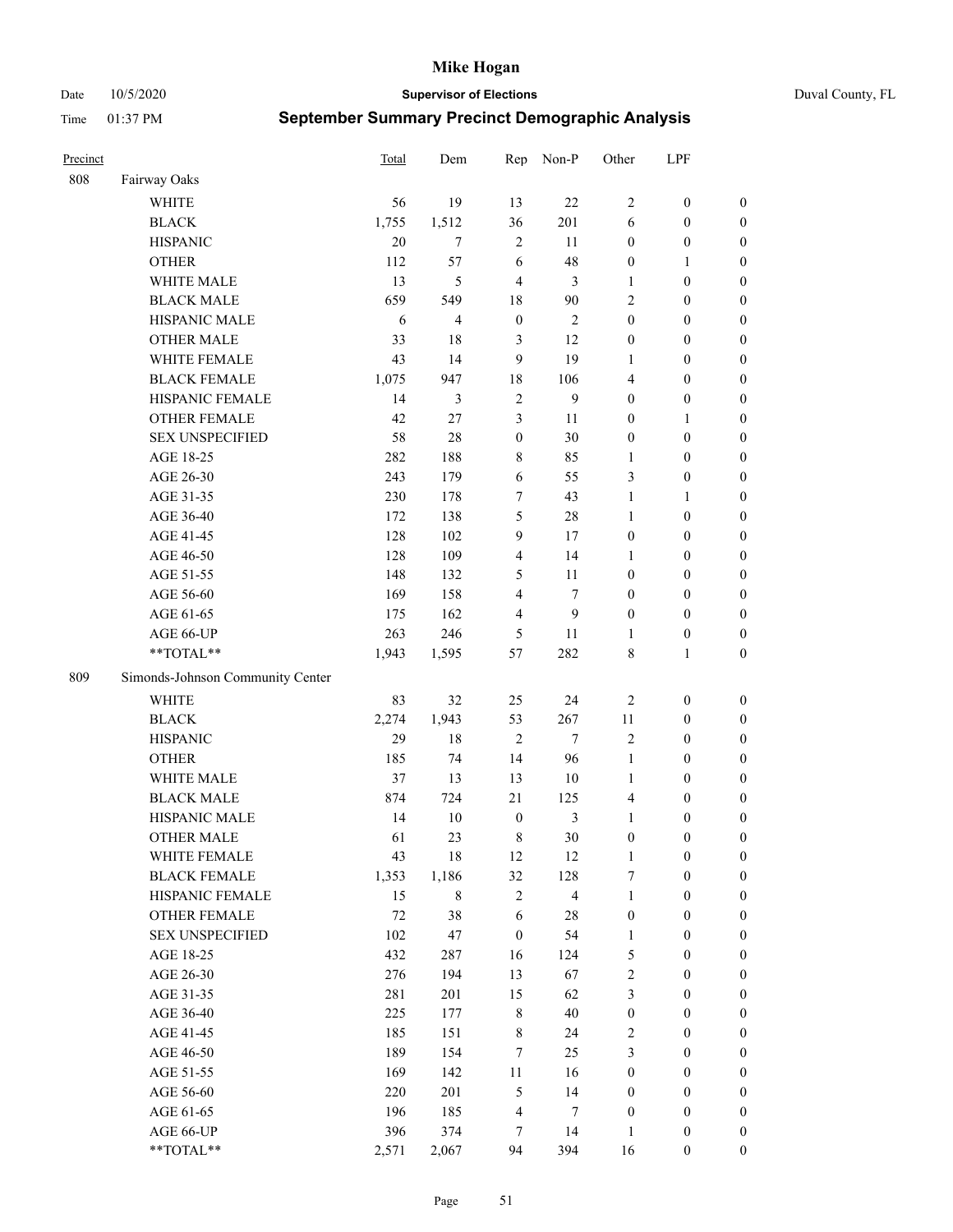Date 10/5/2020 **Supervisor of Elections** Duval County, FL

| Precinct |                                             | Total          | Dem              | Rep              | Non-P          | Other            | LPF              |                  |
|----------|---------------------------------------------|----------------|------------------|------------------|----------------|------------------|------------------|------------------|
| 810      | Temple Baptist Church                       |                |                  |                  |                |                  |                  |                  |
|          | <b>WHITE</b>                                | 1,048          | 124              | 774              | 138            | 6                | 6                | 0                |
|          | <b>BLACK</b>                                | 136            | 106              | 5                | 23             | 2                | $\boldsymbol{0}$ | $\boldsymbol{0}$ |
|          | <b>HISPANIC</b>                             | 21             | 8                | $\,$ 8 $\,$      | $\mathfrak{H}$ | $\boldsymbol{0}$ | $\boldsymbol{0}$ | $\boldsymbol{0}$ |
|          | <b>OTHER</b>                                | $71\,$         | 14               | 28               | 29             | $\boldsymbol{0}$ | $\boldsymbol{0}$ | $\boldsymbol{0}$ |
|          | WHITE MALE                                  | 518            | 57               | 380              | 73             | 4                | $\overline{4}$   | $\boldsymbol{0}$ |
|          | <b>BLACK MALE</b>                           | 52             | 38               | $\sqrt{2}$       | 12             | $\boldsymbol{0}$ | $\boldsymbol{0}$ | $\boldsymbol{0}$ |
|          | HISPANIC MALE                               | 9              | 3                | $\overline{4}$   | $\mathfrak{2}$ | $\boldsymbol{0}$ | $\boldsymbol{0}$ | $\boldsymbol{0}$ |
|          | <b>OTHER MALE</b>                           | 26             | $\mathfrak s$    | 10               | 11             | $\boldsymbol{0}$ | $\boldsymbol{0}$ | $\boldsymbol{0}$ |
|          | WHITE FEMALE                                | 515            | 66               | 387              | 58             | 2                | $\mathbf{2}$     | $\boldsymbol{0}$ |
|          | <b>BLACK FEMALE</b>                         | $80\,$         | 65               | $\mathfrak{Z}$   | 11             | $\mathbf{1}$     | $\boldsymbol{0}$ | $\boldsymbol{0}$ |
|          | HISPANIC FEMALE                             | 12             | 5                | $\overline{4}$   | 3              | $\boldsymbol{0}$ | $\boldsymbol{0}$ | $\boldsymbol{0}$ |
|          | OTHER FEMALE                                | 26             | $\sqrt{6}$       | 11               | 9              | $\boldsymbol{0}$ | $\boldsymbol{0}$ | $\boldsymbol{0}$ |
|          | <b>SEX UNSPECIFIED</b>                      | 38             | $\tau$           | 14               | 16             | $\mathbf{1}$     | $\boldsymbol{0}$ | $\boldsymbol{0}$ |
|          | AGE 18-25                                   | 119            | 22               | 60               | 35             | $\mathbf{1}$     | $\mathbf{1}$     | $\boldsymbol{0}$ |
|          | AGE 26-30                                   | 97             | $20\,$           | 50               | 23             | $\overline{c}$   | $\sqrt{2}$       | $\boldsymbol{0}$ |
|          | AGE 31-35                                   | 95             | 22               | 45               | 27             | $\boldsymbol{0}$ | $\mathbf{1}$     | $\boldsymbol{0}$ |
|          | AGE 36-40                                   | 108            | 16               | 64               | 25             | 2                | $\mathbf{1}$     | $\boldsymbol{0}$ |
|          | AGE 41-45                                   | 101            | 19               | 60               | 21             | $\boldsymbol{0}$ | $\mathbf{1}$     | $\boldsymbol{0}$ |
|          | AGE 46-50                                   | 106            | $28\,$           | 68               | $10\,$         | $\boldsymbol{0}$ | $\boldsymbol{0}$ | $\boldsymbol{0}$ |
|          | AGE 51-55                                   | 123            | 19               | 88               | 16             | $\boldsymbol{0}$ | $\boldsymbol{0}$ | $\boldsymbol{0}$ |
|          | AGE 56-60                                   | 128            | 22               | 89               | 15             | $\overline{2}$   | $\boldsymbol{0}$ | 0                |
|          | AGE 61-65                                   | 143            | 25               | 106              | 12             | $\boldsymbol{0}$ | $\boldsymbol{0}$ | 0                |
|          | AGE 66-UP                                   | 256            | 59               | 185              | 11             | 1                | $\boldsymbol{0}$ | $\boldsymbol{0}$ |
|          | **TOTAL**                                   | 1,276          | 252              | 815              | 195            | 8                | 6                | $\boldsymbol{0}$ |
| 811      | Police Athletic League of Jacksonville, Inc |                |                  |                  |                |                  |                  |                  |
|          | WHITE                                       | 46             | 17               | 14               | 15             | $\boldsymbol{0}$ | $\boldsymbol{0}$ | $\boldsymbol{0}$ |
|          | <b>BLACK</b>                                | 1,309          | 1,141            | 29               | 131            | 7                | $\mathbf{1}$     | $\boldsymbol{0}$ |
|          | <b>HISPANIC</b>                             | $\,8\,$        | $\mathfrak{2}$   | $\sqrt{2}$       | $\overline{4}$ | $\boldsymbol{0}$ | $\boldsymbol{0}$ | $\boldsymbol{0}$ |
|          | <b>OTHER</b>                                | $87\,$         | 48               | $\mathfrak{Z}$   | 35             | 1                | $\boldsymbol{0}$ | $\boldsymbol{0}$ |
|          | WHITE MALE                                  | 15             | $\sqrt{6}$       | 6                | 3              | $\boldsymbol{0}$ | $\boldsymbol{0}$ | $\boldsymbol{0}$ |
|          | <b>BLACK MALE</b>                           | 535            | 443              | 18               | $70\,$         | 4                | $\boldsymbol{0}$ | $\boldsymbol{0}$ |
|          | HISPANIC MALE                               | $\sqrt{2}$     | $\boldsymbol{0}$ | $\mathbf{1}$     | $\mathbf{1}$   | $\boldsymbol{0}$ | $\boldsymbol{0}$ | $\boldsymbol{0}$ |
|          | <b>OTHER MALE</b>                           | 32             | 18               | $\boldsymbol{0}$ | 14             | $\boldsymbol{0}$ | $\boldsymbol{0}$ | $\boldsymbol{0}$ |
|          | WHITE FEMALE                                | 28             | 10               | 7                | 11             | $\boldsymbol{0}$ | $\boldsymbol{0}$ | 0                |
|          | <b>BLACK FEMALE</b>                         | 756            | 685              | $11\,$           | 56             | 3                | $\mathbf{1}$     | $\boldsymbol{0}$ |
|          | HISPANIC FEMALE                             | $\mathfrak{S}$ | $\mathbf{1}$     | $\mathbf{1}$     | 3              | $\boldsymbol{0}$ | $\boldsymbol{0}$ | $\overline{0}$   |
|          | OTHER FEMALE                                | 32             | $18\,$           | $\sqrt{2}$       | 12             | $\boldsymbol{0}$ | $\boldsymbol{0}$ | $\overline{0}$   |
|          | <b>SEX UNSPECIFIED</b>                      | 45             | 27               | $\overline{2}$   | 15             | $\mathbf{1}$     | $\boldsymbol{0}$ | $\overline{0}$   |
|          | AGE 18-25                                   | 195            | 137              | 7                | 49             | $\overline{c}$   | $\boldsymbol{0}$ | $\overline{0}$   |
|          | AGE 26-30                                   | 140            | 107              | 6                | 25             | $\mathbf{1}$     | $\mathbf{1}$     | $\overline{0}$   |
|          | AGE 31-35                                   | 148            | 107              | 10               | 29             | $\overline{c}$   | $\boldsymbol{0}$ | $\overline{0}$   |
|          | AGE 36-40                                   | 119            | 89               | $\sqrt{2}$       | 27             | $\mathbf{1}$     | $\boldsymbol{0}$ | 0                |
|          | AGE 41-45                                   | 118            | 100              | 3                | 15             | $\boldsymbol{0}$ | $\boldsymbol{0}$ | 0                |
|          | AGE 46-50                                   | 112            | 100              | $\mathbf{2}$     | $10\,$         | $\boldsymbol{0}$ | $\boldsymbol{0}$ | $\boldsymbol{0}$ |
|          | AGE 51-55                                   | 112            | 99               | 6                | 6              | $\mathbf{1}$     | $\boldsymbol{0}$ | $\boldsymbol{0}$ |
|          | AGE 56-60                                   | 125            | 114              | $\sqrt{2}$       | 9              | $\boldsymbol{0}$ | $\boldsymbol{0}$ | $\overline{0}$   |
|          | AGE 61-65                                   | 114            | 103              | 6                | 5              | $\boldsymbol{0}$ | $\boldsymbol{0}$ | $\overline{0}$   |
|          | AGE 66-UP                                   | 266            | 251              | $\overline{4}$   | $10\,$         | $\mathbf{1}$     | $\boldsymbol{0}$ | $\boldsymbol{0}$ |
|          | **TOTAL**                                   | 1,450          | 1,208            | 48               | 185            | $8\,$            | $\mathbf{1}$     | $\boldsymbol{0}$ |
|          |                                             |                |                  |                  |                |                  |                  |                  |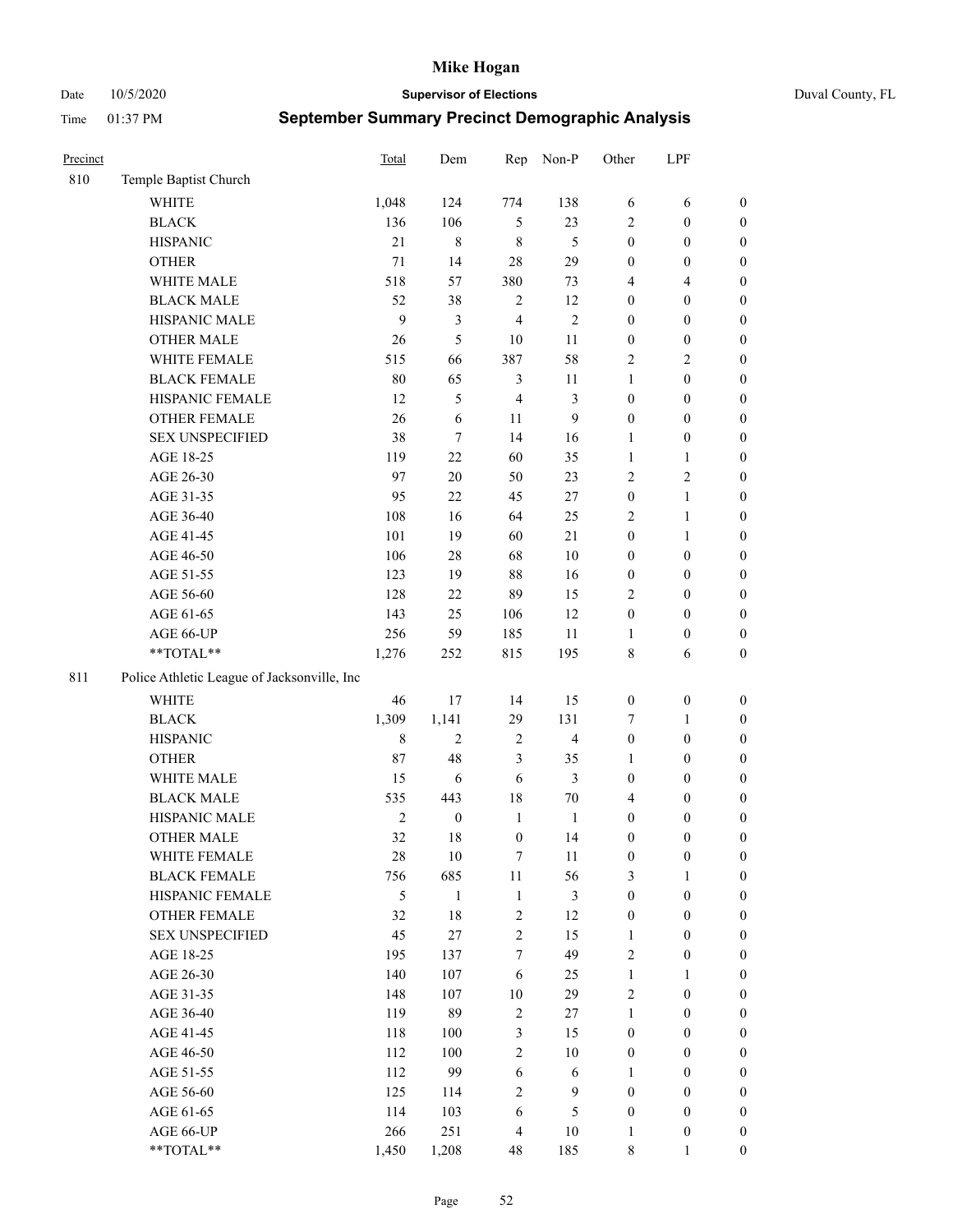Date 10/5/2020 **Supervisor of Elections** Duval County, FL

| Precinct |                              | <b>Total</b> | Dem    |                  | Rep Non-P      | Other            | LPF              |                  |
|----------|------------------------------|--------------|--------|------------------|----------------|------------------|------------------|------------------|
| 812      | <b>Emmett Reed Center</b>    |              |        |                  |                |                  |                  |                  |
|          | <b>WHITE</b>                 | 71           | 27     | 20               | 22             | $\mathbf{1}$     | $\mathbf{1}$     | 0                |
|          | <b>BLACK</b>                 | 1,196        | 1,049  | 22               | 124            | 1                | $\boldsymbol{0}$ | 0                |
|          | <b>HISPANIC</b>              | 21           | 13     | $\sqrt{2}$       | 6              | $\boldsymbol{0}$ | $\boldsymbol{0}$ | $\boldsymbol{0}$ |
|          | <b>OTHER</b>                 | 74           | 33     | $\overline{4}$   | 36             | 1                | $\boldsymbol{0}$ | $\boldsymbol{0}$ |
|          | WHITE MALE                   | 23           | 9      | 8                | 6              | $\boldsymbol{0}$ | $\boldsymbol{0}$ | $\boldsymbol{0}$ |
|          | <b>BLACK MALE</b>            | 472          | 394    | 10               | 67             | 1                | $\boldsymbol{0}$ | $\boldsymbol{0}$ |
|          | HISPANIC MALE                | $\,$ 8 $\,$  | 6      | $\boldsymbol{0}$ | $\sqrt{2}$     | $\boldsymbol{0}$ | $\boldsymbol{0}$ | $\boldsymbol{0}$ |
|          | <b>OTHER MALE</b>            | 22           | 10     | $\mathfrak{Z}$   | $8\,$          | $\mathbf{1}$     | $\boldsymbol{0}$ | $\boldsymbol{0}$ |
|          | WHITE FEMALE                 | 47           | 18     | 12               | 15             | $\mathbf{1}$     | $\mathbf{1}$     | $\boldsymbol{0}$ |
|          | <b>BLACK FEMALE</b>          | 704          | 641    | $11\,$           | 52             | $\boldsymbol{0}$ | $\boldsymbol{0}$ | 0                |
|          | HISPANIC FEMALE              | 12           | $\tau$ | $\sqrt{2}$       | $\mathfrak{Z}$ | $\boldsymbol{0}$ | $\boldsymbol{0}$ | 0                |
|          | <b>OTHER FEMALE</b>          | 24           | 15     | $\mathbf{1}$     | $\,$ 8 $\,$    | $\boldsymbol{0}$ | $\boldsymbol{0}$ | $\boldsymbol{0}$ |
|          | <b>SEX UNSPECIFIED</b>       | 50           | 22     | $\mathbf{1}$     | $27\,$         | $\boldsymbol{0}$ | $\boldsymbol{0}$ | $\boldsymbol{0}$ |
|          | AGE 18-25                    | 139          | $80\,$ | $\overline{4}$   | 55             | $\boldsymbol{0}$ | $\boldsymbol{0}$ | $\boldsymbol{0}$ |
|          | AGE 26-30                    | 112          | $80\,$ | 4                | $27\,$         | $\boldsymbol{0}$ | $\mathbf{1}$     | $\boldsymbol{0}$ |
|          | AGE 31-35                    | 113          | 95     | $\overline{4}$   | 14             | $\boldsymbol{0}$ | $\boldsymbol{0}$ | $\boldsymbol{0}$ |
|          | AGE 36-40                    | 97           | $80\,$ | $\sqrt{2}$       | 15             | $\boldsymbol{0}$ | $\boldsymbol{0}$ | $\boldsymbol{0}$ |
|          | AGE 41-45                    | 106          | 81     | $\overline{9}$   | 15             | $\mathbf{1}$     | $\boldsymbol{0}$ | $\boldsymbol{0}$ |
|          | AGE 46-50                    | 98           | 78     | $\mathfrak{Z}$   | 17             | $\boldsymbol{0}$ | $\boldsymbol{0}$ | $\boldsymbol{0}$ |
|          | AGE 51-55                    | 99           | 79     | 5                | 13             | 2                | $\boldsymbol{0}$ | $\boldsymbol{0}$ |
|          | AGE 56-60                    | 135          | 121    | 5                | $\overline{9}$ | $\boldsymbol{0}$ | $\boldsymbol{0}$ | 0                |
|          | AGE 61-65                    | 147          | 129    | 7                | 11             | $\boldsymbol{0}$ | $\boldsymbol{0}$ | 0                |
|          | AGE 66-UP                    | 316          | 299    | 5                | 12             | $\boldsymbol{0}$ | $\boldsymbol{0}$ | $\boldsymbol{0}$ |
|          | **TOTAL**                    | 1,362        | 1,122  | 48               | 188            | 3                | $\mathbf{1}$     | $\boldsymbol{0}$ |
| 813      | Our Redeemer Lutheran Church |              |        |                  |                |                  |                  |                  |
|          | <b>WHITE</b>                 | 2,287        | 411    | 1,456            | 391            | $20\,$           | $\mathbf{9}$     | $\boldsymbol{0}$ |
|          | <b>BLACK</b>                 | 3,512        | 2,996  | 95               | 395            | 24               | $\sqrt{2}$       | $\boldsymbol{0}$ |
|          | <b>HISPANIC</b>              | 148          | 56     | 43               | $46\,$         | 2                | $\mathbf{1}$     | $\boldsymbol{0}$ |
|          | <b>OTHER</b>                 | 328          | 151    | 51               | 124            | $\mathbf{1}$     | $\mathbf{1}$     | $\boldsymbol{0}$ |
|          | WHITE MALE                   | 1,098        | 175    | 716              | 191            | $10\,$           | 6                | $\boldsymbol{0}$ |
|          | <b>BLACK MALE</b>            | 1,513        | 1,223  | 60               | 216            | 12               | $\overline{2}$   | $\boldsymbol{0}$ |
|          | HISPANIC MALE                | 70           | $20\,$ | 24               | 25             | $\mathbf{1}$     | $\boldsymbol{0}$ | 0                |
|          | <b>OTHER MALE</b>            | 124          | 45     | 23               | 55             | $\boldsymbol{0}$ | 1                | 0                |
|          | WHITE FEMALE                 | 1,163        | 234    | 722              | 194            | 10               | 3                | 0                |
|          | <b>BLACK FEMALE</b>          | 1,956        | 1,744  | 34               | 166            | 12               | $\boldsymbol{0}$ | $\boldsymbol{0}$ |
|          | HISPANIC FEMALE              | $77 \,$      | 36     | 18               | 21             | $\mathbf{1}$     | 1                | $\overline{0}$   |
|          | <b>OTHER FEMALE</b>          | 129          | 74     | 25               | 30             | $\boldsymbol{0}$ | $\boldsymbol{0}$ | $\overline{0}$   |
|          | <b>SEX UNSPECIFIED</b>       | 145          | 63     | 23               | 58             | $\mathbf{1}$     | $\boldsymbol{0}$ | 0                |
|          | AGE 18-25                    | 786          | 465    | 119              | 188            | $11\,$           | $\mathfrak{Z}$   | 0                |
|          | AGE 26-30                    | 486          | 252    | 104              | 126            | 3                | $\mathbf{1}$     | 0                |
|          | AGE 31-35                    | 473          | 252    | 108              | 106            | 4                | $\mathfrak{Z}$   | 0                |
|          | AGE 36-40                    | 576          | 344    | 121              | 108            | 2                | $\mathbf{1}$     | 0                |
|          | AGE 41-45                    | 524          | 346    | 87               | $8\sqrt{1}$    | $\mathbf{9}$     | $\mathbf{1}$     | 0                |
|          | AGE 46-50                    | 636          | 401    | 146              | $87\,$         | 2                | $\boldsymbol{0}$ | 0                |
|          | AGE 51-55                    | 637          | 388    | 188              | 56             | 4                | 1                | 0                |
|          | AGE 56-60                    | 607          | 314    | 203              | 84             | 6                | $\boldsymbol{0}$ | 0                |
|          | AGE 61-65                    | 547          | 306    | 180              | 55             | 4                | $\sqrt{2}$       | 0                |
|          | AGE 66-UP                    | 996          | 541    | 389              | 63             | 2                | $\mathbf{1}$     | 0                |
|          | **TOTAL**                    | 6,275        | 3,614  | 1,645            | 956            | 47               | 13               | $\boldsymbol{0}$ |
|          |                              |              |        |                  |                |                  |                  |                  |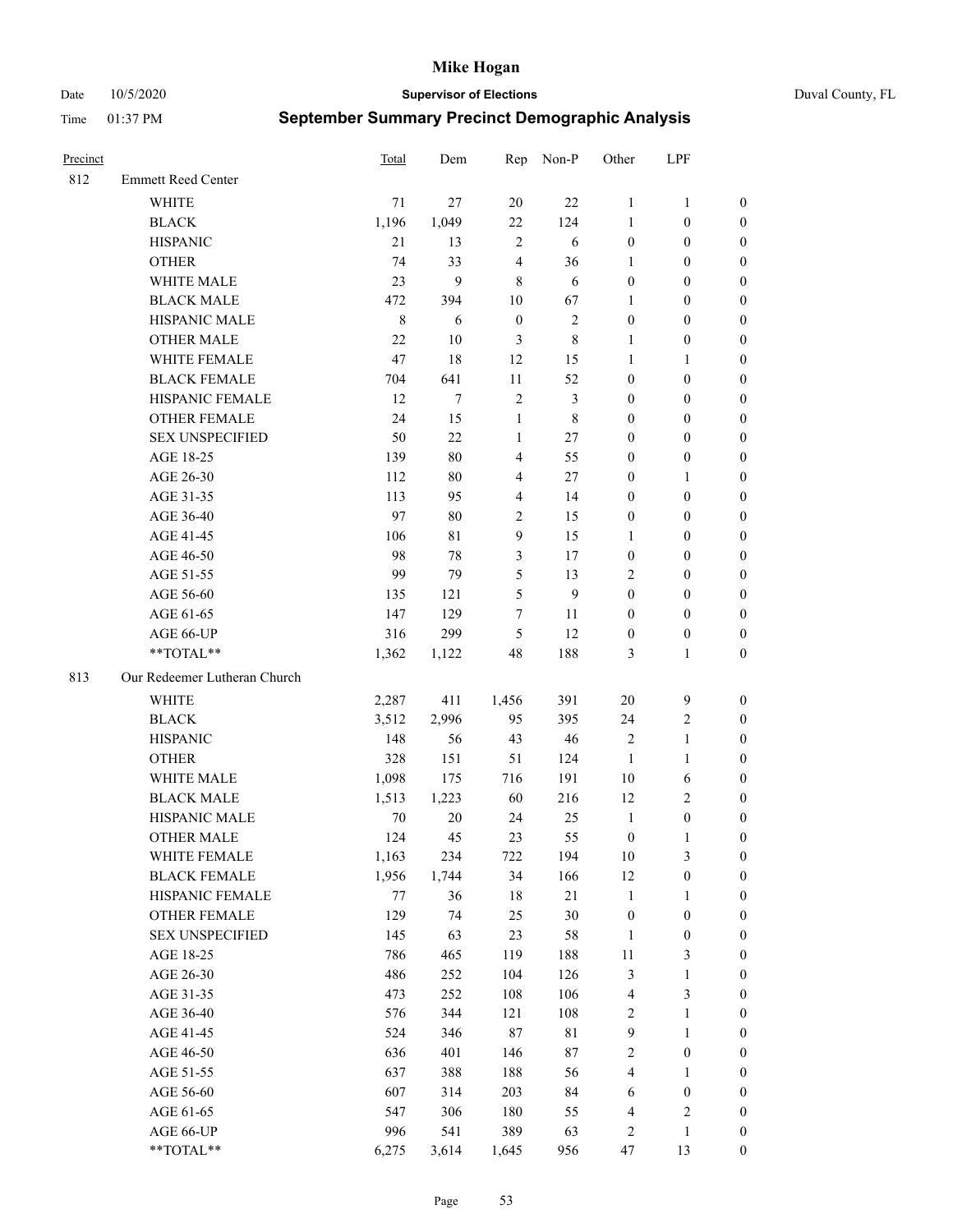Date 10/5/2020 **Supervisor of Elections** Duval County, FL

| Precinct |                                                             | Total | Dem    | Rep                     | Non-P   | Other            | LPF              |                  |
|----------|-------------------------------------------------------------|-------|--------|-------------------------|---------|------------------|------------------|------------------|
| 814      | Cisco Garden Community Center                               |       |        |                         |         |                  |                  |                  |
|          | <b>WHITE</b>                                                | 2,785 | 425    | 1,996                   | 351     | 10               | 3                | $\boldsymbol{0}$ |
|          | <b>BLACK</b>                                                | 420   | 366    | 13                      | 38      | 3                | $\boldsymbol{0}$ | $\boldsymbol{0}$ |
|          | <b>HISPANIC</b>                                             | 51    | 17     | 18                      | 16      | $\boldsymbol{0}$ | $\boldsymbol{0}$ | $\boldsymbol{0}$ |
|          | <b>OTHER</b>                                                | 138   | 30     | 53                      | 52      | 3                | $\boldsymbol{0}$ | $\boldsymbol{0}$ |
|          | WHITE MALE                                                  | 1,324 | 168    | 974                     | 174     | 6                | $\mathfrak{2}$   | $\boldsymbol{0}$ |
|          | <b>BLACK MALE</b>                                           | 193   | 163    | 9                       | $20\,$  | $\mathbf{1}$     | $\boldsymbol{0}$ | $\boldsymbol{0}$ |
|          | HISPANIC MALE                                               | 30    | 11     | 9                       | 10      | $\boldsymbol{0}$ | $\boldsymbol{0}$ | $\boldsymbol{0}$ |
|          | <b>OTHER MALE</b>                                           | 48    | 10     | 21                      | 16      | 1                | $\boldsymbol{0}$ | $\boldsymbol{0}$ |
|          | WHITE FEMALE                                                | 1,427 | 254    | 999                     | 169     | 4                | $\mathbf{1}$     | $\boldsymbol{0}$ |
|          | <b>BLACK FEMALE</b>                                         | 224   | 200    | $\overline{4}$          | 18      | $\mathfrak{2}$   | $\boldsymbol{0}$ | 0                |
|          | HISPANIC FEMALE                                             | 19    | 5      | $\,8\,$                 | 6       | $\boldsymbol{0}$ | $\boldsymbol{0}$ | $\boldsymbol{0}$ |
|          | OTHER FEMALE                                                | 55    | 13     | $18\,$                  | 23      | $\mathbf{1}$     | $\boldsymbol{0}$ | $\boldsymbol{0}$ |
|          | <b>SEX UNSPECIFIED</b>                                      | 74    | 14     | 38                      | $21\,$  | $\mathbf{1}$     | $\boldsymbol{0}$ | $\boldsymbol{0}$ |
|          | AGE 18-25                                                   | 374   | $80\,$ | 202                     | 85      | 5                | $\sqrt{2}$       | $\boldsymbol{0}$ |
|          | AGE 26-30                                                   | 220   | 40     | 128                     | 50      | $\mathbf{1}$     | $\mathbf{1}$     | $\boldsymbol{0}$ |
|          | AGE 31-35                                                   | 238   | 49     | 149                     | 39      | $\mathbf{1}$     | $\boldsymbol{0}$ | $\boldsymbol{0}$ |
|          | AGE 36-40                                                   | 257   | 70     | 145                     | 42      | $\boldsymbol{0}$ | $\boldsymbol{0}$ | $\boldsymbol{0}$ |
|          | AGE 41-45                                                   | 215   | 47     | 124                     | 43      | $\mathbf{1}$     | $\boldsymbol{0}$ | $\boldsymbol{0}$ |
|          | AGE 46-50                                                   | 277   | 76     | 169                     | 31      | $\mathbf{1}$     | $\boldsymbol{0}$ | $\boldsymbol{0}$ |
|          | AGE 51-55                                                   | 329   | 96     | 188                     | 43      | $\mathbf{2}$     | $\boldsymbol{0}$ | 0                |
|          | AGE 56-60                                                   | 373   | 82     | 243                     | 45      | 3                | $\boldsymbol{0}$ | $\boldsymbol{0}$ |
|          | AGE 61-65                                                   | 340   | 89     | 221                     | 30      | $\boldsymbol{0}$ | $\boldsymbol{0}$ | $\boldsymbol{0}$ |
|          | AGE 66-UP                                                   | 768   | 208    | 509                     | 49      | 2                | $\boldsymbol{0}$ | $\boldsymbol{0}$ |
|          | **TOTAL**                                                   | 3,394 | 838    | 2,080                   | 457     | 16               | $\mathfrak{Z}$   | $\boldsymbol{0}$ |
| 815      | Graham Branch Library                                       |       |        |                         |         |                  |                  |                  |
|          | <b>WHITE</b>                                                | 73    | 26     | 19                      | 23      | 5                | $\boldsymbol{0}$ | $\boldsymbol{0}$ |
|          | <b>BLACK</b>                                                | 1,581 | 1,355  | 36                      | 183     | 6                | $\mathbf{1}$     | $\boldsymbol{0}$ |
|          | <b>HISPANIC</b>                                             | 21    | 12     | $\mathbf{1}$            | $\,8\,$ | $\boldsymbol{0}$ | $\boldsymbol{0}$ | $\boldsymbol{0}$ |
|          | <b>OTHER</b>                                                | 113   | 62     | $\overline{4}$          | 47      | $\boldsymbol{0}$ | $\boldsymbol{0}$ | $\boldsymbol{0}$ |
|          | WHITE MALE                                                  | 22    | 6      | $\,8\,$                 | 6       | $\sqrt{2}$       | $\boldsymbol{0}$ | $\boldsymbol{0}$ |
|          | <b>BLACK MALE</b>                                           | 676   | 569    | 21                      | 84      | $\overline{c}$   | $\boldsymbol{0}$ | $\boldsymbol{0}$ |
|          | HISPANIC MALE                                               | 9     | 6      | $\boldsymbol{0}$        | 3       | $\boldsymbol{0}$ | $\boldsymbol{0}$ | 0                |
|          | <b>OTHER MALE</b>                                           | 30    | 16     | $\boldsymbol{0}$        | 14      | $\boldsymbol{0}$ | $\boldsymbol{0}$ | $\boldsymbol{0}$ |
|          | WHITE FEMALE                                                | 50    | 20     | 11                      | 16      | 3                | $\boldsymbol{0}$ | $\boldsymbol{0}$ |
|          | <b>BLACK FEMALE</b>                                         | 874   | 761    | 15                      | 93      | 4                | $\mathbf{1}$     | $\boldsymbol{0}$ |
|          | HISPANIC FEMALE                                             | 12    | 6      | $\mathbf{1}$            | 5       | $\boldsymbol{0}$ | $\boldsymbol{0}$ | $\overline{0}$   |
|          | <b>OTHER FEMALE</b>                                         | 51    | 33     | $\overline{\mathbf{4}}$ | 14      | $\boldsymbol{0}$ | $\boldsymbol{0}$ | $\overline{0}$   |
|          | <b>SEX UNSPECIFIED</b>                                      | 64    | 38     | $\boldsymbol{0}$        | 26      | $\boldsymbol{0}$ | $\boldsymbol{0}$ | $\overline{0}$   |
|          | AGE 18-25                                                   | 222   | 148    | $\mathfrak{Z}$          | 68      | 2                | $\mathbf{1}$     | $\overline{0}$   |
|          | AGE 26-30                                                   | 157   | 113    | $\sqrt{6}$              | 38      | $\boldsymbol{0}$ | $\boldsymbol{0}$ | 0                |
|          | AGE 31-35                                                   | 161   | 120    | 7                       | 32      | $\mathbf{2}$     | $\boldsymbol{0}$ | 0                |
|          | AGE 36-40                                                   | 164   | 123    | $\sqrt{2}$              | 38      | $\mathbf{1}$     | $\boldsymbol{0}$ | 0                |
|          | AGE 41-45                                                   | 140   | 113    | $\tau$                  | $18\,$  | $\sqrt{2}$       | $\boldsymbol{0}$ | 0                |
|          | AGE 46-50                                                   | 123   | 98     | $\tau$                  | 17      | $\mathbf{1}$     | $\boldsymbol{0}$ | $\boldsymbol{0}$ |
|          | AGE 51-55                                                   | 136   | 116    | 6                       | 14      | $\boldsymbol{0}$ | $\boldsymbol{0}$ | $\boldsymbol{0}$ |
|          | AGE 56-60                                                   | 171   | 147    | 9                       | 14      | $\mathbf{1}$     | $\boldsymbol{0}$ | $\boldsymbol{0}$ |
|          | AGE 61-65                                                   | 168   | 155    | 6                       | 5       | $\overline{c}$   | $\boldsymbol{0}$ | $\boldsymbol{0}$ |
|          | AGE 66-UP                                                   | 344   | 320    | 7                       | 17      | $\boldsymbol{0}$ | $\boldsymbol{0}$ | $\boldsymbol{0}$ |
|          | $\mathrm{*}\mathrm{*} \mathrm{TOTAL} \mathrm{*} \mathrm{*}$ | 1,788 | 1,455  | 60                      | 261     | 11               | $\mathbf{1}$     | $\boldsymbol{0}$ |
|          |                                                             |       |        |                         |         |                  |                  |                  |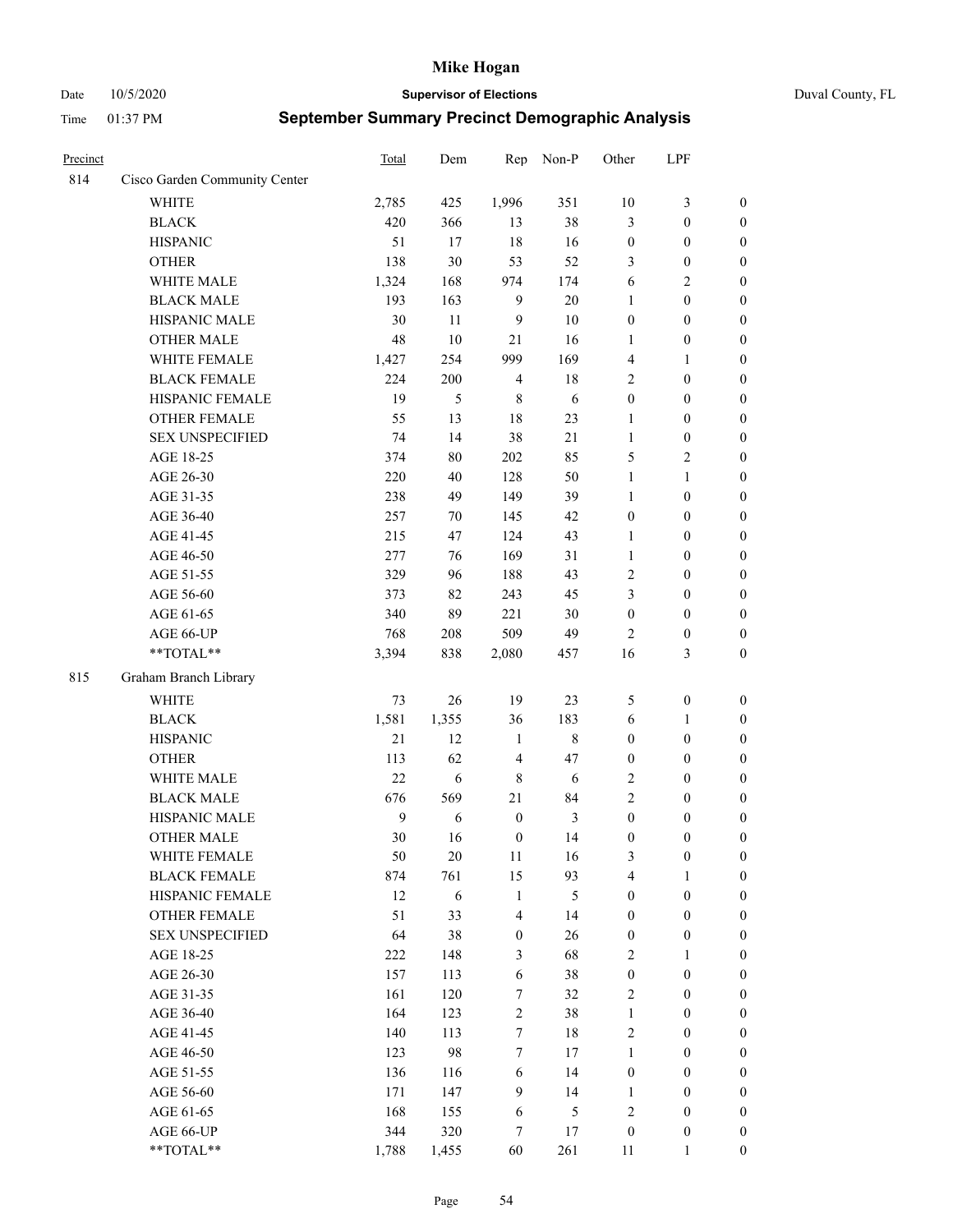Date 10/5/2020 **Supervisor of Elections** Duval County, FL

| Precinct |                                     | Total        | Dem         | Rep              | Non-P          | Other            | LPF                                  |                                    |
|----------|-------------------------------------|--------------|-------------|------------------|----------------|------------------|--------------------------------------|------------------------------------|
| 816      | Norwood Community Church            |              |             |                  |                |                  |                                      |                                    |
|          | <b>WHITE</b>                        | 110          | 33          | 35               | 34             | 7                | $\mathbf{1}$                         | 0                                  |
|          | <b>BLACK</b>                        | 656          | 552         | 18               | 85             | $\mathbf{1}$     | $\boldsymbol{0}$                     | $\boldsymbol{0}$                   |
|          | <b>HISPANIC</b>                     | 18           | 13          | $\mathbf{1}$     | $\mathfrak{Z}$ | $\boldsymbol{0}$ | $\mathbf{1}$                         | $\boldsymbol{0}$                   |
|          | <b>OTHER</b>                        | 62           | 25          | 3                | 34             | $\boldsymbol{0}$ | $\boldsymbol{0}$                     | $\boldsymbol{0}$                   |
|          | WHITE MALE                          | 52           | 16          | 19               | 14             | 2                | $\mathbf{1}$                         | $\boldsymbol{0}$                   |
|          | <b>BLACK MALE</b>                   | 271          | 212         | 10               | 48             | $\mathbf{1}$     | $\boldsymbol{0}$                     | $\boldsymbol{0}$                   |
|          | HISPANIC MALE                       | $\,8\,$      | 5           | $\boldsymbol{0}$ | $\sqrt{2}$     | $\boldsymbol{0}$ | $\mathbf{1}$                         | $\boldsymbol{0}$                   |
|          | <b>OTHER MALE</b>                   | 22           | $10\,$      | $\mathfrak{2}$   | $10\,$         | $\boldsymbol{0}$ | $\boldsymbol{0}$                     | $\boldsymbol{0}$                   |
|          | WHITE FEMALE                        | 55           | 16          | 14               | $20\,$         | 5                | $\boldsymbol{0}$                     | $\boldsymbol{0}$                   |
|          | <b>BLACK FEMALE</b>                 | 370          | 327         | $\,$ 8 $\,$      | 35             | $\boldsymbol{0}$ | $\boldsymbol{0}$                     | $\boldsymbol{0}$                   |
|          | HISPANIC FEMALE                     | 10           | 8           | $\mathbf{1}$     | 1              | $\boldsymbol{0}$ | $\boldsymbol{0}$                     | 0                                  |
|          | OTHER FEMALE                        | 18           | 12          | $\boldsymbol{0}$ | 6              | $\boldsymbol{0}$ | $\boldsymbol{0}$                     | $\boldsymbol{0}$                   |
|          | <b>SEX UNSPECIFIED</b>              | 40           | 17          | $\mathfrak{Z}$   | $20\,$         | $\boldsymbol{0}$ | $\boldsymbol{0}$                     | $\boldsymbol{0}$                   |
|          | AGE 18-25                           | 120          | 67          | 3                | 49             | 1                | $\boldsymbol{0}$                     | $\boldsymbol{0}$                   |
|          | AGE 26-30                           | 82           | 59          | $\overline{4}$   | 18             | $\mathbf{1}$     | $\boldsymbol{0}$                     | $\boldsymbol{0}$                   |
|          | AGE 31-35                           | 75           | 53          | $\sqrt{2}$       | 19             | $\boldsymbol{0}$ | $\mathbf{1}$                         | $\boldsymbol{0}$                   |
|          | AGE 36-40                           | 83           | 62          | 3                | $18\,$         | $\boldsymbol{0}$ | $\boldsymbol{0}$                     | $\boldsymbol{0}$                   |
|          | AGE 41-45                           | 68           | 50          | $\mathfrak{Z}$   | 13             | $\mathbf{1}$     | $\mathbf{1}$                         | $\boldsymbol{0}$                   |
|          | AGE 46-50                           | $78\,$       | 56          | 5                | 15             | $\mathfrak{2}$   | $\boldsymbol{0}$                     | $\boldsymbol{0}$                   |
|          | AGE 51-55                           | 65           | 54          | 5                | 5              | $\mathbf{1}$     | $\boldsymbol{0}$                     | $\boldsymbol{0}$                   |
|          | AGE 56-60                           | 75           | 53          | 11               | 10             | 1                | $\boldsymbol{0}$                     | 0                                  |
|          | AGE 61-65                           | 74           | 64          | 6                | $\overline{4}$ | $\boldsymbol{0}$ | $\boldsymbol{0}$                     | 0                                  |
|          | AGE 66-UP                           | 125          | 104         | 15               | 5              | 1                | $\boldsymbol{0}$                     | $\boldsymbol{0}$                   |
|          | **TOTAL**                           | 846          | 623         | 57               | 156            | 8                | $\sqrt{2}$                           | $\boldsymbol{0}$                   |
| 817      | Highlands Baptist Church            |              |             |                  |                |                  |                                      |                                    |
|          | <b>WHITE</b>                        |              | 351         | 724              | 359            | $20\,$           | $\mathbf{9}$                         |                                    |
|          |                                     | 1,463        | 1,990       |                  |                |                  |                                      | $\boldsymbol{0}$                   |
|          | <b>BLACK</b><br><b>HISPANIC</b>     | 2,384<br>173 | 76          | 60<br>31         | 317<br>63      | 13               | $\overline{\mathbf{4}}$              | $\boldsymbol{0}$                   |
|          |                                     |              |             |                  | 121            | 3                | $\boldsymbol{0}$                     | $\boldsymbol{0}$                   |
|          | <b>OTHER</b>                        | 279          | 98          | 54               |                | 5                | $\mathbf{1}$                         | $\boldsymbol{0}$                   |
|          | WHITE MALE                          | 654          | 132         | 346              | 163            | $\tau$           | 6                                    | $\boldsymbol{0}$                   |
|          | <b>BLACK MALE</b><br>HISPANIC MALE  | 922          | 726         | $30\,$           | 152            | $10\,$           | $\overline{4}$                       | $\boldsymbol{0}$                   |
|          |                                     | 76           | 26          | 21               | 29             | $\boldsymbol{0}$ | $\boldsymbol{0}$                     | $\boldsymbol{0}$                   |
|          | <b>OTHER MALE</b>                   | 95           | 29          | 23               | 41             | $\mathbf{1}$     | $\mathbf{1}$                         | $\boldsymbol{0}$                   |
|          | WHITE FEMALE<br><b>BLACK FEMALE</b> | 793          | 214         | 371              | 192            | 13               | 3                                    | 0                                  |
|          | HISPANIC FEMALE                     | 1,416<br>92  | 1,227<br>47 | 29<br>9          | 157<br>33      | 3<br>3           | $\boldsymbol{0}$<br>$\boldsymbol{0}$ | $\boldsymbol{0}$<br>$\overline{0}$ |
|          |                                     |              |             |                  |                |                  |                                      |                                    |
|          | OTHER FEMALE                        | 119          | 52          | $21\,$           | 42             | 4                | $\boldsymbol{0}$                     | $\overline{0}$                     |
|          | <b>SEX UNSPECIFIED</b>              | 132          | 62          | 19               | 51             | $\boldsymbol{0}$ | $\boldsymbol{0}$                     | 0                                  |
|          | AGE 18-25                           | 634          | 337         | 80               | 206            | 10               | $\mathbf{1}$                         | 0                                  |
|          | AGE 26-30                           | 494          | 262         | 72               | 149            | $\,$ 8 $\,$      | $\mathfrak{Z}$                       | 0                                  |
|          | AGE 31-35                           | 436          | 257         | 58               | 114            | $\overline{c}$   | $\mathfrak s$                        | 0                                  |
|          | AGE 36-40                           | 373          | 228         | 58               | 85             | $\mathbf{1}$     | $\mathbf{1}$                         | 0                                  |
|          | AGE 41-45                           | 318          | 205         | 43               | 65             | 5                | $\boldsymbol{0}$                     | 0                                  |
|          | AGE 46-50                           | 319          | 192         | 64               | 55             | 7                | $\mathbf{1}$                         | 0                                  |
|          | AGE 51-55                           | 332          | 199         | 83               | 45             | 3                | $\sqrt{2}$                           | 0                                  |
|          | AGE 56-60                           | 374          | 239         | 94               | 39             | 2                | $\boldsymbol{0}$                     | $\boldsymbol{0}$                   |
|          | AGE 61-65                           | 336          | 205         | 94               | 37             | $\boldsymbol{0}$ | $\boldsymbol{0}$                     | $\boldsymbol{0}$                   |
|          | AGE 66-UP                           | 683          | 391         | 223              | 65             | 3                | $\mathbf{1}$                         | $\boldsymbol{0}$                   |
|          | **TOTAL**                           | 4,299        | 2,515       | 869              | 860            | 41               | 14                                   | $\boldsymbol{0}$                   |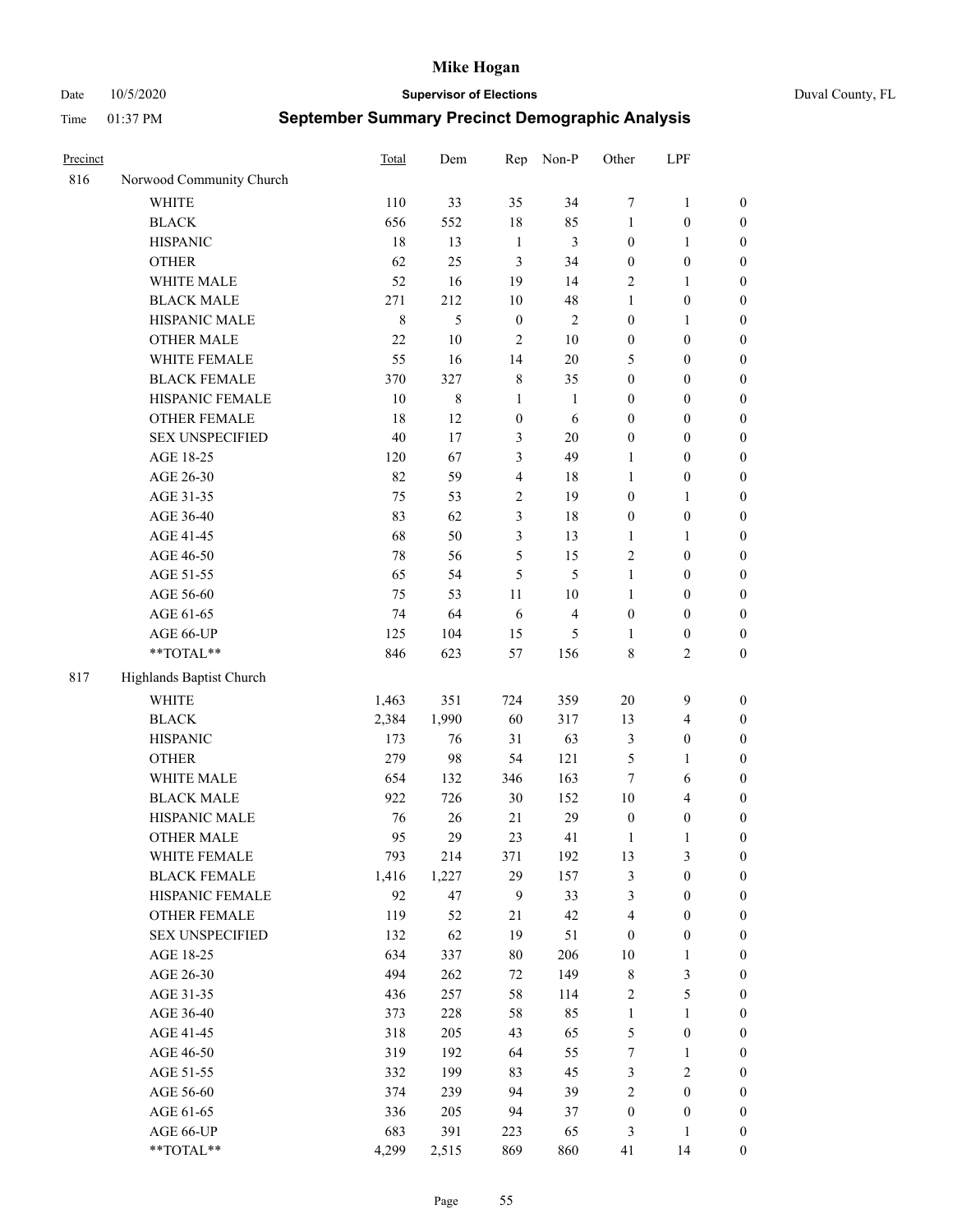Date 10/5/2020 **Supervisor of Elections** Duval County, FL

| Precinct |                                      | Total | Dem            | Rep            | Non-P  | Other            | LPF              |                  |
|----------|--------------------------------------|-------|----------------|----------------|--------|------------------|------------------|------------------|
| 818      | Greater Harvest Christian Fellowship |       |                |                |        |                  |                  |                  |
|          | <b>WHITE</b>                         | 316   | 89             | 159            | 66     | $\sqrt{2}$       | $\boldsymbol{0}$ | 0                |
|          | <b>BLACK</b>                         | 994   | 860            | 27             | 105    | $\mathbf{2}$     | $\boldsymbol{0}$ | $\boldsymbol{0}$ |
|          | <b>HISPANIC</b>                      | 21    | 4              | $\mathfrak{H}$ | 12     | $\boldsymbol{0}$ | $\boldsymbol{0}$ | $\boldsymbol{0}$ |
|          | <b>OTHER</b>                         | 81    | 35             | 12             | 34     | $\boldsymbol{0}$ | $\boldsymbol{0}$ | $\boldsymbol{0}$ |
|          | WHITE MALE                           | 146   | 26             | 78             | 40     | 2                | $\boldsymbol{0}$ | $\boldsymbol{0}$ |
|          | <b>BLACK MALE</b>                    | 415   | 347            | 17             | 49     | $\mathfrak{2}$   | $\boldsymbol{0}$ | $\boldsymbol{0}$ |
|          | HISPANIC MALE                        | 9     | $\overline{c}$ | $\overline{4}$ | 3      | $\boldsymbol{0}$ | $\boldsymbol{0}$ | $\boldsymbol{0}$ |
|          | <b>OTHER MALE</b>                    | 30    | 14             | 6              | $10\,$ | $\boldsymbol{0}$ | $\boldsymbol{0}$ | $\boldsymbol{0}$ |
|          | WHITE FEMALE                         | 166   | 61             | $80\,$         | 25     | $\boldsymbol{0}$ | $\boldsymbol{0}$ | $\boldsymbol{0}$ |
|          | <b>BLACK FEMALE</b>                  | 565   | 500            | $\overline{9}$ | 56     | $\boldsymbol{0}$ | $\boldsymbol{0}$ | $\boldsymbol{0}$ |
|          | HISPANIC FEMALE                      | 10    | $\overline{c}$ | $\mathbf{1}$   | 7      | $\boldsymbol{0}$ | $\boldsymbol{0}$ | 0                |
|          | <b>OTHER FEMALE</b>                  | 31    | 16             | $\sqrt{5}$     | $10\,$ | $\boldsymbol{0}$ | $\boldsymbol{0}$ | $\boldsymbol{0}$ |
|          | <b>SEX UNSPECIFIED</b>               | 40    | 20             | 3              | 17     | $\boldsymbol{0}$ | $\boldsymbol{0}$ | $\boldsymbol{0}$ |
|          | AGE 18-25                            | 171   | 105            | 14             | 52     | $\boldsymbol{0}$ | $\boldsymbol{0}$ | $\boldsymbol{0}$ |
|          | AGE 26-30                            | 115   | 75             | 14             | 26     | $\boldsymbol{0}$ | $\boldsymbol{0}$ | $\boldsymbol{0}$ |
|          | AGE 31-35                            | 112   | $72\,$         | 10             | 30     | $\boldsymbol{0}$ | $\boldsymbol{0}$ | $\boldsymbol{0}$ |
|          | AGE 36-40                            | 145   | 102            | $18\,$         | 25     | $\boldsymbol{0}$ | $\boldsymbol{0}$ | $\boldsymbol{0}$ |
|          | AGE 41-45                            | 152   | 119            | 16             | 17     | $\boldsymbol{0}$ | $\boldsymbol{0}$ | $\boldsymbol{0}$ |
|          | AGE 46-50                            | 110   | 79             | 11             | $18\,$ | $\mathfrak{2}$   | $\boldsymbol{0}$ | $\boldsymbol{0}$ |
|          | AGE 51-55                            | 109   | 69             | $22\,$         | 16     | $\overline{c}$   | $\boldsymbol{0}$ | $\boldsymbol{0}$ |
|          | AGE 56-60                            | 114   | 83             | 20             | 11     | $\boldsymbol{0}$ | $\boldsymbol{0}$ | 0                |
|          | AGE 61-65                            | 126   | 87             | 29             | $10\,$ | $\boldsymbol{0}$ | $\boldsymbol{0}$ | 0                |
|          | AGE 66-UP                            | 258   | 197            | 49             | 12     | $\boldsymbol{0}$ | $\boldsymbol{0}$ | $\boldsymbol{0}$ |
|          | $**TOTAL**$                          | 1,412 | 988            | 203            | 217    | 4                | $\boldsymbol{0}$ | $\boldsymbol{0}$ |
| 901      | CWA AFL-CIO Local #3106              |       |                |                |        |                  |                  |                  |
|          | <b>WHITE</b>                         | 1,639 | 718            | 485            | 384    | 31               | 21               | $\boldsymbol{0}$ |
|          | <b>BLACK</b>                         | 1,279 | 1,037          | 49             | 182    | 9                | $\sqrt{2}$       | $\boldsymbol{0}$ |
|          | <b>HISPANIC</b>                      | 129   | 66             | 19             | 42     | $\mathbf{1}$     | $\mathbf{1}$     | $\boldsymbol{0}$ |
|          | <b>OTHER</b>                         | 256   | 109            | $40\,$         | 101    | 5                | $\mathbf{1}$     | $\boldsymbol{0}$ |
|          | WHITE MALE                           | 794   | 321            | 255            | 192    | 14               | 12               | $\boldsymbol{0}$ |
|          | <b>BLACK MALE</b>                    | 542   | 409            | 29             | 95     | 7                | $\overline{c}$   | $\boldsymbol{0}$ |
|          | HISPANIC MALE                        | 65    | 33             | $\mathbf{9}$   | $22\,$ | $\mathbf{1}$     | $\boldsymbol{0}$ | 0                |
|          | <b>OTHER MALE</b>                    | 92    | 39             | 16             | 36     | $\boldsymbol{0}$ | $\mathbf{1}$     | $\boldsymbol{0}$ |
|          | WHITE FEMALE                         | 823   | 386            | 227            | 184    | 17               | 9                | 0                |
|          | <b>BLACK FEMALE</b>                  | 711   | 610            | $20\,$         | 79     | $\mathfrak{2}$   | $\boldsymbol{0}$ | $\boldsymbol{0}$ |
|          | HISPANIC FEMALE                      | 60    | 32             | $10\,$         | 17     | $\boldsymbol{0}$ | $\mathbf{1}$     | $\overline{0}$   |
|          | OTHER FEMALE                         | 105   | 46             | $17\,$         | 37     | 5                | $\boldsymbol{0}$ | $\overline{0}$   |
|          | <b>SEX UNSPECIFIED</b>               | 111   | 54             | $10\,$         | 47     | $\boldsymbol{0}$ | $\boldsymbol{0}$ | 0                |
|          | AGE 18-25                            | 358   | 180            | 38             | 131    | 6                | $\mathfrak{Z}$   | 0                |
|          | AGE 26-30                            | 447   | 245            | 62             | 123    | 9                | $8\,$            | 0                |
|          | AGE 31-35                            | 425   | 256            | 49             | 103    | $10\,$           | $\boldsymbol{7}$ | 0                |
|          | AGE 36-40                            | 331   | 215            | 40             | $71\,$ | 3                | $\sqrt{2}$       | 0                |
|          | AGE 41-45                            | 272   | 153            | 51             | 61     | 7                | $\boldsymbol{0}$ | 0                |
|          | AGE 46-50                            | 247   | 131            | 56             | 53     | $\mathfrak{S}$   | $\sqrt{2}$       | 0                |
|          | AGE 51-55                            | 257   | 139            | 59             | 58     | $\mathbf{1}$     | $\boldsymbol{0}$ | $\overline{0}$   |
|          | AGE 56-60                            | 287   | 173            | 76             | 35     | $\overline{c}$   | $\mathbf{1}$     | $\boldsymbol{0}$ |
|          | AGE 61-65                            | 253   | 160            | 60             | 31     | $\mathbf{1}$     | $\mathbf{1}$     | $\boldsymbol{0}$ |
|          | AGE 66-UP                            | 426   | 278            | 102            | 43     | $\overline{c}$   | $\mathbf{1}$     | $\boldsymbol{0}$ |
|          | **TOTAL**                            | 3,303 | 1,930          | 593            | 709    | 46               | 25               | $\boldsymbol{0}$ |
|          |                                      |       |                |                |        |                  |                  |                  |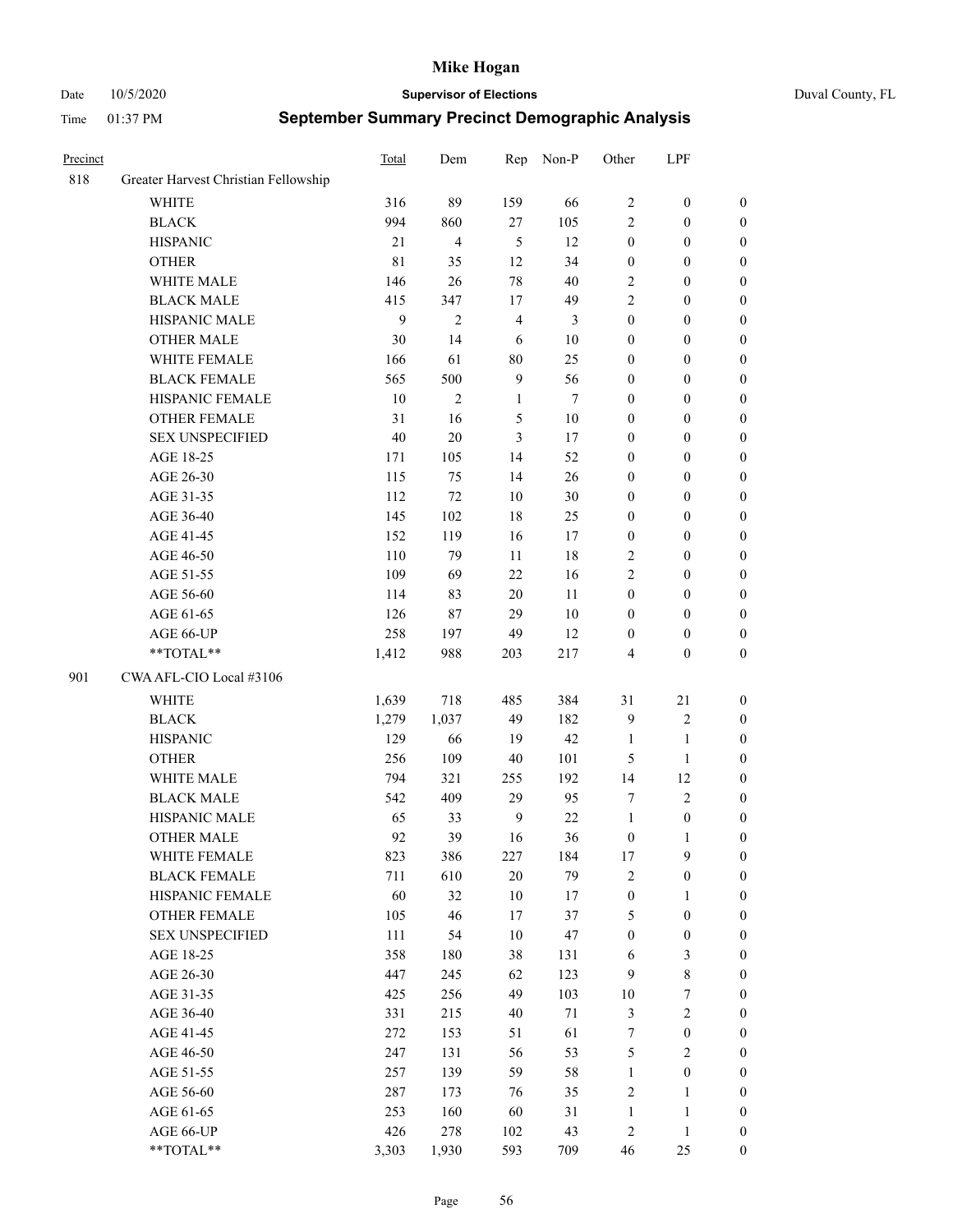#### Date 10/5/2020 **Supervisor of Elections** Duval County, FL

| Precinct |                                                           | Total        | Dem    | Rep            | Non-P   | Other            | LPF                     |                  |
|----------|-----------------------------------------------------------|--------------|--------|----------------|---------|------------------|-------------------------|------------------|
| 902      | Schell-Sweet Resource Wellness Center                     |              |        |                |         |                  |                         |                  |
|          | <b>WHITE</b>                                              | $70\,$       | 29     | 10             | 30      | $\mathbf{1}$     | $\boldsymbol{0}$        | $\boldsymbol{0}$ |
|          | <b>BLACK</b>                                              | 2,588        | 2,253  | $71\,$         | 252     | 10               | $\sqrt{2}$              | $\boldsymbol{0}$ |
|          | <b>HISPANIC</b>                                           | 22           | 12     | $\mathfrak{2}$ | $\,8\,$ | $\boldsymbol{0}$ | $\boldsymbol{0}$        | $\boldsymbol{0}$ |
|          | <b>OTHER</b>                                              | 155          | 76     | $\tau$         | 70      | $\overline{c}$   | $\boldsymbol{0}$        | $\boldsymbol{0}$ |
|          | WHITE MALE                                                | $28\,$       | 9      | $\tau$         | 12      | $\boldsymbol{0}$ | $\boldsymbol{0}$        | $\boldsymbol{0}$ |
|          | <b>BLACK MALE</b>                                         | 1,035        | 869    | 36             | 125     | 4                | $\mathbf{1}$            | $\boldsymbol{0}$ |
|          | HISPANIC MALE                                             | $\mathbf{9}$ | 5      | $\mathbf{1}$   | 3       | $\boldsymbol{0}$ | $\boldsymbol{0}$        | $\boldsymbol{0}$ |
|          | <b>OTHER MALE</b>                                         | 58           | 32     | $\overline{4}$ | 21      | 1                | $\boldsymbol{0}$        | 0                |
|          | WHITE FEMALE                                              | 41           | 20     | 3              | 17      | $\mathbf{1}$     | $\boldsymbol{0}$        | 0                |
|          | <b>BLACK FEMALE</b>                                       | 1,500        | 1,341  | 33             | 119     | 6                | $\mathbf{1}$            | $\boldsymbol{0}$ |
|          | HISPANIC FEMALE                                           | $11\,$       | $\tau$ | $\mathbf{1}$   | 3       | $\boldsymbol{0}$ | $\boldsymbol{0}$        | $\boldsymbol{0}$ |
|          | OTHER FEMALE                                              | 52           | 27     | $\sqrt{2}$     | 22      | $\mathbf{1}$     | $\boldsymbol{0}$        | $\boldsymbol{0}$ |
|          | <b>SEX UNSPECIFIED</b>                                    | 101          | 60     | $\mathfrak{Z}$ | 38      | $\boldsymbol{0}$ | $\boldsymbol{0}$        | $\boldsymbol{0}$ |
|          | AGE 18-25                                                 | 319          | 190    | 17             | 106     | 5                | $\mathbf{1}$            | $\boldsymbol{0}$ |
|          | AGE 26-30                                                 | 274          | 215    | 10             | 48      | $\boldsymbol{0}$ | $\mathbf{1}$            | $\boldsymbol{0}$ |
|          | AGE 31-35                                                 | 258          | 200    | 9              | 46      | 3                | $\boldsymbol{0}$        | $\boldsymbol{0}$ |
|          | AGE 36-40                                                 | 240          | 187    | 10             | 41      | $\overline{c}$   | $\boldsymbol{0}$        | $\boldsymbol{0}$ |
|          | AGE 41-45                                                 | 181          | 148    | 3              | 30      | $\boldsymbol{0}$ | $\boldsymbol{0}$        | 0                |
|          | AGE 46-50                                                 | 175          | 158    | $\overline{4}$ | 13      | 0                | $\boldsymbol{0}$        | 0                |
|          | AGE 51-55                                                 | 228          | 203    | 9              | 16      | $\boldsymbol{0}$ | $\boldsymbol{0}$        | $\boldsymbol{0}$ |
|          | AGE 56-60                                                 | 240          | 216    | 10             | 13      | 1                | $\boldsymbol{0}$        | $\boldsymbol{0}$ |
|          | AGE 61-65                                                 | 241          | 217    | 5              | 19      | $\boldsymbol{0}$ | $\boldsymbol{0}$        | $\boldsymbol{0}$ |
|          | AGE 66-UP                                                 | 677          | 634    | 13             | 28      | 2                | $\boldsymbol{0}$        | $\boldsymbol{0}$ |
|          | $\mathrm{*}\mathrm{*}\mathrm{TOTAL} \mathrm{*}\mathrm{*}$ | 2,835        | 2,370  | 90             | 360     | 13               | $\overline{c}$          | $\boldsymbol{0}$ |
| 903      | Redemption Church                                         |              |        |                |         |                  |                         |                  |
|          | <b>WHITE</b>                                              |              | 361    |                | 243     | 16               | $\mathfrak{S}$          |                  |
|          |                                                           | 1,219        |        | 594            |         |                  |                         | $\boldsymbol{0}$ |
|          | <b>BLACK</b>                                              | 1,430        | 1,148  | 50             | 218     | 13               | $\mathbf{1}$            | $\boldsymbol{0}$ |
|          | <b>HISPANIC</b>                                           | 176          | $72\,$ | 21             | 77      | 5                | $\mathbf{1}$            | $\boldsymbol{0}$ |
|          | <b>OTHER</b>                                              | 269          | 103    | 63             | 96      | 6                | $\mathbf{1}$            | $\boldsymbol{0}$ |
|          | WHITE MALE                                                | 541          | 143    | 273            | 112     | 9                | $\overline{\mathbf{4}}$ | 0                |
|          | <b>BLACK MALE</b>                                         | 544          | 413    | 23             | 104     | 4                | $\boldsymbol{0}$        | 0                |
|          | HISPANIC MALE<br><b>OTHER MALE</b>                        | 74           | $28\,$ | 13             | 31      | 1                | 1                       | 0                |
|          |                                                           | 97           | 31     | 26             | 39      | $\mathbf{1}$     | $\boldsymbol{0}$        | $\boldsymbol{0}$ |
|          | WHITE FEMALE                                              | 668          | 214    | 316            | 130     | 7                | $\mathbf{1}$            | $\boldsymbol{0}$ |
|          | <b>BLACK FEMALE</b>                                       | 852          | 707    | 26             | 109     | 9                | $\mathbf{1}$            | $\boldsymbol{0}$ |
|          | HISPANIC FEMALE                                           | 95           | 41     | $\,$ 8 $\,$    | 43      | 3                | $\boldsymbol{0}$        | $\overline{0}$   |
|          | <b>OTHER FEMALE</b>                                       | 126          | 58     | 30             | 35      | 3                | $\boldsymbol{0}$        | $\theta$         |
|          | <b>SEX UNSPECIFIED</b>                                    | 97           | 49     | 13             | 31      | 3                | $\mathbf{1}$            | $\overline{0}$   |
|          | AGE 18-25                                                 | 378          | 200    | 51             | 118     | 7                | $\sqrt{2}$              | 0                |
|          | AGE 26-30                                                 | 362          | 203    | 56             | 94      | $\tau$           | $\sqrt{2}$              | 0                |
|          | AGE 31-35                                                 | 299          | 156    | 40             | 91      | $10\,$           | $\sqrt{2}$              | 0                |
|          | AGE 36-40                                                 | 246          | 139    | 40             | 64      | $\sqrt{2}$       | $\mathbf{1}$            | $\boldsymbol{0}$ |
|          | AGE 41-45                                                 | 214          | 119    | 43             | 49      | $\sqrt{2}$       | $\mathbf{1}$            | $\overline{0}$   |
|          | AGE 46-50                                                 | 229          | 126    | 53             | 47      | 3                | $\boldsymbol{0}$        | $\boldsymbol{0}$ |
|          | AGE 51-55                                                 | 245          | 133    | 68             | 41      | 3                | $\boldsymbol{0}$        | $\overline{0}$   |
|          | AGE 56-60                                                 | 271          | 154    | 77             | 37      | 3                | $\boldsymbol{0}$        | $\overline{0}$   |
|          | AGE 61-65                                                 | 260          | 144    | 80             | 35      | $\mathbf{1}$     | $\boldsymbol{0}$        | $\overline{0}$   |
|          | AGE 66-UP                                                 | 589          | 309    | 220            | 58      | $\sqrt{2}$       | $\boldsymbol{0}$        | $\overline{0}$   |
|          | **TOTAL**                                                 | 3,094        | 1,684  | 728            | 634     | 40               | $8\,$                   | $\boldsymbol{0}$ |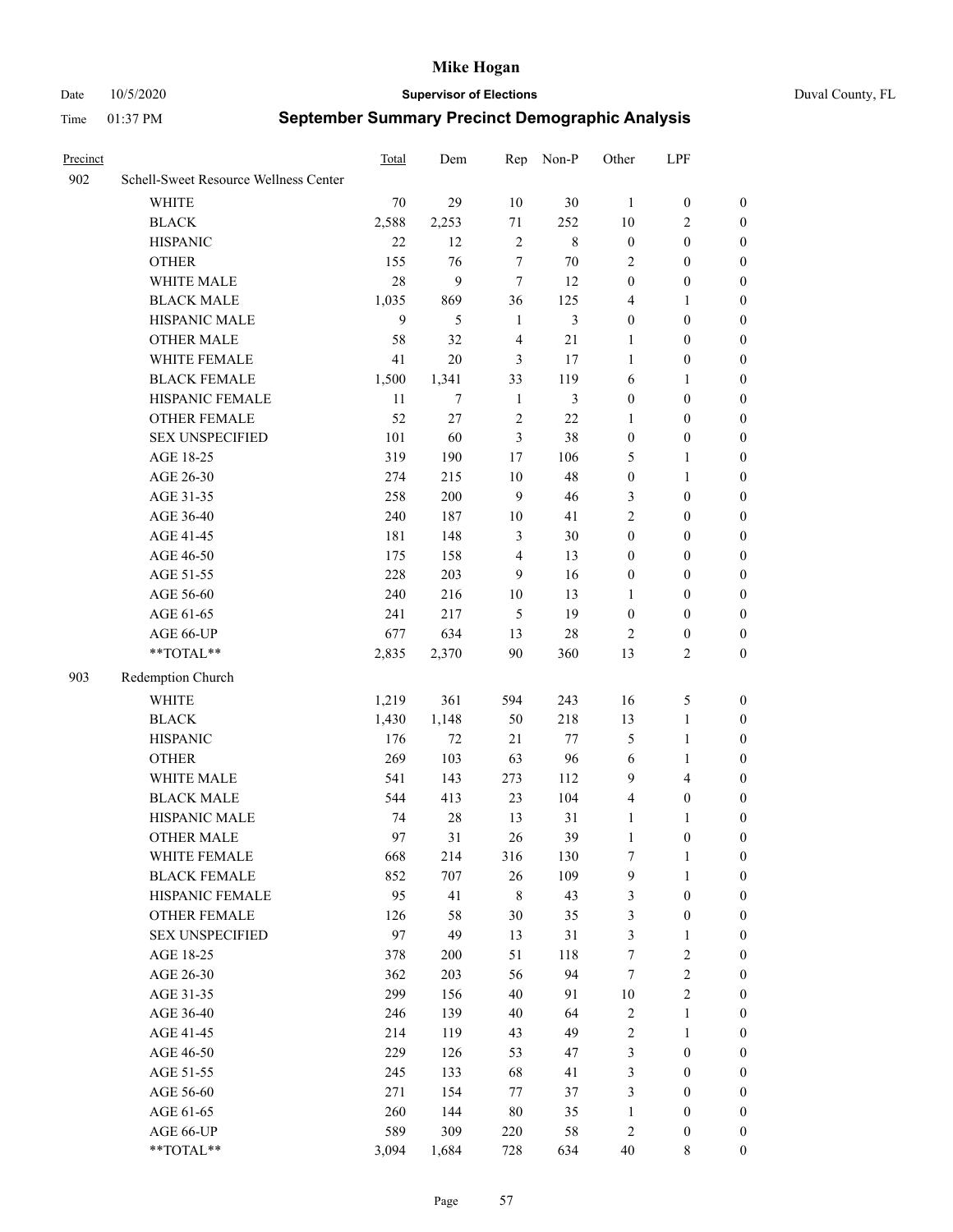#### Date 10/5/2020 **Supervisor of Elections** Duval County, FL

| Precinct |                                    | Total | Dem            | Rep              | Non-P          | Other            | LPF              |                  |
|----------|------------------------------------|-------|----------------|------------------|----------------|------------------|------------------|------------------|
| 904      | Johnnie W. Walker Community Center |       |                |                  |                |                  |                  |                  |
|          | <b>WHITE</b>                       | 38    | 21             | $\tau$           | 9              | $\mathbf{1}$     | $\boldsymbol{0}$ | $\boldsymbol{0}$ |
|          | <b>BLACK</b>                       | 2,396 | 2,115          | 48               | 225            | 7                | $\mathbf{1}$     | $\boldsymbol{0}$ |
|          | <b>HISPANIC</b>                    | 9     | 5              | $\boldsymbol{0}$ | $\overline{4}$ | $\boldsymbol{0}$ | $\boldsymbol{0}$ | $\boldsymbol{0}$ |
|          | <b>OTHER</b>                       | 122   | 64             | 3                | 54             | $\boldsymbol{0}$ | 1                | $\boldsymbol{0}$ |
|          | WHITE MALE                         | 20    | 9              | 6                | 5              | $\boldsymbol{0}$ | $\boldsymbol{0}$ | $\boldsymbol{0}$ |
|          | <b>BLACK MALE</b>                  | 944   | 811            | 19               | 110            | 4                | $\boldsymbol{0}$ | $\boldsymbol{0}$ |
|          | HISPANIC MALE                      | 3     | $\overline{2}$ | $\boldsymbol{0}$ | 1              | $\boldsymbol{0}$ | $\boldsymbol{0}$ | $\boldsymbol{0}$ |
|          | <b>OTHER MALE</b>                  | 33    | 19             | $\boldsymbol{0}$ | 14             | $\boldsymbol{0}$ | $\boldsymbol{0}$ | $\boldsymbol{0}$ |
|          | WHITE FEMALE                       | 18    | 12             | 1                | $\overline{4}$ | 1                | $\boldsymbol{0}$ | 0                |
|          | <b>BLACK FEMALE</b>                | 1,413 | 1,275          | 27               | 107            | 3                | $\mathbf{1}$     | 0                |
|          | HISPANIC FEMALE                    | 5     | 3              | $\boldsymbol{0}$ | 2              | $\boldsymbol{0}$ | $\boldsymbol{0}$ | $\boldsymbol{0}$ |
|          | OTHER FEMALE                       | 49    | 30             | $\mathfrak{Z}$   | 16             | $\boldsymbol{0}$ | $\boldsymbol{0}$ | $\boldsymbol{0}$ |
|          | <b>SEX UNSPECIFIED</b>             | 80    | 44             | $\sqrt{2}$       | 33             | $\boldsymbol{0}$ | $\mathbf{1}$     | $\boldsymbol{0}$ |
|          | AGE 18-25                          | 274   | 192            | 7                | 72             | $\overline{c}$   | $\mathbf{1}$     | $\boldsymbol{0}$ |
|          | AGE 26-30                          | 223   | 174            | 5                | 42             | $\sqrt{2}$       | $\boldsymbol{0}$ | $\boldsymbol{0}$ |
|          | AGE 31-35                          | 215   | 166            | $\mathfrak{Z}$   | 43             | 3                | $\boldsymbol{0}$ | $\boldsymbol{0}$ |
|          | AGE 36-40                          | 169   | 137            | $\tau$           | 24             | $\boldsymbol{0}$ | $\mathbf{1}$     | $\boldsymbol{0}$ |
|          | AGE 41-45                          | 168   | 141            | $\overline{2}$   | 25             | $\boldsymbol{0}$ | $\boldsymbol{0}$ | $\boldsymbol{0}$ |
|          | AGE 46-50                          | 197   | 173            | 3                | 21             | $\boldsymbol{0}$ | $\boldsymbol{0}$ | $\boldsymbol{0}$ |
|          | AGE 51-55                          | 214   | 186            | $\tau$           | 21             | $\boldsymbol{0}$ | $\boldsymbol{0}$ | 0                |
|          | AGE 56-60                          | 235   | 214            | 5                | 16             | $\boldsymbol{0}$ | $\boldsymbol{0}$ | $\boldsymbol{0}$ |
|          | AGE 61-65                          | 227   | 208            | 9                | 10             | $\boldsymbol{0}$ | $\boldsymbol{0}$ | $\boldsymbol{0}$ |
|          | AGE 66-UP                          | 642   | 613            | 10               | 18             | 1                | $\boldsymbol{0}$ | $\boldsymbol{0}$ |
|          | **TOTAL**                          | 2,565 | 2,205          | 58               | 292            | 8                | $\mathbf{2}$     | $\boldsymbol{0}$ |
| 905      | Webb Wesconnett Regional Library   |       |                |                  |                |                  |                  |                  |
|          | <b>WHITE</b>                       | 797   | 195            | 388              | 196            | 12               | 6                | $\boldsymbol{0}$ |
|          | <b>BLACK</b>                       | 1,288 | 1,039          | 43               | 196            | 10               | $\boldsymbol{0}$ | $\boldsymbol{0}$ |
|          | <b>HISPANIC</b>                    | 186   | 66             | 40               | 77             | $\mathbf{1}$     | $\sqrt{2}$       | $\boldsymbol{0}$ |
|          | <b>OTHER</b>                       | 241   | 78             | 51               | 108            | 3                | $\mathbf{1}$     | $\boldsymbol{0}$ |
|          | WHITE MALE                         | 335   | $70\,$         | 171              | $87\,$         | $\overline{4}$   | $\mathfrak{Z}$   | $\boldsymbol{0}$ |
|          | <b>BLACK MALE</b>                  | 485   | 351            | 21               | 103            | 10               | $\boldsymbol{0}$ | $\boldsymbol{0}$ |
|          | HISPANIC MALE                      | 79    | 20             | 18               | 40             | $\boldsymbol{0}$ | 1                | 0                |
|          | <b>OTHER MALE</b>                  | 92    | 29             | 25               | 38             | $\boldsymbol{0}$ | $\boldsymbol{0}$ | $\boldsymbol{0}$ |
|          | WHITE FEMALE                       | 447   | 121            | 211              | 104            | 8                | $\mathfrak{Z}$   | $\boldsymbol{0}$ |
|          | <b>BLACK FEMALE</b>                | 786   | 675            | 22               | 89             | $\boldsymbol{0}$ | $\boldsymbol{0}$ | $\overline{0}$   |
|          | HISPANIC FEMALE                    | 106   | 45             | $22\,$           | 37             | $\mathbf{1}$     | $\mathbf{1}$     | $\overline{0}$   |
|          | <b>OTHER FEMALE</b>                | 116   | 44             | 21               | 47             | 3                | $\mathbf{1}$     | 0                |
|          | <b>SEX UNSPECIFIED</b>             | 66    | 23             | $11\,$           | 32             | $\boldsymbol{0}$ | $\boldsymbol{0}$ | $\theta$         |
|          | AGE 18-25                          | 327   | 189            | 38               | 96             | $\sqrt{2}$       | $\sqrt{2}$       | 0                |
|          | AGE 26-30                          | 270   | 141            | 33               | $87\,$         | $\mathfrak s$    | $\overline{4}$   | 0                |
|          | AGE 31-35                          | 261   | 143            | 38               | 74             | 6                | $\boldsymbol{0}$ | 0                |
|          | AGE 36-40                          | 244   | 133            | 39               | 68             | 3                | $\mathbf{1}$     | 0                |
|          | AGE 41-45                          | 193   | 111            | 31               | 48             | $\sqrt{2}$       | $\mathbf{1}$     | 0                |
|          | AGE 46-50                          | 208   | 122            | 45               | 38             | $\sqrt{2}$       | $\mathbf{1}$     | 0                |
|          | AGE 51-55                          | 226   | 118            | 56               | 50             | $\sqrt{2}$       | $\boldsymbol{0}$ | $\boldsymbol{0}$ |
|          | AGE 56-60                          | 206   | 108            | 64               | 34             | $\boldsymbol{0}$ | $\boldsymbol{0}$ | $\overline{0}$   |
|          | AGE 61-65                          | 163   | 90             | 41               | 29             | 3                | $\boldsymbol{0}$ | $\boldsymbol{0}$ |
|          | AGE 66-UP                          | 414   | 223            | 137              | 53             | $\mathbf{1}$     | $\boldsymbol{0}$ | 0                |
|          | **TOTAL**                          | 2,512 | 1,378          | 522              | 577            | 26               | 9                | $\boldsymbol{0}$ |
|          |                                    |       |                |                  |                |                  |                  |                  |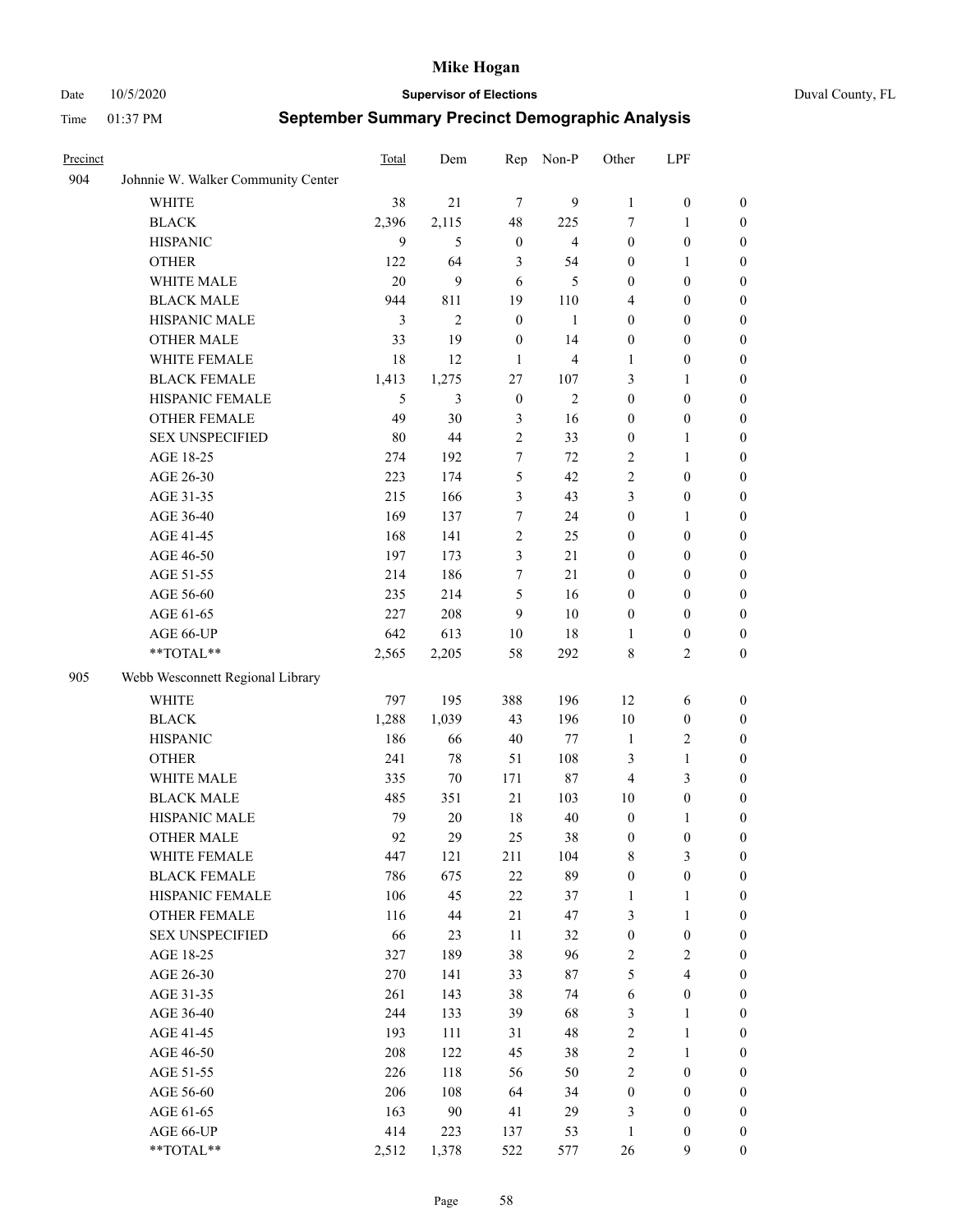Date 10/5/2020 **Supervisor of Elections** Duval County, FL

| Precinct |                                | Total       | Dem      | Rep            | Non-P    | Other                      | LPF                                  |                                    |
|----------|--------------------------------|-------------|----------|----------------|----------|----------------------------|--------------------------------------|------------------------------------|
| 906      | St Andrews Presbyterian Church |             |          |                |          |                            |                                      |                                    |
|          | <b>WHITE</b>                   | 1,061       | 263      | 541            | 228      | 19                         | $10\,$                               | 0                                  |
|          | <b>BLACK</b>                   | 353         | 288      | 10             | 50       | 5                          | $\boldsymbol{0}$                     | $\boldsymbol{0}$                   |
|          | <b>HISPANIC</b>                | 87          | 25       | 19             | 43       | $\boldsymbol{0}$           | $\boldsymbol{0}$                     | $\boldsymbol{0}$                   |
|          | <b>OTHER</b>                   | 130         | 39       | 43             | 42       | $\overline{4}$             | $\mathfrak{2}$                       | $\boldsymbol{0}$                   |
|          | WHITE MALE                     | 520         | 111      | 281            | 112      | 10                         | 6                                    | $\boldsymbol{0}$                   |
|          | <b>BLACK MALE</b>              | 141         | 110      | $\overline{4}$ | 26       | $\mathbf{1}$               | $\boldsymbol{0}$                     | $\boldsymbol{0}$                   |
|          | HISPANIC MALE                  | 42          | 12       | 13             | 17       | $\boldsymbol{0}$           | $\boldsymbol{0}$                     | $\boldsymbol{0}$                   |
|          | <b>OTHER MALE</b>              | 53          | 14       | $20\,$         | 17       | $\mathbf{1}$               | $\mathbf{1}$                         | $\boldsymbol{0}$                   |
|          | WHITE FEMALE                   | 529         | 148      | 257            | 113      | 8                          | $\mathfrak{Z}$                       | $\boldsymbol{0}$                   |
|          | <b>BLACK FEMALE</b>            | 209         | 177      | 6              | $22\,$   | 4                          | $\boldsymbol{0}$                     | 0                                  |
|          | HISPANIC FEMALE                | 45          | 13       | 6              | 26       | $\boldsymbol{0}$           | $\boldsymbol{0}$                     | 0                                  |
|          | OTHER FEMALE                   | 59          | 19       | 20             | 17       | $\overline{2}$             | $\mathbf{1}$                         | 0                                  |
|          | <b>SEX UNSPECIFIED</b>         | 33          | 11       | 6              | 13       | $\sqrt{2}$                 | $\mathbf{1}$                         | $\boldsymbol{0}$                   |
|          | AGE 18-25                      | 167         | 63       | 34             | 67       | 3                          | $\boldsymbol{0}$                     | $\boldsymbol{0}$                   |
|          | AGE 26-30                      | 129         | 47       | 34             | $44\,$   | 2                          | $\sqrt{2}$                           | $\boldsymbol{0}$                   |
|          | AGE 31-35                      | 134         | 62       | 27             | 37       | 6                          | $\sqrt{2}$                           | $\boldsymbol{0}$                   |
|          | AGE 36-40                      | 138         | 51       | 46             | 35       | 3                          | $\mathfrak{Z}$                       | $\boldsymbol{0}$                   |
|          | AGE 41-45                      | 142         | 57       | 47             | 36       | $\mathbf{2}$               | $\boldsymbol{0}$                     | $\boldsymbol{0}$                   |
|          | AGE 46-50                      | 129         | 60       | 38             | 27       | 4                          | $\boldsymbol{0}$                     | $\boldsymbol{0}$                   |
|          | AGE 51-55                      | 124         | 39       | 54             | $30\,$   | $\boldsymbol{0}$           | $\mathbf{1}$                         | $\boldsymbol{0}$                   |
|          | AGE 56-60                      | 161         | 51       | 82             | 23       | 5                          | $\boldsymbol{0}$                     | 0                                  |
|          | AGE 61-65                      | 157         | 58       | $70\,$         | 26       | $\mathbf{1}$               | $\overline{c}$                       | 0                                  |
|          | AGE 66-UP                      | 349         | 126      | 181            | 38       | $\sqrt{2}$                 | $\overline{2}$                       | $\boldsymbol{0}$                   |
|          | $**TOTAL**$                    | 1,631       | 615      | 613            | 363      | $28\,$                     | 12                                   | $\boldsymbol{0}$                   |
| 907      | Wesconnett Church of Christ    |             |          |                |          |                            |                                      |                                    |
|          | <b>WHITE</b>                   | 968         | 228      | 537            | 185      | 14                         | $\overline{\mathbf{4}}$              | $\boldsymbol{0}$                   |
|          | <b>BLACK</b>                   | 794         | 637      | 24             | 120      | 10                         | $\mathfrak{Z}$                       | $\boldsymbol{0}$                   |
|          | <b>HISPANIC</b>                | $8\sqrt{1}$ | 41       | $10\,$         | 29       | $\mathbf{1}$               | $\boldsymbol{0}$                     | $\boldsymbol{0}$                   |
|          | <b>OTHER</b>                   | 147         | 47       | 37             | 61       | $\mathbf{1}$               | $\mathbf{1}$                         | $\boldsymbol{0}$                   |
|          | WHITE MALE                     | 461         | 84       | 272            | 95       | 6                          | $\overline{\mathbf{4}}$              | $\boldsymbol{0}$                   |
|          | <b>BLACK MALE</b>              | 310         | 236      | 13             | 51       | 7                          | 3                                    | $\boldsymbol{0}$                   |
|          | HISPANIC MALE                  | 30          | 16       | $\overline{4}$ | 9        | $\mathbf{1}$               | $\boldsymbol{0}$                     | $\boldsymbol{0}$                   |
|          | <b>OTHER MALE</b>              | 59          | 17       | 14             | 27       | $\mathbf{1}$               | $\boldsymbol{0}$                     | $\boldsymbol{0}$                   |
|          | WHITE FEMALE                   | 494         | 141      | 262            | 83       | 8                          | $\boldsymbol{0}$                     | 0                                  |
|          | <b>BLACK FEMALE</b>            | 472         | 392      | $10\,$         | 67       | 3                          | $\boldsymbol{0}$                     | $\boldsymbol{0}$                   |
|          | HISPANIC FEMALE                | 49          | 24       | 6              | 19       | $\boldsymbol{0}$           | $\boldsymbol{0}$                     | $\overline{0}$                     |
|          | <b>OTHER FEMALE</b>            | 72          | 23       | $22\,$         | 26       | $\boldsymbol{0}$           | $\mathbf{1}$                         | $\overline{0}$                     |
|          | <b>SEX UNSPECIFIED</b>         | 43          | 20       | $\mathfrak{H}$ | 18       | $\boldsymbol{0}$           | $\boldsymbol{0}$                     | 0                                  |
|          | AGE 18-25                      | 216         | 97       | 43             | 71       | 3                          | $\sqrt{2}$                           | 0                                  |
|          | AGE 26-30                      | 192         | 111      | 37             | 43       | $\mathbf{1}$               | $\boldsymbol{0}$                     | 0                                  |
|          | AGE 31-35                      | 204         | 119      | 25             | 54       | 4                          | $\sqrt{2}$                           | 0                                  |
|          | AGE 36-40                      | 199         | 101      | 42             | 46       | 8                          | $\sqrt{2}$                           | 0                                  |
|          | AGE 41-45                      | 158         | 94       | 29             | 32       | $\sqrt{2}$                 | $\mathbf{1}$                         | 0                                  |
|          | AGE 46-50                      | 147         |          | 39             | 30       |                            |                                      |                                    |
|          | AGE 51-55                      | 158         | 77<br>63 | 62             | 30       | $\mathbf{1}$<br>$\sqrt{2}$ | $\boldsymbol{0}$                     | 0                                  |
|          |                                | 160         | 72       | 62             |          | $\mathbf{1}$               | $\mathbf{1}$                         | $\boldsymbol{0}$<br>$\overline{0}$ |
|          | AGE 56-60<br>AGE 61-65         | 166         | 67       | $80\,$         | 25<br>18 |                            | $\boldsymbol{0}$<br>$\boldsymbol{0}$ | $\overline{0}$                     |
|          | AGE 66-UP                      | 389         |          |                |          | $\mathbf{1}$               | $\boldsymbol{0}$                     |                                    |
|          | **TOTAL**                      |             | 151      | 189            | 46       | 3                          |                                      | 0                                  |
|          |                                | 1,990       | 953      | 608            | 395      | 26                         | 8                                    | $\boldsymbol{0}$                   |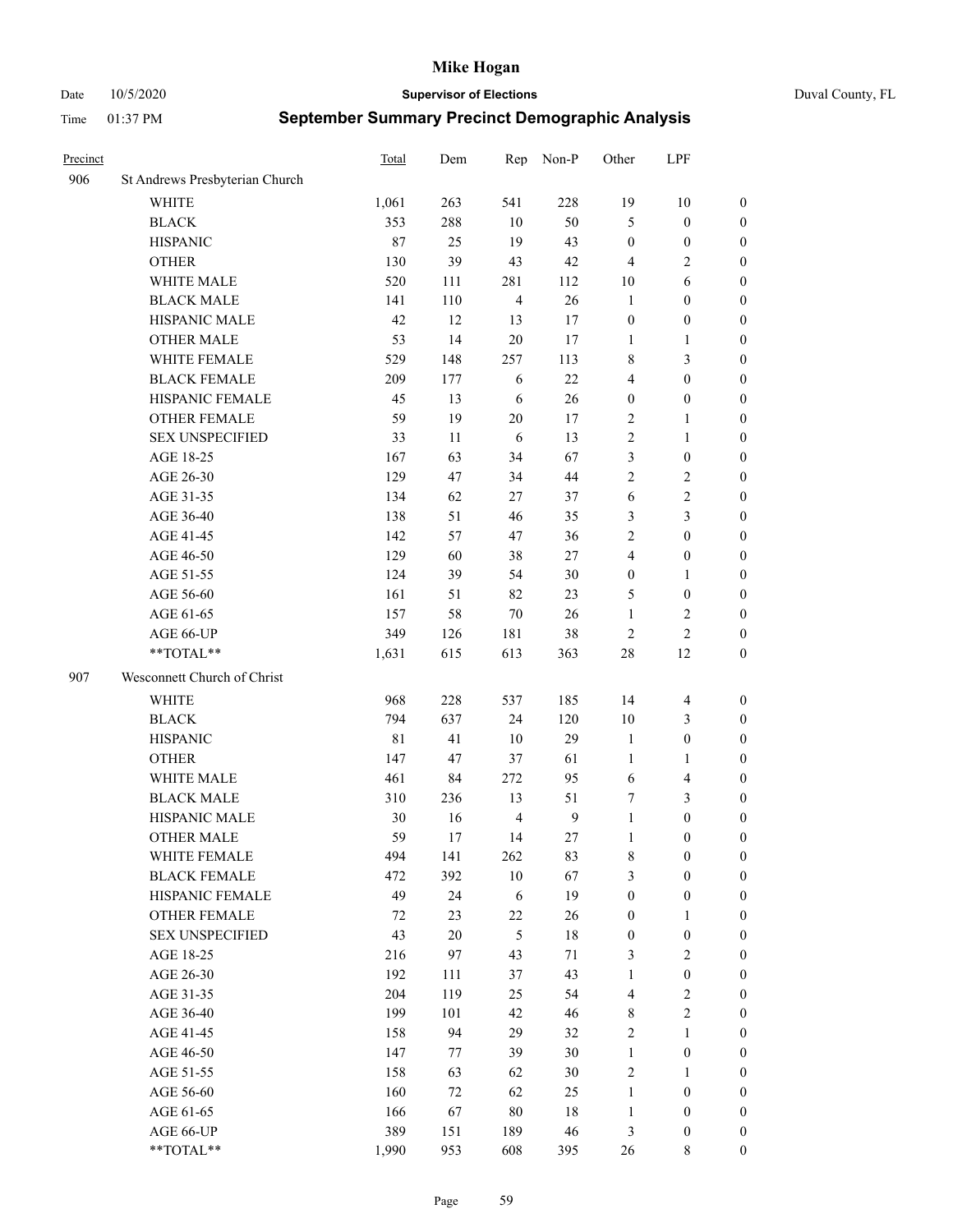Date 10/5/2020 **Supervisor of Elections** Duval County, FL

| Precinct |                                  | Total | Dem    | Rep            | Non-P      | Other            | LPF                     |                  |
|----------|----------------------------------|-------|--------|----------------|------------|------------------|-------------------------|------------------|
| 908      | West Jacksonville Baptist Church |       |        |                |            |                  |                         |                  |
|          | <b>WHITE</b>                     | 2,148 | 668    | 929            | 489        | $40\,$           | $22\,$                  | 0                |
|          | <b>BLACK</b>                     | 1,570 | 1,194  | 67             | 294        | 14               | $\mathbf{1}$            | 0                |
|          | <b>HISPANIC</b>                  | 181   | 77     | 34             | 65         | $\overline{4}$   | $\mathbf{1}$            | 0                |
|          | <b>OTHER</b>                     | 362   | 127    | 67             | 164        | 4                | $\boldsymbol{0}$        | $\boldsymbol{0}$ |
|          | WHITE MALE                       | 968   | 259    | 453            | 223        | 18               | 15                      | $\boldsymbol{0}$ |
|          | <b>BLACK MALE</b>                | 529   | 363    | 26             | 134        | 6                | $\boldsymbol{0}$        | $\boldsymbol{0}$ |
|          | HISPANIC MALE                    | 64    | $20\,$ | $18\,$         | 23         | 2                | $\mathbf{1}$            | $\boldsymbol{0}$ |
|          | <b>OTHER MALE</b>                | 121   | 41     | 31             | 48         | $\mathbf{1}$     | $\boldsymbol{0}$        | $\boldsymbol{0}$ |
|          | WHITE FEMALE                     | 1,153 | 399    | 465            | 260        | 22               | $\boldsymbol{7}$        | $\boldsymbol{0}$ |
|          | <b>BLACK FEMALE</b>              | 1,015 | 810    | 41             | 155        | 8                | $\mathbf{1}$            | 0                |
|          | HISPANIC FEMALE                  | 108   | 52     | 14             | $40\,$     | 2                | $\boldsymbol{0}$        | 0                |
|          | <b>OTHER FEMALE</b>              | 165   | 67     | $27\,$         | 68         | 3                | $\boldsymbol{0}$        | 0                |
|          | <b>SEX UNSPECIFIED</b>           | 138   | 55     | 22             | 61         | $\boldsymbol{0}$ | $\boldsymbol{0}$        | $\boldsymbol{0}$ |
|          | AGE 18-25                        | 588   | 286    | 70             | 211        | 19               | $\sqrt{2}$              | $\boldsymbol{0}$ |
|          | AGE 26-30                        | 510   | 239    | 99             | 156        | 12               | $\overline{\mathbf{4}}$ | $\boldsymbol{0}$ |
|          | AGE 31-35                        | 487   | 265    | 74             | 134        | $\mathbf{9}$     | $\mathfrak{S}$          | $\boldsymbol{0}$ |
|          | AGE 36-40                        | 399   | 197    | 77             | 111        | 9                | $\mathfrak s$           | $\boldsymbol{0}$ |
|          | AGE 41-45                        | 340   | 174    | 77             | $80\,$     | 5                | $\overline{\mathbf{4}}$ | $\boldsymbol{0}$ |
|          | AGE 46-50                        | 333   | 173    | $8\sqrt{1}$    | 75         | $\mathbf{1}$     | $\mathfrak{Z}$          | $\boldsymbol{0}$ |
|          | AGE 51-55                        | 317   | 150    | 109            | 56         | 2                | $\boldsymbol{0}$        | $\boldsymbol{0}$ |
|          | AGE 56-60                        | 362   | 184    | 122            | 54         | $\mathbf{1}$     | $\mathbf{1}$            | 0                |
|          | AGE 61-65                        | 283   | 127    | 108            | 47         | $\mathbf{1}$     | $\boldsymbol{0}$        | 0                |
|          | AGE 66-UP                        | 636   | 269    | 280            | 85         | $\sqrt{2}$       | $\boldsymbol{0}$        | $\boldsymbol{0}$ |
|          | $**TOTAL**$                      | 4,261 | 2,066  | 1,097          | 1,012      | 62               | 24                      | $\boldsymbol{0}$ |
| 909      | City Rescue Mission              |       |        |                |            |                  |                         |                  |
|          | <b>WHITE</b>                     | 180   | 63     | 51             | 61         | $\overline{4}$   | $\mathbf{1}$            | $\boldsymbol{0}$ |
|          | <b>BLACK</b>                     | 1,336 | 1,142  | 34             | 152        | 7                | $\mathbf{1}$            | $\boldsymbol{0}$ |
|          | <b>HISPANIC</b>                  | 38    | 22     | $\mathfrak{S}$ | 11         | $\boldsymbol{0}$ | $\boldsymbol{0}$        | $\boldsymbol{0}$ |
|          | <b>OTHER</b>                     | 119   | 64     | $\tau$         | 48         | $\boldsymbol{0}$ | $\boldsymbol{0}$        | $\boldsymbol{0}$ |
|          | WHITE MALE                       | 75    | 21     | 25             | 27         | $\mathbf{1}$     | $\mathbf{1}$            | $\boldsymbol{0}$ |
|          | <b>BLACK MALE</b>                | 521   | 433    | 14             | 69         | 4                | $\mathbf{1}$            | $\boldsymbol{0}$ |
|          | HISPANIC MALE                    | 17    | 9      | $\mathfrak{Z}$ | 5          | $\boldsymbol{0}$ | $\boldsymbol{0}$        | 0                |
|          | <b>OTHER MALE</b>                | 37    | 19     | $\overline{2}$ | 16         | $\boldsymbol{0}$ | $\boldsymbol{0}$        | $\boldsymbol{0}$ |
|          | WHITE FEMALE                     | 104   | 42     | 25             | 34         | 3                | $\boldsymbol{0}$        | 0                |
|          | <b>BLACK FEMALE</b>              | 791   | 690    | 18             | $80\,$     | 3                | $\boldsymbol{0}$        | $\boldsymbol{0}$ |
|          | HISPANIC FEMALE                  | 20    | 13     | $\mathbf{1}$   | $\sqrt{6}$ | $\boldsymbol{0}$ | $\boldsymbol{0}$        | $\overline{0}$   |
|          | OTHER FEMALE                     | 56    | 36     | $\mathfrak{Z}$ | 17         | $\boldsymbol{0}$ | $\boldsymbol{0}$        | $\overline{0}$   |
|          | <b>SEX UNSPECIFIED</b>           | 52    | 28     | 6              | 18         | $\boldsymbol{0}$ | $\boldsymbol{0}$        | $\overline{0}$   |
|          | AGE 18-25                        | 213   | 139    | $\,$ 8 $\,$    | 65         | $\mathbf{1}$     | $\boldsymbol{0}$        | $\overline{0}$   |
|          | AGE 26-30                        | 193   | 132    | 12             | 48         | $\mathbf{1}$     | $\boldsymbol{0}$        | $\overline{0}$   |
|          | AGE 31-35                        | 198   | 146    | $\,8\,$        | 41         | 3                | $\boldsymbol{0}$        | 0                |
|          | AGE 36-40                        | 145   | 100    | 13             | 32         | $\boldsymbol{0}$ | $\boldsymbol{0}$        | 0                |
|          | AGE 41-45                        | 114   | 90     | $\tau$         | 15         | $\mathbf{2}$     | $\boldsymbol{0}$        | 0                |
|          | AGE 46-50                        | 136   | 102    | 6              | 26         | $\mathbf{1}$     | $\mathbf{1}$            | 0                |
|          | AGE 51-55                        | 135   | 106    | 13             | 14         | $\sqrt{2}$       | $\boldsymbol{0}$        | $\overline{0}$   |
|          | AGE 56-60                        | 155   | 131    | $\,8\,$        | 15         | 1                | $\boldsymbol{0}$        | $\boldsymbol{0}$ |
|          | AGE 61-65                        | 134   | 114    | 11             | 8          | $\boldsymbol{0}$ | $\mathbf{1}$            | $\boldsymbol{0}$ |
|          | AGE 66-UP                        | 249   | 231    | 11             | 7          | $\boldsymbol{0}$ | $\boldsymbol{0}$        | $\boldsymbol{0}$ |
|          | **TOTAL**                        | 1,673 | 1,291  | 97             | 272        | 11               | $\overline{2}$          | $\boldsymbol{0}$ |
|          |                                  |       |        |                |            |                  |                         |                  |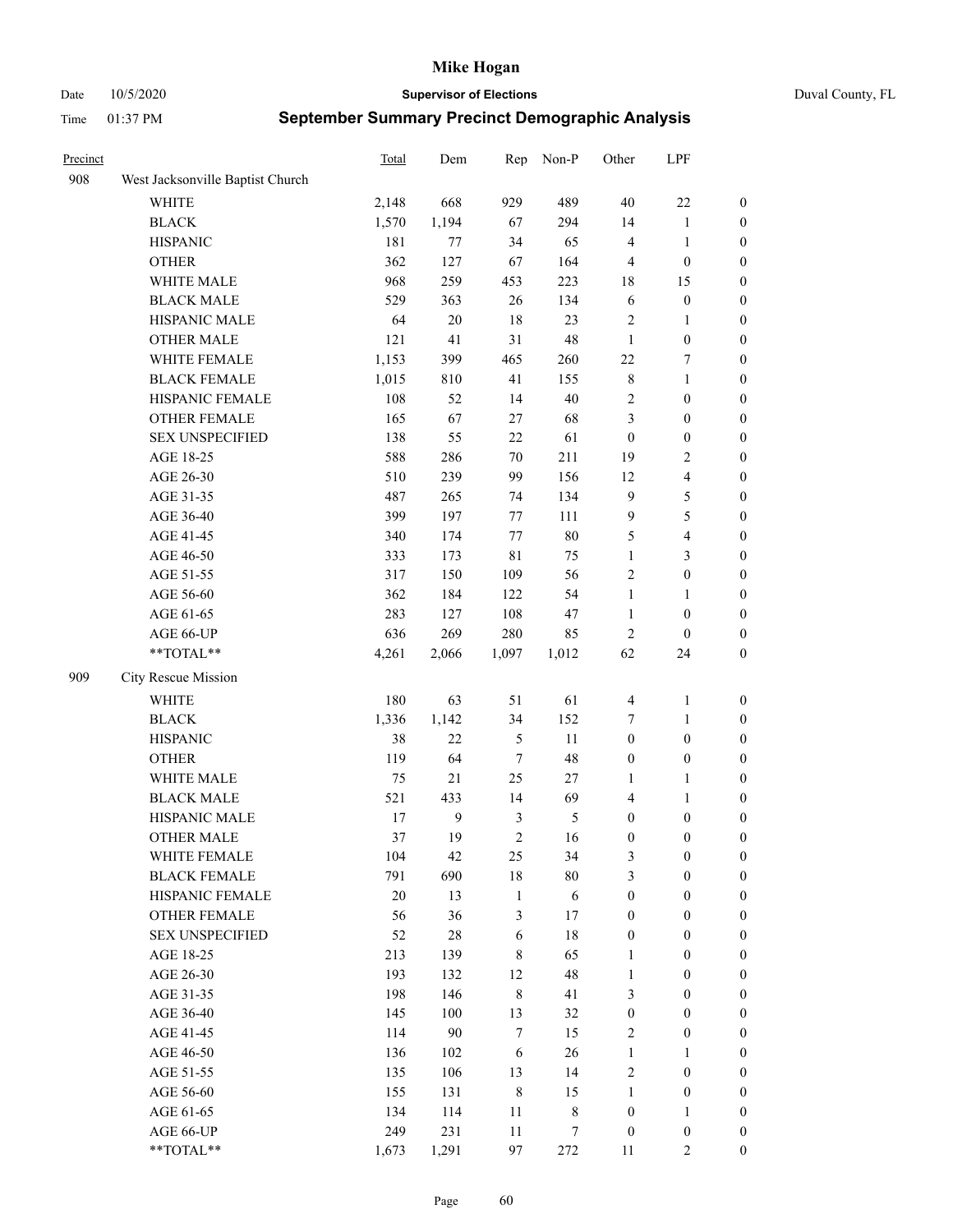Date 10/5/2020 **Supervisor of Elections** Duval County, FL

| Precinct |                                     | <b>Total</b>      | Dem         | Rep            | Non-P          | Other                            | LPF                              |                                      |
|----------|-------------------------------------|-------------------|-------------|----------------|----------------|----------------------------------|----------------------------------|--------------------------------------|
| 910      | Wallace Small Senior Citizen Center |                   |             |                |                |                                  |                                  |                                      |
|          | <b>WHITE</b>                        | 310               | 104         | 125            | 75             | $\overline{4}$                   | $\sqrt{2}$                       | 0                                    |
|          | <b>BLACK</b>                        | 2,064             | 1,745       | 65             | 247            | 6                                | $\mathbf{1}$                     | 0                                    |
|          | <b>HISPANIC</b>                     | 31                | 18          | $\overline{4}$ | 9              | $\boldsymbol{0}$                 | $\boldsymbol{0}$                 | 0                                    |
|          | <b>OTHER</b>                        | 173               | 84          | 8              | 80             | 1                                | $\boldsymbol{0}$                 | $\boldsymbol{0}$                     |
|          | WHITE MALE                          | 127               | 36          | 55             | 31             | 3                                | $\sqrt{2}$                       | $\boldsymbol{0}$                     |
|          | <b>BLACK MALE</b>                   | 806               | 669         | 24             | 107            | 5                                | $\mathbf{1}$                     | $\boldsymbol{0}$                     |
|          | HISPANIC MALE                       | 10                | 6           | $\mathbf{1}$   | $\mathfrak{Z}$ | $\boldsymbol{0}$                 | $\boldsymbol{0}$                 | $\boldsymbol{0}$                     |
|          | <b>OTHER MALE</b>                   | 59                | 30          | 3              | 26             | $\boldsymbol{0}$                 | $\boldsymbol{0}$                 | $\boldsymbol{0}$                     |
|          | WHITE FEMALE                        | 179               | 67          | $70\,$         | 41             | 1                                | $\boldsymbol{0}$                 | $\boldsymbol{0}$                     |
|          | <b>BLACK FEMALE</b>                 | 1,207             | 1,040       | 38             | 128            | $\mathbf{1}$                     | $\boldsymbol{0}$                 | 0                                    |
|          | HISPANIC FEMALE                     | 20                | 11          | $\mathfrak{Z}$ | 6              | $\boldsymbol{0}$                 | $\boldsymbol{0}$                 | 0                                    |
|          | <b>OTHER FEMALE</b>                 | 72                | 45          | 5              | 22             | $\boldsymbol{0}$                 | $\boldsymbol{0}$                 | 0                                    |
|          | <b>SEX UNSPECIFIED</b>              | 98                | 47          | 3              | 47             | $\mathbf{1}$                     | $\boldsymbol{0}$                 | $\boldsymbol{0}$                     |
|          | AGE 18-25                           | 326               | 218         | 22             | 81             | 5                                | $\boldsymbol{0}$                 | $\boldsymbol{0}$                     |
|          | AGE 26-30                           | 269               | 190         | 15             | 63             | $\mathbf{1}$                     | $\boldsymbol{0}$                 | $\boldsymbol{0}$                     |
|          | AGE 31-35                           | 276               | 189         | 12             | 74             | $\boldsymbol{0}$                 | $\mathbf{1}$                     | $\boldsymbol{0}$                     |
|          | AGE 36-40                           | 241               | 175         | 15             | 50             | $\boldsymbol{0}$                 | $\mathbf{1}$                     | $\boldsymbol{0}$                     |
|          | AGE 41-45                           | 189               | 147         | 12             | $28\,$         | $\mathbf{1}$                     | $\mathbf{1}$                     | $\boldsymbol{0}$                     |
|          | AGE 46-50                           | 221               | 168         | 23             | 29             | $\mathbf{1}$                     | $\boldsymbol{0}$                 | $\boldsymbol{0}$                     |
|          | AGE 51-55                           | 206               | 163         | 17             | 25             | $\mathbf{1}$                     | $\boldsymbol{0}$                 | 0                                    |
|          | AGE 56-60                           | 241               | 187         | 29             | 24             | 1                                | $\boldsymbol{0}$                 | 0                                    |
|          | AGE 61-65                           | 220               | 183         | 21             | 16             | $\boldsymbol{0}$                 | $\boldsymbol{0}$                 | 0                                    |
|          | AGE 66-UP                           | 386               | 330         | 35             | $20\,$         | $\mathbf{1}$                     | $\boldsymbol{0}$                 | $\boldsymbol{0}$                     |
|          | **TOTAL**                           | 2,578             | 1,951       | 202            | 411            | $11\,$                           | $\mathfrak{Z}$                   | $\boldsymbol{0}$                     |
| 911      | Edith Brown Ford Community Center   |                   |             |                |                |                                  |                                  |                                      |
|          | <b>WHITE</b>                        | 777               | 240         | 309            | 211            |                                  |                                  |                                      |
|          | <b>BLACK</b>                        | 2,574             | 2,125       | 94             | 340            | 14<br>13                         | 3<br>$\sqrt{2}$                  | $\boldsymbol{0}$                     |
|          | <b>HISPANIC</b>                     | 78                | $40\,$      | 11             | 27             | $\boldsymbol{0}$                 | $\boldsymbol{0}$                 | $\boldsymbol{0}$<br>$\boldsymbol{0}$ |
|          |                                     | 246               | 100         | 39             | 105            | $\mathbf{2}$                     | $\boldsymbol{0}$                 | $\boldsymbol{0}$                     |
|          | <b>OTHER</b>                        |                   |             |                |                |                                  |                                  |                                      |
|          | WHITE MALE<br><b>BLACK MALE</b>     | 367<br>990        | 93<br>778   | 166<br>44      | 100<br>162     | $\tau$<br>5                      | $\mathbf{1}$<br>$\mathbf{1}$     | $\boldsymbol{0}$<br>$\boldsymbol{0}$ |
|          | HISPANIC MALE                       |                   | 16          |                |                |                                  |                                  |                                      |
|          |                                     | 35<br>$8\sqrt{1}$ | 32          | 6<br>12        | 13<br>36       | $\boldsymbol{0}$                 | $\boldsymbol{0}$                 | 0                                    |
|          | <b>OTHER MALE</b>                   |                   |             |                |                | 1                                | $\boldsymbol{0}$                 | 0                                    |
|          | WHITE FEMALE<br><b>BLACK FEMALE</b> | 395               | 144         | 140            | 104<br>168     | 5<br>7                           | 2                                | 0                                    |
|          | HISPANIC FEMALE                     | 1,512<br>42       | 1,290<br>23 | 46<br>5        | 14             | $\boldsymbol{0}$                 | $\mathbf{1}$<br>$\boldsymbol{0}$ | $\boldsymbol{0}$<br>$\overline{0}$   |
|          | OTHER FEMALE                        | 97                | 49          | 18             | 30             |                                  | $\boldsymbol{0}$                 | $\overline{0}$                       |
|          | <b>SEX UNSPECIFIED</b>              | 156               | $80\,$      | 16             | 56             | $\boldsymbol{0}$<br>4            | $\boldsymbol{0}$                 | 0                                    |
|          | AGE 18-25                           | 472               | 255         | 37             | 171            | $\,$ 8 $\,$                      | $\mathbf{1}$                     | $\theta$                             |
|          | AGE 26-30                           | 376               | 254         | 27             | 90             | 3                                | $\overline{2}$                   | 0                                    |
|          | AGE 31-35                           | 369               | 250         | 33             | $80\,$         | 6                                | $\boldsymbol{0}$                 | 0                                    |
|          | AGE 36-40                           | 313               | 221         | $21\,$         | 71             | $\boldsymbol{0}$                 | $\boldsymbol{0}$                 | 0                                    |
|          | AGE 41-45                           | 286               | 183         | 34             | 66             | 2                                | $\mathbf{1}$                     | 0                                    |
|          | AGE 46-50                           | 288               | 193         | 37             | 56             | 2                                | $\boldsymbol{0}$                 | 0                                    |
|          |                                     |                   |             |                |                |                                  |                                  |                                      |
|          | AGE 51-55<br>AGE 56-60              | 276<br>362        | 196<br>262  | 34<br>63       | 42<br>34       | $\overline{4}$<br>$\overline{2}$ | $\boldsymbol{0}$<br>1            | 0<br>$\overline{0}$                  |
|          | AGE 61-65                           | 346               | 247         | 60             | 38             | $\mathbf{1}$                     | $\boldsymbol{0}$                 | $\overline{0}$                       |
|          | AGE 66-UP                           | 587               | 444         | 107            | 35             | $\mathbf{1}$                     | $\boldsymbol{0}$                 | 0                                    |
|          | **TOTAL**                           | 3,675             | 2,505       | 453            | 683            | 29                               | 5                                | $\boldsymbol{0}$                     |
|          |                                     |                   |             |                |                |                                  |                                  |                                      |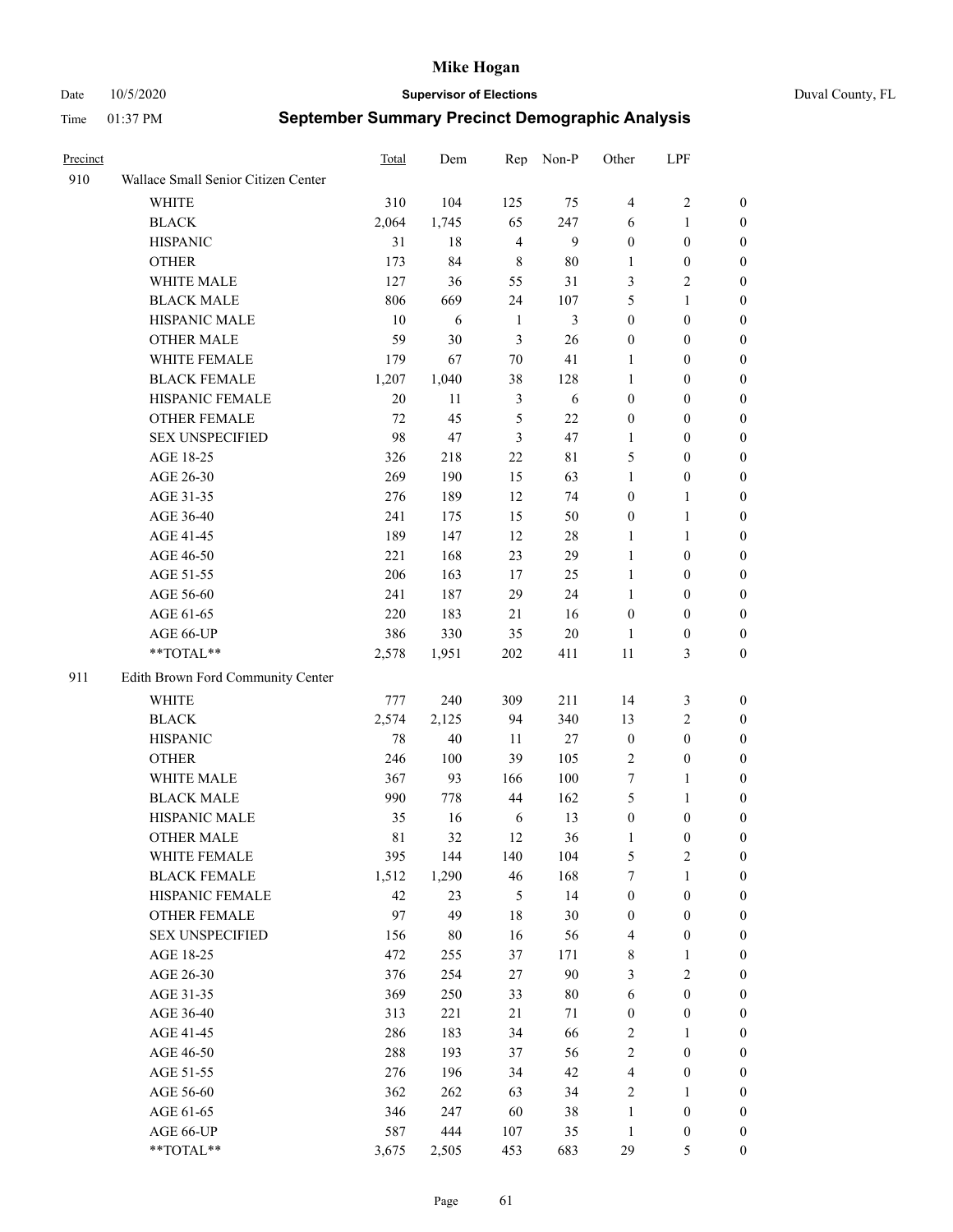Date 10/5/2020 **Supervisor of Elections** Duval County, FL

| Precinct |                             | Total  | Dem            | Rep              | Non-P          | Other            | LPF              |                  |
|----------|-----------------------------|--------|----------------|------------------|----------------|------------------|------------------|------------------|
| 912      | Beaver St Enterprise Center |        |                |                  |                |                  |                  |                  |
|          | <b>WHITE</b>                | 53     | 16             | 16               | 20             | 1                | $\boldsymbol{0}$ | $\boldsymbol{0}$ |
|          | <b>BLACK</b>                | 1,603  | 1,334          | 34               | 227            | 6                | $\sqrt{2}$       | $\boldsymbol{0}$ |
|          | <b>HISPANIC</b>             | 17     | 6              | $\sqrt{2}$       | 9              | $\boldsymbol{0}$ | $\boldsymbol{0}$ | $\boldsymbol{0}$ |
|          | <b>OTHER</b>                | 171    | 79             | 3                | 87             | 1                | $\mathbf{1}$     | $\boldsymbol{0}$ |
|          | WHITE MALE                  | 17     | 5              | 6                | 5              | $\mathbf{1}$     | $\boldsymbol{0}$ | $\boldsymbol{0}$ |
|          | <b>BLACK MALE</b>           | 699    | 556            | 15               | 123            | 3                | $\mathbf{2}$     | $\boldsymbol{0}$ |
|          | HISPANIC MALE               | $\tau$ | $\overline{2}$ | $\boldsymbol{0}$ | 5              | $\boldsymbol{0}$ | $\boldsymbol{0}$ | $\boldsymbol{0}$ |
|          | <b>OTHER MALE</b>           | 57     | 32             | $\boldsymbol{0}$ | 24             | $\boldsymbol{0}$ | $\mathbf{1}$     | $\boldsymbol{0}$ |
|          | WHITE FEMALE                | 32     | 11             | 7                | 14             | $\boldsymbol{0}$ | $\boldsymbol{0}$ | $\boldsymbol{0}$ |
|          | <b>BLACK FEMALE</b>         | 866    | 751            | 19               | 93             | 3                | $\boldsymbol{0}$ | $\boldsymbol{0}$ |
|          | HISPANIC FEMALE             | 10     | $\overline{4}$ | $\sqrt{2}$       | $\overline{4}$ | $\boldsymbol{0}$ | $\boldsymbol{0}$ | $\boldsymbol{0}$ |
|          | <b>OTHER FEMALE</b>         | 52     | 29             | $\mathfrak{Z}$   | $20\,$         | $\boldsymbol{0}$ | $\boldsymbol{0}$ | $\boldsymbol{0}$ |
|          | <b>SEX UNSPECIFIED</b>      | 104    | 45             | $\mathfrak{Z}$   | 55             | $\mathbf{1}$     | $\boldsymbol{0}$ | $\boldsymbol{0}$ |
|          | AGE 18-25                   | 387    | 259            | $\mathfrak{Z}$   | 121            | 3                | $\mathbf{1}$     | $\boldsymbol{0}$ |
|          | AGE 26-30                   | 253    | 182            | 3                | 67             | $\boldsymbol{0}$ | $\mathbf{1}$     | $\boldsymbol{0}$ |
|          | AGE 31-35                   | 219    | 168            | 6                | 44             | $\boldsymbol{0}$ | $\mathbf{1}$     | $\boldsymbol{0}$ |
|          | AGE 36-40                   | 165    | 117            | 7                | 38             | 3                | $\boldsymbol{0}$ | $\boldsymbol{0}$ |
|          | AGE 41-45                   | 108    | 90             | $\overline{4}$   | 14             | $\boldsymbol{0}$ | $\boldsymbol{0}$ | $\boldsymbol{0}$ |
|          | AGE 46-50                   | 114    | 95             | $\overline{4}$   | 14             | 1                | $\boldsymbol{0}$ | $\boldsymbol{0}$ |
|          | AGE 51-55                   | 109    | 83             | 10               | 16             | $\boldsymbol{0}$ | $\boldsymbol{0}$ | $\boldsymbol{0}$ |
|          | AGE 56-60                   | 140    | 119            | 6                | 15             | $\boldsymbol{0}$ | $\boldsymbol{0}$ | 0                |
|          | AGE 61-65                   | 132    | 119            | $\overline{4}$   | $\,$ 8 $\,$    | 1                | $\boldsymbol{0}$ | $\boldsymbol{0}$ |
|          | AGE 66-UP                   | 215    | 201            | $\,$ 8 $\,$      | 6              | $\boldsymbol{0}$ | $\boldsymbol{0}$ | $\boldsymbol{0}$ |
|          | **TOTAL**                   | 1,844  | 1,435          | 55               | 343            | 8                | $\mathfrak{Z}$   | $\boldsymbol{0}$ |
|          |                             |        |                |                  |                |                  |                  |                  |
| 913      | Wesconnett Assembly of God  |        |                |                  |                |                  |                  |                  |
|          | WHITE                       | 819    | 202            | 402              | 192            | 18               | 5                | $\boldsymbol{0}$ |
|          | <b>BLACK</b>                | 1,177  | 921            | 50               | 197            | 6                | $\mathfrak{Z}$   | $\boldsymbol{0}$ |
|          | <b>HISPANIC</b>             | 232    | 100            | 26               | 103            | 3                | $\boldsymbol{0}$ | $\boldsymbol{0}$ |
|          | <b>OTHER</b>                | 184    | 61             | 46               | 75             | $\mathbf{1}$     | $\mathbf{1}$     | $\boldsymbol{0}$ |
|          | WHITE MALE                  | 363    | 74             | 196              | $78\,$         | 10               | $\mathfrak{S}$   | $\boldsymbol{0}$ |
|          | <b>BLACK MALE</b>           | 361    | 262            | 24               | 72             | $\mathbf{2}$     | $\mathbf{1}$     | $\boldsymbol{0}$ |
|          | HISPANIC MALE               | 85     | 34             | 12               | 38             | $\mathbf{1}$     | $\boldsymbol{0}$ | $\boldsymbol{0}$ |
|          | <b>OTHER MALE</b>           | 56     | 13             | 15               | 27             | $\boldsymbol{0}$ | $\mathbf{1}$     | $\boldsymbol{0}$ |
|          | WHITE FEMALE                | 447    | 126            | 203              | 110            | 8                | $\boldsymbol{0}$ | 0                |
|          | <b>BLACK FEMALE</b>         | 794    | 644            | 24               | 121            | 3                | $\sqrt{2}$       | $\boldsymbol{0}$ |
|          | HISPANIC FEMALE             | 144    | 63             | 14               | 65             | $\overline{c}$   | $\boldsymbol{0}$ | $\overline{0}$   |
|          | OTHER FEMALE                | 103    | 42             | 29               | 32             | $\boldsymbol{0}$ | $\boldsymbol{0}$ | $\overline{0}$   |
|          | <b>SEX UNSPECIFIED</b>      | 59     | 26             | 7                | 24             | 2                | $\boldsymbol{0}$ | 0                |
|          | AGE 18-25                   | 295    | 137            | 40               | 114            | 3                | $\mathbf{1}$     | $\theta$         |
|          | AGE 26-30                   | 325    | 176            | 48               | 95             | $\overline{4}$   | $\sqrt{2}$       | 0                |
|          | AGE 31-35                   | 247    | 126            | 33               | $80\,$         | 5                | $\mathfrak{Z}$   | 0                |
|          | AGE 36-40                   | 220    | 127            | 39               | 52             | 2                | $\boldsymbol{0}$ | 0                |
|          | AGE 41-45                   | 183    | 100            | 40               | 39             | 3                | $\mathbf{1}$     | 0                |
|          | AGE 46-50                   | 201    | 116            | 36               | 46             | 2                | $\mathbf{1}$     | 0                |
|          | AGE 51-55                   | 202    | 111            | 48               | 39             | 3                | $\mathbf{1}$     | 0                |
|          | AGE 56-60                   | 188    | 107            | 45               | 32             | 4                | $\boldsymbol{0}$ | $\overline{0}$   |
|          | AGE 61-65                   | 173    | 100            | 47               | 26             | $\boldsymbol{0}$ | $\boldsymbol{0}$ | $\overline{0}$   |
|          | AGE 66-UP                   | 377    | 183            | 148              | 44             | 2                | $\boldsymbol{0}$ | $\boldsymbol{0}$ |
|          | **TOTAL**                   | 2,412  | 1,284          | 524              | 567            | $28\,$           | 9                | $\boldsymbol{0}$ |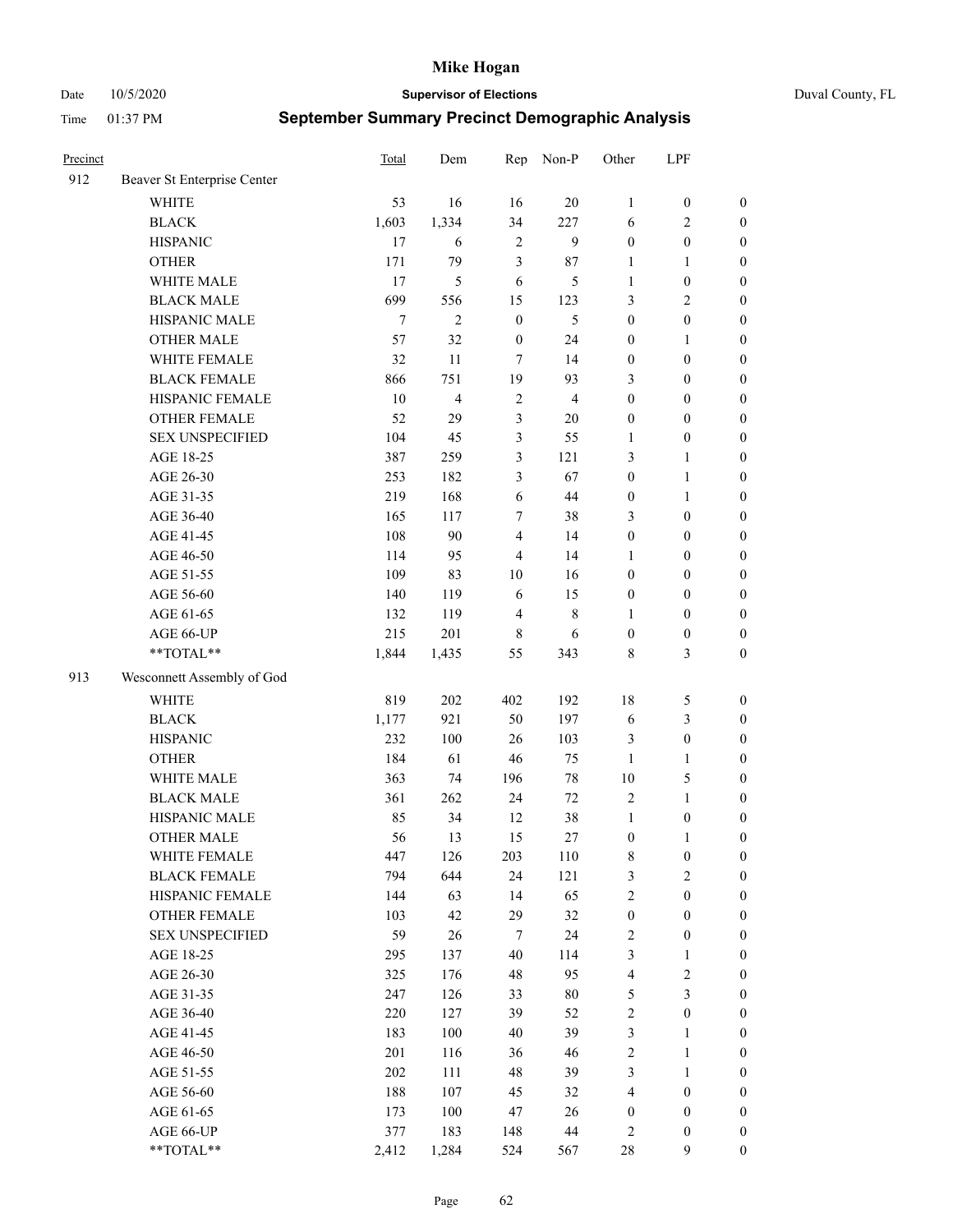### Date 10/5/2020 **Supervisor of Elections** Duval County, FL

| Precinct |                                | Total | Dem    | Rep              | Non-P                   | Other            | LPF              |                  |
|----------|--------------------------------|-------|--------|------------------|-------------------------|------------------|------------------|------------------|
| 914      | Elks Lodge #2605               |       |        |                  |                         |                  |                  |                  |
|          | <b>WHITE</b>                   | 1,890 | 428    | 966              | 457                     | 26               | 13               | 0                |
|          | <b>BLACK</b>                   | 2,101 | 1,610  | 69               | 398                     | 23               | $\mathbf{1}$     | 0                |
|          | <b>HISPANIC</b>                | 530   | 209    | 96               | 216                     | 8                | $\mathbf{1}$     | $\boldsymbol{0}$ |
|          | <b>OTHER</b>                   | 640   | 219    | 169              | 241                     | 9                | $\mathbf{2}$     | $\boldsymbol{0}$ |
|          | WHITE MALE                     | 901   | 163    | 489              | 223                     | 17               | 9                | $\boldsymbol{0}$ |
|          | <b>BLACK MALE</b>              | 815   | 572    | 35               | 196                     | 12               | $\boldsymbol{0}$ | $\boldsymbol{0}$ |
|          | HISPANIC MALE                  | 246   | 93     | 53               | 94                      | 6                | $\boldsymbol{0}$ | $\boldsymbol{0}$ |
|          | <b>OTHER MALE</b>              | 212   | 62     | 58               | $87\,$                  | 4                | $\mathbf{1}$     | $\boldsymbol{0}$ |
|          | WHITE FEMALE                   | 966   | 258    | 468              | 227                     | 9                | $\overline{4}$   | $\boldsymbol{0}$ |
|          | <b>BLACK FEMALE</b>            | 1,259 | 1,015  | 34               | 198                     | 11               | $\mathbf{1}$     | 0                |
|          | HISPANIC FEMALE                | 263   | 109    | 41               | 112                     | $\boldsymbol{0}$ | $\mathbf{1}$     | 0                |
|          | OTHER FEMALE                   | 338   | 131    | 94               | 109                     | 4                | $\boldsymbol{0}$ | $\boldsymbol{0}$ |
|          | <b>SEX UNSPECIFIED</b>         | 161   | 63     | 28               | 66                      | 3                | $\mathbf{1}$     | $\boldsymbol{0}$ |
|          | AGE 18-25                      | 678   | 307    | 125              | 226                     | 17               | $\mathfrak{Z}$   | $\boldsymbol{0}$ |
|          | AGE 26-30                      | 611   | 273    | 114              | 210                     | 12               | $\sqrt{2}$       | $\boldsymbol{0}$ |
|          | AGE 31-35                      | 597   | 315    | 107              | 167                     | 6                | $\sqrt{2}$       | $\boldsymbol{0}$ |
|          | AGE 36-40                      | 557   | 291    | 104              | 151                     | 9                | $\sqrt{2}$       | $\boldsymbol{0}$ |
|          | AGE 41-45                      | 471   | 241    | 101              | 122                     | 5                | $\overline{2}$   | $\boldsymbol{0}$ |
|          | AGE 46-50                      | 417   | 208    | 105              | 102                     | $\overline{2}$   | $\boldsymbol{0}$ | $\boldsymbol{0}$ |
|          | AGE 51-55                      | 392   | 199    | 99               | $88\,$                  | 5                | $\mathbf{1}$     | 0                |
|          | AGE 56-60                      | 410   | 189    | 136              | 79                      | 3                | $\mathfrak{Z}$   | 0                |
|          | AGE 61-65                      | 350   | 161    | 123              | 63                      | 2                | $\mathbf{1}$     | $\boldsymbol{0}$ |
|          | AGE 66-UP                      | 677   | 281    | 286              | 104                     | 5                | $\mathbf{1}$     | $\boldsymbol{0}$ |
|          | **TOTAL**                      | 5,161 | 2,466  | 1,300            | 1,312                   | 66               | 17               | $\boldsymbol{0}$ |
| 1001     | Charles Clark Community Center |       |        |                  |                         |                  |                  |                  |
|          | WHITE                          | 248   | 72     | 108              | 62                      | 5                | $\mathbf{1}$     | $\boldsymbol{0}$ |
|          | <b>BLACK</b>                   | 2,815 | 2,459  | 72               | 267                     | 16               | $\mathbf{1}$     | $\boldsymbol{0}$ |
|          | <b>HISPANIC</b>                | 37    | 16     | $\mathbf{9}$     | 12                      | $\boldsymbol{0}$ | $\boldsymbol{0}$ | $\boldsymbol{0}$ |
|          | <b>OTHER</b>                   | 182   | 107    | 12               | 61                      | $\mathbf{1}$     | $\mathbf{1}$     | $\boldsymbol{0}$ |
|          | WHITE MALE                     | 114   | 33     | 46               | 31                      | 3                | $\mathbf{1}$     | $\boldsymbol{0}$ |
|          | <b>BLACK MALE</b>              | 1,130 | 949    | 38               | 135                     | $\,$ $\,$        | $\boldsymbol{0}$ | $\boldsymbol{0}$ |
|          | HISPANIC MALE                  | 19    | 6      | 5                | $\,8\,$                 | $\boldsymbol{0}$ | $\boldsymbol{0}$ | $\boldsymbol{0}$ |
|          | OTHER MALE                     | 67    | 37     | $\boldsymbol{7}$ | 22                      | $\boldsymbol{0}$ | $\mathbf{1}$     | $\boldsymbol{0}$ |
|          | WHITE FEMALE                   | 127   | 36     | 59               | 30                      | 2                | $\boldsymbol{0}$ | 0                |
|          | <b>BLACK FEMALE</b>            | 1,631 | 1,466  | 33               | 123                     | 8                | $\mathbf{1}$     | $\boldsymbol{0}$ |
|          | HISPANIC FEMALE                | 17    | $10\,$ | 3                | $\overline{\mathbf{4}}$ | $\boldsymbol{0}$ | $\boldsymbol{0}$ | $\overline{0}$   |
|          | <b>OTHER FEMALE</b>            | 69    | 47     | 4                | 17                      | $\mathbf{1}$     | $\boldsymbol{0}$ | $\overline{0}$   |
|          | <b>SEX UNSPECIFIED</b>         | 108   | 70     | 6                | 32                      | $\boldsymbol{0}$ | $\boldsymbol{0}$ | 0                |
|          | AGE 18-25                      | 375   | 231    | 21               | 117                     | 5                | $\mathbf{1}$     | 0                |
|          | AGE 26-30                      | 286   | 204    | 17               | 61                      | 3                | $\mathbf{1}$     | 0                |
|          | AGE 31-35                      | 257   | 185    | 22               | 44                      | 5                | $\mathbf{1}$     | 0                |
|          | AGE 36-40                      | 220   | 174    | 17               | 29                      | $\boldsymbol{0}$ | $\boldsymbol{0}$ | 0                |
|          | AGE 41-45                      | 231   | 180    | 20               | $28\,$                  | 3                | $\boldsymbol{0}$ | 0                |
|          | AGE 46-50                      | 279   | 223    | 19               | 35                      | 2                | $\boldsymbol{0}$ | 0                |
|          | AGE 51-55                      | 226   | 183    | 16               | 25                      | 2                | $\boldsymbol{0}$ | 0                |
|          | AGE 56-60                      | 301   | 258    | 16               | 27                      | $\boldsymbol{0}$ | $\boldsymbol{0}$ | $\overline{0}$   |
|          | AGE 61-65                      | 276   | 237    | 20               | 17                      | 2                | $\boldsymbol{0}$ | $\overline{0}$   |
|          | AGE 66-UP                      | 828   | 777    | 33               | 18                      | $\boldsymbol{0}$ | $\boldsymbol{0}$ | 0                |
|          | **TOTAL**                      | 3,282 | 2,654  | 201              | 402                     | $22\,$           | 3                | $\boldsymbol{0}$ |
|          |                                |       |        |                  |                         |                  |                  |                  |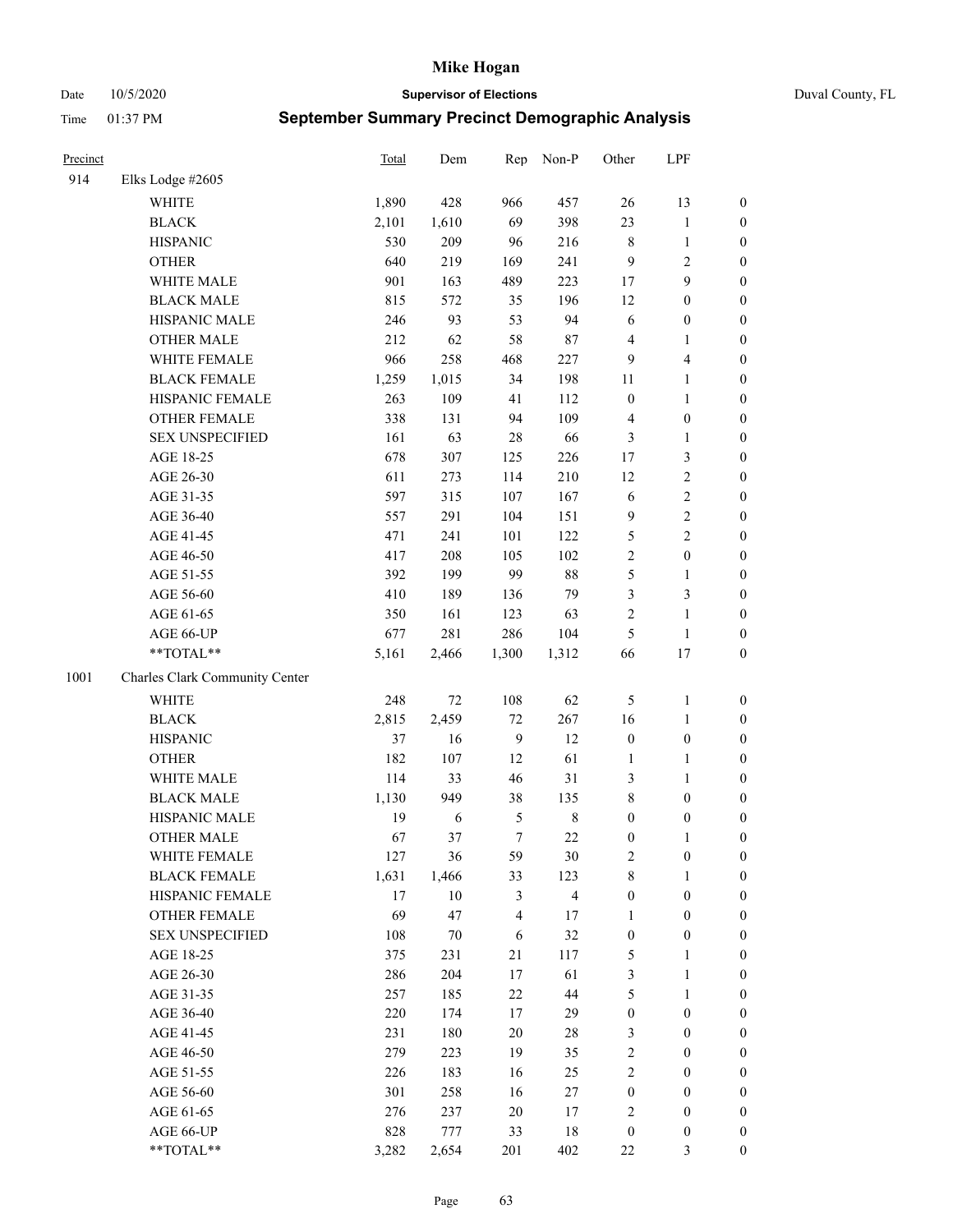Date 10/5/2020 **Supervisor of Elections** Duval County, FL

| Precinct |                                        | Total           | Dem              | Rep                    | Non-P                  | Other                                | LPF                                  |                                  |
|----------|----------------------------------------|-----------------|------------------|------------------------|------------------------|--------------------------------------|--------------------------------------|----------------------------------|
| 1002     | Woodlawn Presbyterian Church           |                 |                  |                        |                        |                                      |                                      |                                  |
|          | <b>WHITE</b>                           | 74              | 29               | 29                     | 12                     | 4                                    | $\boldsymbol{0}$                     | 0                                |
|          | <b>BLACK</b>                           | 3,158           | 2,776            | $70\,$                 | 303                    | 8                                    | 1                                    | $\boldsymbol{0}$                 |
|          | <b>HISPANIC</b>                        | 14              | 7                | $\sqrt{2}$             | 5                      | $\boldsymbol{0}$                     | $\boldsymbol{0}$                     | $\boldsymbol{0}$                 |
|          | <b>OTHER</b>                           | 185             | 95               | 5                      | 84                     | 1                                    | $\boldsymbol{0}$                     | $\boldsymbol{0}$                 |
|          | WHITE MALE                             | 29              | 10               | 11                     | 6                      | 2                                    | $\boldsymbol{0}$                     | $\boldsymbol{0}$                 |
|          | <b>BLACK MALE</b>                      | 1,244           | 1,059            | 36                     | 141                    | 7                                    | $\mathbf{1}$                         | $\boldsymbol{0}$                 |
|          | HISPANIC MALE                          | 3               | $\mathbf{1}$     | $\mathbf{1}$           | $\mathbf{1}$           | $\boldsymbol{0}$                     | $\boldsymbol{0}$                     | $\boldsymbol{0}$                 |
|          | <b>OTHER MALE</b>                      | 69              | 38               | $\mathbf{1}$           | 30                     | $\boldsymbol{0}$                     | $\boldsymbol{0}$                     | $\boldsymbol{0}$                 |
|          | WHITE FEMALE                           | 41              | 18               | 15                     | 6                      | 2                                    | $\boldsymbol{0}$                     | $\boldsymbol{0}$                 |
|          | <b>BLACK FEMALE</b>                    | 1,862           | 1,676            | 34                     | 151                    | $\mathbf{1}$                         | $\boldsymbol{0}$                     | 0                                |
|          | HISPANIC FEMALE                        | 11              | 6                | $\mathbf{1}$           | $\overline{4}$         | $\boldsymbol{0}$                     | $\boldsymbol{0}$                     | $\boldsymbol{0}$                 |
|          | OTHER FEMALE                           | 63              | 36               | $\mathbf{1}$           | 25                     | $\mathbf{1}$                         | $\boldsymbol{0}$                     | $\boldsymbol{0}$                 |
|          | <b>SEX UNSPECIFIED</b>                 | 109             | 63               | $\sqrt{6}$             | 40                     | $\boldsymbol{0}$                     | $\boldsymbol{0}$                     | $\boldsymbol{0}$                 |
|          | AGE 18-25                              | 389             | 269              | 9                      | 109                    | 1                                    | $\mathbf{1}$                         | $\boldsymbol{0}$                 |
|          | AGE 26-30                              | 286             | 212              | 11                     | 63                     | $\boldsymbol{0}$                     | $\boldsymbol{0}$                     | $\boldsymbol{0}$                 |
|          | AGE 31-35                              | 279             | 228              | $\mathfrak{Z}$         | 45                     | 3                                    | $\boldsymbol{0}$                     | $\boldsymbol{0}$                 |
|          | AGE 36-40                              | 260             | 210              | 8                      | 40                     | 2                                    | $\boldsymbol{0}$                     | $\boldsymbol{0}$                 |
|          | AGE 41-45                              | 238             | 195              | $11\,$                 | 32                     | $\boldsymbol{0}$                     | $\boldsymbol{0}$                     | $\boldsymbol{0}$                 |
|          | AGE 46-50                              | 254             | 222              | 7                      | 24                     | 1                                    | $\boldsymbol{0}$                     | $\boldsymbol{0}$                 |
|          | AGE 51-55                              | 236             | 200              | $\,$ 8 $\,$            | 26                     | 2                                    | $\boldsymbol{0}$                     | 0                                |
|          | AGE 56-60                              | 319             | 279              | 15                     | 23                     | 2                                    | $\boldsymbol{0}$                     | $\boldsymbol{0}$                 |
|          | AGE 61-65                              | 311             | 274              | 14                     | 22                     | $\mathbf{1}$                         | $\boldsymbol{0}$                     | $\boldsymbol{0}$                 |
|          | AGE 66-UP                              | 858             | 817              | $20\,$                 | 20                     | $\mathbf{1}$                         | $\boldsymbol{0}$                     | $\boldsymbol{0}$                 |
|          | $**TOTAL**$                            | 3,431           | 2,907            | 106                    | 404                    | 13                                   | $\mathbf{1}$                         | $\boldsymbol{0}$                 |
| 1003     | Zion Hope Missionary Baptist Church    |                 |                  |                        |                        |                                      |                                      |                                  |
|          | <b>WHITE</b>                           | 30              | 12               | 11                     |                        |                                      |                                      |                                  |
|          | <b>BLACK</b>                           | 1,947           | 1,716            | 46                     | 6<br>178               | $\mathbf{1}$<br>7                    | $\boldsymbol{0}$<br>$\boldsymbol{0}$ | $\boldsymbol{0}$                 |
|          |                                        | 15              | $\boldsymbol{9}$ |                        | 6                      | $\boldsymbol{0}$                     | $\boldsymbol{0}$                     | $\boldsymbol{0}$                 |
|          | <b>HISPANIC</b>                        |                 |                  | $\boldsymbol{0}$       |                        |                                      |                                      | $\boldsymbol{0}$                 |
|          | <b>OTHER</b>                           | 102             | 52               | $\overline{4}$         | 46                     | 0                                    | $\boldsymbol{0}$                     | $\boldsymbol{0}$                 |
|          | WHITE MALE                             | 12              | $\mathfrak{Z}$   | 6                      | 3                      | 0                                    | $\boldsymbol{0}$                     | $\boldsymbol{0}$                 |
|          | <b>BLACK MALE</b>                      | 724             | 613              | 21                     | 84                     | 6                                    | $\boldsymbol{0}$                     | $\boldsymbol{0}$                 |
|          | HISPANIC MALE                          | 6               | $\mathfrak{Z}$   | $\boldsymbol{0}$       | 3                      | $\boldsymbol{0}$                     | $\boldsymbol{0}$                     | 0                                |
|          | <b>OTHER MALE</b>                      | 42              | 23               | $\mathbf{1}$           | 18                     | 0                                    | $\boldsymbol{0}$                     | $\boldsymbol{0}$                 |
|          | WHITE FEMALE<br><b>BLACK FEMALE</b>    | 18              | 9                | 5                      | 3                      | 1                                    | $\boldsymbol{0}$                     | $\boldsymbol{0}$                 |
|          | HISPANIC FEMALE                        | 1,192<br>$\tau$ | 1,080            | 24<br>$\boldsymbol{0}$ | 87                     | 1<br>$\boldsymbol{0}$                | $\boldsymbol{0}$<br>$\boldsymbol{0}$ | $\overline{0}$<br>$\overline{0}$ |
|          |                                        |                 | 6                |                        | $\mathbf{1}$           |                                      |                                      |                                  |
|          | OTHER FEMALE<br><b>SEX UNSPECIFIED</b> | 35<br>58        | 17<br>35         | 2<br>$\overline{c}$    | 16<br>21               | $\boldsymbol{0}$<br>0                | $\boldsymbol{0}$<br>$\boldsymbol{0}$ | $\overline{0}$<br>$\overline{0}$ |
|          | AGE 18-25                              |                 |                  |                        | 65                     |                                      | $\boldsymbol{0}$                     | $\overline{0}$                   |
|          | AGE 26-30                              | 247<br>212      | 174              | 7<br>6                 | 32                     | 1                                    |                                      |                                  |
|          |                                        | 194             | 173<br>161       | 5                      | 28                     | 1                                    | $\boldsymbol{0}$                     | 0<br>0                           |
|          | AGE 31-35<br>AGE 36-40                 | 157             | 122              |                        | 30                     | $\boldsymbol{0}$<br>$\boldsymbol{0}$ | $\boldsymbol{0}$<br>$\boldsymbol{0}$ |                                  |
|          | AGE 41-45                              | 143             | 111              | 5<br>5                 | 26                     | $\mathbf{1}$                         | $\boldsymbol{0}$                     | 0<br>0                           |
|          | AGE 46-50                              | 153             |                  |                        | 9                      | $\mathbf{1}$                         | $\boldsymbol{0}$                     | $\boldsymbol{0}$                 |
|          |                                        |                 | 135              | 8                      |                        |                                      |                                      |                                  |
|          | AGE 51-55                              | 147<br>186      | 129              | 6                      | 11<br>$\boldsymbol{9}$ | $\mathbf{1}$<br>2                    | $\boldsymbol{0}$<br>$\boldsymbol{0}$ | $\boldsymbol{0}$                 |
|          | AGE 56-60                              |                 | 170              | 5                      |                        |                                      |                                      | $\boldsymbol{0}$                 |
|          | AGE 61-65                              | 183<br>471      | 164<br>449       | 6                      | 12                     | 1                                    | $\boldsymbol{0}$                     | $\overline{0}$                   |
|          | AGE 66-UP                              |                 |                  | 8                      | 14                     | $\boldsymbol{0}$                     | $\boldsymbol{0}$                     | $\boldsymbol{0}$                 |
|          | **TOTAL**                              | 2,094           | 1,789            | 61                     | 236                    | 8                                    | $\boldsymbol{0}$                     | $\boldsymbol{0}$                 |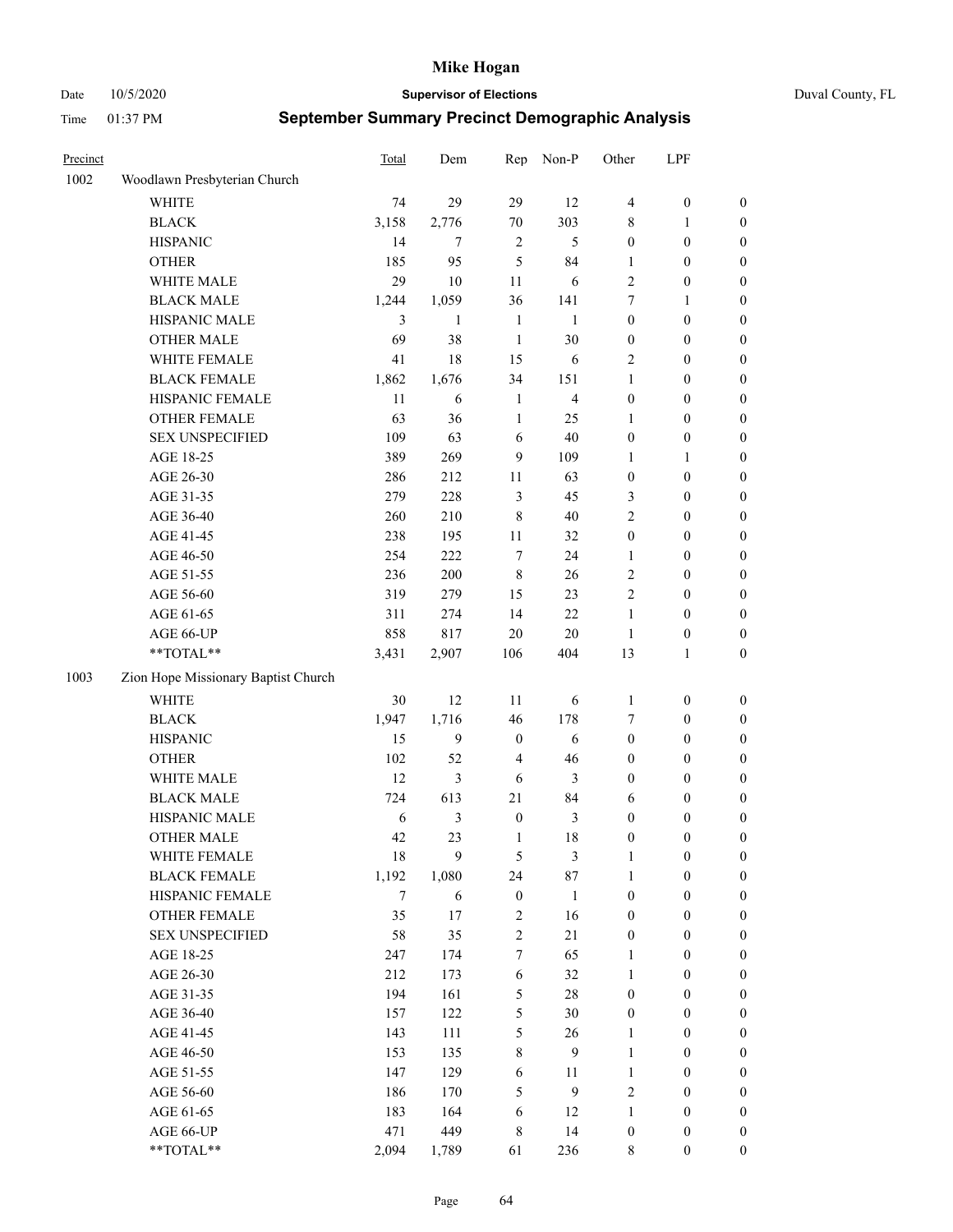Date 10/5/2020 **Supervisor of Elections** Duval County, FL

| Precinct |                          | Total          | Dem            | Rep            | Non-P          | Other            | LPF              |                  |
|----------|--------------------------|----------------|----------------|----------------|----------------|------------------|------------------|------------------|
| 1004     | St Paul AME Church       |                |                |                |                |                  |                  |                  |
|          | <b>WHITE</b>             | 29             | 14             | $\tau$         | 7              | 1                | $\boldsymbol{0}$ | $\boldsymbol{0}$ |
|          | <b>BLACK</b>             | 2,444          | 2,209          | 31             | 196            | 8                | $\boldsymbol{0}$ | $\boldsymbol{0}$ |
|          | <b>HISPANIC</b>          | 10             | 6              | $\mathbf{1}$   | 3              | $\boldsymbol{0}$ | $\boldsymbol{0}$ | $\boldsymbol{0}$ |
|          | <b>OTHER</b>             | 113            | 65             | 9              | 39             | $\boldsymbol{0}$ | $\boldsymbol{0}$ | $\boldsymbol{0}$ |
|          | WHITE MALE               | 11             | 3              | 3              | 5              | $\boldsymbol{0}$ | $\boldsymbol{0}$ | $\boldsymbol{0}$ |
|          | <b>BLACK MALE</b>        | 955            | 827            | 18             | 105            | 5                | $\boldsymbol{0}$ | $\boldsymbol{0}$ |
|          | HISPANIC MALE            | $\overline{4}$ | $\overline{2}$ | $\mathbf{0}$   | $\mathfrak{2}$ | $\boldsymbol{0}$ | $\boldsymbol{0}$ | $\boldsymbol{0}$ |
|          | <b>OTHER MALE</b>        | 29             | 17             | $\overline{4}$ | $\,$ 8 $\,$    | $\boldsymbol{0}$ | $\boldsymbol{0}$ | $\boldsymbol{0}$ |
|          | WHITE FEMALE             | 16             | 11             | 3              | $\mathbf{1}$   | 1                | $\boldsymbol{0}$ | $\boldsymbol{0}$ |
|          | <b>BLACK FEMALE</b>      | 1,460          | 1,357          | 13             | 87             | 3                | $\boldsymbol{0}$ | $\boldsymbol{0}$ |
|          | HISPANIC FEMALE          | 6              | $\overline{4}$ | $\mathbf{1}$   | $\mathbf{1}$   | $\boldsymbol{0}$ | $\boldsymbol{0}$ | 0                |
|          | <b>OTHER FEMALE</b>      | 54             | 41             | $\overline{4}$ | 9              | $\boldsymbol{0}$ | $\boldsymbol{0}$ | $\boldsymbol{0}$ |
|          | <b>SEX UNSPECIFIED</b>   | 61             | 32             | $\mathfrak{2}$ | 27             | $\boldsymbol{0}$ | $\boldsymbol{0}$ | $\boldsymbol{0}$ |
|          | AGE 18-25                | 237            | 176            | 6              | 54             | 1                | $\boldsymbol{0}$ | $\boldsymbol{0}$ |
|          | AGE 26-30                | 213            | 165            | 7              | 41             | $\boldsymbol{0}$ | $\boldsymbol{0}$ | $\boldsymbol{0}$ |
|          | AGE 31-35                | 216            | 170            | 5              | 38             | 3                | $\boldsymbol{0}$ | $\boldsymbol{0}$ |
|          | AGE 36-40                | 164            | 139            | 6              | 19             | $\boldsymbol{0}$ | $\boldsymbol{0}$ | $\boldsymbol{0}$ |
|          | AGE 41-45                | 141            | 119            | $\overline{c}$ | 17             | 3                | $\boldsymbol{0}$ | $\boldsymbol{0}$ |
|          | AGE 46-50                | 164            | 145            | $\overline{c}$ | 16             | $\mathbf{1}$     | $\boldsymbol{0}$ | $\boldsymbol{0}$ |
|          | AGE 51-55                | 221            | 201            | 5              | 14             | $\mathbf{1}$     | $\boldsymbol{0}$ | $\boldsymbol{0}$ |
|          | AGE 56-60                | 231            | 210            | 7              | 14             | $\boldsymbol{0}$ | $\boldsymbol{0}$ | 0                |
|          | AGE 61-65                | 197            | 181            | 3              | 13             | $\boldsymbol{0}$ | $\boldsymbol{0}$ | 0                |
|          | AGE 66-UP                | 812            | 788            | 5              | 19             | $\boldsymbol{0}$ | $\boldsymbol{0}$ | $\boldsymbol{0}$ |
|          | **TOTAL**                | 2,596          | 2,294          | 48             | 245            | 9                | $\boldsymbol{0}$ | $\boldsymbol{0}$ |
| 1005     | Legends Community Center |                |                |                |                |                  |                  |                  |
|          | WHITE                    | 134            | 41             | 51             | 33             | 8                | $\mathbf{1}$     | $\boldsymbol{0}$ |
|          | <b>BLACK</b>             | 3,595          | 3,205          | 67             | 313            | 9                | $\mathbf{1}$     | $\boldsymbol{0}$ |
|          | <b>HISPANIC</b>          | 29             | 18             | 5              | 6              | $\boldsymbol{0}$ | $\boldsymbol{0}$ | $\boldsymbol{0}$ |
|          | <b>OTHER</b>             | 177            | 104            | $\tau$         | 66             | $\boldsymbol{0}$ | $\boldsymbol{0}$ | $\boldsymbol{0}$ |
|          | WHITE MALE               | 60             | $18\,$         | 23             | 16             | 3                | $\boldsymbol{0}$ | $\boldsymbol{0}$ |
|          | <b>BLACK MALE</b>        | 1,409          | 1,211          | 34             | 159            | 4                | 1                | $\boldsymbol{0}$ |
|          | HISPANIC MALE            | 12             | 5              | 3              | $\overline{4}$ | $\boldsymbol{0}$ | $\boldsymbol{0}$ | $\boldsymbol{0}$ |
|          | OTHER MALE               | 61             | 34             | $\overline{2}$ | 25             | $\boldsymbol{0}$ | $\boldsymbol{0}$ | $\boldsymbol{0}$ |
|          | WHITE FEMALE             | 70             | 20             | 27             | 17             | 5                | 1                | 0                |
|          | <b>BLACK FEMALE</b>      | 2,131          | 1,945          | 33             | 148            | 5                | $\boldsymbol{0}$ | $\boldsymbol{0}$ |
|          | HISPANIC FEMALE          | 15             | 12             | $\mathbf{1}$   | $\sqrt{2}$     | $\boldsymbol{0}$ | $\boldsymbol{0}$ | $\boldsymbol{0}$ |
|          | OTHER FEMALE             | 63             | 45             | 3              | 15             | $\boldsymbol{0}$ | $\boldsymbol{0}$ | $\overline{0}$   |
|          | <b>SEX UNSPECIFIED</b>   | 114            | 78             | $\overline{4}$ | 32             | $\boldsymbol{0}$ | $\boldsymbol{0}$ | 0                |
|          | AGE 18-25                | 423            | 302            | $11\,$         | 105            | 4                | $\mathbf{1}$     | 0                |
|          | AGE 26-30                | 282            | 212            | 12             | 55             | 3                | $\boldsymbol{0}$ | 0                |
|          | AGE 31-35                | 324            | 269            | $\,8\,$        | 46             | $\mathbf{1}$     | $\boldsymbol{0}$ | 0                |
|          | AGE 36-40                | 277            | 224            | $11\,$         | 39             | 3                | $\boldsymbol{0}$ | 0                |
|          | AGE 41-45                | 287            | 234            | 10             | 42             | $\mathbf{1}$     | $\boldsymbol{0}$ | 0                |
|          | AGE 46-50                | 285            | 234            | 15             | 35             | $\mathbf{1}$     | $\boldsymbol{0}$ | 0                |
|          | AGE 51-55                | 304            | 263            | 13             | $27\,$         | $\mathbf{1}$     | $\boldsymbol{0}$ | $\boldsymbol{0}$ |
|          | AGE 56-60                | 349            | 306            | 15             | 27             | 1                | $\boldsymbol{0}$ | $\boldsymbol{0}$ |
|          | AGE 61-65                | 333            | 303            | 13             | 17             | $\boldsymbol{0}$ | $\boldsymbol{0}$ | $\boldsymbol{0}$ |
|          | AGE 66-UP                | 1,070          | 1,020          | 22             | 25             | 2                | $\mathbf{1}$     | 0                |
|          | **TOTAL**                | 3,935          | 3,368          | 130            | 418            | 17               | $\mathbf{2}$     | $\boldsymbol{0}$ |
|          |                          |                |                |                |                |                  |                  |                  |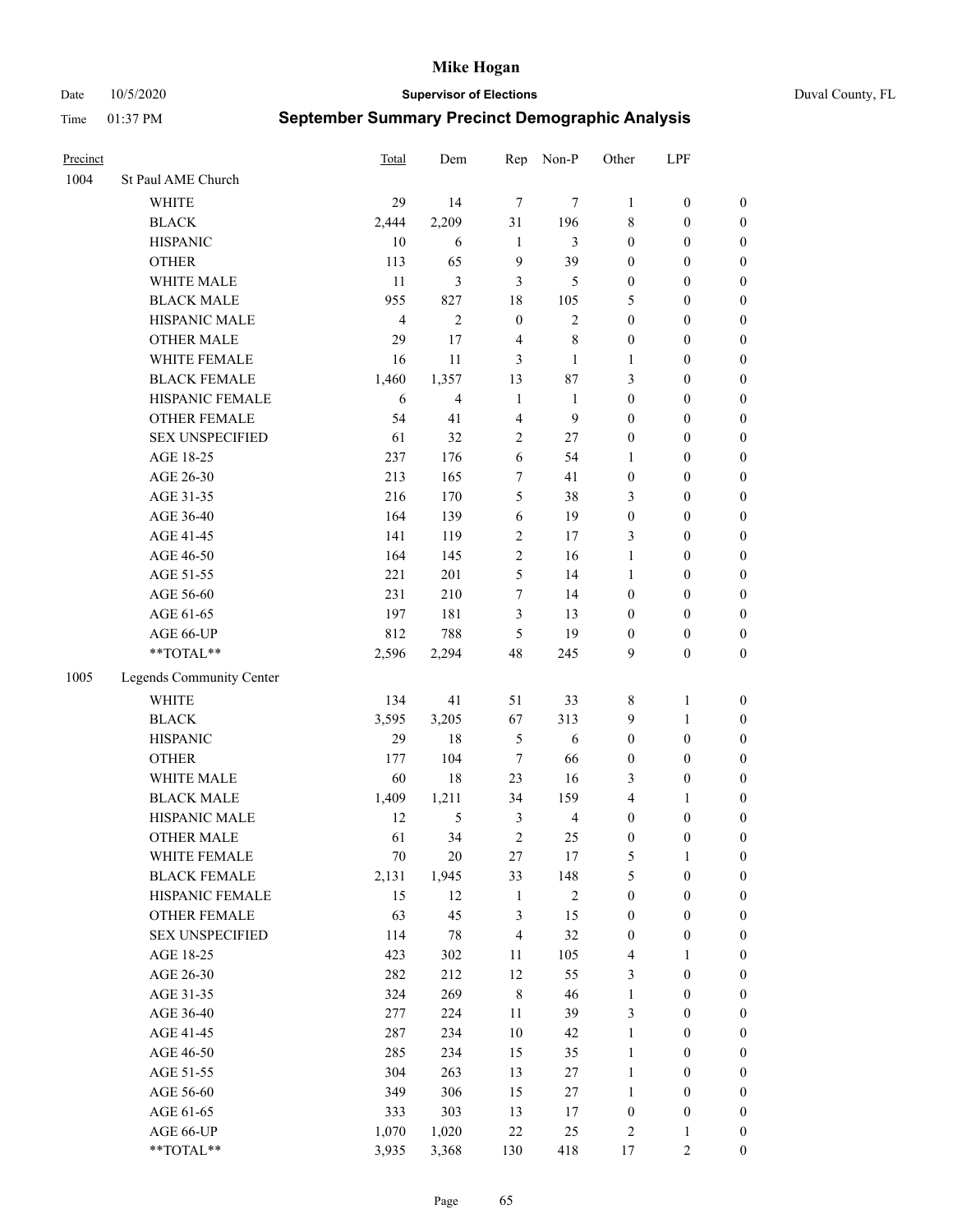Date 10/5/2020 **Supervisor of Elections** Duval County, FL

| Precinct |                                | <b>Total</b> | Dem    | Rep     | Non-P  | Other                   | LPF              |                  |
|----------|--------------------------------|--------------|--------|---------|--------|-------------------------|------------------|------------------|
| 1006     | Church of God - N Lane Ave     |              |        |         |        |                         |                  |                  |
|          | <b>WHITE</b>                   | 1,094        | 239    | 600     | 234    | 16                      | $\mathfrak{S}$   | 0                |
|          | <b>BLACK</b>                   | 826          | 677    | 33      | 113    | 3                       | $\boldsymbol{0}$ | 0                |
|          | <b>HISPANIC</b>                | 67           | 24     | 15      | 27     | $\mathbf{1}$            | $\boldsymbol{0}$ | $\boldsymbol{0}$ |
|          | <b>OTHER</b>                   | 144          | 54     | 28      | 61     | 1                       | $\boldsymbol{0}$ | $\boldsymbol{0}$ |
|          | WHITE MALE                     | 490          | 98     | 276     | 107    | 5                       | $\overline{4}$   | $\boldsymbol{0}$ |
|          | <b>BLACK MALE</b>              | 330          | 255    | 21      | 52     | $\overline{c}$          | $\boldsymbol{0}$ | $\boldsymbol{0}$ |
|          | HISPANIC MALE                  | 36           | 14     | 6       | 15     | $\mathbf{1}$            | $\boldsymbol{0}$ | $\boldsymbol{0}$ |
|          | <b>OTHER MALE</b>              | 60           | 18     | 14      | $28\,$ | $\boldsymbol{0}$        | $\boldsymbol{0}$ | $\boldsymbol{0}$ |
|          | WHITE FEMALE                   | 588          | 140    | 315     | 121    | 11                      | 1                | $\boldsymbol{0}$ |
|          | <b>BLACK FEMALE</b>            | 477          | 407    | 12      | 57     | $\mathbf{1}$            | $\boldsymbol{0}$ | 0                |
|          | HISPANIC FEMALE                | 30           | 10     | $\,8\,$ | 12     | $\boldsymbol{0}$        | $\boldsymbol{0}$ | 0                |
|          | OTHER FEMALE                   | 51           | 23     | 11      | 16     | $\mathbf{1}$            | $\boldsymbol{0}$ | 0                |
|          | <b>SEX UNSPECIFIED</b>         | 69           | 29     | 13      | 27     | $\boldsymbol{0}$        | $\boldsymbol{0}$ | $\boldsymbol{0}$ |
|          | AGE 18-25                      | 232          | 110    | 39      | 77     | 5                       | 1                | $\boldsymbol{0}$ |
|          | AGE 26-30                      | 215          | 95     | 51      | 66     | 3                       | $\boldsymbol{0}$ | $\boldsymbol{0}$ |
|          | AGE 31-35                      | 201          | 99     | 51      | 47     | $\overline{c}$          | $\sqrt{2}$       | $\boldsymbol{0}$ |
|          | AGE 36-40                      | 184          | 97     | 34      | 51     | $\mathbf{1}$            | $\mathbf{1}$     | $\boldsymbol{0}$ |
|          | AGE 41-45                      | 154          | 81     | 49      | 23     | $\mathbf{1}$            | $\boldsymbol{0}$ | $\boldsymbol{0}$ |
|          | AGE 46-50                      | 201          | 95     | 69      | 34     | 3                       | $\boldsymbol{0}$ | $\boldsymbol{0}$ |
|          | AGE 51-55                      | 178          | $80\,$ | 69      | 29     | $\boldsymbol{0}$        | $\boldsymbol{0}$ | 0                |
|          | AGE 56-60                      | 224          | 93     | 85      | 42     | 3                       | 1                | 0                |
|          | AGE 61-65                      | 165          | 77     | 58      | $28\,$ | 2                       | $\boldsymbol{0}$ | 0                |
|          | AGE 66-UP                      | 376          | 166    | 171     | 38     | $\mathbf{1}$            | $\boldsymbol{0}$ | 0                |
|          | **TOTAL**                      | 2,131        | 994    | 676     | 435    | 21                      | $\mathfrak{S}$   | $\boldsymbol{0}$ |
| 1007     | Evangel Temple Assembly of God |              |        |         |        |                         |                  |                  |
|          | <b>WHITE</b>                   | 949          | 253    | 482     | 198    | 15                      | $\mathbf{1}$     | $\boldsymbol{0}$ |
|          | <b>BLACK</b>                   | 570          | 455    | 25      | $88\,$ | 2                       | $\boldsymbol{0}$ | $\boldsymbol{0}$ |
|          | <b>HISPANIC</b>                | 104          | 48     | 17      | 38     | $\mathbf{1}$            | $\boldsymbol{0}$ | $\boldsymbol{0}$ |
|          | <b>OTHER</b>                   | 147          | 54     | 40      | 53     | $\boldsymbol{0}$        | $\boldsymbol{0}$ | $\boldsymbol{0}$ |
|          | WHITE MALE                     | 429          | 110    | 230     | 82     | 7                       | $\boldsymbol{0}$ | $\boldsymbol{0}$ |
|          | <b>BLACK MALE</b>              | 219          | 155    | 15      | 48     | $\mathbf{1}$            | $\boldsymbol{0}$ | $\boldsymbol{0}$ |
|          | HISPANIC MALE                  | 40           | 15     | $\,8\,$ | 16     | 1                       | $\boldsymbol{0}$ | 0                |
|          | <b>OTHER MALE</b>              | 45           | 14     | 16      | 15     | $\boldsymbol{0}$        | $\boldsymbol{0}$ | 0                |
|          | WHITE FEMALE                   | 512          | 141    | 248     | 114    | 8                       | 1                | 0                |
|          | <b>BLACK FEMALE</b>            | 343          | 293    | $10\,$  | 39     | $\mathbf{1}$            | $\boldsymbol{0}$ | $\overline{0}$   |
|          | HISPANIC FEMALE                | 64           | 33     | 9       | $22\,$ | $\boldsymbol{0}$        | $\boldsymbol{0}$ | $\overline{0}$   |
|          | OTHER FEMALE                   | 70           | 27     | 19      | 24     | $\boldsymbol{0}$        | $\boldsymbol{0}$ | $\overline{0}$   |
|          | <b>SEX UNSPECIFIED</b>         | 48           | 22     | 9       | 17     | $\boldsymbol{0}$        | $\boldsymbol{0}$ | 0                |
|          | AGE 18-25                      | 197          | 96     | 38      | 62     | $\mathbf{1}$            | $\boldsymbol{0}$ | $\theta$         |
|          | AGE 26-30                      | 171          | 82     | 33      | 54     | 2                       | $\boldsymbol{0}$ | 0                |
|          | AGE 31-35                      | 167          | 89     | 39      | 36     | 3                       | $\boldsymbol{0}$ | 0                |
|          | AGE 36-40                      | 153          | $80\,$ | 37      | 33     | 2                       | $\mathbf{1}$     | 0                |
|          | AGE 41-45                      | 137          | 61     | 40      | 35     | $\mathbf{1}$            | $\boldsymbol{0}$ | 0                |
|          | AGE 46-50                      | 128          | 47     | 39      | 40     | 2                       | $\boldsymbol{0}$ | 0                |
|          | AGE 51-55                      | 150          | 58     | 57      | 31     | $\overline{\mathbf{4}}$ | $\boldsymbol{0}$ | $\overline{0}$   |
|          | AGE 56-60                      | 162          | 76     | 56      | $30\,$ | $\boldsymbol{0}$        | $\boldsymbol{0}$ | $\overline{0}$   |
|          | AGE 61-65                      | 161          | 67     | 70      | 23     | 1                       | $\boldsymbol{0}$ | $\overline{0}$   |
|          | AGE 66-UP                      | 344          | 154    | 155     | 33     | 2                       | $\boldsymbol{0}$ | 0                |
|          | **TOTAL**                      | 1,770        | 810    | 564     | 377    | 18                      | $\mathbf{1}$     | $\boldsymbol{0}$ |
|          |                                |              |        |         |        |                         |                  |                  |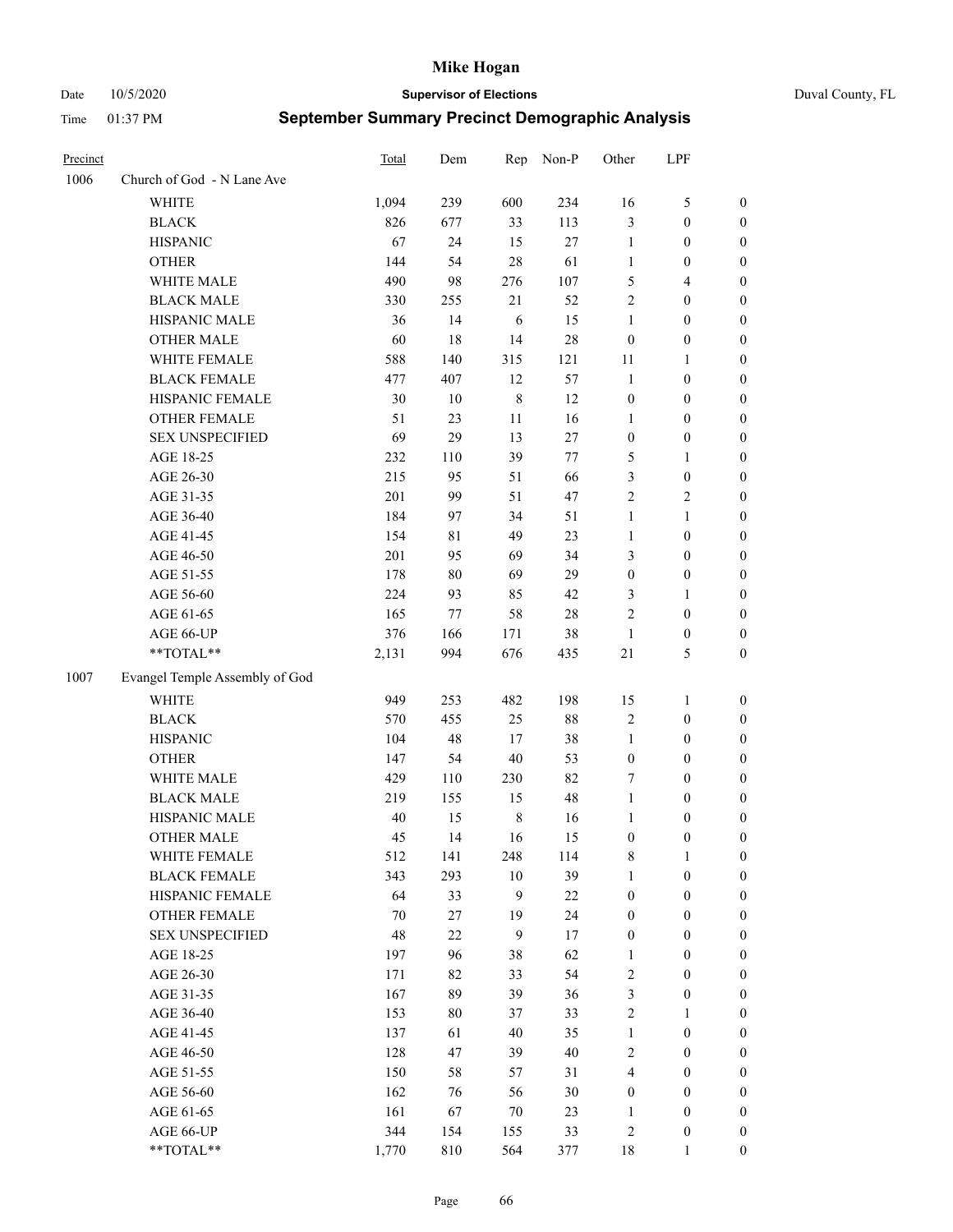Date 10/5/2020 **Supervisor of Elections** Duval County, FL

| Precinct |                                 | Total | Dem    | Rep         | Non-P  | Other                   | LPF                     |                                      |
|----------|---------------------------------|-------|--------|-------------|--------|-------------------------|-------------------------|--------------------------------------|
| 1008     | Mary Lena Gibbs Center          |       |        |             |        |                         |                         |                                      |
|          | <b>WHITE</b>                    | 1,251 | 303    | 658         | 262    | 18                      | $10\,$                  | 0                                    |
|          | <b>BLACK</b>                    | 2,158 | 1,762  | $8\sqrt{1}$ | 305    | 9                       | $\mathbf{1}$            | 0                                    |
|          | <b>HISPANIC</b>                 | 212   | 82     | 36          | 92     | 2                       | $\boldsymbol{0}$        | $\boldsymbol{0}$                     |
|          | <b>OTHER</b>                    | 401   | 127    | 116         | 153    | 4                       | 1                       | $\boldsymbol{0}$                     |
|          | WHITE MALE                      | 583   | 112    | 326         | 128    | 11                      | 6                       | $\boldsymbol{0}$                     |
|          | <b>BLACK MALE</b>               | 873   | 679    | 43          | 147    | 4                       | $\boldsymbol{0}$        | $\boldsymbol{0}$                     |
|          | HISPANIC MALE                   | 96    | 32     | 23          | $40\,$ | $\mathbf{1}$            | $\boldsymbol{0}$        | $\boldsymbol{0}$                     |
|          | <b>OTHER MALE</b>               | 155   | 39     | 53          | 61     | 2                       | $\boldsymbol{0}$        | $\boldsymbol{0}$                     |
|          | WHITE FEMALE                    | 649   | 186    | 324         | 128    | 7                       | $\overline{4}$          | $\boldsymbol{0}$                     |
|          | <b>BLACK FEMALE</b>             | 1,246 | 1,055  | 37          | 148    | 5                       | $\mathbf{1}$            | 0                                    |
|          | HISPANIC FEMALE                 | 111   | 49     | 13          | 48     | $\mathbf{1}$            | $\boldsymbol{0}$        | 0                                    |
|          | <b>OTHER FEMALE</b>             | 178   | 69     | 52          | 55     | $\mathbf{1}$            | $\mathbf{1}$            | 0                                    |
|          | <b>SEX UNSPECIFIED</b>          | 131   | 53     | 20          | 57     | $\mathbf{1}$            | $\boldsymbol{0}$        | $\boldsymbol{0}$                     |
|          | AGE 18-25                       | 532   | 265    | 71          | 187    | 6                       | $\mathfrak{Z}$          | $\boldsymbol{0}$                     |
|          | AGE 26-30                       | 387   | 201    | 60          | 123    | 3                       | $\boldsymbol{0}$        | $\boldsymbol{0}$                     |
|          | AGE 31-35                       | 396   | 215    | 72          | 99     | 6                       | $\overline{4}$          | $\boldsymbol{0}$                     |
|          | AGE 36-40                       | 384   | 240    | 45          | 92     | 7                       | $\boldsymbol{0}$        | $\boldsymbol{0}$                     |
|          | AGE 41-45                       | 332   | 190    | 69          | $70\,$ | 2                       | $\mathbf{1}$            | $\boldsymbol{0}$                     |
|          | AGE 46-50                       | 324   | 196    | 60          | 65     | $\mathbf{1}$            | $\sqrt{2}$              | $\boldsymbol{0}$                     |
|          | AGE 51-55                       | 307   | 180    | 76          | 48     | 2                       | $\mathbf{1}$            | 0                                    |
|          | AGE 56-60                       | 334   | 204    | 89          | 41     | $\boldsymbol{0}$        | $\boldsymbol{0}$        | 0                                    |
|          | AGE 61-65                       | 314   | 171    | 106         | 33     | 4                       | $\boldsymbol{0}$        | 0                                    |
|          | AGE 66-UP                       | 708   | 409    | 243         | 53     | $\overline{2}$          | 1                       | $\boldsymbol{0}$                     |
|          | **TOTAL**                       | 4,022 | 2,274  | 891         | 812    | 33                      | 12                      | $\boldsymbol{0}$                     |
| 1009     | Oak Hill Church of the Nazarene |       |        |             |        |                         |                         |                                      |
|          | <b>WHITE</b>                    | 945   | 212    | 544         | 177    | 6                       |                         | $\boldsymbol{0}$                     |
|          | <b>BLACK</b>                    | 1,499 | 1,174  | 61          | 242    | 19                      | 6<br>$\mathfrak{Z}$     |                                      |
|          | <b>HISPANIC</b>                 | 200   | 89     | 47          | 62     | $\mathbf{1}$            | $\mathbf{1}$            | $\boldsymbol{0}$<br>$\boldsymbol{0}$ |
|          |                                 |       |        |             |        |                         |                         |                                      |
|          | <b>OTHER</b><br>WHITE MALE      | 292   | 98     | 78          | 111    | 3                       | $\sqrt{2}$              | $\boldsymbol{0}$                     |
|          |                                 | 427   | $80\,$ | 265         | 76     | $\mathfrak{2}$          | $\overline{\mathbf{4}}$ | $\boldsymbol{0}$                     |
|          | <b>BLACK MALE</b>               | 616   | 457    | $28\,$      | 122    | 7                       | $\overline{2}$          | $\boldsymbol{0}$                     |
|          | HISPANIC MALE                   | 104   | 45     | 25          | 32     | $\mathbf{1}$            | $\mathbf{1}$            | 0                                    |
|          | <b>OTHER MALE</b>               | 115   | 40     | 31          | 40     | 2                       | $\mathfrak{2}$          | $\boldsymbol{0}$                     |
|          | WHITE FEMALE                    | 512   | 130    | 277         | 99     | 4                       | 2                       | 0                                    |
|          | <b>BLACK FEMALE</b>             | 856   | 696    | 33          | 115    | 11                      | $\mathbf{1}$            | $\boldsymbol{0}$                     |
|          | HISPANIC FEMALE                 | 90    | 42     | 21          | $27\,$ | $\boldsymbol{0}$        | $\boldsymbol{0}$        | $\overline{0}$                       |
|          | <b>OTHER FEMALE</b>             | 136   | 50     | 42          | $44\,$ | $\boldsymbol{0}$        | $\boldsymbol{0}$        | $\overline{0}$                       |
|          | <b>SEX UNSPECIFIED</b>          | 80    | 33     | 8           | 37     | 2                       | $\boldsymbol{0}$        | 0                                    |
|          | AGE 18-25                       | 389   | 193    | 52          | 136    | 7                       | $\mathbf{1}$            | 0                                    |
|          | AGE 26-30                       | 270   | 145    | 42          | 77     | $\overline{\mathbf{4}}$ | $\overline{2}$          | 0                                    |
|          | AGE 31-35                       | 260   | 134    | 52          | 67     | 3                       | $\overline{\mathbf{4}}$ | 0                                    |
|          | AGE 36-40                       | 251   | 149    | 43          | 57     | 2                       | $\boldsymbol{0}$        | 0                                    |
|          | AGE 41-45                       | 252   | 161    | 46          | 42     | $\overline{c}$          | $\mathbf{1}$            | 0                                    |
|          | AGE 46-50                       | 275   | 149    | 75          | 48     | 2                       | $\mathbf{1}$            | 0                                    |
|          | AGE 51-55                       | 234   | 146    | 53          | 34     | $\mathbf{1}$            | $\boldsymbol{0}$        | 0                                    |
|          | AGE 56-60                       | 272   | 135    | 90          | 44     | 3                       | $\boldsymbol{0}$        | 0                                    |
|          | AGE 61-65                       | 256   | 120    | 96          | 37     | 3                       | $\boldsymbol{0}$        | $\overline{0}$                       |
|          | AGE 66-UP                       | 476   | 241    | 181         | 49     | 2                       | $\mathfrak{Z}$          | 0                                    |
|          | **TOTAL**                       | 2,936 | 1,573  | 730         | 592    | 29                      | 12                      | $\boldsymbol{0}$                     |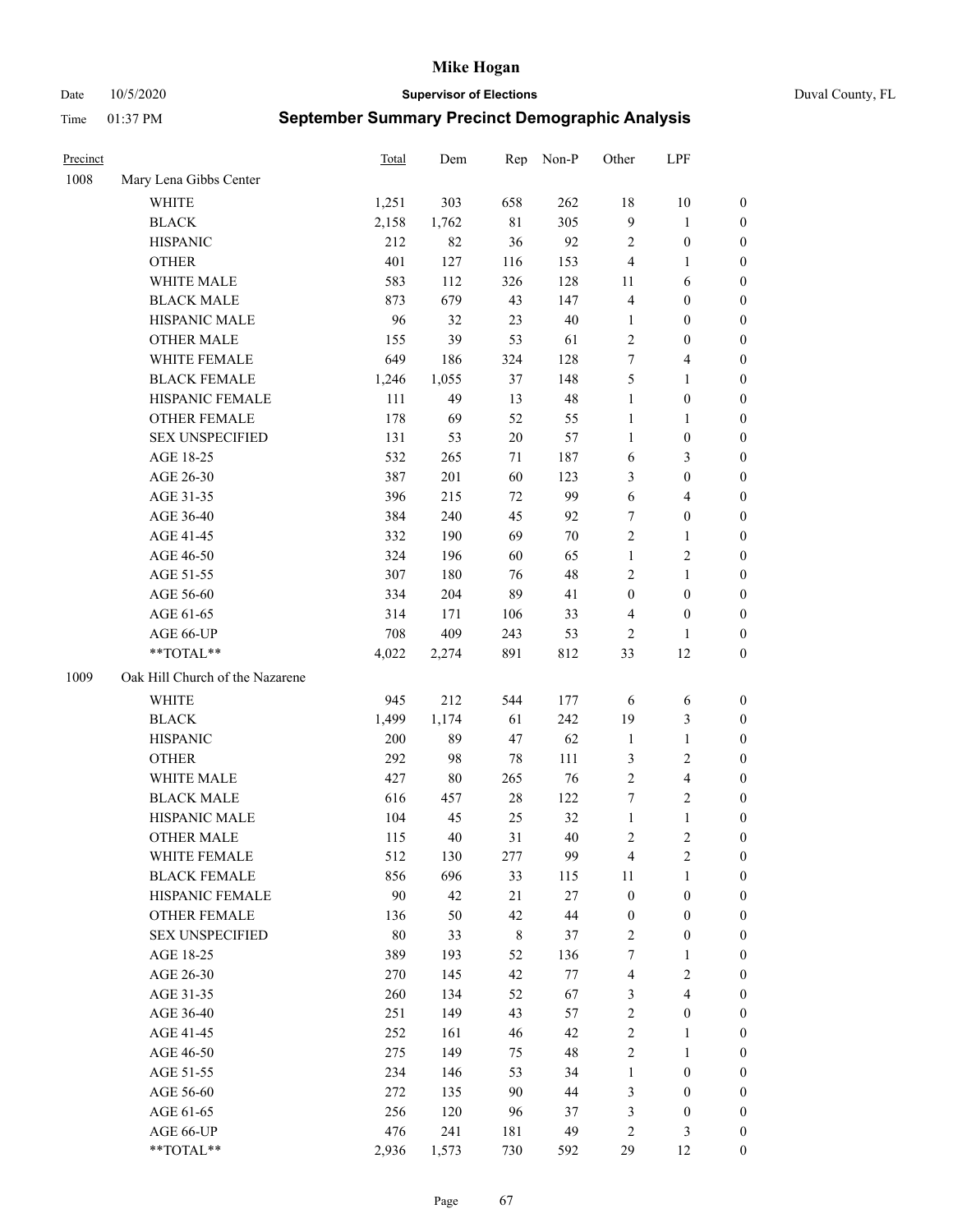Date 10/5/2020 **Supervisor of Elections** Duval County, FL

| Precinct |                                    | Total        | Dem              | Rep          | Non-P            | Other                            | LPF                              |                  |
|----------|------------------------------------|--------------|------------------|--------------|------------------|----------------------------------|----------------------------------|------------------|
| 1010     | Sweetwater Church of Christ        |              |                  |              |                  |                                  |                                  |                  |
|          | <b>WHITE</b>                       | 1,375        | 308              | 728          | 308              | 26                               | $\mathfrak s$                    | 0                |
|          | <b>BLACK</b>                       | 769          | 617              | 24           | 115              | $10\,$                           | $\mathfrak{Z}$                   | 0                |
|          | <b>HISPANIC</b>                    | 154          | 70               | 33           | 46               | $\overline{4}$                   | $\mathbf{1}$                     | $\boldsymbol{0}$ |
|          | <b>OTHER</b>                       | 227          | 82               | 53           | 88               | 4                                | $\boldsymbol{0}$                 | $\boldsymbol{0}$ |
|          | WHITE MALE                         | 623          | 117              | 345          | 148              | 10                               | $\mathfrak{Z}$                   | $\boldsymbol{0}$ |
|          | <b>BLACK MALE</b>                  | 310          | 226              | 15           | 61               | 6                                | $\sqrt{2}$                       | $\boldsymbol{0}$ |
|          | HISPANIC MALE                      | 75           | 29               | 17           | 27               | $\mathbf{1}$                     | $\mathbf{1}$                     | $\boldsymbol{0}$ |
|          | <b>OTHER MALE</b>                  | 88           | 33               | 19           | 33               | 3                                | $\boldsymbol{0}$                 | $\boldsymbol{0}$ |
|          | WHITE FEMALE                       | 739          | 187              | 378          | 157              | 15                               | $\mathfrak{2}$                   | $\overline{0}$   |
|          | <b>BLACK FEMALE</b>                | 450          | 384              | $\,$ 8 $\,$  | 53               | 4                                | $\mathbf{1}$                     | 0                |
|          | HISPANIC FEMALE                    | 74           | 37               | 16           | 18               | 3                                | $\boldsymbol{0}$                 | 0                |
|          | OTHER FEMALE                       | 101          | 37               | 27           | 36               | $\mathbf{1}$                     | $\boldsymbol{0}$                 | 0                |
|          | <b>SEX UNSPECIFIED</b>             | 65           | 27               | 13           | 24               | $\mathbf{1}$                     | $\boldsymbol{0}$                 | $\boldsymbol{0}$ |
|          | AGE 18-25                          | 323          | 139              | 48           | 125              | $11\,$                           | $\boldsymbol{0}$                 | $\boldsymbol{0}$ |
|          | AGE 26-30                          | 242          | 102              | 63           | 69               | 3                                | $\mathfrak s$                    | $\boldsymbol{0}$ |
|          | AGE 31-35                          | 218          | 95               | 49           | 68               | 4                                | $\sqrt{2}$                       | $\boldsymbol{0}$ |
|          | AGE 36-40                          | 191          | 90               | 46           | 53               | 1                                | $\mathbf{1}$                     | $\boldsymbol{0}$ |
|          | AGE 41-45                          | 200          | 89               | 53           | 54               | 4                                | $\boldsymbol{0}$                 | $\boldsymbol{0}$ |
|          | AGE 46-50                          | 206          | 106              | 61           | 33               | 6                                | $\boldsymbol{0}$                 | $\boldsymbol{0}$ |
|          | AGE 51-55                          | 212          | 102              | 75           | 30               | 5                                | $\boldsymbol{0}$                 | $\boldsymbol{0}$ |
|          | AGE 56-60                          | 230          | 79               | 107          | 44               | $\boldsymbol{0}$                 | $\boldsymbol{0}$                 | 0                |
|          | AGE 61-65                          | 219          | 88               | 96           | 30               | 5                                | $\boldsymbol{0}$                 | 0                |
|          | AGE 66-UP                          | 483          | 187              | 240          | 50               | 5                                | 1                                | $\boldsymbol{0}$ |
|          | **TOTAL**                          | 2,525        | 1,077            | 838          | 557              | 44                               | $\boldsymbol{9}$                 | $\boldsymbol{0}$ |
| 1011     | Teamsters 512                      |              |                  |              |                  |                                  |                                  |                  |
|          | <b>WHITE</b>                       |              |                  | 626          | 208              |                                  |                                  |                  |
|          | <b>BLACK</b>                       | 1,065<br>355 | 217<br>277       | 14           | 61               | $\,$ 8 $\,$                      | 6                                | $\boldsymbol{0}$ |
|          | <b>HISPANIC</b>                    | 63           | 26               |              | 19               | 2<br>$\mathbf{1}$                | $\mathbf{1}$<br>$\boldsymbol{0}$ | $\boldsymbol{0}$ |
|          |                                    |              |                  | 17           |                  | $\mathbf{1}$                     |                                  | $\boldsymbol{0}$ |
|          | <b>OTHER</b>                       | 66           | 15               | 28           | 22               |                                  | $\boldsymbol{0}$                 | $\boldsymbol{0}$ |
|          | WHITE MALE<br><b>BLACK MALE</b>    | 486<br>139   | 88<br>98         | 298          | 91               | 6<br>2                           | 3<br>$\mathbf{1}$                | $\boldsymbol{0}$ |
|          |                                    |              |                  | 6            | 32               |                                  |                                  | $\boldsymbol{0}$ |
|          | HISPANIC MALE<br><b>OTHER MALE</b> | 29           | 12<br>5          | $\mathbf{9}$ | $\,$ 8 $\,$      | $\boldsymbol{0}$                 | $\boldsymbol{0}$                 | 0                |
|          |                                    | 24           |                  | 10           | 9                | $\boldsymbol{0}$                 | $\boldsymbol{0}$                 | 0                |
|          | WHITE FEMALE                       | 561          | 123              | 323          | 111              | 1                                | 3                                | 0                |
|          | <b>BLACK FEMALE</b>                | 208          | 175              | 6            | $27\,$           | $\boldsymbol{0}$                 | $\boldsymbol{0}$                 | $\overline{0}$   |
|          | HISPANIC FEMALE                    | 34           | 14               | $\,$ $\,$    | $11\,$           | $\mathbf{1}$                     | $\boldsymbol{0}$                 | $\overline{0}$   |
|          | OTHER FEMALE                       | 30           | $\boldsymbol{7}$ | 13           | $\boldsymbol{9}$ | $\mathbf{1}$                     | $\boldsymbol{0}$                 | $\overline{0}$   |
|          | <b>SEX UNSPECIFIED</b>             | 38           | 13               | 12           | 12               | $\mathbf{1}$                     | $\boldsymbol{0}$                 | 0                |
|          | AGE 18-25                          | 134          | 41               | 44           | 47               | 2                                | $\boldsymbol{0}$                 | 0                |
|          | AGE 26-30                          | 128<br>133   | 43<br>45         | 33<br>50     | 47               | 4                                | $\mathbf{1}$                     | 0<br>0           |
|          | AGE 31-35                          |              |                  |              | 36               | $\mathbf{1}$                     | $\mathbf{1}$                     |                  |
|          | AGE 36-40                          | 140<br>127   | 55<br>49         | 58<br>52     | 25<br>25         | $\mathbf{1}$<br>$\boldsymbol{0}$ | $\mathbf{1}$<br>$\mathbf{1}$     | 0                |
|          | AGE 41-45                          |              |                  |              |                  |                                  |                                  | 0                |
|          | AGE 46-50                          | 140          | 44               | 64           | 30               | 1                                | $\mathbf{1}$                     | 0                |
|          | AGE 51-55                          | 123          | 55               | 48           | 18               | $\boldsymbol{0}$                 | $\sqrt{2}$                       | 0                |
|          | AGE 56-60                          | 165          | 59               | 72           | 33               | 1                                | $\boldsymbol{0}$                 | $\overline{0}$   |
|          | AGE 61-65                          | 143          | 38               | 78           | 25               | $\overline{\mathbf{c}}$          | $\boldsymbol{0}$                 | $\overline{0}$   |
|          | AGE 66-UP                          | 316          | 106              | 186          | 24               | $\boldsymbol{0}$                 | $\boldsymbol{0}$                 | 0                |
|          | **TOTAL**                          | 1,549        | 535              | 685          | 310              | 12                               | 7                                | $\boldsymbol{0}$ |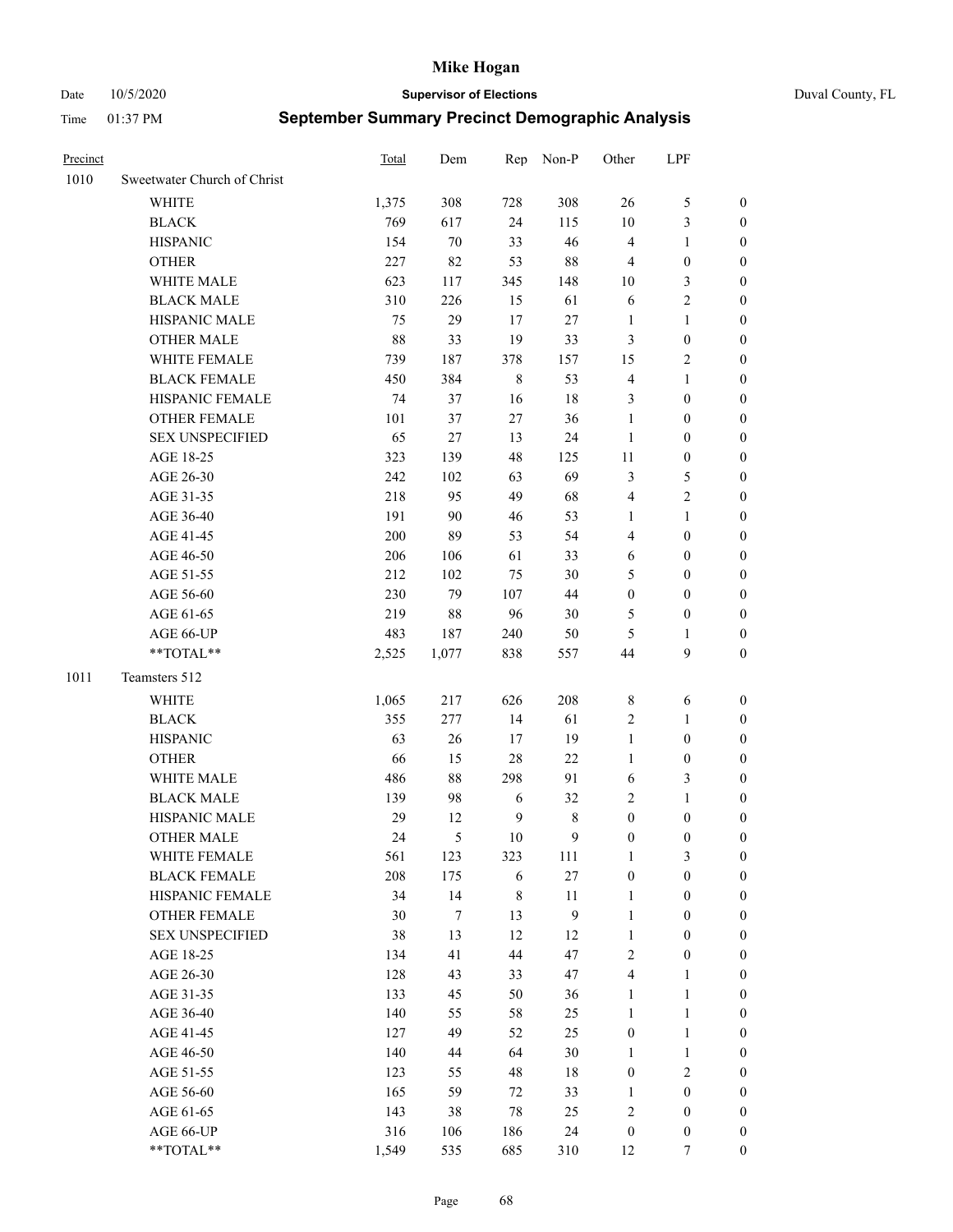Date 10/5/2020 **Supervisor of Elections** Duval County, FL

| Precinct |                                | <b>Total</b> | Dem         | Rep         | Non-P  | Other            | LPF              |                  |
|----------|--------------------------------|--------------|-------------|-------------|--------|------------------|------------------|------------------|
| 1012     | <b>Gregory West Apartments</b> |              |             |             |        |                  |                  |                  |
|          | <b>WHITE</b>                   | 731          | 181         | 341         | 198    | $\overline{9}$   | $\sqrt{2}$       | 0                |
|          | <b>BLACK</b>                   | 1,841        | 1,463       | 69          | 298    | 11               | $\boldsymbol{0}$ | 0                |
|          | <b>HISPANIC</b>                | 342          | 178         | 41          | 120    | 3                | $\boldsymbol{0}$ | $\boldsymbol{0}$ |
|          | <b>OTHER</b>                   | 336          | 113         | $71\,$      | 150    | 2                | $\boldsymbol{0}$ | $\boldsymbol{0}$ |
|          | WHITE MALE                     | 320          | 53          | 171         | 93     | 2                | 1                | $\boldsymbol{0}$ |
|          | <b>BLACK MALE</b>              | 672          | 483         | 41          | 140    | 8                | $\boldsymbol{0}$ | $\boldsymbol{0}$ |
|          | HISPANIC MALE                  | 149          | 60          | 19          | 68     | 2                | $\boldsymbol{0}$ | $\boldsymbol{0}$ |
|          | <b>OTHER MALE</b>              | 122          | 36          | 29          | 55     | $\overline{2}$   | $\boldsymbol{0}$ | $\boldsymbol{0}$ |
|          | WHITE FEMALE                   | 394          | 125         | 165         | 96     | 7                | 1                | $\boldsymbol{0}$ |
|          | <b>BLACK FEMALE</b>            | 1,147        | 964         | $28\,$      | 152    | 3                | $\boldsymbol{0}$ | $\boldsymbol{0}$ |
|          | HISPANIC FEMALE                | 182          | 110         | 21          | 50     | $\mathbf{1}$     | $\boldsymbol{0}$ | $\boldsymbol{0}$ |
|          | <b>OTHER FEMALE</b>            | 169          | 63          | 37          | 69     | $\boldsymbol{0}$ | $\boldsymbol{0}$ | $\boldsymbol{0}$ |
|          | <b>SEX UNSPECIFIED</b>         | 95           | 41          | $11\,$      | 43     | $\boldsymbol{0}$ | $\boldsymbol{0}$ | $\boldsymbol{0}$ |
|          | AGE 18-25                      | 463          | 267         | 32          | 160    | 4                | $\boldsymbol{0}$ | $\boldsymbol{0}$ |
|          | AGE 26-30                      | 374          | 210         | 39          | 120    | 5                | $\boldsymbol{0}$ | $\boldsymbol{0}$ |
|          | AGE 31-35                      | 366          | 227         | 39          | 98     | $\overline{c}$   | $\boldsymbol{0}$ | $\boldsymbol{0}$ |
|          | AGE 36-40                      | 349          | 220         | 36          | 90     | 3                | $\boldsymbol{0}$ | $\boldsymbol{0}$ |
|          | AGE 41-45                      | 295          | 194         | 36          | 63     | $\mathbf{1}$     | $\mathbf{1}$     | $\boldsymbol{0}$ |
|          | AGE 46-50                      | 274          | 175         | 47          | 48     | 4                | $\boldsymbol{0}$ | $\boldsymbol{0}$ |
|          | AGE 51-55                      | 242          | 146         | 48          | 48     | $\boldsymbol{0}$ | $\boldsymbol{0}$ | $\boldsymbol{0}$ |
|          | AGE 56-60                      | 265          | 149         | 65          | 47     | 3                | 1                | 0                |
|          | AGE 61-65                      | 225          | 133         | 51          | $40\,$ | $\mathbf{1}$     | $\boldsymbol{0}$ | $\boldsymbol{0}$ |
|          | AGE 66-UP                      | 396          | 213         | 129         | 52     | $\sqrt{2}$       | $\boldsymbol{0}$ | $\boldsymbol{0}$ |
|          | **TOTAL**                      | 3,250        | 1,935       | 522         | 766    | $25\,$           | $\sqrt{2}$       | $\boldsymbol{0}$ |
| 1013     | Cedar Creek Baptist Church     |              |             |             |        |                  |                  |                  |
|          | <b>WHITE</b>                   | 818          | 190         | 477         | 131    | 13               | $\boldsymbol{7}$ | $\boldsymbol{0}$ |
|          | <b>BLACK</b>                   | 497          | 389         | 13          | 90     | 5                | $\boldsymbol{0}$ | $\boldsymbol{0}$ |
|          | <b>HISPANIC</b>                | 81           | 36          | 14          | 29     | 2                | $\boldsymbol{0}$ | $\boldsymbol{0}$ |
|          | <b>OTHER</b>                   | 79           | 22          | 23          | 34     | $\boldsymbol{0}$ | $\boldsymbol{0}$ | $\boldsymbol{0}$ |
|          | WHITE MALE                     | 378          | $8\sqrt{1}$ | 220         | 66     | 5                | 6                | $\boldsymbol{0}$ |
|          | <b>BLACK MALE</b>              | 176          | 126         | $\,$ 8 $\,$ | 39     | 3                | $\boldsymbol{0}$ | $\boldsymbol{0}$ |
|          | HISPANIC MALE                  | 28           | $8\,$       | 6           | 13     | $\mathbf{1}$     | $\boldsymbol{0}$ | $\boldsymbol{0}$ |
|          | <b>OTHER MALE</b>              | 32           | $\,8\,$     | 9           | 15     | $\boldsymbol{0}$ | $\boldsymbol{0}$ | $\boldsymbol{0}$ |
|          | WHITE FEMALE                   | 434          | 107         | 253         | 65     | 8                | 1                | 0                |
|          | <b>BLACK FEMALE</b>            | 307          | 252         | 5           | 48     | 2                | $\boldsymbol{0}$ | $\overline{0}$   |
|          | HISPANIC FEMALE                | 51           | $27\,$      | 8           | 15     | $\mathbf{1}$     | $\boldsymbol{0}$ | $\overline{0}$   |
|          | OTHER FEMALE                   | 27           | 6           | 9           | 12     | $\boldsymbol{0}$ | $\boldsymbol{0}$ | $\overline{0}$   |
|          | <b>SEX UNSPECIFIED</b>         | 42           | $22\,$      | 9           | 11     | $\boldsymbol{0}$ | $\boldsymbol{0}$ | 0                |
|          | AGE 18-25                      | 161          | 62          | 44          | 50     | 5                | $\boldsymbol{0}$ | 0                |
|          | AGE 26-30                      | 179          | 83          | 39          | 49     | 7                | $\mathbf{1}$     | 0                |
|          | AGE 31-35                      | 136          | 61          | 32          | $40\,$ | $\boldsymbol{0}$ | $\mathfrak{Z}$   | 0                |
|          | AGE 36-40                      | 126          | 54          | 44          | 25     | 3                | $\boldsymbol{0}$ | 0                |
|          | AGE 41-45                      | 104          | 54          | 20          | 29     | $\boldsymbol{0}$ | $\mathbf{1}$     | 0                |
|          | AGE 46-50                      | 113          | 56          | 36          | 17     | 2                | $\sqrt{2}$       | 0                |
|          | AGE 51-55                      | 120          | 54          | 43          | $22\,$ | $\mathbf{1}$     | $\boldsymbol{0}$ | 0                |
|          | AGE 56-60                      | 132          | 51          | 59          | 21     | $\mathbf{1}$     | $\boldsymbol{0}$ | 0                |
|          | AGE 61-65                      | 116          | 62          | 43          | 11     | $\boldsymbol{0}$ | $\boldsymbol{0}$ | 0                |
|          | AGE 66-UP                      | 286          | 99          | 167         | 19     | $\mathbf{1}$     | $\boldsymbol{0}$ | 0                |
|          | **TOTAL**                      | 1,475        | 637         | 527         | 284    | $20\,$           | 7                | $\boldsymbol{0}$ |
|          |                                |              |             |             |        |                  |                  |                  |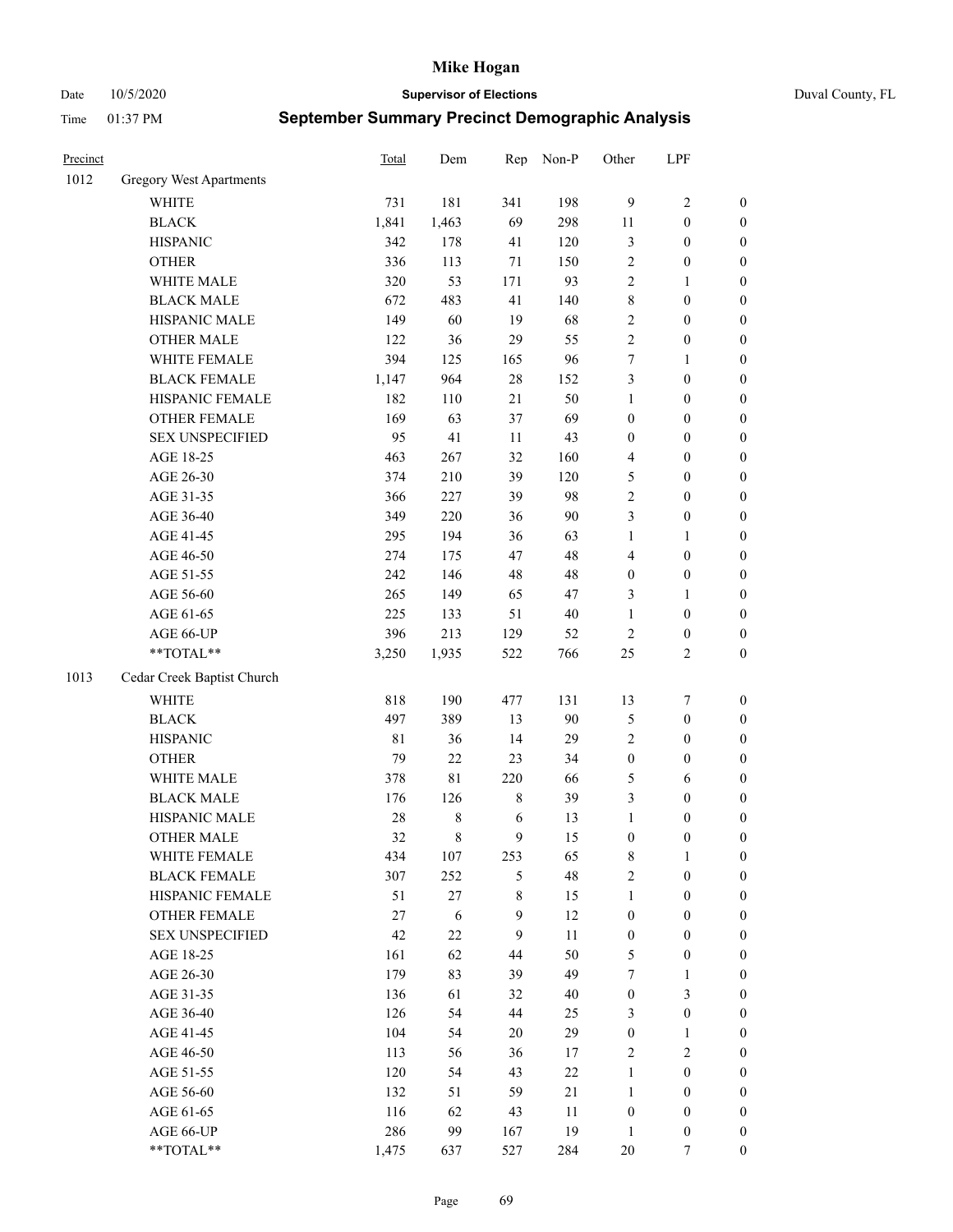Date 10/5/2020 **Supervisor of Elections** Duval County, FL

| Precinct |                             | <b>Total</b> | Dem   | Rep    | Non-P  | Other            | LPF              |                  |
|----------|-----------------------------|--------------|-------|--------|--------|------------------|------------------|------------------|
| 1014     | McGirts Creek Regional Park |              |       |        |        |                  |                  |                  |
|          | <b>WHITE</b>                | 1,315        | 324   | 661    | 305    | $18\,$           | $\boldsymbol{7}$ | 0                |
|          | <b>BLACK</b>                | 1,833        | 1,498 | 54     | 260    | 19               | $\sqrt{2}$       | $\boldsymbol{0}$ |
|          | <b>HISPANIC</b>             | 262          | 104   | 47     | 107    | 4                | $\boldsymbol{0}$ | $\boldsymbol{0}$ |
|          | <b>OTHER</b>                | 358          | 116   | 106    | 129    | 5                | $\sqrt{2}$       | $\boldsymbol{0}$ |
|          | WHITE MALE                  | 631          | 138   | 325    | 150    | 11               | $\boldsymbol{7}$ | $\boldsymbol{0}$ |
|          | <b>BLACK MALE</b>           | 753          | 568   | 32     | 141    | $11\,$           | $\mathbf{1}$     | $\boldsymbol{0}$ |
|          | HISPANIC MALE               | 115          | 37    | $27\,$ | 49     | 2                | $\boldsymbol{0}$ | $\boldsymbol{0}$ |
|          | <b>OTHER MALE</b>           | 136          | 39    | 48     | 49     | $\boldsymbol{0}$ | $\boldsymbol{0}$ | $\boldsymbol{0}$ |
|          | WHITE FEMALE                | 672          | 184   | 328    | 153    | 7                | $\boldsymbol{0}$ | $\boldsymbol{0}$ |
|          | <b>BLACK FEMALE</b>         | 1,048        | 904   | 21     | 114    | 8                | $\mathbf{1}$     | $\boldsymbol{0}$ |
|          | HISPANIC FEMALE             | 141          | 63    | 19     | 57     | $\overline{c}$   | $\boldsymbol{0}$ | $\boldsymbol{0}$ |
|          | <b>OTHER FEMALE</b>         | 166          | 63    | 49     | 48     | 4                | $\sqrt{2}$       | $\boldsymbol{0}$ |
|          | <b>SEX UNSPECIFIED</b>      | 106          | 46    | 19     | $40\,$ | $\mathbf{1}$     | $\boldsymbol{0}$ | $\boldsymbol{0}$ |
|          | AGE 18-25                   | 447          | 242   | 59     | 137    | 7                | $\sqrt{2}$       | $\boldsymbol{0}$ |
|          | AGE 26-30                   | 387          | 177   | 68     | 133    | 5                | $\overline{4}$   | $\boldsymbol{0}$ |
|          | AGE 31-35                   | 362          | 178   | 61     | 115    | 8                | $\boldsymbol{0}$ | $\boldsymbol{0}$ |
|          | AGE 36-40                   | 293          | 169   | 45     | 75     | 4                | $\boldsymbol{0}$ | $\boldsymbol{0}$ |
|          | AGE 41-45                   | 292          | 169   | 44     | 68     | 11               | $\boldsymbol{0}$ | $\boldsymbol{0}$ |
|          | AGE 46-50                   | 316          | 185   | 74     | 52     | 4                | $\mathbf{1}$     | $\boldsymbol{0}$ |
|          | AGE 51-55                   | 334          | 193   | 73     | 63     | 2                | $\mathfrak{Z}$   | $\boldsymbol{0}$ |
|          | AGE 56-60                   | 317          | 185   | 85     | 46     | $\mathbf{1}$     | $\boldsymbol{0}$ | $\boldsymbol{0}$ |
|          | AGE 61-65                   | 304          | 177   | 91     | 35     | $\boldsymbol{0}$ | $\mathbf{1}$     | $\boldsymbol{0}$ |
|          | AGE 66-UP                   | 712          | 365   | 267    | 76     | 4                | $\boldsymbol{0}$ | $\boldsymbol{0}$ |
|          | $**TOTAL**$                 | 3,768        | 2,042 | 868    | 801    | 46               | 11               | $\boldsymbol{0}$ |
| 1015     | River City Community Church |              |       |        |        |                  |                  |                  |
|          | <b>WHITE</b>                | 1,256        | 308   | 668    | 260    | 14               | 6                | $\boldsymbol{0}$ |
|          | <b>BLACK</b>                | 1,285        | 1,039 | 33     | 196    | 17               | $\boldsymbol{0}$ | $\boldsymbol{0}$ |
|          | <b>HISPANIC</b>             | 224          | 103   | 39     | $78\,$ | 2                | $\mathfrak{2}$   | $\boldsymbol{0}$ |
|          | <b>OTHER</b>                | 359          | 107   | 112    | 133    | $\sqrt{6}$       | $\mathbf{1}$     | $\boldsymbol{0}$ |
|          | WHITE MALE                  | 615          | 116   | 340    | 146    | 9                | $\overline{4}$   | $\boldsymbol{0}$ |
|          | <b>BLACK MALE</b>           | 528          | 412   | 17     | 92     | 7                | $\boldsymbol{0}$ | $\boldsymbol{0}$ |
|          | HISPANIC MALE               | 91           | 37    | 21     | 31     | $\mathbf{1}$     | 1                | $\boldsymbol{0}$ |
|          | <b>OTHER MALE</b>           | 140          | 37    | 54     | 47     | $\mathbf{1}$     | $\mathbf{1}$     | $\boldsymbol{0}$ |
|          | WHITE FEMALE                | 628          | 189   | 321    | 111    | 5                | 2                | 0                |
|          | <b>BLACK FEMALE</b>         | 729          | 606   | 16     | 98     | 9                | $\boldsymbol{0}$ | $\overline{0}$   |
|          | HISPANIC FEMALE             | 130          | 66    | 18     | $44\,$ | $\mathbf{1}$     | 1                | $\overline{0}$   |
|          | <b>OTHER FEMALE</b>         | 173          | 56    | 48     | 65     | 4                | $\boldsymbol{0}$ | $\overline{0}$   |
|          | <b>SEX UNSPECIFIED</b>      | $90\,$       | 38    | 17     | 33     | 2                | $\boldsymbol{0}$ | 0                |
|          | AGE 18-25                   | 393          | 176   | 65     | 140    | 9                | $\mathfrak{Z}$   | $\theta$         |
|          | AGE 26-30                   | 300          | 148   | 61     | 82     | 8                | $\mathbf{1}$     | 0                |
|          | AGE 31-35                   | 276          | 147   | 47     | 73     | 7                | $\sqrt{2}$       | 0                |
|          | AGE 36-40                   | 281          | 149   | 44     | 85     | $\mathbf{1}$     | $\sqrt{2}$       | 0                |
|          | AGE 41-45                   | 235          | 121   | 56     | 55     | 3                | $\boldsymbol{0}$ | 0                |
|          | AGE 46-50                   | 260          | 141   | 70     | 48     | $\mathbf{1}$     | $\boldsymbol{0}$ | 0                |
|          | AGE 51-55                   | 243          | 132   | 64     | 47     | $\boldsymbol{0}$ | $\boldsymbol{0}$ | $\overline{0}$   |
|          | AGE 56-60                   | 289          | 150   | 93     | 41     | 5                | $\boldsymbol{0}$ | $\overline{0}$   |
|          | AGE 61-65                   | 301          | 151   | 110    | 39     | 1                | $\boldsymbol{0}$ | $\overline{0}$   |
|          | AGE 66-UP                   | 545          | 242   | 241    | 57     | 4                | $\mathbf{1}$     | 0                |
|          | **TOTAL**                   | 3,124        | 1,557 | 852    | 667    | 39               | 9                | $\boldsymbol{0}$ |
|          |                             |              |       |        |        |                  |                  |                  |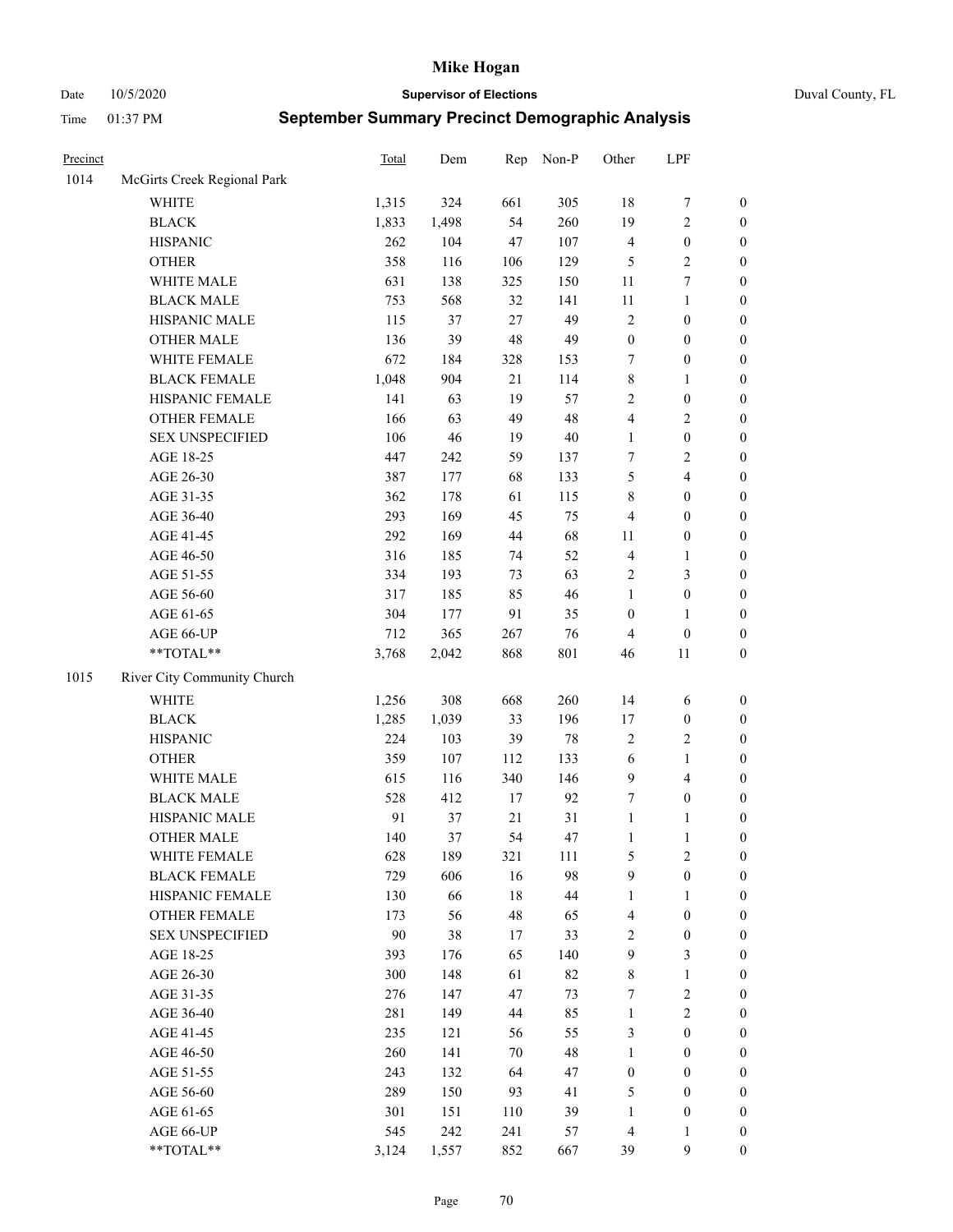Date 10/5/2020 **Supervisor of Elections** Duval County, FL

| Precinct |                                    | <b>Total</b> | Dem    | Rep            | Non-P  | Other            | LPF              |                  |
|----------|------------------------------------|--------------|--------|----------------|--------|------------------|------------------|------------------|
| 1016     | Argyle Church of Christ            |              |        |                |        |                  |                  |                  |
|          | <b>WHITE</b>                       | 886          | 198    | 455            | 219    | 6                | $\,$ 8 $\,$      | 0                |
|          | <b>BLACK</b>                       | 829          | 641    | 40             | 136    | 12               | $\boldsymbol{0}$ | 0                |
|          | <b>HISPANIC</b>                    | 181          | 55     | 46             | 76     | 3                | $\mathbf{1}$     | $\boldsymbol{0}$ |
|          | <b>OTHER</b>                       | 245          | 87     | 72             | 84     | $\mathbf{1}$     | 1                | $\boldsymbol{0}$ |
|          | WHITE MALE                         | 411          | 85     | 221            | 95     | 2                | $\,$ 8 $\,$      | $\boldsymbol{0}$ |
|          | <b>BLACK MALE</b>                  | 338          | 230    | 23             | 79     | 6                | $\boldsymbol{0}$ | $\boldsymbol{0}$ |
|          | HISPANIC MALE                      | 89           | 26     | 23             | 38     | $\mathbf{1}$     | $\mathbf{1}$     | $\boldsymbol{0}$ |
|          | <b>OTHER MALE</b>                  | 86           | 26     | 30             | $30\,$ | $\boldsymbol{0}$ | $\boldsymbol{0}$ | $\boldsymbol{0}$ |
|          | WHITE FEMALE                       | 465          | 111    | 231            | 119    | 4                | $\boldsymbol{0}$ | $\boldsymbol{0}$ |
|          | <b>BLACK FEMALE</b>                | 476          | 400    | 16             | 54     | 6                | $\boldsymbol{0}$ | 0                |
|          | HISPANIC FEMALE                    | 89           | $28\,$ | 23             | 36     | 2                | $\boldsymbol{0}$ | 0                |
|          | <b>OTHER FEMALE</b>                | 120          | 48     | 36             | 36     | $\boldsymbol{0}$ | $\boldsymbol{0}$ | $\boldsymbol{0}$ |
|          | <b>SEX UNSPECIFIED</b>             | 67           | 27     | 10             | $28\,$ | $\mathbf{1}$     | $\mathbf{1}$     | $\boldsymbol{0}$ |
|          | AGE 18-25                          | 280          | 134    | 59             | $78\,$ | 6                | $\mathfrak{Z}$   | $\boldsymbol{0}$ |
|          | AGE 26-30                          | 289          | 148    | 51             | 83     | 3                | $\overline{4}$   | $\boldsymbol{0}$ |
|          | AGE 31-35                          | 191          | 83     | 35             | $72\,$ | $\mathbf{1}$     | $\boldsymbol{0}$ | $\boldsymbol{0}$ |
|          | AGE 36-40                          | 183          | 75     | 46             | 59     | 2                | $\mathbf{1}$     | $\boldsymbol{0}$ |
|          | AGE 41-45                          | 175          | 86     | 46             | 41     | $\overline{2}$   | $\boldsymbol{0}$ | $\boldsymbol{0}$ |
|          | AGE 46-50                          | 192          | 99     | 48             | 42     | $\overline{c}$   | 1                | $\boldsymbol{0}$ |
|          | AGE 51-55                          | 192          | 87     | 68             | 35     | $\mathbf{1}$     | $\mathbf{1}$     | $\boldsymbol{0}$ |
|          | AGE 56-60                          | 205          | 88     | 72             | 43     | $\mathbf{2}$     | $\boldsymbol{0}$ | 0                |
|          | AGE 61-65                          | 166          | 71     | 73             | 21     | $\mathbf{1}$     | $\boldsymbol{0}$ | 0                |
|          | AGE 66-UP                          | 267          | 110    | 115            | 41     | $\mathbf{1}$     | $\boldsymbol{0}$ | $\boldsymbol{0}$ |
|          | **TOTAL**                          | 2,141        | 981    | 613            | 515    | $22\,$           | $10\,$           | $\boldsymbol{0}$ |
| 1101     | FSCJ - Deerwood Center             |              |        |                |        |                  |                  |                  |
|          |                                    |              |        |                |        |                  |                  |                  |
|          | <b>WHITE</b>                       | 776          | 187    | 410            | 165    | 9                | $\mathfrak{S}$   | $\boldsymbol{0}$ |
|          | <b>BLACK</b>                       | 154          | 126    | 6              | 19     | 3                | $\boldsymbol{0}$ | $\boldsymbol{0}$ |
|          | <b>HISPANIC</b>                    | 76           | 29     | 22             | 24     | $\mathbf{1}$     | $\boldsymbol{0}$ | $\boldsymbol{0}$ |
|          | <b>OTHER</b>                       | 172          | 41     | 47             | $80\,$ | 4                | $\boldsymbol{0}$ | $\boldsymbol{0}$ |
|          | WHITE MALE                         | 353          | 67     | 196            | 82     | 7                | $\mathbf{1}$     | $\boldsymbol{0}$ |
|          | <b>BLACK MALE</b>                  | 57           | 42     | $\overline{4}$ | $10\,$ | $\mathbf{1}$     | $\boldsymbol{0}$ | $\boldsymbol{0}$ |
|          | HISPANIC MALE<br><b>OTHER MALE</b> | 33           | 11     | $\overline{9}$ | 12     | 1                | $\boldsymbol{0}$ | 0                |
|          |                                    | 72           | 13     | 25             | 34     | $\boldsymbol{0}$ | $\boldsymbol{0}$ | $\boldsymbol{0}$ |
|          | WHITE FEMALE                       | 412          | 119    | 209            | 78     | 2                | 4                | 0                |
|          | <b>BLACK FEMALE</b>                | 96           | 83     | $\overline{c}$ | 9      | $\overline{c}$   | $\boldsymbol{0}$ | $\overline{0}$   |
|          | HISPANIC FEMALE                    | 43           | $18\,$ | 13             | 12     | $\boldsymbol{0}$ | $\boldsymbol{0}$ | $\overline{0}$   |
|          | OTHER FEMALE                       | 84           | 24     | 19             | 38     | 3                | $\boldsymbol{0}$ | $\overline{0}$   |
|          | <b>SEX UNSPECIFIED</b>             | 28           | 6      | $\,$ 8 $\,$    | 13     | $\mathbf{1}$     | $\boldsymbol{0}$ | 0                |
|          | AGE 18-25                          | 112          | 33     | 37             | 39     | 3                | $\boldsymbol{0}$ | 0                |
|          | AGE 26-30                          | 94           | 38     | 32             | 17     | $\overline{4}$   | $\mathfrak{Z}$   | 0                |
|          | AGE 31-35                          | 112          | 55     | $20\,$         | 35     | $\overline{c}$   | $\boldsymbol{0}$ | 0                |
|          | AGE 36-40                          | 84           | 33     | 23             | $28\,$ | $\boldsymbol{0}$ | $\boldsymbol{0}$ | 0                |
|          | AGE 41-45                          | 91           | 34     | 31             | 26     | $\boldsymbol{0}$ | $\boldsymbol{0}$ | 0                |
|          | AGE 46-50                          | 116          | 27     | 51             | 35     | $\mathbf{1}$     | $\overline{c}$   | 0                |
|          | AGE 51-55                          | 131          | 33     | 63             | 33     | 2                | $\boldsymbol{0}$ | 0                |
|          | AGE 56-60                          | 124          | 40     | 57             | 26     | 1                | $\boldsymbol{0}$ | $\overline{0}$   |
|          | AGE 61-65                          | 80           | 26     | 41             | 13     | $\boldsymbol{0}$ | $\boldsymbol{0}$ | 0                |
|          | AGE 66-UP                          | 234          | 64     | 130            | 36     | 4                | $\boldsymbol{0}$ | 0                |
|          | **TOTAL**                          | 1,178        | 383    | 485            | 288    | 17               | 5                | $\boldsymbol{0}$ |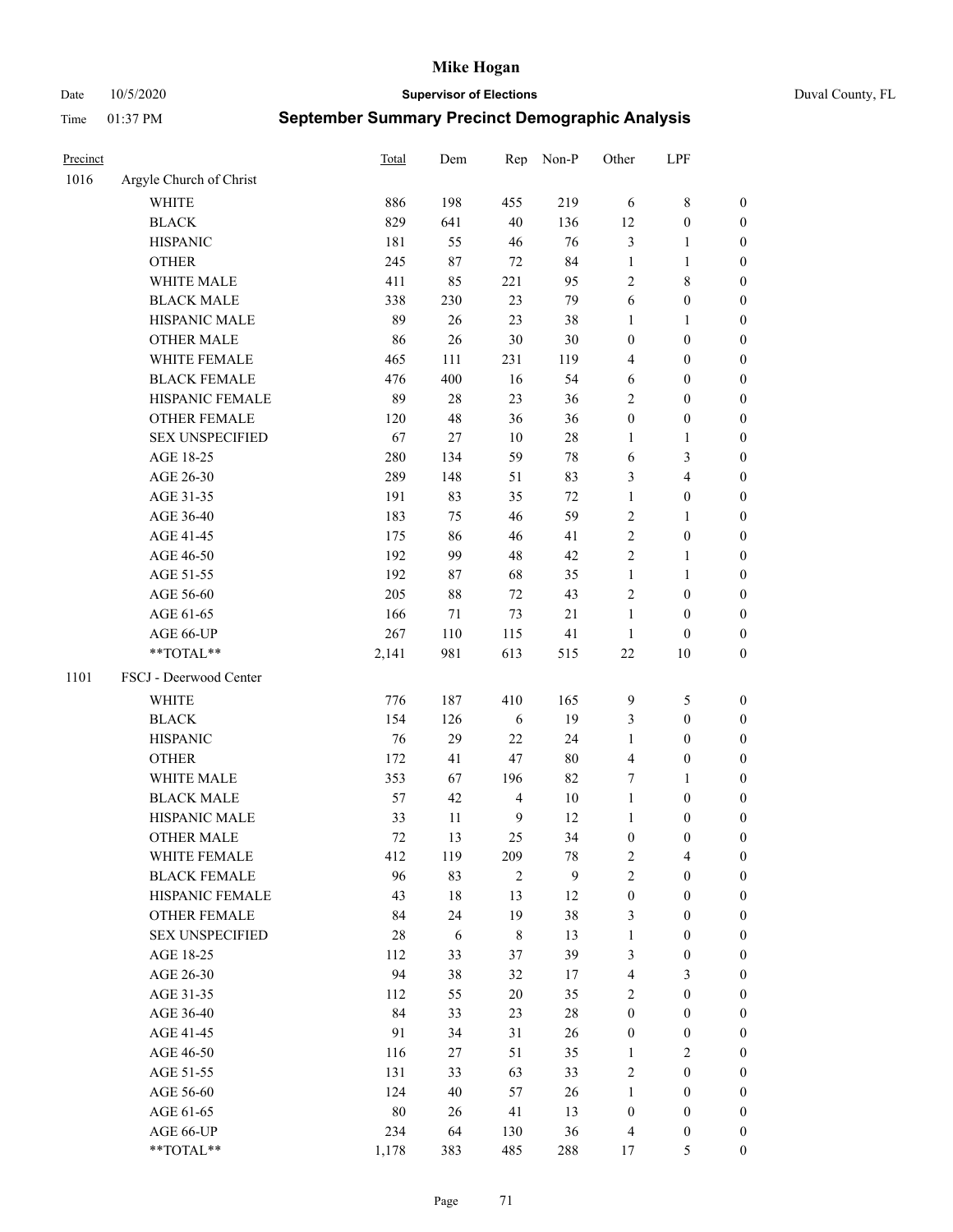#### Date 10/5/2020 **Supervisor of Elections** Duval County, FL

| Precinct |                                   | <b>Total</b> | Dem                     | Rep              | Non-P                   | Other            | LPF              |                  |
|----------|-----------------------------------|--------------|-------------------------|------------------|-------------------------|------------------|------------------|------------------|
| 1102     | Glen Kernan Golf and Country Club |              |                         |                  |                         |                  |                  |                  |
|          | <b>WHITE</b>                      | 369          | 61                      | 240              | 62                      | 5                | $\mathbf{1}$     | 0                |
|          | <b>BLACK</b>                      | $28\,$       | $20\,$                  | 2                | 6                       | $\boldsymbol{0}$ | $\boldsymbol{0}$ | 0                |
|          | <b>HISPANIC</b>                   | 20           | 3                       | 9                | $8\,$                   | $\boldsymbol{0}$ | $\boldsymbol{0}$ | $\boldsymbol{0}$ |
|          | <b>OTHER</b>                      | 147          | 47                      | 28               | 68                      | 3                | 1                | $\boldsymbol{0}$ |
|          | WHITE MALE                        | 178          | 25                      | 123              | 29                      | 1                | $\boldsymbol{0}$ | $\boldsymbol{0}$ |
|          | <b>BLACK MALE</b>                 | 16           | 11                      | $\sqrt{2}$       | 3                       | $\boldsymbol{0}$ | $\boldsymbol{0}$ | $\boldsymbol{0}$ |
|          | HISPANIC MALE                     | 6            | $\mathbf{1}$            | $\mathbf{1}$     | $\overline{\mathbf{4}}$ | $\boldsymbol{0}$ | $\boldsymbol{0}$ | $\boldsymbol{0}$ |
|          | <b>OTHER MALE</b>                 | 68           | 22                      | 13               | 31                      | $\mathbf{1}$     | $\mathbf{1}$     | $\boldsymbol{0}$ |
|          | WHITE FEMALE                      | 189          | 36                      | 116              | 32                      | 4                | $\mathbf{1}$     | $\boldsymbol{0}$ |
|          | <b>BLACK FEMALE</b>               | 11           | $8\,$                   | $\boldsymbol{0}$ | $\mathfrak{Z}$          | $\boldsymbol{0}$ | $\boldsymbol{0}$ | 0                |
|          | HISPANIC FEMALE                   | 14           | $\overline{c}$          | $\,$ 8 $\,$      | $\overline{4}$          | $\boldsymbol{0}$ | $\boldsymbol{0}$ | 0                |
|          | <b>OTHER FEMALE</b>               | 62           | $22\,$                  | 11               | $28\,$                  | $\mathbf{1}$     | $\boldsymbol{0}$ | $\boldsymbol{0}$ |
|          | <b>SEX UNSPECIFIED</b>            | 20           | $\overline{\mathbf{4}}$ | 5                | $10\,$                  | $\mathbf{1}$     | $\boldsymbol{0}$ | $\boldsymbol{0}$ |
|          | AGE 18-25                         | 101          | 32                      | 34               | 31                      | 3                | 1                | $\boldsymbol{0}$ |
|          | AGE 26-30                         | 21           | 6                       | 11               | $\overline{\mathbf{4}}$ | $\boldsymbol{0}$ | $\boldsymbol{0}$ | $\boldsymbol{0}$ |
|          | AGE 31-35                         | 26           | $\boldsymbol{7}$        | 10               | 6                       | $\overline{c}$   | $\mathbf{1}$     | $\boldsymbol{0}$ |
|          | AGE 36-40                         | 35           | 9                       | 13               | 12                      | $\mathbf{1}$     | $\boldsymbol{0}$ | $\boldsymbol{0}$ |
|          | AGE 41-45                         | 38           | $\,8\,$                 | 15               | 15                      | $\boldsymbol{0}$ | $\boldsymbol{0}$ | $\boldsymbol{0}$ |
|          | AGE 46-50                         | 79           | 17                      | 36               | 25                      | $\mathbf{1}$     | $\boldsymbol{0}$ | $\boldsymbol{0}$ |
|          | AGE 51-55                         | 69           | 11                      | 39               | 19                      | $\boldsymbol{0}$ | $\boldsymbol{0}$ | $\boldsymbol{0}$ |
|          | AGE 56-60                         | 61           | 14                      | 36               | 11                      | $\boldsymbol{0}$ | $\boldsymbol{0}$ | 0                |
|          | AGE 61-65                         | 34           | $\overline{4}$          | 21               | 9                       | $\boldsymbol{0}$ | $\boldsymbol{0}$ | 0                |
|          | AGE 66-UP                         | 97           | 23                      | 61               | 12                      | 1                | $\boldsymbol{0}$ | $\boldsymbol{0}$ |
|          | **TOTAL**                         | 564          | 131                     | 279              | 144                     | 8                | $\sqrt{2}$       | $\boldsymbol{0}$ |
| 1103     | Hampton Glen                      |              |                         |                  |                         |                  |                  |                  |
|          | <b>WHITE</b>                      | 2,060        | 490                     | 1,128            | 401                     | 33               | $\,$ $\,$        | $\boldsymbol{0}$ |
|          | <b>BLACK</b>                      | 372          | 264                     | 17               | $87\,$                  | 3                | $\mathbf{1}$     | $\boldsymbol{0}$ |
|          | <b>HISPANIC</b>                   | 222          | 100                     | 59               | 57                      | 5                | $\mathbf{1}$     | $\boldsymbol{0}$ |
|          | <b>OTHER</b>                      | 668          | 216                     | 148              | 300                     | 4                | $\boldsymbol{0}$ | $\boldsymbol{0}$ |
|          | WHITE MALE                        | 939          | 184                     | 545              | 192                     | 14               | $\overline{4}$   | $\boldsymbol{0}$ |
|          | <b>BLACK MALE</b>                 | 159          | 98                      | $11\,$           | 48                      | $\mathfrak{2}$   | $\boldsymbol{0}$ | $\boldsymbol{0}$ |
|          | HISPANIC MALE                     | 106          | 41                      | 30               | $32\,$                  | 3                | $\boldsymbol{0}$ | $\boldsymbol{0}$ |
|          | <b>OTHER MALE</b>                 | 285          | 85                      | 66               | 132                     | $\overline{c}$   | $\boldsymbol{0}$ | $\boldsymbol{0}$ |
|          | WHITE FEMALE                      | 1,109        | 306                     | 574              | 206                     | 19               | 4                | 0                |
|          | <b>BLACK FEMALE</b>               | 211          | 164                     | 6                | 39                      | $\mathbf{1}$     | $\mathbf{1}$     | $\boldsymbol{0}$ |
|          | HISPANIC FEMALE                   | 110          | 55                      | 27               | 25                      | $\overline{c}$   | $\mathbf{1}$     | $\boldsymbol{0}$ |
|          | OTHER FEMALE                      | 324          | 115                     | 71               | 137                     | $\mathbf{1}$     | $\boldsymbol{0}$ | $\overline{0}$   |
|          | <b>SEX UNSPECIFIED</b>            | 79           | $22\,$                  | 22               | 34                      | $\mathbf{1}$     | $\boldsymbol{0}$ | 0                |
|          | AGE 18-25                         | 483          | 174                     | 139              | 149                     | 15               | 6                | 0                |
|          | AGE 26-30                         | 353          | 150                     | 102              | 93                      | 7                | $\mathbf{1}$     | 0                |
|          | AGE 31-35                         | 247          | 92                      | $87\,$           | 64                      | 4                | $\boldsymbol{0}$ | 0                |
|          | AGE 36-40                         | 231          | 66                      | 75               | 85                      | 3                | $\sqrt{2}$       | 0                |
|          | AGE 41-45                         | 230          | 95                      | 81               | 52                      | $\overline{c}$   | $\boldsymbol{0}$ | 0                |
|          | AGE 46-50                         | 305          | 81                      | 130              | 93                      | $\mathbf{1}$     | $\boldsymbol{0}$ | 0                |
|          | AGE 51-55                         | 336          | 97                      | 136              | 98                      | 5                | $\boldsymbol{0}$ | $\boldsymbol{0}$ |
|          | AGE 56-60                         | 332          | 92                      | 164              | 75                      | $\boldsymbol{0}$ | 1                | $\boldsymbol{0}$ |
|          | AGE 61-65                         | 237          | 62                      | 138              | 35                      | 2                | $\boldsymbol{0}$ | $\boldsymbol{0}$ |
|          | AGE 66-UP                         | 566          | 159                     | 300              | 101                     | 6                | $\boldsymbol{0}$ | 0                |
|          | **TOTAL**                         | 3,322        | 1,070                   | 1,352            | 845                     | 45               | 10               | $\boldsymbol{0}$ |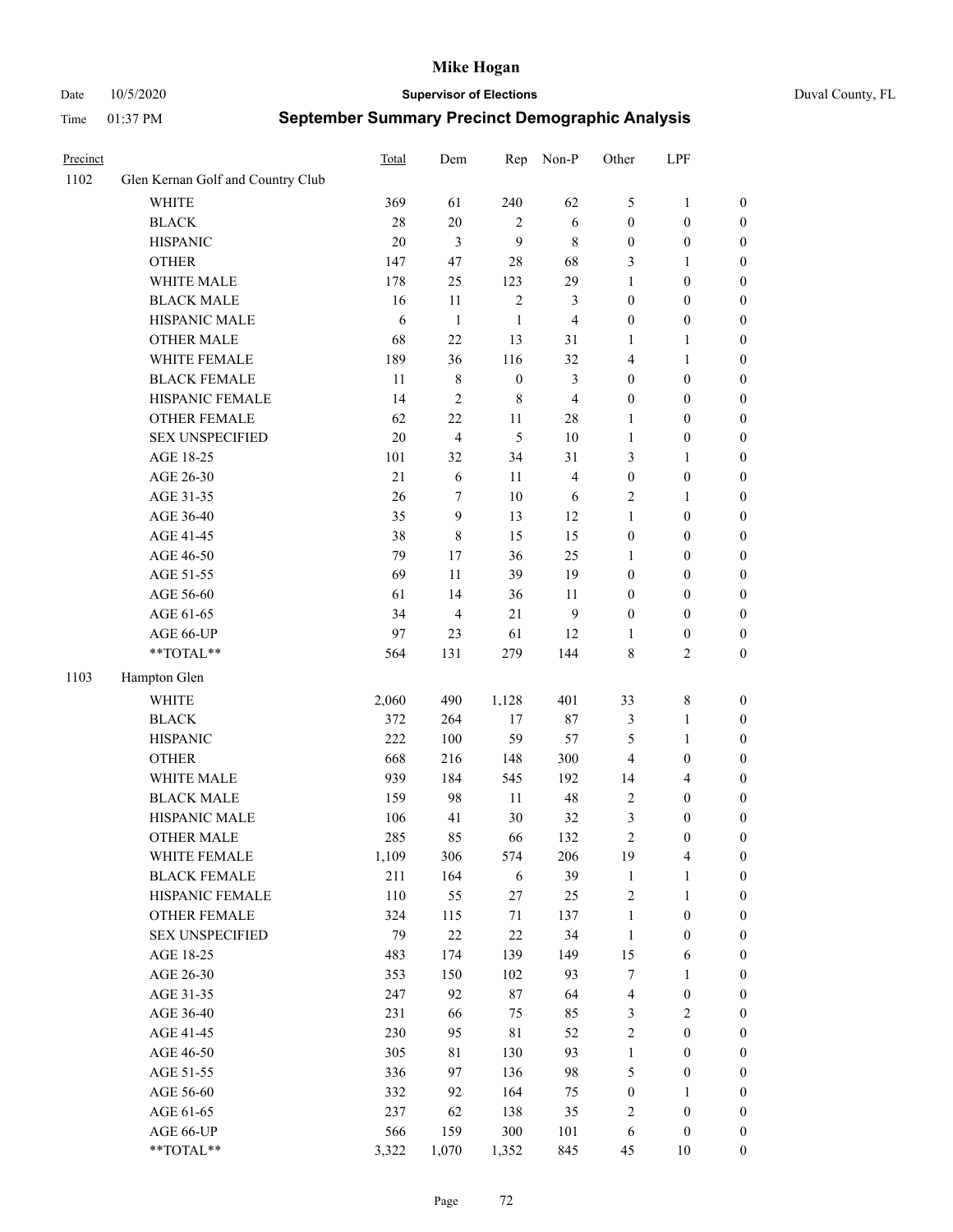Date 10/5/2020 **Supervisor of Elections** Duval County, FL

| Precinct |                            | Total | Dem   | Rep    | Non-P   | Other                   | LPF              |                  |
|----------|----------------------------|-------|-------|--------|---------|-------------------------|------------------|------------------|
| 1104     | Julington Baptist Church   |       |       |        |         |                         |                  |                  |
|          | <b>WHITE</b>               | 3,077 | 706   | 1,626  | 677     | 49                      | 19               | 0                |
|          | <b>BLACK</b>               | 795   | 601   | 39     | 145     | 9                       | $\mathbf{1}$     | 0                |
|          | <b>HISPANIC</b>            | 376   | 130   | 99     | 142     | 4                       | $\mathbf{1}$     | $\boldsymbol{0}$ |
|          | <b>OTHER</b>               | 799   | 270   | 204    | 311     | 8                       | 6                | $\boldsymbol{0}$ |
|          | WHITE MALE                 | 1,468 | 293   | 807    | 335     | 19                      | 14               | $\boldsymbol{0}$ |
|          | <b>BLACK MALE</b>          | 339   | 235   | 23     | 73      | 7                       | 1                | $\boldsymbol{0}$ |
|          | HISPANIC MALE              | 173   | 64    | 45     | 64      | $\boldsymbol{0}$        | $\boldsymbol{0}$ | $\boldsymbol{0}$ |
|          | <b>OTHER MALE</b>          | 344   | 114   | 84     | 137     | $\overline{4}$          | $\mathfrak s$    | $\boldsymbol{0}$ |
|          | WHITE FEMALE               | 1,573 | 408   | 798    | 333     | $30\,$                  | $\overline{4}$   | $\boldsymbol{0}$ |
|          | <b>BLACK FEMALE</b>        | 443   | 358   | 15     | 68      | $\mathbf{2}$            | $\boldsymbol{0}$ | $\boldsymbol{0}$ |
|          | HISPANIC FEMALE            | 194   | 60    | 54     | 75      | 4                       | 1                | $\boldsymbol{0}$ |
|          | OTHER FEMALE               | 383   | 143   | 104    | 132     | 3                       | $\mathbf{1}$     | $\boldsymbol{0}$ |
|          | <b>SEX UNSPECIFIED</b>     | 130   | 32    | 38     | 58      | $\mathbf{1}$            | $\mathbf{1}$     | $\boldsymbol{0}$ |
|          | AGE 18-25                  | 602   | 216   | 186    | 182     | $11\,$                  | $\boldsymbol{7}$ | $\boldsymbol{0}$ |
|          | AGE 26-30                  | 566   | 172   | 200    | 180     | 9                       | 5                | $\boldsymbol{0}$ |
|          | AGE 31-35                  | 540   | 177   | 190    | 160     | 7                       | 6                | $\boldsymbol{0}$ |
|          | AGE 36-40                  | 493   | 179   | 162    | 142     | 7                       | 3                | $\boldsymbol{0}$ |
|          | AGE 41-45                  | 459   | 147   | 163    | 142     | 6                       | $\mathbf{1}$     | $\boldsymbol{0}$ |
|          | AGE 46-50                  | 490   | 148   | 190    | 139     | 9                       | $\overline{4}$   | $\boldsymbol{0}$ |
|          | AGE 51-55                  | 445   | 122   | 214    | 103     | 6                       | $\boldsymbol{0}$ | $\boldsymbol{0}$ |
|          | AGE 56-60                  | 416   | 148   | 205    | 60      | 3                       | $\boldsymbol{0}$ | $\boldsymbol{0}$ |
|          | AGE 61-65                  | 355   | 127   | 153    | 66      | 9                       | $\boldsymbol{0}$ | $\boldsymbol{0}$ |
|          | AGE 66-UP                  | 679   | 271   | 304    | 100     | 3                       | $\mathbf{1}$     | $\boldsymbol{0}$ |
|          | $**TOTAL**$                | 5,047 | 1,707 | 1,968  | 1,275   | $70\,$                  | $27\,$           | $\boldsymbol{0}$ |
| 1105     | Kernan Blvd Baptist Church |       |       |        |         |                         |                  |                  |
|          | <b>WHITE</b>               | 3,231 | 842   | 1,429  | 875     | 58                      | $27\,$           | $\boldsymbol{0}$ |
|          | <b>BLACK</b>               | 679   | 467   | 34     | 168     | 8                       | $\sqrt{2}$       | $\boldsymbol{0}$ |
|          | <b>HISPANIC</b>            | 416   | 183   | 88     | 139     | 2                       | $\overline{4}$   | $\boldsymbol{0}$ |
|          | <b>OTHER</b>               | 673   | 202   | 166    | 297     | $\boldsymbol{7}$        | 1                | $\boldsymbol{0}$ |
|          | WHITE MALE                 | 1,482 | 300   | 724    | 415     | 23                      | 20               | $\boldsymbol{0}$ |
|          | <b>BLACK MALE</b>          | 278   | 166   | $18\,$ | 88      | 5                       | $\mathbf{1}$     | $\boldsymbol{0}$ |
|          | HISPANIC MALE              | 175   | 62    | 45     | 65      | $\mathbf{1}$            | $\sqrt{2}$       | 0                |
|          | <b>OTHER MALE</b>          | 241   | 63    | 64     | 111     | 2                       | $\mathbf{1}$     | $\boldsymbol{0}$ |
|          | WHITE FEMALE               | 1,651 | 519   | 667    | 426     | 32                      | 7                | 0                |
|          | <b>BLACK FEMALE</b>        | 370   | 280   | 13     | 73      | 3                       | $\mathbf{1}$     | $\boldsymbol{0}$ |
|          | HISPANIC FEMALE            | 219   | 110   | 39     | 68      | 1                       | $\mathbf{1}$     | $\overline{0}$   |
|          | OTHER FEMALE               | 259   | 98    | 69     | 90      | $\overline{\mathbf{c}}$ | $\boldsymbol{0}$ | $\overline{0}$   |
|          | <b>SEX UNSPECIFIED</b>     | 324   | 96    | 78     | 143     | 6                       | $\mathbf{1}$     | 0                |
|          | AGE 18-25                  | 1,291 | 527   | 328    | 404     | 26                      | 6                | 0                |
|          | AGE 26-30                  | 867   | 284   | 261    | 296     | 18                      | $\,$ $\,$        | 0                |
|          | AGE 31-35                  | 578   | 193   | 180    | 189     | $11\,$                  | 5                | 0                |
|          | AGE 36-40                  | 420   | 135   | 132    | 143     | 5                       | $\mathfrak s$    | 0                |
|          | AGE 41-45                  | 323   | 102   | 98     | 116     | 3                       | $\overline{4}$   | 0                |
|          | AGE 46-50                  | 310   | 97    | 128    | $77 \,$ | 5                       | $\mathfrak{Z}$   | 0                |
|          | AGE 51-55                  | 301   | 86    | 147    | 66      | 1                       | $\mathbf{1}$     | $\boldsymbol{0}$ |
|          | AGE 56-60                  | 306   | 79    | 152    | 75      | $\boldsymbol{0}$        | $\boldsymbol{0}$ | $\boldsymbol{0}$ |
|          | AGE 61-65                  | 239   | 73    | 113    | 50      | 3                       | $\boldsymbol{0}$ | $\boldsymbol{0}$ |
|          | AGE 66-UP                  | 364   | 118   | 178    | 63      | 3                       | $\mathfrak{2}$   | $\boldsymbol{0}$ |
|          | **TOTAL**                  | 4,999 | 1,694 | 1,717  | 1,479   | 75                      | 34               | $\boldsymbol{0}$ |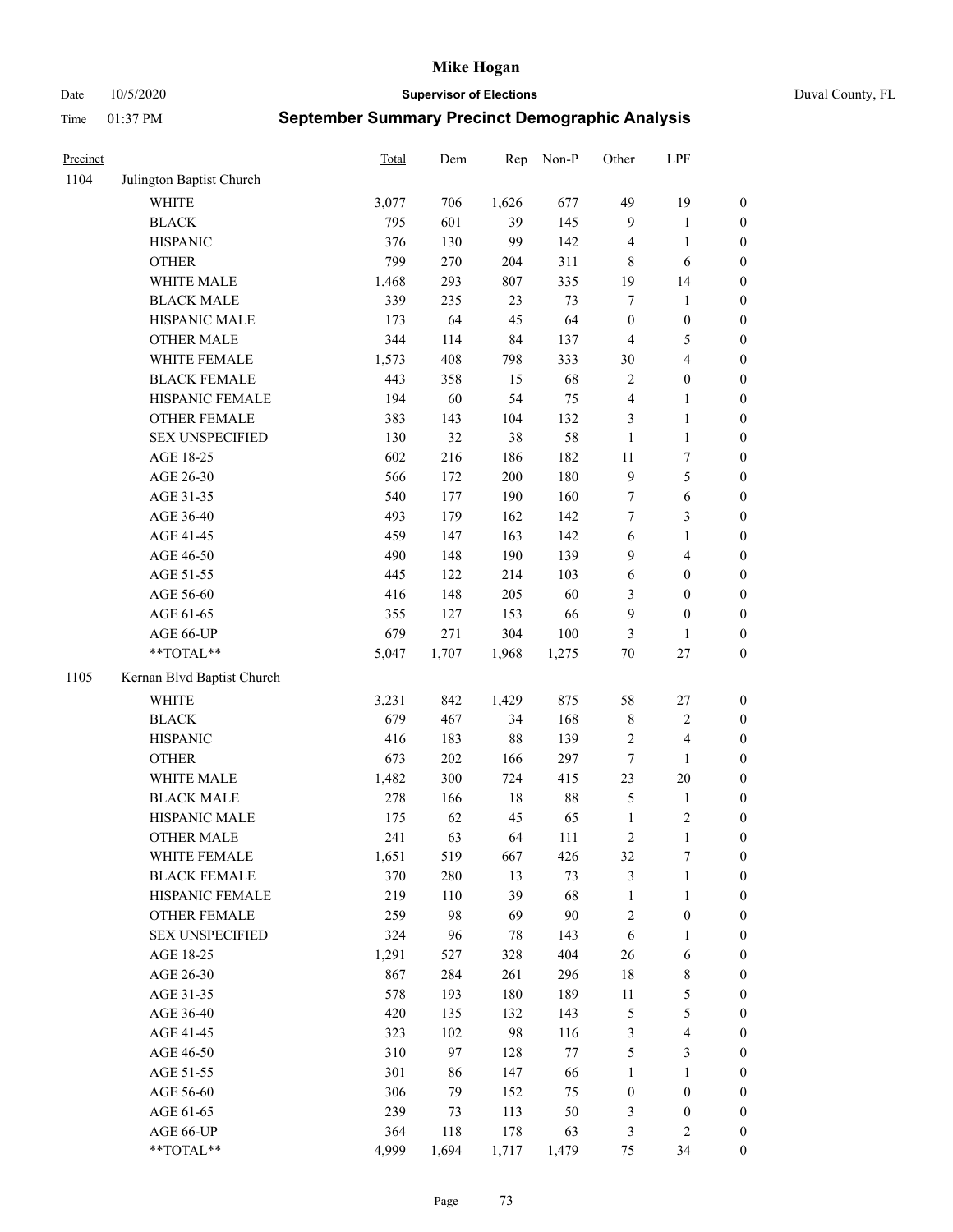Date 10/5/2020 **Supervisor of Elections** Duval County, FL

| Precinct |                        | <b>Total</b> | Dem    | Rep            | Non-P  | Other                   | LPF                     |                  |
|----------|------------------------|--------------|--------|----------------|--------|-------------------------|-------------------------|------------------|
| 1106     | Church of Eleven 22    |              |        |                |        |                         |                         |                  |
|          | <b>WHITE</b>           | 4,420        | 1,039  | 2,398          | 905    | 58                      | $20\,$                  | 0                |
|          | <b>BLACK</b>           | 701          | 516    | 25             | 139    | $20\,$                  | $\mathbf{1}$            | $\boldsymbol{0}$ |
|          | <b>HISPANIC</b>        | 426          | 165    | 103            | 155    | -1                      | $\sqrt{2}$              | $\boldsymbol{0}$ |
|          | <b>OTHER</b>           | 822          | 300    | 186            | 322    | 12                      | $\sqrt{2}$              | $\boldsymbol{0}$ |
|          | WHITE MALE             | 1,947        | 393    | 1,065          | 448    | 29                      | 12                      | $\boldsymbol{0}$ |
|          | <b>BLACK MALE</b>      | 307          | 204    | $18\,$         | 76     | 8                       | $\mathbf{1}$            | $\boldsymbol{0}$ |
|          | HISPANIC MALE          | 176          | 63     | 43             | 68     | $\mathbf{1}$            | $\mathbf{1}$            | $\boldsymbol{0}$ |
|          | <b>OTHER MALE</b>      | 348          | 101    | 85             | 156    | $\overline{4}$          | $\sqrt{2}$              | $\boldsymbol{0}$ |
|          | WHITE FEMALE           | 2,438        | 635    | 1,319          | 448    | $28\,$                  | $\,8\,$                 | $\boldsymbol{0}$ |
|          | <b>BLACK FEMALE</b>    | 389          | 309    | $\tau$         | 62     | 11                      | $\boldsymbol{0}$        | 0                |
|          | HISPANIC FEMALE        | 243          | 99     | 58             | 85     | $\boldsymbol{0}$        | $\mathbf{1}$            | 0                |
|          | OTHER FEMALE           | 407          | 171    | $88\,$         | 141    | 7                       | $\boldsymbol{0}$        | $\boldsymbol{0}$ |
|          | <b>SEX UNSPECIFIED</b> | 114          | 45     | 29             | 37     | 3                       | $\boldsymbol{0}$        | $\boldsymbol{0}$ |
|          | AGE 18-25              | 703          | 254    | 225            | 200    | 19                      | $\mathfrak{S}$          | $\boldsymbol{0}$ |
|          | AGE 26-30              | 582          | 180    | 215            | 160    | 18                      | 9                       | $\boldsymbol{0}$ |
|          | AGE 31-35              | 487          | 166    | 148            | 156    | 13                      | $\overline{\mathbf{4}}$ | $\boldsymbol{0}$ |
|          | AGE 36-40              | 486          | 178    | 153            | 145    | $\,$ 8 $\,$             | $\sqrt{2}$              | $\boldsymbol{0}$ |
|          | AGE 41-45              | 450          | 143    | 171            | 133    | $\sqrt{2}$              | $\mathbf{1}$            | $\boldsymbol{0}$ |
|          | AGE 46-50              | 457          | 141    | 177            | 132    | 7                       | $\boldsymbol{0}$        | $\boldsymbol{0}$ |
|          | AGE 51-55              | 454          | 144    | 192            | 113    | $\overline{\mathbf{4}}$ | $\mathbf{1}$            | $\boldsymbol{0}$ |
|          | AGE 56-60              | 464          | 130    | 208            | 121    | 5                       | $\boldsymbol{0}$        | 0                |
|          | AGE 61-65              | 406          | 121    | 202            | $77\,$ | $\overline{4}$          | $\overline{c}$          | 0                |
|          | AGE 66-UP              | 1,876        | 561    | 1,019          | 284    | 11                      | $\mathbf{1}$            | $\boldsymbol{0}$ |
|          | **TOTAL**              | 6,369        | 2,020  | 2,712          | 1,521  | 91                      | $25\,$                  | $\boldsymbol{0}$ |
| 1107     | Deercreek Country Club |              |        |                |        |                         |                         |                  |
|          | <b>WHITE</b>           | 1,120        | 171    | 780            | 158    | $\,$ 8 $\,$             | $\mathfrak{Z}$          | $\boldsymbol{0}$ |
|          | <b>BLACK</b>           | 96           | 61     | $\,$ 8 $\,$    | 26     | $\mathbf{1}$            | $\boldsymbol{0}$        | $\boldsymbol{0}$ |
|          | <b>HISPANIC</b>        | 65           | 14     | 27             | 24     | $\boldsymbol{0}$        | $\boldsymbol{0}$        | $\boldsymbol{0}$ |
|          | <b>OTHER</b>           | 443          | 136    | 116            | 184    | 5                       | $\sqrt{2}$              | $\boldsymbol{0}$ |
|          | WHITE MALE             | 542          | 73     | 380            | 82     | $\overline{4}$          | $\mathfrak{Z}$          | $\boldsymbol{0}$ |
|          | <b>BLACK MALE</b>      | $46\,$       | 27     | $\mathfrak{Z}$ | 15     | $\mathbf{1}$            | $\boldsymbol{0}$        | $\boldsymbol{0}$ |
|          | HISPANIC MALE          | 36           | $8\,$  | 14             | 14     | $\boldsymbol{0}$        | $\boldsymbol{0}$        | $\boldsymbol{0}$ |
|          | OTHER MALE             | 191          | 55     | 56             | 77     | $\mathbf{1}$            | $\mathbf{2}$            | $\boldsymbol{0}$ |
|          | WHITE FEMALE           | 564          | 97     | 393            | 70     | 4                       | $\boldsymbol{0}$        | 0                |
|          | <b>BLACK FEMALE</b>    | 49           | 34     | 5              | $10\,$ | $\boldsymbol{0}$        | $\boldsymbol{0}$        | $\overline{0}$   |
|          | HISPANIC FEMALE        | 29           | 6      | 13             | $10\,$ | $\boldsymbol{0}$        | $\boldsymbol{0}$        | $\overline{0}$   |
|          | OTHER FEMALE           | 216          | $72\,$ | 55             | 85     | 4                       | $\boldsymbol{0}$        | $\overline{0}$   |
|          | <b>SEX UNSPECIFIED</b> | 51           | 10     | 12             | 29     | $\boldsymbol{0}$        | $\boldsymbol{0}$        | 0                |
|          | AGE 18-25              | 206          | 65     | 80             | 52     | 8                       | $\mathbf{1}$            | 0                |
|          | AGE 26-30              | 109          | 32     | 45             | 31     | $\boldsymbol{0}$        | $\mathbf{1}$            | 0                |
|          | AGE 31-35              | 74           | 21     | 29             | $22\,$ | $\mathbf{1}$            | $\mathbf{1}$            | 0                |
|          | AGE 36-40              | 75           | 19     | 26             | $30\,$ | $\boldsymbol{0}$        | $\boldsymbol{0}$        | 0                |
|          | AGE 41-45              | 94           | 21     | 42             | 30     | $\boldsymbol{0}$        | 1                       | 0                |
|          | AGE 46-50              | 120          | 21     | 62             | 36     | $\mathbf{1}$            | $\boldsymbol{0}$        | 0                |
|          | AGE 51-55              | 152          | 31     | 72             | 47     | 2                       | $\boldsymbol{0}$        | 0                |
|          | AGE 56-60              | 193          | 31     | 111            | 49     | 1                       | 1                       | 0                |
|          | AGE 61-65              | 192          | 33     | 126            | 32     | $\mathbf{1}$            | $\boldsymbol{0}$        | 0                |
|          | AGE 66-UP              | 508          | 107    | 338            | 63     | $\boldsymbol{0}$        | $\boldsymbol{0}$        | 0                |
|          | **TOTAL**              | 1,724        | 382    | 931            | 392    | 14                      | $\mathfrak{S}$          | $\boldsymbol{0}$ |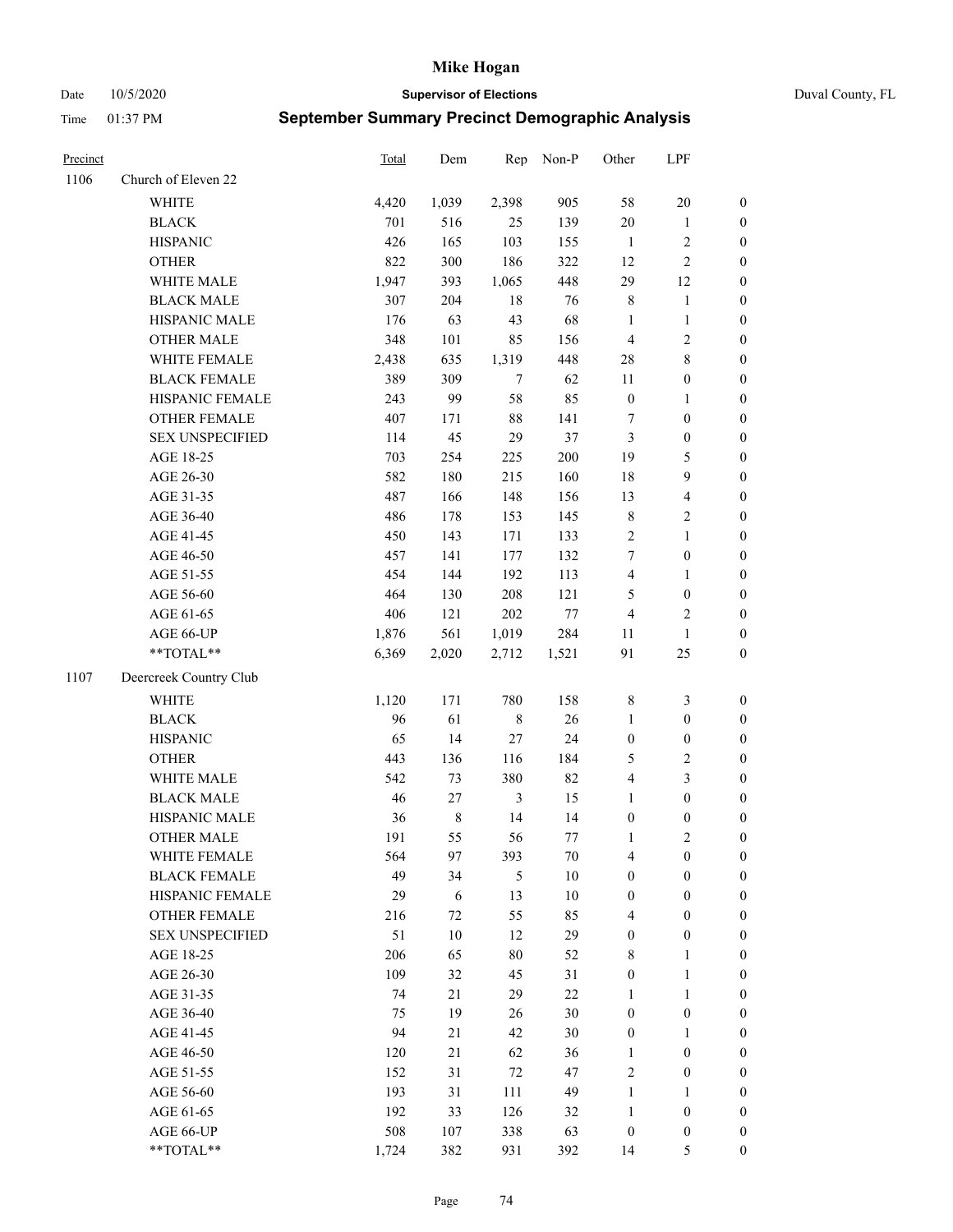Date 10/5/2020 **Supervisor of Elections** Duval County, FL

| Precinct |                        | <b>Total</b> | Dem              | Rep            | Non-P          | Other                   | LPF              |                  |
|----------|------------------------|--------------|------------------|----------------|----------------|-------------------------|------------------|------------------|
| 1108     | FSCJ - Deerwood Center |              |                  |                |                |                         |                  |                  |
|          | <b>WHITE</b>           | 2,300        | 661              | 1,018          | 568            | 41                      | 12               | 0                |
|          | <b>BLACK</b>           | 787          | 556              | 35             | 182            | 13                      | $\mathbf{1}$     | $\boldsymbol{0}$ |
|          | <b>HISPANIC</b>        | 301          | 113              | 75             | 105            | 8                       | $\boldsymbol{0}$ | $\boldsymbol{0}$ |
|          | <b>OTHER</b>           | 341          | 128              | 63             | 140            | 7                       | 3                | $\boldsymbol{0}$ |
|          | WHITE MALE             | 1,065        | 262              | 490            | 287            | 15                      | 11               | $\boldsymbol{0}$ |
|          | <b>BLACK MALE</b>      | 314          | 196              | 14             | 96             | $\,$ $\,$               | $\boldsymbol{0}$ | $\boldsymbol{0}$ |
|          | HISPANIC MALE          | 121          | 43               | 27             | $47\,$         | 4                       | $\boldsymbol{0}$ | $\boldsymbol{0}$ |
|          | <b>OTHER MALE</b>      | 127          | 46               | 24             | 54             | $\mathfrak{2}$          | $\mathbf{1}$     | $\boldsymbol{0}$ |
|          | WHITE FEMALE           | 1,208        | 393              | 515            | 273            | $26\,$                  | $\mathbf{1}$     | $\boldsymbol{0}$ |
|          | <b>BLACK FEMALE</b>    | 465          | 354              | 21             | 84             | 5                       | $\mathbf{1}$     | $\boldsymbol{0}$ |
|          | HISPANIC FEMALE        | 175          | 68               | 48             | 55             | $\overline{\mathbf{4}}$ | $\boldsymbol{0}$ | 0                |
|          | <b>OTHER FEMALE</b>    | 164          | 73               | $27\,$         | 58             | 5                       | $\mathbf{1}$     | $\boldsymbol{0}$ |
|          | <b>SEX UNSPECIFIED</b> | $90\,$       | 23               | 25             | 41             | $\boldsymbol{0}$        | $\mathbf{1}$     | $\boldsymbol{0}$ |
|          | AGE 18-25              | 521          | 203              | 140            | 156            | $20\,$                  | $\sqrt{2}$       | $\boldsymbol{0}$ |
|          | AGE 26-30              | 591          | 250              | 136            | 187            | 14                      | $\overline{4}$   | $\boldsymbol{0}$ |
|          | AGE 31-35              | 456          | 203              | 103            | 139            | $\boldsymbol{7}$        | $\overline{4}$   | $\boldsymbol{0}$ |
|          | AGE 36-40              | 315          | 126              | 74             | 110            | 4                       | $\mathbf{1}$     | $\boldsymbol{0}$ |
|          | AGE 41-45              | 274          | 108              | 73             | 89             | 3                       | $\mathbf{1}$     | $\boldsymbol{0}$ |
|          | AGE 46-50              | 263          | 95               | 95             | 66             | $\sqrt{6}$              | $\mathbf{1}$     | $\boldsymbol{0}$ |
|          | AGE 51-55              | 241          | 91               | $90\,$         | 54             | 5                       | $\mathbf{1}$     | $\boldsymbol{0}$ |
|          | AGE 56-60              | 279          | 92               | 122            | 62             | 3                       | $\boldsymbol{0}$ | 0                |
|          | AGE 61-65              | 232          | 89               | 96             | 42             | 4                       | $\mathbf{1}$     | $\boldsymbol{0}$ |
|          | AGE 66-UP              | 556          | 201              | 261            | $90\,$         | 3                       | $\mathbf{1}$     | $\boldsymbol{0}$ |
|          | $**TOTAL**$            | 3,729        | 1,458            | 1,191          | 995            | 69                      | 16               | $\boldsymbol{0}$ |
| 1109     | Deerwood Country Club  |              |                  |                |                |                         |                  |                  |
|          | <b>WHITE</b>           | 1,797        | 301              | 1,249          | 231            | 13                      | $\mathfrak{Z}$   | $\boldsymbol{0}$ |
|          | <b>BLACK</b>           | 54           | 37               | $\mathfrak{S}$ | 11             | $\mathbf{1}$            | $\boldsymbol{0}$ | $\boldsymbol{0}$ |
|          | <b>HISPANIC</b>        | 85           | 14               | 50             | 21             | $\boldsymbol{0}$        | $\boldsymbol{0}$ | $\boldsymbol{0}$ |
|          | <b>OTHER</b>           | 207          | 53               | 78             | 74             | 2                       | $\boldsymbol{0}$ | $\boldsymbol{0}$ |
|          | WHITE MALE             | 845          | 116              | 604            | 118            | 4                       | 3                | $\boldsymbol{0}$ |
|          | <b>BLACK MALE</b>      | 26           | 14               | $\sqrt{2}$     | 9              | $\mathbf{1}$            | $\boldsymbol{0}$ | $\boldsymbol{0}$ |
|          | HISPANIC MALE          | 40           | $\sqrt{6}$       | 23             | 11             | $\boldsymbol{0}$        | $\boldsymbol{0}$ | $\boldsymbol{0}$ |
|          | <b>OTHER MALE</b>      | 77           | 24               | 27             | 25             | $\mathbf{1}$            | $\boldsymbol{0}$ | $\boldsymbol{0}$ |
|          | WHITE FEMALE           | 942          | 182              | 640            | 111            | 9                       | 0                | 0                |
|          | <b>BLACK FEMALE</b>    | 27           | $22\,$           | 3              | $\overline{2}$ | $\boldsymbol{0}$        | $\boldsymbol{0}$ | $\overline{0}$   |
|          | HISPANIC FEMALE        | 43           | $\boldsymbol{7}$ | 27             | 9              | $\boldsymbol{0}$        | $\boldsymbol{0}$ | $\overline{0}$   |
|          | <b>OTHER FEMALE</b>    | 95           | 26               | 37             | 31             | $\mathbf{1}$            | $\boldsymbol{0}$ | $\overline{0}$   |
|          | <b>SEX UNSPECIFIED</b> | 48           | $\,8\,$          | 19             | 21             | $\boldsymbol{0}$        | $\boldsymbol{0}$ | 0                |
|          | AGE 18-25              | 233          | 45               | 132            | 54             | 2                       | $\boldsymbol{0}$ | $\theta$         |
|          | AGE 26-30              | 127          | 21               | 73             | 33             | $\boldsymbol{0}$        | $\boldsymbol{0}$ | 0                |
|          | AGE 31-35              | 130          | 26               | 84             | $18\,$         | 2                       | $\boldsymbol{0}$ | 0                |
|          | AGE 36-40              | 140          | 27               | 84             | $28\,$         | $\mathbf{1}$            | $\boldsymbol{0}$ | 0                |
|          | AGE 41-45              | 149          | 27               | 91             | 27             | 2                       | $\mathfrak{2}$   | 0                |
|          | AGE 46-50              | 183          | 22               | 128            | $30\,$         | 3                       | $\boldsymbol{0}$ | 0                |
|          | AGE 51-55              | 172          | 33               | 116            | 23             | $\boldsymbol{0}$        | $\boldsymbol{0}$ | $\overline{0}$   |
|          | AGE 56-60              | 178          | 32               | 108            | 37             | 1                       | $\boldsymbol{0}$ | $\overline{0}$   |
|          | AGE 61-65              | 170          | 29               | 117            | $22\,$         | 2                       | $\boldsymbol{0}$ | $\overline{0}$   |
|          | AGE 66-UP              | 659          | 143              | 447            | 65             | 3                       | $\mathbf{1}$     | 0                |
|          | **TOTAL**              | 2,143        | 405              | 1,382          | 337            | 16                      | 3                | $\boldsymbol{0}$ |
|          |                        |              |                  |                |                |                         |                  |                  |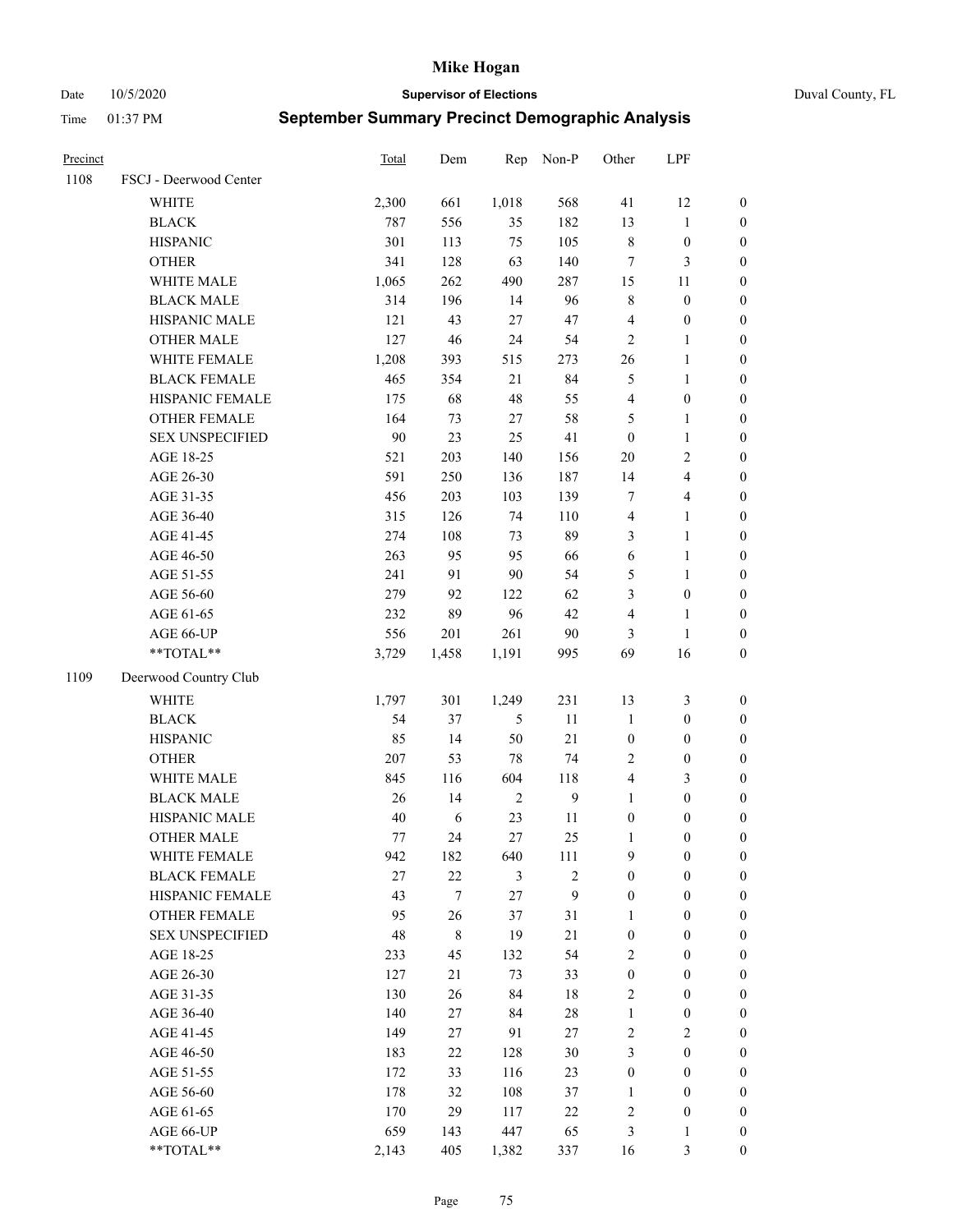Date 10/5/2020 **Supervisor of Elections** Duval County, FL

| Precinct |                                       | <b>Total</b> | Dem   | Rep            | Non-P  | Other            | LPF                     |                  |
|----------|---------------------------------------|--------------|-------|----------------|--------|------------------|-------------------------|------------------|
| 1110     | Mission Way Church                    |              |       |                |        |                  |                         |                  |
|          | <b>WHITE</b>                          | 4,936        | 1,131 | 2,515          | 1,142  | 124              | 24                      | 0                |
|          | <b>BLACK</b>                          | 1,062        | 763   | 57             | 218    | $22\,$           | $\sqrt{2}$              | 0                |
|          | <b>HISPANIC</b>                       | 678          | 263   | 168            | 233    | 9                | $\mathfrak{S}$          | 0                |
|          | <b>OTHER</b>                          | 728          | 223   | 208            | 287    | $\,$ 8 $\,$      | $\sqrt{2}$              | $\boldsymbol{0}$ |
|          | WHITE MALE                            | 2,120        | 406   | 1,112          | 538    | 49               | 15                      | $\boldsymbol{0}$ |
|          | <b>BLACK MALE</b>                     | 444          | 280   | 29             | 124    | 11               | $\boldsymbol{0}$        | $\boldsymbol{0}$ |
|          | HISPANIC MALE                         | 298          | 103   | 73             | 112    | 5                | $\mathfrak{S}$          | $\boldsymbol{0}$ |
|          | <b>OTHER MALE</b>                     | 282          | 74    | $8\sqrt{1}$    | 120    | $\tau$           | $\boldsymbol{0}$        | $\boldsymbol{0}$ |
|          | WHITE FEMALE                          | 2,782        | 714   | 1,393          | 592    | 74               | $\mathbf{9}$            | $\boldsymbol{0}$ |
|          | <b>BLACK FEMALE</b>                   | 606          | 475   | 27             | 91     | 11               | $\sqrt{2}$              | 0                |
|          | HISPANIC FEMALE                       | 376          | 159   | 95             | 118    | $\overline{4}$   | $\boldsymbol{0}$        | 0                |
|          | OTHER FEMALE                          | 362          | 121   | 112            | 126    | $\mathbf{1}$     | $\sqrt{2}$              | 0                |
|          | <b>SEX UNSPECIFIED</b>                | 134          | 48    | 26             | 59     | $\mathbf{1}$     | $\boldsymbol{0}$        | $\boldsymbol{0}$ |
|          | AGE 18-25                             | 754          | 242   | 262            | 221    | 22               | $\boldsymbol{7}$        | $\boldsymbol{0}$ |
|          | AGE 26-30                             | 993          | 305   | 393            | 261    | $27\,$           | $\boldsymbol{7}$        | $\boldsymbol{0}$ |
|          | AGE 31-35                             | 989          | 314   | 369            | 283    | 17               | 6                       | $\boldsymbol{0}$ |
|          | AGE 36-40                             | 794          | 255   | 247            | 271    | 15               | 6                       | $\boldsymbol{0}$ |
|          | AGE 41-45                             | 669          | 249   | 227            | 172    | 19               | $\sqrt{2}$              | $\boldsymbol{0}$ |
|          | AGE 46-50                             | 621          | 201   | 235            | 172    | $\,$ 8 $\,$      | $\mathfrak s$           | $\boldsymbol{0}$ |
|          | AGE 51-55                             | 522          | 163   | 233            | 119    | $\tau$           | $\boldsymbol{0}$        | $\boldsymbol{0}$ |
|          | AGE 56-60                             | 487          | 141   | 229            | 106    | 11               | $\boldsymbol{0}$        | 0                |
|          | AGE 61-65                             | 469          | 148   | 225            | $90\,$ | 6                | $\boldsymbol{0}$        | 0                |
|          | AGE 66-UP                             | 1,103        | 361   | 527            | 184    | 31               | $\boldsymbol{0}$        | $\boldsymbol{0}$ |
|          | $**TOTAL**$                           | 7,404        | 2,380 | 2,948          | 1,880  | 163              | 33                      | $\boldsymbol{0}$ |
| 1111     | Shepherd of the Woods Lutheran Church |              |       |                |        |                  |                         |                  |
|          | <b>WHITE</b>                          | 1,049        | 311   | 403            | 312    | 17               | 6                       | $\boldsymbol{0}$ |
|          | <b>BLACK</b>                          | 558          | 416   | 12             | 120    | 7                | $\mathfrak{Z}$          | $\boldsymbol{0}$ |
|          | <b>HISPANIC</b>                       | 237          | 99    | $44\,$         | 91     | $\mathbf{1}$     | $\mathbf{2}$            | $\boldsymbol{0}$ |
|          | <b>OTHER</b>                          | 187          | 78    | 30             | 75     | 4                | $\boldsymbol{0}$        | $\boldsymbol{0}$ |
|          | WHITE MALE                            | 470          | 122   | 187            | 150    | 8                | $\mathfrak{Z}$          | $\boldsymbol{0}$ |
|          | <b>BLACK MALE</b>                     | 219          | 143   | $\,8\,$        | 65     | $\overline{c}$   | $\mathbf{1}$            | $\boldsymbol{0}$ |
|          | HISPANIC MALE                         | 96           | 39    | $22\,$         | 34     | $\boldsymbol{0}$ | 1                       | 0                |
|          | <b>OTHER MALE</b>                     | 66           | 27    | 12             | 24     | 3                | $\boldsymbol{0}$        | 0                |
|          | WHITE FEMALE                          | 559          | 183   | 210            | 154    | 9                | 3                       | 0                |
|          | <b>BLACK FEMALE</b>                   | 330          | 265   | $\overline{4}$ | 54     | 5                | $\sqrt{2}$              | $\boldsymbol{0}$ |
|          | HISPANIC FEMALE                       | 137          | 59    | $20\,$         | 56     | $\mathbf{1}$     | $\mathbf{1}$            | $\overline{0}$   |
|          | OTHER FEMALE                          | 89           | 42    | 14             | 32     | $\mathbf{1}$     | $\boldsymbol{0}$        | $\overline{0}$   |
|          | <b>SEX UNSPECIFIED</b>                | 65           | 24    | 12             | 29     | $\boldsymbol{0}$ | $\boldsymbol{0}$        | 0                |
|          | AGE 18-25                             | 308          | 126   | 64             | 107    | 7                | $\overline{\mathbf{4}}$ | 0                |
|          | AGE 26-30                             | 401          | 188   | $71\,$         | 130    | $10\,$           | $\sqrt{2}$              | 0                |
|          | AGE 31-35                             | 255          | 107   | 51             | 91     | $\overline{4}$   | $\sqrt{2}$              | 0                |
|          | AGE 36-40                             | 185          | 83    | 38             | 62     | $\mathbf{1}$     | $\mathbf{1}$            | 0                |
|          | AGE 41-45                             | 133          | 63    | 28             | 42     | $\boldsymbol{0}$ | $\boldsymbol{0}$        | 0                |
|          | AGE 46-50                             | 142          | 72    | 28             | 39     | $\overline{c}$   | $\mathbf{1}$            | 0                |
|          | AGE 51-55                             | 96           | 49    | 21             | 26     | $\boldsymbol{0}$ | $\boldsymbol{0}$        | 0                |
|          | AGE 56-60                             | 149          | 74    | 41             | 32     | 2                | $\boldsymbol{0}$        | 0                |
|          | AGE 61-65                             | 100          | 49    | 29             | 21     | $\mathbf{1}$     | $\boldsymbol{0}$        | $\boldsymbol{0}$ |
|          | AGE 66-UP                             | 261          | 93    | 118            | 47     | $\overline{c}$   | $\mathbf{1}$            | 0                |
|          | **TOTAL**                             | 2,031        | 904   | 489            | 598    | 29               | 11                      | $\boldsymbol{0}$ |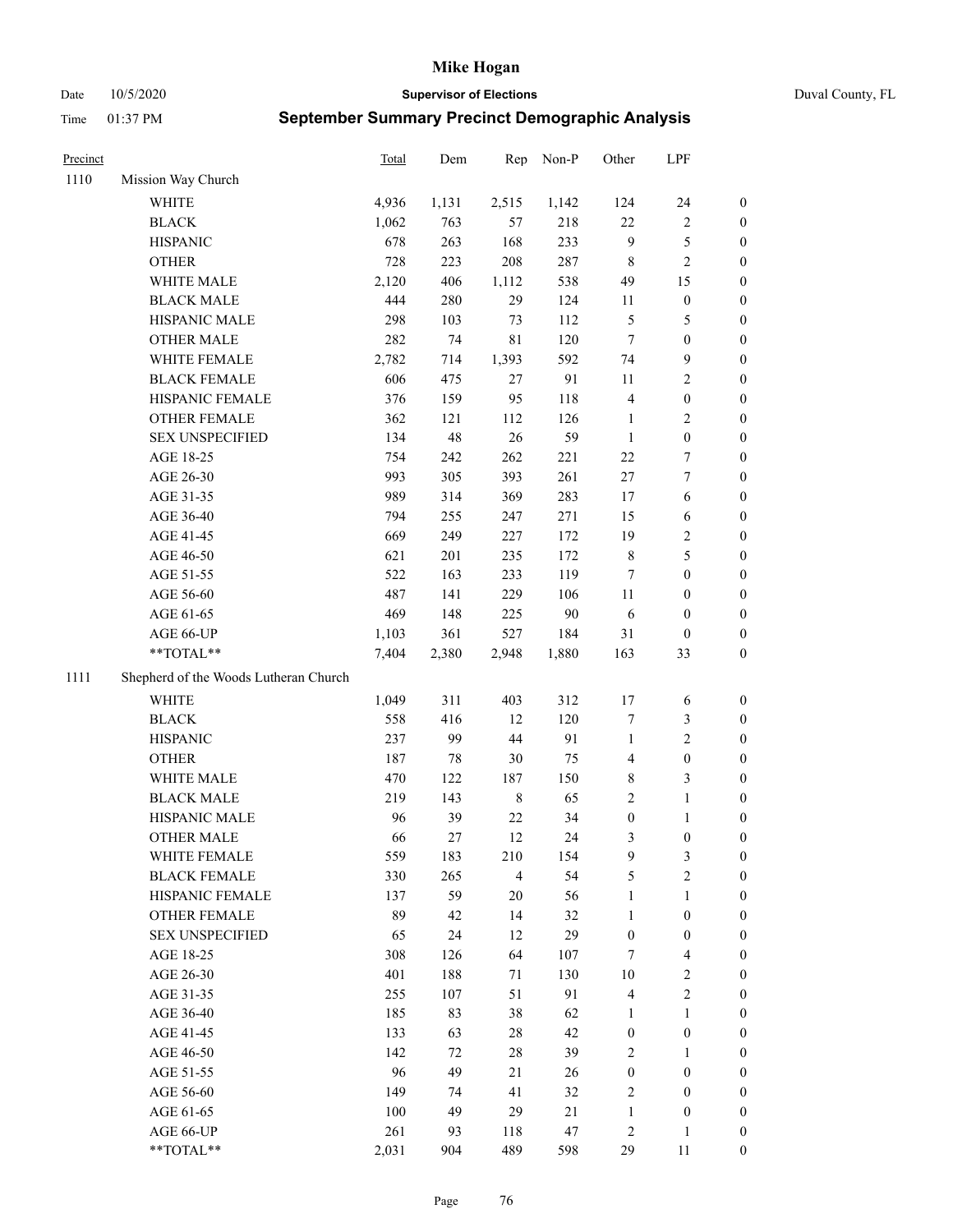Date 10/5/2020 **Supervisor of Elections** Duval County, FL

| Precinct |                            | Total      | Dem       | Rep       | Non-P    | Other               | LPF                              |                     |
|----------|----------------------------|------------|-----------|-----------|----------|---------------------|----------------------------------|---------------------|
| 1112     | Southeast Regional Library |            |           |           |          |                     |                                  |                     |
|          | <b>WHITE</b>               | 2,497      | 593       | 1,327     | 521      | 43                  | 13                               | 0                   |
|          | <b>BLACK</b>               | 462        | 341       | 23        | 86       | $11\,$              | $\mathbf{1}$                     | 0                   |
|          | <b>HISPANIC</b>            | 238        | $80\,$    | 64        | $87\,$   | 5                   | $\sqrt{2}$                       | $\boldsymbol{0}$    |
|          | <b>OTHER</b>               | 597        | 205       | 140       | 244      | 6                   | $\sqrt{2}$                       | $\boldsymbol{0}$    |
|          | WHITE MALE                 | 1,163      | 221       | 645       | 270      | 17                  | $10\,$                           | $\boldsymbol{0}$    |
|          | <b>BLACK MALE</b>          | 184        | 119       | 13        | 49       | 3                   | $\boldsymbol{0}$                 | $\boldsymbol{0}$    |
|          | HISPANIC MALE              | 99         | 31        | 26        | 39       | $\mathbf{1}$        | $\sqrt{2}$                       | $\boldsymbol{0}$    |
|          | <b>OTHER MALE</b>          | 244        | 77        | 63        | $100\,$  | $\mathfrak{2}$      | $\sqrt{2}$                       | $\boldsymbol{0}$    |
|          | WHITE FEMALE               | 1,313      | 369       | 672       | 245      | 25                  | $\sqrt{2}$                       | $\boldsymbol{0}$    |
|          | <b>BLACK FEMALE</b>        | 273        | 218       | 10        | 36       | 8                   | $\mathbf{1}$                     | $\boldsymbol{0}$    |
|          | HISPANIC FEMALE            | 135        | 47        | 37        | 47       | 4                   | $\boldsymbol{0}$                 | 0                   |
|          | OTHER FEMALE               | 275        | 103       | 64        | 105      | 3                   | $\boldsymbol{0}$                 | $\boldsymbol{0}$    |
|          | <b>SEX UNSPECIFIED</b>     | 108        | 34        | 24        | 47       | $\mathfrak{2}$      | $\mathbf{1}$                     | $\boldsymbol{0}$    |
|          | AGE 18-25                  | 540        | 190       | 189       | 141      | 18                  | $\sqrt{2}$                       | $\boldsymbol{0}$    |
|          | AGE 26-30                  | 444        | 168       | 128       | 135      | 9                   | $\overline{\mathbf{4}}$          | $\boldsymbol{0}$    |
|          | AGE 31-35                  | 355        | 119       | 111       | 113      | $\,$ $\,$           | $\overline{\mathbf{4}}$          | $\boldsymbol{0}$    |
|          | AGE 36-40                  | 320        | 113       | 109       | 91       | 5                   | $\sqrt{2}$                       | $\boldsymbol{0}$    |
|          | AGE 41-45                  | 299        | 100       | 112       | 83       | 3                   | $\mathbf{1}$                     | $\boldsymbol{0}$    |
|          | AGE 46-50                  | 360        | 104       | 150       | 97       | $\,$ $\,$           | $\mathbf{1}$                     | $\boldsymbol{0}$    |
|          | AGE 51-55                  | 307        | 84        | 148       | $70\,$   | 5                   | $\boldsymbol{0}$                 | 0                   |
|          | AGE 56-60                  | 327        | 94        | 169       | 60       | 3                   | $\mathbf{1}$                     | 0                   |
|          | AGE 61-65                  | 273        | 70        | 142       | 58       | $\mathbf{2}$        | $\mathbf{1}$                     | 0                   |
|          | AGE 66-UP                  | 567        | 177       | 295       | 89       | $\overline{4}$      | $\sqrt{2}$                       | $\boldsymbol{0}$    |
|          | **TOTAL**                  | 3,794      | 1,219     | 1,554     | 938      | 65                  | $18\,$                           | $\boldsymbol{0}$    |
| 1113     | Deermeadows Church         |            |           |           |          |                     |                                  |                     |
|          | <b>WHITE</b>               | 2,004      | 634       | 781       | 533      | 40                  | 16                               | $\boldsymbol{0}$    |
|          | <b>BLACK</b>               | 1,106      | 822       | 39        | 228      | 16                  | $\mathbf{1}$                     | $\boldsymbol{0}$    |
|          | <b>HISPANIC</b>            | 342        | 151       | 62        | 125      | 3                   | $\mathbf{1}$                     | $\boldsymbol{0}$    |
|          | <b>OTHER</b>               | 341        | 153       | 56        | 126      | 4                   | $\sqrt{2}$                       | $\boldsymbol{0}$    |
|          | WHITE MALE                 | 905        | 264       | 366       | 255      | 11                  | 9                                | $\boldsymbol{0}$    |
|          | <b>BLACK MALE</b>          | 443        | 294       | $17\,$    | 124      | $\,$ 8 $\,$         | $\boldsymbol{0}$                 | $\boldsymbol{0}$    |
|          | HISPANIC MALE              | 160        | 69        | 35        | 54       | 1                   | 1                                | $\boldsymbol{0}$    |
|          | <b>OTHER MALE</b>          | 141        | 46        | 30        | 62       | 2                   | $\mathbf{1}$                     | $\boldsymbol{0}$    |
|          | WHITE FEMALE               | 1,077      | 364       | 409       | 268      | 29                  | 7                                | 0                   |
|          | <b>BLACK FEMALE</b>        | 652        | 519       | 22        | 102      | 8                   | $\mathbf{1}$                     | $\boldsymbol{0}$    |
|          | HISPANIC FEMALE            | 175        | $78\,$    | 26        | 69       | $\sqrt{2}$          | $\boldsymbol{0}$                 | $\overline{0}$      |
|          | OTHER FEMALE               | 151        | 89        | 20        | 40       | $\mathbf{1}$        | $\mathbf{1}$                     | $\overline{0}$      |
|          | <b>SEX UNSPECIFIED</b>     | 89         | 37        | 13        | 38       | $\mathbf{1}$        | $\boldsymbol{0}$                 | 0                   |
|          | AGE 18-25                  | 545        | 228       | 102       | 189      | 22                  | $\overline{\mathbf{4}}$          | 0                   |
|          | AGE 26-30                  | 707        | 353       | 121       | 216      | 12                  | $\mathfrak{S}$                   | 0                   |
|          | AGE 31-35                  | 479        | 231       | 87        | 147      | 9                   | $\mathfrak s$                    | 0                   |
|          | AGE 36-40                  | 330        | 152       | 71        | 98       | 5                   | $\overline{\mathbf{4}}$          | 0                   |
|          | AGE 41-45                  | 275        | 142       | 57        | 72       | $\overline{4}$      | $\boldsymbol{0}$                 | 0                   |
|          | AGE 46-50                  | 258        | 123       | 67        | 64       | 4                   | $\boldsymbol{0}$                 | 0                   |
|          |                            |            |           |           |          |                     |                                  |                     |
|          | AGE 51-55<br>AGE 56-60     | 259<br>235 | 138<br>92 | 60<br>85  | 59<br>57 | 1<br>1              | $\mathbf{1}$<br>$\boldsymbol{0}$ | 0<br>$\overline{0}$ |
|          |                            |            | 85        |           |          |                     |                                  | $\overline{0}$      |
|          | AGE 61-65<br>AGE 66-UP     | 196<br>508 | 215       | 73<br>215 | 35<br>75 | $\overline{c}$<br>3 | 1<br>$\boldsymbol{0}$            | 0                   |
|          | **TOTAL**                  | 3,793      | 1,760     | 938       | 1,012    | 63                  | 20                               | $\boldsymbol{0}$    |
|          |                            |            |           |           |          |                     |                                  |                     |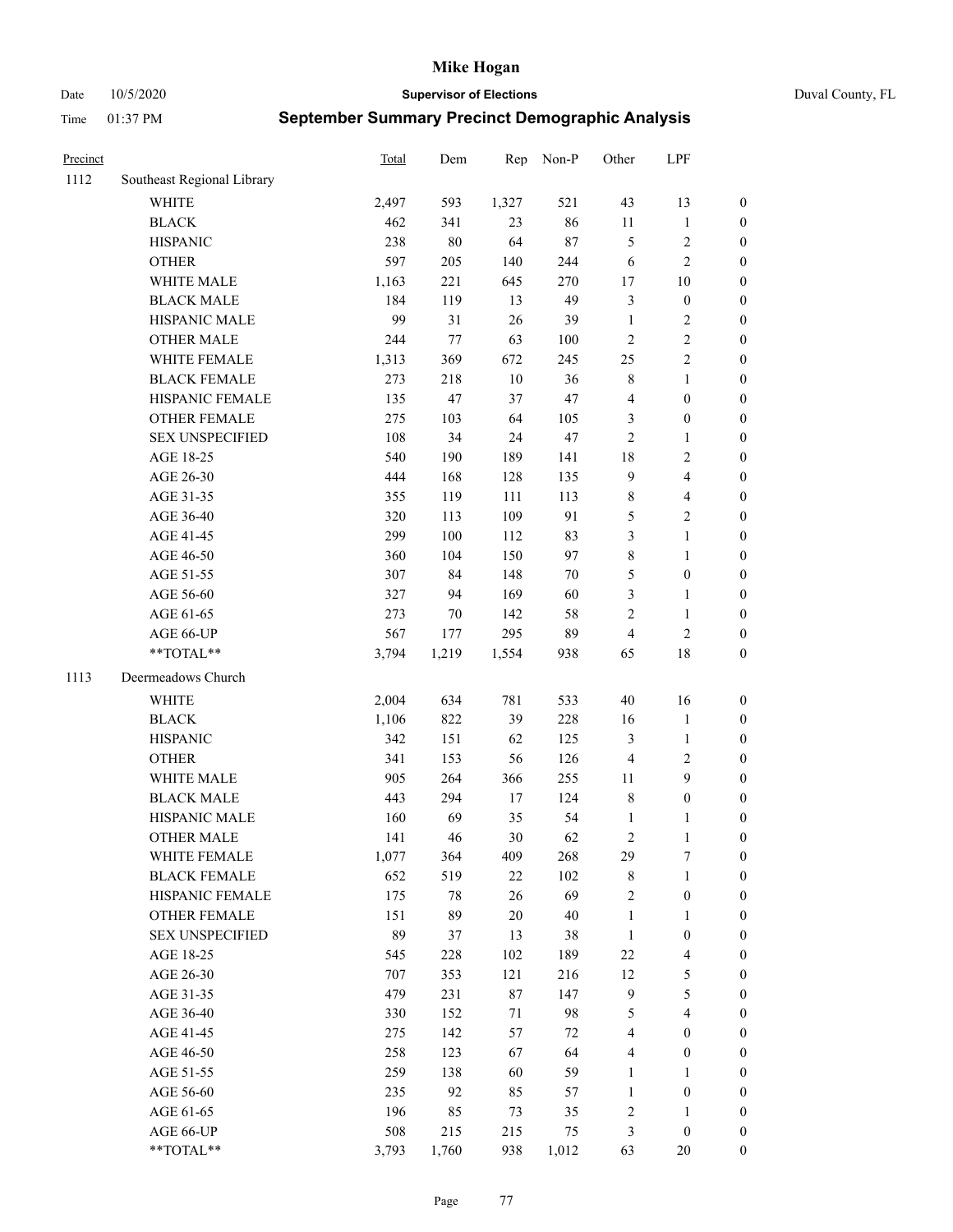Date 10/5/2020 **Supervisor of Elections** Duval County, FL

| Precinct |                           | <b>Total</b> | Dem   | Rep    | Non-P  | Other            | LPF              |                  |
|----------|---------------------------|--------------|-------|--------|--------|------------------|------------------|------------------|
| 1114     | The Salem Center          |              |       |        |        |                  |                  |                  |
|          | WHITE                     | 2,436        | 676   | 1,125  | 561    | 57               | 17               | 0                |
|          | <b>BLACK</b>              | 832          | 630   | 20     | 163    | 16               | $\mathfrak{Z}$   | 0                |
|          | <b>HISPANIC</b>           | 365          | 135   | 78     | 147    | $\overline{4}$   | $\mathbf{1}$     | $\boldsymbol{0}$ |
|          | <b>OTHER</b>              | 425          | 164   | 84     | 166    | $10\,$           | $\mathbf{1}$     | $\boldsymbol{0}$ |
|          | WHITE MALE                | 1,061        | 248   | 520    | 253    | $27\,$           | 13               | $\boldsymbol{0}$ |
|          | <b>BLACK MALE</b>         | 315          | 223   | 5      | 81     | 5                | 1                | $\boldsymbol{0}$ |
|          | HISPANIC MALE             | 165          | 48    | 46     | 69     | 2                | $\boldsymbol{0}$ | $\boldsymbol{0}$ |
|          | <b>OTHER MALE</b>         | 179          | 60    | 38     | 76     | $\overline{4}$   | $\mathbf{1}$     | $\boldsymbol{0}$ |
|          | WHITE FEMALE              | 1,346        | 416   | 599    | 299    | $28\,$           | $\overline{4}$   | $\boldsymbol{0}$ |
|          | <b>BLACK FEMALE</b>       | 508          | 402   | 14     | 79     | 11               | $\sqrt{2}$       | 0                |
|          | HISPANIC FEMALE           | 195          | 84    | 31     | $77\,$ | 2                | $\mathbf{1}$     | 0                |
|          | OTHER FEMALE              | 193          | 91    | 34     | 62     | $\sqrt{6}$       | $\boldsymbol{0}$ | $\boldsymbol{0}$ |
|          | <b>SEX UNSPECIFIED</b>    | 96           | 33    | $20\,$ | 41     | $\sqrt{2}$       | $\boldsymbol{0}$ | $\boldsymbol{0}$ |
|          | AGE 18-25                 | 638          | 262   | 174    | 175    | $22\,$           | $\mathfrak s$    | $\boldsymbol{0}$ |
|          | AGE 26-30                 | 782          | 319   | 216    | 224    | $20\,$           | $\mathfrak{Z}$   | $\boldsymbol{0}$ |
|          | AGE 31-35                 | 545          | 207   | 137    | 188    | 7                | 6                | $\boldsymbol{0}$ |
|          | AGE 36-40                 | 340          | 151   | 89     | 89     | $\tau$           | $\overline{4}$   | $\boldsymbol{0}$ |
|          | AGE 41-45                 | 265          | 112   | 69     | 75     | $\boldsymbol{9}$ | $\boldsymbol{0}$ | $\boldsymbol{0}$ |
|          | AGE 46-50                 | 252          | 97    | $71\,$ | $78\,$ | 4                | $\sqrt{2}$       | $\boldsymbol{0}$ |
|          | AGE 51-55                 | 230          | 103   | 79     | 45     | 3                | $\boldsymbol{0}$ | $\boldsymbol{0}$ |
|          | AGE 56-60                 | 227          | 77    | 102    | 43     | 5                | $\boldsymbol{0}$ | 0                |
|          | AGE 61-65                 | 189          | 64    | $77\,$ | 41     | $\boldsymbol{7}$ | $\boldsymbol{0}$ | 0                |
|          | AGE 66-UP                 | 590          | 213   | 293    | 79     | 3                | $\mathbf{2}$     | $\boldsymbol{0}$ |
|          | $**TOTAL**$               | 4,058        | 1,605 | 1,307  | 1,037  | $87\,$           | $22\,$           | $\boldsymbol{0}$ |
| 1115     | Bartram Springs Clubhouse |              |       |        |        |                  |                  |                  |
|          | <b>WHITE</b>              | 2,767        | 577   | 1,496  | 636    | 38               | 20               | $\boldsymbol{0}$ |
|          | <b>BLACK</b>              | 696          | 498   | 47     | 142    | 9                | $\boldsymbol{0}$ | $\boldsymbol{0}$ |
|          | <b>HISPANIC</b>           | 347          | 129   | 85     | 131    | $\mathbf{1}$     | $\mathbf{1}$     | $\boldsymbol{0}$ |
|          | <b>OTHER</b>              | 577          | 196   | 166    | 204    | $10\,$           | $\mathbf{1}$     | $\boldsymbol{0}$ |
|          | WHITE MALE                | 1,307        | 214   | 746    | 319    | 14               | 14               | $\boldsymbol{0}$ |
|          | <b>BLACK MALE</b>         | 297          | 190   | 31     | $70\,$ | $\sqrt{6}$       | $\boldsymbol{0}$ | $\boldsymbol{0}$ |
|          | HISPANIC MALE             | 165          | 53    | 41     | $70\,$ | $\boldsymbol{0}$ | 1                | 0                |
|          | <b>OTHER MALE</b>         | 233          | 72    | 77     | 82     | 2                | $\boldsymbol{0}$ | $\boldsymbol{0}$ |
|          | WHITE FEMALE              | 1,437        | 359   | 739    | 309    | 24               | 6                | 0                |
|          | <b>BLACK FEMALE</b>       | 394          | 304   | 16     | 72     | 2                | $\boldsymbol{0}$ | $\boldsymbol{0}$ |
|          | HISPANIC FEMALE           | 178          | 74    | 43     | 60     | $\mathbf{1}$     | $\boldsymbol{0}$ | $\overline{0}$   |
|          | <b>OTHER FEMALE</b>       | 279          | 103   | 78     | $90\,$ | 7                | $\mathbf{1}$     | $\overline{0}$   |
|          | <b>SEX UNSPECIFIED</b>    | 97           | 31    | 23     | 41     | $\overline{c}$   | $\boldsymbol{0}$ | 0                |
|          | AGE 18-25                 | 519          | 191   | 161    | 154    | 11               | $\sqrt{2}$       | 0                |
|          | AGE 26-30                 | 377          | 123   | 130    | 110    | $10\,$           | $\overline{4}$   | 0                |
|          | AGE 31-35                 | 479          | 152   | 160    | 160    | 4                | $\mathfrak z$    | 0                |
|          | AGE 36-40                 | 501          | 124   | 209    | 157    | 8                | $\mathfrak{Z}$   | 0                |
|          | AGE 41-45                 | 505          | 154   | 197    | 140    | $\boldsymbol{7}$ | $\boldsymbol{7}$ | 0                |
|          | AGE 46-50                 | 482          | 150   | 203    | 126    | 2                | $\mathbf{1}$     | 0                |
|          | AGE 51-55                 | 408          | 131   | 193    | 79     | 4                | $\mathbf{1}$     | 0                |
|          | AGE 56-60                 | 355          | 123   | 171    | 57     | 3                | $\mathbf{1}$     | 0                |
|          | AGE 61-65                 | 255          | 92    | 124    | 36     | 3                | $\boldsymbol{0}$ | $\boldsymbol{0}$ |
|          | AGE 66-UP                 | 502          | 159   | 246    | 92     | 5                | $\boldsymbol{0}$ | 0                |
|          | **TOTAL**                 | 4,387        | 1,400 | 1,794  | 1,113  | 58               | $22\,$           | $\boldsymbol{0}$ |
|          |                           |              |       |        |        |                  |                  |                  |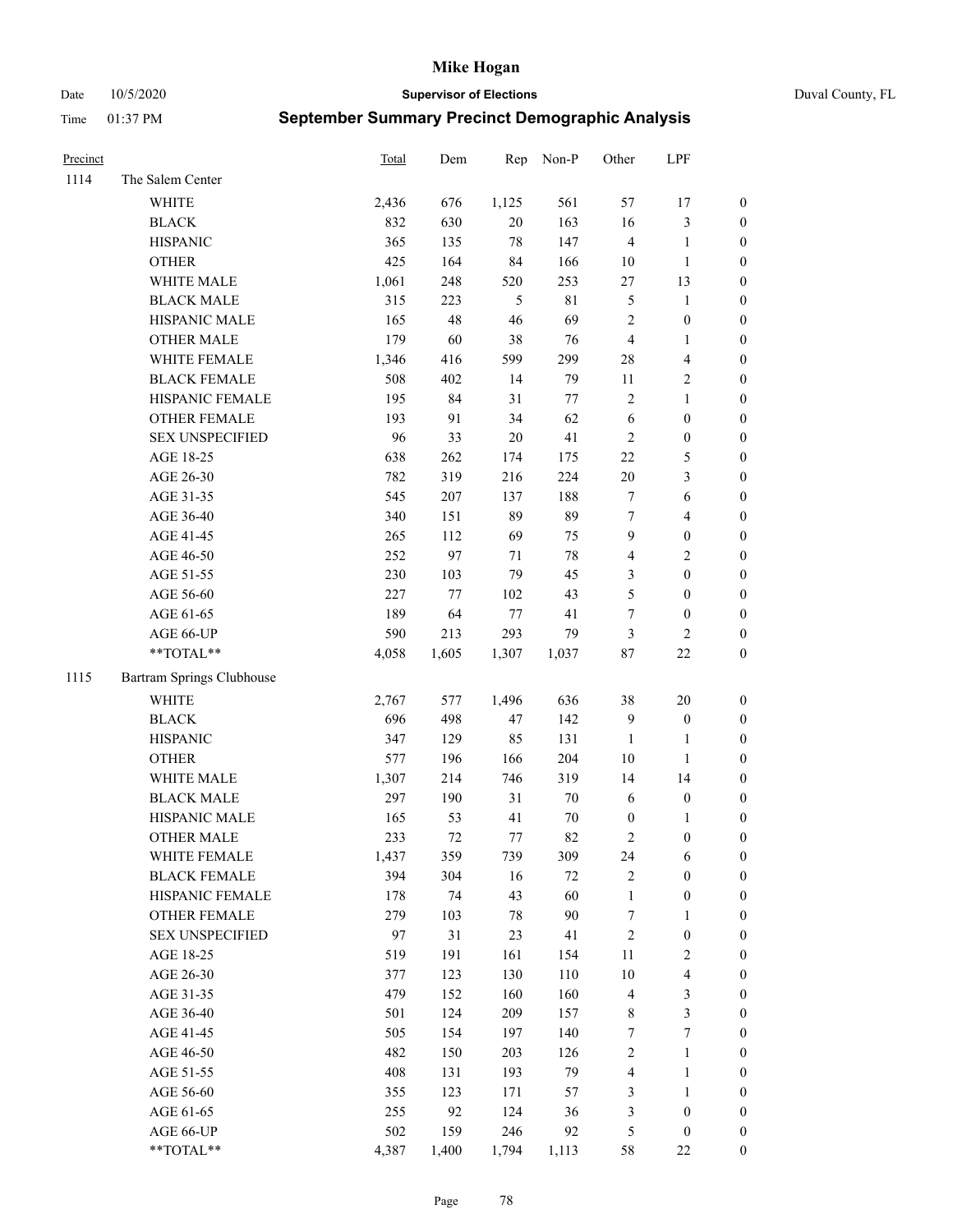# Date 10/5/2020 **Supervisor of Elections** Duval County, FL

| Precinct |                                                 | Total  | Dem        | Rep            | Non-P          | Other            | LPF              |                  |
|----------|-------------------------------------------------|--------|------------|----------------|----------------|------------------|------------------|------------------|
| 1116     | First Baptist Church of Jacksonville at Nocatee |        |            |                |                |                  |                  |                  |
|          | <b>WHITE</b>                                    | 1,638  | 367        | 936            | 295            | 35               | $\mathfrak{S}$   | $\boldsymbol{0}$ |
|          | <b>BLACK</b>                                    | 87     | 55         | 9              | $20\,$         | 3                | $\boldsymbol{0}$ | $\boldsymbol{0}$ |
|          | <b>HISPANIC</b>                                 | 92     | 32         | 37             | 23             | $\boldsymbol{0}$ | $\boldsymbol{0}$ | 0                |
|          | <b>OTHER</b>                                    | 105    | 31         | 34             | 39             | $\boldsymbol{0}$ | $\mathbf{1}$     | $\boldsymbol{0}$ |
|          | WHITE MALE                                      | 781    | 139        | 470            | 151            | 19               | $\sqrt{2}$       | $\boldsymbol{0}$ |
|          | <b>BLACK MALE</b>                               | 46     | 27         | 5              | 12             | $\sqrt{2}$       | $\boldsymbol{0}$ | $\boldsymbol{0}$ |
|          | HISPANIC MALE                                   | 43     | 14         | $18\,$         | 11             | $\boldsymbol{0}$ | $\boldsymbol{0}$ | $\boldsymbol{0}$ |
|          | <b>OTHER MALE</b>                               | 40     | 14         | 9              | 16             | $\boldsymbol{0}$ | 1                | 0                |
|          | WHITE FEMALE                                    | 849    | 227        | 461            | 142            | 16               | $\mathfrak{Z}$   | 0                |
|          | <b>BLACK FEMALE</b>                             | 41     | $28\,$     | $\overline{4}$ | $\,$ 8 $\,$    | $\mathbf{1}$     | $\boldsymbol{0}$ | $\boldsymbol{0}$ |
|          | HISPANIC FEMALE                                 | 48     | $18\,$     | 19             | $11\,$         | $\boldsymbol{0}$ | $\boldsymbol{0}$ | $\boldsymbol{0}$ |
|          | OTHER FEMALE                                    | 51     | 16         | 21             | 14             | $\boldsymbol{0}$ | $\boldsymbol{0}$ | $\boldsymbol{0}$ |
|          | <b>SEX UNSPECIFIED</b>                          | 23     | $\sqrt{2}$ | 9              | 12             | $\boldsymbol{0}$ | $\boldsymbol{0}$ | $\boldsymbol{0}$ |
|          | AGE 18-25                                       | 132    | 47         | 47             | 31             | 6                | $\mathbf{1}$     | $\boldsymbol{0}$ |
|          | AGE 26-30                                       | 83     | $17\,$     | 39             | 26             | $\boldsymbol{0}$ | $\mathbf{1}$     | $\boldsymbol{0}$ |
|          | AGE 31-35                                       | 127    | 36         | 54             | 35             | $\boldsymbol{0}$ | $\mathbf{2}$     | $\boldsymbol{0}$ |
|          | AGE 36-40                                       | 133    | 33         | 60             | 39             | $\mathbf{1}$     | $\boldsymbol{0}$ | $\boldsymbol{0}$ |
|          | AGE 41-45                                       | 114    | 30         | 51             | 32             | $\mathbf{1}$     | $\boldsymbol{0}$ | 0                |
|          | AGE 46-50                                       | 114    | 33         | 46             | $28\,$         | 7                | $\boldsymbol{0}$ | 0                |
|          | AGE 51-55                                       | 180    | 33         | 96             | 45             | 5                | 1                | $\boldsymbol{0}$ |
|          | AGE 56-60                                       | 201    | 47         | 121            | 29             | 3                | $\mathbf{1}$     | $\boldsymbol{0}$ |
|          | AGE 61-65                                       | 213    | 56         | 124            | 33             | $\boldsymbol{0}$ | $\boldsymbol{0}$ | $\boldsymbol{0}$ |
|          | AGE 66-UP                                       | 625    | 153        | 378            | 79             | 15               | $\boldsymbol{0}$ | 0                |
|          | **TOTAL**                                       | 1,922  | 485        | 1,016          | 377            | 38               | 6                | $\boldsymbol{0}$ |
| 1201     | Church of God Marietta                          |        |            |                |                |                  |                  |                  |
|          | <b>WHITE</b>                                    | 2,311  | 395        | 1,523          | 370            | 14               | $\boldsymbol{9}$ | $\boldsymbol{0}$ |
|          | <b>BLACK</b>                                    | 373    | 288        | 25             | 54             | 3                | $\mathfrak{Z}$   | $\boldsymbol{0}$ |
|          | <b>HISPANIC</b>                                 | 119    | 57         | 36             | $26\,$         | $\boldsymbol{0}$ | $\boldsymbol{0}$ | $\boldsymbol{0}$ |
|          | <b>OTHER</b>                                    | 196    | 49         | 82             | 62             | $\mathfrak{Z}$   | $\boldsymbol{0}$ | $\boldsymbol{0}$ |
|          | WHITE MALE                                      | 1,045  | 156        | 704            | 173            | $\boldsymbol{9}$ | $\mathfrak{Z}$   | 0                |
|          | <b>BLACK MALE</b>                               | 161    | 115        | 17             | $27\,$         | $\mathbf{1}$     | $\mathbf{1}$     | 0                |
|          | HISPANIC MALE                                   | 53     | $27\,$     | 17             | $\overline{9}$ | $\boldsymbol{0}$ | $\boldsymbol{0}$ | 0                |
|          | <b>OTHER MALE</b>                               | 72     | $18\,$     | 35             | 19             | $\boldsymbol{0}$ | $\boldsymbol{0}$ | $\boldsymbol{0}$ |
|          | WHITE FEMALE                                    | 1,243  | 235        | 806            | 191            | 5                | 6                | $\boldsymbol{0}$ |
|          | <b>BLACK FEMALE</b>                             | 204    | 167        | $\,8\,$        | 25             | $\sqrt{2}$       | $\sqrt{2}$       | $\overline{0}$   |
|          | HISPANIC FEMALE                                 | 64     | 29         | 19             | 16             | $\boldsymbol{0}$ | $\boldsymbol{0}$ | $\overline{0}$   |
|          | <b>OTHER FEMALE</b>                             | $78\,$ | $26\,$     | $31\,$         | 19             | $\sqrt{2}$       | $\boldsymbol{0}$ | $\theta$         |
|          | <b>SEX UNSPECIFIED</b>                          | 79     | 16         | 29             | 33             | $\mathbf{1}$     | $\boldsymbol{0}$ | 0                |
|          | AGE 18-25                                       | 271    | 64         | 122            | 77             | 6                | $\sqrt{2}$       | 0                |
|          | AGE 26-30                                       | 233    | 44         | 116            | 69             | 3                | $\mathbf{1}$     | 0                |
|          | AGE 31-35                                       | 230    | 60         | 100            | 64             | 5                | $\mathbf{1}$     | 0                |
|          | AGE 36-40                                       | 229    | 52         | 121            | 54             | $\mathbf{1}$     | $\mathbf{1}$     | 0                |
|          | AGE 41-45                                       | 203    | 66         | 91             | 45             | $\boldsymbol{0}$ | $\mathbf{1}$     | 0                |
|          | AGE 46-50                                       | 213    | 57         | 118            | 33             | $\mathfrak{2}$   | $\mathfrak{Z}$   | $\boldsymbol{0}$ |
|          | AGE 51-55                                       | 234    | 62         | 132            | 39             | $\mathbf{1}$     | $\boldsymbol{0}$ | $\overline{0}$   |
|          | AGE 56-60                                       | 312    | 83         | 190            | $38\,$         | $\mathbf{1}$     | $\boldsymbol{0}$ | $\boldsymbol{0}$ |
|          | AGE 61-65                                       | 292    | 87         | 173            | 31             | $\mathbf{1}$     | $\boldsymbol{0}$ | $\overline{0}$   |
|          | AGE 66-UP                                       | 781    | 214        | 502            | 62             | $\boldsymbol{0}$ | 3                | 0                |
|          | **TOTAL**                                       | 2,999  | 789        | 1,666          | 512            | 20               | 12               | $\boldsymbol{0}$ |
|          |                                                 |        |            |                |                |                  |                  |                  |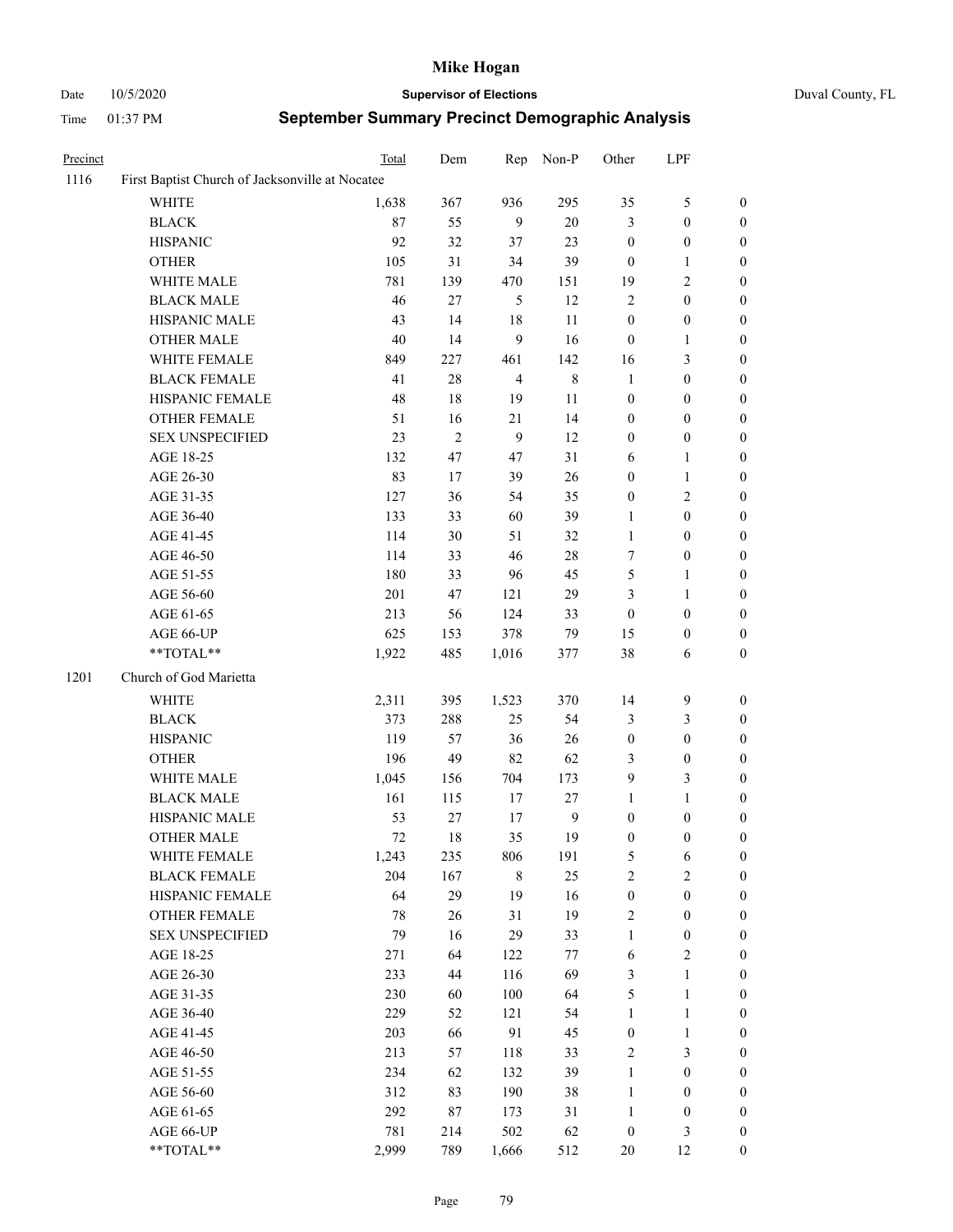Date 10/5/2020 **Supervisor of Elections** Duval County, FL

| Precinct |                                | Total  | Dem              | Rep              | Non-P        | Other            | LPF              |                  |
|----------|--------------------------------|--------|------------------|------------------|--------------|------------------|------------------|------------------|
| 1202     | Hillcrest at Crystal Springs   |        |                  |                  |              |                  |                  |                  |
|          | <b>WHITE</b>                   | 1,620  | 264              | 1,139            | 194          | 14               | $\boldsymbol{9}$ | 0                |
|          | <b>BLACK</b>                   | 576    | 463              | 25               | 84           | 4                | $\boldsymbol{0}$ | $\boldsymbol{0}$ |
|          | <b>HISPANIC</b>                | 89     | $28\,$           | 37               | 22           | 2                | $\boldsymbol{0}$ | $\boldsymbol{0}$ |
|          | <b>OTHER</b>                   | 179    | 52               | $72\,$           | 55           | $\boldsymbol{0}$ | $\boldsymbol{0}$ | $\boldsymbol{0}$ |
|          | WHITE MALE                     | 775    | 115              | 551              | 97           | 8                | $\overline{4}$   | $\boldsymbol{0}$ |
|          | <b>BLACK MALE</b>              | 259    | 198              | 15               | 46           | $\boldsymbol{0}$ | $\boldsymbol{0}$ | $\boldsymbol{0}$ |
|          | HISPANIC MALE                  | 41     | 13               | 17               | $10\,$       | $\mathbf{1}$     | $\boldsymbol{0}$ | $\boldsymbol{0}$ |
|          | <b>OTHER MALE</b>              | 61     | 18               | 28               | 15           | $\boldsymbol{0}$ | $\boldsymbol{0}$ | $\boldsymbol{0}$ |
|          | WHITE FEMALE                   | 817    | 145              | 573              | $88\,$       | 6                | $\mathfrak s$    | $\boldsymbol{0}$ |
|          | <b>BLACK FEMALE</b>            | 308    | 258              | $\overline{9}$   | 37           | 4                | $\boldsymbol{0}$ | $\boldsymbol{0}$ |
|          | HISPANIC FEMALE                | 45     | 13               | 19               | 12           | $\mathbf{1}$     | $\boldsymbol{0}$ | 0                |
|          | <b>OTHER FEMALE</b>            | 82     | 29               | 32               | 21           | $\boldsymbol{0}$ | $\boldsymbol{0}$ | $\boldsymbol{0}$ |
|          | <b>SEX UNSPECIFIED</b>         | 76     | 18               | 29               | 29           | $\boldsymbol{0}$ | $\boldsymbol{0}$ | $\boldsymbol{0}$ |
|          | AGE 18-25                      | 271    | 85               | 113              | 67           | 4                | $\sqrt{2}$       | $\boldsymbol{0}$ |
|          | AGE 26-30                      | 208    | 63               | 91               | 48           | 5                | $\mathbf{1}$     | $\boldsymbol{0}$ |
|          | AGE 31-35                      | 186    | 62               | 75               | 48           | $\boldsymbol{0}$ | $\mathbf{1}$     | $\boldsymbol{0}$ |
|          | AGE 36-40                      | 176    | 58               | 96               | 19           | $\mathbf{1}$     | $\sqrt{2}$       | $\boldsymbol{0}$ |
|          | AGE 41-45                      | 174    | 50               | 92               | 29           | 2                | $\mathbf{1}$     | $\boldsymbol{0}$ |
|          | AGE 46-50                      | 166    | 52               | 86               | 25           | 3                | $\boldsymbol{0}$ | $\boldsymbol{0}$ |
|          | AGE 51-55                      | 235    | 82               | 120              | 29           | $\overline{c}$   | $\sqrt{2}$       | $\boldsymbol{0}$ |
|          | AGE 56-60                      | 294    | 100              | 165              | $28\,$       | $\mathbf{1}$     | $\boldsymbol{0}$ | 0                |
|          | AGE 61-65                      | 252    | 79               | 150              | 22           | $\mathbf{1}$     | $\boldsymbol{0}$ | 0                |
|          | AGE 66-UP                      | 501    | 176              | 284              | $40\,$       | $\mathbf{1}$     | $\boldsymbol{0}$ | $\boldsymbol{0}$ |
|          | **TOTAL**                      | 2,464  | 807              | 1,273            | 355          | $20\,$           | $\boldsymbol{9}$ | $\boldsymbol{0}$ |
| 1203     | Leroy D. Clemons Senior Center |        |                  |                  |              |                  |                  |                  |
|          | <b>WHITE</b>                   | 1,140  | 173              | 753              | 197          | $10\,$           | $\boldsymbol{7}$ | $\boldsymbol{0}$ |
|          | <b>BLACK</b>                   | 125    | 99               | 7                | 19           | $\boldsymbol{0}$ | $\boldsymbol{0}$ | $\boldsymbol{0}$ |
|          | <b>HISPANIC</b>                | 38     | $\boldsymbol{7}$ | 16               | 15           | $\boldsymbol{0}$ | $\boldsymbol{0}$ | $\boldsymbol{0}$ |
|          | <b>OTHER</b>                   | 60     | 11               | 26               | 22           | $\mathbf{1}$     | $\boldsymbol{0}$ | $\boldsymbol{0}$ |
|          | WHITE MALE                     | 529    | 63               | 368              | 92           | 3                | 3                | $\boldsymbol{0}$ |
|          | <b>BLACK MALE</b>              | 57     | 44               | $\overline{4}$   | $\mathbf{9}$ | $\boldsymbol{0}$ | $\boldsymbol{0}$ | $\boldsymbol{0}$ |
|          | HISPANIC MALE                  | $22\,$ | $\mathfrak{S}$   | $10\,$           | 7            | $\boldsymbol{0}$ | $\boldsymbol{0}$ | $\boldsymbol{0}$ |
|          | <b>OTHER MALE</b>              | 24     | 3                | 12               | $\,$ 8 $\,$  | $\mathbf{1}$     | $\boldsymbol{0}$ | $\boldsymbol{0}$ |
|          | WHITE FEMALE                   | 595    | 107              | 375              | 102          | 7                | 4                | 0                |
|          | <b>BLACK FEMALE</b>            | 64     | 53               | 3                | $\,$ 8 $\,$  | $\boldsymbol{0}$ | $\boldsymbol{0}$ | $\overline{0}$   |
|          | HISPANIC FEMALE                | 15     | $\sqrt{2}$       | $\sqrt{6}$       | 7            | $\boldsymbol{0}$ | $\boldsymbol{0}$ | $\overline{0}$   |
|          | <b>OTHER FEMALE</b>            | 23     | 7                | $\boldsymbol{9}$ | $\tau$       | $\boldsymbol{0}$ | $\boldsymbol{0}$ | $\overline{0}$   |
|          | <b>SEX UNSPECIFIED</b>         | 34     | 6                | 15               | 13           | $\boldsymbol{0}$ | $\boldsymbol{0}$ | 0                |
|          | AGE 18-25                      | 134    | 26               | 67               | 37           | 3                | $\mathbf{1}$     | 0                |
|          | AGE 26-30                      | 107    | 19               | 59               | $27\,$       | $\boldsymbol{0}$ | $\mathbf{2}$     | 0                |
|          | AGE 31-35                      | 125    | $18\,$           | 71               | 33           | 3                | $\boldsymbol{0}$ | 0                |
|          | AGE 36-40                      | 110    | $20\,$           | 59               | $28\,$       | 2                | 1                | 0                |
|          | AGE 41-45                      | 85     | 15               | 46               | 24           | $\boldsymbol{0}$ | $\boldsymbol{0}$ | 0                |
|          | AGE 46-50                      | 111    | 11               | 72               | 26           | $\mathbf{1}$     | $\mathbf{1}$     | 0                |
|          | AGE 51-55                      | 116    | $30\,$           | 64               | 21           | $\boldsymbol{0}$ | $\mathbf{1}$     | 0                |
|          | AGE 56-60                      | 153    | 33               | 101              | 19           | $\boldsymbol{0}$ | $\boldsymbol{0}$ | 0                |
|          | AGE 61-65                      | 151    | 36               | 90               | 22           | 2                | $\mathbf{1}$     | 0                |
|          | AGE 66-UP                      | 270    | 82               | 172              | 16           | $\boldsymbol{0}$ | $\boldsymbol{0}$ | 0                |
|          | **TOTAL**                      | 1,363  | 290              | 802              | 253          | 11               | 7                | $\boldsymbol{0}$ |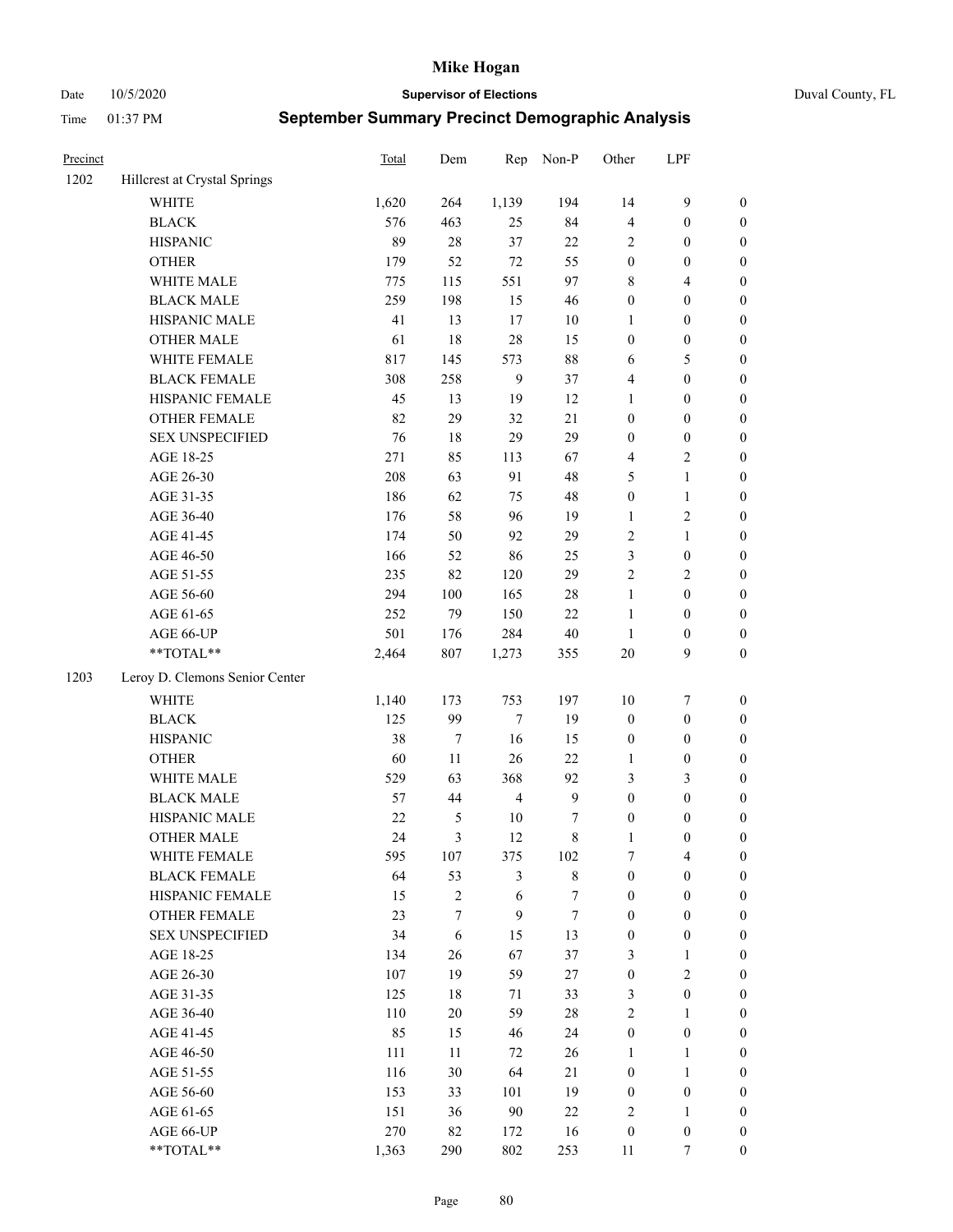Date 10/5/2020 **Supervisor of Elections** Duval County, FL

| Precinct |                           | Total | Dem    | Rep              | Non-P  | Other                   | LPF                     |                  |
|----------|---------------------------|-------|--------|------------------|--------|-------------------------|-------------------------|------------------|
| 1204     | Maxville Community Center |       |        |                  |        |                         |                         |                  |
|          | <b>WHITE</b>              | 1,604 | 254    | 1,070            | 255    | 16                      | $\mathbf{9}$            | 0                |
|          | <b>BLACK</b>              | 334   | 277    | 13               | 42     | $\overline{2}$          | $\boldsymbol{0}$        | $\boldsymbol{0}$ |
|          | <b>HISPANIC</b>           | 63    | 19     | 27               | $17\,$ | $\boldsymbol{0}$        | $\boldsymbol{0}$        | $\boldsymbol{0}$ |
|          | <b>OTHER</b>              | 110   | 30     | 46               | 32     | $\boldsymbol{0}$        | $\sqrt{2}$              | $\boldsymbol{0}$ |
|          | WHITE MALE                | 748   | 93     | 523              | 122    | 4                       | 6                       | $\boldsymbol{0}$ |
|          | <b>BLACK MALE</b>         | 140   | 114    | 6                | $18\,$ | $\overline{c}$          | $\boldsymbol{0}$        | $\boldsymbol{0}$ |
|          | HISPANIC MALE             | 32    | 7      | 18               | $\tau$ | $\boldsymbol{0}$        | $\boldsymbol{0}$        | $\boldsymbol{0}$ |
|          | <b>OTHER MALE</b>         | 42    | $\tau$ | 22               | 11     | $\boldsymbol{0}$        | $\sqrt{2}$              | $\boldsymbol{0}$ |
|          | WHITE FEMALE              | 835   | 158    | 530              | 132    | 12                      | $\mathfrak{Z}$          | $\boldsymbol{0}$ |
|          | <b>BLACK FEMALE</b>       | 188   | 160    | 5                | 23     | $\boldsymbol{0}$        | $\boldsymbol{0}$        | $\boldsymbol{0}$ |
|          | HISPANIC FEMALE           | 29    | 10     | $\boldsymbol{9}$ | $10\,$ | $\boldsymbol{0}$        | $\boldsymbol{0}$        | 0                |
|          | OTHER FEMALE              | 42    | 19     | 14               | 9      | $\boldsymbol{0}$        | $\boldsymbol{0}$        | $\boldsymbol{0}$ |
|          | <b>SEX UNSPECIFIED</b>    | 55    | 12     | 29               | 14     | $\boldsymbol{0}$        | $\boldsymbol{0}$        | $\boldsymbol{0}$ |
|          | AGE 18-25                 | 247   | 56     | 131              | 55     | 5                       | $\boldsymbol{0}$        | $\boldsymbol{0}$ |
|          | AGE 26-30                 | 179   | 40     | 87               | 47     | $\mathbf{1}$            | $\overline{\mathbf{4}}$ | $\boldsymbol{0}$ |
|          | AGE 31-35                 | 184   | 46     | 84               | 49     | 3                       | $\sqrt{2}$              | $\boldsymbol{0}$ |
|          | AGE 36-40                 | 175   | $70\,$ | 74               | 27     | $\sqrt{2}$              | $\sqrt{2}$              | $\boldsymbol{0}$ |
|          | AGE 41-45                 | 174   | 59     | 73               | 36     | 3                       | $\mathfrak{Z}$          | $\boldsymbol{0}$ |
|          | AGE 46-50                 | 175   | 42     | 104              | $28\,$ | $\mathbf{1}$            | $\boldsymbol{0}$        | $\boldsymbol{0}$ |
|          | AGE 51-55                 | 199   | 52     | 117              | $28\,$ | $\sqrt{2}$              | $\boldsymbol{0}$        | $\boldsymbol{0}$ |
|          | AGE 56-60                 | 230   | 66     | 143              | 21     | $\boldsymbol{0}$        | $\boldsymbol{0}$        | 0                |
|          | AGE 61-65                 | 178   | 49     | 103              | 25     | $\mathbf{1}$            | $\boldsymbol{0}$        | 0                |
|          | AGE 66-UP                 | 368   | 99     | 239              | 30     | $\boldsymbol{0}$        | $\boldsymbol{0}$        | $\boldsymbol{0}$ |
|          | **TOTAL**                 | 2,111 | 580    | 1,156            | 346    | 18                      | 11                      | $\boldsymbol{0}$ |
| 1205     | Midnight Cry Ministries   |       |        |                  |        |                         |                         |                  |
|          | <b>WHITE</b>              | 2,256 | 444    | 1,301            | 467    | 28                      | 16                      | $\boldsymbol{0}$ |
|          | <b>BLACK</b>              | 1,564 | 1,270  | 55               | 229    | 10                      | $\boldsymbol{0}$        | $\boldsymbol{0}$ |
|          | <b>HISPANIC</b>           | 302   | 122    | 55               | 124    | $\boldsymbol{0}$        | $\mathbf{1}$            | $\boldsymbol{0}$ |
|          | <b>OTHER</b>              | 387   | 96     | 122              | 163    | 4                       | $\sqrt{2}$              | $\boldsymbol{0}$ |
|          | WHITE MALE                | 1,048 | 173    | 616              | 232    | 16                      | $11\,$                  | $\boldsymbol{0}$ |
|          | <b>BLACK MALE</b>         | 642   | 493    | 29               | 116    | $\overline{4}$          | $\boldsymbol{0}$        | $\boldsymbol{0}$ |
|          | HISPANIC MALE             | 129   | 58     | 25               | 46     | $\boldsymbol{0}$        | $\boldsymbol{0}$        | 0                |
|          | <b>OTHER MALE</b>         | 141   | 27     | 57               | 52     | 4                       | $\mathbf{1}$            | $\boldsymbol{0}$ |
|          | WHITE FEMALE              | 1,172 | 264    | 666              | 226    | 11                      | 5                       | 0                |
|          | <b>BLACK FEMALE</b>       | 895   | 758    | 25               | 106    | 6                       | $\boldsymbol{0}$        | $\boldsymbol{0}$ |
|          | HISPANIC FEMALE           | 166   | 61     | 29               | 75     | $\boldsymbol{0}$        | $\mathbf{1}$            | $\overline{0}$   |
|          | OTHER FEMALE              | 174   | 52     | 54               | 67     | $\boldsymbol{0}$        | $\mathbf{1}$            | $\overline{0}$   |
|          | <b>SEX UNSPECIFIED</b>    | 141   | 46     | 32               | 62     | $\mathbf{1}$            | $\boldsymbol{0}$        | 0                |
|          | AGE 18-25                 | 573   | 236    | 130              | 197    | 8                       | $\sqrt{2}$              | 0                |
|          | AGE 26-30                 | 442   | 171    | 113              | 145    | 11                      | $\sqrt{2}$              | 0                |
|          | AGE 31-35                 | 396   | 162    | 110              | 121    | $\boldsymbol{0}$        | $\mathfrak{Z}$          | 0                |
|          | AGE 36-40                 | 397   | 171    | 112              | 109    | 3                       | $\sqrt{2}$              | 0                |
|          | AGE 41-45                 | 351   | 177    | 96               | 74     | $\overline{\mathbf{4}}$ | $\boldsymbol{0}$        | 0                |
|          | AGE 46-50                 | 414   | 189    | 132              | 84     | 6                       | $\mathfrak{Z}$          | 0                |
|          | AGE 51-55                 | 415   | 178    | 154              | $78\,$ | 3                       | $\sqrt{2}$              | $\overline{0}$   |
|          | AGE 56-60                 | 457   | 203    | 181              | 67     | 3                       | $\mathfrak{Z}$          | $\overline{0}$   |
|          | AGE 61-65                 | 334   | 135    | 158              | 40     | $\boldsymbol{0}$        | $\mathbf{1}$            | $\boldsymbol{0}$ |
|          | AGE 66-UP                 | 727   | 309    | 346              | 67     | $\overline{4}$          | $\mathbf{1}$            | $\boldsymbol{0}$ |
|          | **TOTAL**                 | 4,509 | 1,932  | 1,533            | 983    | 42                      | 19                      | $\boldsymbol{0}$ |
|          |                           |       |        |                  |        |                         |                         |                  |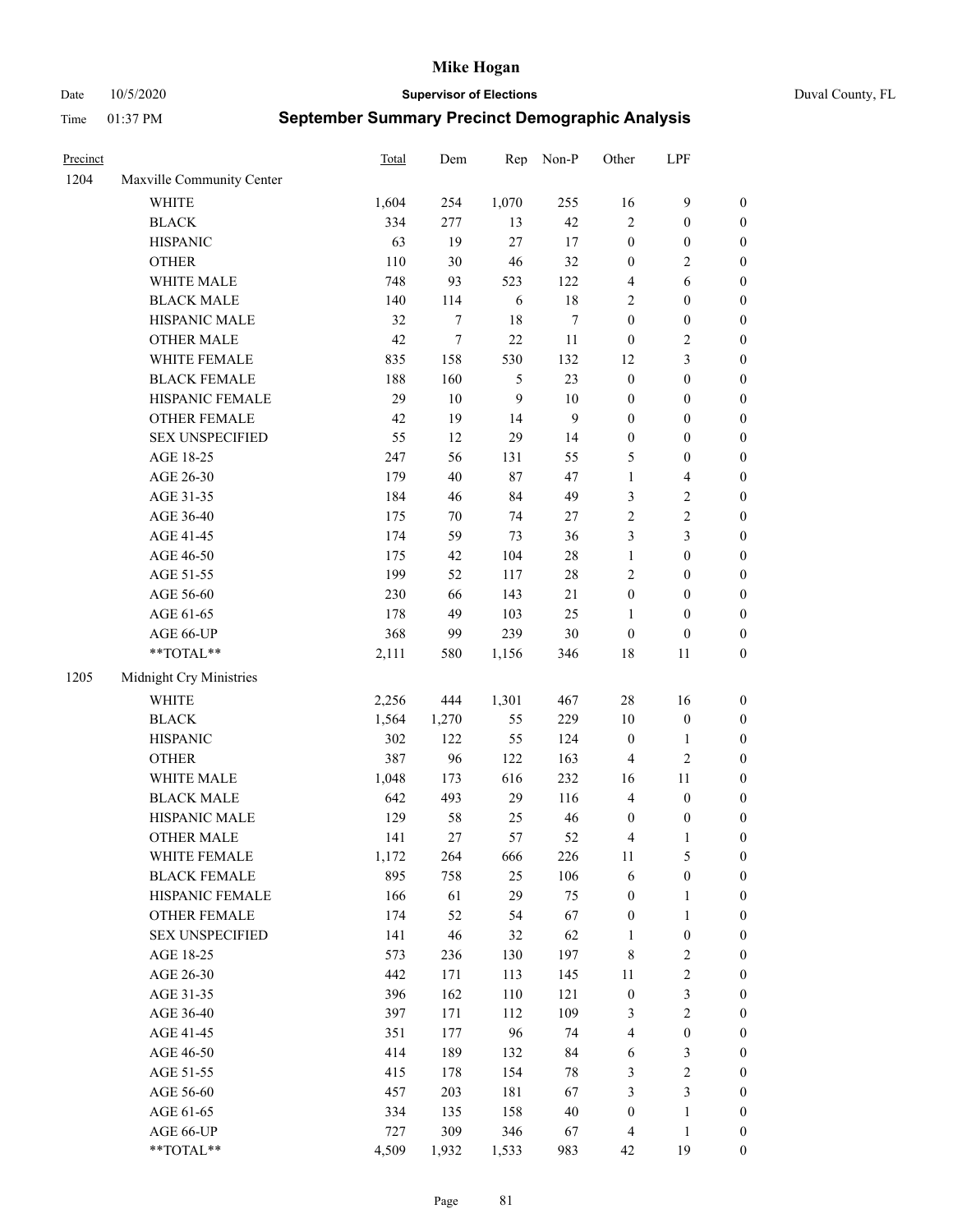Date 10/5/2020 **Supervisor of Elections** Duval County, FL

| Precinct |                             | Total      | Dem              | Rep              | Non-P        | Other            | LPF                     |                  |
|----------|-----------------------------|------------|------------------|------------------|--------------|------------------|-------------------------|------------------|
| 1206     | Promise Land Baptist Church |            |                  |                  |              |                  |                         |                  |
|          | <b>WHITE</b>                | 2,026      | 282              | 1,462            | 266          | 10               | 6                       | 0                |
|          | <b>BLACK</b>                | 1,315      | 1,025            | 57               | 217          | 13               | $\mathfrak{Z}$          | $\boldsymbol{0}$ |
|          | <b>HISPANIC</b>             | 94         | 43               | 25               | 25           | $\mathbf{1}$     | $\boldsymbol{0}$        | $\boldsymbol{0}$ |
|          | <b>OTHER</b>                | 312        | 93               | 105              | 103          | $11\,$           | $\boldsymbol{0}$        | $\boldsymbol{0}$ |
|          | WHITE MALE                  | 966        | 104              | 732              | 122          | 4                | $\overline{\mathbf{4}}$ | $\boldsymbol{0}$ |
|          | <b>BLACK MALE</b>           | 593        | 426              | 36               | 124          | 6                | $\mathbf{1}$            | $\boldsymbol{0}$ |
|          | HISPANIC MALE               | 39         | 17               | 12               | $10\,$       | $\boldsymbol{0}$ | $\boldsymbol{0}$        | $\boldsymbol{0}$ |
|          | <b>OTHER MALE</b>           | 102        | 30               | 36               | 33           | 3                | $\boldsymbol{0}$        | $\boldsymbol{0}$ |
|          | WHITE FEMALE                | 1,034      | 174              | 712              | 140          | 6                | $\sqrt{2}$              | $\boldsymbol{0}$ |
|          | <b>BLACK FEMALE</b>         | 692        | 578              | 19               | 86           | 7                | $\sqrt{2}$              | $\boldsymbol{0}$ |
|          | HISPANIC FEMALE             | 54         | 25               | 13               | 15           | $\mathbf{1}$     | $\boldsymbol{0}$        | $\boldsymbol{0}$ |
|          | <b>OTHER FEMALE</b>         | 153        | 49               | 53               | 46           | 5                | $\boldsymbol{0}$        | $\boldsymbol{0}$ |
|          | <b>SEX UNSPECIFIED</b>      | 114        | $40\,$           | 36               | 35           | 3                | $\boldsymbol{0}$        | $\boldsymbol{0}$ |
|          | AGE 18-25                   | 447        | 153              | 160              | 129          | 5                | $\boldsymbol{0}$        | $\boldsymbol{0}$ |
|          | AGE 26-30                   | 298        | 100              | 99               | 89           | 6                | $\overline{\mathbf{4}}$ | $\boldsymbol{0}$ |
|          | AGE 31-35                   | 293        | 93               | 119              | 74           | 5                | $\sqrt{2}$              | $\boldsymbol{0}$ |
|          | AGE 36-40                   | 309        | 119              | 130              | 57           | 3                | $\boldsymbol{0}$        | $\boldsymbol{0}$ |
|          | AGE 41-45                   | 311        | 145              | 117              | 45           | $\overline{c}$   | $\overline{2}$          | $\boldsymbol{0}$ |
|          | AGE 46-50                   | 334        | 143              | 133              | 57           | $\mathbf{1}$     | $\boldsymbol{0}$        | $\boldsymbol{0}$ |
|          | AGE 51-55                   | 375        | 171              | 162              | 42           | $\boldsymbol{0}$ | $\boldsymbol{0}$        | $\boldsymbol{0}$ |
|          | AGE 56-60                   | 422        | 159              | 212              | 49           | $\sqrt{2}$       | $\boldsymbol{0}$        | 0                |
|          | AGE 61-65                   | 319        | 136              | 140              | 39           | 3                | $\mathbf{1}$            | 0                |
|          | AGE 66-UP                   | 636        | 222              | 377              | 29           | 8                | $\boldsymbol{0}$        | $\boldsymbol{0}$ |
|          | **TOTAL**                   | 3,747      | 1,443            | 1,649            | 611          | 35               | 9                       | $\boldsymbol{0}$ |
| 1207     | Baldwin Town Hall           |            |                  |                  |              |                  |                         |                  |
|          | <b>WHITE</b>                | 657        | 135              | 391              | 123          | 5                | $\mathfrak{Z}$          | $\boldsymbol{0}$ |
|          | <b>BLACK</b>                | 244        | 220              | $\boldsymbol{9}$ | 15           | $\boldsymbol{0}$ | $\boldsymbol{0}$        | $\boldsymbol{0}$ |
|          | <b>HISPANIC</b>             | 11         | $\mathbf{1}$     | $\tau$           | 3            | $\boldsymbol{0}$ | $\boldsymbol{0}$        | $\boldsymbol{0}$ |
|          | <b>OTHER</b>                | 37         | $\,$ $\,$        | 13               | 15           | $\mathbf{1}$     | $\boldsymbol{0}$        | $\boldsymbol{0}$ |
|          | WHITE MALE                  | 296        | 59               | 178              | 54           | $\overline{4}$   | $\mathbf{1}$            | $\boldsymbol{0}$ |
|          | <b>BLACK MALE</b>           | 89         | 77               | 6                | 6            | $\boldsymbol{0}$ | $\boldsymbol{0}$        | $\boldsymbol{0}$ |
|          | HISPANIC MALE               | $\sqrt{5}$ | $\boldsymbol{0}$ | $\mathfrak z$    | $\sqrt{2}$   | $\boldsymbol{0}$ | $\boldsymbol{0}$        | $\boldsymbol{0}$ |
|          | <b>OTHER MALE</b>           | 17         | 6                | 3                | $\,8\,$      | $\boldsymbol{0}$ | $\boldsymbol{0}$        | $\boldsymbol{0}$ |
|          | WHITE FEMALE                | 353        | 75               | 210              | 65           | 1                | 2                       | 0                |
|          | <b>BLACK FEMALE</b>         | 148        | 138              | 3                | $\tau$       | $\boldsymbol{0}$ | $\boldsymbol{0}$        | $\overline{0}$   |
|          | HISPANIC FEMALE             | $\sqrt{6}$ | $\mathbf{1}$     | $\overline{4}$   | $\mathbf{1}$ | $\boldsymbol{0}$ | $\boldsymbol{0}$        | $\overline{0}$   |
|          | OTHER FEMALE                | 11         | $\mathbf{1}$     | $\boldsymbol{7}$ | $\sqrt{2}$   | $\mathbf{1}$     | $\boldsymbol{0}$        | $\overline{0}$   |
|          | <b>SEX UNSPECIFIED</b>      | 24         | $\tau$           | 6                | 11           | $\boldsymbol{0}$ | $\boldsymbol{0}$        | 0                |
|          | AGE 18-25                   | 91         | $28\,$           | 36               | 26           | $\boldsymbol{0}$ | $\mathbf{1}$            | $\theta$         |
|          | AGE 26-30                   | 84         | 26               | 36               | $20\,$       | 2                | $\boldsymbol{0}$        | 0                |
|          | AGE 31-35                   | 75         | 22               | 36               | 16           | $\boldsymbol{0}$ | $\mathbf{1}$            | 0                |
|          | AGE 36-40                   | 77         | 16               | 43               | 17           | $\mathbf{1}$     | $\boldsymbol{0}$        | 0                |
|          | AGE 41-45                   | 57         | 22               | 22               | 13           | $\boldsymbol{0}$ | $\boldsymbol{0}$        | 0                |
|          | AGE 46-50                   | 68         | 23               | 32               | 11           | $\mathbf{1}$     | $\mathbf{1}$            | 0                |
|          | AGE 51-55                   | 76         | 31               | 36               | $\mathbf{9}$ | $\boldsymbol{0}$ | $\boldsymbol{0}$        | $\overline{0}$   |
|          | AGE 56-60                   | 83         | 30               | 38               | 14           | 1                | $\boldsymbol{0}$        | $\overline{0}$   |
|          | AGE 61-65                   | 94         | 36               | 46               | 12           | $\boldsymbol{0}$ | $\boldsymbol{0}$        | $\overline{0}$   |
|          | AGE 66-UP                   | 244        | 130              | 95               | $18\,$       | $\mathbf{1}$     | $\boldsymbol{0}$        | 0                |
|          | **TOTAL**                   | 949        | 364              | 420              | 156          | 6                | $\mathfrak{Z}$          | $\boldsymbol{0}$ |
|          |                             |            |                  |                  |              |                  |                         |                  |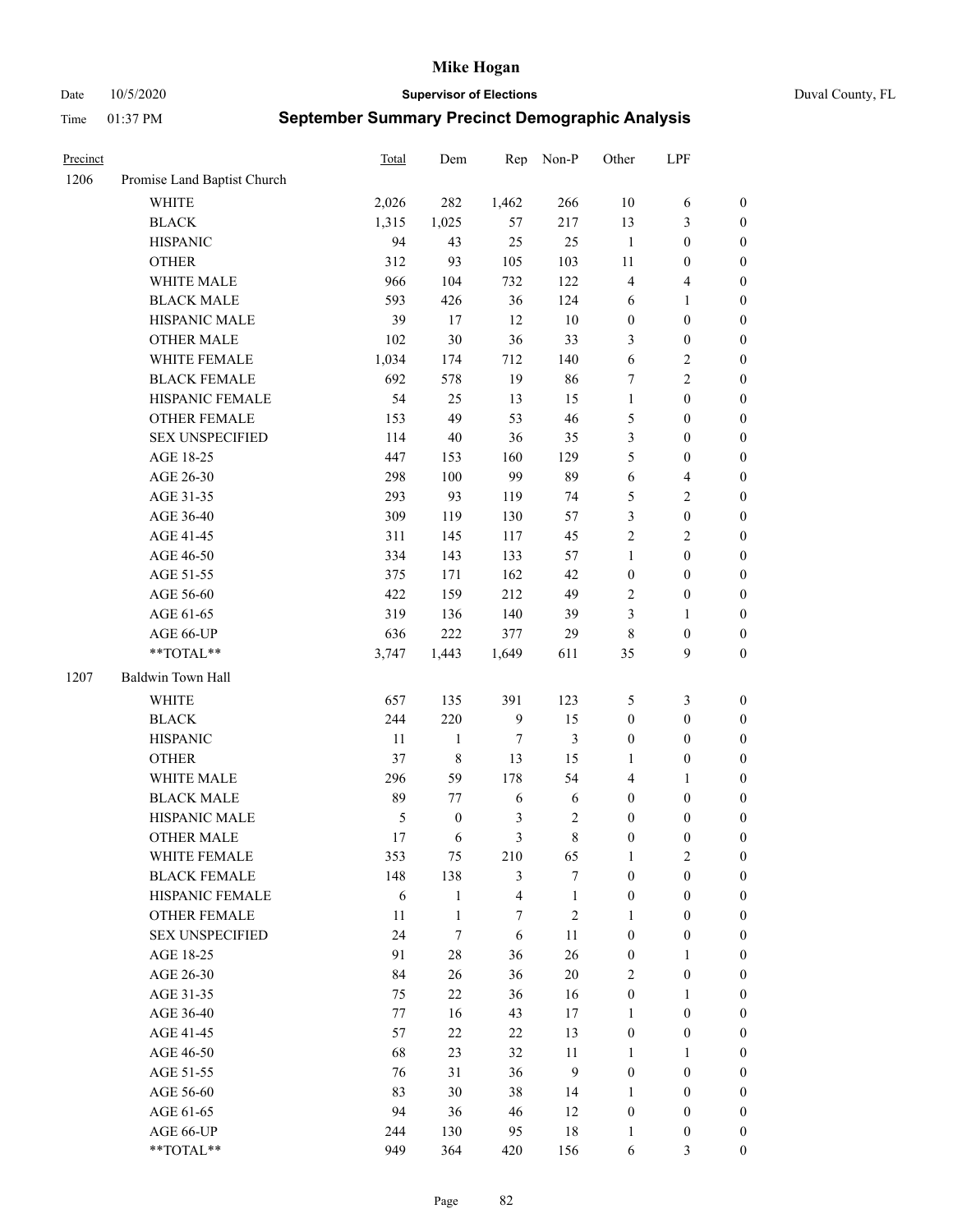Date 10/5/2020 **Supervisor of Elections** Duval County, FL

| Precinct |                           | <b>Total</b> | Dem    | Rep    | Non-P  | Other            | LPF              |                  |
|----------|---------------------------|--------------|--------|--------|--------|------------------|------------------|------------------|
| 1208     | Harvest Ministries        |              |        |        |        |                  |                  |                  |
|          | <b>WHITE</b>              | 1,953        | 419    | 1,142  | 367    | 17               | $\,$ $\,$        | 0                |
|          | <b>BLACK</b>              | 1,422        | 1,126  | 49     | 228    | 18               | $\mathbf{1}$     | 0                |
|          | <b>HISPANIC</b>           | 243          | 100    | 51     | 89     | 3                | $\boldsymbol{0}$ | $\boldsymbol{0}$ |
|          | <b>OTHER</b>              | 446          | 127    | 149    | 167    | 2                | 1                | $\boldsymbol{0}$ |
|          | WHITE MALE                | 909          | 165    | 562    | 171    | 5                | 6                | $\boldsymbol{0}$ |
|          | <b>BLACK MALE</b>         | 501          | 369    | 21     | 100    | $10\,$           | $\mathbf{1}$     | $\boldsymbol{0}$ |
|          | HISPANIC MALE             | 109          | $40\,$ | 26     | 42     | $\mathbf{1}$     | $\boldsymbol{0}$ | $\boldsymbol{0}$ |
|          | <b>OTHER MALE</b>         | 168          | $44\,$ | 56     | 67     | $\mathbf{1}$     | $\boldsymbol{0}$ | $\boldsymbol{0}$ |
|          | WHITE FEMALE              | 1,028        | 253    | 571    | 190    | 12               | $\sqrt{2}$       | $\boldsymbol{0}$ |
|          | <b>BLACK FEMALE</b>       | 901          | 744    | 26     | 123    | 8                | $\boldsymbol{0}$ | $\boldsymbol{0}$ |
|          | HISPANIC FEMALE           | 129          | 56     | 24     | 47     | $\overline{c}$   | $\boldsymbol{0}$ | $\boldsymbol{0}$ |
|          | <b>OTHER FEMALE</b>       | 212          | 67     | 76     | 68     | $\boldsymbol{0}$ | $\mathbf{1}$     | $\boldsymbol{0}$ |
|          | <b>SEX UNSPECIFIED</b>    | 107          | 34     | 29     | 43     | $\mathbf{1}$     | $\boldsymbol{0}$ | $\boldsymbol{0}$ |
|          | AGE 18-25                 | 480          | 205    | 108    | 156    | $11\,$           | $\boldsymbol{0}$ | $\boldsymbol{0}$ |
|          | AGE 26-30                 | 369          | 161    | 93     | 110    | 4                | $\mathbf{1}$     | $\boldsymbol{0}$ |
|          | AGE 31-35                 | 428          | 194    | 104    | 123    | 4                | $\mathfrak{Z}$   | $\boldsymbol{0}$ |
|          | AGE 36-40                 | 358          | 163    | 96     | 93     | 4                | $\sqrt{2}$       | $\boldsymbol{0}$ |
|          | AGE 41-45                 | 323          | 160    | 95     | 64     | 3                | $\mathbf{1}$     | $\boldsymbol{0}$ |
|          | AGE 46-50                 | 349          | 163    | 118    | 59     | 8                | $\mathbf{1}$     | $\boldsymbol{0}$ |
|          | AGE 51-55                 | 313          | 134    | 117    | 60     | $\mathbf{1}$     | $\mathbf{1}$     | 0                |
|          | AGE 56-60                 | 399          | 169    | 173    | 54     | $\overline{c}$   | $\mathbf{1}$     | 0                |
|          | AGE 61-65                 | 351          | 146    | 153    | 50     | $\overline{c}$   | $\boldsymbol{0}$ | $\boldsymbol{0}$ |
|          | AGE 66-UP                 | 694          | 277    | 334    | 82     | $\mathbf{1}$     | $\boldsymbol{0}$ | $\boldsymbol{0}$ |
|          | $**TOTAL**$               | 4,064        | 1,772  | 1,391  | 851    | 40               | 10               | $\boldsymbol{0}$ |
| 1209     | Whitehouse Baptist Church |              |        |        |        |                  |                  |                  |
|          | <b>WHITE</b>              | 2,782        | 430    | 1,901  | 410    | 27               | 14               | $\boldsymbol{0}$ |
|          | <b>BLACK</b>              | 512          | 400    | $28\,$ | $80\,$ | 4                | $\boldsymbol{0}$ | $\boldsymbol{0}$ |
|          | <b>HISPANIC</b>           | 102          | 33     | 39     | 29     | $\boldsymbol{0}$ | $\mathbf{1}$     | $\boldsymbol{0}$ |
|          | <b>OTHER</b>              | 194          | 42     | 79     | 66     | 6                | $\mathbf{1}$     | $\boldsymbol{0}$ |
|          | WHITE MALE                | 1,317        | 183    | 912    | 202    | 16               | $\overline{4}$   | $\boldsymbol{0}$ |
|          | <b>BLACK MALE</b>         | 217          | 159    | 21     | 37     | $\boldsymbol{0}$ | $\boldsymbol{0}$ | $\boldsymbol{0}$ |
|          | HISPANIC MALE             | 61           | 17     | 26     | $18\,$ | $\boldsymbol{0}$ | $\boldsymbol{0}$ | $\boldsymbol{0}$ |
|          | <b>OTHER MALE</b>         | 60           | 11     | 28     | $20\,$ | $\mathbf{1}$     | $\boldsymbol{0}$ | $\boldsymbol{0}$ |
|          | WHITE FEMALE              | 1,436        | 245    | 971    | 200    | 11               | 9                | 0                |
|          | <b>BLACK FEMALE</b>       | 283          | 235    | 7      | 37     | 4                | $\boldsymbol{0}$ | 0                |
|          | HISPANIC FEMALE           | 39           | 15     | 13     | $10\,$ | $\boldsymbol{0}$ | $\mathbf{1}$     | 0                |
|          | OTHER FEMALE              | $80\,$       | $18\,$ | 37     | $22\,$ | 3                | $\boldsymbol{0}$ | 0                |
|          | <b>SEX UNSPECIFIED</b>    | 97           | $22\,$ | 32     | 39     | 2                | $\mathfrak{2}$   | 0                |
|          | AGE 18-25                 | 375          | $90\,$ | 178    | 89     | 14               | $\overline{4}$   | 0                |
|          | AGE 26-30                 | 281          | 68     | 146    | 60     | 3                | $\overline{4}$   | 0                |
|          | AGE 31-35                 | 317          | 68     | 162    | 76     | 9                | $\sqrt{2}$       | 0                |
|          | AGE 36-40                 | 297          | 65     | 154    | 75     | 3                | $\boldsymbol{0}$ | 0                |
|          | AGE 41-45                 | 301          | 77     | 171    | 50     | $\mathbf{1}$     | $\mathfrak{2}$   | 0                |
|          | AGE 46-50                 | 316          | 76     | 183    | 53     | 3                | $\mathbf{1}$     | 0                |
|          | AGE 51-55                 | 353          | 101    | 205    | 47     | $\boldsymbol{0}$ | $\boldsymbol{0}$ | 0                |
|          | AGE 56-60                 | 376          | 106    | 217    | 51     | 1                | $\mathbf{1}$     | 0                |
|          | AGE 61-65                 | 307          | 77     | 194    | 33     | 2                | $\mathbf{1}$     | 0                |
|          | AGE 66-UP                 | 666          | 177    | 436    | 51     | $\mathbf{1}$     | $\mathbf{1}$     | 0                |
|          | **TOTAL**                 | 3,590        | 905    | 2,047  | 585    | 37               | 16               | $\boldsymbol{0}$ |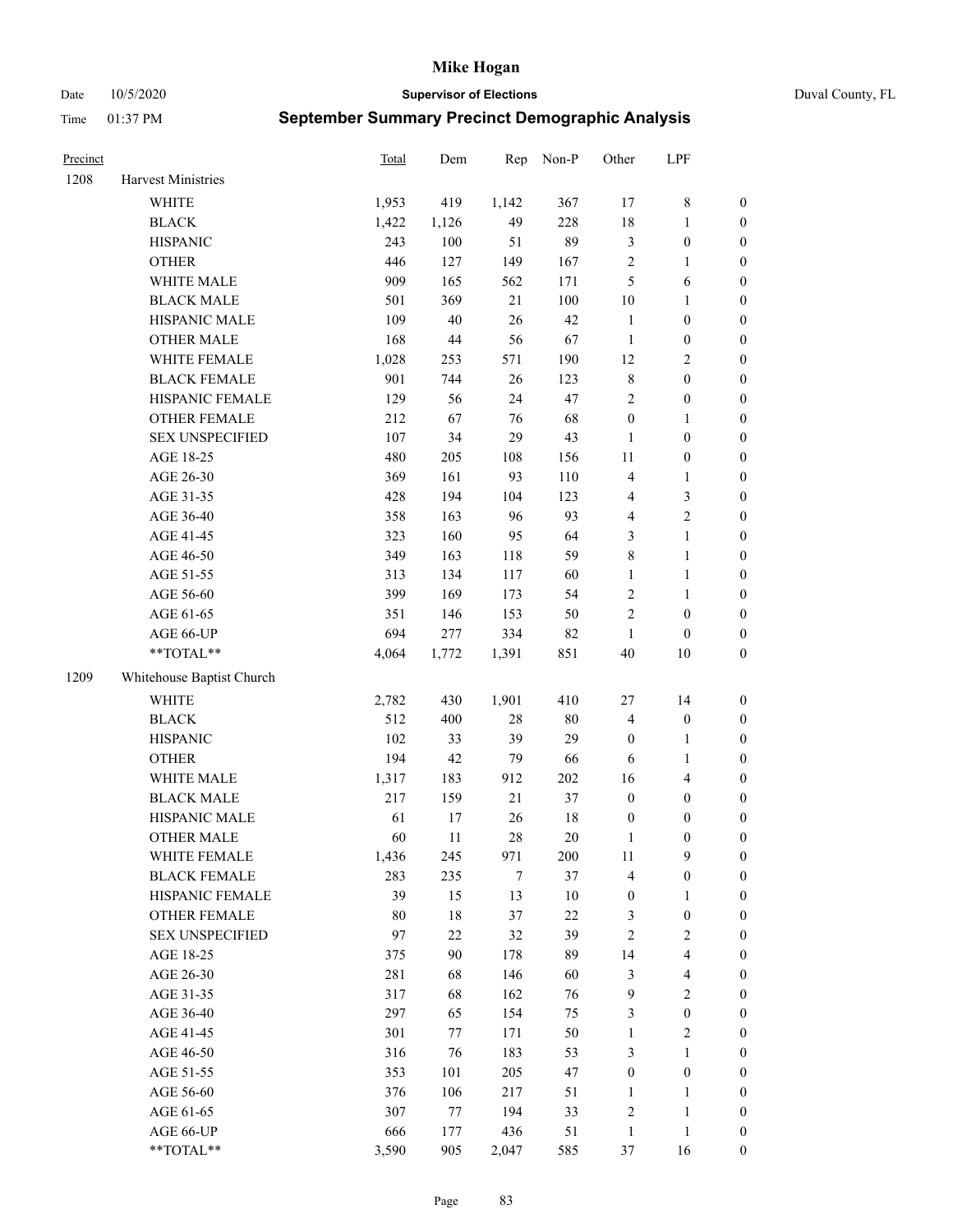Date 10/5/2020 **Supervisor of Elections** Duval County, FL

| Precinct |                             | <b>Total</b> | Dem    | Rep    | Non-P  | Other            | LPF                     |                  |
|----------|-----------------------------|--------------|--------|--------|--------|------------------|-------------------------|------------------|
| 1210     | Shindler Dr Baptist Church  |              |        |        |        |                  |                         |                  |
|          | <b>WHITE</b>                | 1,791        | 345    | 1,032  | 380    | $22\,$           | 12                      | 0                |
|          | <b>BLACK</b>                | 734          | 569    | 41     | 117    | $\tau$           | $\boldsymbol{0}$        | $\boldsymbol{0}$ |
|          | <b>HISPANIC</b>             | 262          | 99     | 56     | 101    | 4                | $\sqrt{2}$              | $\boldsymbol{0}$ |
|          | <b>OTHER</b>                | 259          | 89     | 78     | 89     | 3                | $\boldsymbol{0}$        | $\boldsymbol{0}$ |
|          | WHITE MALE                  | 854          | 142    | 514    | 178    | $10\,$           | $10\,$                  | $\boldsymbol{0}$ |
|          | <b>BLACK MALE</b>           | 316          | 226    | 25     | 58     | 7                | $\boldsymbol{0}$        | $\boldsymbol{0}$ |
|          | HISPANIC MALE               | 127          | 46     | 32     | 47     | $\mathbf{1}$     | $\mathbf{1}$            | $\boldsymbol{0}$ |
|          | <b>OTHER MALE</b>           | 91           | 26     | 32     | 32     | $\mathbf{1}$     | $\boldsymbol{0}$        | $\boldsymbol{0}$ |
|          | WHITE FEMALE                | 913          | 199    | 504    | 196    | 12               | $\overline{2}$          | $\boldsymbol{0}$ |
|          | <b>BLACK FEMALE</b>         | 407          | 335    | 15     | 57     | $\boldsymbol{0}$ | $\boldsymbol{0}$        | $\boldsymbol{0}$ |
|          | HISPANIC FEMALE             | 129          | 49     | 23     | 53     | 3                | $\mathbf{1}$            | $\boldsymbol{0}$ |
|          | OTHER FEMALE                | 132          | 47     | 42     | 42     | $\mathbf{1}$     | $\boldsymbol{0}$        | $\boldsymbol{0}$ |
|          | <b>SEX UNSPECIFIED</b>      | $77 \,$      | 32     | $20\,$ | 24     | $\mathbf{1}$     | $\boldsymbol{0}$        | $\boldsymbol{0}$ |
|          | AGE 18-25                   | 373          | 128    | 118    | 116    | $10\,$           | $\mathbf{1}$            | $\boldsymbol{0}$ |
|          | AGE 26-30                   | 287          | 102    | 91     | 84     | $\,$ 8 $\,$      | $\sqrt{2}$              | $\boldsymbol{0}$ |
|          | AGE 31-35                   | 265          | 97     | 92     | $72\,$ | $\overline{c}$   | $\sqrt{2}$              | $\boldsymbol{0}$ |
|          | AGE 36-40                   | 238          | 81     | 79     | 71     | 4                | $\mathfrak{Z}$          | $\boldsymbol{0}$ |
|          | AGE 41-45                   | 243          | 86     | 88     | 65     | $\overline{c}$   | $\overline{2}$          | $\boldsymbol{0}$ |
|          | AGE 46-50                   | 269          | 94     | 109    | 63     | 3                | $\boldsymbol{0}$        | $\boldsymbol{0}$ |
|          | AGE 51-55                   | 303          | 113    | 131    | 57     | $\mathbf{1}$     | $\mathbf{1}$            | $\boldsymbol{0}$ |
|          | AGE 56-60                   | 284          | 108    | 129    | 44     | $\overline{c}$   | $\mathbf{1}$            | 0                |
|          | AGE 61-65                   | 270          | 108    | 115    | 45     | $\boldsymbol{0}$ | $\sqrt{2}$              | $\boldsymbol{0}$ |
|          | AGE 66-UP                   | 513          | 184    | 255    | $70\,$ | $\overline{4}$   | $\boldsymbol{0}$        | $\boldsymbol{0}$ |
|          | **TOTAL**                   | 3,046        | 1,102  | 1,207  | 687    | 36               | 14                      | $\boldsymbol{0}$ |
| 1211     | Christian Family Fellowship |              |        |        |        |                  |                         |                  |
|          | WHITE                       | 2,411        | 420    | 1,437  | 501    | 41               | 12                      | $\boldsymbol{0}$ |
|          | <b>BLACK</b>                | 1,944        | 1,488  | 78     | 364    | 12               | $\sqrt{2}$              | $\boldsymbol{0}$ |
|          | <b>HISPANIC</b>             | 508          | 177    | 139    | 183    | 9                | $\boldsymbol{0}$        | $\boldsymbol{0}$ |
|          | <b>OTHER</b>                | 591          | 188    | 175    | 217    | $10\,$           | $\mathbf{1}$            | $\boldsymbol{0}$ |
|          | WHITE MALE                  | 1,175        | 159    | 716    | 274    | $20\,$           | $\sqrt{6}$              | $\boldsymbol{0}$ |
|          | <b>BLACK MALE</b>           | 837          | 589    | 48     | 191    | $\,$ 8 $\,$      | $\mathbf{1}$            | $\boldsymbol{0}$ |
|          | HISPANIC MALE               | 238          | 72     | 75     | $88\,$ | 3                | $\boldsymbol{0}$        | $\boldsymbol{0}$ |
|          | OTHER MALE                  | 221          | 63     | 75     | $80\,$ | $\overline{c}$   | $\mathbf{1}$            | $\boldsymbol{0}$ |
|          | WHITE FEMALE                | 1,217        | 259    | 707    | 224    | 21               | 6                       | 0                |
|          | <b>BLACK FEMALE</b>         | 1,083        | 881    | 30     | 167    | 4                | $\mathbf{1}$            | $\boldsymbol{0}$ |
|          | HISPANIC FEMALE             | 263          | 104    | 61     | 92     | 6                | $\boldsymbol{0}$        | $\overline{0}$   |
|          | <b>OTHER FEMALE</b>         | 303          | 102    | 83     | 110    | 8                | $\boldsymbol{0}$        | $\overline{0}$   |
|          | <b>SEX UNSPECIFIED</b>      | 116          | $44\,$ | 34     | 38     | $\boldsymbol{0}$ | $\boldsymbol{0}$        | 0                |
|          | AGE 18-25                   | 683          | 261    | 177    | 230    | 14               | $\mathbf{1}$            | 0                |
|          | AGE 26-30                   | 556          | 217    | 148    | 173    | 15               | $\mathfrak{Z}$          | 0                |
|          | AGE 31-35                   | 511          | 214    | 135    | 154    | 5                | $\mathfrak{Z}$          | 0                |
|          | AGE 36-40                   | 506          | 217    | 141    | 137    | 7                | $\overline{\mathbf{4}}$ | 0                |
|          | AGE 41-45                   | 486          | 197    | 135    | 144    | 8                | $\sqrt{2}$              | 0                |
|          | AGE 46-50                   | 550          | 256    | 195    | 94     | 5                | $\boldsymbol{0}$        | 0                |
|          | AGE 51-55                   | 516          | 239    | 180    | 91     | 4                | $\sqrt{2}$              | 0                |
|          | AGE 56-60                   | 529          | 236    | 198    | 92     | 3                | $\boldsymbol{0}$        | $\boldsymbol{0}$ |
|          | AGE 61-65                   | 404          | 172    | 178    | 52     | 2                | $\boldsymbol{0}$        | $\boldsymbol{0}$ |
|          | AGE 66-UP                   | 710          | 263    | 340    | 98     | 9                | $\boldsymbol{0}$        | 0                |
|          | **TOTAL**                   | 5,454        | 2,273  | 1,829  | 1,265  | 72               | 15                      | $\boldsymbol{0}$ |
|          |                             |              |        |        |        |                  |                         |                  |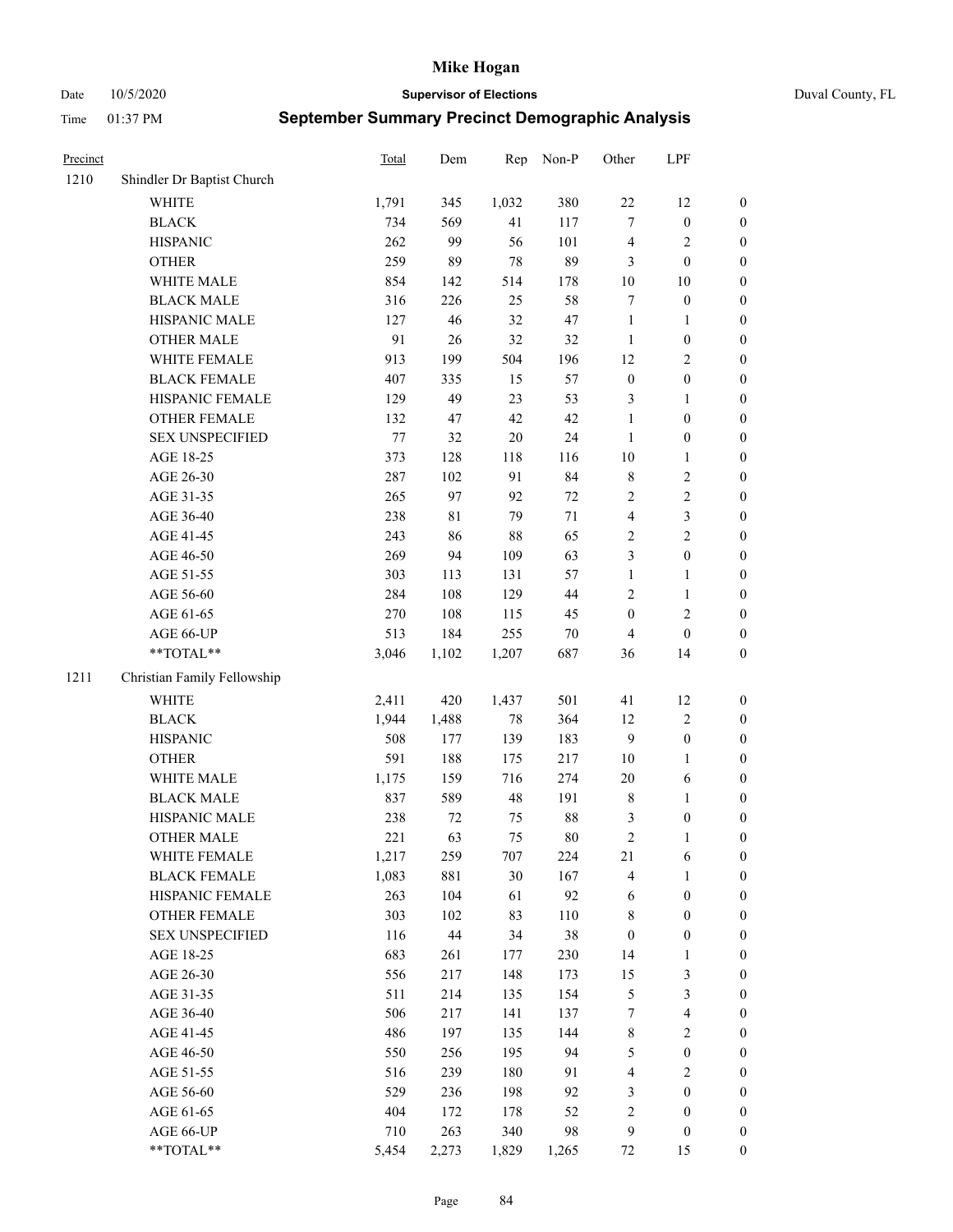Date 10/5/2020 **Supervisor of Elections** Duval County, FL

| Precinct |                         | <b>Total</b> | Dem   | Rep   | Non-P  | Other            | LPF                     |                  |
|----------|-------------------------|--------------|-------|-------|--------|------------------|-------------------------|------------------|
| 1212     | West Regional Library   |              |       |       |        |                  |                         |                  |
|          | <b>WHITE</b>            | 2,903        | 475   | 1,860 | 524    | 35               | $\mathbf{9}$            | 0                |
|          | <b>BLACK</b>            | 2,812        | 2,273 | 102   | 406    | 31               | $\boldsymbol{0}$        | $\boldsymbol{0}$ |
|          | <b>HISPANIC</b>         | 407          | 167   | 93    | 142    | 4                | 1                       | $\boldsymbol{0}$ |
|          | <b>OTHER</b>            | 550          | 204   | 141   | 198    | 7                | $\boldsymbol{0}$        | $\boldsymbol{0}$ |
|          | WHITE MALE              | 1,351        | 186   | 897   | 246    | 17               | 5                       | $\boldsymbol{0}$ |
|          | <b>BLACK MALE</b>       | 1,233        | 952   | 56    | 208    | 17               | $\boldsymbol{0}$        | $\boldsymbol{0}$ |
|          | HISPANIC MALE           | 196          | 74    | 56    | 62     | 3                | $\mathbf{1}$            | $\boldsymbol{0}$ |
|          | <b>OTHER MALE</b>       | 206          | 74    | 61    | 67     | $\overline{4}$   | $\boldsymbol{0}$        | $\boldsymbol{0}$ |
|          | WHITE FEMALE            | 1,513        | 284   | 939   | 268    | 18               | $\overline{\mathbf{4}}$ | $\boldsymbol{0}$ |
|          | <b>BLACK FEMALE</b>     | 1,524        | 1,280 | 44    | 186    | 14               | $\boldsymbol{0}$        | $\boldsymbol{0}$ |
|          | HISPANIC FEMALE         | 201          | 90    | 34    | 76     | $\mathbf{1}$     | $\boldsymbol{0}$        | 0                |
|          | OTHER FEMALE            | 256          | 103   | 69    | 82     | $\sqrt{2}$       | $\boldsymbol{0}$        | $\boldsymbol{0}$ |
|          | <b>SEX UNSPECIFIED</b>  | 192          | 76    | 40    | 75     | $\mathbf{1}$     | $\boldsymbol{0}$        | $\boldsymbol{0}$ |
|          | AGE 18-25               | 844          | 412   | 182   | 231    | 18               | 1                       | $\boldsymbol{0}$ |
|          | AGE 26-30               | 519          | 230   | 130   | 149    | 10               | $\boldsymbol{0}$        | $\boldsymbol{0}$ |
|          | AGE 31-35               | 670          | 303   | 198   | 161    | $\boldsymbol{7}$ | $\mathbf{1}$            | $\boldsymbol{0}$ |
|          | AGE 36-40               | 687          | 325   | 208   | 144    | 9                | $\mathbf{1}$            | $\boldsymbol{0}$ |
|          | AGE 41-45               | 670          | 326   | 209   | 125    | $\tau$           | 3                       | $\boldsymbol{0}$ |
|          | AGE 46-50               | 704          | 353   | 225   | 113    | $11\,$           | $\overline{2}$          | $\boldsymbol{0}$ |
|          | AGE 51-55               | 651          | 336   | 209   | 100    | 6                | $\boldsymbol{0}$        | $\boldsymbol{0}$ |
|          | AGE 56-60               | 595          | 274   | 242   | 76     | $\sqrt{2}$       | $\mathbf{1}$            | 0                |
|          | AGE 61-65               | 452          | 218   | 178   | 54     | $\mathbf{1}$     | $\mathbf{1}$            | 0                |
|          | AGE 66-UP               | 878          | 341   | 415   | 116    | 6                | $\boldsymbol{0}$        | $\boldsymbol{0}$ |
|          | **TOTAL**               | 6,672        | 3,119 | 2,196 | 1,270  | $77 \,$          | $10\,$                  | $\boldsymbol{0}$ |
| 1213     | New Hope Baptist Temple |              |       |       |        |                  |                         |                  |
|          | <b>WHITE</b>            | 2,592        | 517   | 1,472 | 556    | 33               | 14                      | $\boldsymbol{0}$ |
|          | <b>BLACK</b>            | 1,875        | 1,474 | 69    | 314    | 17               | $\mathbf{1}$            | $\boldsymbol{0}$ |
|          | <b>HISPANIC</b>         | 419          | 161   | 58    | 194    | 6                | $\boldsymbol{0}$        | $\boldsymbol{0}$ |
|          | <b>OTHER</b>            | 382          | 127   | 102   | 147    | 6                | $\boldsymbol{0}$        | $\boldsymbol{0}$ |
|          | WHITE MALE              | 1,218        | 191   | 746   | 255    | 16               | $10\,$                  | $\boldsymbol{0}$ |
|          | <b>BLACK MALE</b>       | 694          | 509   | 34    | 141    | $\overline{9}$   | $\mathbf{1}$            | $\boldsymbol{0}$ |
|          | HISPANIC MALE           | 203          | 71    | 31    | 99     | $\sqrt{2}$       | $\boldsymbol{0}$        | $\boldsymbol{0}$ |
|          | <b>OTHER MALE</b>       | 134          | 44    | 38    | 49     | 3                | $\boldsymbol{0}$        | $\boldsymbol{0}$ |
|          | WHITE FEMALE            | 1,329        | 313   | 700   | 296    | 16               | 4                       | 0                |
|          | <b>BLACK FEMALE</b>     | 1,152        | 942   | 35    | 167    | 8                | $\boldsymbol{0}$        | $\boldsymbol{0}$ |
|          | HISPANIC FEMALE         | 205          | 86    | 27    | $88\,$ | 4                | $\boldsymbol{0}$        | $\overline{0}$   |
|          | <b>OTHER FEMALE</b>     | 179          | 64    | 51    | 61     | 3                | $\boldsymbol{0}$        | $\overline{0}$   |
|          | <b>SEX UNSPECIFIED</b>  | 154          | 59    | 39    | 55     | $\mathbf{1}$     | $\boldsymbol{0}$        | 0                |
|          | AGE 18-25               | 643          | 269   | 138   | 224    | $10\,$           | $\sqrt{2}$              | 0                |
|          | AGE 26-30               | 567          | 237   | 132   | 186    | $10\,$           | $\sqrt{2}$              | 0                |
|          | AGE 31-35               | 518          | 236   | 115   | 157    | 7                | $\mathfrak{Z}$          | 0                |
|          | AGE 36-40               | 456          | 219   | 110   | 121    | 6                | $\boldsymbol{0}$        | 0                |
|          | AGE 41-45               | 428          | 186   | 103   | 130    | 6                | 3                       | 0                |
|          | AGE 46-50               | 429          | 205   | 139   | 79     | 3                | $\mathfrak{Z}$          | 0                |
|          | AGE 51-55               | 504          | 231   | 167   | 97     | 8                | $\mathbf{1}$            | 0                |
|          | AGE 56-60               | 459          | 188   | 189   | $80\,$ | 2                | $\boldsymbol{0}$        | 0                |
|          | AGE 61-65               | 449          | 192   | 201   | 52     | 3                | 1                       | $\boldsymbol{0}$ |
|          | AGE 66-UP               | 815          | 316   | 407   | 85     | 7                | $\boldsymbol{0}$        | 0                |
|          | **TOTAL**               | 5,268        | 2,279 | 1,701 | 1,211  | 62               | 15                      | $\boldsymbol{0}$ |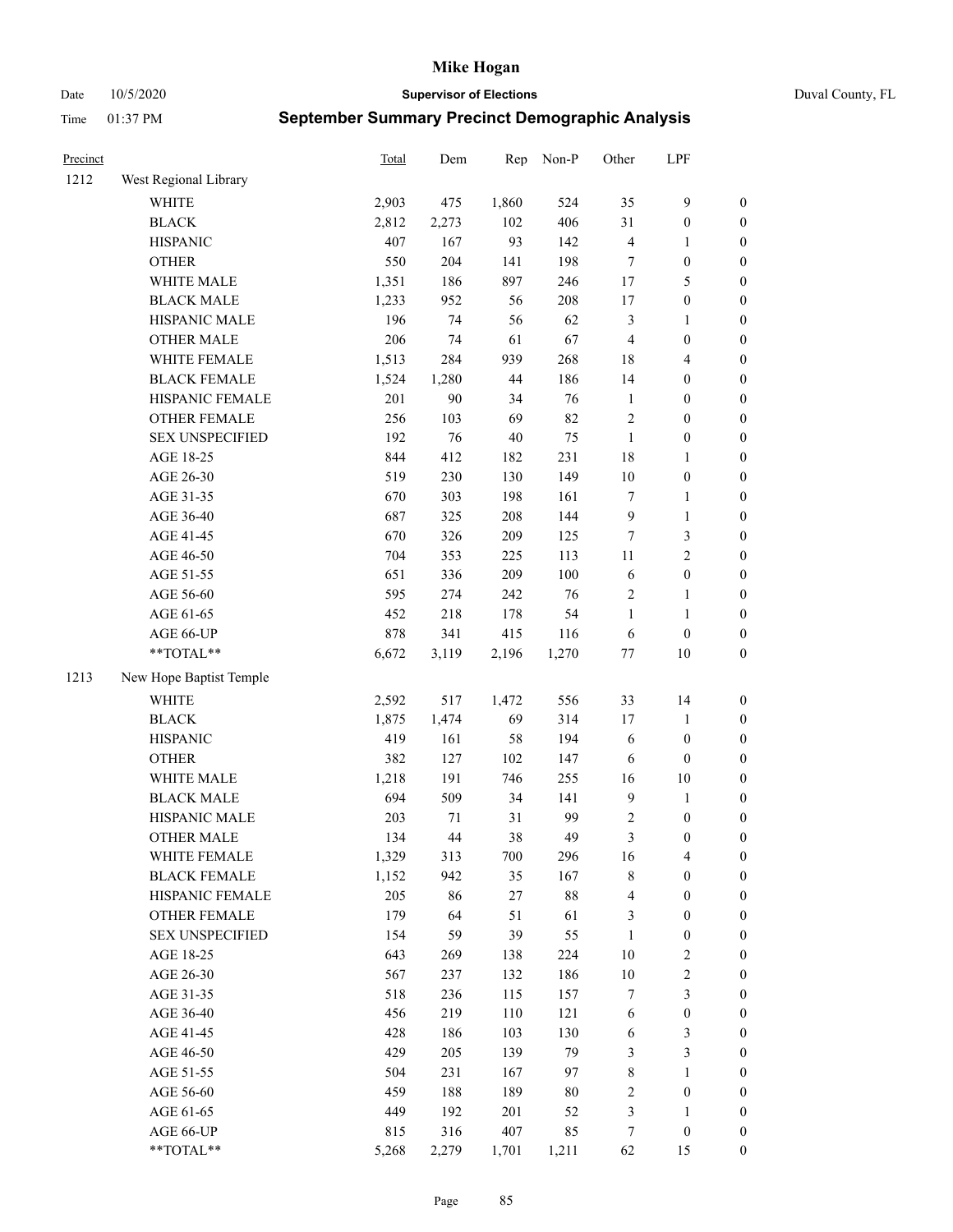Date 10/5/2020 **Supervisor of Elections** Duval County, FL

| Precinct |                              | Total  | Dem    | Rep            | Non-P          | Other            | LPF                     |                  |
|----------|------------------------------|--------|--------|----------------|----------------|------------------|-------------------------|------------------|
| 1301     | Bennie Furlong Senior Center |        |        |                |                |                  |                         |                  |
|          | <b>WHITE</b>                 | 3,092  | 790    | 1,664          | 578            | 42               | 18                      | 0                |
|          | <b>BLACK</b>                 | 34     | 27     | 3              | $\overline{4}$ | $\boldsymbol{0}$ | $\boldsymbol{0}$        | 0                |
|          | <b>HISPANIC</b>              | 64     | 21     | 22             | $20\,$         | $\mathbf{1}$     | $\boldsymbol{0}$        | $\boldsymbol{0}$ |
|          | <b>OTHER</b>                 | 163    | 54     | 44             | 58             | 5                | $\mathbf{2}$            | $\boldsymbol{0}$ |
|          | WHITE MALE                   | 1,517  | 329    | 852            | 308            | 17               | 11                      | $\boldsymbol{0}$ |
|          | <b>BLACK MALE</b>            | 16     | 13     | $\mathbf{1}$   | $\sqrt{2}$     | $\boldsymbol{0}$ | $\boldsymbol{0}$        | $\boldsymbol{0}$ |
|          | HISPANIC MALE                | 29     | $\tau$ | 11             | 11             | $\boldsymbol{0}$ | $\boldsymbol{0}$        | $\boldsymbol{0}$ |
|          | <b>OTHER MALE</b>            | 63     | $18\,$ | 23             | $20\,$         | $\mathbf{1}$     | $\mathbf{1}$            | $\boldsymbol{0}$ |
|          | WHITE FEMALE                 | 1,541  | 452    | 794            | 264            | 24               | $\boldsymbol{7}$        | $\boldsymbol{0}$ |
|          | <b>BLACK FEMALE</b>          | 16     | 13     | $\sqrt{2}$     | $\mathbf{1}$   | $\boldsymbol{0}$ | $\boldsymbol{0}$        | 0                |
|          | HISPANIC FEMALE              | 33     | 13     | 11             | $\,8\,$        | 1                | $\boldsymbol{0}$        | 0                |
|          | OTHER FEMALE                 | 68     | 27     | 18             | $20\,$         | $\mathbf{2}$     | $\mathbf{1}$            | $\boldsymbol{0}$ |
|          | <b>SEX UNSPECIFIED</b>       | 70     | $20\,$ | $21\,$         | 26             | 3                | $\boldsymbol{0}$        | $\boldsymbol{0}$ |
|          | AGE 18-25                    | 278    | 74     | 122            | 71             | 9                | $\sqrt{2}$              | $\boldsymbol{0}$ |
|          | AGE 26-30                    | 257    | 52     | 125            | 69             | 4                | $\boldsymbol{7}$        | $\boldsymbol{0}$ |
|          | AGE 31-35                    | 272    | 62     | 114            | 86             | 7                | $\mathfrak{Z}$          | $\boldsymbol{0}$ |
|          | AGE 36-40                    | 239    | 75     | 102            | 59             | $\sqrt{2}$       | $\mathbf{1}$            | $\boldsymbol{0}$ |
|          | AGE 41-45                    | 225    | 62     | 101            | 57             | 3                | $\overline{2}$          | $\boldsymbol{0}$ |
|          | AGE 46-50                    | 276    | 64     | 144            | 63             | 5                | $\boldsymbol{0}$        | $\boldsymbol{0}$ |
|          | AGE 51-55                    | 277    | 52     | 171            | 50             | $\mathbf{2}$     | $\sqrt{2}$              | $\boldsymbol{0}$ |
|          | AGE 56-60                    | 348    | 91     | 200            | 49             | 6                | $\overline{2}$          | 0                |
|          | AGE 61-65                    | 372    | 90     | 231            | 48             | 3                | $\boldsymbol{0}$        | 0                |
|          | AGE 66-UP                    | 808    | 270    | 423            | 107            | $\tau$           | $\mathbf{1}$            | $\boldsymbol{0}$ |
|          | **TOTAL**                    | 3,353  | 892    | 1,733          | 660            | 48               | $20\,$                  | $\boldsymbol{0}$ |
| 1302     | Bethlehem Lutheran Church    |        |        |                |                |                  |                         |                  |
|          | <b>WHITE</b>                 | 2,955  | 675    | 1,674          | 562            | 22               | $22\,$                  | $\boldsymbol{0}$ |
|          | <b>BLACK</b>                 | 25     | 15     | $\overline{4}$ | $\mathfrak{S}$ | $\mathbf{1}$     | $\boldsymbol{0}$        | $\boldsymbol{0}$ |
|          | <b>HISPANIC</b>              | 60     | 18     | 26             | 12             | $\overline{c}$   | $\mathbf{2}$            | $\boldsymbol{0}$ |
|          | <b>OTHER</b>                 | 175    | 47     | 70             | 54             | 4                | $\boldsymbol{0}$        | $\boldsymbol{0}$ |
|          | WHITE MALE                   | 1,472  | 272    | 863            | 308            | 11               | $18\,$                  | $\boldsymbol{0}$ |
|          | <b>BLACK MALE</b>            | 16     | 9      | $\sqrt{2}$     | $\overline{4}$ | $\mathbf{1}$     | $\boldsymbol{0}$        | $\boldsymbol{0}$ |
|          | HISPANIC MALE                | $20\,$ | $\tau$ | $\tau$         | 5              | $\boldsymbol{0}$ | 1                       | 0                |
|          | <b>OTHER MALE</b>            | 72     | 19     | 28             | 22             | 3                | $\boldsymbol{0}$        | $\boldsymbol{0}$ |
|          | WHITE FEMALE                 | 1,450  | 399    | 790            | 246            | 11               | 4                       | 0                |
|          | <b>BLACK FEMALE</b>          | 8      | 6      | $\mathbf{1}$   | $\mathbf{1}$   | $\boldsymbol{0}$ | $\boldsymbol{0}$        | $\overline{0}$   |
|          | HISPANIC FEMALE              | 40     | 11     | 19             | $\tau$         | $\mathbf{2}$     | 1                       | $\overline{0}$   |
|          | <b>OTHER FEMALE</b>          | 63     | $18\,$ | 30             | 15             | $\boldsymbol{0}$ | $\boldsymbol{0}$        | $\overline{0}$   |
|          | <b>SEX UNSPECIFIED</b>       | 74     | 14     | 34             | 25             | 1                | $\boldsymbol{0}$        | 0                |
|          | AGE 18-25                    | 288    | 69     | 142            | 67             | 6                | $\overline{\mathbf{4}}$ | 0                |
|          | AGE 26-30                    | 306    | 63     | 168            | 68             | 6                | $\mathbf{1}$            | 0                |
|          | AGE 31-35                    | 338    | 76     | 156            | 97             | 3                | 6                       | 0                |
|          | AGE 36-40                    | 325    | 73     | 170            | 77             | 3                | $\sqrt{2}$              | 0                |
|          | AGE 41-45                    | 278    | 58     | 135            | 82             | 2                | $\mathbf{1}$            | 0                |
|          | AGE 46-50                    | 237    | 54     | 127            | 51             | $\sqrt{2}$       | $\mathfrak{Z}$          | 0                |
|          | AGE 51-55                    | 239    | 43     | 156            | 37             | $\sqrt{2}$       | $\mathbf{1}$            | $\overline{0}$   |
|          | AGE 56-60                    | 312    | 65     | 202            | 42             | $\mathfrak{2}$   | $\mathbf{1}$            | $\overline{0}$   |
|          | AGE 61-65                    | 291    | 75     | 172            | 41             | $\boldsymbol{0}$ | $\mathfrak{Z}$          | $\overline{0}$   |
|          | AGE 66-UP                    | 600    | 179    | 346            | $70\,$         | 3                | $\mathfrak{2}$          | $\boldsymbol{0}$ |
|          | **TOTAL**                    | 3,215  | 755    | 1,774          | 633            | 29               | 24                      | $\boldsymbol{0}$ |
|          |                              |        |        |                |                |                  |                         |                  |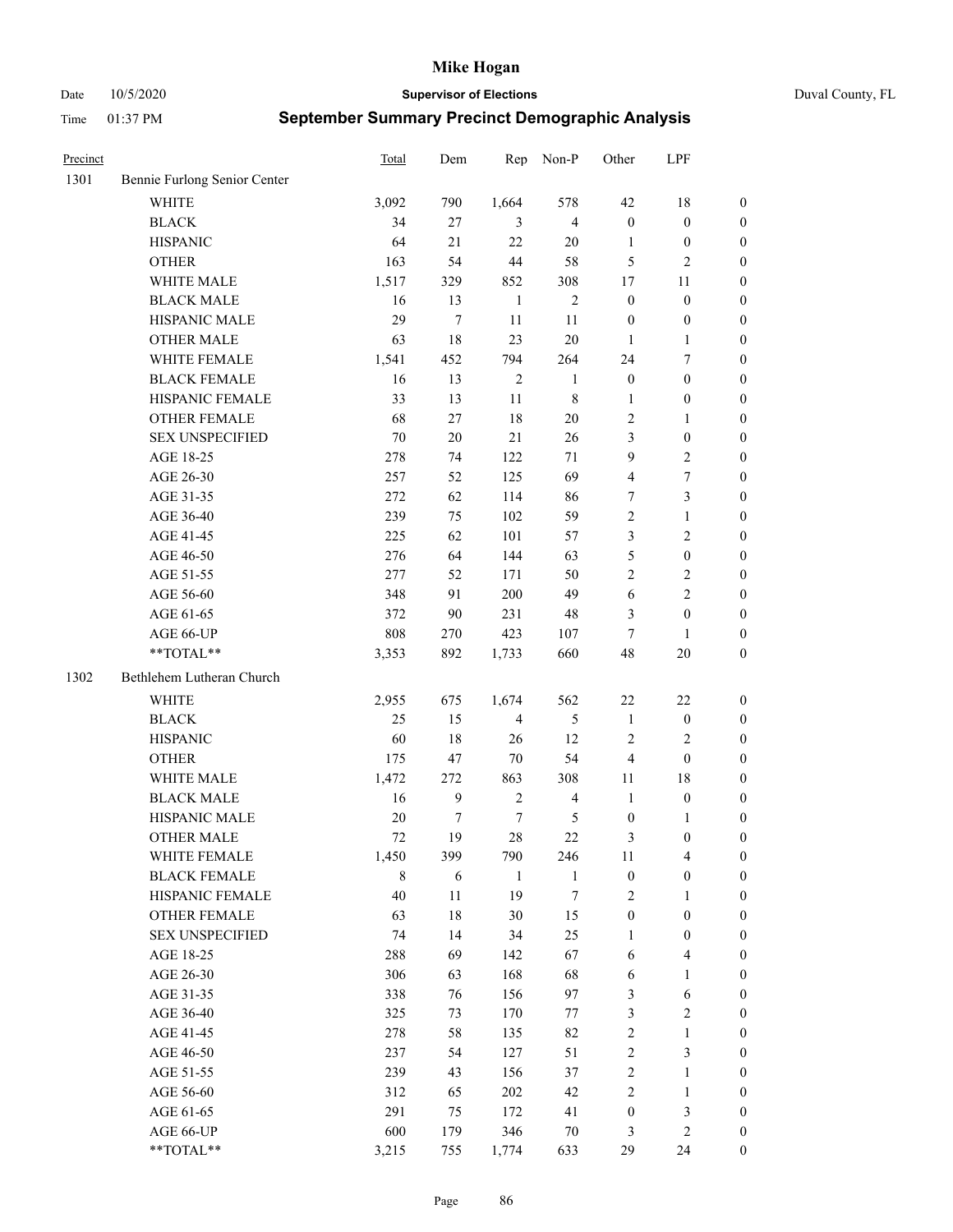Date 10/5/2020 **Supervisor of Elections** Duval County, FL

| Precinct |                              | Total   | Dem                     | Rep            | Non-P  | Other            | LPF                     |                  |
|----------|------------------------------|---------|-------------------------|----------------|--------|------------------|-------------------------|------------------|
| 1303     | American Legion Post 129     |         |                         |                |        |                  |                         |                  |
|          | <b>WHITE</b>                 | 2,562   | 604                     | 1,354          | 561    | 34               | $\mathbf{9}$            | 0                |
|          | <b>BLACK</b>                 | 114     | 83                      | 6              | 23     | $\overline{2}$   | $\boldsymbol{0}$        | 0                |
|          | <b>HISPANIC</b>              | 85      | 25                      | 34             | 26     | $\boldsymbol{0}$ | $\boldsymbol{0}$        | $\boldsymbol{0}$ |
|          | <b>OTHER</b>                 | 144     | 29                      | 62             | 48     | 4                | 1                       | $\boldsymbol{0}$ |
|          | WHITE MALE                   | 1,243   | 249                     | 686            | 285    | 17               | 6                       | $\boldsymbol{0}$ |
|          | <b>BLACK MALE</b>            | 53      | 32                      | $\mathfrak{Z}$ | 16     | $\overline{c}$   | $\boldsymbol{0}$        | $\boldsymbol{0}$ |
|          | HISPANIC MALE                | 35      | $\overline{\mathbf{4}}$ | 17             | 14     | $\boldsymbol{0}$ | $\boldsymbol{0}$        | $\boldsymbol{0}$ |
|          | <b>OTHER MALE</b>            | 43      | 8                       | 21             | 12     | $\mathfrak{2}$   | $\boldsymbol{0}$        | $\boldsymbol{0}$ |
|          | WHITE FEMALE                 | 1,305   | 354                     | 660            | 271    | 17               | $\mathfrak{Z}$          | $\boldsymbol{0}$ |
|          | <b>BLACK FEMALE</b>          | 59      | 49                      | $\mathfrak{Z}$ | $\tau$ | $\boldsymbol{0}$ | $\boldsymbol{0}$        | 0                |
|          | HISPANIC FEMALE              | 49      | $21\,$                  | 16             | 12     | $\boldsymbol{0}$ | $\boldsymbol{0}$        | 0                |
|          | OTHER FEMALE                 | 65      | 16                      | 30             | $17\,$ | $\overline{2}$   | $\boldsymbol{0}$        | $\boldsymbol{0}$ |
|          | <b>SEX UNSPECIFIED</b>       | 53      | 8                       | 20             | 24     | $\boldsymbol{0}$ | $\mathbf{1}$            | $\boldsymbol{0}$ |
|          | AGE 18-25                    | 274     | 74                      | 104            | 86     | 6                | $\overline{\mathbf{4}}$ | $\boldsymbol{0}$ |
|          | AGE 26-30                    | 337     | 67                      | 162            | 100    | 8                | $\boldsymbol{0}$        | $\boldsymbol{0}$ |
|          | AGE 31-35                    | 286     | 75                      | 120            | $88\,$ | $\sqrt{2}$       | $\mathbf{1}$            | $\boldsymbol{0}$ |
|          | AGE 36-40                    | 249     | 54                      | 121            | 68     | 3                | $\mathfrak{Z}$          | $\boldsymbol{0}$ |
|          | AGE 41-45                    | 198     | 44                      | 90             | 61     | 3                | $\boldsymbol{0}$        | $\boldsymbol{0}$ |
|          | AGE 46-50                    | 209     | 45                      | 111            | 47     | 5                | 1                       | $\boldsymbol{0}$ |
|          | AGE 51-55                    | $207\,$ | 51                      | 115            | 37     | $\overline{4}$   | $\boldsymbol{0}$        | $\boldsymbol{0}$ |
|          | AGE 56-60                    | 250     | 56                      | 140            | 50     | 4                | $\boldsymbol{0}$        | 0                |
|          | AGE 61-65                    | 278     | 93                      | 142            | 39     | 4                | $\boldsymbol{0}$        | 0                |
|          | AGE 66-UP                    | 617     | 182                     | 351            | 82     | $\mathbf{1}$     | 1                       | $\boldsymbol{0}$ |
|          | **TOTAL**                    | 2,905   | 741                     | 1,456          | 658    | 40               | $10\,$                  | $\boldsymbol{0}$ |
| 1304     | Jacksonville Beach City Hall |         |                         |                |        |                  |                         |                  |
|          | <b>WHITE</b>                 | 2,745   | 732                     | 1,285          | 662    | 45               | $21\,$                  | $\boldsymbol{0}$ |
|          | <b>BLACK</b>                 | 242     | 188                     | 12             | 41     | $\boldsymbol{0}$ | $\mathbf{1}$            | $\boldsymbol{0}$ |
|          | <b>HISPANIC</b>              | 115     | $40\,$                  | 42             | 29     | 3                | $\mathbf{1}$            | $\boldsymbol{0}$ |
|          | <b>OTHER</b>                 | 212     | 65                      | 52             | 90     | 5                | $\boldsymbol{0}$        | $\boldsymbol{0}$ |
|          | WHITE MALE                   | 1,338   | 298                     | 637            | 365    | 23               | 15                      | $\boldsymbol{0}$ |
|          | <b>BLACK MALE</b>            | 98      | 67                      | $\overline{4}$ | 26     | $\boldsymbol{0}$ | $\mathbf{1}$            | $\boldsymbol{0}$ |
|          | HISPANIC MALE                | 61      | $18\,$                  | 28             | 13     | 1                | 1                       | 0                |
|          | <b>OTHER MALE</b>            | 81      | 23                      | 23             | 33     | 2                | $\boldsymbol{0}$        | $\boldsymbol{0}$ |
|          | WHITE FEMALE                 | 1,382   | 428                     | 634            | 293    | 22               | 5                       | 0                |
|          | <b>BLACK FEMALE</b>          | 140     | 117                     | $\,$ 8 $\,$    | 15     | $\boldsymbol{0}$ | $\boldsymbol{0}$        | $\boldsymbol{0}$ |
|          | HISPANIC FEMALE              | 52      | 21                      | 13             | 16     | $\sqrt{2}$       | $\boldsymbol{0}$        | $\overline{0}$   |
|          | OTHER FEMALE                 | 93      | 35                      | 23             | 33     | $\sqrt{2}$       | $\boldsymbol{0}$        | $\overline{0}$   |
|          | <b>SEX UNSPECIFIED</b>       | 69      | 18                      | $21\,$         | $28\,$ | $\mathbf{1}$     | $\mathbf{1}$            | 0                |
|          | AGE 18-25                    | 307     | 102                     | 109            | $88\,$ | 7                | $\mathbf{1}$            | 0                |
|          | AGE 26-30                    | 493     | 146                     | 193            | 141    | 8                | $\mathfrak{S}$          | 0                |
|          | AGE 31-35                    | 384     | 113                     | 133            | 125    | 7                | $\sqrt{6}$              | 0                |
|          | AGE 36-40                    | 311     | 92                      | 103            | 109    | 5                | $\sqrt{2}$              | 0                |
|          | AGE 41-45                    | 230     | 60                      | 83             | 76     | $\mathbf{9}$     | $\overline{2}$          | 0                |
|          | AGE 46-50                    | 225     | 63                      | 112            | 49     | $\boldsymbol{0}$ | $\mathbf{1}$            | 0                |
|          | AGE 51-55                    | 227     | 59                      | 113            | 51     | 2                | $\sqrt{2}$              | 0                |
|          | AGE 56-60                    | 268     | 73                      | 132            | 56     | 5                | $\sqrt{2}$              | $\overline{0}$   |
|          | AGE 61-65                    | 192     | 73                      | 89             | 29     | $\mathbf{1}$     | $\boldsymbol{0}$        | $\overline{0}$   |
|          | AGE 66-UP                    | 676     | 244                     | 323            | 98     | 9                | $\mathbf{2}$            | $\boldsymbol{0}$ |
|          | **TOTAL**                    | 3,314   | 1,025                   | 1,391          | 822    | 53               | 23                      | $\boldsymbol{0}$ |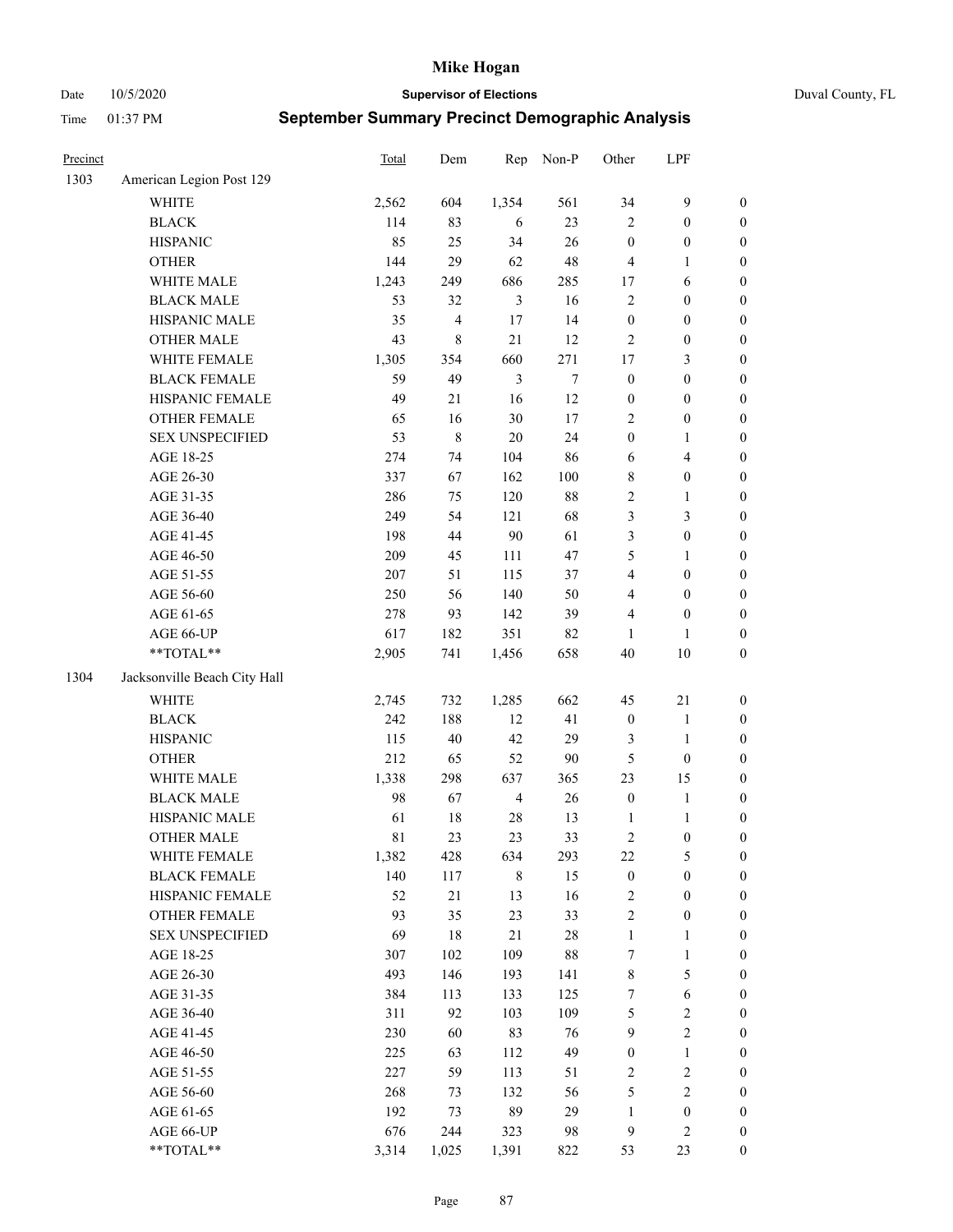Date 10/5/2020 **Supervisor of Elections** Duval County, FL

| Precinct |                          | Total | Dem       | Rep              | Non-P          | Other            | LPF              |                  |
|----------|--------------------------|-------|-----------|------------------|----------------|------------------|------------------|------------------|
| 1305     | Beaches Regional Library |       |           |                  |                |                  |                  |                  |
|          | <b>WHITE</b>             | 2,720 | 740       | 1,394            | 540            | 29               | 17               | 0                |
|          | <b>BLACK</b>             | 23    | 15        | 1                | 5              | $\overline{c}$   | $\boldsymbol{0}$ | $\boldsymbol{0}$ |
|          | <b>HISPANIC</b>          | 64    | 27        | 19               | 17             | $\mathbf{1}$     | $\boldsymbol{0}$ | $\boldsymbol{0}$ |
|          | <b>OTHER</b>             | 125   | 37        | 47               | 39             | 2                | $\boldsymbol{0}$ | $\boldsymbol{0}$ |
|          | WHITE MALE               | 1,280 | 269       | 702              | 283            | 13               | 13               | $\boldsymbol{0}$ |
|          | <b>BLACK MALE</b>        | 14    | $\tau$    | $\mathbf{1}$     | $\overline{4}$ | $\overline{c}$   | $\boldsymbol{0}$ | $\boldsymbol{0}$ |
|          | HISPANIC MALE            | 25    | $\,$ $\,$ | 9                | 7              | $\mathbf{1}$     | $\boldsymbol{0}$ | $\boldsymbol{0}$ |
|          | <b>OTHER MALE</b>        | 45    | 12        | 18               | 14             | $\mathbf{1}$     | $\boldsymbol{0}$ | $\boldsymbol{0}$ |
|          | WHITE FEMALE             | 1,410 | 462       | 681              | 248            | 15               | $\overline{4}$   | $\boldsymbol{0}$ |
|          | <b>BLACK FEMALE</b>      | 9     | $\,$ $\,$ | $\boldsymbol{0}$ | $\mathbf{1}$   | $\boldsymbol{0}$ | $\boldsymbol{0}$ | $\boldsymbol{0}$ |
|          | HISPANIC FEMALE          | 37    | 18        | $\boldsymbol{9}$ | 10             | $\boldsymbol{0}$ | $\boldsymbol{0}$ | $\boldsymbol{0}$ |
|          | OTHER FEMALE             | 50    | 20        | $17\,$           | 12             | $\mathbf{1}$     | $\boldsymbol{0}$ | $\boldsymbol{0}$ |
|          | <b>SEX UNSPECIFIED</b>   | 62    | 15        | 24               | 22             | $\mathbf{1}$     | $\boldsymbol{0}$ | $\boldsymbol{0}$ |
|          | AGE 18-25                | 282   | 76        | 113              | 83             | 9                | $\mathbf{1}$     | $\boldsymbol{0}$ |
|          | AGE 26-30                | 267   | 88        | 105              | 68             | 4                | $\sqrt{2}$       | $\boldsymbol{0}$ |
|          | AGE 31-35                | 267   | 68        | 118              | $77 \,$        | $\overline{c}$   | $\sqrt{2}$       | $\boldsymbol{0}$ |
|          | AGE 36-40                | 243   | 60        | 107              | $70\,$         | 3                | 3                | $\boldsymbol{0}$ |
|          | AGE 41-45                | 205   | 62        | 89               | 47             | 3                | $\overline{4}$   | $\boldsymbol{0}$ |
|          | AGE 46-50                | 240   | 54        | 124              | 58             | $\overline{c}$   | $\sqrt{2}$       | $\boldsymbol{0}$ |
|          | AGE 51-55                | 234   | 55        | 129              | 44             | 4                | $\sqrt{2}$       | $\boldsymbol{0}$ |
|          | AGE 56-60                | 274   | 68        | 163              | 40             | 3                | $\boldsymbol{0}$ | $\boldsymbol{0}$ |
|          | AGE 61-65                | 290   | 71        | 166              | 50             | $\overline{c}$   | 1                | $\boldsymbol{0}$ |
|          | AGE 66-UP                | 629   | 216       | 347              | 64             | $\overline{c}$   | $\boldsymbol{0}$ | $\boldsymbol{0}$ |
|          | $**TOTAL**$              | 2,932 | 819       | 1,461            | 601            | 34               | 17               | $\boldsymbol{0}$ |
| 1306     | Atlantic Beach City Hall |       |           |                  |                |                  |                  |                  |
|          | WHITE                    | 2,343 | 740       | 1,065            | 504            | 26               | $\,$ $\,$        | $\boldsymbol{0}$ |
|          | <b>BLACK</b>             | 90    | 69        | $\overline{4}$   | 17             | $\boldsymbol{0}$ | $\boldsymbol{0}$ | $\boldsymbol{0}$ |
|          | <b>HISPANIC</b>          | 50    | 22        | 14               | 14             | $\boldsymbol{0}$ | $\boldsymbol{0}$ | $\boldsymbol{0}$ |
|          | <b>OTHER</b>             | 162   | 47        | 53               | 58             | $\mathbf{1}$     | 3                | $\boldsymbol{0}$ |
|          | WHITE MALE               | 1,103 | 284       | 536              | 262            | 15               | 6                | $\boldsymbol{0}$ |
|          | <b>BLACK MALE</b>        | 47    | 33        | $\sqrt{2}$       | 12             | $\boldsymbol{0}$ | $\boldsymbol{0}$ | $\boldsymbol{0}$ |
|          | HISPANIC MALE            | 24    | 10        | $\,$ $\,$        | 6              | $\boldsymbol{0}$ | $\boldsymbol{0}$ | $\boldsymbol{0}$ |
|          | <b>OTHER MALE</b>        | 51    | 11        | 16               | 23             | $\boldsymbol{0}$ | 1                | $\boldsymbol{0}$ |
|          | WHITE FEMALE             | 1,215 | 448       | 520              | 234            | 11               | $\overline{c}$   | 0                |
|          | <b>BLACK FEMALE</b>      | 43    | 36        | 2                | 5              | $\boldsymbol{0}$ | $\boldsymbol{0}$ | 0                |
|          | HISPANIC FEMALE          | 25    | 12        | 6                | 7              | $\boldsymbol{0}$ | $\boldsymbol{0}$ | 0                |
|          | OTHER FEMALE             | 73    | $28\,$    | 27               | 16             | 1                | $\mathbf{1}$     | 0                |
|          | <b>SEX UNSPECIFIED</b>   | 64    | 16        | 19               | 28             | $\boldsymbol{0}$ | $\mathbf{1}$     | 0                |
|          | AGE 18-25                | 237   | 83        | 83               | 65             | 5                | $\mathbf{1}$     | 0                |
|          | AGE 26-30                | 227   | $70\,$    | 87               | 63             | 6                | $\mathbf{1}$     | 0                |
|          | AGE 31-35                | 248   | 85        | $80\,$           | 75             | 7                | $\mathbf{1}$     | 0                |
|          | AGE 36-40                | 203   | 68        | 67               | 64             | 1                | $\mathfrak{Z}$   | 0                |
|          | AGE 41-45                | 202   | 67        | 76               | 55             | 3                | $\mathbf{1}$     | 0                |
|          | AGE 46-50                | 208   | 57        | 95               | 52             | 3                | $\mathbf{1}$     | 0                |
|          | AGE 51-55                | 193   | 52        | 99               | 41             | 0                | $\mathbf{1}$     | 0                |
|          | AGE 56-60                | 250   | 63        | 142              | 45             | $\boldsymbol{0}$ | $\boldsymbol{0}$ | 0                |
|          | AGE 61-65                | 255   | 103       | 110              | 41             | 1                | $\boldsymbol{0}$ | 0                |
|          | AGE 66-UP                | 619   | 228       | 296              | 92             | $\mathbf{1}$     | $\mathfrak{2}$   | 0                |
|          | **TOTAL**                | 2,645 | 878       | 1,136            | 593            | 27               | 11               | $\boldsymbol{0}$ |
|          |                          |       |           |                  |                |                  |                  |                  |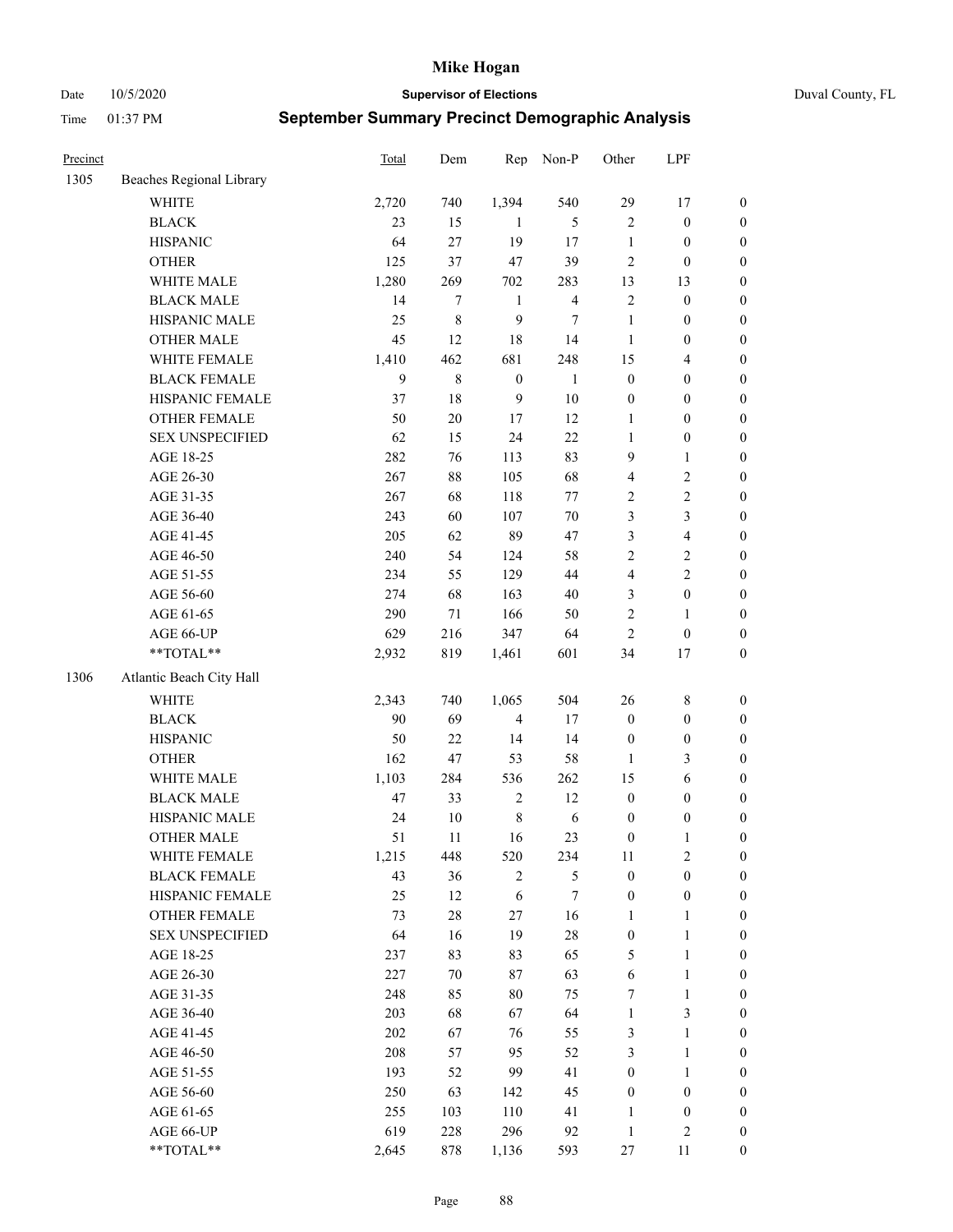Date 10/5/2020 **Supervisor of Elections** Duval County, FL

| Precinct |                               | <b>Total</b> | Dem    | Rep            | Non-P            | Other            | LPF                     |                  |
|----------|-------------------------------|--------------|--------|----------------|------------------|------------------|-------------------------|------------------|
| 1307     | Adele Grage Cultural Center   |              |        |                |                  |                  |                         |                  |
|          | <b>WHITE</b>                  | 2,807        | 786    | 1,494          | 488              | 29               | $10\,$                  | 0                |
|          | <b>BLACK</b>                  | 18           | 12     | $\overline{2}$ | 3                | $\boldsymbol{0}$ | $\mathbf{1}$            | $\boldsymbol{0}$ |
|          | <b>HISPANIC</b>               | 50           | 17     | 24             | 9                | $\boldsymbol{0}$ | $\boldsymbol{0}$        | $\boldsymbol{0}$ |
|          | <b>OTHER</b>                  | 146          | 42     | 55             | 46               | 3                | $\boldsymbol{0}$        | $\boldsymbol{0}$ |
|          | WHITE MALE                    | 1,290        | 290    | 721            | 256              | 16               | 7                       | $\boldsymbol{0}$ |
|          | <b>BLACK MALE</b>             | 12           | $\tau$ | $\mathbf{1}$   | $\mathfrak{Z}$   | $\boldsymbol{0}$ | $\mathbf{1}$            | $\boldsymbol{0}$ |
|          | HISPANIC MALE                 | 25           | 6      | 12             | $\tau$           | $\boldsymbol{0}$ | $\boldsymbol{0}$        | $\boldsymbol{0}$ |
|          | <b>OTHER MALE</b>             | 55           | 14     | 24             | 17               | $\boldsymbol{0}$ | $\boldsymbol{0}$        | $\boldsymbol{0}$ |
|          | WHITE FEMALE                  | 1,497        | 489    | 763            | 229              | 13               | $\mathfrak{Z}$          | $\boldsymbol{0}$ |
|          | <b>BLACK FEMALE</b>           | 6            | 5      | $\mathbf{1}$   | $\boldsymbol{0}$ | $\boldsymbol{0}$ | $\boldsymbol{0}$        | $\boldsymbol{0}$ |
|          | HISPANIC FEMALE               | 23           | 11     | 10             | $\sqrt{2}$       | $\boldsymbol{0}$ | $\boldsymbol{0}$        | 0                |
|          | OTHER FEMALE                  | 59           | 19     | 23             | 15               | $\mathfrak{2}$   | $\boldsymbol{0}$        | $\boldsymbol{0}$ |
|          | <b>SEX UNSPECIFIED</b>        | 54           | 16     | 20             | 17               | $\mathbf{1}$     | $\boldsymbol{0}$        | $\boldsymbol{0}$ |
|          | AGE 18-25                     | 224          | 68     | 103            | 46               | 6                | 1                       | $\boldsymbol{0}$ |
|          | AGE 26-30                     | 125          | 36     | 50             | 35               | 4                | $\boldsymbol{0}$        | $\boldsymbol{0}$ |
|          | AGE 31-35                     | 110          | 34     | 36             | 36               | 3                | $\mathbf{1}$            | $\boldsymbol{0}$ |
|          | AGE 36-40                     | 145          | 32     | 58             | 51               | 2                | $\sqrt{2}$              | $\boldsymbol{0}$ |
|          | AGE 41-45                     | 113          | 30     | 54             | 29               | $\boldsymbol{0}$ | $\boldsymbol{0}$        | $\boldsymbol{0}$ |
|          | AGE 46-50                     | 143          | 39     | 58             | 41               | 1                | $\overline{\mathbf{4}}$ | $\boldsymbol{0}$ |
|          | AGE 51-55                     | 239          | 56     | 144            | 34               | 3                | $\sqrt{2}$              | $\boldsymbol{0}$ |
|          | AGE 56-60                     | 278          | 66     | 163            | 47               | 2                | $\boldsymbol{0}$        | 0                |
|          | AGE 61-65                     | 314          | 105    | 162            | $42\,$           | 4                | $\mathbf{1}$            | 0                |
|          | AGE 66-UP                     | 1,329        | 391    | 746            | 185              | $\tau$           | $\boldsymbol{0}$        | $\boldsymbol{0}$ |
|          | **TOTAL**                     | 3,021        | 857    | 1,575          | 546              | 32               | 11                      | $\boldsymbol{0}$ |
| 1308     | Community Presbyterian Church |              |        |                |                  |                  |                         |                  |
|          | WHITE                         | 2,546        | 707    | 1,262          | 543              | $20\,$           | 14                      | $\boldsymbol{0}$ |
|          | <b>BLACK</b>                  | 369          | 295    | $18\,$         | 54               | $\mathbf{1}$     | $\mathbf{1}$            | $\boldsymbol{0}$ |
|          | <b>HISPANIC</b>               | 76           | 32     | 20             | 24               | $\boldsymbol{0}$ | $\boldsymbol{0}$        | $\boldsymbol{0}$ |
|          | <b>OTHER</b>                  | 167          | 56     | 57             | 50               | 3                | $\mathbf{1}$            | $\boldsymbol{0}$ |
|          | WHITE MALE                    | 1,202        | 283    | 635            | 270              | 5                | 9                       | $\boldsymbol{0}$ |
|          | <b>BLACK MALE</b>             | 151          | 108    | 12             | $30\,$           | $\mathbf{1}$     | $\boldsymbol{0}$        | $\boldsymbol{0}$ |
|          | HISPANIC MALE                 | 27           | 9      | $\tau$         | 11               | $\boldsymbol{0}$ | $\boldsymbol{0}$        | $\boldsymbol{0}$ |
|          | OTHER MALE                    | 55           | 16     | 24             | 13               | 2                | $\boldsymbol{0}$        | $\boldsymbol{0}$ |
|          | WHITE FEMALE                  | 1,323        | 416    | 622            | 266              | 14               | 5                       | 0                |
|          | <b>BLACK FEMALE</b>           | 211          | 181    | 6              | 23               | $\boldsymbol{0}$ | $\mathbf{1}$            | $\boldsymbol{0}$ |
|          | HISPANIC FEMALE               | 48           | $22\,$ | 13             | 13               | $\boldsymbol{0}$ | $\boldsymbol{0}$        | $\overline{0}$   |
|          | <b>OTHER FEMALE</b>           | 69           | 26     | 22             | $20\,$           | $\mathbf{1}$     | $\boldsymbol{0}$        | $\overline{0}$   |
|          | <b>SEX UNSPECIFIED</b>        | 71           | 29     | 16             | 24               | $\mathbf{1}$     | $\mathbf{1}$            | 0                |
|          | AGE 18-25                     | 331          | 113    | 110            | 101              | 6                | $\mathbf{1}$            | 0                |
|          | AGE 26-30                     | 182          | 64     | 64             | 51               | $\mathbf{1}$     | $\sqrt{2}$              | 0                |
|          | AGE 31-35                     | 247          | 92     | 80             | $70\,$           | 3                | $\sqrt{2}$              | 0                |
|          | AGE 36-40                     | 265          | 72     | 101            | $88\,$           | $\mathbf{1}$     | $\mathfrak{Z}$          | 0                |
|          | AGE 41-45                     | 219          | 66     | 83             | 66               | $\boldsymbol{0}$ | $\overline{4}$          | 0                |
|          | AGE 46-50                     | 269          | 92     | 118            | 58               | $\boldsymbol{0}$ | $\mathbf{1}$            | 0                |
|          | AGE 51-55                     | 265          | 84     | 129            | 48               | 3                | $\mathbf{1}$            | 0                |
|          | AGE 56-60                     | 361          | 110    | 184            | 60               | 5                | $\sqrt{2}$              | $\overline{0}$   |
|          | AGE 61-65                     | 297          | 105    | 152            | $40\,$           | $\boldsymbol{0}$ | $\boldsymbol{0}$        | $\boldsymbol{0}$ |
|          | AGE 66-UP                     | 721          | 292    | 336            | 89               | 4                | $\boldsymbol{0}$        | 0                |
|          | **TOTAL**                     | 3,158        | 1,090  | 1,357          | 671              | 24               | 16                      | $\boldsymbol{0}$ |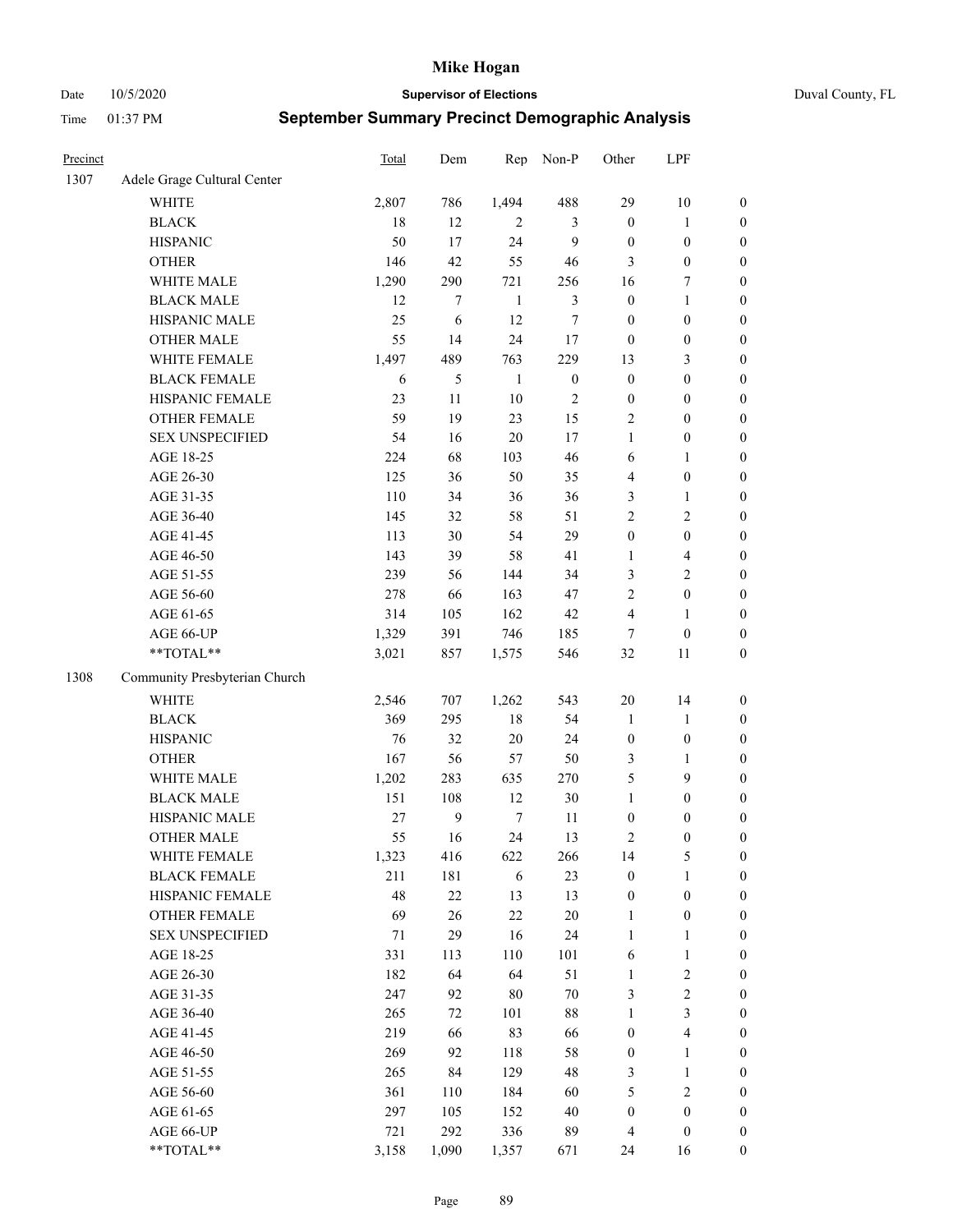Date 10/5/2020 **Supervisor of Elections** Duval County, FL

| Precinct |                                       | <b>Total</b> | Dem         | Rep            | Non-P          | Other            | LPF                     |                  |
|----------|---------------------------------------|--------------|-------------|----------------|----------------|------------------|-------------------------|------------------|
| 1309     | Christ United Methodist Church        |              |             |                |                |                  |                         |                  |
|          | <b>WHITE</b>                          | 2,831        | 715         | 1,470          | 598            | 33               | 15                      | 0                |
|          | <b>BLACK</b>                          | 36           | 18          | 6              | 11             | $\mathbf{1}$     | $\boldsymbol{0}$        | 0                |
|          | <b>HISPANIC</b>                       | 61           | 18          | 25             | 16             | $\mathbf{1}$     | 1                       | 0                |
|          | <b>OTHER</b>                          | 157          | 39          | 41             | 71             | $\mathbf{2}$     | $\overline{\mathbf{4}}$ | $\boldsymbol{0}$ |
|          | WHITE MALE                            | 1,356        | 257         | 749            | 319            | 21               | 10                      | $\boldsymbol{0}$ |
|          | <b>BLACK MALE</b>                     | 19           | 10          | $\sqrt{2}$     | 6              | $\mathbf{1}$     | $\boldsymbol{0}$        | 0                |
|          | HISPANIC MALE                         | 32           | 7           | 14             | 10             | $\mathbf{1}$     | $\boldsymbol{0}$        | 0                |
|          | <b>OTHER MALE</b>                     | 54           | 11          | 16             | 24             | $\mathbf{1}$     | $\overline{2}$          | $\boldsymbol{0}$ |
|          | WHITE FEMALE                          | 1,437        | 454         | 701            | 265            | 12               | 5                       | 0                |
|          | <b>BLACK FEMALE</b>                   | 17           | $\,$ 8 $\,$ | $\overline{4}$ | $\mathfrak{S}$ | $\boldsymbol{0}$ | $\boldsymbol{0}$        | 0                |
|          | HISPANIC FEMALE                       | 29           | 11          | 11             | 6              | 0                | $\mathbf{1}$            | 0                |
|          | OTHER FEMALE                          | 69           | 22          | 20             | 25             | $\boldsymbol{0}$ | $\sqrt{2}$              | 0                |
|          | <b>SEX UNSPECIFIED</b>                | 71           | 10          | 25             | 35             | 1                | $\boldsymbol{0}$        | $\boldsymbol{0}$ |
|          | AGE 18-25                             | 297          | 69          | 116            | 102            | 6                | $\overline{\mathbf{4}}$ | $\boldsymbol{0}$ |
|          | AGE 26-30                             | 252          | 60          | 103            | 83             | 6                | $\boldsymbol{0}$        | $\boldsymbol{0}$ |
|          | AGE 31-35                             | 286          | 74          | 117            | $88\,$         | 5                | $\sqrt{2}$              | $\boldsymbol{0}$ |
|          | AGE 36-40                             | 323          | 75          | 149            | 90             | 4                | $\mathfrak s$           | $\overline{0}$   |
|          | AGE 41-45                             | 273          | 65          | 114            | $88\,$         | $\overline{4}$   | $\overline{2}$          | $\overline{0}$   |
|          | AGE 46-50                             | 268          | 58          | 136            | 69             | 2                | $\mathfrak{Z}$          | $\boldsymbol{0}$ |
|          | AGE 51-55                             | 227          | 55          | 130            | 39             | 2                | $\mathbf{1}$            | 0                |
|          | AGE 56-60                             | 255          | 55          | 152            | 44             | 3                | $\mathbf{1}$            | 0                |
|          | AGE 61-65                             | 289          | 73          | 175            | 40             | 1                | $\boldsymbol{0}$        | 0                |
|          | AGE 66-UP                             | 615          | 206         | 350            | 53             | $\overline{4}$   | $\overline{2}$          | 0                |
|          | **TOTAL**                             | 3,085        | 790         | 1,542          | 696            | 37               | 20                      | $\boldsymbol{0}$ |
| 1310     | First Christian Church of the Beaches |              |             |                |                |                  |                         |                  |
|          | <b>WHITE</b>                          | 2,982        | 740         | 1,498          | 681            | 49               | 14                      | $\boldsymbol{0}$ |
|          | <b>BLACK</b>                          | 37           | $22\,$      | 6              | 9              | $\boldsymbol{0}$ | $\boldsymbol{0}$        | $\boldsymbol{0}$ |
|          | <b>HISPANIC</b>                       | 84           | 24          | 34             | 23             | 3                | $\boldsymbol{0}$        | 0                |
|          | <b>OTHER</b>                          | 176          | 42          | 56             | 72             | 3                | $\mathfrak{Z}$          | $\boldsymbol{0}$ |
|          | WHITE MALE                            | 1,467        | 321         | 735            | 374            | 26               | $11\,$                  | $\boldsymbol{0}$ |
|          | <b>BLACK MALE</b>                     | $20\,$       | $10\,$      | $\mathfrak{Z}$ | $\tau$         | $\boldsymbol{0}$ | $\boldsymbol{0}$        | 0                |
|          | HISPANIC MALE                         | 39           | 7           | 21             | $10\,$         | 1                | $\boldsymbol{0}$        | 0                |
|          | <b>OTHER MALE</b>                     | 64           | 12          | 21             | $28\,$         | 2                | 1                       | 0                |
|          | WHITE FEMALE                          | 1,488        | 413         | 750            | 299            | 23               | 3                       | 0                |
|          | <b>BLACK FEMALE</b>                   | 16           | 11          | $\mathfrak{Z}$ | 2              | $\boldsymbol{0}$ | $\boldsymbol{0}$        | $\boldsymbol{0}$ |
|          | HISPANIC FEMALE                       | 45           | 17          | 13             | 13             | 2                | $\boldsymbol{0}$        | $\overline{0}$   |
|          | OTHER FEMALE                          | 73           | 23          | 27             | $22\,$         | $\boldsymbol{0}$ | $\mathbf{1}$            | $\overline{0}$   |
|          | <b>SEX UNSPECIFIED</b>                | 67           | 14          | 21             | $30\,$         | $\mathbf{1}$     | $\mathbf{1}$            | 0                |
|          | AGE 18-25                             | 308          | 75          | 119            | 99             | 12               | $\mathfrak{Z}$          | 0                |
|          | AGE 26-30                             | 361          | 92          | 136            | 119            | $11\,$           | $\mathfrak{Z}$          | 0                |
|          | AGE 31-35                             | 351          | 84          | 149            | 109            | 5                | $\overline{\mathbf{4}}$ | 0                |
|          | AGE 36-40                             | 278          | 74          | 105            | $87\,$         | 9                | $\mathfrak{Z}$          | 0                |
|          | AGE 41-45                             | 234          | 63          | 104            | 59             | 5                | $\mathfrak{Z}$          | 0                |
|          | AGE 46-50                             | 238          | 62          | 119            | 56             | $\mathbf{1}$     | $\boldsymbol{0}$        | 0                |
|          | AGE 51-55                             | 283          | 62          | 160            | 59             | 2                | $\boldsymbol{0}$        | 0                |
|          | AGE 56-60                             | 317          | 73          | 185            | 55             | 3                | 1                       | 0                |
|          | AGE 61-65                             | 270          | 64          | 146            | 58             | 2                | $\boldsymbol{0}$        | 0                |
|          | AGE 66-UP                             | 635          | 178         | 369            | 83             | 5                | $\boldsymbol{0}$        | 0                |
|          | **TOTAL**                             | 3,279        | 828         | 1,594          | 785            | 55               | 17                      | $\boldsymbol{0}$ |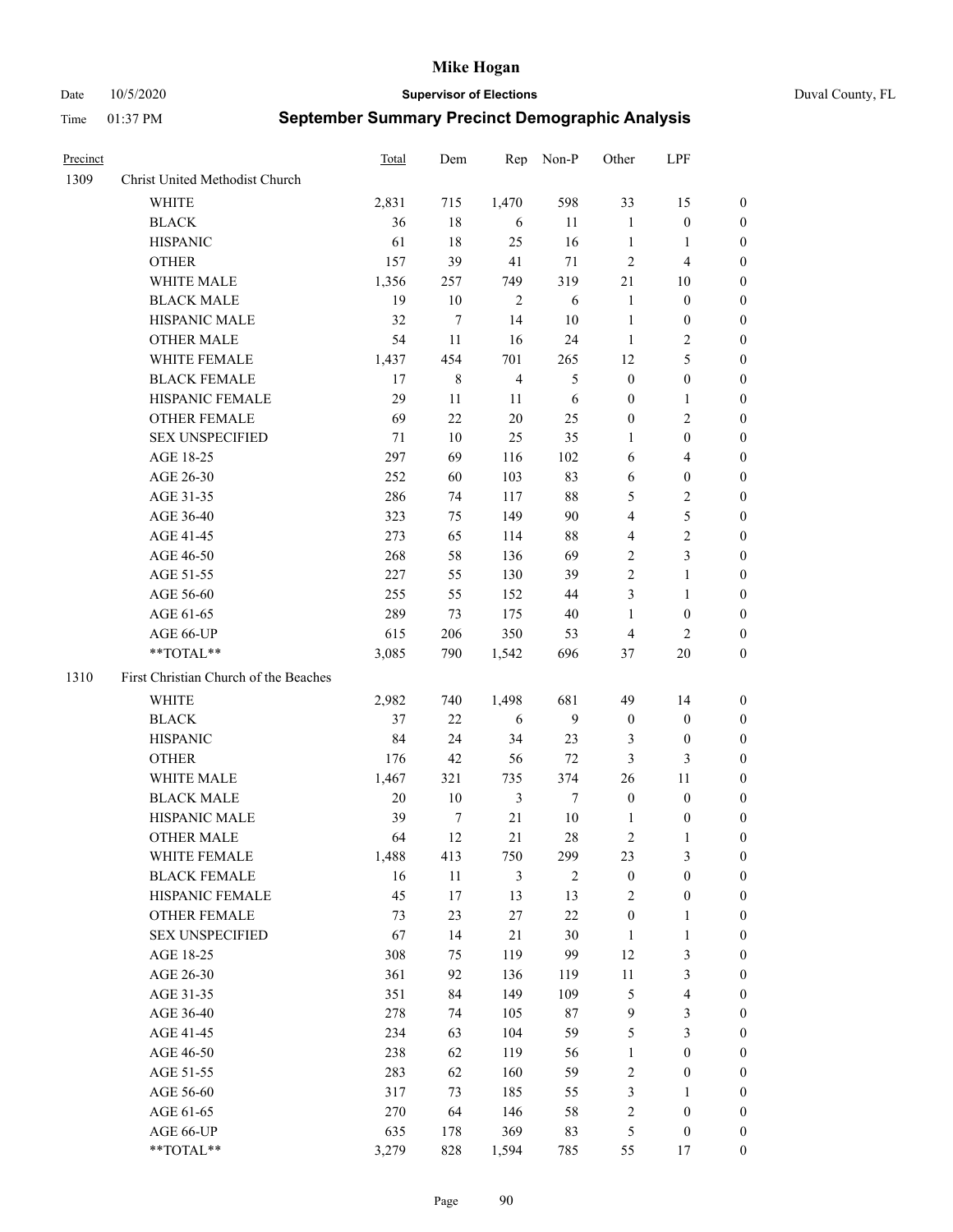Date 10/5/2020 **Supervisor of Elections** Duval County, FL

| Precinct |                            | <b>Total</b> | Dem | Rep            | Non-P          | Other                   | LPF                     |                  |
|----------|----------------------------|--------------|-----|----------------|----------------|-------------------------|-------------------------|------------------|
| 1311     | Hampton Inn                |              |     |                |                |                         |                         |                  |
|          | <b>WHITE</b>               | 3,408        | 776 | 1,842          | 718            | 47                      | 25                      | 0                |
|          | <b>BLACK</b>               | 68           | 45  | 6              | 15             | $\mathbf{1}$            | $\mathbf{1}$            | 0                |
|          | <b>HISPANIC</b>            | 92           | 38  | 29             | 23             | $\mathbf{2}$            | $\boldsymbol{0}$        | $\boldsymbol{0}$ |
|          | <b>OTHER</b>               | 229          | 62  | 102            | 62             | $\mathbf{1}$            | $\mathbf{2}$            | $\boldsymbol{0}$ |
|          | WHITE MALE                 | 1,561        | 266 | 901            | 364            | 17                      | 13                      | $\boldsymbol{0}$ |
|          | <b>BLACK MALE</b>          | 44           | 27  | $\overline{4}$ | 12             | $\mathbf{1}$            | $\boldsymbol{0}$        | $\boldsymbol{0}$ |
|          | HISPANIC MALE              | 25           | 11  | $\,$ 8 $\,$    | 6              | $\boldsymbol{0}$        | $\boldsymbol{0}$        | $\boldsymbol{0}$ |
|          | <b>OTHER MALE</b>          | 94           | 25  | 44             | 23             | $\boldsymbol{0}$        | $\overline{2}$          | $\boldsymbol{0}$ |
|          | WHITE FEMALE               | 1,816        | 503 | 930            | 341            | 30                      | 12                      | $\boldsymbol{0}$ |
|          | <b>BLACK FEMALE</b>        | 24           | 18  | $\sqrt{2}$     | $\mathfrak{Z}$ | $\boldsymbol{0}$        | $\mathbf{1}$            | 0                |
|          | HISPANIC FEMALE            | 65           | 27  | 20             | 16             | $\mathbf{2}$            | $\boldsymbol{0}$        | 0                |
|          | <b>OTHER FEMALE</b>        | 103          | 31  | 48             | 23             | $\mathbf{1}$            | $\boldsymbol{0}$        | $\boldsymbol{0}$ |
|          | <b>SEX UNSPECIFIED</b>     | 65           | 13  | 22             | $30\,$         | $\boldsymbol{0}$        | $\boldsymbol{0}$        | $\boldsymbol{0}$ |
|          | AGE 18-25                  | 335          | 73  | 149            | 98             | 12                      | $\mathfrak{Z}$          | $\boldsymbol{0}$ |
|          | AGE 26-30                  | 342          | 92  | 158            | 88             | $\mathbf{1}$            | $\mathfrak{Z}$          | $\boldsymbol{0}$ |
|          | AGE 31-35                  | 361          | 66  | 174            | 110            | 5                       | 6                       | $\boldsymbol{0}$ |
|          | AGE 36-40                  | 342          | 86  | 143            | 102            | 6                       | $\mathfrak{S}$          | $\boldsymbol{0}$ |
|          | AGE 41-45                  | 289          | 68  | 134            | $80\,$         | $\overline{4}$          | $\mathfrak{Z}$          | $\boldsymbol{0}$ |
|          | AGE 46-50                  | 293          | 46  | 172            | 67             | 4                       | $\overline{\mathbf{4}}$ | $\boldsymbol{0}$ |
|          | AGE 51-55                  | 334          | 61  | 208            | 59             | 3                       | $\mathfrak{Z}$          | $\boldsymbol{0}$ |
|          | AGE 56-60                  | 345          | 78  | 206            | 53             | 7                       | $\mathbf{1}$            | 0                |
|          | AGE 61-65                  | 320          | 103 | 179            | 36             | 2                       | $\boldsymbol{0}$        | 0                |
|          | AGE 66-UP                  | 834          | 248 | 455            | 124            | $\tau$                  | $\boldsymbol{0}$        | $\boldsymbol{0}$ |
|          | **TOTAL**                  | 3,797        | 921 | 1,979          | 818            | 51                      | $28\,$                  | $\boldsymbol{0}$ |
| 1312     | Oceanside Church of Christ |              |     |                |                |                         |                         |                  |
|          | <b>WHITE</b>               | 1,998        | 542 | 855            | 564            | $28\,$                  | $\mathbf{9}$            | $\boldsymbol{0}$ |
|          | <b>BLACK</b>               | 360          | 261 | 17             | $80\,$         | 2                       | $\boldsymbol{0}$        | $\boldsymbol{0}$ |
|          | <b>HISPANIC</b>            | 139          | 68  | 34             | 36             | $\mathbf{1}$            | $\boldsymbol{0}$        | $\boldsymbol{0}$ |
|          | <b>OTHER</b>               | 180          | 53  | 54             | 71             | $\mathbf{1}$            | $\mathbf{1}$            | $\boldsymbol{0}$ |
|          | WHITE MALE                 | 976          | 198 | 454            | 308            | $10\,$                  | 6                       | $\boldsymbol{0}$ |
|          | <b>BLACK MALE</b>          | 157          | 105 | 11             | 41             | $\boldsymbol{0}$        | $\boldsymbol{0}$        | $\boldsymbol{0}$ |
|          | HISPANIC MALE              | 66           | 23  | 21             | $22\,$         | $\boldsymbol{0}$        | $\boldsymbol{0}$        | $\boldsymbol{0}$ |
|          | <b>OTHER MALE</b>          | 59           | 17  | 14             | $28\,$         | $\boldsymbol{0}$        | $\boldsymbol{0}$        | $\boldsymbol{0}$ |
|          | WHITE FEMALE               | 1,005        | 335 | 396            | 253            | 18                      | 3                       | 0                |
|          | <b>BLACK FEMALE</b>        | 195          | 153 | 5              | 35             | 2                       | $\boldsymbol{0}$        | $\overline{0}$   |
|          | HISPANIC FEMALE            | $71\,$       | 44  | 12             | 14             | $\mathbf{1}$            | $\boldsymbol{0}$        | $\overline{0}$   |
|          | <b>OTHER FEMALE</b>        | 87           | 26  | 33             | $27\,$         | $\boldsymbol{0}$        | $\mathbf{1}$            | 0                |
|          | <b>SEX UNSPECIFIED</b>     | 61           | 23  | 14             | 23             | $\mathbf{1}$            | $\boldsymbol{0}$        | 0                |
|          | AGE 18-25                  | 311          | 107 | 86             | 111            | 5                       | $\sqrt{2}$              | 0                |
|          | AGE 26-30                  | 328          | 103 | 104            | 113            | 4                       | $\overline{4}$          | 0                |
|          | AGE 31-35                  | 321          | 110 | 92             | 112            | 6                       | $\mathbf{1}$            | 0                |
|          | AGE 36-40                  | 281          | 89  | 85             | 99             | 6                       | $\sqrt{2}$              | 0                |
|          | AGE 41-45                  | 222          | 80  | 69             | 69             | $\overline{\mathbf{4}}$ | $\boldsymbol{0}$        | 0                |
|          | AGE 46-50                  | 232          | 70  | 90             | 69             | 3                       | $\boldsymbol{0}$        | 0                |
|          | AGE 51-55                  | 205          | 55  | 100            | 50             | $\boldsymbol{0}$        | $\boldsymbol{0}$        | 0                |
|          | AGE 56-60                  | 237          | 77  | 114            | 45             | $\boldsymbol{0}$        | 1                       | 0                |
|          | AGE 61-65                  | 201          | 85  | 89             | 25             | 2                       | $\boldsymbol{0}$        | $\overline{0}$   |
|          | AGE 66-UP                  | 338          | 148 | 130            | 58             | 2                       | $\boldsymbol{0}$        | 0                |
|          | **TOTAL**                  | 2,677        | 924 | 960            | 751            | 32                      | 10                      | $\boldsymbol{0}$ |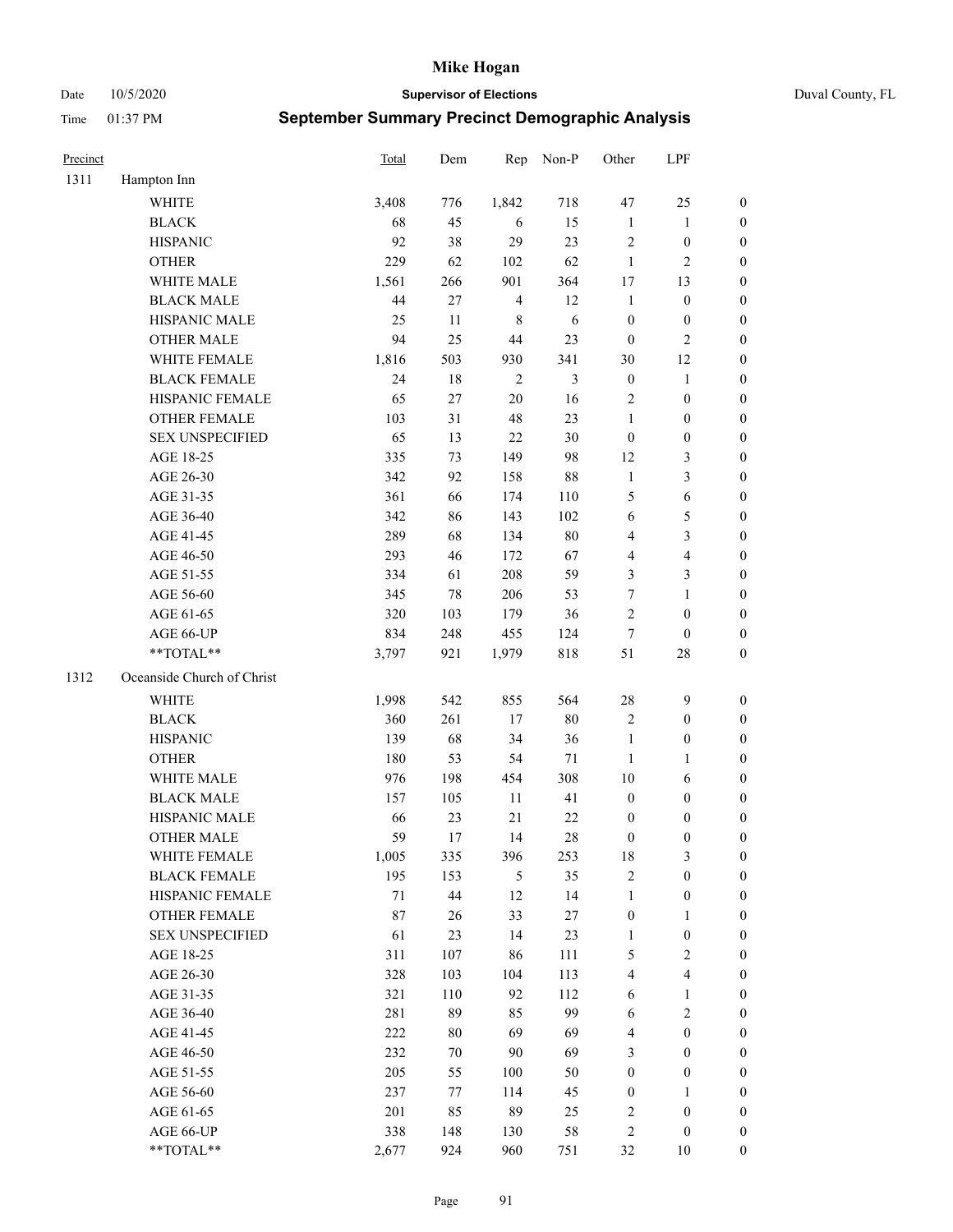Date 10/5/2020 **Supervisor of Elections** Duval County, FL

| Precinct |                          | Total  | Dem    | Rep            | Non-P  | Other            | LPF                     |                  |
|----------|--------------------------|--------|--------|----------------|--------|------------------|-------------------------|------------------|
| 1313     | Rivertown Church         |        |        |                |        |                  |                         |                  |
|          | <b>WHITE</b>             | 3,780  | 646    | 2,364          | 721    | $40\,$           | $\mathbf{9}$            | $\boldsymbol{0}$ |
|          | <b>BLACK</b>             | 201    | 145    | 8              | 47     | $\mathbf{1}$     | $\boldsymbol{0}$        | $\boldsymbol{0}$ |
|          | <b>HISPANIC</b>          | 157    | 61     | 45             | 48     | $\sqrt{2}$       | $\mathbf{1}$            | $\boldsymbol{0}$ |
|          | <b>OTHER</b>             | 305    | 65     | 115            | 119    | 5                | 1                       | $\boldsymbol{0}$ |
|          | WHITE MALE               | 1,853  | 239    | 1,206          | 389    | 15               | $\overline{\mathbf{4}}$ | $\boldsymbol{0}$ |
|          | <b>BLACK MALE</b>        | 69     | 43     | 5              | 20     | $\mathbf{1}$     | $\boldsymbol{0}$        | $\boldsymbol{0}$ |
|          | HISPANIC MALE            | 79     | $26\,$ | 24             | 26     | $\overline{c}$   | $\mathbf{1}$            | $\boldsymbol{0}$ |
|          | <b>OTHER MALE</b>        | 99     | 22     | 33             | $44\,$ | $\boldsymbol{0}$ | $\boldsymbol{0}$        | $\boldsymbol{0}$ |
|          | WHITE FEMALE             | 1,895  | 404    | 1,134          | 327    | 25               | $\mathfrak{S}$          | $\boldsymbol{0}$ |
|          | <b>BLACK FEMALE</b>      | 132    | 102    | 3              | 27     | $\boldsymbol{0}$ | $\boldsymbol{0}$        | $\boldsymbol{0}$ |
|          | HISPANIC FEMALE          | 74     | 33     | 20             | 21     | $\boldsymbol{0}$ | $\boldsymbol{0}$        | 0                |
|          | OTHER FEMALE             | 149    | 32     | 66             | 46     | 4                | $\mathbf{1}$            | $\boldsymbol{0}$ |
|          | <b>SEX UNSPECIFIED</b>   | 93     | 16     | 41             | 35     | $\mathbf{1}$     | $\boldsymbol{0}$        | $\boldsymbol{0}$ |
|          | AGE 18-25                | 429    | 101    | 183            | 138    | 7                | $\boldsymbol{0}$        | $\boldsymbol{0}$ |
|          | AGE 26-30                | 346    | 96     | 152            | 92     | 4                | $\sqrt{2}$              | $\boldsymbol{0}$ |
|          | AGE 31-35                | 362    | 95     | 165            | 93     | 6                | $\mathfrak{Z}$          | $\boldsymbol{0}$ |
|          | AGE 36-40                | 381    | 76     | 181            | 114    | 7                | $\mathfrak{Z}$          | $\boldsymbol{0}$ |
|          | AGE 41-45                | 367    | $80\,$ | 195            | $88\,$ | $\overline{4}$   | $\boldsymbol{0}$        | $\boldsymbol{0}$ |
|          | AGE 46-50                | 354    | 62     | 210            | 76     | 5                | $\mathbf{1}$            | $\boldsymbol{0}$ |
|          | AGE 51-55                | 333    | 57     | 203            | $70\,$ | 3                | $\boldsymbol{0}$        | $\boldsymbol{0}$ |
|          | AGE 56-60                | 458    | 64     | 321            | 69     | 3                | $\mathbf{1}$            | 0                |
|          | AGE 61-65                | 354    | 54     | 225            | 70     | 4                | $\mathbf{1}$            | 0                |
|          | AGE 66-UP                | 1,056  | 231    | 696            | 124    | 5                | $\boldsymbol{0}$        | $\boldsymbol{0}$ |
|          | **TOTAL**                | 4,443  | 917    | 2,532          | 935    | 48               | 11                      | $\boldsymbol{0}$ |
| 1314     | Mayport Community Center |        |        |                |        |                  |                         |                  |
|          | <b>WHITE</b>             | 756    | 129    | 416            | 189    | 15               | $\boldsymbol{7}$        | $\boldsymbol{0}$ |
|          | <b>BLACK</b>             | 165    | 115    | 7              | 35     | $\,$ $\,$        | $\boldsymbol{0}$        | $\boldsymbol{0}$ |
|          | <b>HISPANIC</b>          | 74     | 22     | $27\,$         | 24     | $\boldsymbol{0}$ | $\mathbf{1}$            | $\boldsymbol{0}$ |
|          | <b>OTHER</b>             | 126    | 31     | 48             | 43     | 4                | $\boldsymbol{0}$        | $\boldsymbol{0}$ |
|          | WHITE MALE               | 382    | 49     | 224            | 97     | 8                | $\overline{4}$          | $\boldsymbol{0}$ |
|          | <b>BLACK MALE</b>        | $70\,$ | 44     | $\overline{4}$ | 17     | 5                | $\boldsymbol{0}$        | $\boldsymbol{0}$ |
|          | HISPANIC MALE            | 35     | $10\,$ | 14             | 11     | $\boldsymbol{0}$ | $\boldsymbol{0}$        | $\boldsymbol{0}$ |
|          | <b>OTHER MALE</b>        | 49     | 10     | 22             | 13     | 4                | $\boldsymbol{0}$        | $\boldsymbol{0}$ |
|          | WHITE FEMALE             | 360    | 78     | 183            | 89     | 7                | 3                       | 0                |
|          | <b>BLACK FEMALE</b>      | 91     | 69     | $\mathfrak{Z}$ | 16     | 3                | $\boldsymbol{0}$        | $\boldsymbol{0}$ |
|          | HISPANIC FEMALE          | 37     | 11     | 12             | 13     | $\boldsymbol{0}$ | $\mathbf{1}$            | $\overline{0}$   |
|          | OTHER FEMALE             | 54     | 13     | 19             | $22\,$ | $\boldsymbol{0}$ | $\boldsymbol{0}$        | $\overline{0}$   |
|          | <b>SEX UNSPECIFIED</b>   | 43     | 13     | 17             | 13     | $\boldsymbol{0}$ | $\boldsymbol{0}$        | 0                |
|          | AGE 18-25                | 145    | 45     | 46             | 48     | 5                | $\mathbf{1}$            | 0                |
|          | AGE 26-30                | 114    | 24     | 39             | 48     | $\mathbf{1}$     | $\sqrt{2}$              | 0                |
|          | AGE 31-35                | 152    | 50     | 56             | 39     | 4                | $\mathfrak{Z}$          | 0                |
|          | AGE 36-40                | 176    | 45     | 81             | 46     | 2                | $\sqrt{2}$              | 0                |
|          | AGE 41-45                | 128    | 27     | 63             | 35     | 3                | $\boldsymbol{0}$        | 0                |
|          | AGE 46-50                | 133    | 29     | 73             | 25     | 6                | $\boldsymbol{0}$        | 0                |
|          | AGE 51-55                | 75     | 12     | 45             | 15     | 3                | $\boldsymbol{0}$        | 0                |
|          | AGE 56-60                | 66     | 24     | 26             | 15     | $\mathbf{1}$     | $\boldsymbol{0}$        | 0                |
|          | AGE 61-65                | 48     | 12     | 26             | 9      | $\mathbf{1}$     | $\boldsymbol{0}$        | 0                |
|          | AGE 66-UP                | 84     | 29     | 43             | 11     | $\mathbf{1}$     | $\boldsymbol{0}$        | 0                |
|          | **TOTAL**                | 1,121  | 297    | 498            | 291    | 27               | 8                       | $\boldsymbol{0}$ |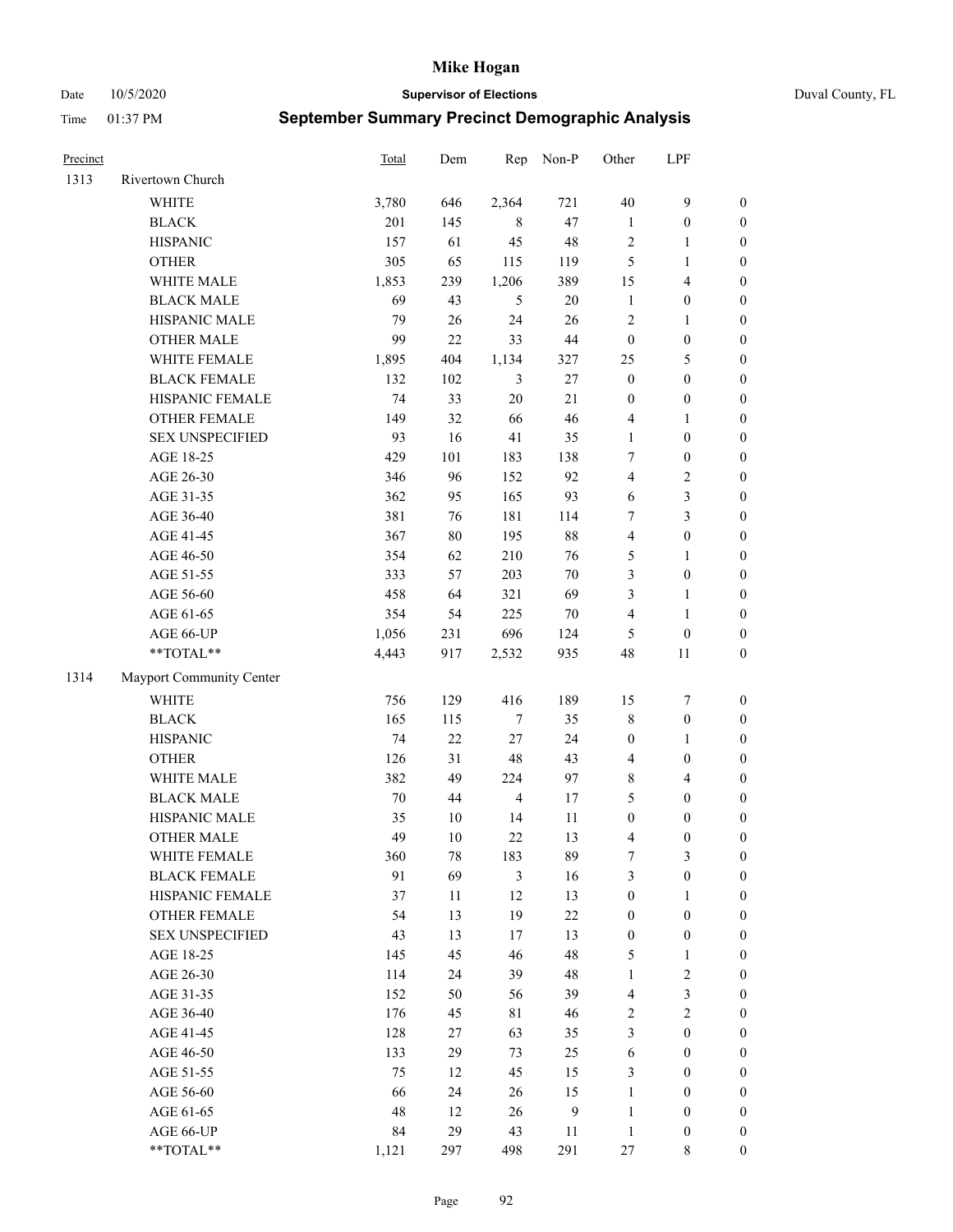Date 10/5/2020 **Supervisor of Elections** Duval County, FL

| Precinct |                            | Total | Dem   | Rep    | Non-P       | Other                   | LPF              |                  |
|----------|----------------------------|-------|-------|--------|-------------|-------------------------|------------------|------------------|
| 1315     | USO Center of Jacksonville |       |       |        |             |                         |                  |                  |
|          | <b>WHITE</b>               | 4,387 | 1,072 | 1,998  | 1,225       | 65                      | $27\,$           | 0                |
|          | <b>BLACK</b>               | 817   | 567   | 56     | 175         | 15                      | $\overline{4}$   | $\boldsymbol{0}$ |
|          | <b>HISPANIC</b>            | 445   | 155   | 109    | 174         | $\mathfrak{S}$          | $\overline{c}$   | $\boldsymbol{0}$ |
|          | <b>OTHER</b>               | 589   | 159   | 180    | 239         | 9                       | $\overline{c}$   | $\boldsymbol{0}$ |
|          | WHITE MALE                 | 2,087 | 407   | 1,026  | 601         | 35                      | 18               | $\boldsymbol{0}$ |
|          | <b>BLACK MALE</b>          | 361   | 221   | 35     | 97          | 5                       | $\mathfrak{Z}$   | $\boldsymbol{0}$ |
|          | HISPANIC MALE              | 213   | 60    | 59     | 89          | 4                       | $\mathbf{1}$     | $\boldsymbol{0}$ |
|          | <b>OTHER MALE</b>          | 221   | 53    | $80\,$ | 84          | $\mathbf{2}$            | $\mathbf{2}$     | $\boldsymbol{0}$ |
|          | WHITE FEMALE               | 2,256 | 650   | 958    | 610         | 29                      | $\boldsymbol{9}$ | $\boldsymbol{0}$ |
|          | <b>BLACK FEMALE</b>        | 437   | 330   | 21     | 76          | $10\,$                  | $\boldsymbol{0}$ | 0                |
|          | HISPANIC FEMALE            | 220   | 89    | 48     | $8\sqrt{1}$ | $\mathbf{1}$            | $\mathbf{1}$     | 0                |
|          | OTHER FEMALE               | 261   | 77    | $80\,$ | 101         | 3                       | $\boldsymbol{0}$ | $\boldsymbol{0}$ |
|          | <b>SEX UNSPECIFIED</b>     | 182   | 66    | 36     | 74          | 5                       | $\mathbf{1}$     | $\boldsymbol{0}$ |
|          | AGE 18-25                  | 747   | 235   | 202    | 280         | $25\,$                  | $\mathfrak s$    | $\boldsymbol{0}$ |
|          | AGE 26-30                  | 733   | 197   | 220    | 288         | 17                      | $11\,$           | $\boldsymbol{0}$ |
|          | AGE 31-35                  | 679   | 216   | 201    | 244         | $11\,$                  | $\sqrt{ }$       | $\boldsymbol{0}$ |
|          | AGE 36-40                  | 619   | 197   | 196    | 214         | $\boldsymbol{7}$        | 5                | $\boldsymbol{0}$ |
|          | AGE 41-45                  | 461   | 122   | 180    | 154         | $\overline{\mathbf{4}}$ | $\mathbf{1}$     | $\boldsymbol{0}$ |
|          | AGE 46-50                  | 543   | 184   | 193    | 156         | $\,$ 8 $\,$             | $\sqrt{2}$       | $\boldsymbol{0}$ |
|          | AGE 51-55                  | 473   | 144   | 217    | 110         | $\overline{c}$          | $\boldsymbol{0}$ | $\boldsymbol{0}$ |
|          | AGE 56-60                  | 526   | 159   | 242    | 120         | $\overline{\mathbf{4}}$ | 1                | 0                |
|          | AGE 61-65                  | 480   | 159   | 223    | $87\,$      | 8                       | $\mathfrak{Z}$   | $\boldsymbol{0}$ |
|          | AGE 66-UP                  | 975   | 338   | 469    | 160         | 8                       | $\boldsymbol{0}$ | $\boldsymbol{0}$ |
|          | $**TOTAL**$                | 6,238 | 1,953 | 2,343  | 1,813       | 94                      | 35               | $\boldsymbol{0}$ |
| 1401     | Church at Argyle           |       |       |        |             |                         |                  |                  |
|          | <b>WHITE</b>               | 1,571 | 351   | 836    | 346         | 31                      | $\boldsymbol{7}$ | $\boldsymbol{0}$ |
|          | <b>BLACK</b>               | 840   | 633   | 46     | 147         | 14                      | $\boldsymbol{0}$ | $\boldsymbol{0}$ |
|          | <b>HISPANIC</b>            | 263   | 120   | 49     | $88\,$      | 5                       | $\mathbf{1}$     | $\boldsymbol{0}$ |
|          | <b>OTHER</b>               | 308   | 99    | 86     | 114         | $\tau$                  | $\sqrt{2}$       | $\boldsymbol{0}$ |
|          | WHITE MALE                 | 709   | 120   | 400    | 174         | $11\,$                  | $\overline{4}$   | $\boldsymbol{0}$ |
|          | <b>BLACK MALE</b>          | 321   | 220   | 24     | 68          | $\mathbf{9}$            | $\boldsymbol{0}$ | $\boldsymbol{0}$ |
|          | HISPANIC MALE              | 112   | 49    | 21     | 39          | 3                       | $\boldsymbol{0}$ | $\boldsymbol{0}$ |
|          | <b>OTHER MALE</b>          | 114   | 25    | 42     | 41          | 4                       | $\mathfrak{2}$   | $\boldsymbol{0}$ |
|          | WHITE FEMALE               | 851   | 230   | 429    | 169         | 20                      | 3                | 0                |
|          | <b>BLACK FEMALE</b>        | 506   | 403   | 21     | 77          | 5                       | $\boldsymbol{0}$ | $\boldsymbol{0}$ |
|          | HISPANIC FEMALE            | 146   | 68    | 28     | 48          | $\overline{c}$          | $\boldsymbol{0}$ | $\overline{0}$   |
|          | <b>OTHER FEMALE</b>        | 159   | 67    | 39     | 51          | 2                       | $\boldsymbol{0}$ | $\overline{0}$   |
|          | <b>SEX UNSPECIFIED</b>     | 64    | 21    | 13     | $28\,$      | $\mathbf{1}$            | $\mathbf{1}$     | 0                |
|          | AGE 18-25                  | 310   | 120   | 74     | 103         | 13                      | $\boldsymbol{0}$ | 0                |
|          | AGE 26-30                  | 348   | 156   | 74     | 107         | 9                       | $\sqrt{2}$       | 0                |
|          | AGE 31-35                  | 328   | 139   | 90     | 90          | 5                       | $\overline{4}$   | 0                |
|          | AGE 36-40                  | 288   | 119   | 77     | 83          | 7                       | $\sqrt{2}$       | 0                |
|          | AGE 41-45                  | 235   | 86    | 71     | 68          | 8                       | $\overline{c}$   | 0                |
|          | AGE 46-50                  | 241   | 99    | 90     | 49          | 3                       | $\boldsymbol{0}$ | 0                |
|          | AGE 51-55                  | 234   | 101   | 87     | 45          | $\mathbf{1}$            | $\boldsymbol{0}$ | 0                |
|          | AGE 56-60                  | 248   | 99    | 105    | 42          | 2                       | $\boldsymbol{0}$ | $\overline{0}$   |
|          | AGE 61-65                  | 247   | 82    | 121    | $40\,$      | 4                       | $\boldsymbol{0}$ | $\overline{0}$   |
|          | AGE 66-UP                  | 500   | 200   | 228    | 67          | 5                       | $\boldsymbol{0}$ | 0                |
|          | **TOTAL**                  | 2,982 | 1,203 | 1,017  | 695         | 57                      | 10               | $\boldsymbol{0}$ |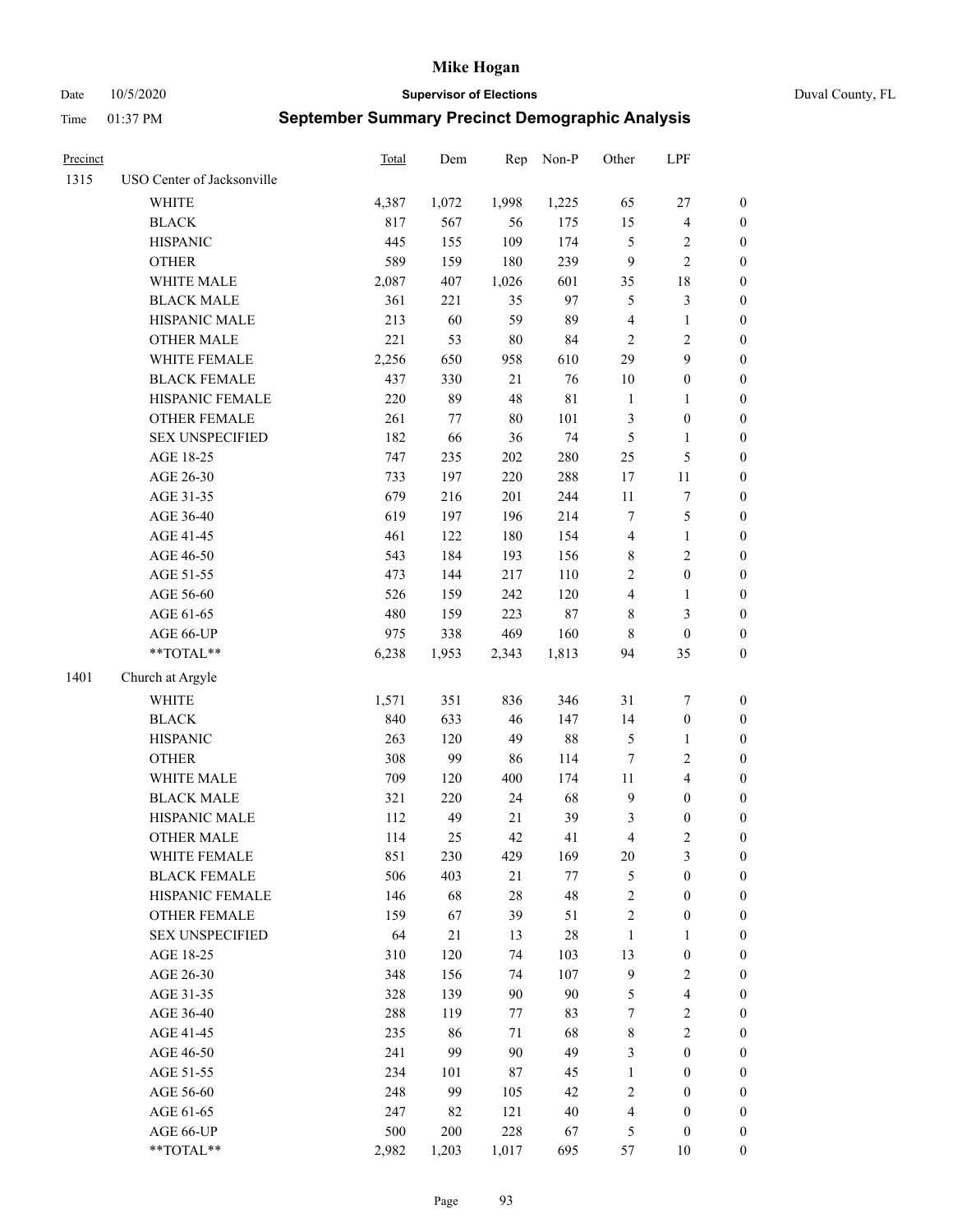Date 10/5/2020 **Supervisor of Elections** Duval County, FL

| Precinct |                              | Total | Dem    | Rep         | Non-P  | Other            | LPF              |                  |
|----------|------------------------------|-------|--------|-------------|--------|------------------|------------------|------------------|
| 1402     | Kirkwood Presbyterian Church |       |        |             |        |                  |                  |                  |
|          | <b>WHITE</b>                 | 1,536 | 267    | 945         | 293    | 23               | $\,$ 8 $\,$      | 0                |
|          | <b>BLACK</b>                 | 784   | 602    | 45          | 128    | $\boldsymbol{7}$ | $\sqrt{2}$       | $\boldsymbol{0}$ |
|          | <b>HISPANIC</b>              | 255   | 95     | 79          | 79     | $\mathbf{1}$     | $\mathbf{1}$     | $\boldsymbol{0}$ |
|          | <b>OTHER</b>                 | 419   | 107    | 158         | 146    | 8                | $\boldsymbol{0}$ | $\boldsymbol{0}$ |
|          | WHITE MALE                   | 735   | 109    | 465         | 146    | 9                | 6                | $\boldsymbol{0}$ |
|          | <b>BLACK MALE</b>            | 343   | 250    | 25          | 63     | 3                | $\sqrt{2}$       | $\boldsymbol{0}$ |
|          | HISPANIC MALE                | 124   | $40\,$ | 47          | 35     | $\mathbf{1}$     | $\mathbf{1}$     | $\boldsymbol{0}$ |
|          | <b>OTHER MALE</b>            | 161   | 42     | 67          | 49     | 3                | $\boldsymbol{0}$ | $\boldsymbol{0}$ |
|          | WHITE FEMALE                 | 785   | 157    | 470         | 142    | 14               | $\sqrt{2}$       | $\boldsymbol{0}$ |
|          | <b>BLACK FEMALE</b>          | 429   | 342    | $20\,$      | 63     | 4                | $\boldsymbol{0}$ | $\boldsymbol{0}$ |
|          | HISPANIC FEMALE              | 131   | 55     | 32          | 44     | $\boldsymbol{0}$ | $\boldsymbol{0}$ | $\boldsymbol{0}$ |
|          | OTHER FEMALE                 | 208   | 57     | 84          | 63     | 4                | $\boldsymbol{0}$ | $\boldsymbol{0}$ |
|          | <b>SEX UNSPECIFIED</b>       | 78    | 19     | 17          | 41     | $\mathbf{1}$     | $\boldsymbol{0}$ | $\boldsymbol{0}$ |
|          | AGE 18-25                    | 275   | 90     | 75          | 101    | 7                | $\sqrt{2}$       | $\boldsymbol{0}$ |
|          | AGE 26-30                    | 262   | 87     | 83          | 86     | 4                | $\sqrt{2}$       | $\boldsymbol{0}$ |
|          | AGE 31-35                    | 275   | 98     | 92          | 80     | 3                | $\sqrt{2}$       | $\boldsymbol{0}$ |
|          | AGE 36-40                    | 239   | 107    | 59          | 62     | 8                | 3                | $\boldsymbol{0}$ |
|          | AGE 41-45                    | 252   | 103    | 84          | 60     | 4                | $\mathbf{1}$     | $\boldsymbol{0}$ |
|          | AGE 46-50                    | 243   | 83     | 109         | 47     | 4                | $\boldsymbol{0}$ | $\boldsymbol{0}$ |
|          | AGE 51-55                    | 282   | 103    | 128         | 50     | 1                | $\boldsymbol{0}$ | $\boldsymbol{0}$ |
|          | AGE 56-60                    | 318   | 112    | 158         | 46     | 2                | $\boldsymbol{0}$ | 0                |
|          | AGE 61-65                    | 259   | 76     | 140         | $40\,$ | 3                | $\boldsymbol{0}$ | $\boldsymbol{0}$ |
|          | AGE 66-UP                    | 587   | 211    | 299         | 73     | 3                | $\mathbf{1}$     | $\boldsymbol{0}$ |
|          | $**TOTAL**$                  | 2,994 | 1,071  | 1,227       | 646    | 39               | 11               | $\boldsymbol{0}$ |
| 1403     | Argyle Branch Library        |       |        |             |        |                  |                  |                  |
|          | <b>WHITE</b>                 | 1,492 | 278    | 847         | 334    | 29               | $\overline{4}$   | $\boldsymbol{0}$ |
|          | <b>BLACK</b>                 | 750   | 586    | 29          | 126    | 9                | $\boldsymbol{0}$ | $\boldsymbol{0}$ |
|          | <b>HISPANIC</b>              | 298   | 113    | $8\sqrt{1}$ | 102    | 2                | $\boldsymbol{0}$ | $\boldsymbol{0}$ |
|          | <b>OTHER</b>                 | 318   | 94     | 113         | 106    | 5                | $\boldsymbol{0}$ | $\boldsymbol{0}$ |
|          | WHITE MALE                   | 715   | 114    | 426         | 157    | 14               | $\overline{4}$   | $\boldsymbol{0}$ |
|          | <b>BLACK MALE</b>            | 327   | 237    | 16          | 67     | 7                | $\boldsymbol{0}$ | $\boldsymbol{0}$ |
|          | HISPANIC MALE                | 139   | 48     | 42          | 48     | $\mathbf{1}$     | $\boldsymbol{0}$ | $\boldsymbol{0}$ |
|          | <b>OTHER MALE</b>            | 126   | 31     | 49          | 44     | 2                | $\boldsymbol{0}$ | $\boldsymbol{0}$ |
|          | WHITE FEMALE                 | 764   | 162    | 414         | 174    | 14               | 0                | 0                |
|          | <b>BLACK FEMALE</b>          | 410   | 341    | 12          | 55     | 2                | $\boldsymbol{0}$ | $\overline{0}$   |
|          | HISPANIC FEMALE              | 153   | 62     | 38          | 52     | 1                | $\boldsymbol{0}$ | $\overline{0}$   |
|          | OTHER FEMALE                 | 156   | 46     | 61          | 46     | 3                | $\boldsymbol{0}$ | $\overline{0}$   |
|          | <b>SEX UNSPECIFIED</b>       | 68    | 30     | 12          | 25     | 1                | $\boldsymbol{0}$ | 0                |
|          | AGE 18-25                    | 326   | 127    | 77          | 114    | 8                | $\boldsymbol{0}$ | $\theta$         |
|          | AGE 26-30                    | 270   | 87     | 94          | 85     | 4                | $\boldsymbol{0}$ | 0                |
|          | AGE 31-35                    | 295   | 96     | 103         | 91     | 5                | $\boldsymbol{0}$ | 0                |
|          | AGE 36-40                    | 290   | 121    | 75          | $88\,$ | 4                | $\sqrt{2}$       | 0                |
|          | AGE 41-45                    | 278   | 106    | 85          | 81     | 6                | $\boldsymbol{0}$ | 0                |
|          | AGE 46-50                    | 238   | 94     | 94          | 42     | 7                | 1                | 0                |
|          | AGE 51-55                    | 214   | 86     | 82          | 45     | $\mathbf{1}$     | $\boldsymbol{0}$ | 0                |
|          | AGE 56-60                    | 266   | 94     | 137         | 31     | 3                | 1                | 0                |
|          | AGE 61-65                    | 236   | 97     | 104         | 32     | 3                | $\boldsymbol{0}$ | 0                |
|          | AGE 66-UP                    | 445   | 163    | 219         | 59     | 4                | $\boldsymbol{0}$ | 0                |
|          | **TOTAL**                    | 2,858 | 1,071  | 1,070       | 668    | 45               | $\overline{4}$   | $\boldsymbol{0}$ |
|          |                              |       |        |             |        |                  |                  |                  |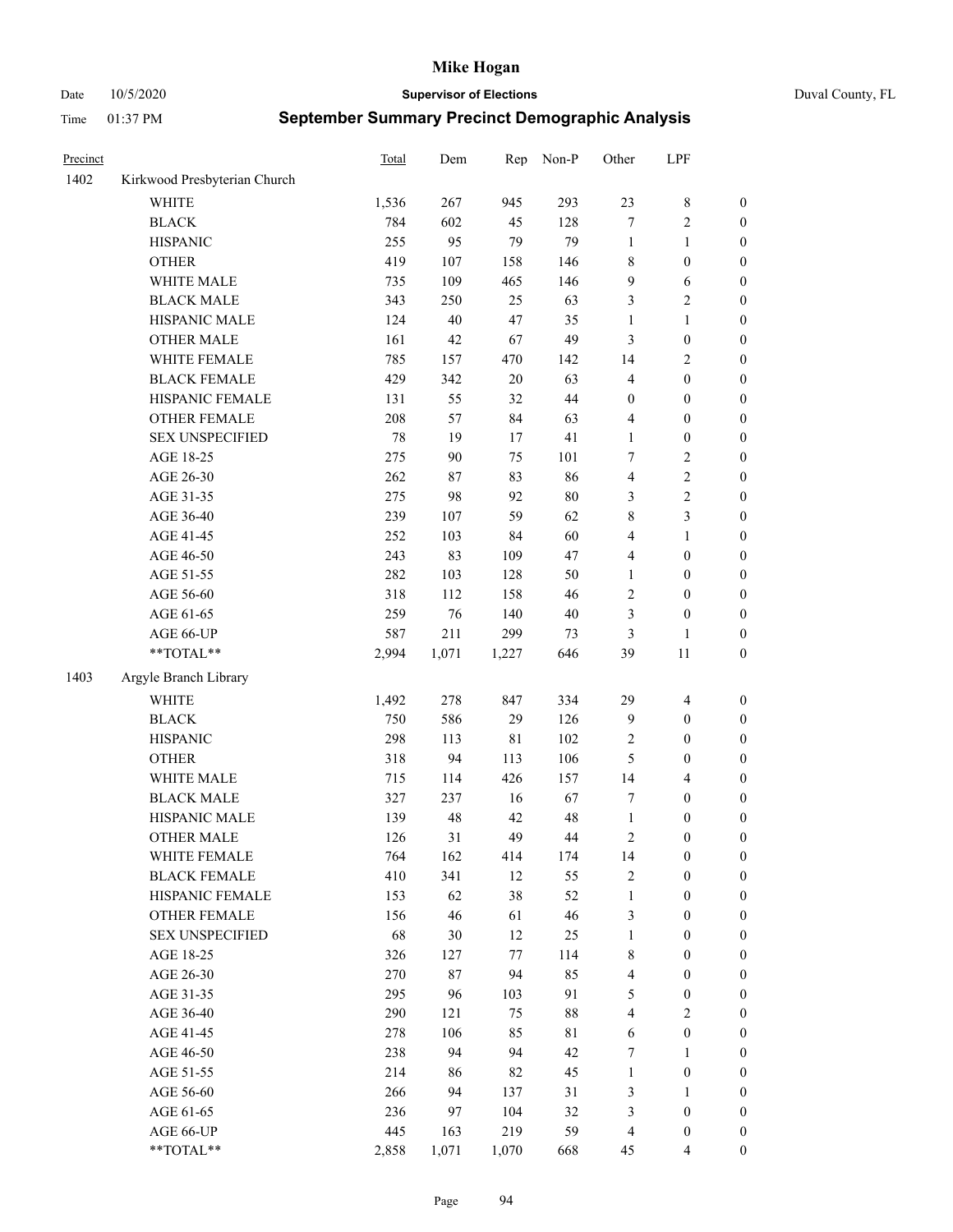Date 10/5/2020 **Supervisor of Elections** Duval County, FL

| Precinct |                            | <b>Total</b> | Dem   | Rep            | Non-P          | Other                 | LPF              |                  |
|----------|----------------------------|--------------|-------|----------------|----------------|-----------------------|------------------|------------------|
| 1404     | Grace Church of Avondale   |              |       |                |                |                       |                  |                  |
|          | <b>WHITE</b>               | 4,020        | 1,668 | 1,591          | 688            | 41                    | 32               | 0                |
|          | <b>BLACK</b>               | $88\,$       | 69    | 6              | 12             | $\mathbf{1}$          | $\boldsymbol{0}$ | 0                |
|          | <b>HISPANIC</b>            | 143          | 77    | 27             | 33             | 4                     | $\sqrt{2}$       | $\boldsymbol{0}$ |
|          | <b>OTHER</b>               | 253          | 110   | 52             | $88\,$         | $\overline{2}$        | $\mathbf{1}$     | $\boldsymbol{0}$ |
|          | WHITE MALE                 | 1,883        | 683   | 784            | 376            | 18                    | $22\,$           | $\boldsymbol{0}$ |
|          | <b>BLACK MALE</b>          | 45           | 33    | $\mathfrak{Z}$ | $\,8\,$        | $\mathbf{1}$          | $\boldsymbol{0}$ | $\boldsymbol{0}$ |
|          | HISPANIC MALE              | 62           | 33    | 13             | 13             | 2                     | $\mathbf{1}$     | $\boldsymbol{0}$ |
|          | <b>OTHER MALE</b>          | 102          | 45    | $20\,$         | 37             | $\boldsymbol{0}$      | $\boldsymbol{0}$ | $\boldsymbol{0}$ |
|          | WHITE FEMALE               | 2,109        | 975   | 798            | 304            | 22                    | 10               | $\boldsymbol{0}$ |
|          | <b>BLACK FEMALE</b>        | 40           | 34    | $\mathfrak{Z}$ | $\mathfrak{Z}$ | $\boldsymbol{0}$      | $\boldsymbol{0}$ | 0                |
|          | HISPANIC FEMALE            | 79           | 43    | 14             | 19             | 2                     | $\mathbf{1}$     | 0                |
|          | OTHER FEMALE               | 103          | 49    | 23             | 29             | $\overline{2}$        | $\boldsymbol{0}$ | $\boldsymbol{0}$ |
|          | <b>SEX UNSPECIFIED</b>     | 81           | 29    | 18             | 32             | $\mathbf{1}$          | $\mathbf{1}$     | $\boldsymbol{0}$ |
|          | AGE 18-25                  | 348          | 145   | 112            | $8\sqrt{1}$    | 6                     | $\overline{4}$   | $\boldsymbol{0}$ |
|          | AGE 26-30                  | 485          | 218   | 151            | 107            | 6                     | $\mathfrak{Z}$   | $\boldsymbol{0}$ |
|          | AGE 31-35                  | 541          | 225   | 172            | 134            | 6                     | $\overline{4}$   | $\boldsymbol{0}$ |
|          | AGE 36-40                  | 495          | 224   | 130            | 125            | 8                     | $\,$ 8 $\,$      | $\boldsymbol{0}$ |
|          | AGE 41-45                  | 366          | 159   | 107            | 84             | 7                     | $\boldsymbol{9}$ | $\boldsymbol{0}$ |
|          | AGE 46-50                  | 362          | 146   | 146            | 65             | 3                     | $\sqrt{2}$       | $\boldsymbol{0}$ |
|          | AGE 51-55                  | 374          | 131   | 169            | 69             | 5                     | $\boldsymbol{0}$ | $\boldsymbol{0}$ |
|          | AGE 56-60                  | 380          | 153   | 169            | 53             | 3                     | $\sqrt{2}$       | 0                |
|          | AGE 61-65                  | 322          | 154   | 128            | 37             | 2                     | $\mathbf{1}$     | 0                |
|          | AGE 66-UP                  | 828          | 366   | 392            | 66             | $\overline{2}$        | $\sqrt{2}$       | $\boldsymbol{0}$ |
|          | $**TOTAL**$                | 4,504        | 1,924 | 1,676          | 821            | 48                    | 35               | $\boldsymbol{0}$ |
| 1405     | Murray Hill Baptist Church |              |       |                |                |                       |                  |                  |
|          | <b>WHITE</b>               | 1,879        | 790   | 698            | 354            | 21                    | 16               | $\boldsymbol{0}$ |
|          | <b>BLACK</b>               | 199          | 159   | $\,$ 8 $\,$    | 32             | $\boldsymbol{0}$      | $\boldsymbol{0}$ | $\boldsymbol{0}$ |
|          | <b>HISPANIC</b>            | 109          | 59    | 24             | 25             | $\boldsymbol{0}$      | $\mathbf{1}$     | $\boldsymbol{0}$ |
|          | <b>OTHER</b>               | 138          | 59    | 33             | 42             | 2                     | $\overline{2}$   | $\boldsymbol{0}$ |
|          | WHITE MALE                 | 843          | 318   | 328            | 177            | $10\,$                | 10               | $\boldsymbol{0}$ |
|          | <b>BLACK MALE</b>          | 83           | 61    | $\overline{4}$ | 18             | $\boldsymbol{0}$      | $\boldsymbol{0}$ | $\boldsymbol{0}$ |
|          | HISPANIC MALE              | 48           | 26    | 12             | $10\,$         | $\boldsymbol{0}$      | $\boldsymbol{0}$ | 0                |
|          | <b>OTHER MALE</b>          | 60           | 22    | 14             | $22\,$         | $\mathbf{1}$          | $\mathbf{1}$     | $\boldsymbol{0}$ |
|          | WHITE FEMALE               | 1,015        | 467   | 360            | 172            | 11                    | 5                | 0                |
|          | <b>BLACK FEMALE</b>        | 113          | 95    | $\overline{4}$ | 14             | $\boldsymbol{0}$      | $\boldsymbol{0}$ | $\boldsymbol{0}$ |
|          | HISPANIC FEMALE            | 56           | 31    | 11             | 13             | $\boldsymbol{0}$      | $\mathbf{1}$     | $\overline{0}$   |
|          | <b>OTHER FEMALE</b>        | 43           | 26    | 10             | $\sqrt{6}$     | $\mathbf{1}$          | $\boldsymbol{0}$ | 0                |
|          | <b>SEX UNSPECIFIED</b>     | 64           | 21    | $20\,$         | $21\,$         | $\boldsymbol{0}$      | $\mathfrak{2}$   | 0                |
|          | AGE 18-25                  | 151          | 62    | 33             | 50             | 5                     | $\mathbf{1}$     | 0                |
|          | AGE 26-30                  | 272          | 139   | 62             | 63             | 4                     | $\overline{4}$   | 0                |
|          | AGE 31-35                  | 329          | 170   | $80\,$         | 67             | 6                     | 6                | 0                |
|          | AGE 36-40                  | 232          | 126   | 53             | 52             |                       | $\mathbf{1}$     |                  |
|          | AGE 41-45                  | 193          | 98    | 46             | 46             | $\boldsymbol{0}$<br>2 | $\mathbf{1}$     | 0                |
|          |                            |              |       |                |                |                       |                  | 0                |
|          | AGE 46-50                  | 150          | 59    | 55             | 29             | 3                     | $\overline{4}$   | 0                |
|          | AGE 51-55                  | 153          | 53    | 61             | 38             | $\boldsymbol{0}$      | $\mathbf{1}$     | 0                |
|          | AGE 56-60                  | 157          | 63    | 66             | 28             | $\boldsymbol{0}$      | $\boldsymbol{0}$ | 0                |
|          | AGE 61-65                  | 167          | 66    | 76             | 25             | $\boldsymbol{0}$      | $\boldsymbol{0}$ | $\overline{0}$   |
|          | AGE 66-UP                  | 520          | 230   | 231            | 55             | 3                     | $\mathbf{1}$     | 0                |
|          | **TOTAL**                  | 2,325        | 1,067 | 763            | 453            | 23                    | 19               | $\boldsymbol{0}$ |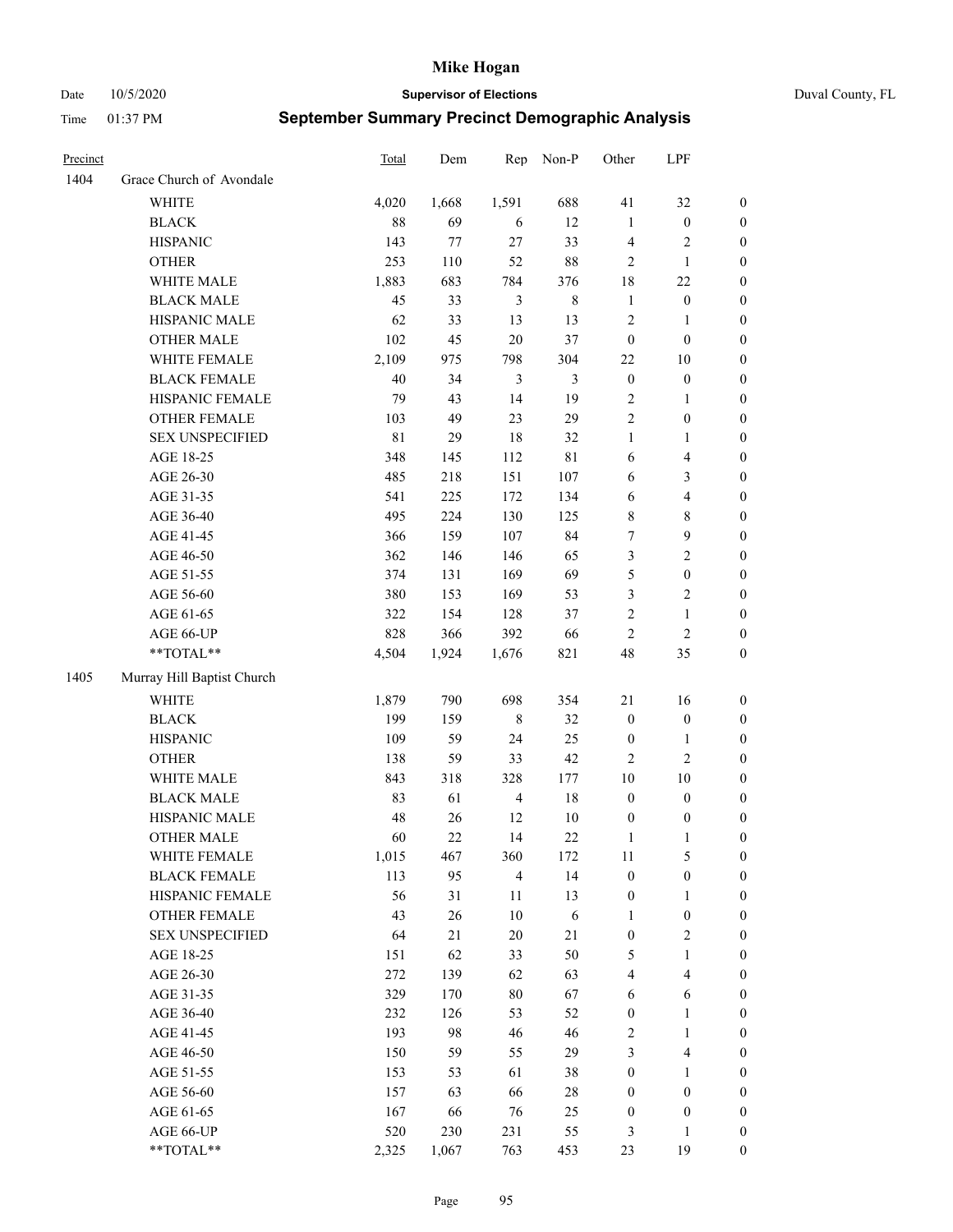### Date 10/5/2020 **Supervisor of Elections** Duval County, FL

| Precinct |                                           | Total | Dem      | Rep         | Non-P            | Other                  | LPF                     |                       |
|----------|-------------------------------------------|-------|----------|-------------|------------------|------------------------|-------------------------|-----------------------|
| 1406     | Hillcrest Baptist                         |       |          |             |                  |                        |                         |                       |
|          | <b>WHITE</b>                              | 1,070 | 209      | 617         | 227              | $\overline{9}$         | $8\,$                   | 0                     |
|          | <b>BLACK</b>                              | 370   | 297      | $18\,$      | 48               | 5                      | $\sqrt{2}$              | $\boldsymbol{0}$      |
|          | <b>HISPANIC</b>                           | 151   | 67       | 36          | $44\,$           | 3                      | $\mathbf{1}$            | $\boldsymbol{0}$      |
|          | <b>OTHER</b>                              | 183   | 40       | 54          | 82               | 5                      | $\sqrt{2}$              | $\boldsymbol{0}$      |
|          | WHITE MALE                                | 484   | 76       | 299         | 102              | 3                      | $\overline{\mathbf{4}}$ | $\boldsymbol{0}$      |
|          | <b>BLACK MALE</b>                         | 161   | 120      | 12          | 24               | 3                      | $\sqrt{2}$              | $\boldsymbol{0}$      |
|          | HISPANIC MALE                             | 62    | 22       | 18          | $20\,$           | $\mathbf{1}$           | $\mathbf{1}$            | $\boldsymbol{0}$      |
|          | <b>OTHER MALE</b>                         | 80    | $18\,$   | 27          | 31               | 2                      | $\overline{2}$          | $\boldsymbol{0}$      |
|          | WHITE FEMALE                              | 577   | 130      | 312         | 125              | $\sqrt{6}$             | $\overline{\mathbf{4}}$ | $\boldsymbol{0}$      |
|          | <b>BLACK FEMALE</b>                       | 205   | 175      | 6           | $22\,$           | 2                      | $\boldsymbol{0}$        | $\boldsymbol{0}$      |
|          | HISPANIC FEMALE                           | 85    | 41       | 18          | 24               | $\overline{c}$         | $\boldsymbol{0}$        | 0                     |
|          | OTHER FEMALE                              | 84    | 19       | 24          | 38               | 3                      | $\boldsymbol{0}$        | $\boldsymbol{0}$      |
|          | <b>SEX UNSPECIFIED</b>                    | 36    | 12       | 9           | 15               | $\boldsymbol{0}$       | $\boldsymbol{0}$        | $\boldsymbol{0}$      |
|          | AGE 18-25                                 | 161   | 61       | 43          | 52               | 4                      | 1                       | $\boldsymbol{0}$      |
|          | AGE 26-30                                 | 151   | 41       | 51          | 50               | 3                      | 6                       | $\boldsymbol{0}$      |
|          | AGE 31-35                                 | 174   | 65       | 58          | 46               | 3                      | $\sqrt{2}$              | $\boldsymbol{0}$      |
|          | AGE 36-40                                 | 156   | 61       | 41          | 50               | $\overline{c}$         | $\sqrt{2}$              | $\boldsymbol{0}$      |
|          | AGE 41-45                                 | 121   | 41       | $40\,$      | 36               | $\overline{4}$         | $\boldsymbol{0}$        | $\boldsymbol{0}$      |
|          | AGE 46-50                                 | 134   | 40       | 60          | 31               | 3                      | $\boldsymbol{0}$        | $\boldsymbol{0}$      |
|          | AGE 51-55                                 | 158   | 54       | 75          | $28\,$           | $\mathbf{1}$           | $\boldsymbol{0}$        | $\boldsymbol{0}$      |
|          | AGE 56-60                                 | 183   |          | 90          | 33               | $\mathbf{1}$           | $\sqrt{2}$              |                       |
|          | AGE 61-65                                 | 181   | 57<br>72 | 89          | $20\,$           | $\boldsymbol{0}$       | $\boldsymbol{0}$        | 0<br>$\boldsymbol{0}$ |
|          |                                           | 355   | 121      |             | 55               |                        |                         |                       |
|          | AGE 66-UP<br>**TOTAL**                    | 1,774 | 613      | 178<br>725  | 401              | $\mathbf{1}$<br>$22\,$ | $\boldsymbol{0}$<br>13  | $\boldsymbol{0}$      |
|          |                                           |       |          |             |                  |                        |                         | $\boldsymbol{0}$      |
| 1407     | Jacksonville Association of Fire Fighters |       |          |             |                  |                        |                         |                       |
|          | <b>WHITE</b>                              | 1,157 | 558      | 292         | 270              | 25                     | 12                      | $\boldsymbol{0}$      |
|          | <b>BLACK</b>                              | 253   | 195      | 13          | 42               | $\sqrt{2}$             | $\mathbf{1}$            | $\boldsymbol{0}$      |
|          | <b>HISPANIC</b>                           | 72    | 38       | 13          | 18               | 3                      | $\boldsymbol{0}$        | $\boldsymbol{0}$      |
|          | <b>OTHER</b>                              | 147   | 61       | 23          | 60               | 3                      | $\boldsymbol{0}$        | $\boldsymbol{0}$      |
|          | WHITE MALE                                | 579   | 248      | 153         | 153              | 16                     | $\mathbf{9}$            | $\boldsymbol{0}$      |
|          | <b>BLACK MALE</b>                         | 111   | $80\,$   | $\sqrt{5}$  | 25               | $\boldsymbol{0}$       | $\mathbf{1}$            | $\boldsymbol{0}$      |
|          | HISPANIC MALE                             | 27    | 12       | 5           | $\boldsymbol{9}$ | 1                      | $\boldsymbol{0}$        | $\boldsymbol{0}$      |
|          | OTHER MALE                                | 63    | $28\,$   | 10          | 24               | $\mathbf{1}$           | $\boldsymbol{0}$        | $\boldsymbol{0}$      |
|          | WHITE FEMALE                              | 562   | 301      | 137         | 112              | 9                      | 3                       | 0                     |
|          | <b>BLACK FEMALE</b>                       | 140   | 115      | 7           | 16               | $\overline{c}$         | $\boldsymbol{0}$        | $\overline{0}$        |
|          | HISPANIC FEMALE                           | 44    | 25       | $\,$ 8 $\,$ | 9                | $\overline{c}$         | $\boldsymbol{0}$        | $\overline{0}$        |
|          | OTHER FEMALE                              | 53    | 21       | $10\,$      | $21\,$           | $\mathbf{1}$           | $\boldsymbol{0}$        | $\overline{0}$        |
|          | <b>SEX UNSPECIFIED</b>                    | 50    | 22       | 6           | 21               | $\mathbf{1}$           | $\boldsymbol{0}$        | 0                     |
|          | AGE 18-25                                 | 167   | 99       | 14          | 47               | 6                      | $\mathbf{1}$            | 0                     |
|          | AGE 26-30                                 | 297   | 157      | 59          | 71               | 8                      | $\sqrt{2}$              | 0                     |
|          | AGE 31-35                                 | 278   | 136      | 54          | $78\,$           | 8                      | $\sqrt{2}$              | 0                     |
|          | AGE 36-40                                 | 185   | 84       | 32          | 63               | 2                      | $\overline{\mathbf{4}}$ | 0                     |
|          | AGE 41-45                                 | 137   | 63       | $28\,$      | $40\,$           | $\overline{4}$         | $\overline{2}$          | 0                     |
|          | AGE 46-50                                 | 122   | 67       | 33          | 20               | $\mathbf{1}$           | $\mathbf{1}$            | 0                     |
|          | AGE 51-55                                 | 97    | 51       | 24          | $20\,$           | $\mathbf{1}$           | $\mathbf{1}$            | 0                     |
|          | AGE 56-60                                 | 85    | 44       | 22          | 19               | $\boldsymbol{0}$       | $\boldsymbol{0}$        | 0                     |
|          | AGE 61-65                                 | 82    | 50       | 21          | 11               | $\boldsymbol{0}$       | $\boldsymbol{0}$        | $\overline{0}$        |
|          | AGE 66-UP                                 | 179   | 101      | 54          | $21\,$           | 3                      | $\boldsymbol{0}$        | 0                     |
|          | **TOTAL**                                 | 1,629 | 852      | 341         | 390              | 33                     | 13                      | $\boldsymbol{0}$      |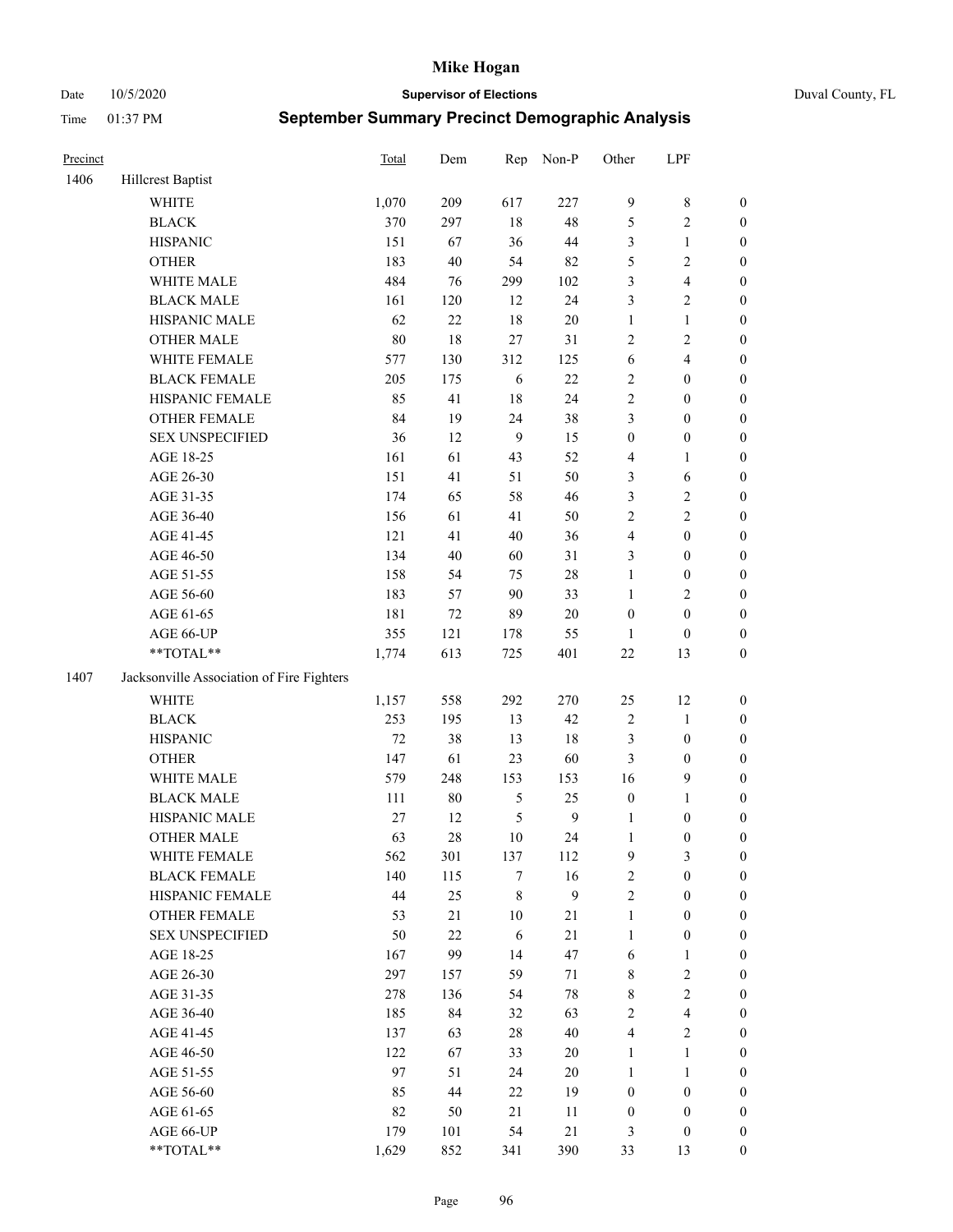Date 10/5/2020 **Supervisor of Elections** Duval County, FL

| Precinct |                               | <b>Total</b> | Dem    | Rep    | Non-P       | Other            | LPF                     |                  |
|----------|-------------------------------|--------------|--------|--------|-------------|------------------|-------------------------|------------------|
| 1408     | St. Johns Presbyterian Church |              |        |        |             |                  |                         |                  |
|          | <b>WHITE</b>                  | 3,039        | 939    | 1,503  | 540         | 38               | 19                      | 0                |
|          | <b>BLACK</b>                  | 210          | 148    | 21     | 39          | $\overline{2}$   | $\boldsymbol{0}$        | 0                |
|          | <b>HISPANIC</b>               | 116          | 51     | 27     | 37          | $\mathbf{1}$     | $\boldsymbol{0}$        | $\boldsymbol{0}$ |
|          | <b>OTHER</b>                  | 191          | 55     | 57     | $70\,$      | 8                | 1                       | $\boldsymbol{0}$ |
|          | WHITE MALE                    | 1,440        | 377    | 751    | 280         | 18               | 14                      | $\boldsymbol{0}$ |
|          | <b>BLACK MALE</b>             | 95           | 59     | 11     | 23          | $\overline{c}$   | $\boldsymbol{0}$        | $\boldsymbol{0}$ |
|          | HISPANIC MALE                 | 56           | 26     | 13     | 17          | $\boldsymbol{0}$ | $\boldsymbol{0}$        | $\boldsymbol{0}$ |
|          | <b>OTHER MALE</b>             | 78           | 23     | 27     | 26          | $\mathbf{1}$     | $\mathbf{1}$            | $\boldsymbol{0}$ |
|          | WHITE FEMALE                  | 1,563        | 551    | 736    | 251         | $20\,$           | $\mathfrak{S}$          | $\boldsymbol{0}$ |
|          | <b>BLACK FEMALE</b>           | 113          | 87     | $10\,$ | 16          | $\boldsymbol{0}$ | $\boldsymbol{0}$        | 0                |
|          | HISPANIC FEMALE               | 58           | 25     | 13     | 19          | 1                | $\boldsymbol{0}$        | 0                |
|          | OTHER FEMALE                  | 72           | $22\,$ | 22     | $22\,$      | 6                | $\boldsymbol{0}$        | $\boldsymbol{0}$ |
|          | <b>SEX UNSPECIFIED</b>        | 81           | 23     | 25     | 32          | $\mathbf{1}$     | $\boldsymbol{0}$        | $\boldsymbol{0}$ |
|          | AGE 18-25                     | 250          | 79     | 84     | $77\,$      | 8                | $\sqrt{2}$              | $\boldsymbol{0}$ |
|          | AGE 26-30                     | 342          | 128    | 119    | 82          | 11               | $\sqrt{2}$              | $\boldsymbol{0}$ |
|          | AGE 31-35                     | 378          | 126    | 136    | 105         | 6                | $\mathfrak s$           | $\boldsymbol{0}$ |
|          | AGE 36-40                     | 304          | 117    | 103    | 76          | 6                | $\sqrt{2}$              | $\boldsymbol{0}$ |
|          | AGE 41-45                     | 275          | 96     | 99     | 73          | $\overline{4}$   | 3                       | $\boldsymbol{0}$ |
|          | AGE 46-50                     | 250          | $70\,$ | 128    | 48          | $\overline{c}$   | $\overline{2}$          | $\boldsymbol{0}$ |
|          | AGE 51-55                     | 257          | 73     | 131    | 47          | 5                | $\mathbf{1}$            | $\boldsymbol{0}$ |
|          | AGE 56-60                     | 317          | 102    | 168    | 44          | 3                | $\boldsymbol{0}$        | 0                |
|          | AGE 61-65                     | 359          | 106    | 204    | 47          | $\mathbf{1}$     | $\mathbf{1}$            | 0                |
|          | AGE 66-UP                     | 823          | 295    | 436    | $87\,$      | 3                | $\sqrt{2}$              | $\boldsymbol{0}$ |
|          | **TOTAL**                     | 3,556        | 1,193  | 1,608  | 686         | 49               | $20\,$                  | $\boldsymbol{0}$ |
| 1409     | St. Peter's Episcopal Church  |              |        |        |             |                  |                         |                  |
|          | <b>WHITE</b>                  | 3,266        | 716    | 1,795  | 692         | 49               | 14                      | $\boldsymbol{0}$ |
|          | <b>BLACK</b>                  | 1,313        | 969    | 55     | 274         | 14               | $\mathbf{1}$            | $\boldsymbol{0}$ |
|          | <b>HISPANIC</b>               | 421          | 172    | 88     | 151         | 9                | $\mathbf{1}$            | $\boldsymbol{0}$ |
|          | <b>OTHER</b>                  | 530          | 141    | 152    | 225         | 12               | $\boldsymbol{0}$        | $\boldsymbol{0}$ |
|          | WHITE MALE                    | 1,582        | 295    | 900    | 354         | 24               | 9                       | $\boldsymbol{0}$ |
|          | <b>BLACK MALE</b>             | 575          | 388    | $28\,$ | 150         | $\overline{9}$   | $\boldsymbol{0}$        | $\boldsymbol{0}$ |
|          | HISPANIC MALE                 | 208          | 73     | 50     | $8\sqrt{1}$ | 3                | 1                       | $\boldsymbol{0}$ |
|          | <b>OTHER MALE</b>             | 200          | 49     | 68     | $78\,$      | 5                | $\boldsymbol{0}$        | $\boldsymbol{0}$ |
|          | WHITE FEMALE                  | 1,640        | 415    | 867    | 330         | 23               | 5                       | 0                |
|          | <b>BLACK FEMALE</b>           | 712          | 563    | 25     | 118         | 5                | $\mathbf{1}$            | $\boldsymbol{0}$ |
|          | HISPANIC FEMALE               | 207          | 95     | 37     | 69          | 6                | $\boldsymbol{0}$        | $\overline{0}$   |
|          | OTHER FEMALE                  | 246          | 69     | 71     | 102         | 4                | $\boldsymbol{0}$        | $\overline{0}$   |
|          | <b>SEX UNSPECIFIED</b>        | 160          | 51     | 44     | 60          | 5                | $\boldsymbol{0}$        | 0                |
|          | AGE 18-25                     | 636          | 205    | 155    | 255         | 19               | $\sqrt{2}$              | $\overline{0}$   |
|          | AGE 26-30                     | 562          | 192    | 156    | 200         | 14               | $\boldsymbol{0}$        | 0                |
|          | AGE 31-35                     | 528          | 195    | 149    | 166         | 13               | $\mathfrak{S}$          | 0                |
|          | AGE 36-40                     | 463          | 186    | 141    | 121         | $11\,$           | $\overline{\mathbf{4}}$ | 0                |
|          | AGE 41-45                     | 442          | 153    | 162    | 123         | 4                | $\boldsymbol{0}$        | 0                |
|          | AGE 46-50                     | 433          | 154    | 176    | 99          | 4                | $\boldsymbol{0}$        | 0                |
|          | AGE 51-55                     | 432          | 165    | 162    | 99          | 5                | $\mathbf{1}$            | $\boldsymbol{0}$ |
|          | AGE 56-60                     | 527          | 212    | 225    | 87          | $\mathbf{1}$     | $\sqrt{2}$              | $\overline{0}$   |
|          | AGE 61-65                     | 487          | 172    | 241    | 68          | 5                | $\mathbf{1}$            | $\boldsymbol{0}$ |
|          | AGE 66-UP                     | 1,016        | 362    | 523    | 122         | 8                | $\mathbf{1}$            | $\boldsymbol{0}$ |
|          | **TOTAL**                     | 5,530        | 1,998  | 2,090  | 1,342       | 84               | 16                      | $\boldsymbol{0}$ |
|          |                               |              |        |        |             |                  |                         |                  |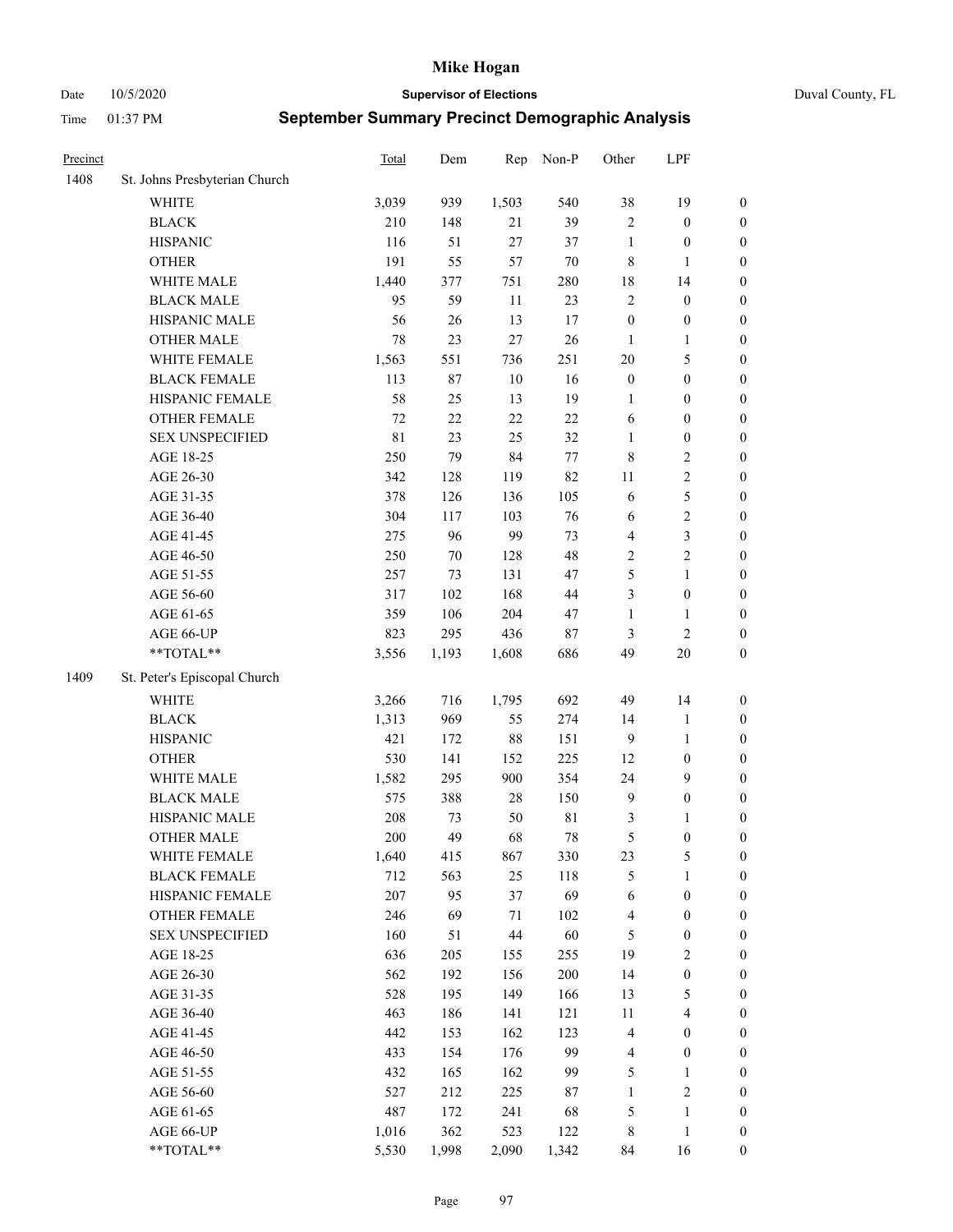Date 10/5/2020 **Supervisor of Elections** Duval County, FL

| Precinct |                                | Total | Dem    | Rep            | Non-P       | Other            | LPF              |                  |
|----------|--------------------------------|-------|--------|----------------|-------------|------------------|------------------|------------------|
| 1410     | Fleet Reserve                  |       |        |                |             |                  |                  |                  |
|          | WHITE                          | 2,617 | 543    | 1,428          | 587         | $44\,$           | 15               | 0                |
|          | <b>BLACK</b>                   | 1,622 | 1,260  | 67             | 281         | 11               | $\mathfrak{Z}$   | 0                |
|          | <b>HISPANIC</b>                | 411   | 164    | 76             | 165         | 4                | $\sqrt{2}$       | $\boldsymbol{0}$ |
|          | <b>OTHER</b>                   | 513   | 171    | 123            | 213         | 4                | $\sqrt{2}$       | $\boldsymbol{0}$ |
|          | WHITE MALE                     | 1,184 | 185    | 682            | 286         | $20\,$           | 11               | $\boldsymbol{0}$ |
|          | <b>BLACK MALE</b>              | 613   | 434    | $40\,$         | 134         | 4                | 1                | $\boldsymbol{0}$ |
|          | HISPANIC MALE                  | 183   | 68     | 38             | 76          | $\mathbf{1}$     | $\boldsymbol{0}$ | $\boldsymbol{0}$ |
|          | <b>OTHER MALE</b>              | 185   | 56     | 50             | $78\,$      | $\mathbf{1}$     | $\boldsymbol{0}$ | $\boldsymbol{0}$ |
|          | WHITE FEMALE                   | 1,403 | 349    | 733            | 293         | 24               | $\overline{4}$   | $\boldsymbol{0}$ |
|          | <b>BLACK FEMALE</b>            | 979   | 803    | 25             | 142         | 7                | $\sqrt{2}$       | 0                |
|          | HISPANIC FEMALE                | 219   | 94     | 33             | $88\,$      | $\sqrt{2}$       | $\sqrt{2}$       | 0                |
|          | OTHER FEMALE                   | 243   | 95     | 54             | 93          | $\mathbf{1}$     | $\boldsymbol{0}$ | 0                |
|          | <b>SEX UNSPECIFIED</b>         | 154   | 54     | 39             | 56          | 3                | $\sqrt{2}$       | $\boldsymbol{0}$ |
|          | AGE 18-25                      | 594   | 266    | 104            | 206         | 15               | $\mathfrak{Z}$   | $\boldsymbol{0}$ |
|          | AGE 26-30                      | 533   | 228    | 120            | 178         | 5                | $\sqrt{2}$       | $\boldsymbol{0}$ |
|          | AGE 31-35                      | 489   | 193    | 121            | 159         | 8                | $\,$ $\,$        | $\boldsymbol{0}$ |
|          | AGE 36-40                      | 460   | 201    | 105            | 148         | $\overline{c}$   | $\overline{4}$   | $\boldsymbol{0}$ |
|          | AGE 41-45                      | 401   | 162    | 123            | 107         | 8                | $\mathbf{1}$     | $\boldsymbol{0}$ |
|          | AGE 46-50                      | 404   | 171    | 145            | $8\sqrt{1}$ | 6                | $\mathbf{1}$     | $\boldsymbol{0}$ |
|          | AGE 51-55                      | 471   | 182    | 182            | 102         | 5                | $\boldsymbol{0}$ | 0                |
|          | AGE 56-60                      | 453   | 193    | 175            | 79          | 5                | 1                | 0                |
|          | AGE 61-65                      | 433   | 182    | 188            | 59          | 2                | $\mathfrak{2}$   | 0                |
|          | AGE 66-UP                      | 923   | 359    | 431            | 126         | $\tau$           | $\boldsymbol{0}$ | $\boldsymbol{0}$ |
|          | $**TOTAL**$                    | 5,163 | 2,138  | 1,694          | 1,246       | 63               | $22\,$           | $\boldsymbol{0}$ |
| 1411     | Ortega United Methodist Church |       |        |                |             |                  |                  |                  |
|          | <b>WHITE</b>                   | 5,175 | 1,045  | 3,442          | 624         | 41               | 23               | $\boldsymbol{0}$ |
|          | <b>BLACK</b>                   | 126   | 97     | $\mathfrak{S}$ | $22\,$      | 2                | $\boldsymbol{0}$ | $\boldsymbol{0}$ |
|          | <b>HISPANIC</b>                | 110   | 31     | 54             | $21\,$      | 3                | $\mathbf{1}$     | $\boldsymbol{0}$ |
|          | <b>OTHER</b>                   | 219   | 54     | 86             | 69          | 9                | $\mathbf{1}$     | $\boldsymbol{0}$ |
|          | WHITE MALE                     | 2,410 | 395    | 1,655          | 327         | 21               | 12               | $\boldsymbol{0}$ |
|          | <b>BLACK MALE</b>              | 60    | $40\,$ | $\overline{4}$ | 15          | $\mathbf{1}$     | $\boldsymbol{0}$ | $\boldsymbol{0}$ |
|          | HISPANIC MALE                  | 57    | 19     | 27             | 9           | 2                | $\boldsymbol{0}$ | 0                |
|          | <b>OTHER MALE</b>              | 77    | 17     | 33             | 25          | $\overline{c}$   | $\boldsymbol{0}$ | $\boldsymbol{0}$ |
|          | WHITE FEMALE                   | 2,710 | 640    | 1,750          | 289         | 20               | 11               | 0                |
|          | <b>BLACK FEMALE</b>            | 64    | 55     | $\mathbf{1}$   | 7           | $\mathbf{1}$     | $\boldsymbol{0}$ | 0                |
|          | HISPANIC FEMALE                | 52    | 12     | 26             | 12          | $\mathbf{1}$     | $\mathbf{1}$     | 0                |
|          | OTHER FEMALE                   | 92    | 30     | 39             | 18          | 4                | $\mathbf{1}$     | 0                |
|          | <b>SEX UNSPECIFIED</b>         | 108   | 19     | 52             | 34          | 3                | $\boldsymbol{0}$ | 0                |
|          | AGE 18-25                      | 575   | 108    | 326            | 124         | $10\,$           | 7                | 0                |
|          | AGE 26-30                      | 423   | 91     | 246            | $8\sqrt{1}$ | 5                | $\boldsymbol{0}$ | 0                |
|          | AGE 31-35                      | 511   | 115    | 289            | 96          | 7                | $\overline{4}$   | 0                |
|          | AGE 36-40                      | 427   | 91     | 227            | 100         | 3                | 6                | 0                |
|          | AGE 41-45                      | 392   | 85     | 230            | 68          | $\boldsymbol{7}$ | $\sqrt{2}$       | 0                |
|          | AGE 46-50                      | 434   | 91     | 266            | 74          | 2                | $\mathbf{1}$     | 0                |
|          | AGE 51-55                      | 450   | 93     | 291            | 55          | $\boldsymbol{7}$ | $\overline{4}$   | 0                |
|          | AGE 56-60                      | 461   | 84     | 342            | 31          | 4                | $\boldsymbol{0}$ | 0                |
|          | AGE 61-65                      | 514   | 127    | 350            | 33          | 3                | 1                | 0                |
|          | AGE 66-UP                      | 1,441 | 341    | 1,020          | 73          | 7                | $\boldsymbol{0}$ | 0                |
|          | **TOTAL**                      | 5,630 | 1,227  | 3,587          | 736         | 55               | 25               | $\boldsymbol{0}$ |
|          |                                |       |        |                |             |                  |                  |                  |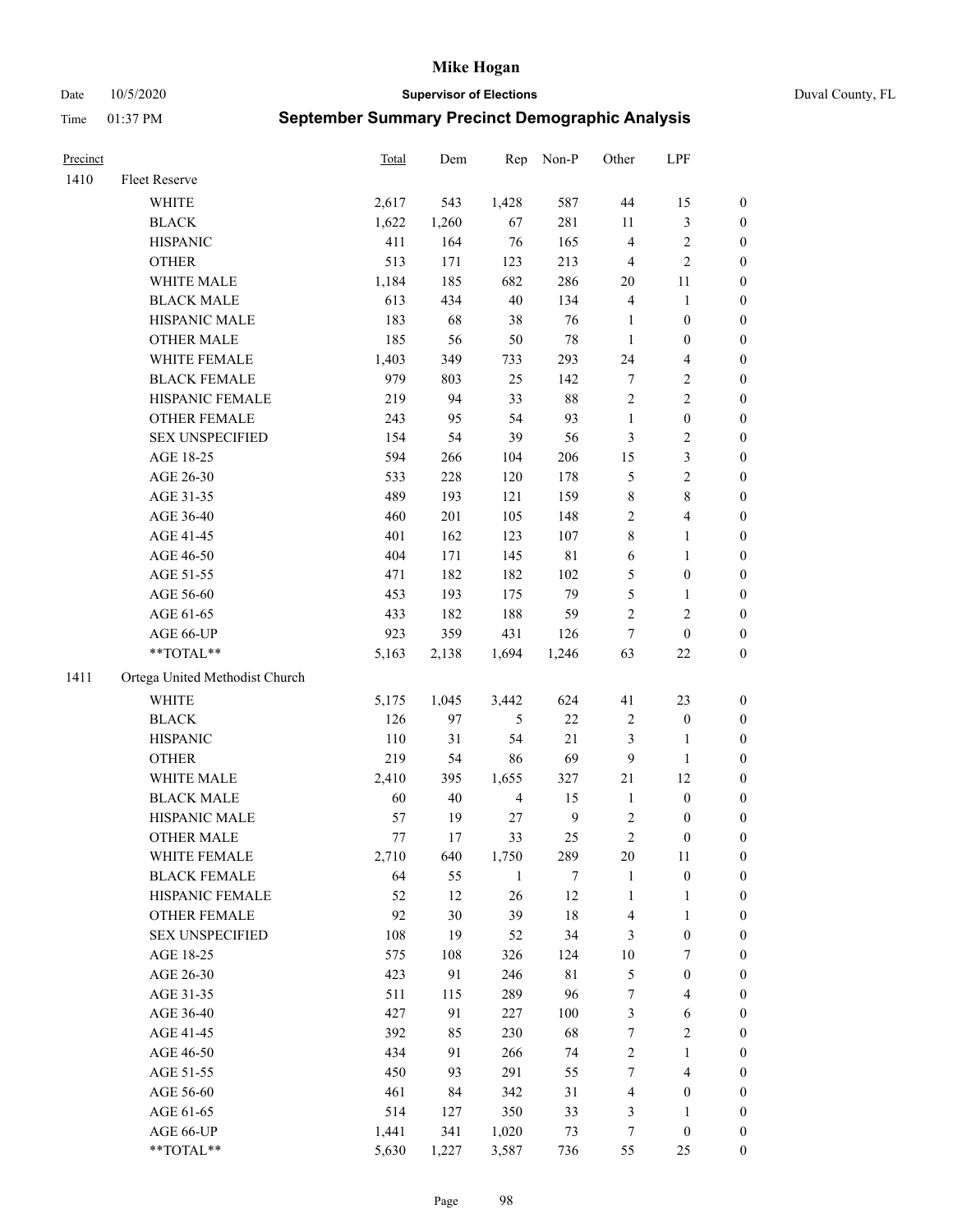Date 10/5/2020 **Supervisor of Elections** Duval County, FL

| Precinct |                                    | <b>Total</b> | Dem   | Rep            | Non-P  | Other            | LPF                     |                  |
|----------|------------------------------------|--------------|-------|----------------|--------|------------------|-------------------------|------------------|
| 1412     | Saint Catherine's Episcopal Church |              |       |                |        |                  |                         |                  |
|          | <b>WHITE</b>                       | 1,932        | 594   | 897            | 399    | 31               | 11                      | 0                |
|          | <b>BLACK</b>                       | 590          | 475   | 16             | 93     | 6                | $\boldsymbol{0}$        | 0                |
|          | <b>HISPANIC</b>                    | 165          | 68    | 36             | 54     | 5                | $\sqrt{2}$              | $\boldsymbol{0}$ |
|          | <b>OTHER</b>                       | 197          | 56    | 47             | 90     | 3                | 1                       | $\boldsymbol{0}$ |
|          | WHITE MALE                         | 877          | 246   | 432            | 175    | 15               | 9                       | $\boldsymbol{0}$ |
|          | <b>BLACK MALE</b>                  | 191          | 146   | $\tau$         | 35     | 3                | $\boldsymbol{0}$        | $\boldsymbol{0}$ |
|          | HISPANIC MALE                      | 76           | 30    | 23             | 19     | $\overline{c}$   | $\sqrt{2}$              | $\boldsymbol{0}$ |
|          | <b>OTHER MALE</b>                  | 61           | 15    | 17             | 27     | $\mathbf{1}$     | $\mathbf{1}$            | $\boldsymbol{0}$ |
|          | WHITE FEMALE                       | 1,033        | 342   | 454            | 219    | 16               | $\overline{2}$          | $\boldsymbol{0}$ |
|          | <b>BLACK FEMALE</b>                | 386          | 321   | $\overline{9}$ | 53     | 3                | $\boldsymbol{0}$        | 0                |
|          | HISPANIC FEMALE                    | 86           | 38    | 13             | 32     | 3                | $\boldsymbol{0}$        | $\boldsymbol{0}$ |
|          | OTHER FEMALE                       | 88           | 30    | 21             | 35     | $\overline{c}$   | $\boldsymbol{0}$        | $\boldsymbol{0}$ |
|          | <b>SEX UNSPECIFIED</b>             | 86           | 25    | 20             | 41     | $\boldsymbol{0}$ | $\boldsymbol{0}$        | $\boldsymbol{0}$ |
|          | AGE 18-25                          | 269          | 112   | 53             | 92     | 11               | 1                       | $\boldsymbol{0}$ |
|          | AGE 26-30                          | 322          | 146   | 71             | 90     | 10               | $\mathfrak{S}$          | $\boldsymbol{0}$ |
|          | AGE 31-35                          | 317          | 141   | 72             | 94     | 7                | 3                       | $\boldsymbol{0}$ |
|          | AGE 36-40                          | 290          | 114   | 90             | $80\,$ | 5                | $\mathbf{1}$            | $\boldsymbol{0}$ |
|          | AGE 41-45                          | 213          | 72    | 82             | 54     | $\overline{4}$   | $\mathbf{1}$            | $\boldsymbol{0}$ |
|          | AGE 46-50                          | 216          | 96    | 72             | 46     | $\overline{c}$   | $\boldsymbol{0}$        | $\boldsymbol{0}$ |
|          | AGE 51-55                          | 222          | 96    | 88             | 36     | $\mathbf{1}$     | $\mathbf{1}$            | 0                |
|          | AGE 56-60                          | 284          | 108   | 118            | 54     | $\overline{c}$   | $\sqrt{2}$              | 0                |
|          | AGE 61-65                          | 248          | 104   | 112            | 29     | 3                | $\boldsymbol{0}$        | $\boldsymbol{0}$ |
|          | AGE 66-UP                          | 503          | 204   | 238            | 61     | $\boldsymbol{0}$ | $\boldsymbol{0}$        | $\boldsymbol{0}$ |
|          | **TOTAL**                          | 2,884        | 1,193 | 996            | 636    | 45               | 14                      | $\boldsymbol{0}$ |
| 1413     | Trinity Lutheran Church - ELCA     |              |       |                |        |                  |                         |                  |
|          | <b>WHITE</b>                       | 3,424        | 1,528 | 1,162          | 652    | 56               | 26                      | $\boldsymbol{0}$ |
|          | <b>BLACK</b>                       | 264          | 193   | 14             | 55     | $\sqrt{2}$       | $\boldsymbol{0}$        | $\boldsymbol{0}$ |
|          | <b>HISPANIC</b>                    | 153          | 80    | 28             | $44\,$ | $\mathbf{1}$     | $\boldsymbol{0}$        | $\boldsymbol{0}$ |
|          | <b>OTHER</b>                       | 283          | 126   | 46             | 96     | 12               | $\mathfrak{Z}$          | $\boldsymbol{0}$ |
|          | WHITE MALE                         | 1,613        | 637   | 589            | 342    | 24               | 21                      | $\boldsymbol{0}$ |
|          | <b>BLACK MALE</b>                  | 123          | 89    | $\tau$         | $26\,$ | $\mathbf{1}$     | $\boldsymbol{0}$        | $\boldsymbol{0}$ |
|          | HISPANIC MALE                      | 74           | 38    | 14             | $22\,$ | $\boldsymbol{0}$ | $\boldsymbol{0}$        | 0                |
|          | <b>OTHER MALE</b>                  | 108          | 40    | 19             | 42     | 5                | $\mathbf{2}$            | $\boldsymbol{0}$ |
|          | WHITE FEMALE                       | 1,776        | 880   | 556            | 304    | 31               | 5                       | 0                |
|          | <b>BLACK FEMALE</b>                | 137          | 103   | 6              | $27\,$ | $\mathbf{1}$     | $\boldsymbol{0}$        | $\boldsymbol{0}$ |
|          | HISPANIC FEMALE                    | 74           | 40    | 13             | $20\,$ | $\mathbf{1}$     | $\boldsymbol{0}$        | $\overline{0}$   |
|          | <b>OTHER FEMALE</b>                | 117          | 60    | 20             | 32     | 4                | $\mathbf{1}$            | $\overline{0}$   |
|          | <b>SEX UNSPECIFIED</b>             | 102          | 40    | 26             | 32     | 4                | $\boldsymbol{0}$        | 0                |
|          | AGE 18-25                          | 329          | 165   | 70             | 76     | 13               | $\mathfrak{S}$          | 0                |
|          | AGE 26-30                          | 581          | 285   | 128            | 154    | $11\,$           | 3                       | 0                |
|          | AGE 31-35                          | 679          | 339   | 148            | 173    | 13               | 6                       | 0                |
|          | AGE 36-40                          | 432          | 197   | 108            | 109    | $10\,$           | $8\,$                   | 0                |
|          | AGE 41-45                          | 283          | 130   | 69             | 73     | 7                | $\overline{\mathbf{4}}$ | 0                |
|          | AGE 46-50                          | 273          | 118   | 89             | 60     | 5                | $\mathbf{1}$            | 0                |
|          | AGE 51-55                          | 259          | 102   | 98             | 54     | 3                | $\sqrt{2}$              | 0                |
|          | AGE 56-60                          | 269          | 114   | 115            | 36     | 4                | $\boldsymbol{0}$        | $\overline{0}$   |
|          | AGE 61-65                          | 300          | 156   | 106            | 35     | 3                | $\boldsymbol{0}$        | $\overline{0}$   |
|          | AGE 66-UP                          | 719          | 321   | 319            | 77     | 2                | $\boldsymbol{0}$        | 0                |
|          | **TOTAL**                          | 4,124        | 1,927 | 1,250          | 847    | 71               | 29                      | $\boldsymbol{0}$ |